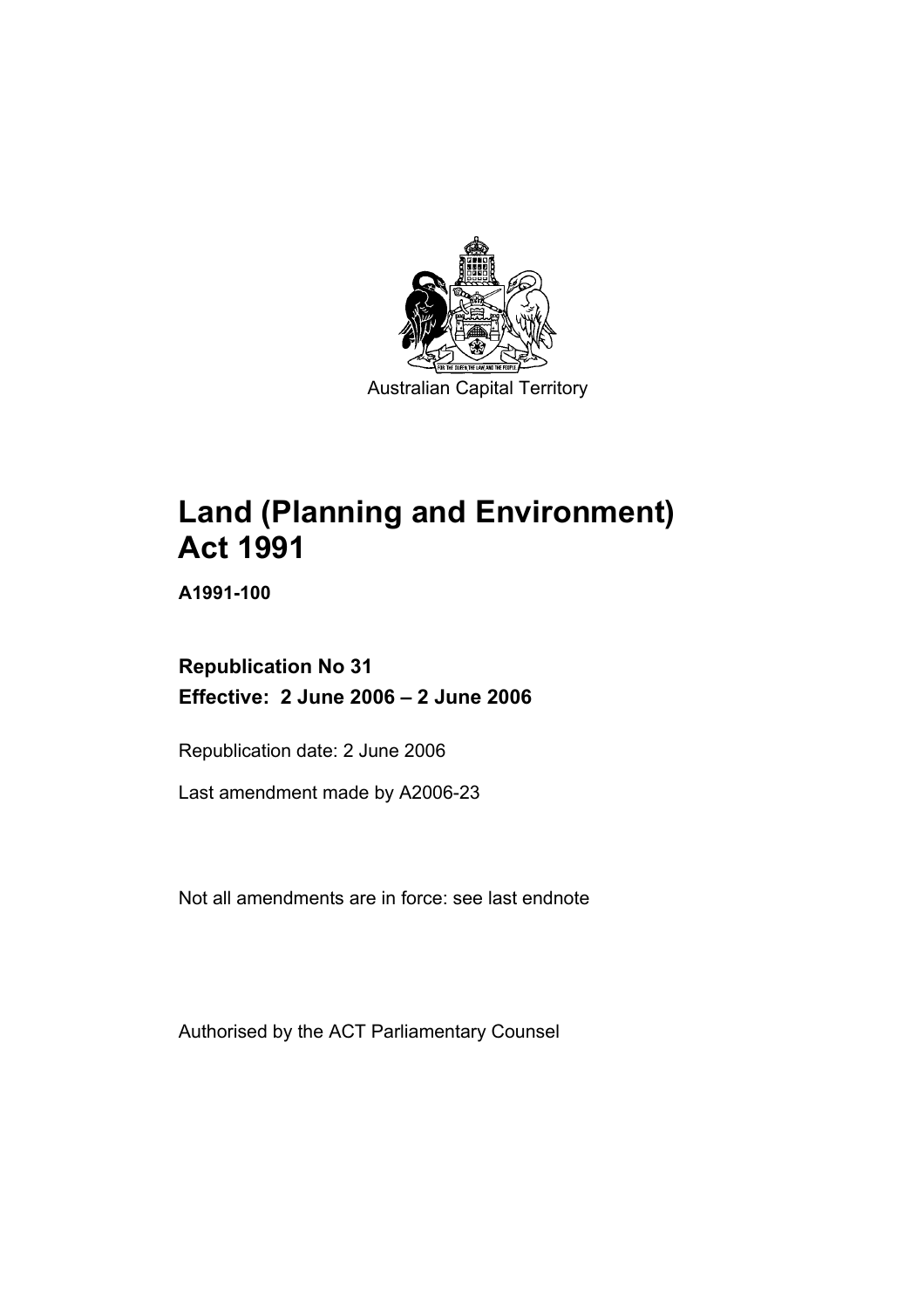#### **About this republication**

#### **The republished law**

This is a republication of the *Land (Planning and Environment) Act 1991* (including any amendment made under the *Legislation Act 2001*, part 11.3 (Editorial changes)) as in force on 2 June 2006*.* It also includes any amendment, repeal or expiry affecting the republished law to 2 June 2006.

The legislation history and amendment history of the republished law are set out in endnotes 3 and 4.

#### **Kinds of republications**

The Parliamentary Counsel's Office prepares 2 kinds of republications of ACT laws (see the ACT legislation register at www.legislation.act.gov.au):

- authorised republications to which the *Legislation Act 2001* applies
- unauthorised republications.

The status of this republication appears on the bottom of each page.

#### **Editorial changes**

The *Legislation Act 2001*, part 11.3 authorises the Parliamentary Counsel to make editorial amendments and other changes of a formal nature when preparing a law for republication. Editorial changes do not change the effect of the law, but have effect as if they had been made by an Act commencing on the republication date (see *Legislation Act 2001*, s 115 and s 117). The changes are made if the Parliamentary Counsel considers they are desirable to bring the law into line, or more closely into line, with current legislative drafting practice.

This republication does not include amendments made under part 11.3 (see endnote 1).

#### **Uncommenced provisions and amendments**

If a provision of the republished law has not commenced or is affected by an uncommenced amendment, the symbol  $\mathbf{U}$  appears immediately before the provision heading. The text of the uncommenced provision or amendment appears only in the last endnote.

#### **Modifications**

If a provision of the republished law is affected by a current modification, the symbol  $\mathbf{M}$ appears immediately before the provision heading. The text of the modifying provision appears in the endnotes. For the legal status of modifications, see *Legislation Act 2001*, section 95.

#### **Penalties**

The value of a penalty unit for an offence against this republished law at the republication date is—

- (a) if the person charged is an individual—\$100; or
- (b) if the person charged is a corporation—\$500.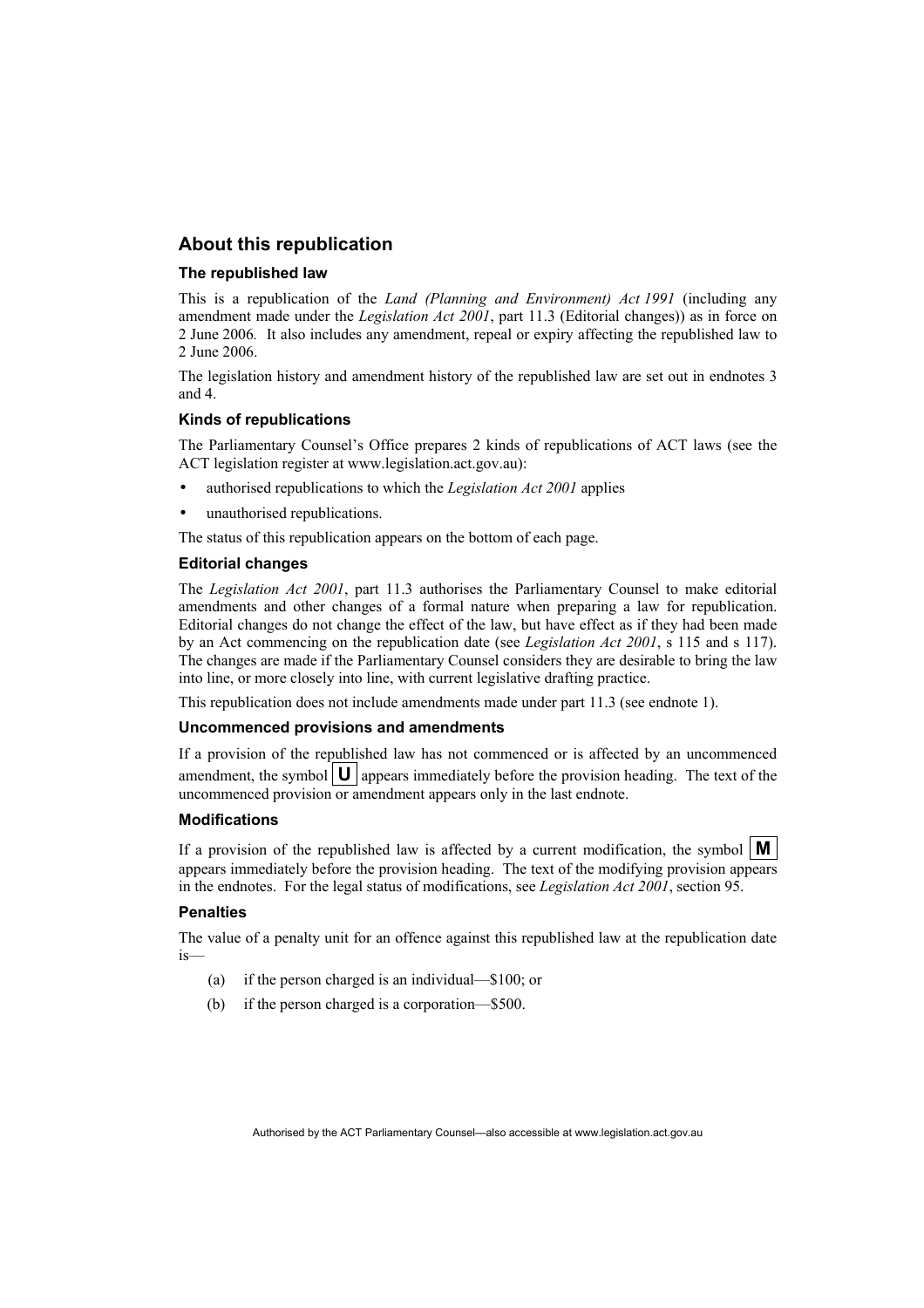

# **Land (Planning and Environment) Act 1991**

## **Contents**

02/06/06

|                     |                                                       | Page                  |
|---------------------|-------------------------------------------------------|-----------------------|
| Part 1              | <b>Preliminary</b>                                    |                       |
| 1                   | Name of Act                                           | $\mathbf{2}^{\prime}$ |
| 2<br>3<br>4         | Dictionary                                            | 2<br>2<br>3           |
|                     | <b>Notes</b>                                          |                       |
|                     | Offences against Act-application of Criminal Code etc |                       |
| Part 2              | <b>Planning</b>                                       |                       |
| <b>Division 2.1</b> | Preliminary                                           |                       |
| 5                   | Definitions for pt 2                                  | 4                     |
|                     |                                                       |                       |
| R31                 | Land (Planning and Environment) Act 1991              | contents 1            |

Authorised by the ACT Parliamentary Counsel—also accessible at www.legislation.act.gov.au

Effective: 02/06/06-02/06/06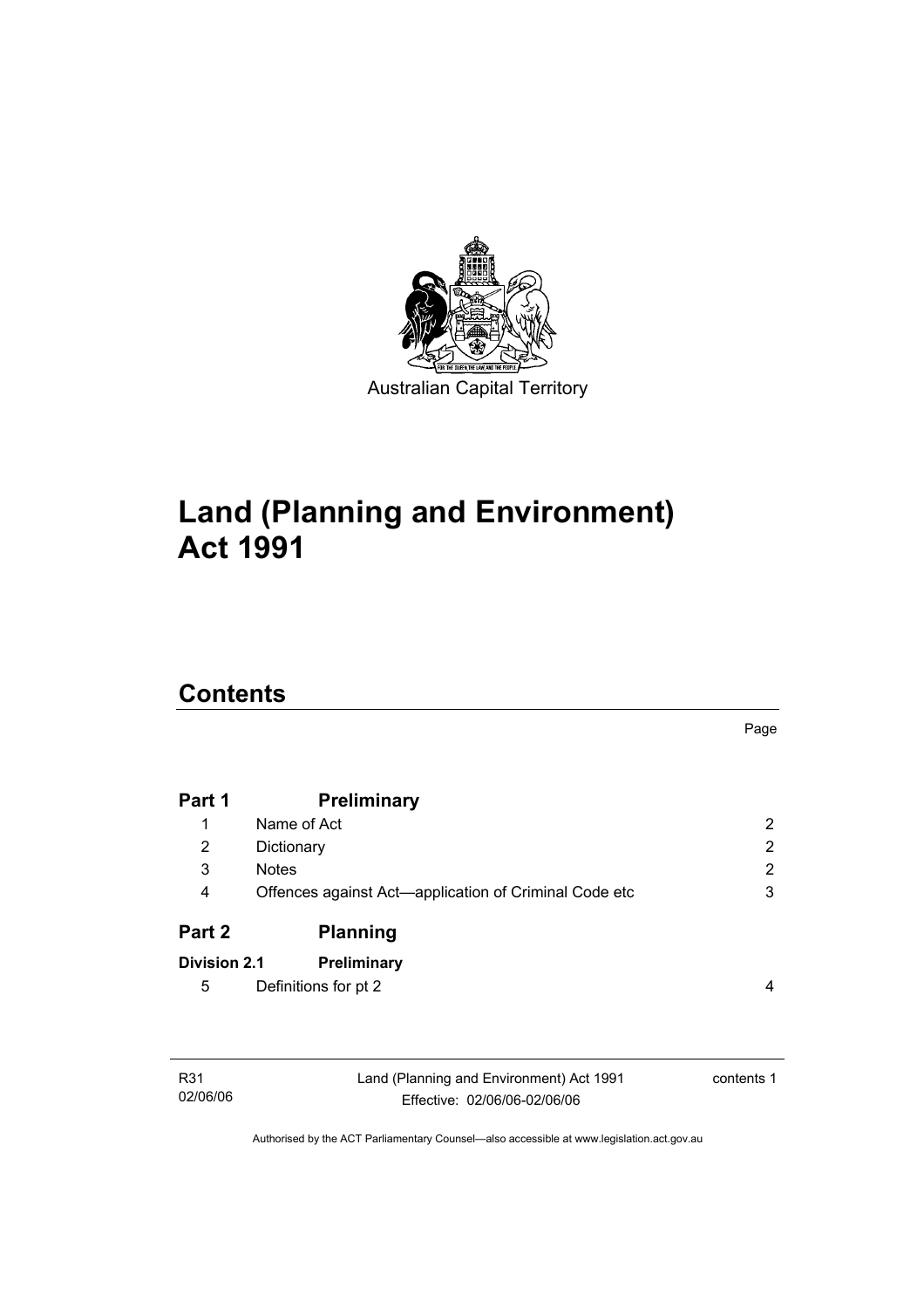|                          |                                                                                         | Page   |  |
|--------------------------|-----------------------------------------------------------------------------------------|--------|--|
| <b>Division 2.2</b>      | Territory plan-object and effect                                                        |        |  |
| 7                        | Object of territory plan                                                                | 6<br>7 |  |
| 8                        | Effect of plan                                                                          |        |  |
| 9                        | Effect of draft plan variation                                                          | 7      |  |
| 12                       | Plan not to have retrospective effect                                                   | 8      |  |
| <b>Division 2.3</b>      | Territory plan-continuation and variation                                               |        |  |
| <b>Subdivision 2.3.1</b> | <b>Territory plan</b>                                                                   |        |  |
| 13                       | Continuation of plan                                                                    | 8      |  |
|                          | Subdivision 2.3.2 Preparation of variations of territory plan                           |        |  |
| 14                       | Application of sdiv 2.3.2                                                               | 9      |  |
| 15                       | Preparation of plan variations                                                          | 9      |  |
| 16                       | Consultation with conservator                                                           | 9      |  |
| 17                       | Consultation with heritage council                                                      | 9      |  |
| 18                       | Environmental reports and inquiries                                                     | 9      |  |
| 19                       | Public consultation-notification                                                        |        |  |
| 19A                      | Public consultation-notice of interim effect etc                                        | 11     |  |
| 19B                      | Public consultation-availability of draft plan variation etc                            |        |  |
| 19 <sub>C</sub>          | Draft plan variations that do not affect rights                                         | 12     |  |
| 20                       | Consultation with national capital authority                                            | 12     |  |
| 21                       | Public inspection of comments                                                           |        |  |
| 22                       | Revision, deferral or withdrawal of draft plan variations                               | 13     |  |
|                          | Subdivision 2.3.3 Minister approval and consideration by Legislative<br><b>Assembly</b> |        |  |
| 23                       | Application of sdiv 2.3.3                                                               | 14     |  |
| 24                       | Submission of draft plan variation to Minister                                          | 14     |  |
| 25                       | Consideration by Legislative Assembly committee                                         | 16     |  |
| 26                       | Minister's powers                                                                       | 16     |  |
| 27                       | Return of draft plan variation to authority                                             | 17     |  |
| 28                       | Notice of revival of deferred draft plan variation                                      | 18     |  |
| 29                       | Consideration of plan variation by Legislative Assembly                                 | 18     |  |
| 30                       | Rejection of plan variation by Legislative Assembly                                     | 21     |  |
| 30A                      | Partial rejection of plan variation by Legislative Assembly                             | 21     |  |
| 30 <sub>B</sub>          | Partial rejection of plan variation-newspaper publication etc                           | 22     |  |
| contents 2               | Land (Planning and Environment) Act 1991                                                | R31    |  |

Effective: 02/06/06-02/06/06

02/06/06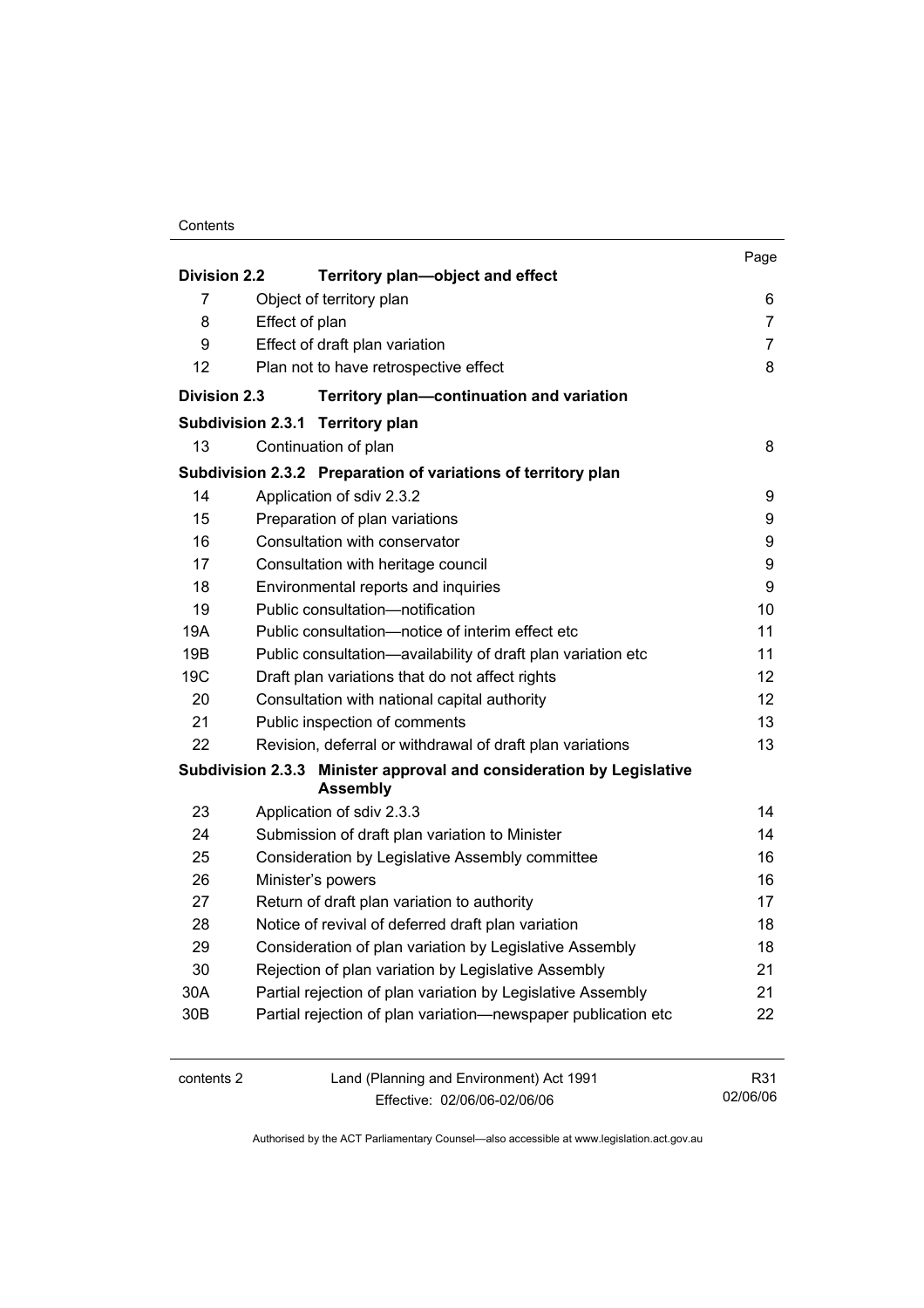| Subdivision 2.3.4 Plan variations-defined land<br>31<br>Definition for sdiv 2.3.4<br>32<br>Plan variations in relation to defined land<br>Division 2.5<br><b>Miscellaneous</b><br>51<br>Challenge to validity of provisions of plan<br><b>Environmental assessments and inquiries</b><br><b>Division 4.1</b><br>Preliminary<br>111<br>Definitions for pt 4<br>112<br>Proponents<br><b>Division 4.2</b><br><b>Preliminary assessments</b><br><b>Directions</b><br>113<br>114<br>Mandatory preliminary assessments<br>115<br>Content<br>116<br>Submission to Minister<br>117<br>Public inspection<br>Exclusion of material<br>118<br>Division 4.3<br><b>Assessments</b><br>Subdivision 4.3.1 Form and content<br>119<br>Form<br>120<br>Content of public environment reports and environmental impact<br>statements<br>Subdivision 4.3.2 Direction of assessments<br>121<br>Decisions to direct assessments<br>122<br>Environment Minister's power to direct assessments<br><b>Directions</b><br>123<br>Subdivision 4.3.3 Preparation, evaluation and consideration by Legislative<br><b>Assembly</b><br>124<br>Public environment reports-preparation<br>125<br>Environmental impact statements-consultation and public inspection<br>126<br>Environmental impact statements-consideration of relevant comments<br>and reports<br>127<br>Submission of reports and statements to Environment Minister<br>Land (Planning and Environment) Act 1991 |                 |  | Contents   |
|--------------------------------------------------------------------------------------------------------------------------------------------------------------------------------------------------------------------------------------------------------------------------------------------------------------------------------------------------------------------------------------------------------------------------------------------------------------------------------------------------------------------------------------------------------------------------------------------------------------------------------------------------------------------------------------------------------------------------------------------------------------------------------------------------------------------------------------------------------------------------------------------------------------------------------------------------------------------------------------------------------------------------------------------------------------------------------------------------------------------------------------------------------------------------------------------------------------------------------------------------------------------------------------------------------------------------------------------------------------------------------------------------------------------------------------------------|-----------------|--|------------|
|                                                                                                                                                                                                                                                                                                                                                                                                                                                                                                                                                                                                                                                                                                                                                                                                                                                                                                                                                                                                                                                                                                                                                                                                                                                                                                                                                                                                                                                  |                 |  | Page       |
|                                                                                                                                                                                                                                                                                                                                                                                                                                                                                                                                                                                                                                                                                                                                                                                                                                                                                                                                                                                                                                                                                                                                                                                                                                                                                                                                                                                                                                                  |                 |  |            |
|                                                                                                                                                                                                                                                                                                                                                                                                                                                                                                                                                                                                                                                                                                                                                                                                                                                                                                                                                                                                                                                                                                                                                                                                                                                                                                                                                                                                                                                  |                 |  | 22         |
|                                                                                                                                                                                                                                                                                                                                                                                                                                                                                                                                                                                                                                                                                                                                                                                                                                                                                                                                                                                                                                                                                                                                                                                                                                                                                                                                                                                                                                                  |                 |  | 22         |
|                                                                                                                                                                                                                                                                                                                                                                                                                                                                                                                                                                                                                                                                                                                                                                                                                                                                                                                                                                                                                                                                                                                                                                                                                                                                                                                                                                                                                                                  |                 |  |            |
|                                                                                                                                                                                                                                                                                                                                                                                                                                                                                                                                                                                                                                                                                                                                                                                                                                                                                                                                                                                                                                                                                                                                                                                                                                                                                                                                                                                                                                                  |                 |  | 24         |
|                                                                                                                                                                                                                                                                                                                                                                                                                                                                                                                                                                                                                                                                                                                                                                                                                                                                                                                                                                                                                                                                                                                                                                                                                                                                                                                                                                                                                                                  | Part 4          |  |            |
|                                                                                                                                                                                                                                                                                                                                                                                                                                                                                                                                                                                                                                                                                                                                                                                                                                                                                                                                                                                                                                                                                                                                                                                                                                                                                                                                                                                                                                                  |                 |  |            |
|                                                                                                                                                                                                                                                                                                                                                                                                                                                                                                                                                                                                                                                                                                                                                                                                                                                                                                                                                                                                                                                                                                                                                                                                                                                                                                                                                                                                                                                  |                 |  | 25         |
|                                                                                                                                                                                                                                                                                                                                                                                                                                                                                                                                                                                                                                                                                                                                                                                                                                                                                                                                                                                                                                                                                                                                                                                                                                                                                                                                                                                                                                                  |                 |  | 27         |
|                                                                                                                                                                                                                                                                                                                                                                                                                                                                                                                                                                                                                                                                                                                                                                                                                                                                                                                                                                                                                                                                                                                                                                                                                                                                                                                                                                                                                                                  |                 |  |            |
|                                                                                                                                                                                                                                                                                                                                                                                                                                                                                                                                                                                                                                                                                                                                                                                                                                                                                                                                                                                                                                                                                                                                                                                                                                                                                                                                                                                                                                                  |                 |  | 27         |
|                                                                                                                                                                                                                                                                                                                                                                                                                                                                                                                                                                                                                                                                                                                                                                                                                                                                                                                                                                                                                                                                                                                                                                                                                                                                                                                                                                                                                                                  |                 |  | 27         |
|                                                                                                                                                                                                                                                                                                                                                                                                                                                                                                                                                                                                                                                                                                                                                                                                                                                                                                                                                                                                                                                                                                                                                                                                                                                                                                                                                                                                                                                  |                 |  | 28         |
|                                                                                                                                                                                                                                                                                                                                                                                                                                                                                                                                                                                                                                                                                                                                                                                                                                                                                                                                                                                                                                                                                                                                                                                                                                                                                                                                                                                                                                                  |                 |  | 28         |
|                                                                                                                                                                                                                                                                                                                                                                                                                                                                                                                                                                                                                                                                                                                                                                                                                                                                                                                                                                                                                                                                                                                                                                                                                                                                                                                                                                                                                                                  |                 |  | 28         |
|                                                                                                                                                                                                                                                                                                                                                                                                                                                                                                                                                                                                                                                                                                                                                                                                                                                                                                                                                                                                                                                                                                                                                                                                                                                                                                                                                                                                                                                  |                 |  | 29         |
|                                                                                                                                                                                                                                                                                                                                                                                                                                                                                                                                                                                                                                                                                                                                                                                                                                                                                                                                                                                                                                                                                                                                                                                                                                                                                                                                                                                                                                                  |                 |  |            |
|                                                                                                                                                                                                                                                                                                                                                                                                                                                                                                                                                                                                                                                                                                                                                                                                                                                                                                                                                                                                                                                                                                                                                                                                                                                                                                                                                                                                                                                  |                 |  |            |
|                                                                                                                                                                                                                                                                                                                                                                                                                                                                                                                                                                                                                                                                                                                                                                                                                                                                                                                                                                                                                                                                                                                                                                                                                                                                                                                                                                                                                                                  |                 |  | 30         |
|                                                                                                                                                                                                                                                                                                                                                                                                                                                                                                                                                                                                                                                                                                                                                                                                                                                                                                                                                                                                                                                                                                                                                                                                                                                                                                                                                                                                                                                  |                 |  | 30         |
|                                                                                                                                                                                                                                                                                                                                                                                                                                                                                                                                                                                                                                                                                                                                                                                                                                                                                                                                                                                                                                                                                                                                                                                                                                                                                                                                                                                                                                                  |                 |  |            |
|                                                                                                                                                                                                                                                                                                                                                                                                                                                                                                                                                                                                                                                                                                                                                                                                                                                                                                                                                                                                                                                                                                                                                                                                                                                                                                                                                                                                                                                  |                 |  | 30         |
|                                                                                                                                                                                                                                                                                                                                                                                                                                                                                                                                                                                                                                                                                                                                                                                                                                                                                                                                                                                                                                                                                                                                                                                                                                                                                                                                                                                                                                                  |                 |  | 31         |
|                                                                                                                                                                                                                                                                                                                                                                                                                                                                                                                                                                                                                                                                                                                                                                                                                                                                                                                                                                                                                                                                                                                                                                                                                                                                                                                                                                                                                                                  |                 |  | 31         |
|                                                                                                                                                                                                                                                                                                                                                                                                                                                                                                                                                                                                                                                                                                                                                                                                                                                                                                                                                                                                                                                                                                                                                                                                                                                                                                                                                                                                                                                  |                 |  |            |
|                                                                                                                                                                                                                                                                                                                                                                                                                                                                                                                                                                                                                                                                                                                                                                                                                                                                                                                                                                                                                                                                                                                                                                                                                                                                                                                                                                                                                                                  |                 |  | 33         |
|                                                                                                                                                                                                                                                                                                                                                                                                                                                                                                                                                                                                                                                                                                                                                                                                                                                                                                                                                                                                                                                                                                                                                                                                                                                                                                                                                                                                                                                  |                 |  | 33         |
|                                                                                                                                                                                                                                                                                                                                                                                                                                                                                                                                                                                                                                                                                                                                                                                                                                                                                                                                                                                                                                                                                                                                                                                                                                                                                                                                                                                                                                                  |                 |  | 35         |
|                                                                                                                                                                                                                                                                                                                                                                                                                                                                                                                                                                                                                                                                                                                                                                                                                                                                                                                                                                                                                                                                                                                                                                                                                                                                                                                                                                                                                                                  |                 |  | 35         |
| Effective: 02/06/06-02/06/06                                                                                                                                                                                                                                                                                                                                                                                                                                                                                                                                                                                                                                                                                                                                                                                                                                                                                                                                                                                                                                                                                                                                                                                                                                                                                                                                                                                                                     | R31<br>02/06/06 |  | contents 3 |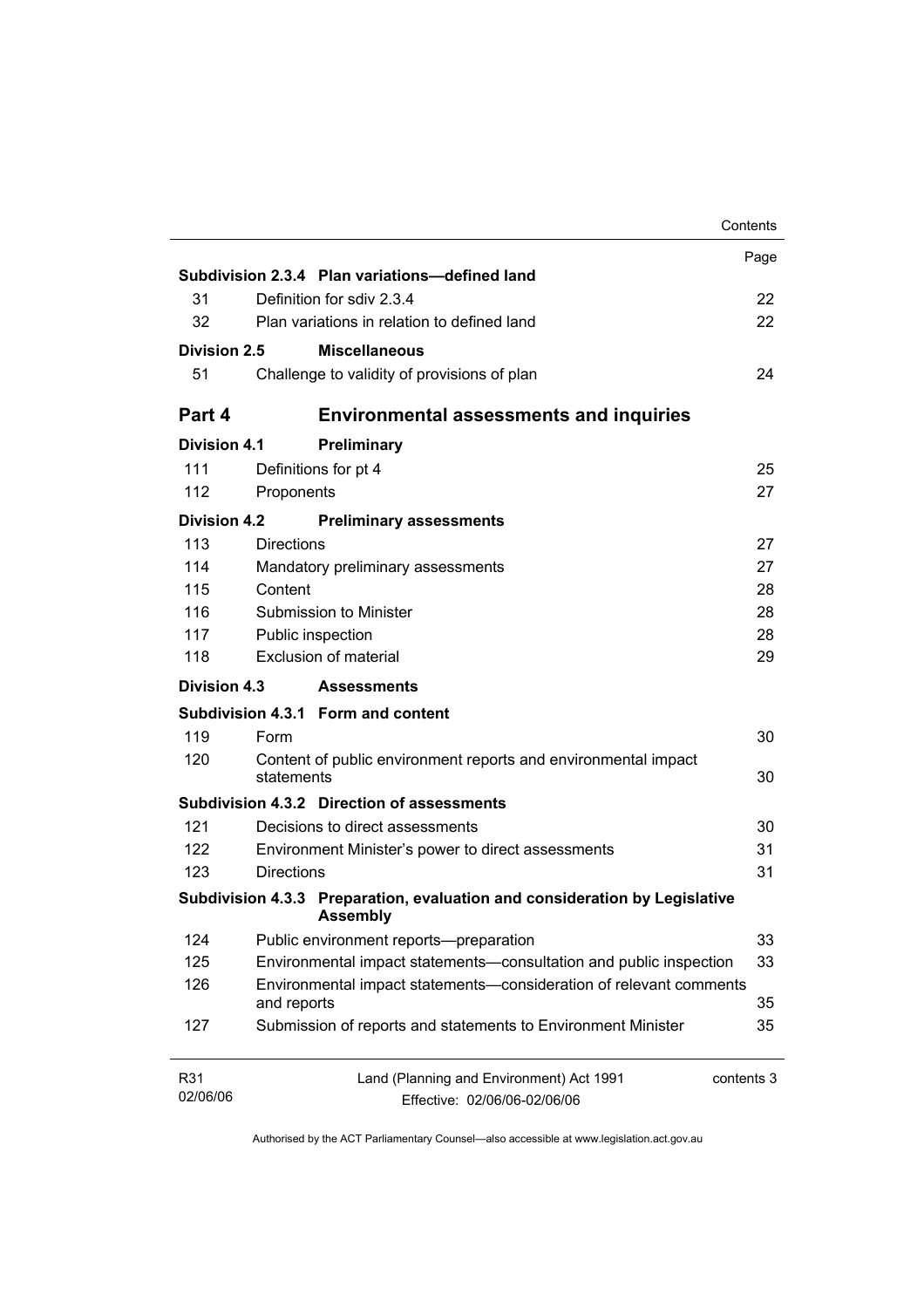#### **Contents**

| 128                 | Consultation                                                     | Page<br>35 |
|---------------------|------------------------------------------------------------------|------------|
| 129                 | Further information                                              | 36         |
| 130                 | Further revision                                                 | 37         |
| 131                 | <b>Evaluation by Environment Minister</b>                        | 37         |
| 132                 | Presentation to Legislative Assembly and public inspection       | 38         |
| 133                 | Exclusion of material                                            | 39         |
| 134                 | Exemptions                                                       | 39         |
| <b>Division 4.4</b> | <b>Inquiries</b>                                                 |            |
|                     | Subdivision 4.4.1 Establishment of panels and terms of reference |            |
| 135                 | Constitution                                                     | 40         |
| 136                 | Combined inquiries                                               | 41         |
| 138                 | Terms of reference                                               | 41         |
| 139                 | Notification                                                     | 42         |
|                     | Subdivision 4.4.2 Inquiry reports                                |            |
| 140                 | Inquiry reports                                                  | 42         |
| 141                 | Presentation to Legislative Assembly and public inspection       | 42         |
| 142                 | <b>Exclusion of material</b>                                     | 43         |
|                     | Subdivision 4.4.3 Procedures and powers                          |            |
| 143                 | Definitions for sdiv 4.4.3                                       | 43         |
| 144                 | Notice of inquiry hearings                                       | 44         |
| 145                 | Public hearings                                                  | 44         |
| 146                 | General procedure                                                | 45         |
| 147                 | Special hearings-consultation with interested persons            | 46         |
| 148                 | Assessments for purpose of inquiries                             | 46         |
| 149                 | Powers in relation to witnesses etc                              | 47         |
| 151                 | Inspection of books and documents                                | 48         |
| 152                 | Power of entry                                                   | 48         |
| 153                 | Search warrants                                                  | 49         |
| 154                 | Powers of search and inspection                                  | 51         |
| 155                 | Application of Criminal Code, ch 7                               | 51         |
| 156                 | Contempt of panel                                                | 51         |
| 157                 | Protection of panel members and witnesses                        | 51         |
|                     |                                                                  |            |

| contents 4 | Land (Planning and Environment) Act 1991 | R31      |
|------------|------------------------------------------|----------|
|            | Effective: 02/06/06-02/06/06             | 02/06/06 |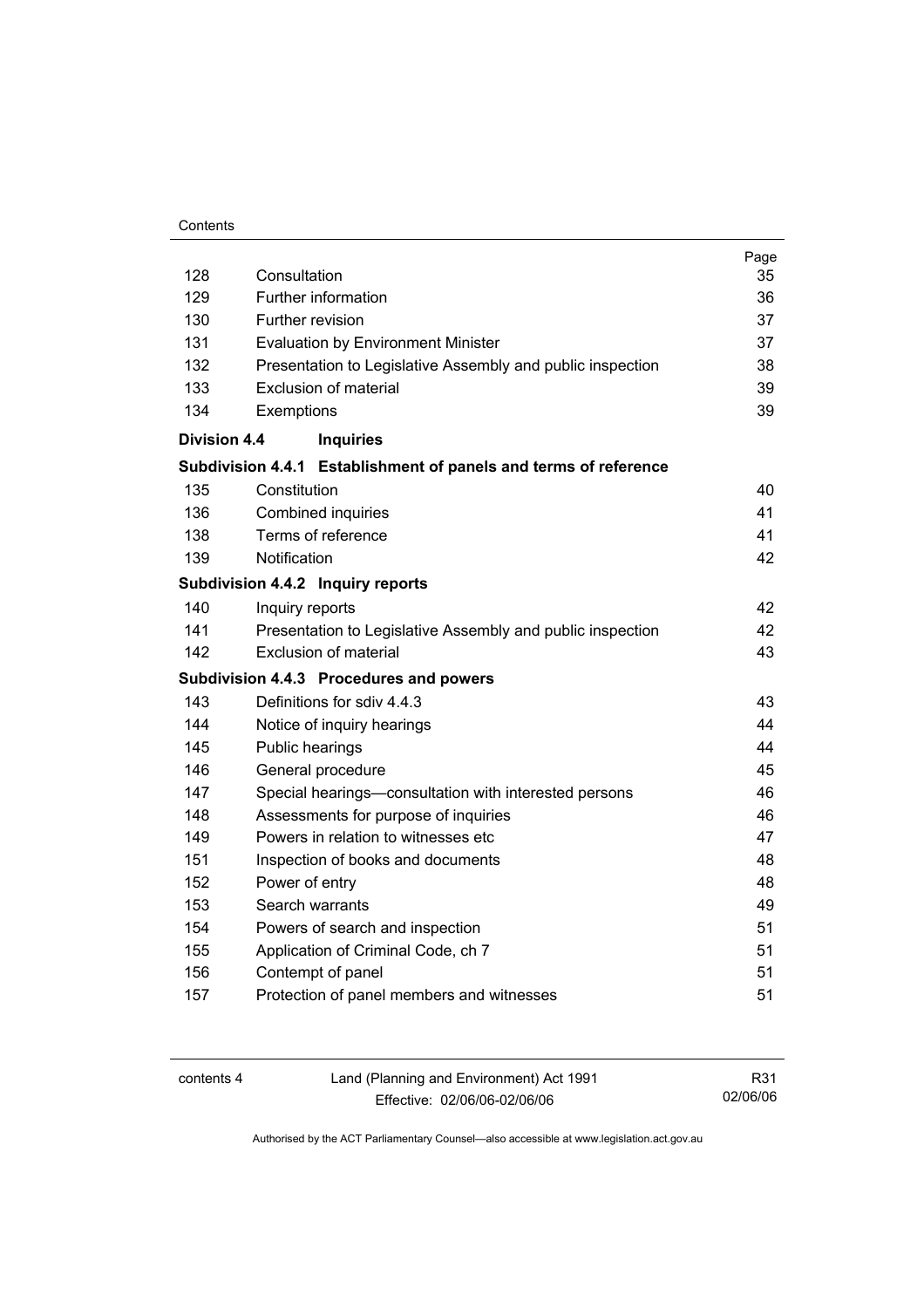|                     |                                                                      | Contents |
|---------------------|----------------------------------------------------------------------|----------|
|                     |                                                                      | Page     |
| Part 5              | <b>Land administration</b>                                           |          |
| <b>Division 5.1</b> | Preliminary                                                          |          |
| 159                 | Definitions for pt 5                                                 | 53       |
| 159A                | Meaning of concessional lease for Act                                | 55       |
| 160                 | Application of pt 5                                                  | 56       |
| <b>Division 5.2</b> | <b>Leases</b>                                                        |          |
| 160A                | <b>Effect qualified</b>                                              | 56       |
| 160B                | Planning and land authority may grant leases                         | 56       |
| 161                 | Granting of leases                                                   | 57       |
| 163                 | Leases to community organisations                                    | 58       |
| 164                 | Special leases                                                       | 59       |
| 166                 | Inquiries and assessments in relation to granting of leases          | 60       |
| 166A                | Grants of leases after inquiries or assessments                      | 61       |
| 167                 | Eligibility for certain classes of leases                            | 61       |
| 168                 | Authority need not grant lease                                       | 63       |
| 169                 | Payment for leases                                                   | 63       |
| 170                 | Failure to accept and execute lease                                  | 63       |
| 171                 | Grant of further residential leases                                  | 64       |
| 171A                | Grant of further rural leases                                        | 65       |
| 172                 | Grant of further leases for purposes other than residential or rural | 67       |
| 172A                | Grant of further lease-unit titles                                   | 68       |
| 172B                | Grant of further lease-community title                               | 68       |
| 172C                | No right to use, flow and control of water                           | 69       |
| 173                 | Lessee's rights in relation to improvements                          | 69       |
| 174                 | Deciding value of improvements                                       | 72       |
| 175                 | Use of land for leased purpose                                       | 73       |
| 176                 | Variation of rent                                                    | 74       |
| 177                 | Review of variations of rent                                         | 74       |
| 178                 | Refund on lease surrender or termination                             | 75       |
| 179                 | Certificates of compliance                                           | 75       |
| 180                 | Transfer of land subject to building and development provision       | 77       |
| 181                 | Mortgage of leasehold subject to building and development provision  | 79       |
| 182                 | Land leased to be held as undivided parcel                           | 79       |
|                     |                                                                      |          |

| R31      | Land (Planning and Environment) Act 1991 | contents 5 |
|----------|------------------------------------------|------------|
| 02/06/06 | Effective: 02/06/06-02/06/06             |            |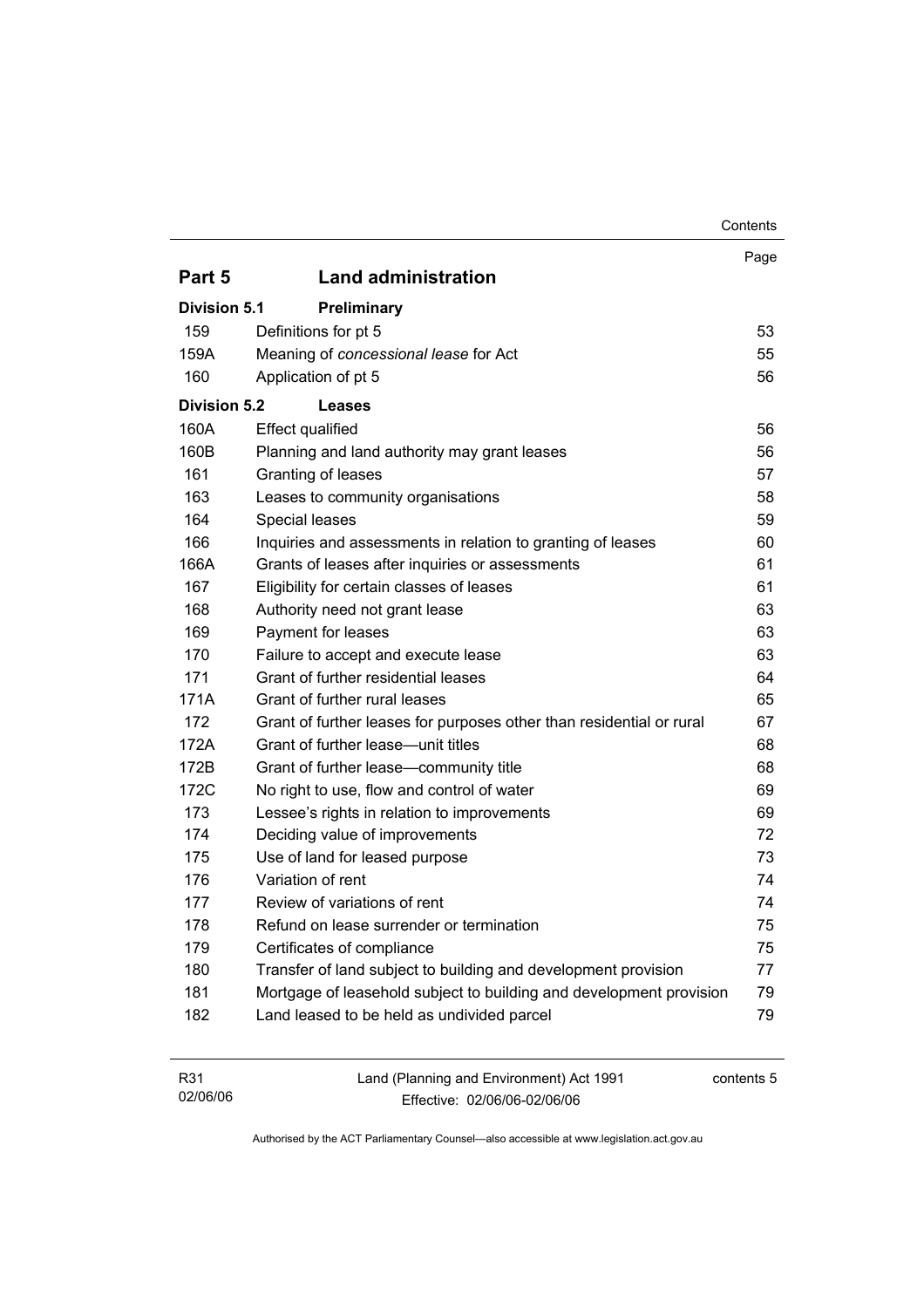#### **Contents**

|                     |                                                                     | Page     |
|---------------------|---------------------------------------------------------------------|----------|
| 183                 | Power of lessee to sublet part of building or land in certain cases | 79       |
| Division 5.3        | <b>Variation of leases</b>                                          |          |
| 183A                | <b>Effect qualified</b>                                             | 80       |
| 184                 | Application to surrender and regrant of leases                      | 80       |
| 184A                | Variation of nominal rent lease-change of use charge                | 81       |
| 184C                | Change of use charge for variations of nominal rent leases          | 82       |
| 184D                | Variation of rental leases                                          | 83       |
| 185                 | Advice of rent payable on variation of lease                        | 83       |
| 186                 | Variation of lease to pay out rent                                  | 84       |
| 186A                | No variations to extend term                                        | 85       |
| <b>Division 5.4</b> | <b>Restrictions on rural leases</b>                                 |          |
| 186B                | Definitions for div 5.4                                             | 85       |
| 186C                | Land management agreements                                          | 86       |
| 186D                | Dealings with rural leases                                          | 87       |
| 186E                | Discharge amount                                                    | 88       |
| 186F                | Discharge amount-special Pialligo leases                            | 89       |
| 186G                | Index numbers                                                       | 90       |
| 186H                | No subdivision or consolidation                                     | 91       |
| Division 5.5        | <b>Consolidation and subdivision</b>                                |          |
| 187AA               | <b>Effect qualified</b>                                             | 91       |
| 187                 | Application-nominal rent leases of territory land                   | 91       |
| 187A                | Consolidation and subdivision--change of use charge                 | 91       |
| 187C                | Change of use charge for consolidations and subdivisions            | 93       |
| <b>Division 5.6</b> | <b>Recovery of land</b>                                             |          |
| 188                 | Termination of leases                                               | 93       |
| 189                 | How land may be recovered                                           | 95       |
| 190                 | Evidence of ending of lease                                         | 96       |
| Division 5.7        | <b>Public land</b>                                                  |          |
|                     | <b>Subdivision 5.7.1 Preliminary</b>                                |          |
| 191                 | Definitions for div 5.7                                             | 96       |
|                     | Subdivision 5.7.2 Public land                                       |          |
| 192                 | Recommendations to planning and land authority                      | 96       |
| contents 6          | Land (Planning and Environment) Act 1991                            | R31      |
|                     | Effective: 02/06/06-02/06/06                                        | 02/06/06 |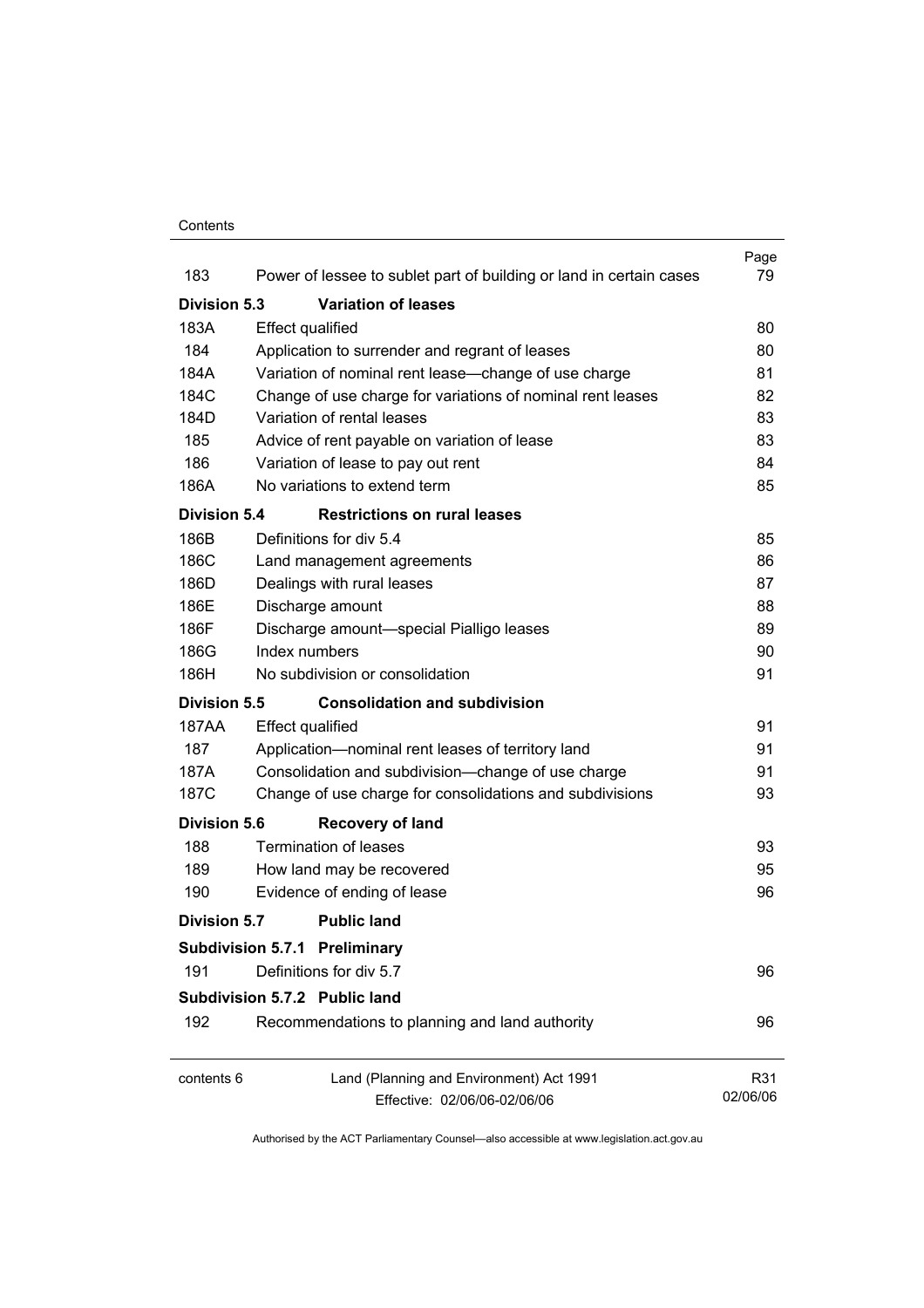|                     |                                                                          | Contents |
|---------------------|--------------------------------------------------------------------------|----------|
|                     |                                                                          | Page     |
|                     | Subdivision 5.7.3 Management of public land                              |          |
| 193                 | Reserved areas                                                           | 97       |
| 194                 | Management                                                               | 97       |
| 195                 | Management objectives                                                    | 97       |
|                     | Subdivision 5.7.4 Plans of management                                    |          |
| 196                 | Content                                                                  | 99       |
| 197                 | Preparation                                                              | 99       |
| 198                 | Variations                                                               | 99       |
| 199                 | Environmental assessments and inquiries                                  | 99       |
| 200                 | Public consultation                                                      | 100      |
| 201                 | Revision                                                                 | 100      |
| 202                 | Submission to Minister                                                   | 101      |
| 203                 | Consideration of plan of management by Legislative Assembly<br>committee | 101      |
| 204                 | Minister's powers                                                        | 101      |
| 205                 | Referral back to conservator                                             | 102      |
| 206                 | Notice of revival of deferred draft plan of management                   | 103      |
| 207                 | Notification, presentation, disallowance and date of effect              | 103      |
|                     | Subdivision 5.7.5 Leases and licences                                    |          |
| 208                 | Leases-generally                                                         | 103      |
| 209                 | <b>Grant of leases</b>                                                   | 104      |
| 210                 | Licences                                                                 | 104      |
| 211                 | Miner's rights in relation to public land                                | 106      |
| <b>Division 5.8</b> | <b>Miscellaneous</b>                                                     |          |
| 214                 | Lessee may surrender lease or part of lease                              | 106      |
| 215                 | Reduction of rent and relief from provisions of lease                    | 106      |
| 216                 | Access to leased land from roads and road related areas                  | 107      |
| 216A                | Notification of certain leases                                           | 108      |
| 217                 | Licences in relation to land that is not public land                     | 109      |
| 218                 | Reservation of minerals                                                  | 110      |
| 219                 | Rights to extract minerals                                               | 110      |
| 220                 | Access to lease documents and development agreements                     | 111      |
|                     |                                                                          |          |

| R31      | Land (Planning and Environment) Act 1991 | contents 7 |
|----------|------------------------------------------|------------|
| 02/06/06 | Effective: 02/06/06-02/06/06             |            |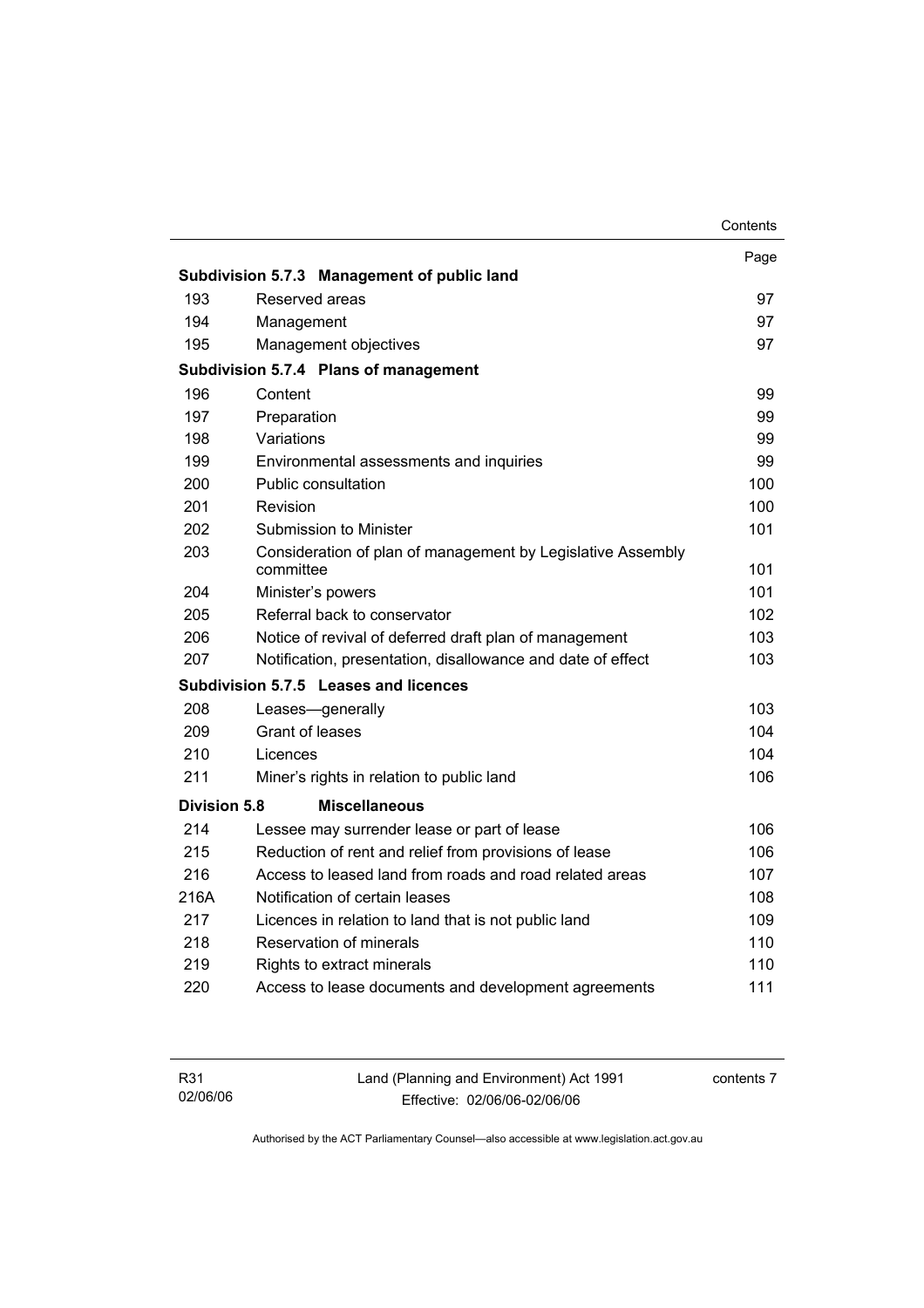#### **Contents**

|                                                                |                                                                                     | Page            |  |
|----------------------------------------------------------------|-------------------------------------------------------------------------------------|-----------------|--|
| Part 6                                                         | <b>Approvals and orders</b>                                                         |                 |  |
| <b>Division 6.1</b>                                            | Preliminary                                                                         |                 |  |
| 222                                                            | Definitions for pt 6                                                                | 112             |  |
| 223                                                            | Meaning of variation for pt 6                                                       | 115             |  |
| <b>Division 6.2</b>                                            | <b>Approvals</b>                                                                    |                 |  |
|                                                                | <b>Subdivision 6.2.1 General</b>                                                    |                 |  |
| 225                                                            | Offence-development                                                                 | 116             |  |
| 226                                                            | Application to undertake development                                                | 116             |  |
| 227                                                            | Register of applications, approvals, orders and lease and development<br>conditions | 118             |  |
| 228                                                            | Restrictions on inspection of applications                                          | 120             |  |
| 229                                                            | Notice of application                                                               | 121             |  |
| 229A                                                           | Direction that applications be submitted to Minister                                | 124             |  |
| 229B                                                           | Minister may decide some applications                                               | 125             |  |
| 230                                                            | Approvals                                                                           | 126             |  |
| 231                                                            | Matters to be considered by relevant authority                                      | 127             |  |
| 232                                                            | Duty of applicants                                                                  | 130             |  |
| 233                                                            | More information                                                                    | 130             |  |
| 234                                                            | Effect of failure to give further information                                       | 131             |  |
| 236                                                            | Environmental assessments and inquiries                                             | 131             |  |
|                                                                | <b>Subdivision 6.2.2 Objections</b>                                                 |                 |  |
| 237                                                            | Objections-general                                                                  | 131             |  |
| 238                                                            | Inspection of objections                                                            | 132             |  |
| 239                                                            | Identity of objectors                                                               | 132             |  |
|                                                                | <b>Subdivision 6.2.3 Approvals</b>                                                  |                 |  |
| 242                                                            | Approvals-notices to applicants and registrar-general                               | 132             |  |
| 243                                                            | Notification of approval or refusal of application                                  | 133             |  |
| 244                                                            | Notification if more than 1 objector                                                | 134             |  |
| 244A                                                           | Notice of decision to heritage council                                              | 134             |  |
| 244B                                                           | Notice of decision to conservator                                                   | 135             |  |
| 245                                                            | Conditional approvals                                                               | 135             |  |
| Subdivision 6.2.4 Reconsideration of applications for approval |                                                                                     |                 |  |
| 245A                                                           | Definitions for sdiv 6.2.4                                                          | 137             |  |
| contents 8                                                     | Land (Planning and Environment) Act 1991<br>Effective: 02/06/06-02/06/06            | R31<br>02/06/06 |  |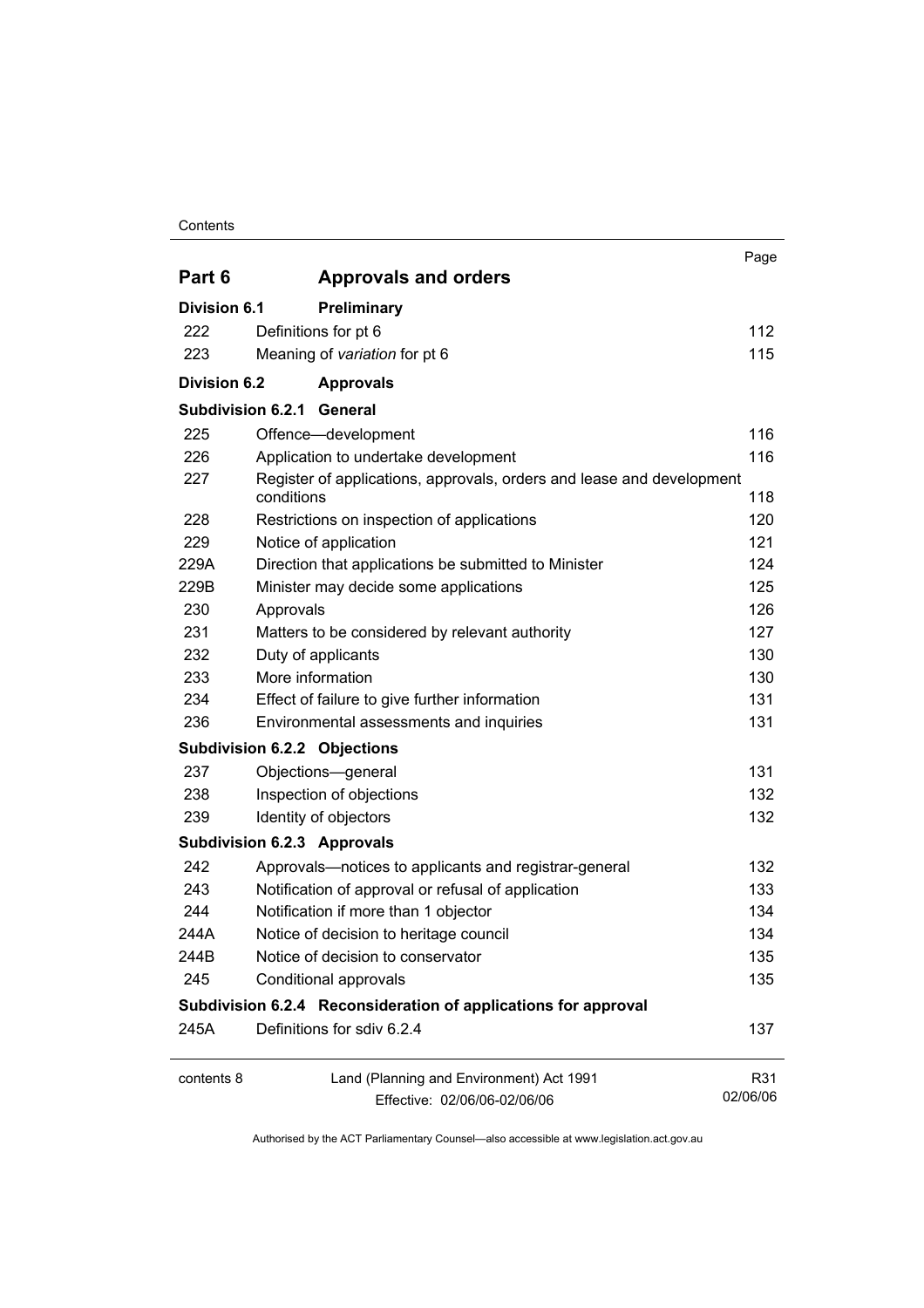|              |                                                                               | Contents   |
|--------------|-------------------------------------------------------------------------------|------------|
|              |                                                                               | Page       |
| 246          | Applications for reconsideration                                              | 137        |
| 246A         | Reconsideration of decisions                                                  | 138        |
| 246B         | No action by planning and land authority within time                          | 139        |
| 246C         | Notice of decision on reconsideration                                         | 139        |
|              | Subdivision 6.2.5 Approvals-miscellaneous                                     |            |
| 247          | Minor amendments                                                              | 140        |
| 248          | Corrections                                                                   | 141        |
| 249          | When approvals take effect                                                    | 141        |
| 250          | Execution of approvals for variations of leases                               | 142        |
| 251          | End of approvals                                                              | 142        |
| 252          | <b>Extension of time</b>                                                      | 142        |
| 253          | Revocation of approval                                                        | 143        |
|              | Subdivision 6.2.6 Powers of Supreme Court                                     |            |
| 253A         | Injunctions to require compliance with approvals                              | 143        |
| Division 6.3 | <b>Orders</b>                                                                 |            |
|              | Subdivision 6.3.1 Making of orders                                            |            |
| 254          | Applications to planning and land authority for orders                        | 144        |
| 254A         | Decision on application to planning and land authority for order              | 145        |
| 255          | Proposed orders on planning and land authority's own initiative               | 146        |
| 256          | Decision on proposed order on planning and land authority's own<br>initiative | 148        |
| 257          | Content of orders                                                             | 149        |
| 257A         | Notice of making of orders                                                    | 151        |
| 257B         | Who is bound by an order?                                                     | 152        |
| 258          | Contravening orders                                                           | 152        |
| 258A         | Ending of orders                                                              | 153        |
| 258B         | Notice ending orders                                                          | 153        |
|              | Subdivision 6.3.2 Rectification work                                          |            |
| 259          | Definitions for sdiv 6.3.2                                                    | 153        |
| 259A         | Direction to carry out rectification work                                     | 154        |
| 259B         | Contravening direction to carry out rectification work                        | 155        |
| 259C         | Authorisation to carry out rectification work                                 | 155        |
| 259D         | Obstructing etc authorised people                                             | 156        |
|              |                                                                               |            |
| R31          | Land (Planning and Environment) Act 1991                                      | contents 9 |

02/06/06

Authorised by the ACT Parliamentary Counsel—also accessible at www.legislation.act.gov.au

Effective: 02/06/06-02/06/06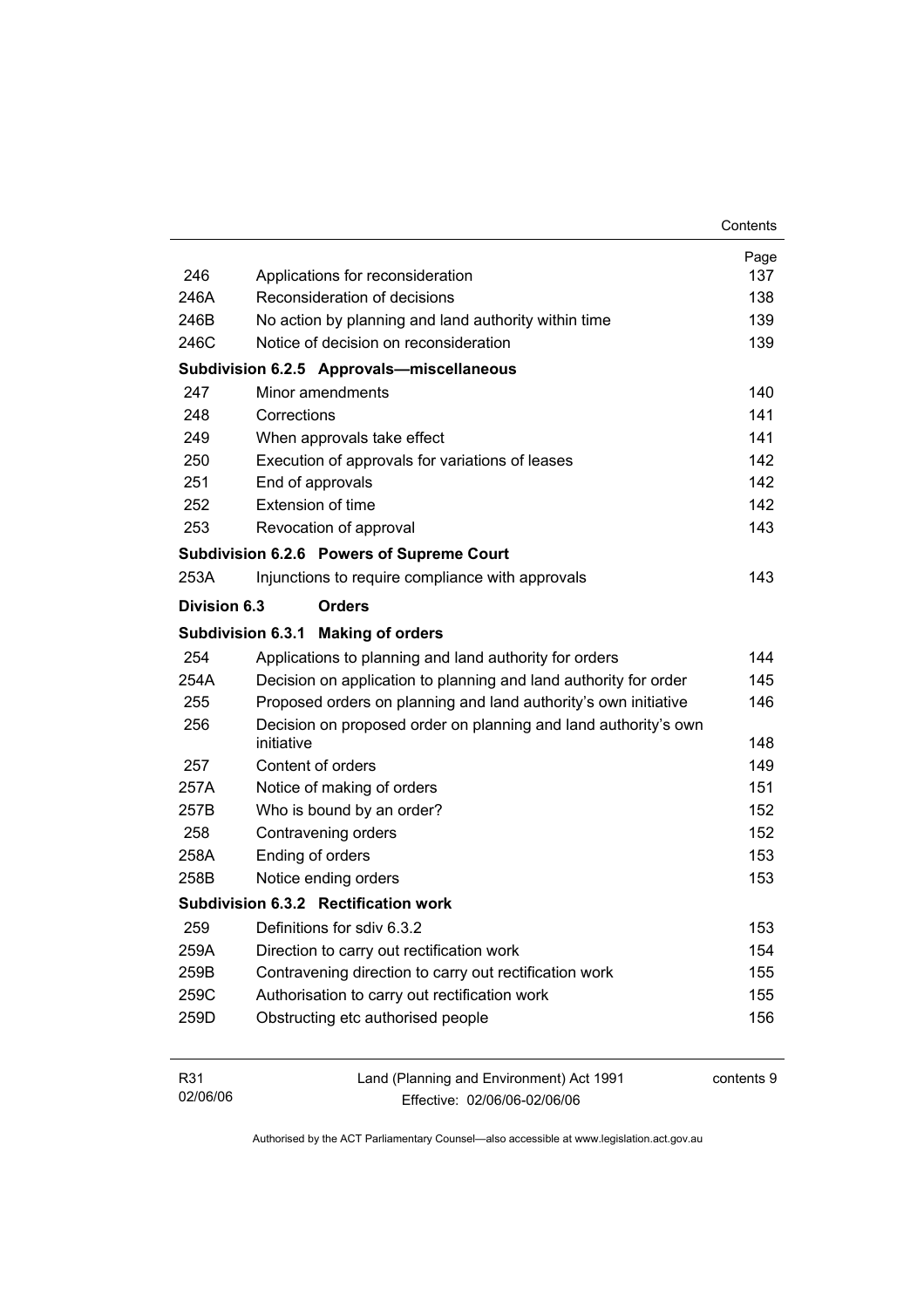|                     |                                                                                                               | Page<br>157 |
|---------------------|---------------------------------------------------------------------------------------------------------------|-------------|
| 259E<br>259F        | Liability for cost of rectification work<br>Determination of criteria for deferral of rectification work cost | 157         |
|                     |                                                                                                               |             |
| 259G                | Application for deferral of rectification work cost<br>Deferral of rectification work cost                    | 157         |
| 259H                |                                                                                                               | 157         |
| 2591                | Security for deferred rectification work cost                                                                 | 158         |
| 259J                | Payment of deferred rectification work cost                                                                   | 158         |
|                     | Subdivision 6.3.3 Prohibition notices and injunctions                                                         |             |
| 260                 | Prohibition notices-making                                                                                    | 159         |
| 260A                | Contravening prohibition notices                                                                              | 160         |
| 260B                | Prohibition notices-ending                                                                                    | 161         |
| 260C                | Injunctions to restrain contravention of orders or prohibition notices                                        | 162         |
| Division 6.4        | Inspection and seizure powers                                                                                 |             |
|                     | Subdivision 6.4.1 Preliminary                                                                                 |             |
| 262                 | Definitions for div 6.4                                                                                       | 163         |
| 263                 | Appointment of inspectors                                                                                     | 164         |
| 264                 | Identity cards                                                                                                | 164         |
| 265                 | Power not to be exercised before identity card shown                                                          | 165         |
|                     | Subdivision 6.4.2 Inspection                                                                                  |             |
| 266                 | Inspections etc                                                                                               | 165         |
| 267                 | Consent to entry                                                                                              | 166         |
| 269                 | Powers of inspection                                                                                          | 166         |
| 271                 | Taking samples                                                                                                | 167         |
| 272                 | Disposal of seized things                                                                                     | 168         |
| 273                 | Search warrants                                                                                               | 168         |
| <b>Division 6.6</b> | <b>Miscellaneous</b>                                                                                          |             |
|                     | Subdivision 6.6.1 Review of decisions                                                                         |             |
| 275                 | AAT review-general                                                                                            | 170         |
| 275A                | Approvals subject to entity's satisfaction                                                                    | 170         |
| 276                 | Review of decisions-objectors and third parties to approvals                                                  | 171         |
| 277                 | Review of decisions-orders and prohibition notices                                                            | 172         |
| 278                 | Notification of objectors                                                                                     | 173         |
| 279                 | Application for review by objectors-notification to applicants                                                | 174         |
| 279A                | Challenge to validity of certain decisions                                                                    | 174         |
| contents 10         | Land (Planning and Environment) Act 1991                                                                      | R31         |
|                     | Effective: 02/06/06-02/06/06                                                                                  | 02/06/06    |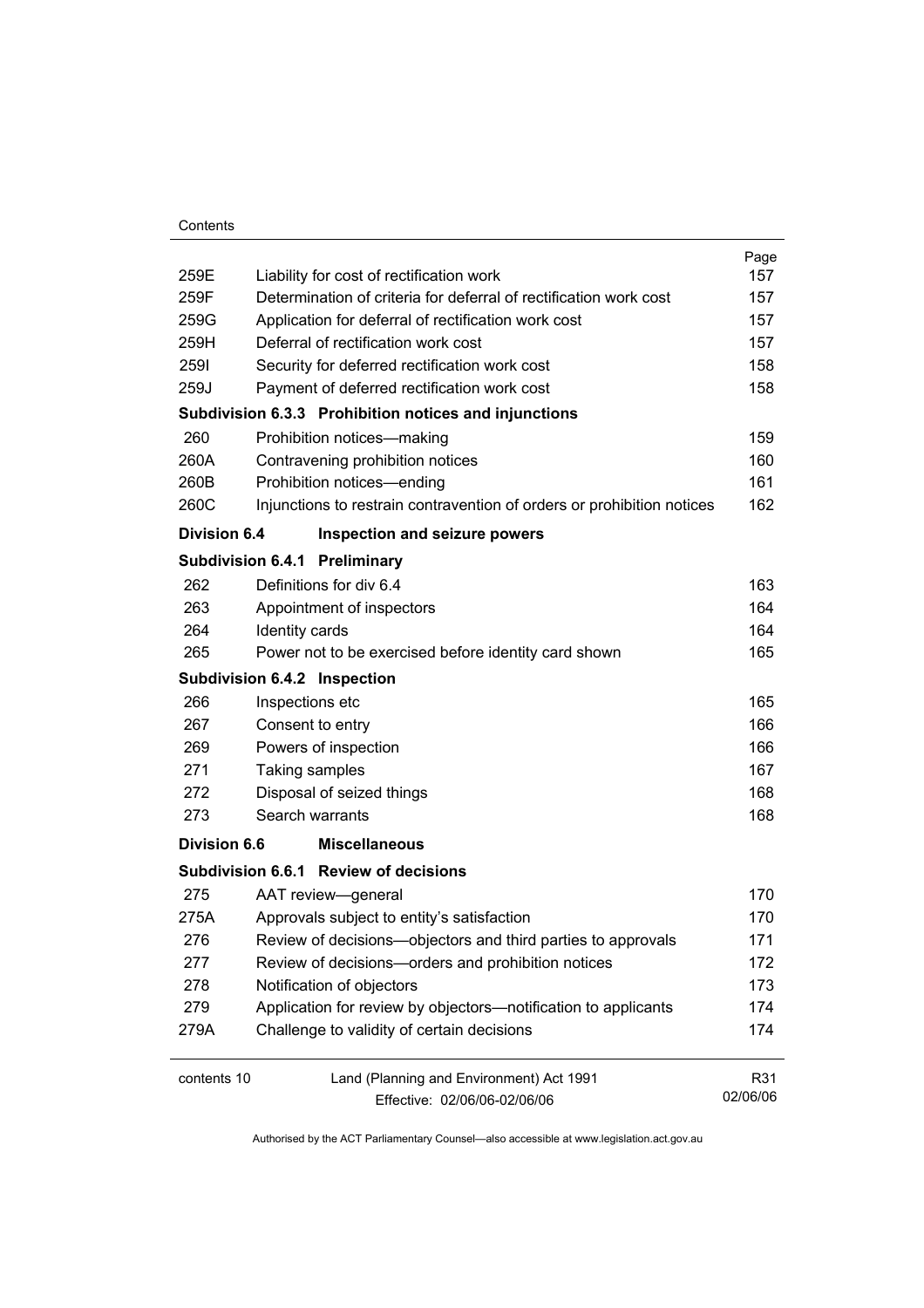|                   |                                                                          | Contents    |
|-------------------|--------------------------------------------------------------------------|-------------|
|                   |                                                                          | Page        |
|                   | <b>Subdivision 6.6.2 General</b>                                         |             |
| 282               | Regulations for pt 6                                                     | 174         |
| Part 7            | <b>Administrative appeals</b>                                            |             |
| 282A              | AAT review of decisions                                                  | 176         |
| Part 8            | <b>Miscellaneous</b>                                                     |             |
| 283               | Delegation by Executive                                                  | 177         |
| 284               | Power of administrative appeals tribunal and Supreme Court               | 177         |
| 286               | Acts and omissions of representatives                                    | 178         |
| 287               | Determination of fees                                                    | 179         |
| 287A              | Approved forms                                                           | 179         |
| 288               | Regulation-making power                                                  | 180         |
| Part 9            | <b>Transitional</b>                                                      |             |
| 289               | Status of leases and licences                                            | 181         |
| 290               | Continued application of certain repealed Acts and provisions            | 181         |
| 291               | Conversion of Commonwealth leases                                        | 183         |
| 294               | Territory plan variation-omission of heritage places register            | 184         |
| <b>Schedule 1</b> | <b>Management objectives for public land</b>                             | 185         |
| <b>Schedule 3</b> | <b>Content of preliminary assessments</b>                                | 187         |
| <b>Schedule 4</b> | <b>Decisions reviewable by AAT</b>                                       | 189         |
| <b>Part 4.1</b>   | Reviewable decisions under part 6                                        | 189         |
| <b>Part 4.2</b>   | Other reviewable decisions                                               | 190         |
| <b>Schedule 5</b> | <b>Activities subject to orders</b>                                      | 194         |
| R31<br>02/06/06   | Land (Planning and Environment) Act 1991<br>Effective: 02/06/06-02/06/06 | contents 11 |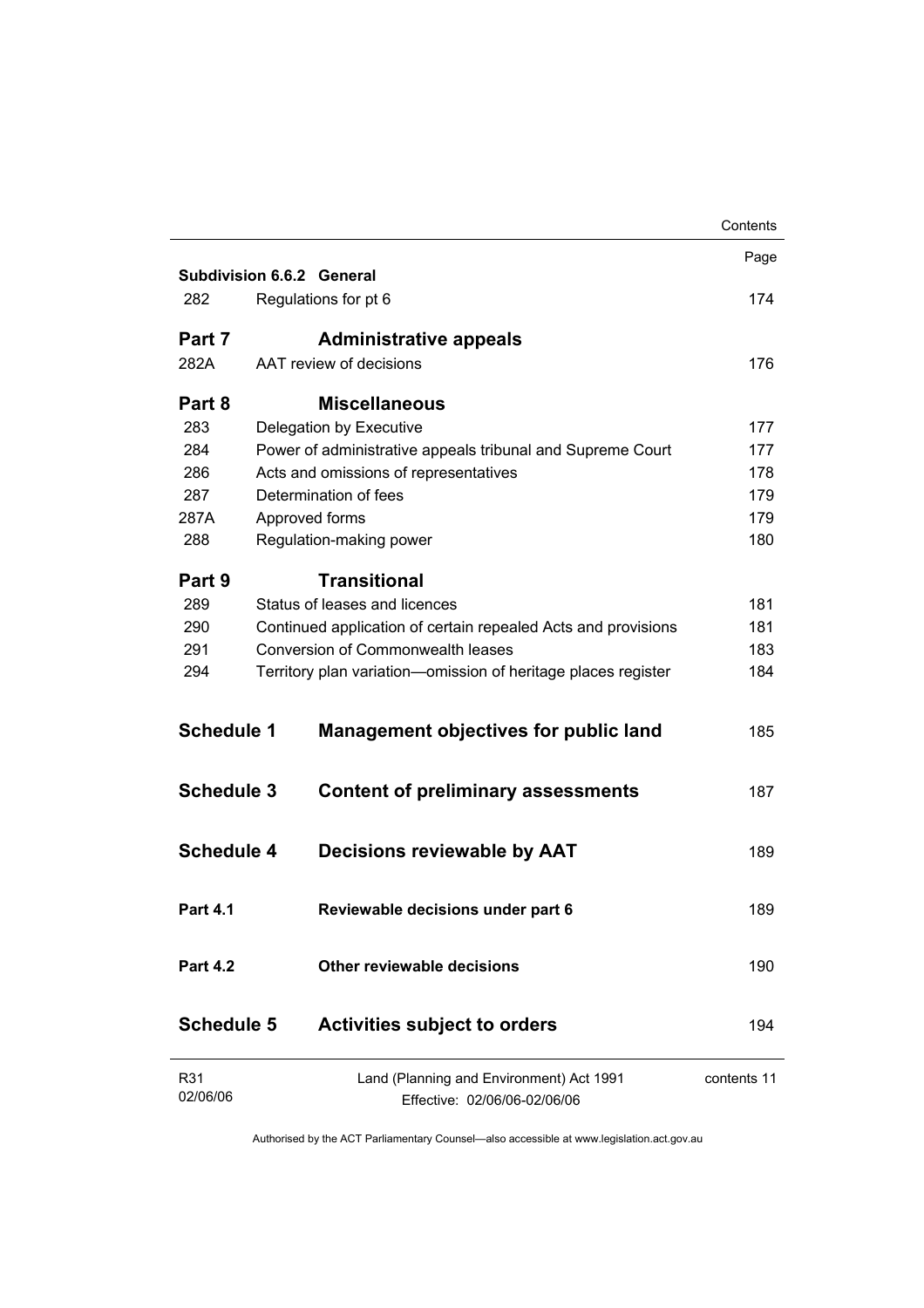#### **Contents**

## **Dictionary** 196

Page

#### **Endnotes**

|   | About the endnotes     | 203 |
|---|------------------------|-----|
| 2 | Abbreviation key       | 203 |
| 3 | Legislation history    | 204 |
| 4 | Amendment history      | 213 |
| 5 | Earlier republications | 254 |
| 6 | Uncommenced amendments | 256 |

contents 12 Land (Planning and Environment) Act 1991 Effective: 02/06/06-02/06/06

R31 02/06/06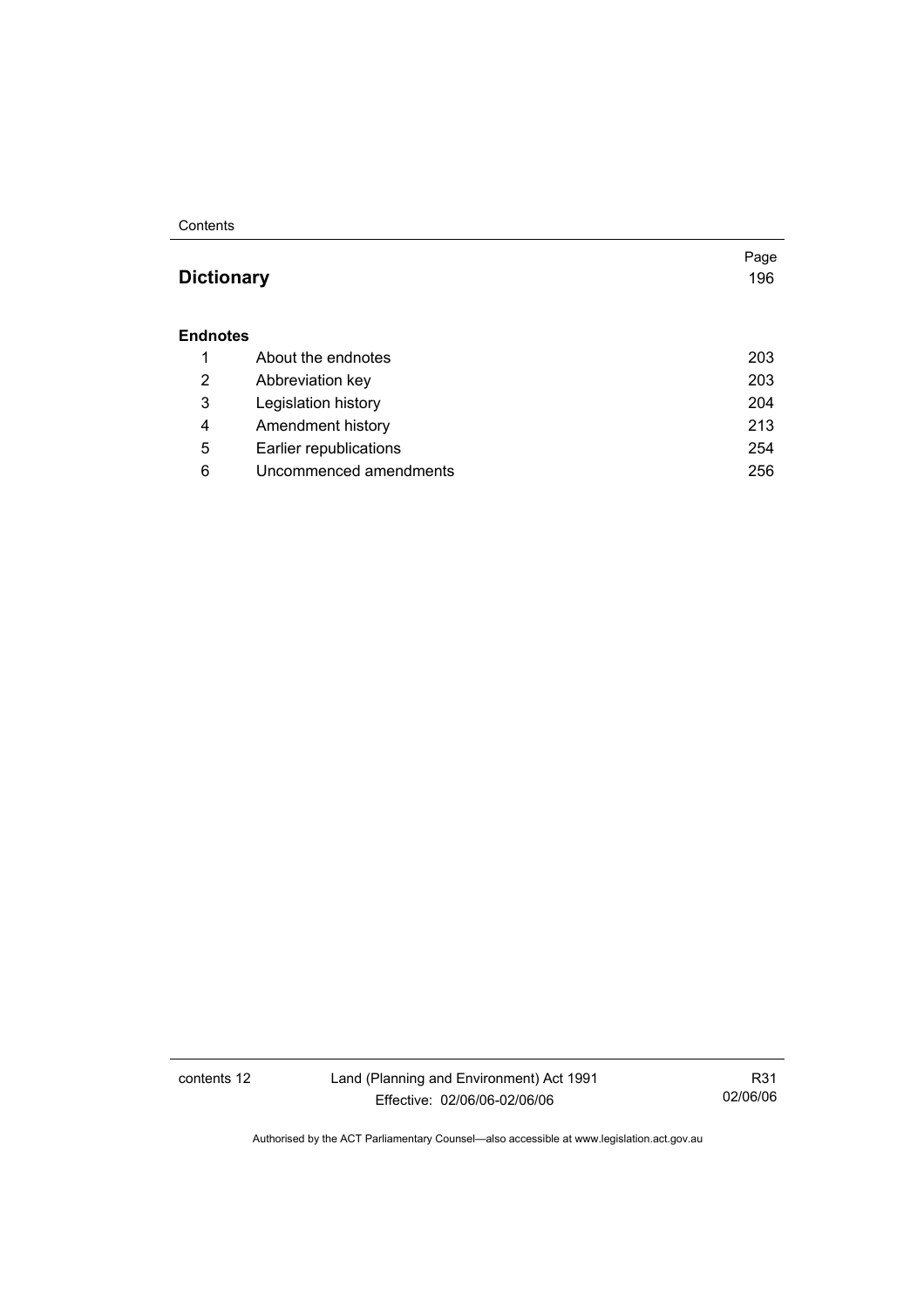

# **Land (Planning and Environment) Act 1991**

An Act relating to the use of land in the ACT, and for related purposes

R31 02/06/06

I

Land (Planning and Environment) Act 1991 Effective: 02/06/06-02/06/06

page 1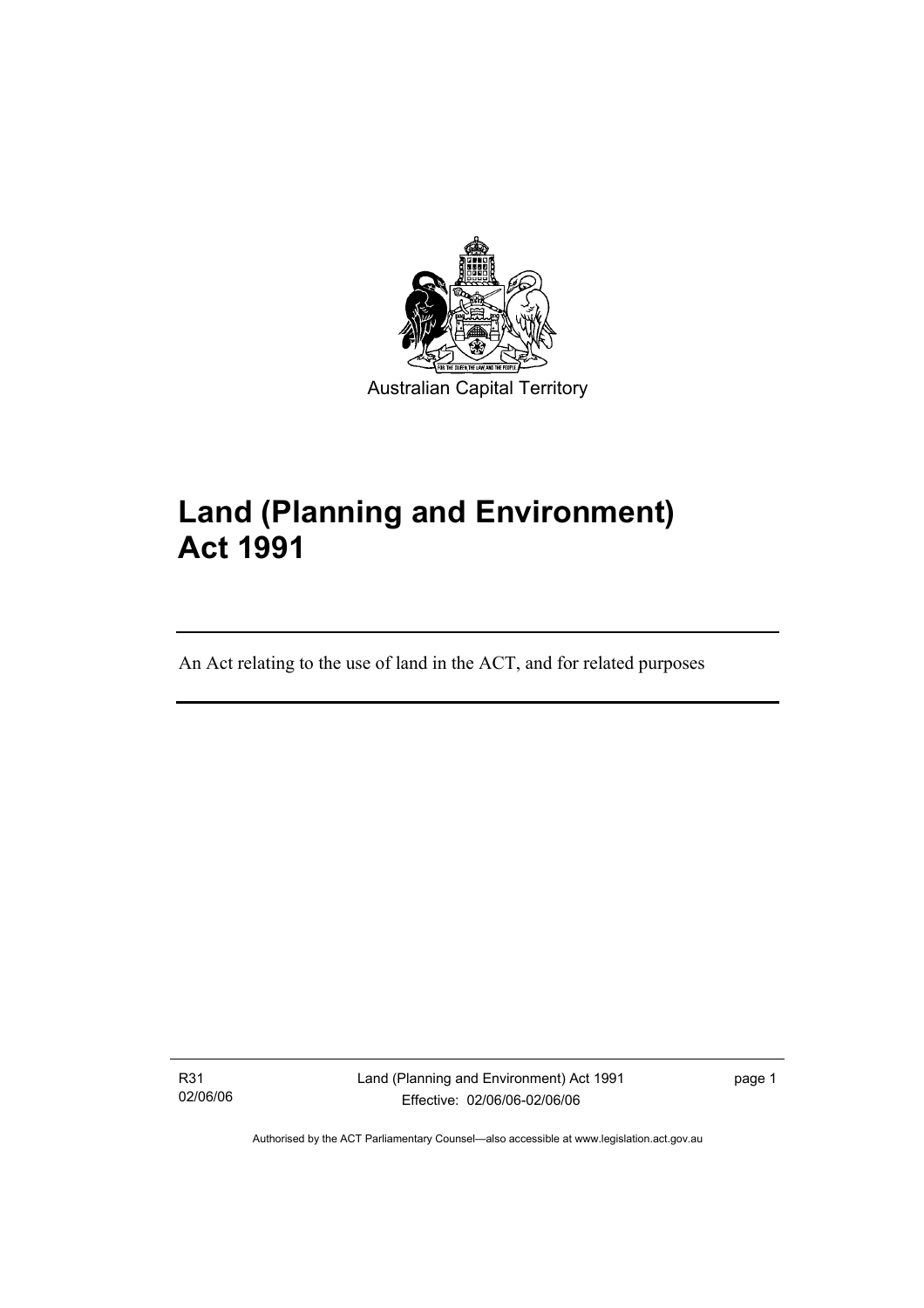#### **Part 1** Preliminary

Section 1

## **Part 1** Preliminary

#### **1 Name of Act**

This Act is the *Land (Planning and Environment) Act 1991*.

#### **2 Dictionary**

The dictionary at the end of this Act is part of this Act.

*Note 1* The dictionary at the end of this Act defines certain terms used in this Act, and includes references (*signpost definitions*) to other terms defined elsewhere in this Act.

> For example, the signpost definition '*order*, for part 6 (Approvals and orders)—see section 222.' means that the term 'order' is defined in that section and the definition applies to pt 6.

*Note 2* A definition in the dictionary (including a signpost definition) applies to the entire Act unless the definition, or another provision of the Act, provides otherwise or the contrary intention otherwise appears (see Legislation Act,  $s$  155 and  $s$  156 (1)).

#### **3 Notes**

A note included in this Act is explanatory and is not part of this Act.

*Note* See the Legislation Act, s 127 (1), (4) and (5) for the legal status of notes.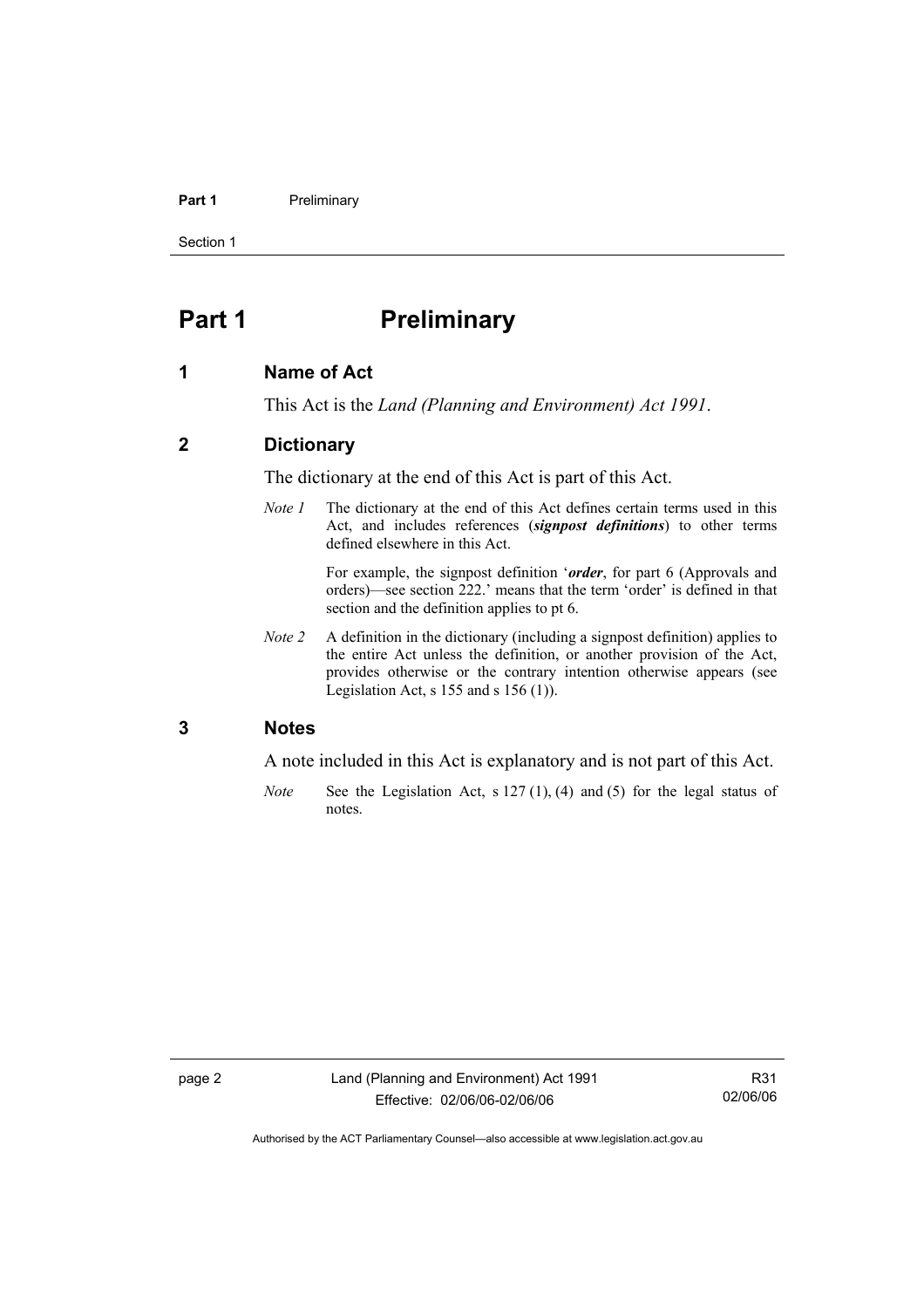#### **4 Offences against Act—application of Criminal Code etc**

Other legislation applies in relation to offences against this Act.

*Note 1 Criminal Code* 

 The Criminal Code, ch 2 applies to the following offences against this Act (see Code, pt 2.1):

- s 258 (Contravening orders)
- s 259B (Contravening direction to carry out rectification work)
- s 259D (1) (Obstructing etc authorised people)
- s 260A (Contravening prohibition notices)
- $s \; 264 \; (3)$  (Identity cards).

 The chapter sets out the general principles of criminal responsibility (including burdens of proof and general defences), and defines terms used for offences to which the Code applies (eg *conduct*, *intention*, *recklessness* and *strict liability*).

*Note 2 Penalty units*

 The Legislation Act, s 133 deals with the meaning of offence penalties that are expressed in penalty units.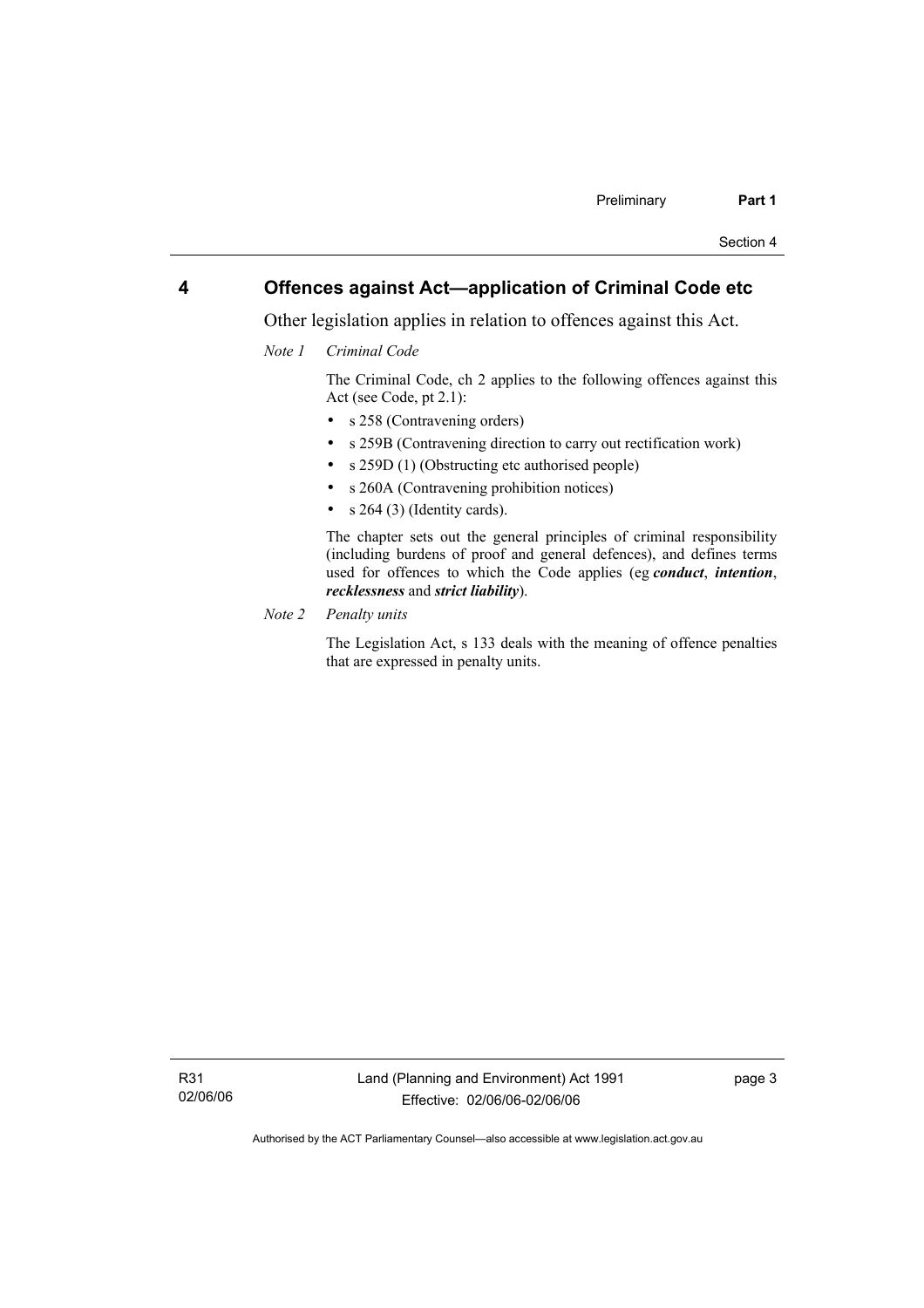**Part 2** Planning<br>**Division 2.1** Prelimina **Division 2.1** Preliminary Section 5

## **Part 2 Planning**

## **Division 2.1 Preliminary**

#### **5 Definitions for pt 2**

In this part:

*background papers*, in relation to a draft plan variation or a plan variation means—

- (a) an explanatory statement; and
- (b) a copy of—
	- (i) any relevant direction of the Minister; and

*Note* The Minister may give directions under this Act, s 26 and s 94 (1) (b) and the *Planning and Land Act 2002*, s 12 (1) (b).

- (ii) any submission of the conservator mentioned in section 16, including any preliminary draft plan of management (prepared under subdivision 5.7.4) accompanying such a submission; and
- (iii) any recommendation or submission made by the heritage council and mentioned in section 17 (Consultation with heritage council); and
- (iv) any relevant environmental report; and
- (v) the report of any relevant inquiry; and
- (vi) the report of any other inquiry relating to the variation; and
- (c) a statement, by the planning and land authority, of the reasons for any inconsistency between the draft plan and—
	- (i) a direction mentioned in paragraph (b) (i); or

| page 4 | Land (Planning and Environment) Act 1991 | R31      |
|--------|------------------------------------------|----------|
|        | Effective: 02/06/06-02/06/06             | 02/06/06 |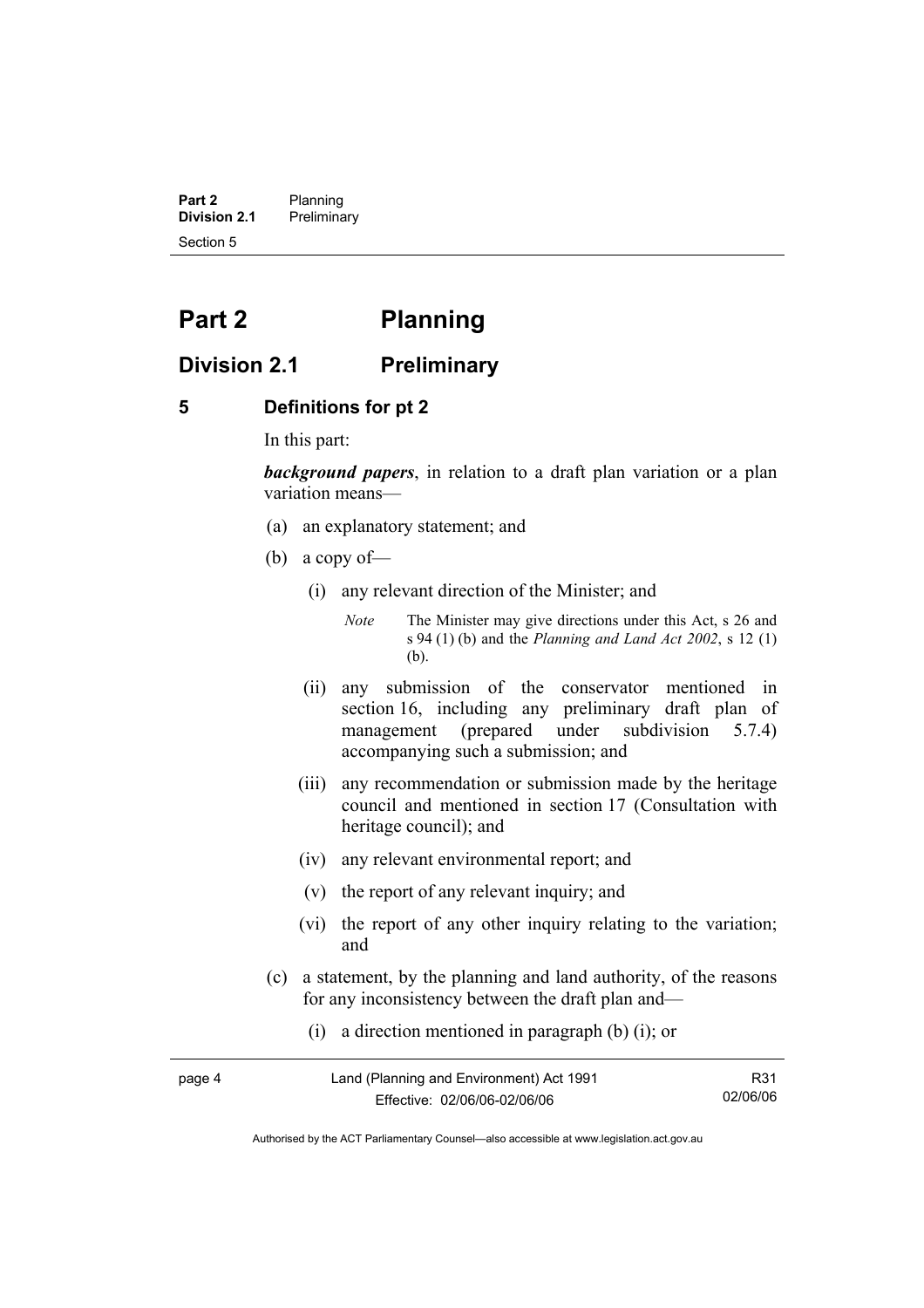| Part 2              | Planning    |  |
|---------------------|-------------|--|
| <b>Division 2.1</b> | Preliminary |  |
| Section 5           |             |  |

- (ii) a submission of the conservator mentioned in paragraph (b) (ii); or
- (iii) any recommendation or submission made by the heritage council and mentioned in section 17 (Consultation with heritage council); and
- (iv) a recommendation in a report mentioned in paragraph (b)  $(iv)$ ,  $(v)$  or  $(vi)$ ; and
- (d) any other documents—
	- (i) considered by the authority to be necessary or useful in explaining the draft plan variation; and
	- (ii) designated by the authority in writing as background papers.

*consultation notice*—see section 19 (Public consultation notification).

*development*, in relation to land, means—

- (a) the erection, alteration or demolition of a building on that land; or
- (b) the carrying on of work on that land; or
- (c) the use or change of use of that land; or
- (d) the use or change of use of a building or works on that land; or
- (e) the subdivision or consolidation of that land; or
- (f) the display of signs or advertising material on that land.

#### *draft plan variation*—

 (a) means a draft plan variation prepared by the planning and land authority under section 15 (Preparation of plan variations) and—

page 5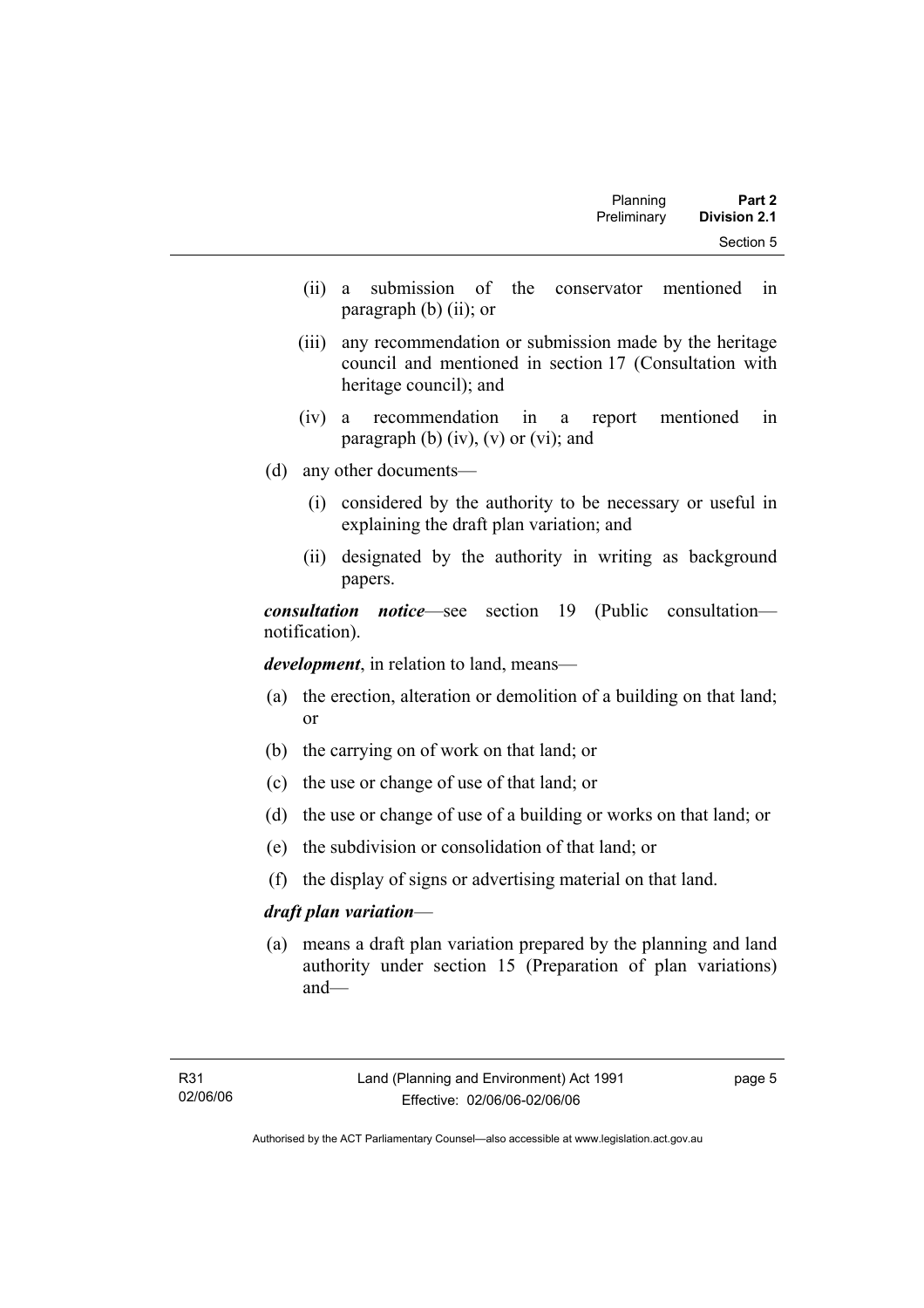- (i) if section 19C (Draft plan variations that do not affect rights) does not apply—notified under section 19 (Public consultation—notification); or
- (ii) if section 19C applies—notified in the legislation register under section 19C (2); and
- (b) for a draft plan variation that has been revised under section 22 (1) (a) or 27—includes the draft plan variation as revised.

#### *environmental report* means—

- (a) a preliminary assessment under division 4.2; or
- (b) a report under section 128; or
- (c) an assessment.

*land* includes water.

*national capital plan* means the plan approved under the *Australian Capital Territory (Planning and Land Management) Act 1988* (Cwlth), section 19.

*Note* A reference to an instrument under a law includes a reference to the instrument as amended from time to time (see Legislation Act, s 102)

*variation*, in relation to the plan, includes the revocation of the plan and its substitution with a new plan.

## **Division 2.2 Territory plan—object and effect**

#### **7 Object of territory plan**

- (1) The object of the plan is to ensure, in a way not inconsistent with the national capital plan, that the planning and development of the ACT provides the people of the ACT with an ecologically sustainable, healthy, attractive, safe and efficient environment in which to live, work and have their recreation.
- (2) The plan must set out the planning principles and policies for giving effect to its object.

| page 6 | Land (Planning and Environment) Act 1991 | R31      |
|--------|------------------------------------------|----------|
|        | Effective: 02/06/06-02/06/06             | 02/06/06 |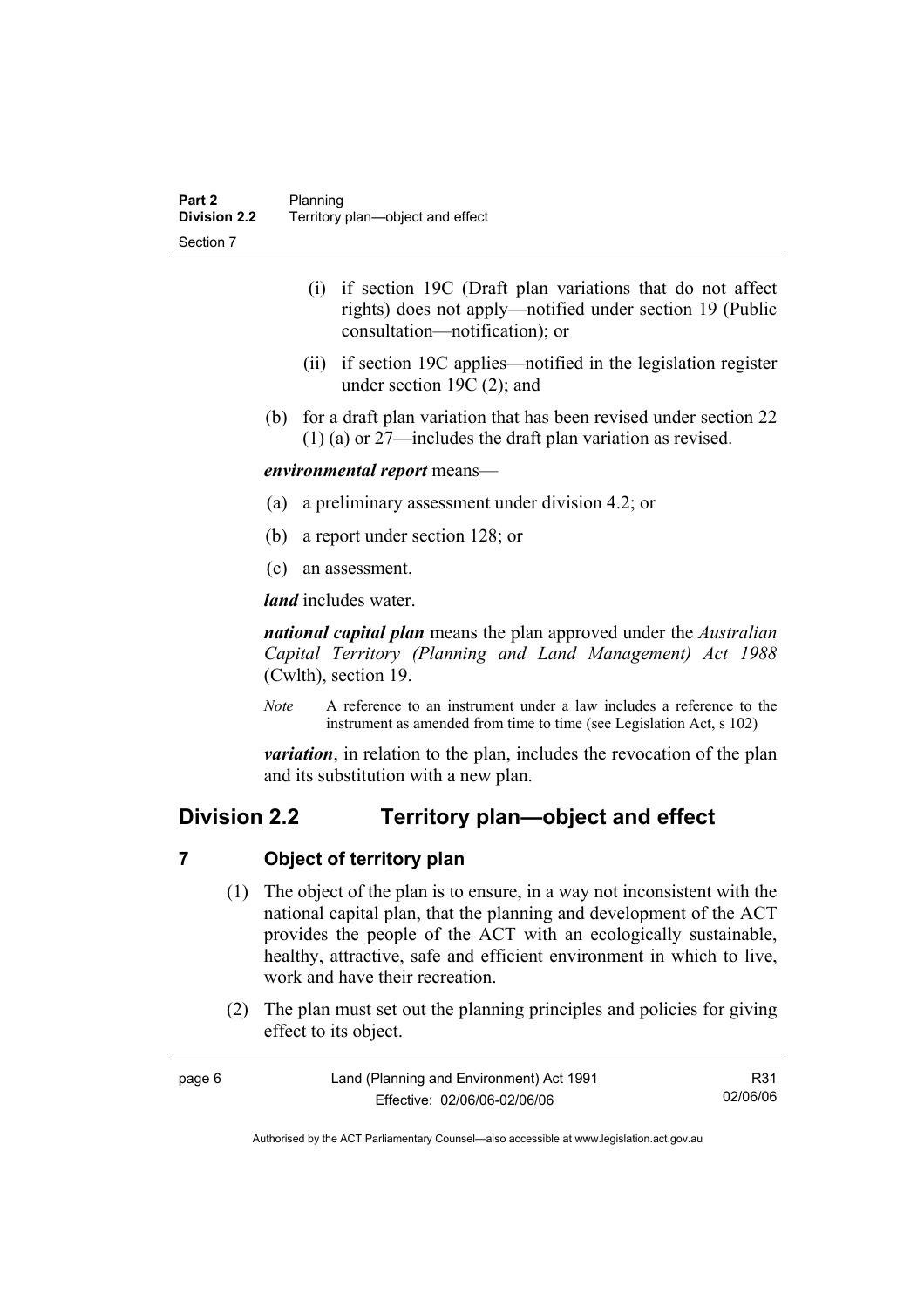- (3) For giving effect to the object of the plan and the principles and policies mentioned in subsection (2), the plan may—
	- (a) set out specific objectives and policies; and
	- (b) specify purposes for which land may be used; and
	- (c) identify land for subdivision 2.3.4, specifying in addition the principles and policies for its development; and
	- (d) for division 5.7—identify an area of land as public land and reserve it for a purpose specified in section 193; and
	- (e) provide for other matters relevant to the exercise of the powers of the Territory, the Executive or a territory authority under a territory law, or the administrative review of the exercise of those powers; and
	- (f) provide for other matters that are necessary or convenient.

## **8 Effect of plan**

The Territory, the Executive, a Minister or a territory authority must not do any act, or approve the doing of any act, that is inconsistent with the plan.

## **9 Effect of draft plan variation**

- (1) This section applies to a draft plan variation if a consultation notice states that it applies.
- (2) The Territory, the Executive, a Minister or a territory authority must not, during the defined period or a period stated in the consultation notice, whichever is shorter, do or approve the doing of anything that—
	- (a) would be inconsistent with the plan if it were varied in accordance with the draft variation; or
	- (b) is inconsistent with the plan.

page 7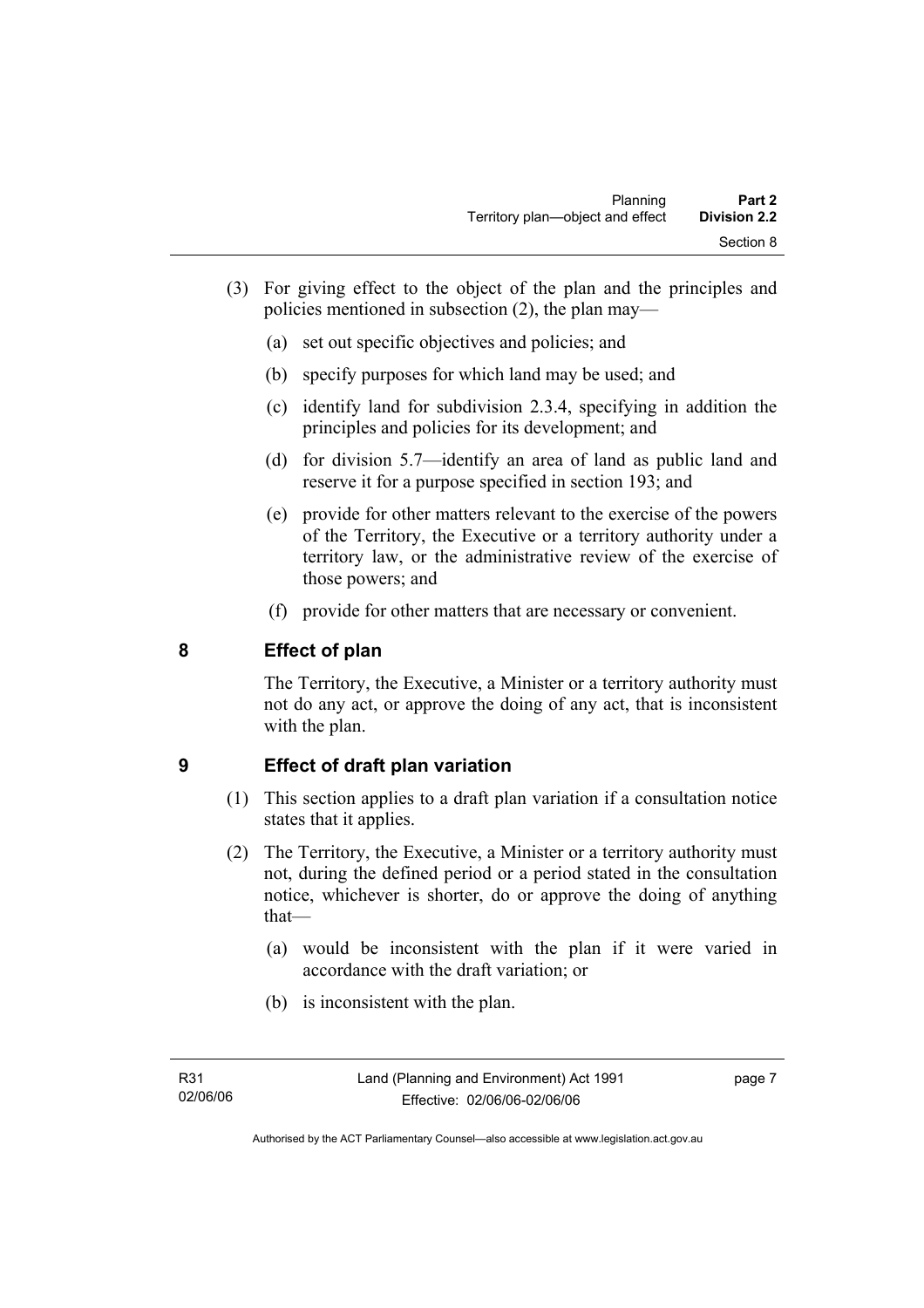- (3) If a draft plan variation to which this section applies is deferred under section 22 (1) (b) or section 27 (a), this section does not apply in relation to that draft variation during the period of its deferral.
- (4) In this section:

*defined period* means the period beginning on the day when the draft plan variation is notified under the Legislation Act (see section 19 (Public consultation—notification)) and ending at the end of the day before—

- (a) the date the draft variation comes into effect; or
- (b) the date the corresponding plan variation is rejected by the Legislative Assembly; or
- (c) the date the draft variation, or the corresponding plan variation, is withdrawn under section 22 (1) (c), section 27 (a) or section 30A (3) (b).

*draft plan variation* includes a provision of a draft plan variation.

#### **12 Plan not to have retrospective effect**

If, immediately before the plan comes into effect under this Act, it would be lawful to use any land in a particular way in the exercise of a right derived from an estate in that land, the plan does not prevent the use of that land in that way during the term of the estate.

## **Division 2.3 Territory plan—continuation and variation**

## **Subdivision 2.3.1 Territory plan**

## **13 Continuation of plan**

The plan established under the *Interim Planning Act 1990*, part 3, being that plan as in effect under that Act immediately before the

R31 02/06/06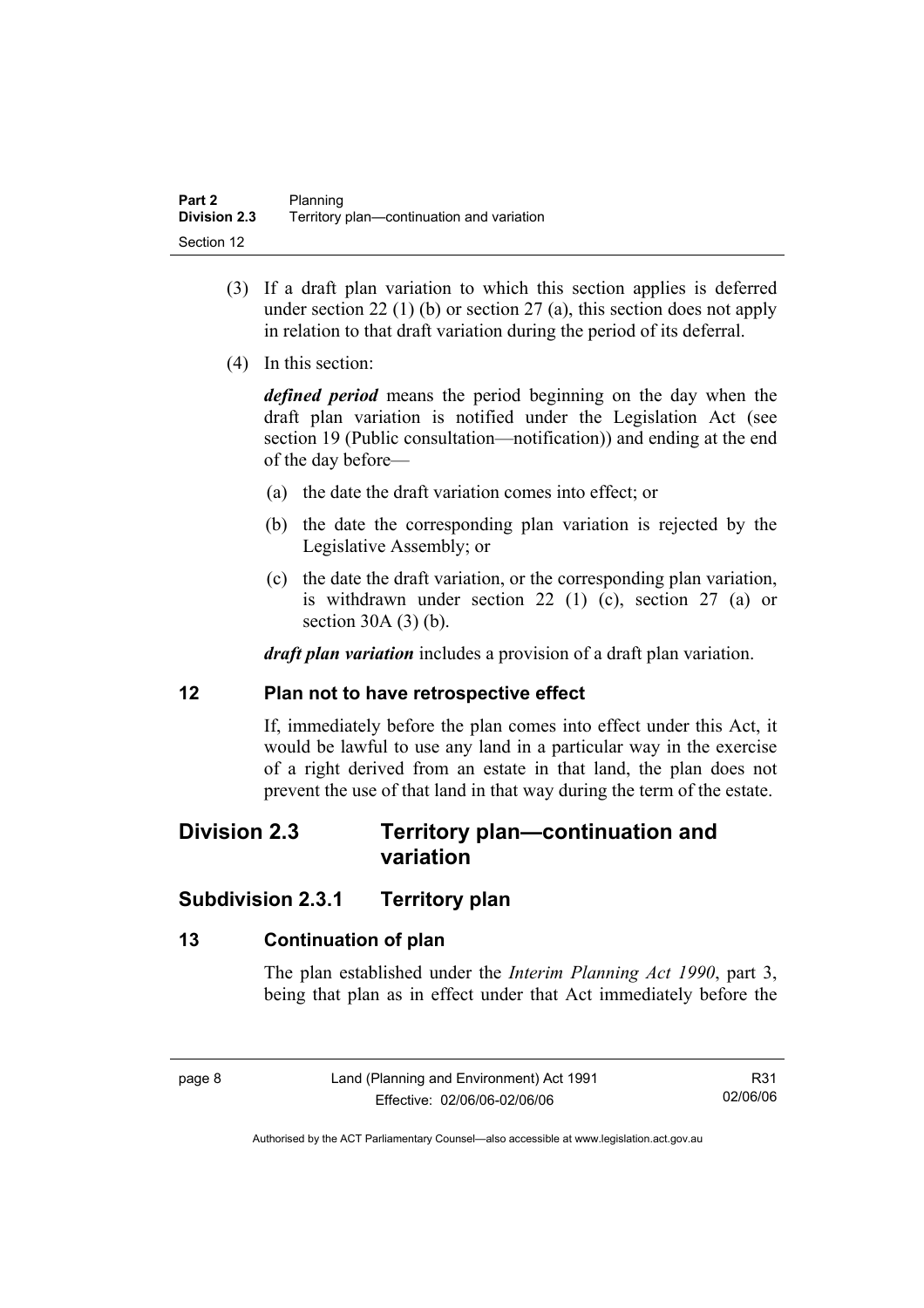commencement of this section, continues in effect under this Act as the territory plan and may be varied in accordance with this part.

## **Subdivision 2.3.2 Preparation of variations of territory plan**

## **14 Application of sdiv 2.3.2**

This subdivision does not apply in relation to a variation to the plan under subdivision 2.3.4.

## **15 Preparation of plan variations**

- (1) The planning and land authority may prepare variations to the plan.
- (2) A plan variation may be prepared in separate stages or parts.

## **16 Consultation with conservator**

In preparing a draft plan variation, the planning and land authority must—

- (a) consider any recommendation or submission made by the conservator in relation to the draft variation, including any preliminary draft plan of management under subdivision 5.7.4 accompanying the recommendation or submission; and
- (b) if the draft variation is to identify or affect public land consult with the conservator, unless the draft gives effect to a recommendation of the conservator under section 192.

## **17 Consultation with heritage council**

In preparing a draft plan variation, the planning and land authority must consult the heritage council and consider any recommendation or submission made by the council in relation to the variation.

## **18 Environmental reports and inquiries**

 (1) In preparing a draft plan variation, the planning and land authority must consider—

| R31      | Land (Planning and Environment) Act 1991 | page 9 |
|----------|------------------------------------------|--------|
| 02/06/06 | Effective: 02/06/06-02/06/06             |        |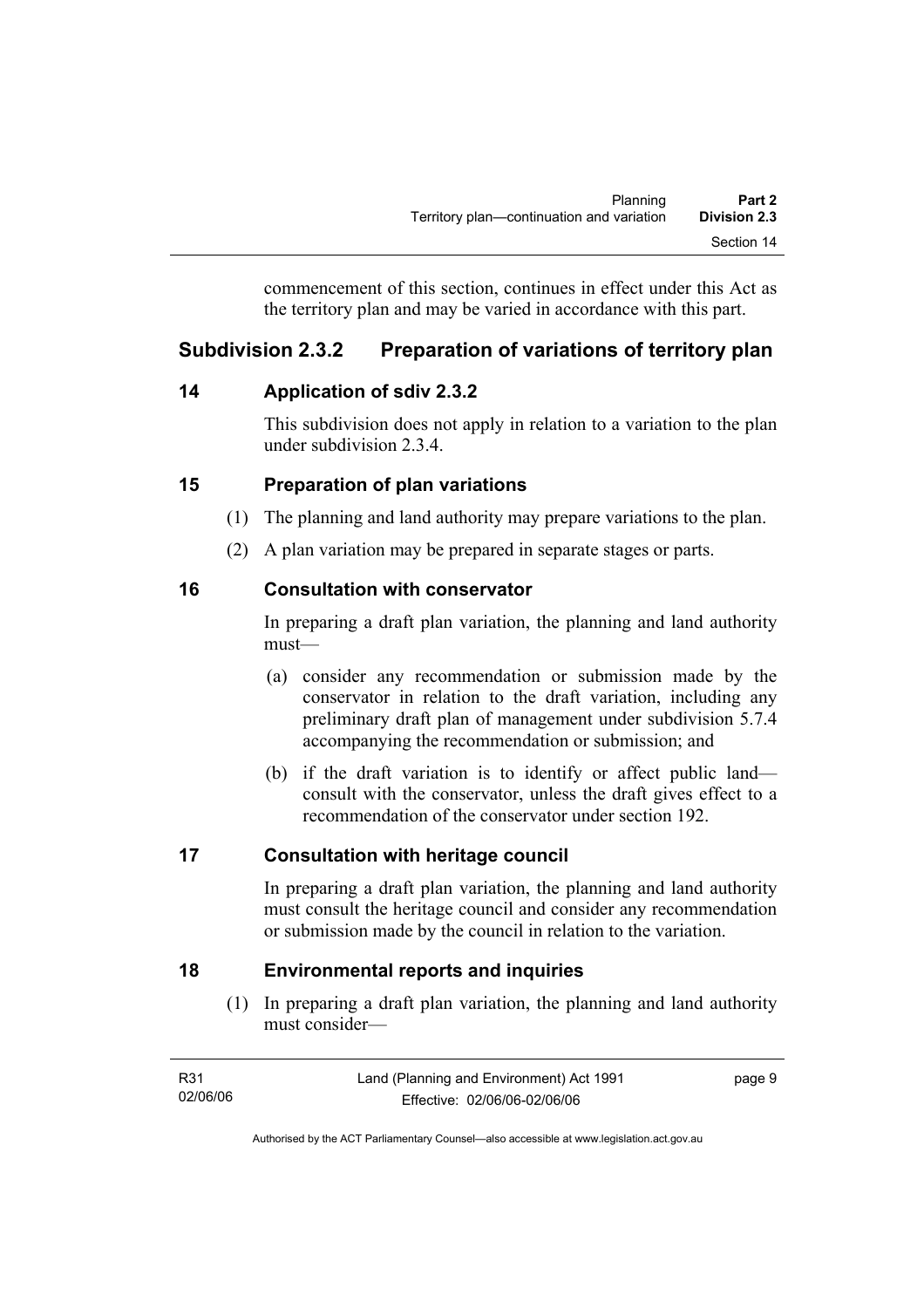- (a) any relevant environmental report; and
- (b) the report of any relevant inquiry; and
- (c) any relevant report required to be prepared by the plan.
- (2) The Minister may direct that an assessment be made, or establish a panel to conduct an inquiry, about any aspect of a draft plan variation or a proposed draft plan variation.
- (3) The Minister may initiate action under subsection (2) or act on written request by the planning and land authority.

## **19 Public consultation—notification**

- (1) Before submitting a draft plan variation to the Minister, the planning and land authority must prepare a notice (a *consultation notice*)—
	- (a) stating that copies of the draft plan variation and the background papers are available for public inspection and purchase during a stated period of not less than 15 business days at stated places; and
	- (b) inviting interested people to give written comments about the draft variation to the authority at a stated address during a stated period of not less than 15 business days; and
	- (c) stating that copies of written comments about the draft variation, given in response to the invitation in paragraph (b) or otherwise, or received from the national capital authority, will be made available for public inspection for a period of 15 business days after the end of the period mentioned in paragraph (b), at stated places; and
	- (d) complying with section 19A (as applicable).
- (2) The planning and land authority may, in writing (by an *extension notice*), extend or further extend the consultation period mentioned in subsection  $(1)$   $(a)$  or  $(b)$ .

R31 02/06/06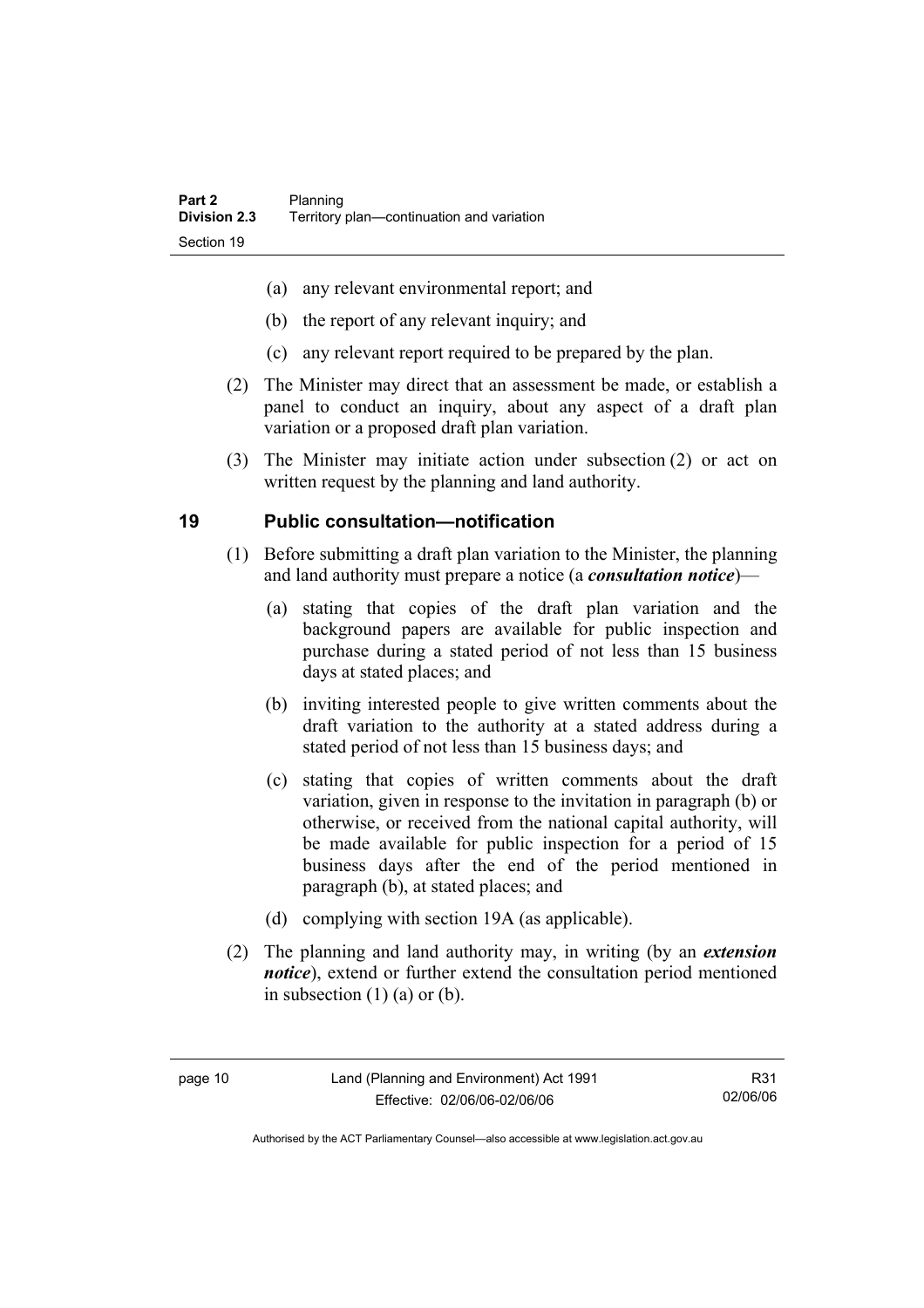- (3) An extension notice may be given after the end of the period to be extended.
- (4) The following are notifiable instruments:
	- (a) the consultation notice;
	- (b) any extension notice.
	- *Note* A notifiable instrument must be notified under the Legislation Act.
- (5) The planning and land authority must also publish the consultation notice and any extension notice in a daily newspaper.
- (6) This section does not apply in relation to a draft plan variation that has been revised by the planning and land authority in accordance with a direction under section 26 (1) (b) (Minister's powers).

## **19A Public consultation—notice of interim effect etc**

- (1) A consultation notice under section 19 must state whether or not section 9 (Effect of draft plan variation) applies in relation to the draft variation.
- (2) A consultation notice that states that section 9 applies must also state—
	- (a) for section 9 (2) (b), a period not longer than 1 year that is the maximum period during which the draft variation is to have interim effect; and
	- (b) the effect of section 9.
- (3) A consultation notice that states that section 11 applies must state the effect of that section.

## **19B Public consultation—availability of draft plan variation etc**

(1) The planning and land authority must make copies of the draft plan variation and the background papers mentioned in a consultation

page 11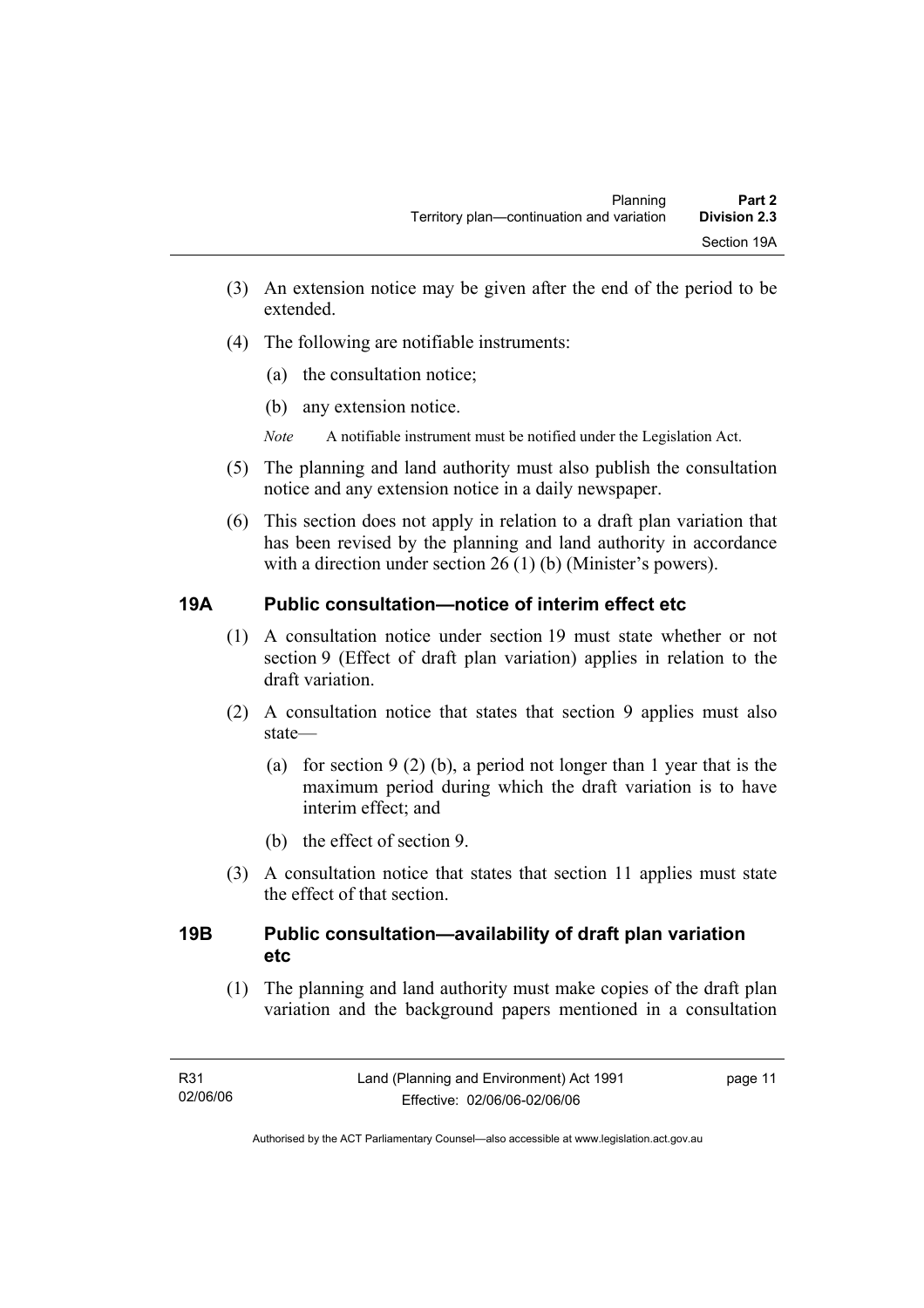notice available for public inspection and purchase during office hours during the period, and at the places, stated in the notice.

- (2) If, in the planning and land authority's opinion, it would not be in the public interest for part of the draft plan variation or of any background paper to be published, the authority must exclude that part from each copy of the document made available under subsection  $(1)$ .
- (3) If part of the draft plan variation or a background paper is excluded from the copies of the document made available for public inspection or purchase under subsection (1), each copy of the document must include a statement to the effect that an unspecified part of the document has been excluded in the public interest.

## **19C Draft plan variations that do not affect rights**

- (1) This section applies if the planning and land authority is satisfied that a draft plan variation—
	- (a) would, if approved, not affect adversely anybody's rights; or
	- (b) has as its only object the correction of a formal error in the plan.
- (2) The draft plan variation is a notifiable instrument.

*Note* A notifiable instrument must be notified under the Legislation Act.

 (3) Section 19 and section 19B do not apply to the draft plan variation, but the planning and land authority must take reasonable steps to inform itself about public attitudes to the draft plan variation.

#### **20 Consultation with national capital authority**

Before giving a draft plan variation to the Minister, the planning and land authority must consult with the national capital authority.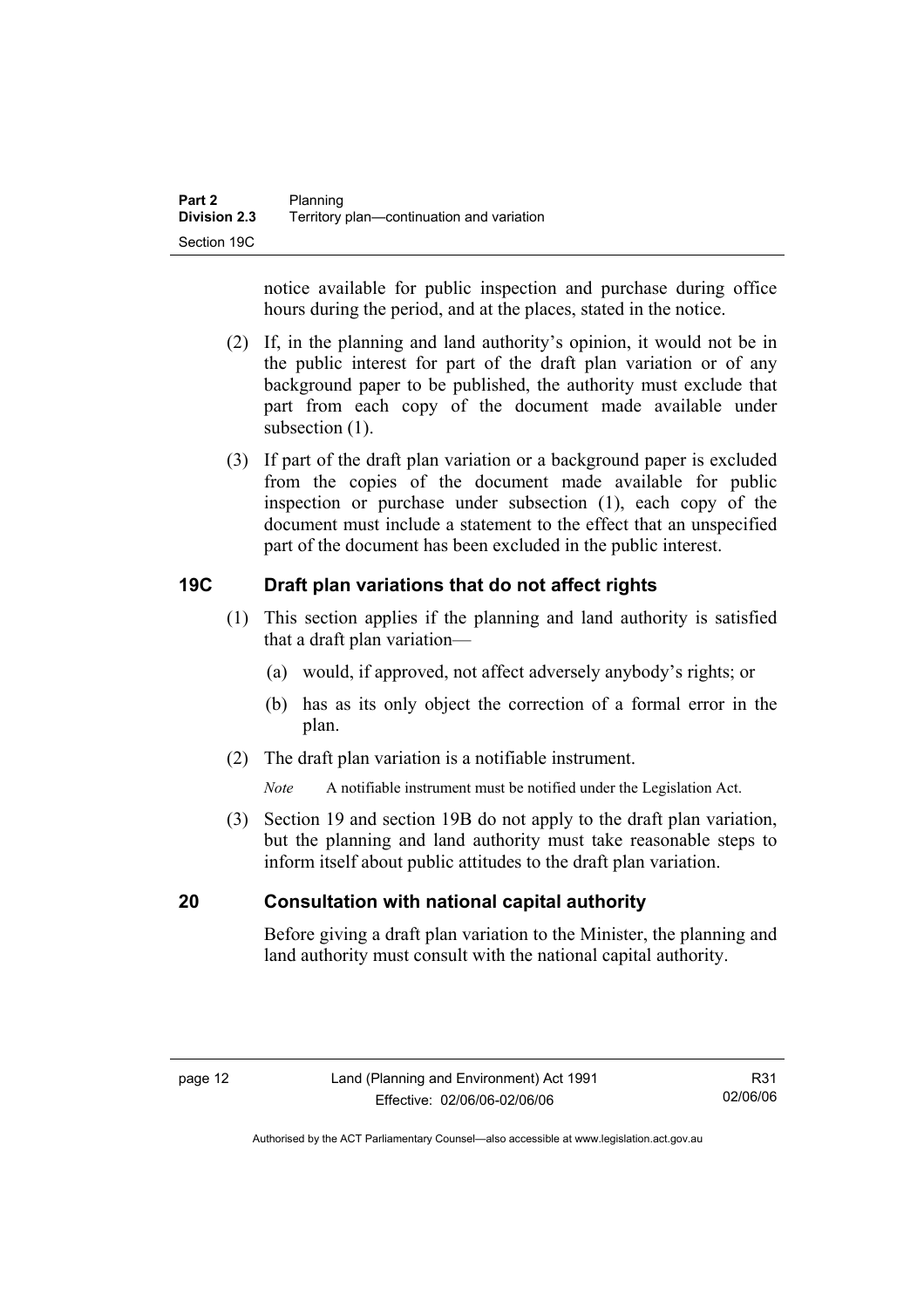### **21 Public inspection of comments**

- (1) The planning and land authority must make copies of any comments mentioned in section 19 (1) (c) available for public inspection during office hours during the period, and at the places, mentioned in the consultation notice under section 19 that refers to the relevant draft plan variation.
- (2) The planning and land authority may omit from the copy of a comment made available under subsection (1) information that would identify the person who had made the comment if—
	- (a) the person has asked that the information be omitted; and
	- (b) the authority is reasonably satisfied that it would not be in the public interest for the information to be published.

#### **22 Revision, deferral or withdrawal of draft plan variations**

- (1) After the end of the period specified in the notice under section 19 (1) (b) the planning and land authority may, in writing—
	- (a) revise the draft plan variation; or
	- (b) defer until a specified date, or until the happening of a specified event, the submission of the draft plan variation to the Minister; or
	- (c) withdraw the draft plan variation.
- (2) A deferral or withdrawal of a draft plan variation must include a statement of the effect of section 9 (Effect of draft plan variation) in relation to the deferral or withdrawal.
- (3) A deferral or withdrawal of a draft plan variation is a notifiable instrument.

*Note* A notifiable instrument must be notified under the Legislation Act.

(4) The planning and land authority must also publish a deferral or withdrawal of a draft plan variation in a daily newspaper on the

page 13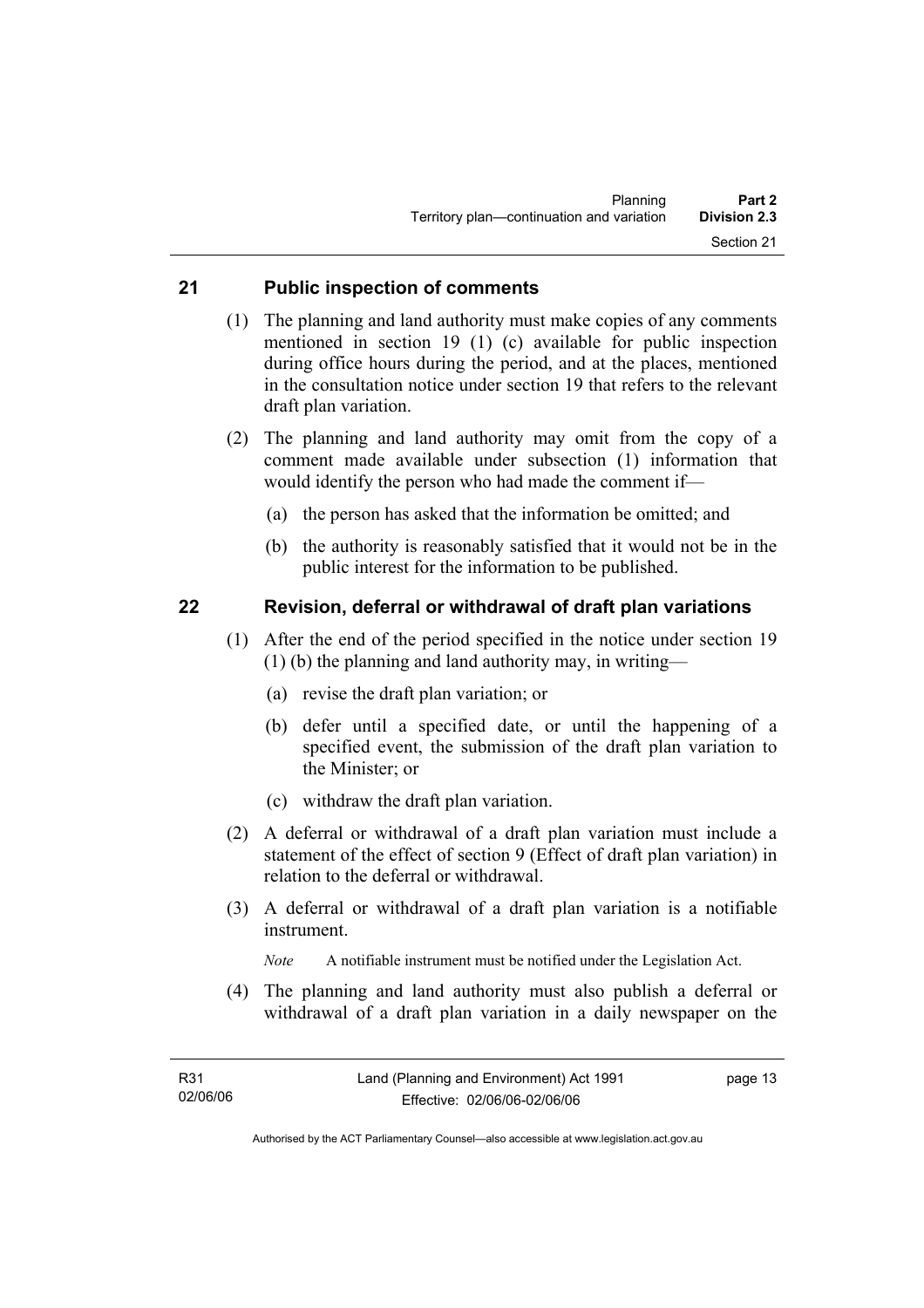same day, or as soon as practicable after the day, the deferral or withdrawal is notified under the Legislation Act.

- (5) In revising, deferring or withdrawing a draft plan variation under subsection (1), the planning and land authority must consider written comments about the draft variation received from any person or the national capital authority.
- (6) In addition to its power under subsection (1), the planning and land authority may, at any time before the submission or resubmission of a draft plan variation to the Minister, revise the draft variation to correct any formal error.
- (7) If the planning and land authority defers a draft plan variation, on the day stated in the deferral, or as soon as practicable after the event mentioned in the deferral, the authority must prepare a notice stating—
	- (a) that the draft plan variation is revived; and
	- (b) the effect of section 9 in relation to the revival.
- (8) The notice under subsection (7) is a notifiable instrument.

*Note* A notifiable instrument must be notified under the Legislation Act.

(9) The planning and land authority must also publish the notice in a daily newspaper as soon as practicable after preparing it.

## **Subdivision 2.3.3 Minister approval and consideration by Legislative Assembly**

#### **23 Application of sdiv 2.3.3**

This subdivision does not apply in relation to a plan variation under subdivision 2.3.4

## **24 Submission of draft plan variation to Minister**

 (1) After the end of the period specified in the notice under section 19 (1) (b), the planning and land authority must submit a

| page 14 | Land (Planning and Environment) Act 1991 | R31      |
|---------|------------------------------------------|----------|
|         | Effective: 02/06/06-02/06/06             | 02/06/06 |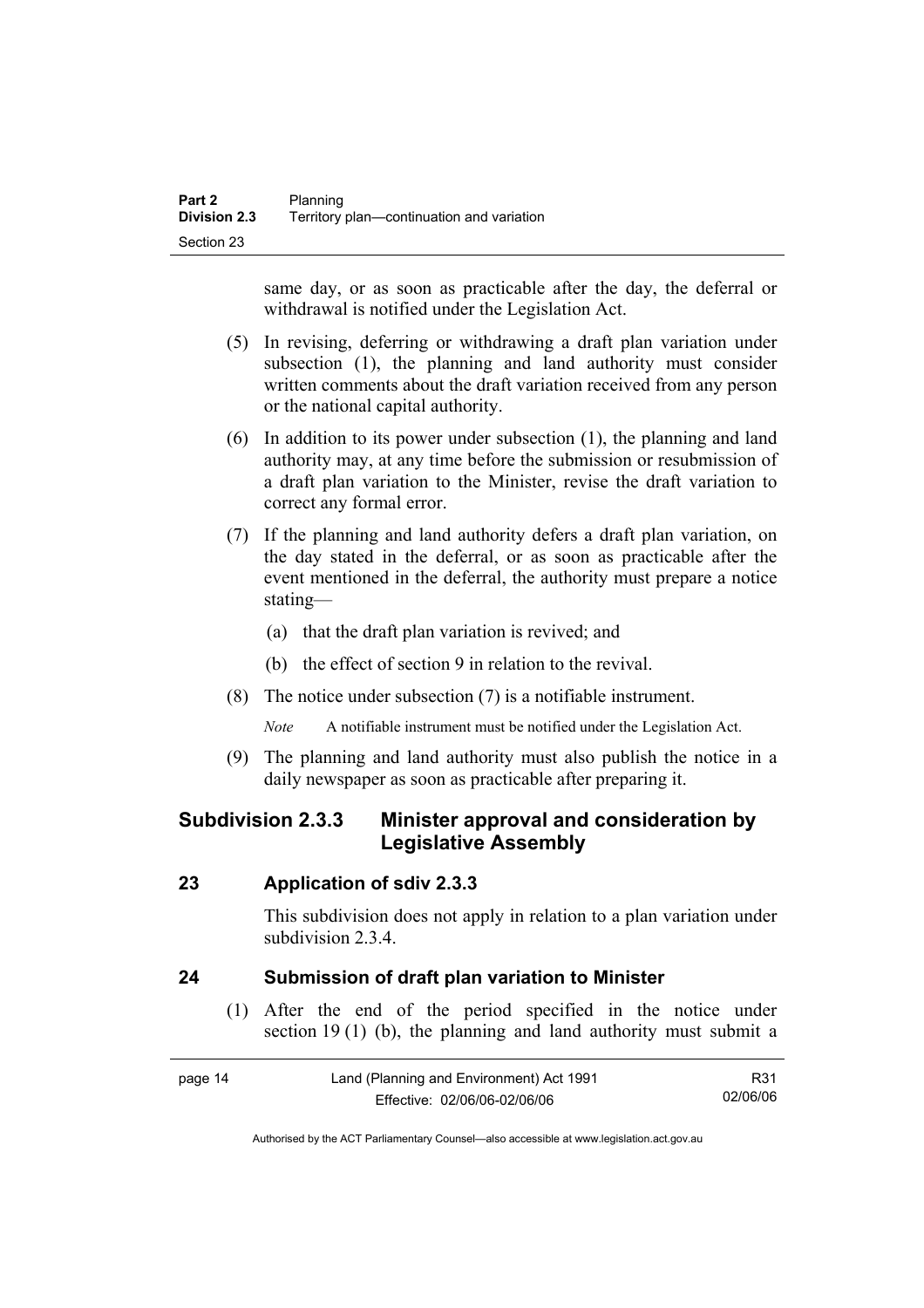draft plan variation (as revised, if at all, under section 22) to the Minister for approval, together with—

- (a) the background papers; and
- (b) a written report setting out the issues raised in any written comments about the draft variation submitted under the invitation in the notice under section 19 (1) or otherwise; and
- (c) a written report about its consultation with the public and the national capital authority; and
- (d) a written report about any consultation between the authority and the heritage council relating to the draft variation that specifies any difference between the views of the authority and the heritage council in relation to any site of heritage significance; and
- (e) a copy of any written comments submitted to the authority by the national capital authority in relation to the draft variation.
- (2) The planning and land authority must give the Executive a written report about the authority's consultation with the national capital authority.
- (3) The planning and land authority must prepare a written notice stating that the documents mentioned in subsection (1) are available for public inspection.
- (4) The notice is a notifiable instrument.

*Note* A notifiable instrument must be notified under the Legislation Act.

- (5) The planning and land authority must also publish the notice in a daily newspaper.
- (6) The planning and land authority must make copies of the documents mentioned in subsection (1) available for public inspection during office hours during the period, and at the places, stated in the notice.

page 15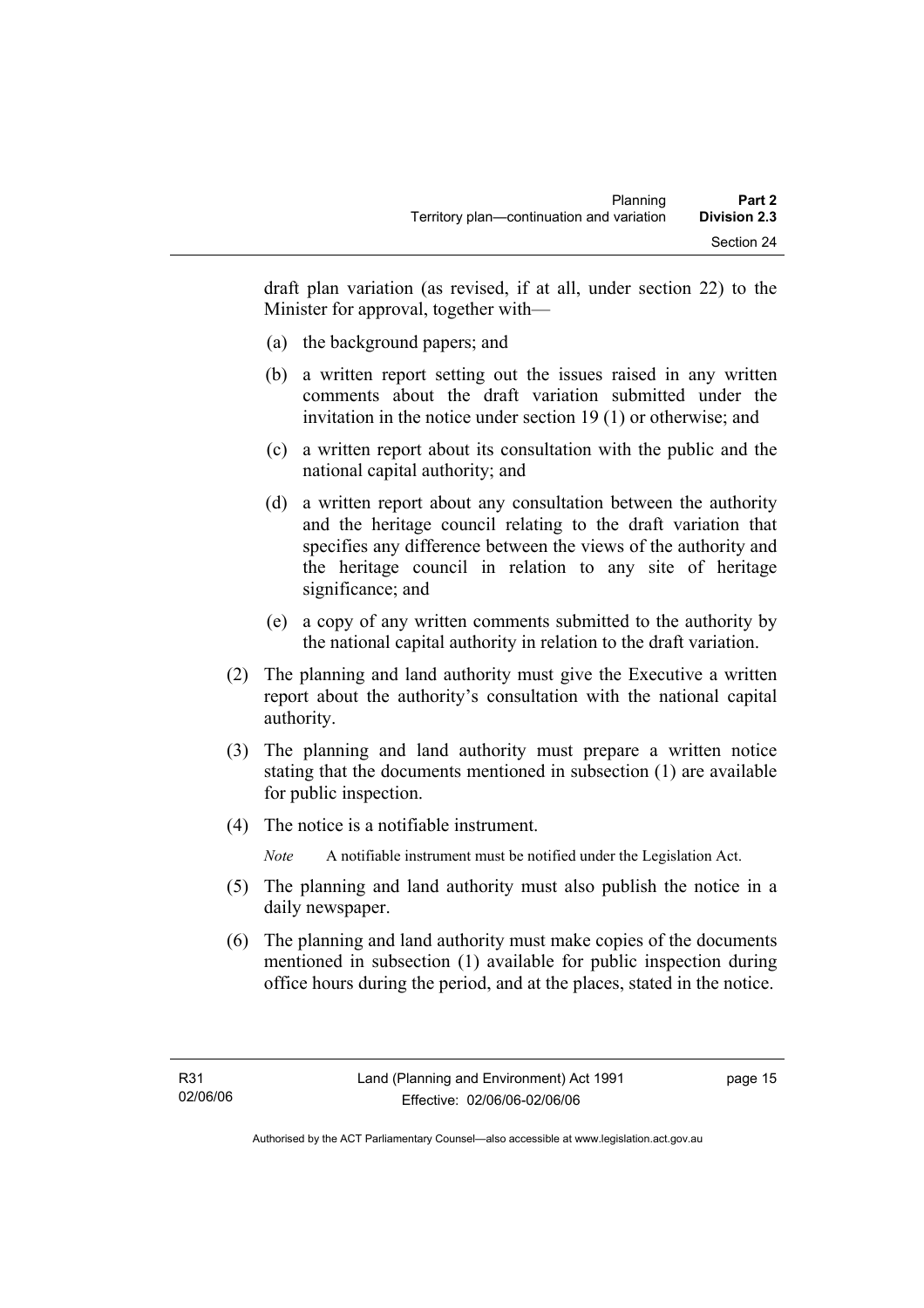## **25 Consideration by Legislative Assembly committee**

The Minister must, within 28 days of receiving a draft plan variation under section 24, refer—

- (a) the draft plan variation; and
- (b) the documents mentioned in section 24 (1) that relate to the draft plan variation;

to an appropriate committee of the Legislative Assembly together with a request that the committee report on the draft plan to the Legislative Assembly.

### **26 Minister's powers**

- (1) On receipt of a draft plan variation submitted or resubmitted for approval, the Minister must—
	- (a) approve the draft variation in the form in which it is submitted or resubmitted; or
	- (b) return the draft variation to the planning and land authority together with any or all of the following written directions:
		- (i) to conduct further specified consultation;
		- (ii) to consider any relevant environmental report, the report of any relevant inquiry, or any other relevant report;
		- (iii) to consider any revision suggested by the Minister;
		- (iv) to revise the draft variation in a specified way;
		- (v) to defer, in writing, the resubmission of the draft variation to the Minister until a specified date or the happening of a specified event;
		- (vi) to withdraw the draft variation in writing.
- (2) Before taking action under subsection (1), the Minister must consider any recommendation made by a committee of the

| page 16 | Land (Planning and Environment) Act 1991 | R31      |
|---------|------------------------------------------|----------|
|         | Effective: 02/06/06-02/06/06             | 02/06/06 |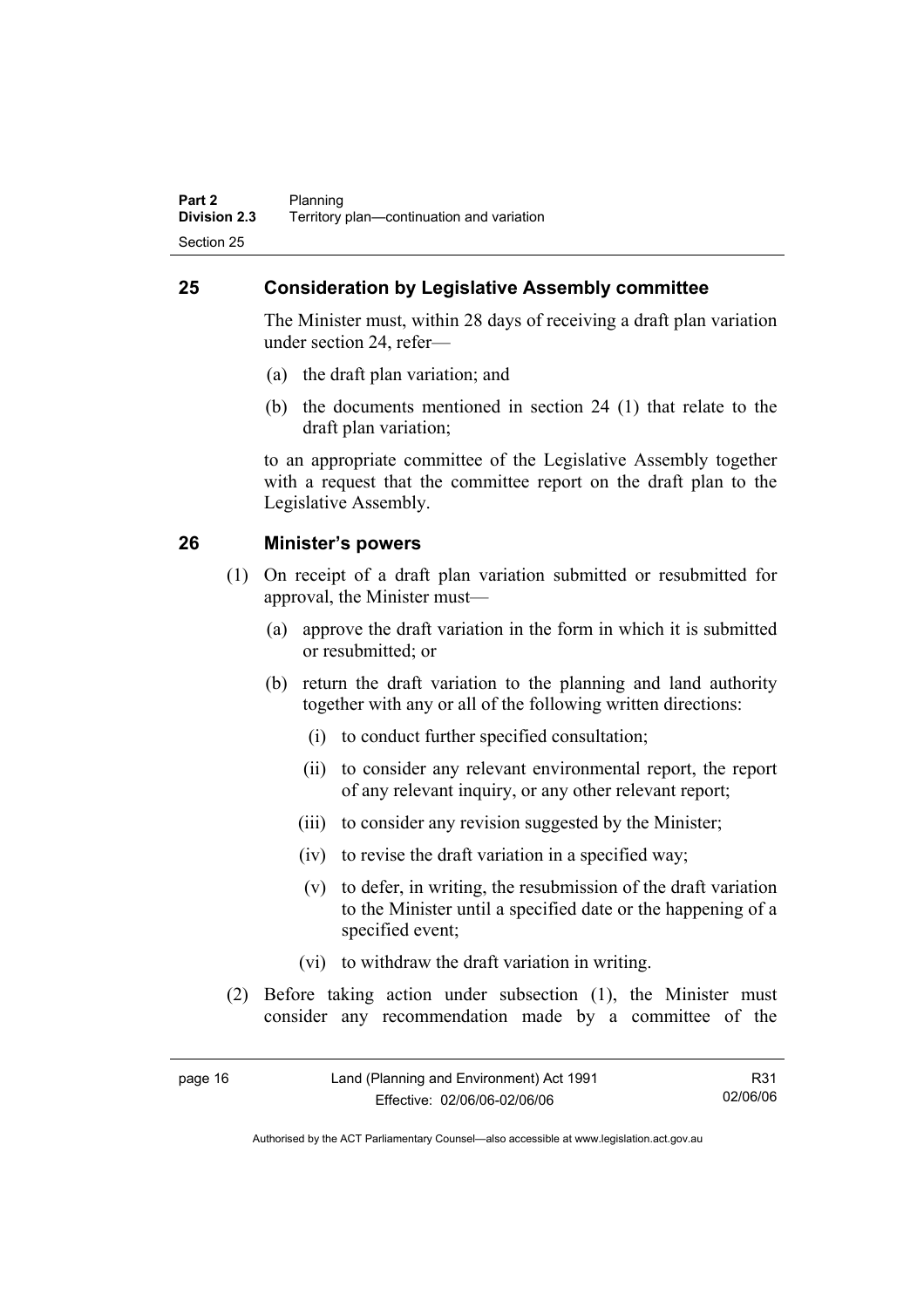Legislative Assembly in relation to the draft variation, or related documents, referred to the committee under section 25.

- (3) A deferral or withdrawal directed under subsection (1) (b) (v) or (vi) must state the effect of section 9 in relation to the deferral or withdrawal of the draft plan variation.
- (4) The following are notifiable instruments:
	- (a) a direction under subsection (1) (b);
	- (b) a deferral directed under subsection  $(1)$  (b)  $(v)$ ;
	- (c) a withdrawal directed under subsection (1) (b) (vi).
	- *Note* A notifiable instrument must be notified under the Legislation Act.
- (5) The authority must also publish a deferral or withdrawal directed under subsection (1) (b) (v) or (vi) in a daily newspaper on the same day, or as soon as practicable after, the deferral or withdrawal is notified under the Legislation Act.
- (6) After approving a draft plan variation under subsection (1) (a), the Minister may, before the draft variation is presented to the Legislative Assembly, revoke the approval and return the draft variation to the planning and land authority under subsection (1) (b).

## **27 Return of draft plan variation to authority**

- (1) This section applies if the Minister returns a draft plan variation to the authority with directions under section 26 (1) (b).
- (2) The authority must comply with each direction.
- (3) If a direction is given under section 26 (1) (b) (i), (ii) or (iii), the authority may revise the draft variation and resubmit it to the Minister for approval together with a written report about the authority's compliance with the Minister's direction and any further revision of the draft variation under section 22 (6).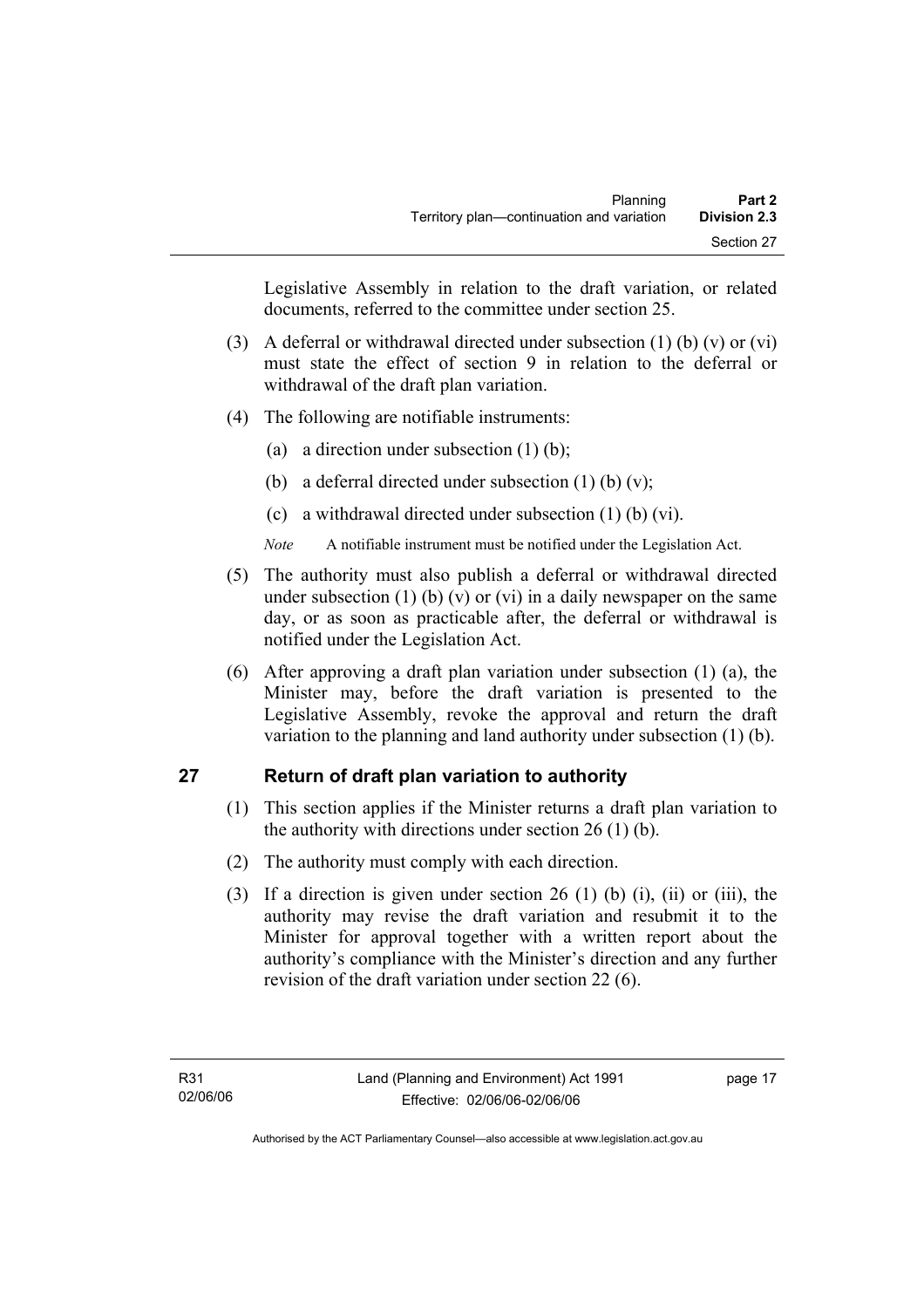(4) If a direction is given under section 26 (1) (b) (iv), the authority must resubmit the draft variation (as revised) together with a written report about any further revision of the draft variation under section 22 (6).

### **28 Notice of revival of deferred draft plan variation**

- (1) If the planning and land authority defers a draft plan variation as directed under section 26 (1) (b) (v) (Minister's powers), on the day stated in the deferral, or as soon as practicable after the event mentioned in the deferral, the authority must—
	- (a) prepare a notice stating—
		- (i) that the draft plan variation is revived; and
		- (ii) the effect of section 9 (Effect of draft plan variation) in relation to the revival; and
		- (iii) the effect of any revision under section 22 (6) (Revision, deferral or withdrawal of draft plan variations); and
	- (b) resubmit the draft variation to the Minister; and
	- (c) advise the Legislative Assembly.
- (2) A notice under subsection (1) (a) is a notifiable instrument.

*Note* A notifiable instrument must be notified under the Legislation Act.

(3) The planning and land authority must also publish the notice in a daily newspaper.

#### **29 Consideration of plan variation by Legislative Assembly**

- (1) A plan variation must be presented to the Legislative Assembly within 5 sitting days after the day it is approved by the Minister, together with copies of the following documents in relation to the variation:
	- (a) the background papers;

R31 02/06/06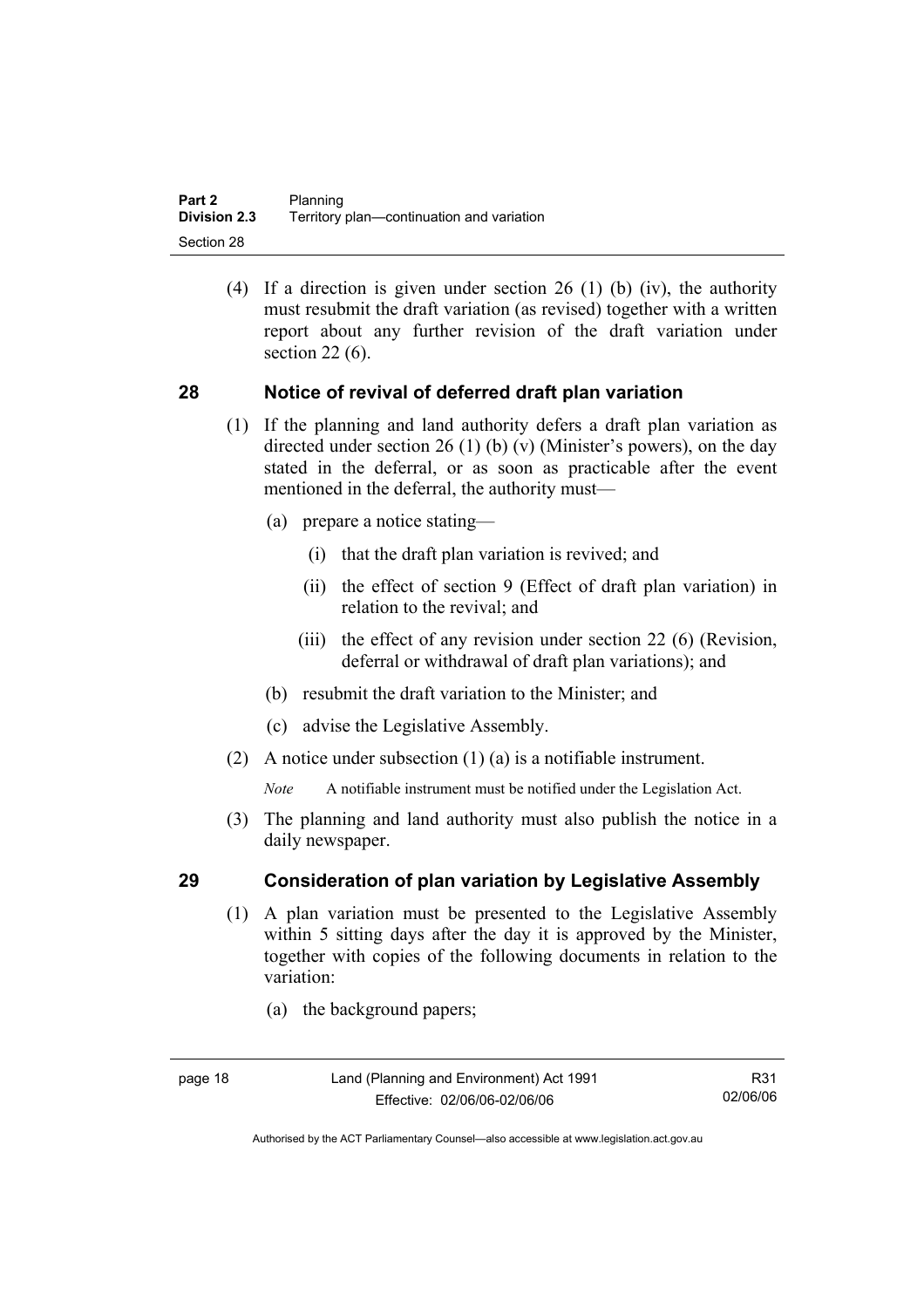- (b) the summaries and reports mentioned in section 24 (1) (b),  $(c)$ and  $(d)$ ;
- (c) any direction under section 26 (1) (b);
- (d) any report mentioned in section  $26(1)$  (b) (ii);
- (e) any report mentioned in section 27 (c).
- (2) Subsection (1) is subject to section 26 (6) (Minister's powers).
- (3) If a plan variation is not presented to the Legislative Assembly in accordance with subsection (1), it does not come into effect.
- (4) The Legislative Assembly may, on a motion of which notice has been given within 5 sitting days after a plan variation has been presented to it, by resolution reject the variation or any provision of it.
- (5) If, at the end of 5 sitting days after notice of a motion to reject a plan variation or a provision of a plan variation has been given in the Legislative Assembly (being notice given within 5 sitting days after the variation was presented to the Legislative Assembly)—
	- (a) the notice has not been called on; or
	- (b) the motion has been called on and moved and has not been withdrawn or otherwise disposed of;

the plan variation or provision specified in the motion is taken to have been rejected by the Legislative Assembly.

- (6) If, before the end of 5 sitting days after a notice of motion to disallow a plan variation or a provision of a plan variation has been given in the Legislative Assembly (being notice given within 5 sitting days after the variation was presented to the Legislative Assembly)—
	- (a) the Legislative Assembly is dissolved or expires; and
	- (b) at the time of dissolution or expiry—

page 19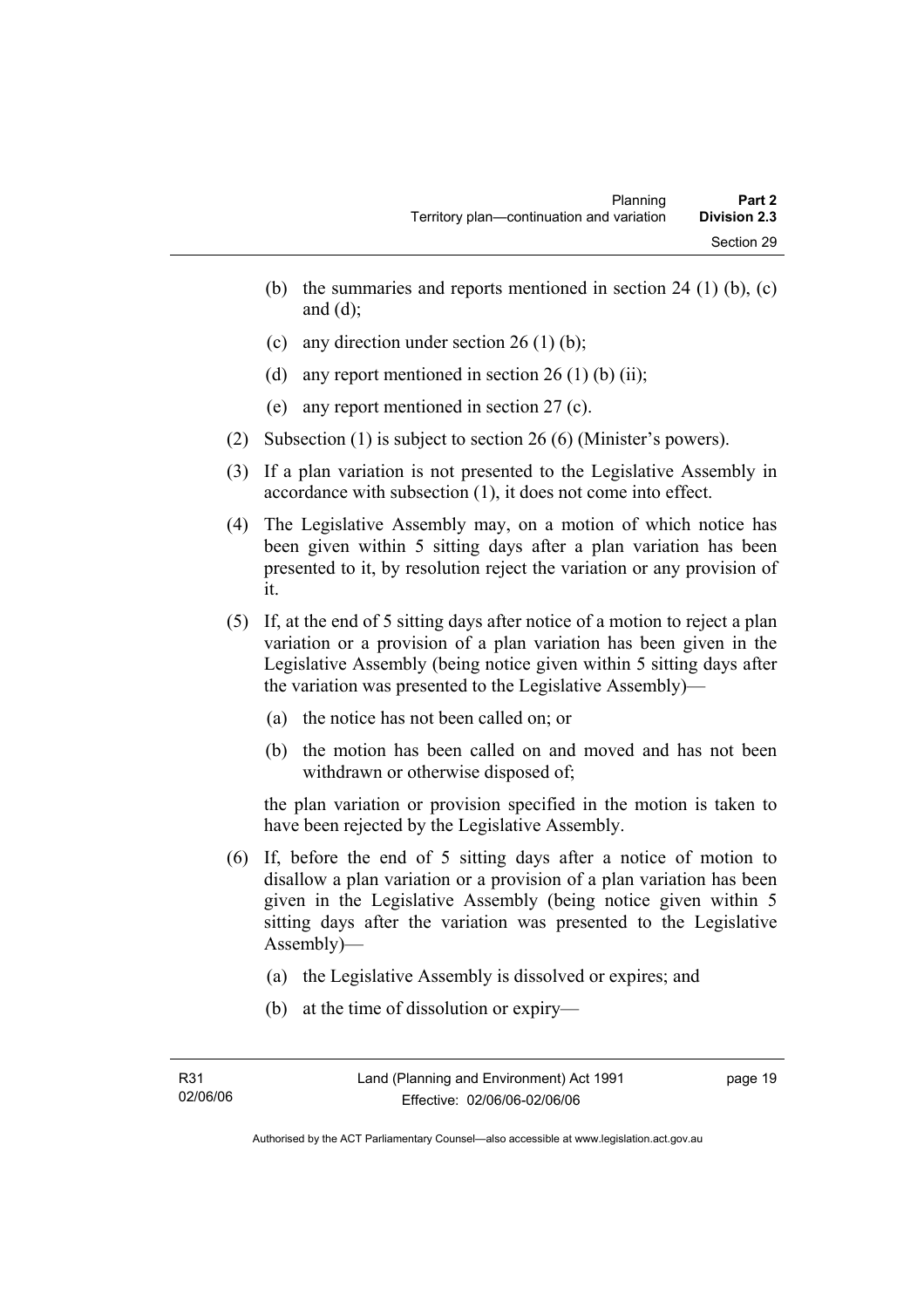- (i) the notice has not been withdrawn and the motion has not been called on; or
- (ii) the motion has been called on and moved and has not been withdrawn or otherwise disposed of;

the plan variation is taken, for subsections (4) and (5), to have been presented to the Legislative Assembly on the first sitting day of the Legislative Assembly after the next general election of members of the Assembly.

- (7) If, at the end of 5 sitting days after a plan variation is presented to the Legislative Assembly, the Assembly has not passed a resolution rejecting the variation or any provision of it and is not, under subsection (5), taken to have rejected the variation or any provision of it, the Minister must, in writing, fix a day when the plan variation is to commence.
	- *Note* An instrument under this subsection is a *commencement notice* (see Legislation Act, s 11). A commencement notice must be notified under the Legislation Act.
- (8) The planning and land authority must publish in a daily newspaper details of—
	- (a) the commencement notice under subsection (7); and
	- (b) where copies of the plan variation may be inspected or purchased.
- (9) The planning and land authority must make copies of the plan variation available for inspection or purchase during office hours at the places, and during the period, published in the newspaper under subsection  $(8)$  (b).
- (10) A plan variation notified under subsection (7) commences on the day fixed by the notice.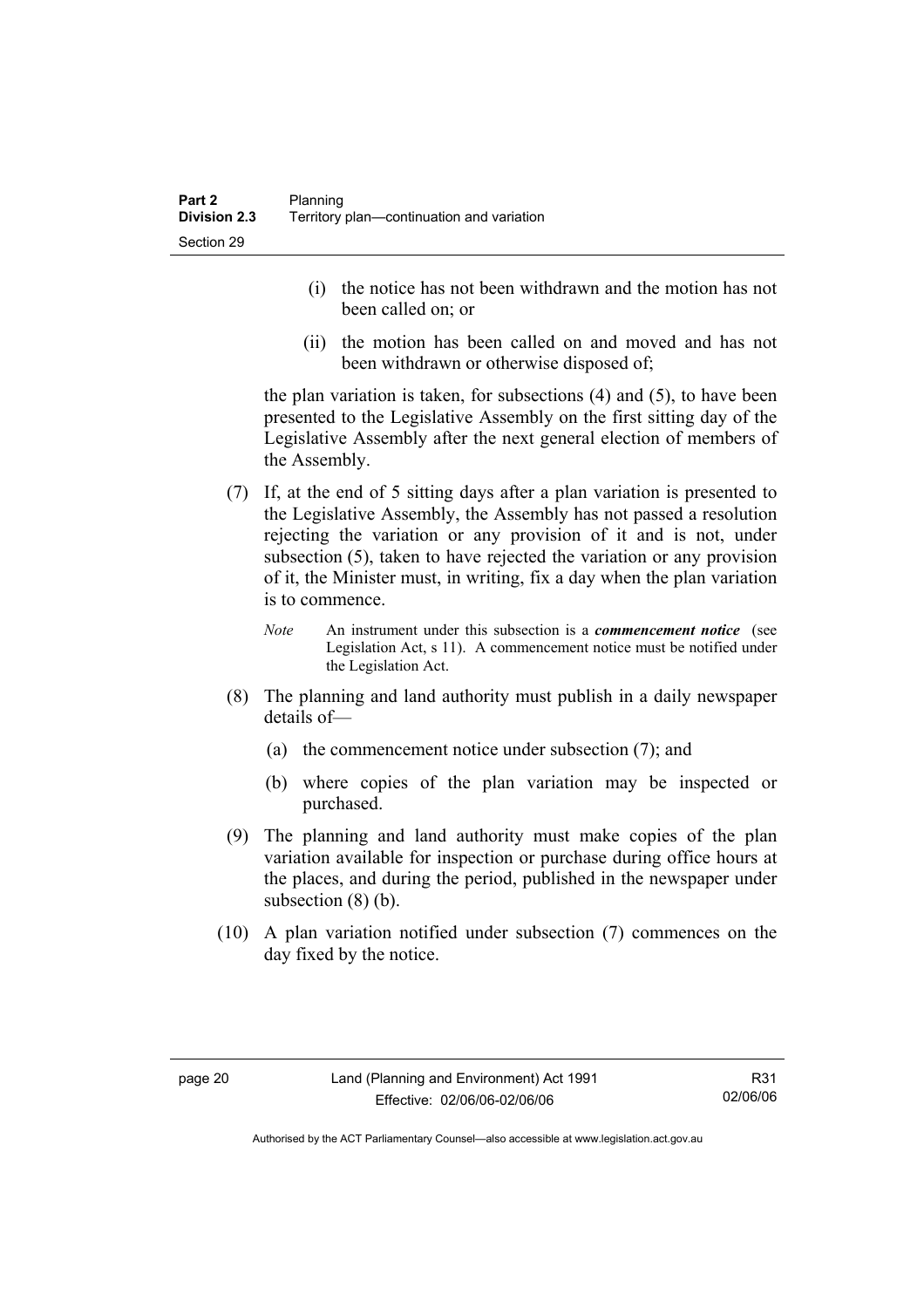#### **30 Rejection of plan variation by Legislative Assembly**

- (1) This section applies if a plan variation is completely rejected under section 29 (4) (Consideration of plan variation by Legislative Assembly), or taken to be completely rejected under section 29 (5).
- (2) The plan variation does not come into force if this section applies.
- (3) The planning and land authority must prepare a notice stating that the plan variation has been rejected.
- (4) The notice is a notifiable instrument.

*Note* A notifiable instrument must be notified under the Legislation Act.

(5) The planning and land authority must also publish the notice in a daily newspaper.

#### **30A Partial rejection of plan variation by Legislative Assembly**

- (1) This section applies if a plan variation is partly rejected under section 29 (4) (Consideration of plan variation by Legislative Assembly), or taken to be partly rejected under section 29 (5).
- (2) A provision of a plan variation does not come into force if—
	- (a) it is rejected by the Legislative Assembly under section 29 (4) or  $(5)$ ; or
	- (b) it is withdrawn under subsection (3) (b).
- (3) The Minister must, in relation to each provision of the plan that is not rejected under section 29 (4) or (5), in writing—
	- (a) fix a day when the provision (an *approved provision*) is to commence; or
	- (b) withdraw the provision.
	- *Note* An instrument under par (a) is a *commencement notice* (see Legislation Act, s 11). A commencement notice must be notified under the Legislation Act.

page 21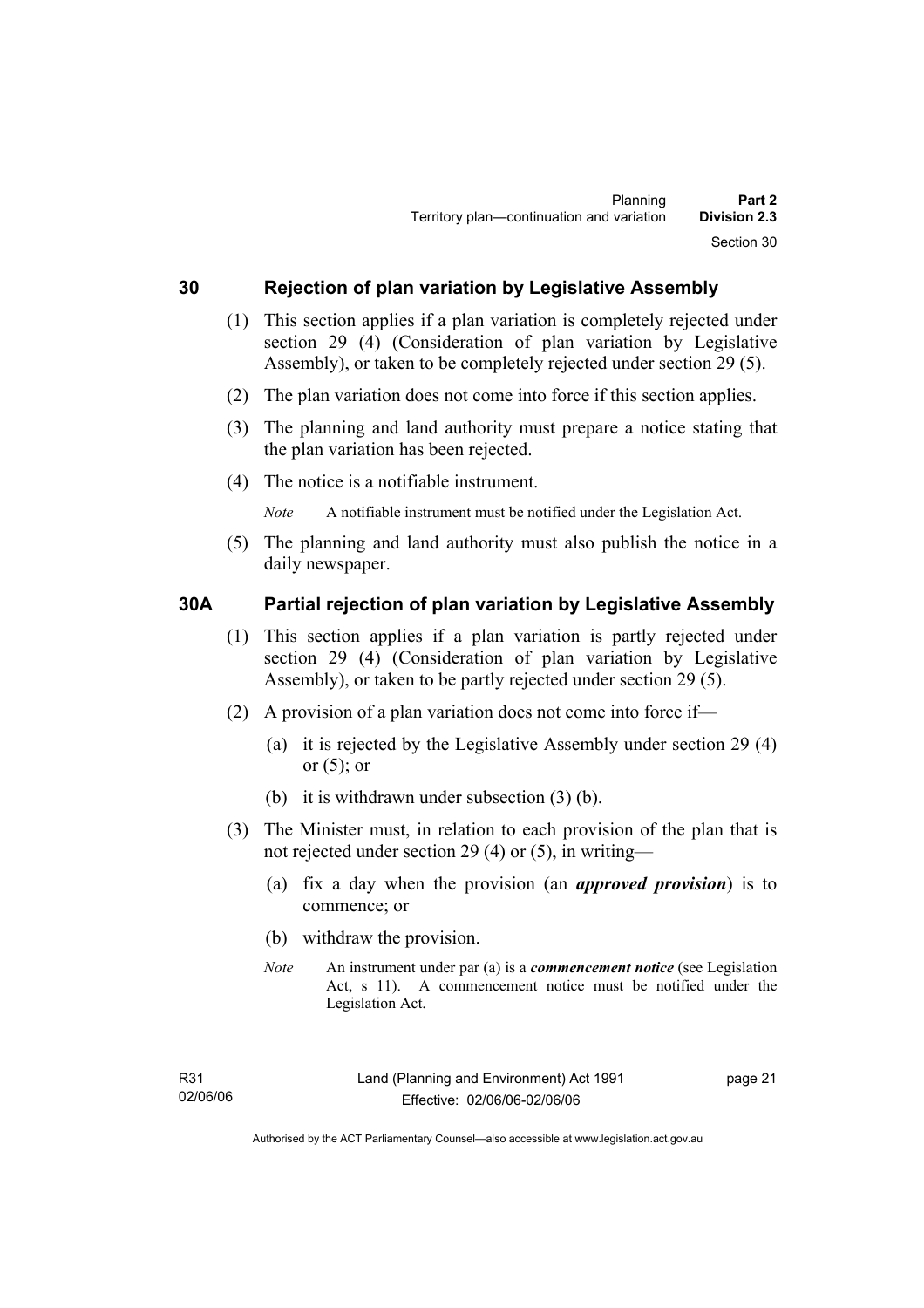(4) A withdrawal under subsection (3) (b) is a notifiable instrument.

*Note* A notifiable instrument must be notified under the Legislation Act.

### **30B Partial rejection of plan variation—newspaper publication etc**

- (1) The planning and land authority must publish in a daily newspaper details of—
	- (a) a commencement notice under section 30A (3) (a) for a provision (an *approved provision*); or
	- (b) a withdrawal notice under section 30A (3) (b).
- (2) The details of a commencement notice published under subsection (1) (a) for an approved provision must include details of where, and for what period, copies of the provision may be inspected or purchased.
- (3) The planning and land authority must make copies of each approved provision available for inspection or purchase during office hours at the place or places, and during the period, mentioned in subsection (2).

## **Subdivision 2.3.4 Plan variations—defined land**

## **31 Definition for sdiv 2.3.4**

In this subdivision:

*defined land* means land identified in the plan pursuant to section  $7(3)(c)$ .

## **32 Plan variations in relation to defined land**

 (1) On approval of the subdivision of a parcel or part of a parcel of defined land, the planning and land authority must, in writing, vary the plan to specify the purposes for which that land may be used.

R31 02/06/06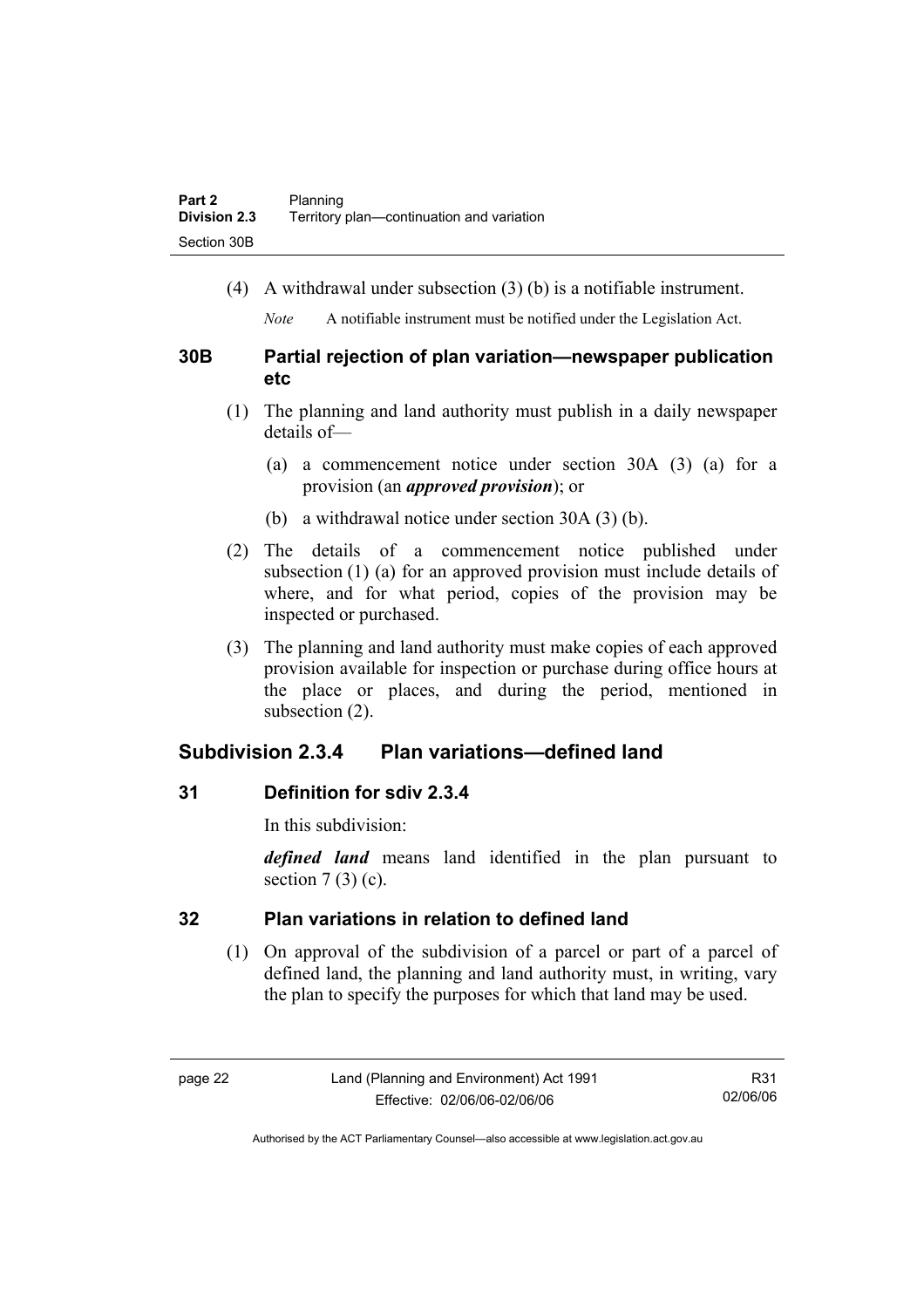- (2) A variation of the plan under subsection (1) in relation to a parcel, or part of a parcel, of land must include a map of that parcel or part showing the purposes for which identified parts of that land may be used.
- (3) A variation of the plan under subsection (1) is to be consistent with—
	- (a) the relevant subdivision and any conditions subject to which that subdivision is approved; and
	- (b) the principles and policies specified in the plan for the development of the relevant defined land.
- (4) A variation of the plan under subsection (1) is a notifiable instrument.

*Note* A notifiable instrument must be notified under the Legislation Act.

- (5) A variation of the plan under subsection (1) has the effect of the parcel, or part of a parcel, of land which is subdivided ceasing to be defined land.
- (6) Within 7 days after a variation of the plan under subsection (1) is notified under the Legislation Act, the planning and land authority must publish a notice in a daily newspaper that—
	- (a) specifies the variation made to the plan; and
	- (b) includes a copy of the map that was included in the variation; and
	- (c) specifies when the variation to the plan took effect or is to take effect.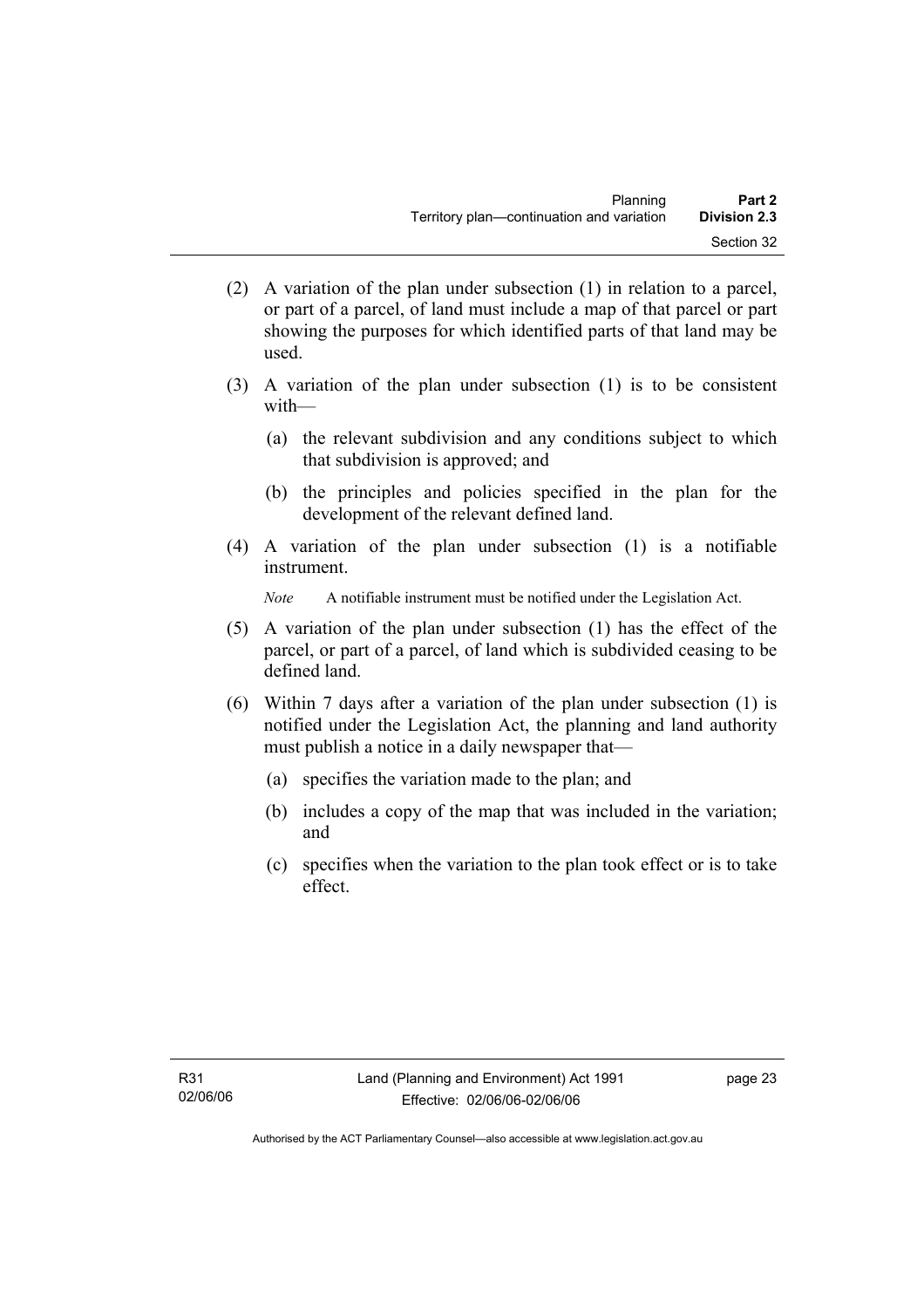**Part 2** Planning **Division 2.5** Miscellaneous Section 51

# **Division 2.5 Miscellaneous**

# **51 Challenge to validity of provisions of plan**

The validity of a provision of the plan must not be questioned in any legal proceedings except those commenced within 3 months after the date of the commencement of the provision or of a variation of the provision.

page 24 Land (Planning and Environment) Act 1991 Effective: 02/06/06-02/06/06

R31 02/06/06

Authorised by the ACT Parliamentary Counsel—also accessible at www.legislation.act.gov.au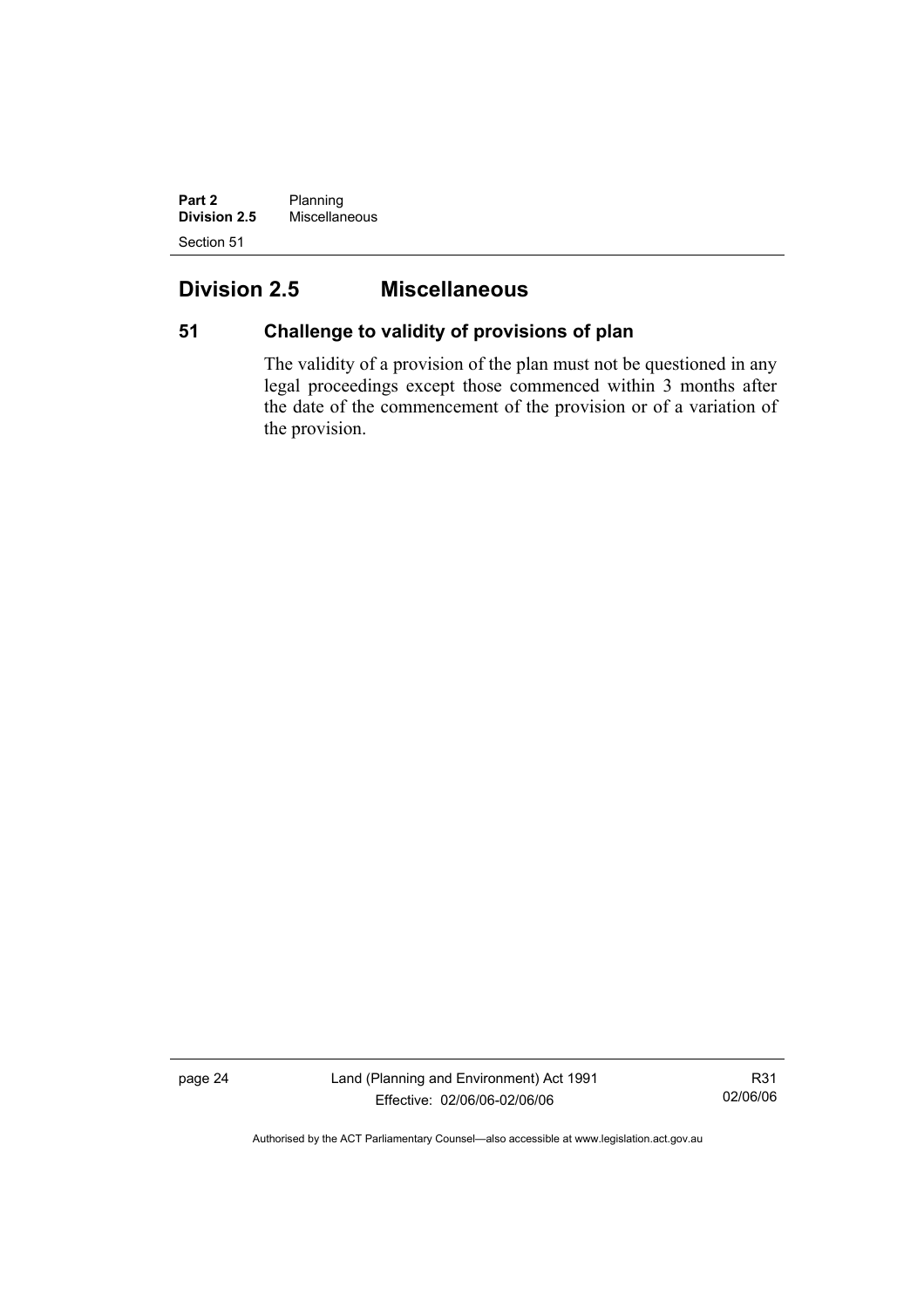# **Part 4 Environmental assessments and inquiries**

# **Division 4.1 Preliminary**

*Note* The Environment Minister may delegate a function of the Environment Minister under this part to the planning and land authority (see Legislation Act, s 254A).

# **111 Definitions for pt 4**

In this part:

*defined decision* means a decision of the Territory, the Executive, a Minister or a territory authority about a proposal in relation to which a Minister is empowered under part 2, part 5 or part 6, an Act other than this Act or a subordinate law—

- (a) to direct that an assessment be made; or
- (b) to establish a panel to conduct an inquiry.

*environmental impact*, in relation to a proposal that is the subject of a defined decision, includes the following potential effects of the proposal (if carried out), either by itself or in combination with the potential effects of another such proposal:

- (a) environmental effect on a community;
- (b) physical, biological or cultural transformation of an area;
- (c) environmental effect on the social system or the ecosystems of an area;
- (d) change to the aesthetic, recreational, scientific or other environmental qualities, or values, of an area;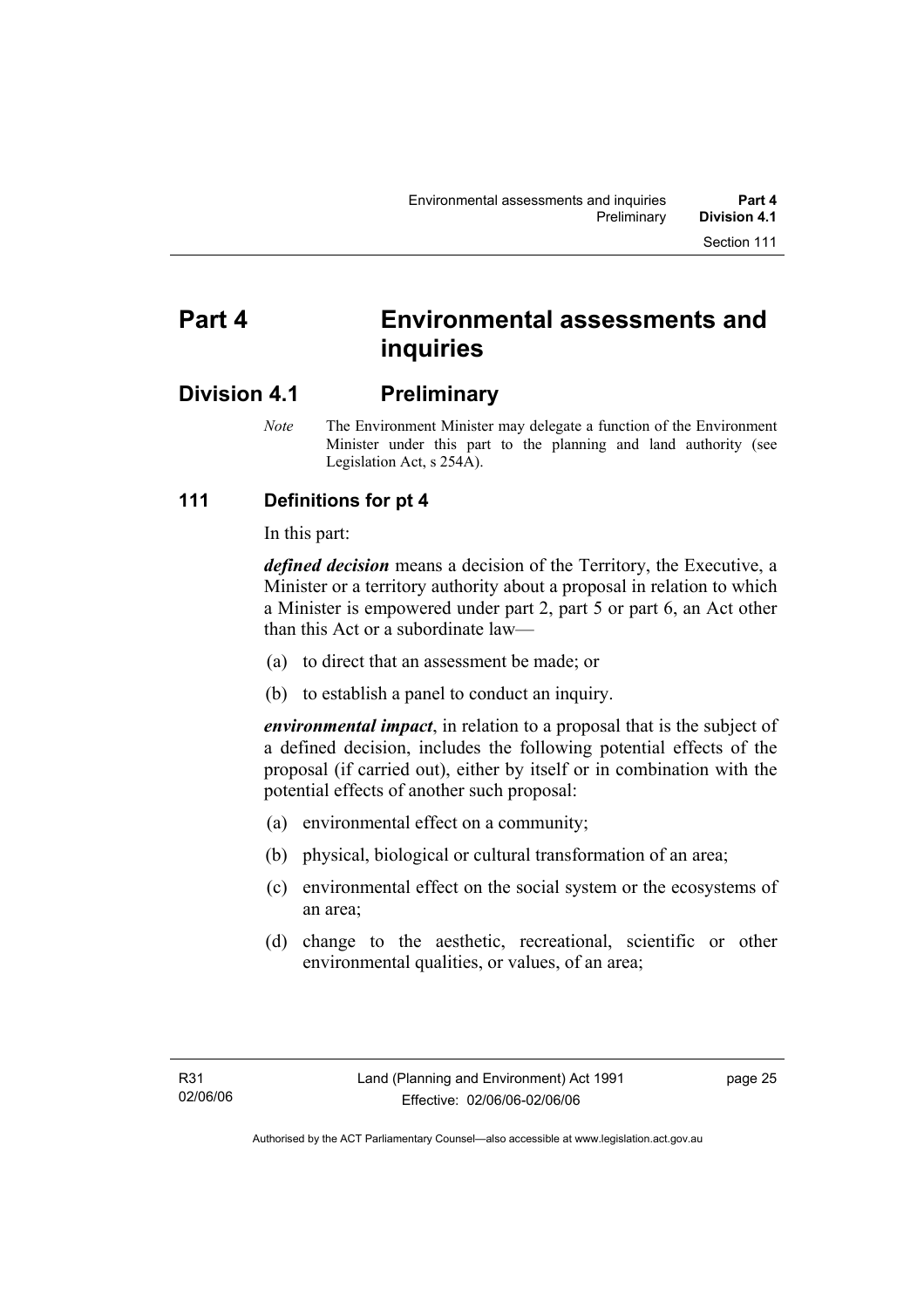- (e) environmental effect on any premises or land or the surroundings of any premises or land, that has heritage significance;
- (f) the endangering, or further endangering, of a community or an area;
- (g) the endangering, or further endangering, of any species of fauna or flora;
- (h) long-term environmental effects including those with potential to place demands on the social system;
- (i) curtailing of the range of beneficial uses of the environment;
- (j) pollution;
- (k) problems associated with the disposal of waste;
- (l) increased demands on natural resources that are, or are likely to be, in short supply;
- (m) change to the values or lifestyles of particular groups and communities or to existing social relationships;
- (n) socioeconomic effect.

*environmental impact statement* means an environmental impact statement prepared in accordance with division 4.3.

*land* includes water.

*panel* means a panel established to conduct an inquiry.

*preliminary assessment* means an assessment made under division 4.2.

*proponent*, in relation to a defined decision, means the person designated as the proponent under section 112.

*public environment report* means a public environment report prepared in accordance with division 4.3.

page 26 Land (Planning and Environment) Act 1991 Effective: 02/06/06-02/06/06

R31 02/06/06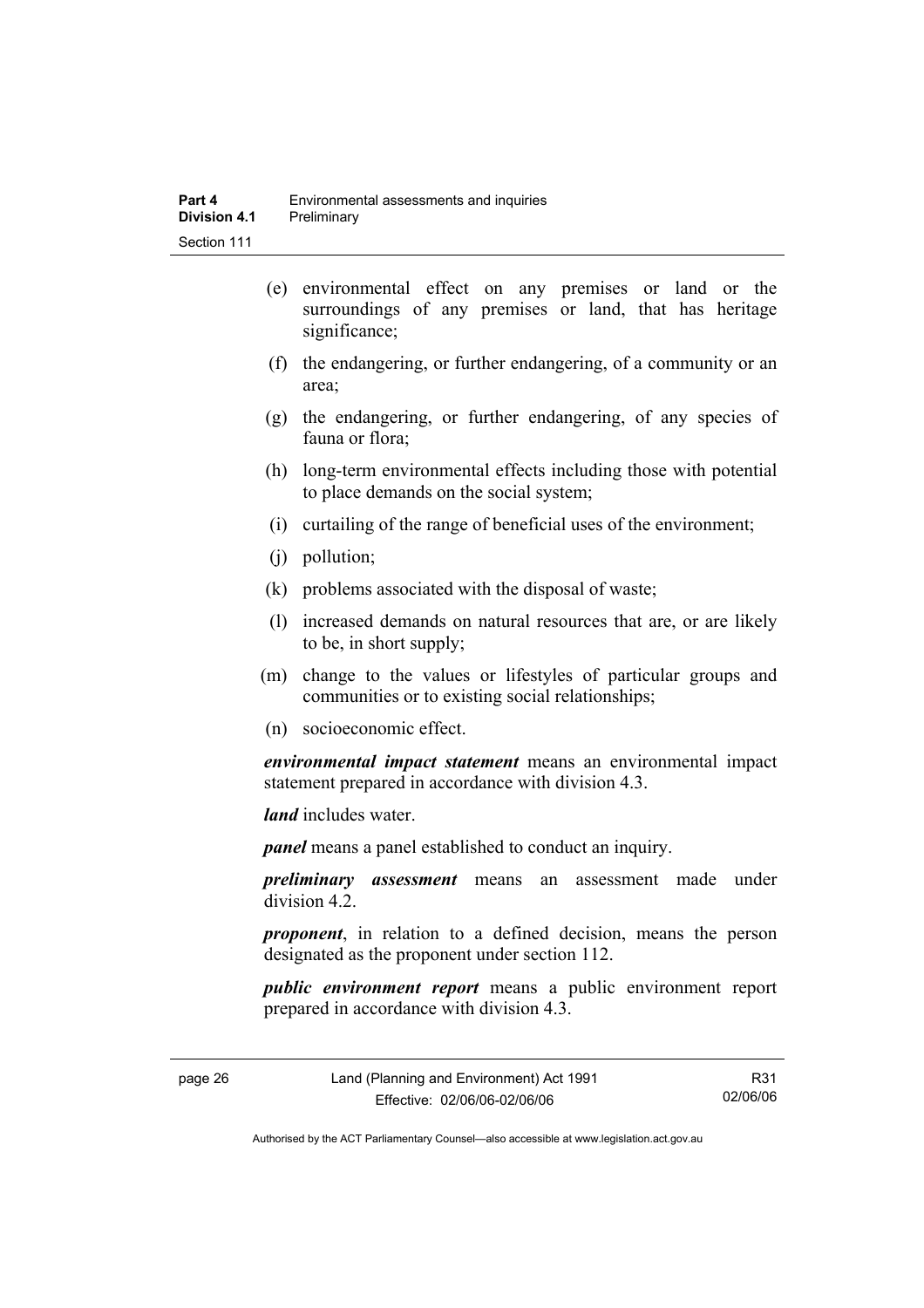*relevant Minister*, means the Minister responsible for the administration of the Act or subordinate law under which—

- (a) in relation to an assessment or inquiry—that assessment or inquiry is authorised to be made or conducted; or
- (b) in relation to a defined decision—the relevant decision is authorised to be made.

# **112 Proponents**

- (1) For this part, the relevant Minister in relation to a defined decision may, in writing, designate a person or territory authority as the proponent in relation to the decision.
- (2) The relevant Minister must designate, as the proponent in relation to a defined decision, the person or territory authority whose interests would be most directly affected by the decision, unless, in the opinion of that Minister, the public interest requires otherwise.

# **Division 4.2 Preliminary assessments**

# **113 Directions**

 The relevant Minister in relation to a defined decision, or the Environment Minister, may, by written notice to the relevant proponent within 28 days after the day when the decision that a preliminary assessment be required is made, direct the proponent to prepare a preliminary assessment of the environmental impact of the relevant proposal.

# **114 Mandatory preliminary assessments**

If a defined decision is of a class prescribed by the plan, the relevant Minister must, within the period mentioned in section 113, issue a notice under that section in relation to the relevant proposal.

page 27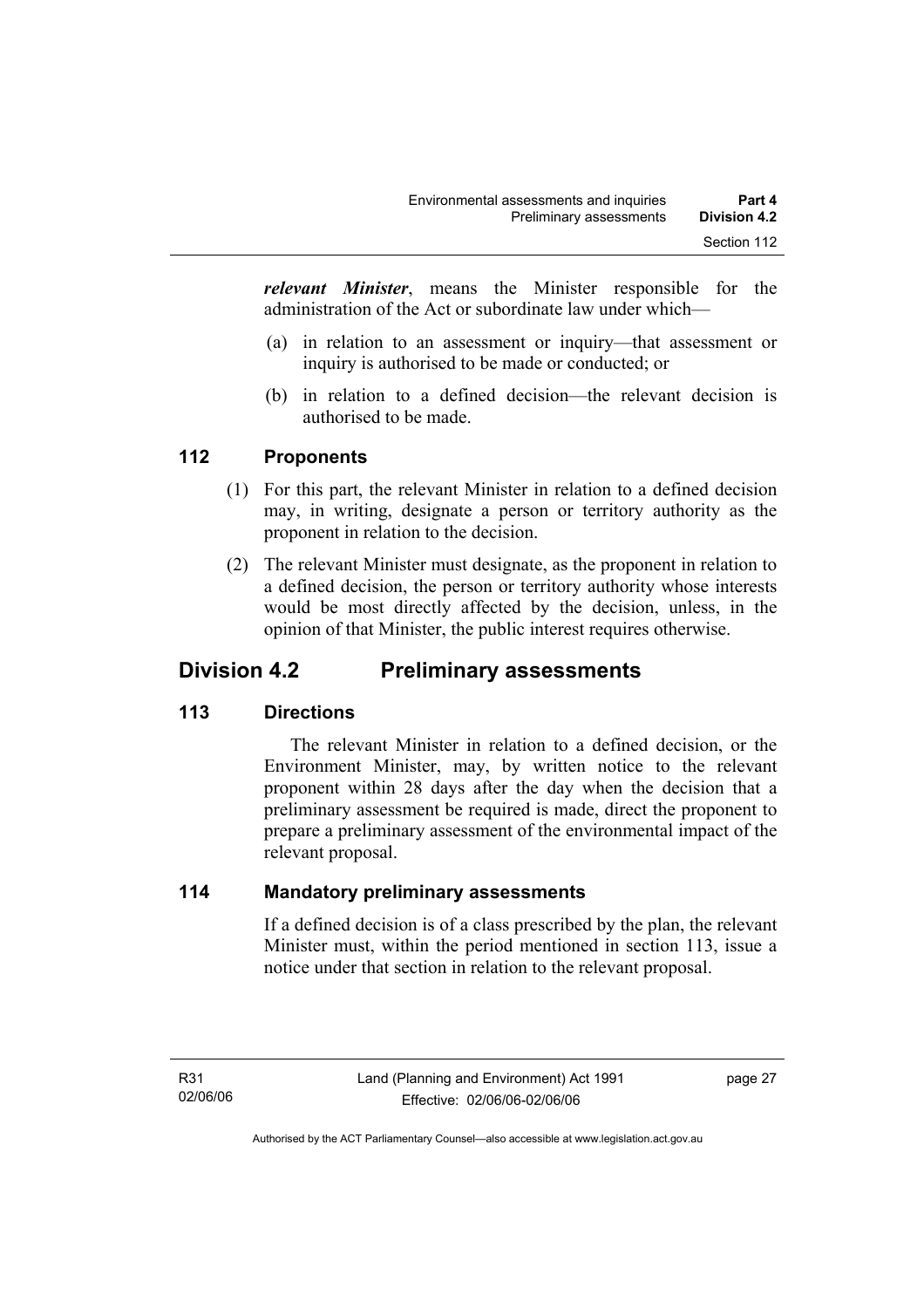# **115 Content**

A preliminary assessment must consist of the matters specified in schedule 3.

#### **116 Submission to Minister**

 (1) On notice under section 113, the proponent must submit a preliminary assessment to the Environment Minister in accordance with the notice.

*Note* A fee may be determined under s 287 for this subsection.

 (2) If the Environment Minister is not the relevant Minister in relation to a preliminary assessment, the Environment Minister must give the preliminary assessment to the relevant Minister.

#### **117 Public inspection**

- (1) After a preliminary assessment is submitted to the Environment Minister under section 116, the Environment Minister must prepare a written notice stating that copies of the preliminary assessment are available for public inspection during a specified period of not less than 15 business days at specified places.
- (2) The Environment Minister may, in writing, extend or further extend the period stated in the notice.
- (3) The power under subsection (2) may be exercised after the end of the period to be extended.
- (4) The following are notifiable instruments:
	- (a) a notice under subsection (1);
	- (b) an extension or further extension under subsection (2).
	- *Note* A notifiable instrument must be notified under the Legislation Act.
- (5) The planning and land authority must also publish a notice under subsection (1), or an extension or further extension under subsection (2), in a daily newspaper.

| page 28 | Land (Planning and Environment) Act 1991 | R31      |
|---------|------------------------------------------|----------|
|         | Effective: 02/06/06-02/06/06             | 02/06/06 |

Authorised by the ACT Parliamentary Counsel—also accessible at www.legislation.act.gov.au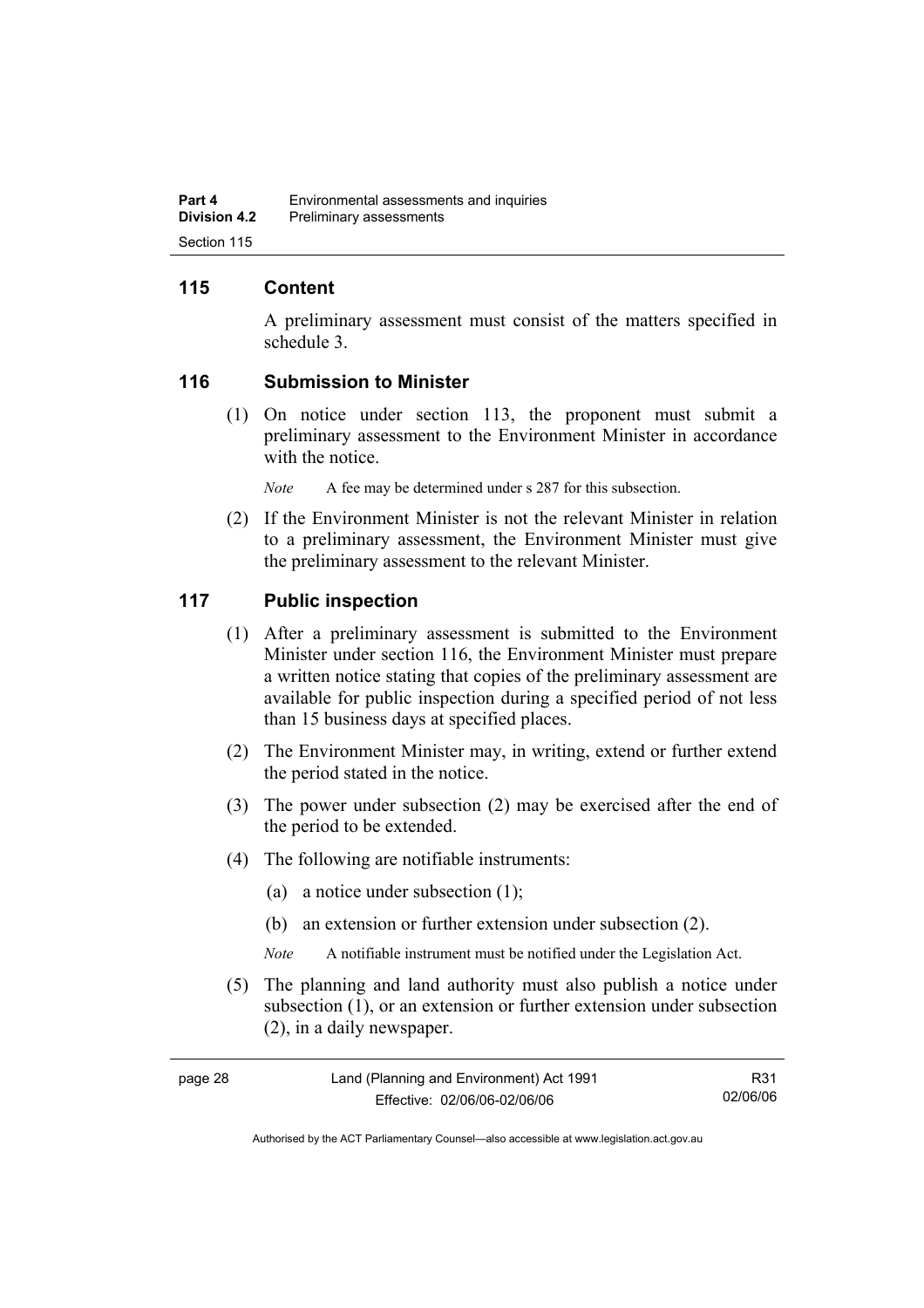- (6) The Environment Minister must, at the places, and within the period, specified in a notice under subsection (1)—
	- (a) make copies of the preliminary assessment mentioned in the notice available for public inspection; and
	- (b) give a copy of the preliminary assessment to any person on request.

*Note* A fee may be determined under s 287 for par (b).

 (7) The Environment Minister must send a copy of the preliminary assessment mentioned in the notice under subsection (1), without charge, to the Conservation Council of the South-East Region and Canberra (Inc.).

#### **118 Exclusion of material**

- (1) If, in the opinion of the Environment Minister based on reasonable grounds—
	- (a) a part of a preliminary assessment contains information related to the personal or business affairs of a person—
		- (i) supplied to the proponent or the Minister in confidence; or
		- (ii) the publication of which would reveal a trade secret; or
		- (iii) the disclosure of which would, or would reasonably be expected to, adversely affect a person in relation to the lawful business affairs of that person; and
	- (b) it would not be in the public interest for that part to be published;

the Environment Minister must exclude that part from each copy of the preliminary assessment made available to the public or for public inspection.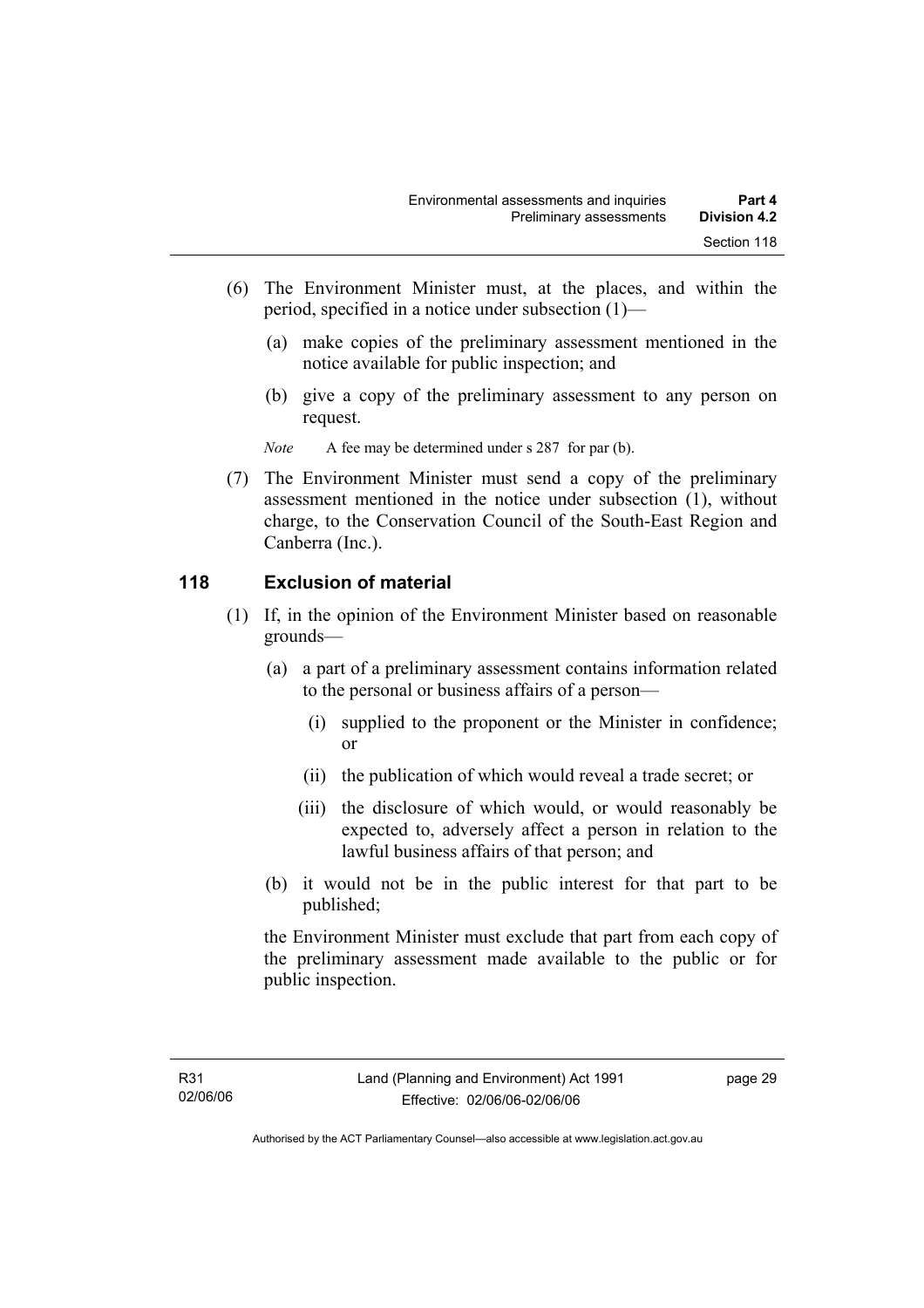| Part 4              | Environmental assessments and inquiries |
|---------------------|-----------------------------------------|
| <b>Division 4.3</b> | Assessments                             |
| Section 119         |                                         |

 (2) If a part of a preliminary assessment is excluded from the copies of that assessment made available to the public or for public inspection, each copy must include a statement to the effect that an unspecified part of the assessment has been excluded for the purpose of protecting the confidentiality of information included in that part.

# **Division 4.3 Assessments**

# **Subdivision 4.3.1 Form and content**

#### **119 Form**

Unless otherwise specified in the Act or subordinate law under which it is directed, an assessment consists of—

- (a) a public environment report; or
- (b) an environmental impact statement;

about the proposal that is the subject of a defined decision, together with the report under section 131 evaluating that public environment report or environmental impact statement.

# **120 Content of public environment reports and environmental impact statements**

Public environment reports and environmental impact statements are each to include the matters that are—

- (a) prescribed; and
- (b) directed under section 123.

# **Subdivision 4.3.2 Direction of assessments**

#### **121 Decisions to direct assessments**

 (1) The relevant Minister may direct that an assessment be made of the proposal if, in the opinion of the relevant Minister based on

| page 30 | Land (Planning and Environment) Act 1991 | R31      |
|---------|------------------------------------------|----------|
|         | Effective: 02/06/06-02/06/06             | 02/06/06 |

Authorised by the ACT Parliamentary Counsel—also accessible at www.legislation.act.gov.au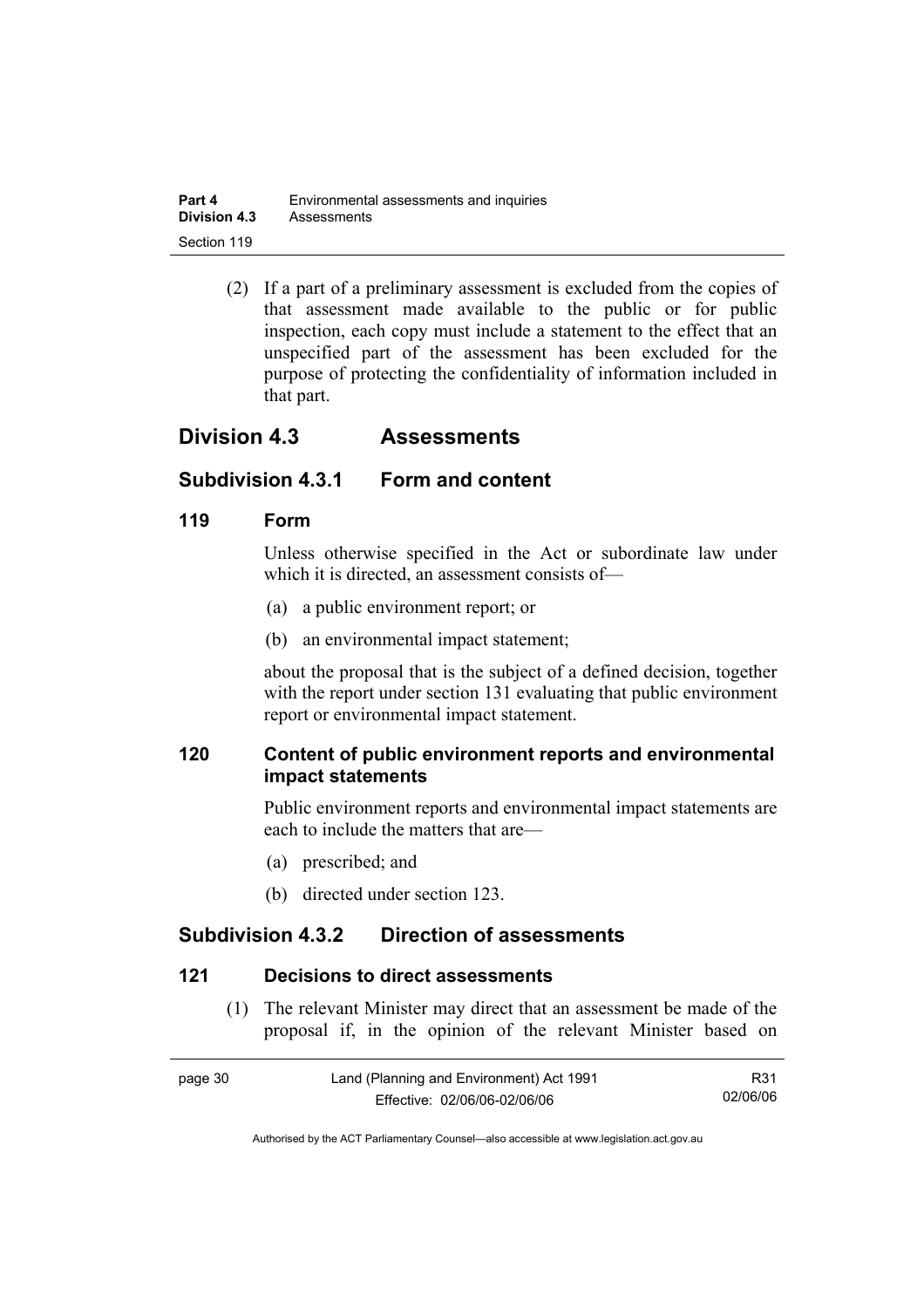reasonable grounds, the environmental impact of the proposal would be of sufficient significance.

- (2) A direction may only be given within the prescribed time after a proponent submits a preliminary assessment to the Environment Minister or any further time that the Minister administering this Act allows.
- (3) In making a decision under subsection (1), the relevant Minister must consider—
	- (a) the preliminary assessment; and
	- (b) the report of any meeting called under section 128; and
	- (c) whether any aspect of the environmental impact of that proposal is, or could be, the subject of—
		- (i) an inquiry or another assessment; or
		- (ii) any environmental assessment action taken by or on behalf of the Commonwealth, a State or the Northern Territory.
- (4) This section does not apply if a Minister is required under an Act or subordinate law to direct that an assessment be made.

# **122 Environment Minister's power to direct assessments**

If a Minister other than the Environment Minister has the power under an Act or subordinate law to direct that an assessment be made, the Environment Minister also has that power.

# **123 Directions**

- (1) A direction by a Minister that an assessment be made in relation to a defined decision must be in writing given to the proponent.
- (2) Within 14 days after a direction by a Minister under subsection (1) that an assessment is to be made in relation to a defined decision,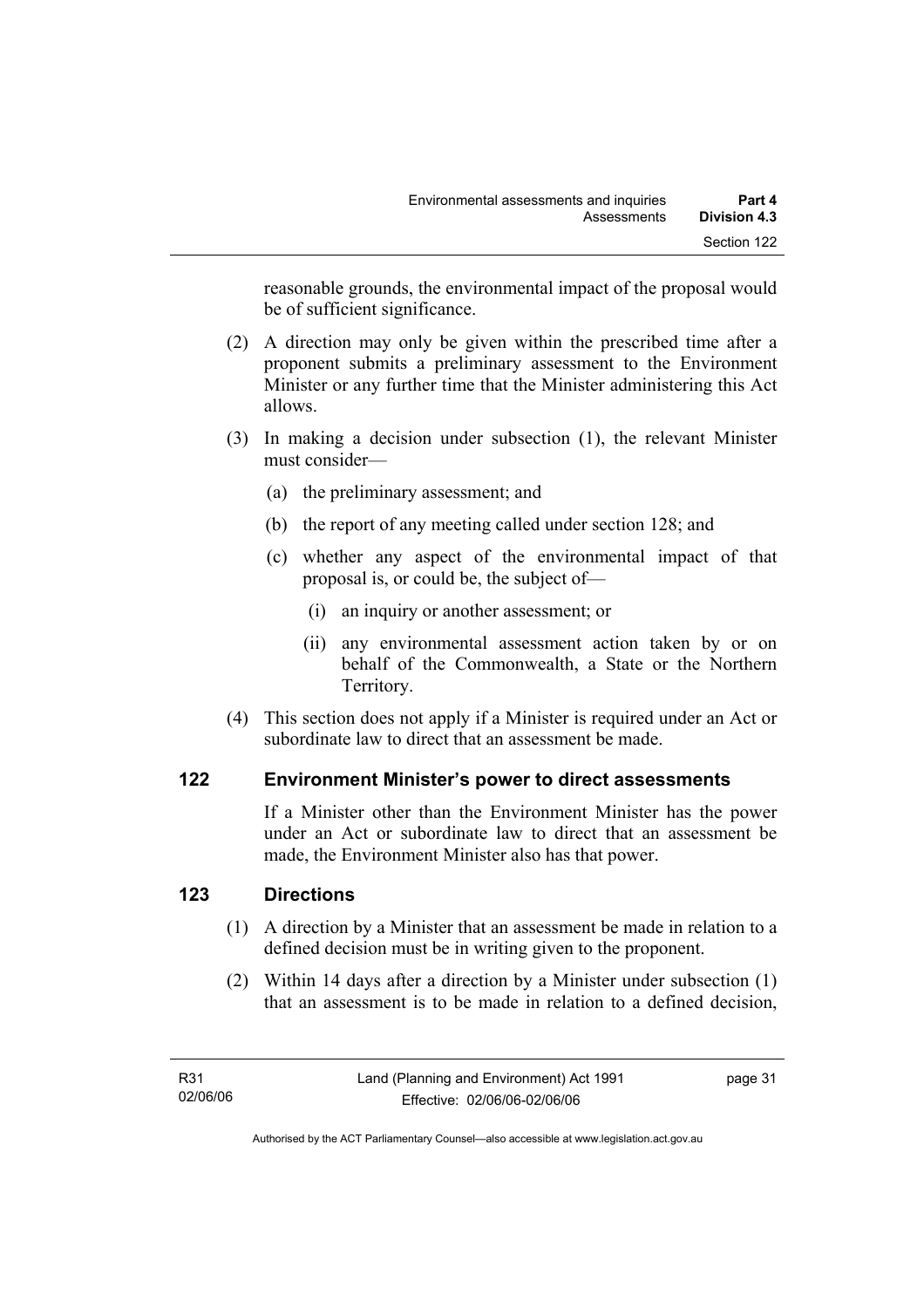the Minister must give the proponent detailed directions specifying the following:

- (a) the form of the assessment;
- (b) the matters to be included in the public environment report or the environmental impact statement and the relative emphasis to be given to each matter;
- (c) subject to section 124 or section 125 and section 126, how the report or statement is to be prepared;
- (d) if, in the opinion of the Environment Minister based on reasonable grounds, the environmental impact of a proposal that is the subject of another defined decision is relevant to the environmental impact of the relevant proposal—sufficient details of the firstmentioned proposal to enable the proponent to assess the potential combined effects of the proposals.
- (3) The Environment Minister must, in consultation with the relevant Minister, decide the matters to be specified under subsection (2).
- (4) If a Minister gives detailed directions for an assessment under subsection (2), that Minister must prepare a written notice that sets out—
	- (a) the name of the proponent; and
	- (b) the matters specified in the directions; and
	- (c) the name of any consultant nominated by the Minister under subsection (7) to assist in the preparation of the assessment.
- (5) The notice is a notifiable instrument.

*Note* A notifiable instrument must be notified under the Legislation Act.

- (6) The Minister who prepared the notice must also publish it in a daily newspaper.
- (7) A Minister who directs that an assessment be made may, under subsection (2) (c), direct the proponent in relation to an assessment

| page 32 | Land (Planning and Environment) Act 1991 | R31      |
|---------|------------------------------------------|----------|
|         | Effective: 02/06/06-02/06/06             | 02/06/06 |

Authorised by the ACT Parliamentary Counsel—also accessible at www.legislation.act.gov.au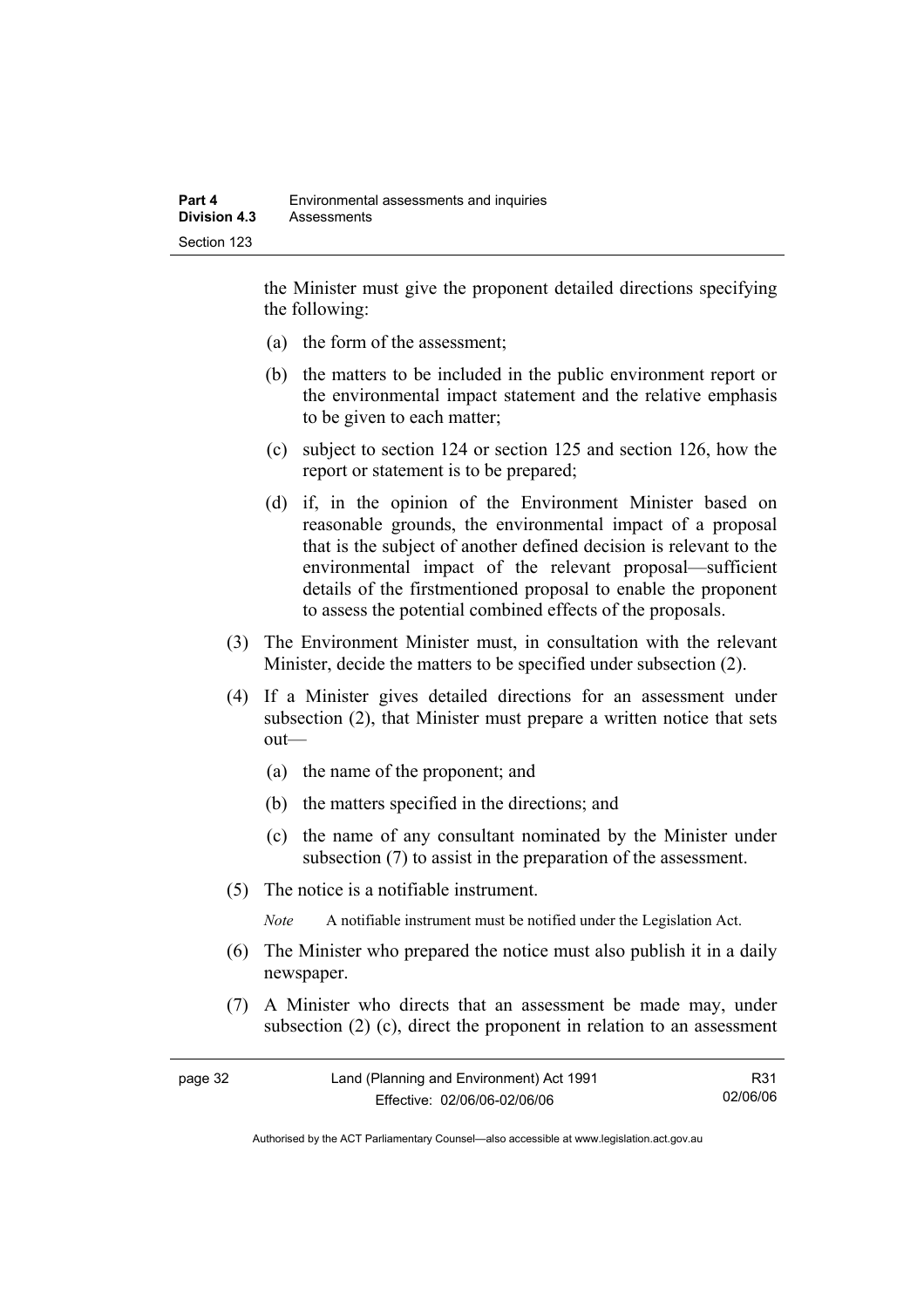to engage the services of a consultant specified by the Minister in accordance with the prescribed criteria to assist the proponent in the preparation of the assessment.

# **Subdivision 4.3.3 Preparation, evaluation and consideration by Legislative Assembly**

#### **124 Public environment reports—preparation**

- (1) The Environment Minister may, in writing, direct the proponent in relation to a public environment report—
	- (a) to undertake the consultation in relation to the preparation of the report that is specified; and
	- (b) after any such consultation, to make the report available, in a specified way and form, for public inspection, with the notice of that availability that is specified.
- (2) The proponent in relation to a public environment report must comply with a direction under subsection (1).
- (3) This section does not apply in relation to the preparation of a public environment report for the purposes of an assessment that will be—
	- (a) a background paper within the meaning of part 2; or
	- (b) notified together with a draft plan of management under division 5.7.

# **125 Environmental impact statements—consultation and public inspection**

- (1) The proponent in relation to an environmental impact statement must prepare a written notice approved in writing by the Environment Minister—
	- (a) stating that copies of the draft environmental impact statement are available for public inspection and purchase from the proponent at specified places and times; and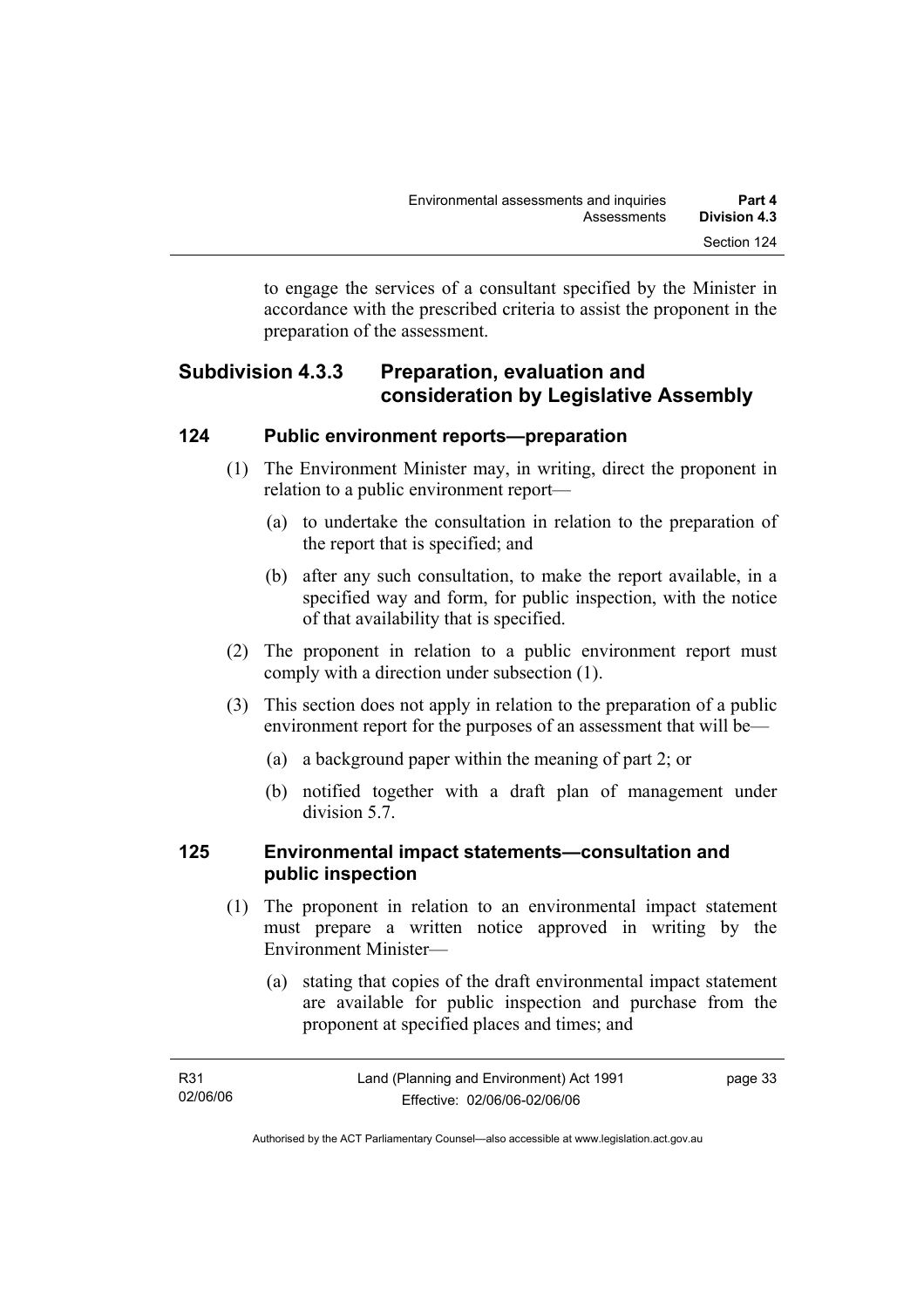- (b) inviting interested people to submit written comments about the draft to the proponent at a specified address and within a period of 20 business days or the longer period directed in writing by the relevant Minister.
- (2) The notice approved by the Environment Minister is a notifiable instrument.

*Note* A notifiable instrument must be notified under the Legislation Act.

- (3) The proponent must also publish the notice approved by the Environment Minister in a daily newspaper.
- (4) The proponent in relation to an environmental impact statement must make copies of the draft statement available for inspection and purchase at the places and times specified in the notice under subsection  $(1)$ .
- (5) A proponent must not sell a copy of a draft environmental impact statement that the proponent has made available for purchase under subsection (4) at a price that exceeds a price fixed by the Environment Minister as the maximum price for the sale of a copy of the statement.
- (6) In fixing a maximum price at which a proponent may sell a copy of a draft environmental impact statement, the Environment Minister must fix a price that will reimburse the proponent for the cost of producing the copy but not for the expense incurred by the proponent in preparing the draft statement.
- (7) A notice under section 282A (3) (AAT Review of decisions) must include particulars of the calculation of the amount fixed as the maximum price that the proponent may charge for a copy of the draft environmental impact statement.
- (8) This section does not apply in relation to the preparation of an environmental impact statement for the purposes of an assessment which will be—
	- (a) a background paper within the meaning of part 2; or

| page 34 | Land (Planning and Environment) Act 1991 | R31      |
|---------|------------------------------------------|----------|
|         | Effective: 02/06/06-02/06/06             | 02/06/06 |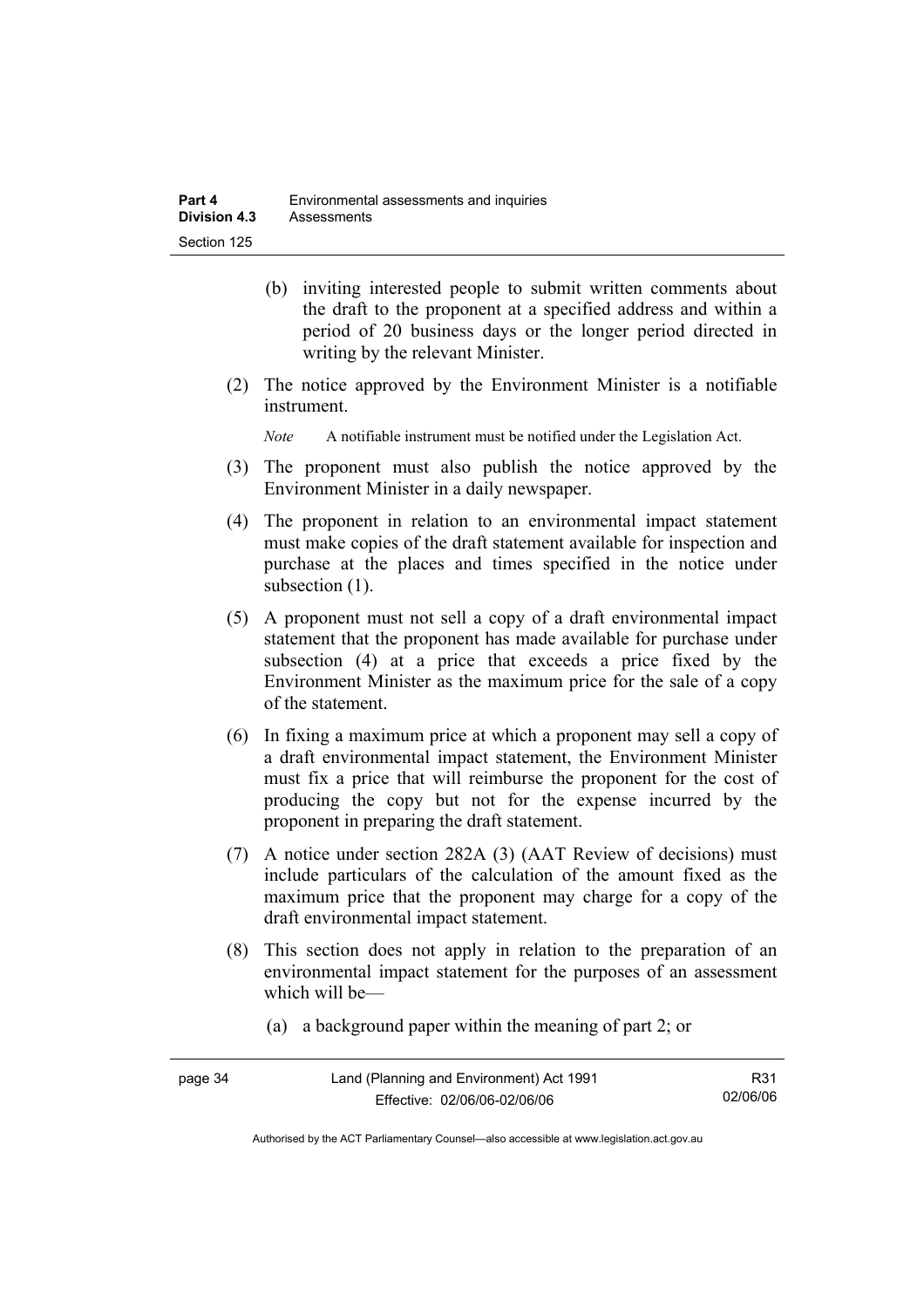(b) notified together with a draft plan of management under division 5.7.

#### **126 Environmental impact statements—consideration of relevant comments and reports**

The proponent in relation to an environmental impact statement must, in preparing the statement, consider any written comments from any person or territory authority, and any reports, related to the environmental impact of the relevant proposal.

# **127 Submission of reports and statements to Environment Minister**

The proponent must submit the relevant public environment report or environmental impact statement to the Environment Minister, together with—

- (a) a written report about the proponent's consultation in relation to the report or statement; and
- (b) a copy of each written comment about the report or statement received by the proponent; and
- (c) a copy of each report mentioned in section 126 that is not available to the public.

# **128 Consultation**

- (1) The Environment Minister may, by giving reasonable notice to—
	- (a) the proponent of a proposal that has an environmental impact; and
	- (b) any other person that the Environment Minister believes on reasonable grounds to have an interest directly affected by the proposal; and
	- (c) any other person that the Environment Minister considers appropriate;

| R31      | Land (Planning and Environment) Act 1991 | page 35 |
|----------|------------------------------------------|---------|
| 02/06/06 | Effective: 02/06/06-02/06/06             |         |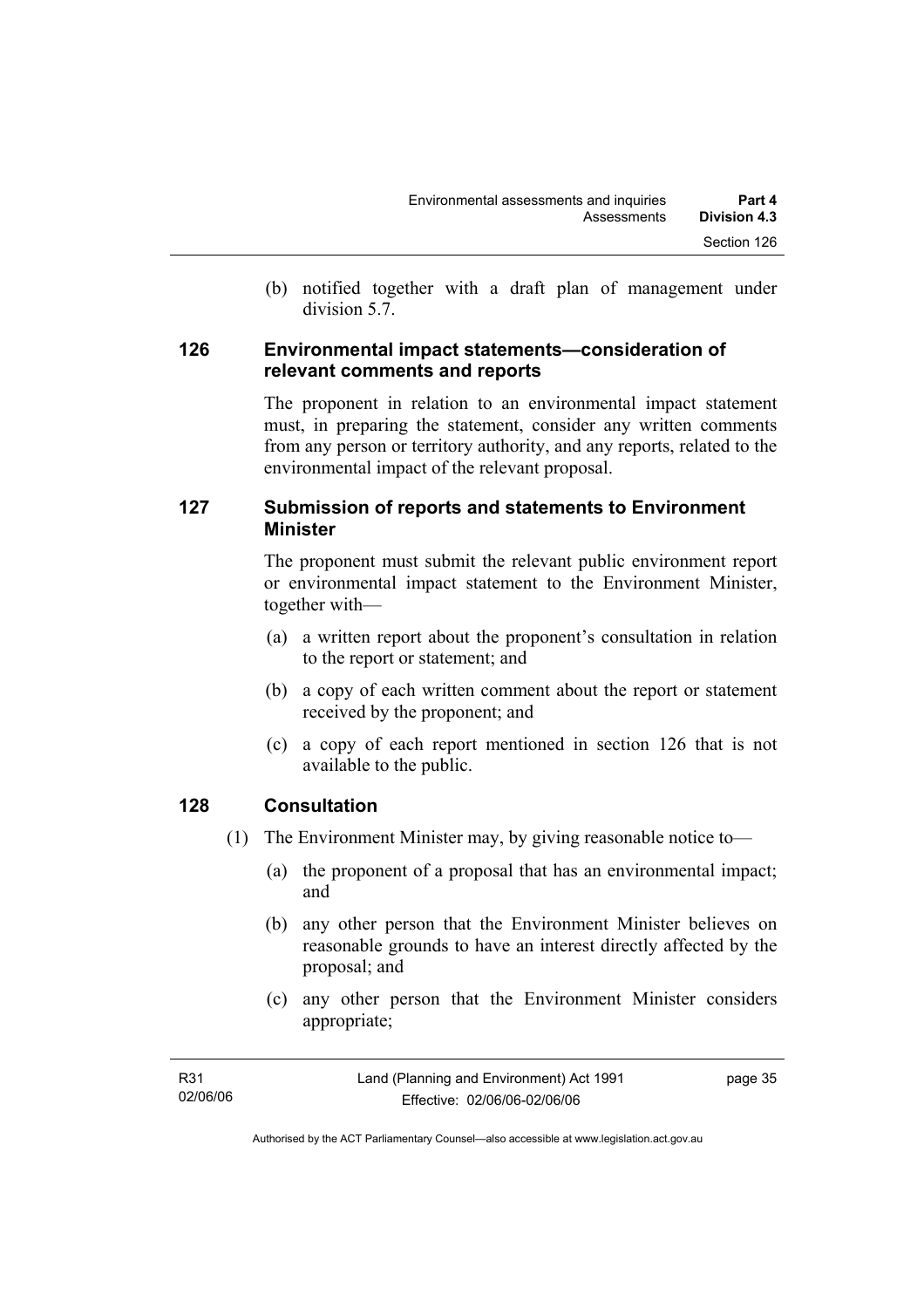call a meeting of them for the purposes of—

- (d) clarifying the proposal or concerns relating to the proposal; or
- (e) clarifying the report of a panel established to conduct an inquiry into the proposal; or
- (f) discussing any ways in which the proposal could be modified to reduce or eliminate any potential adverse environmental impact.
- (2) The Environment Minister must give a written report to each participant in the meeting stating—
	- (a) the outcome of the meeting; and
	- (b) any recommendations that the Environment Minister intends to include in his or her report under section 131 as a result of the meeting.
- (3) If a meeting recommends that a proposal be varied, the Environment Minister must make copies of the report prepared in relation to the meeting for subsection (2) available for public inspection at times and places decided, in writing, by the Environment Minister.
- (4) The decision is a notifiable instrument.

*Note* A notifiable instrument must be notified under the Legislation Act.

(5) The Environment Minister must also publish the decision in a daily newspaper.

# **129 Further information**

 (1) Within the prescribed period after the submission of a public environment report or an environmental impact statement to the Environment Minister, that Minister may, by written notice to the proponent, direct the proponent to provide further specified information in relation to the proposal, report or statement.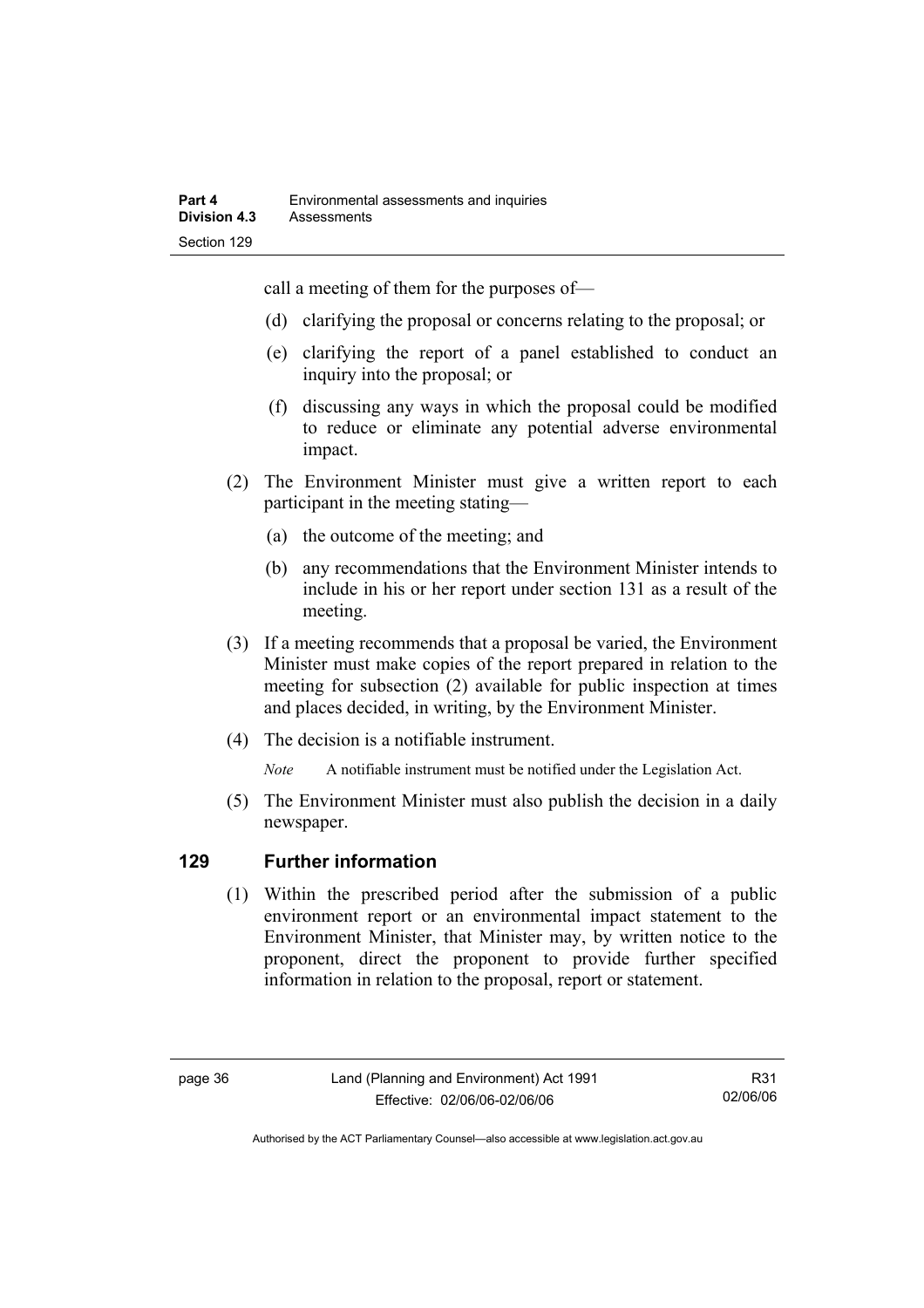(2) On notice under subsection (1), the proponent must, in writing, provide the specified information to the Environment Minister.

# **130 Further revision**

- (1) Within the prescribed period after the submission of a public environment report or an environmental impact statement to the Environment Minister, that Minister may, by written notice to the proponent, request the proponent to revise the report or statement in consideration of specified matters.
- (2) On notice under subsection (1), the proponent may revise the report or statement in consideration of the specified matters.
- (3) The proponent must—
	- (a) if the report or statement is revised—resubmit the revised report or statement to the Environment Minister; or
	- (b) if the report or statement is not revised—submit a written report to the Environment Minister stating the reasons why the proponent has not revised the report or statement.

# **131 Evaluation by Environment Minister**

- (1) Unless subsection (2) applies, within the prescribed period after the submission of a public environment report or environmental impact statement to the Environment Minister, that the Minister must prepare a written report evaluating it.
- (2) If the Environment Minister gives a notice to a proponent under section 130 (1), that Minister must prepare a written report evaluating a public environment report or statement within the prescribed period after the proponent—
	- (a) resubmits the report or statement under section 130 (3) (a); or
	- (b) submits a report under section 130 (3) (b).

page 37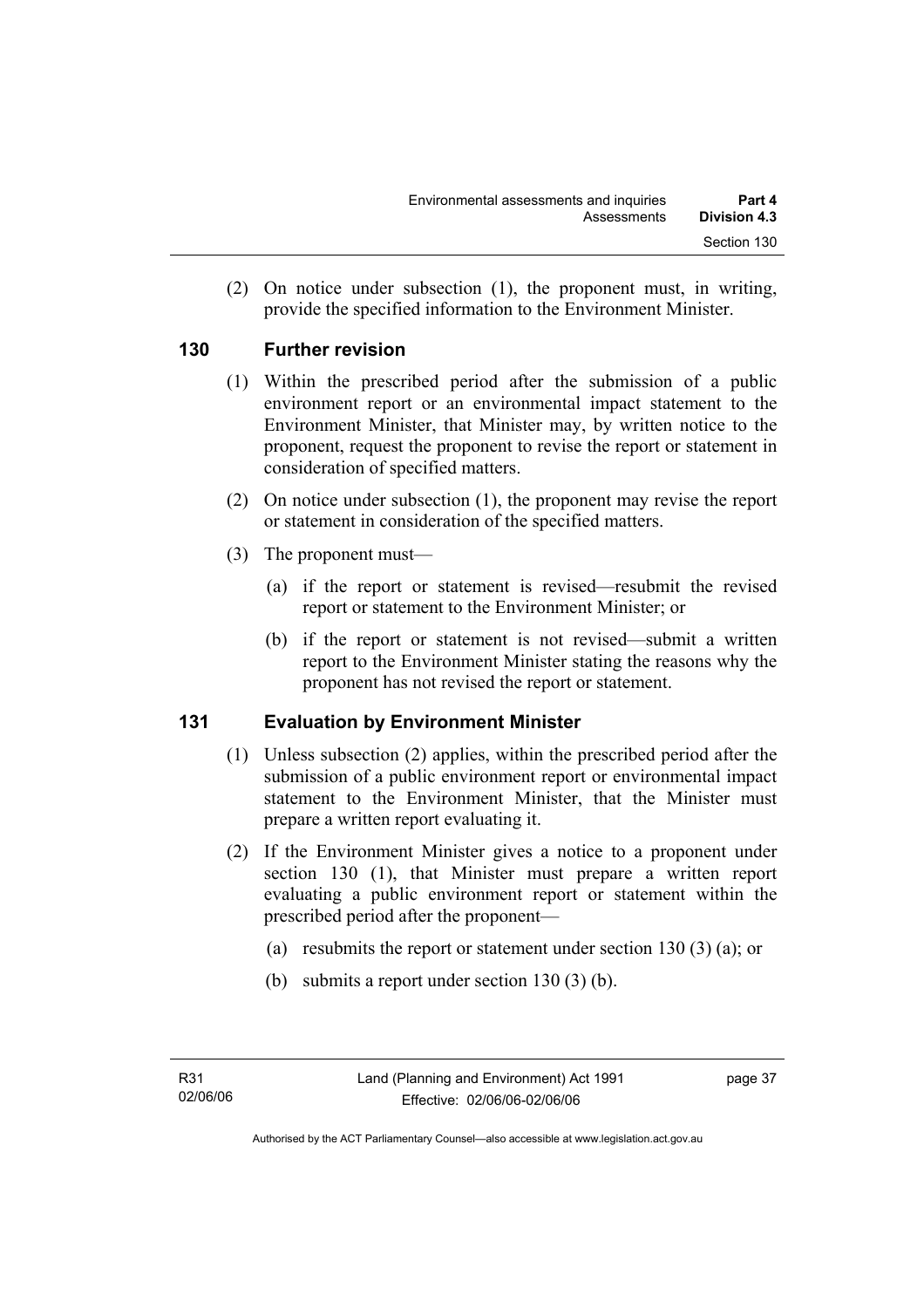- (3) A report under subsection (1) must include—
	- (a) a statement about whether, in the opinion of the Environment Minister, the public environment report or environmental impact statement has been prepared in accordance with this division, and with the relevant directions under this division; and
	- (b) any comment by that Minister about the environmental impact of the relevant proposal; and
	- (c) if that Minister has called a meeting under section 128—the report of that meeting referred to in section 128 (2); and
	- (d) any recommendation of that Minister about the conditions subject to which the proposal should be approved.

#### **132 Presentation to Legislative Assembly and public inspection**

- (1) Within 6 sitting days after the completion of a report mentioned in section 131, the relevant Minister must present to the Legislative Assembly a copy of—
	- (a) the relevant assessment; and
	- (b) any notice given by the Environment Minister under section 129 or section 130; and
	- (c) any report, comment or written information submitted to the Environment Minister under section 127, section 129 or section 130.
- (2) After an assessment is finished, the relevant Minister must make copies of the assessment, together with copies of any documents mentioned in subsection (1) (c), available to the public during office hours at places stated in a written notice prepared by the relevant Minister.

R31 02/06/06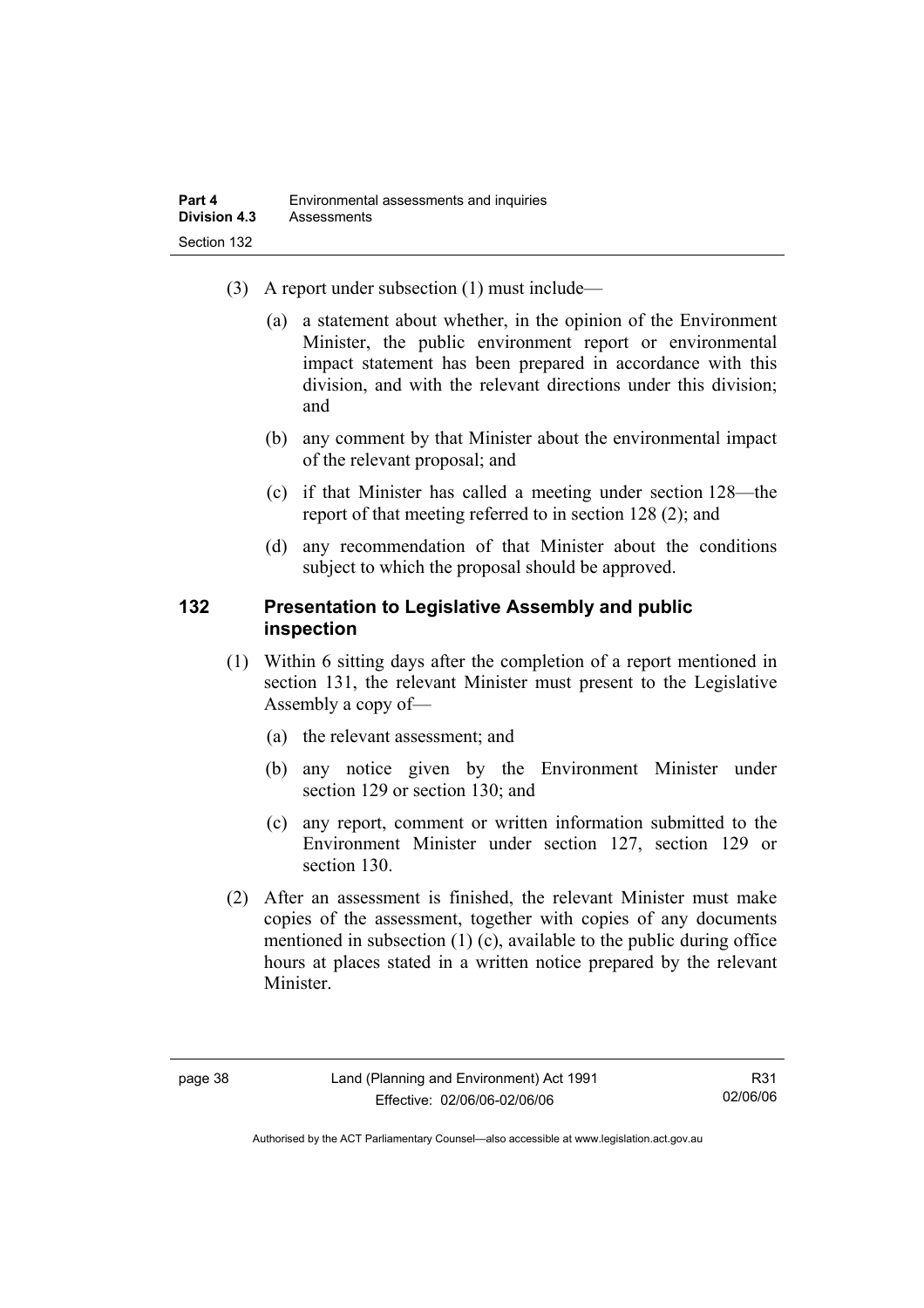(3) The notice under subsection (2) is a notifiable instrument.

*Note* A notifiable instrument must be notified under the Legislation Act.

(4) The relevant Minister must also publish the notice under subsection (2) in a daily newspaper.

#### **133 Exclusion of material**

- (1) If, in the relevant Minister's opinion, based on reasonable grounds—
	- (a) a part of an assessment contains information related to the personal or business affairs of a person—
		- (i) supplied to the proponent or that Minister in confidence; or
		- (ii) the publication of which would reveal a trade secret; and
	- (b) it would not be in the public interest for that part to be published;

the relevant Minister must exclude that part from the copy of the assessment presented to the Legislative Assembly, and from any copy of the assessment made available to the public or for public inspection.

 (2) If a part of an assessment is excluded from the copies of that assessment made available to the public or for public inspection, each copy must include a statement to the effect that an unspecified part of the assessment has been excluded for the purpose of protecting the confidentiality of information included in that part.

# **134 Exemptions**

- (1) The Environment Minister may, in writing (by an *exemption*)—
	- (a) exempt a specified defined decision, or defined decisions of a specified class, from being the subject of an assessment directed under any Act or subordinate law; or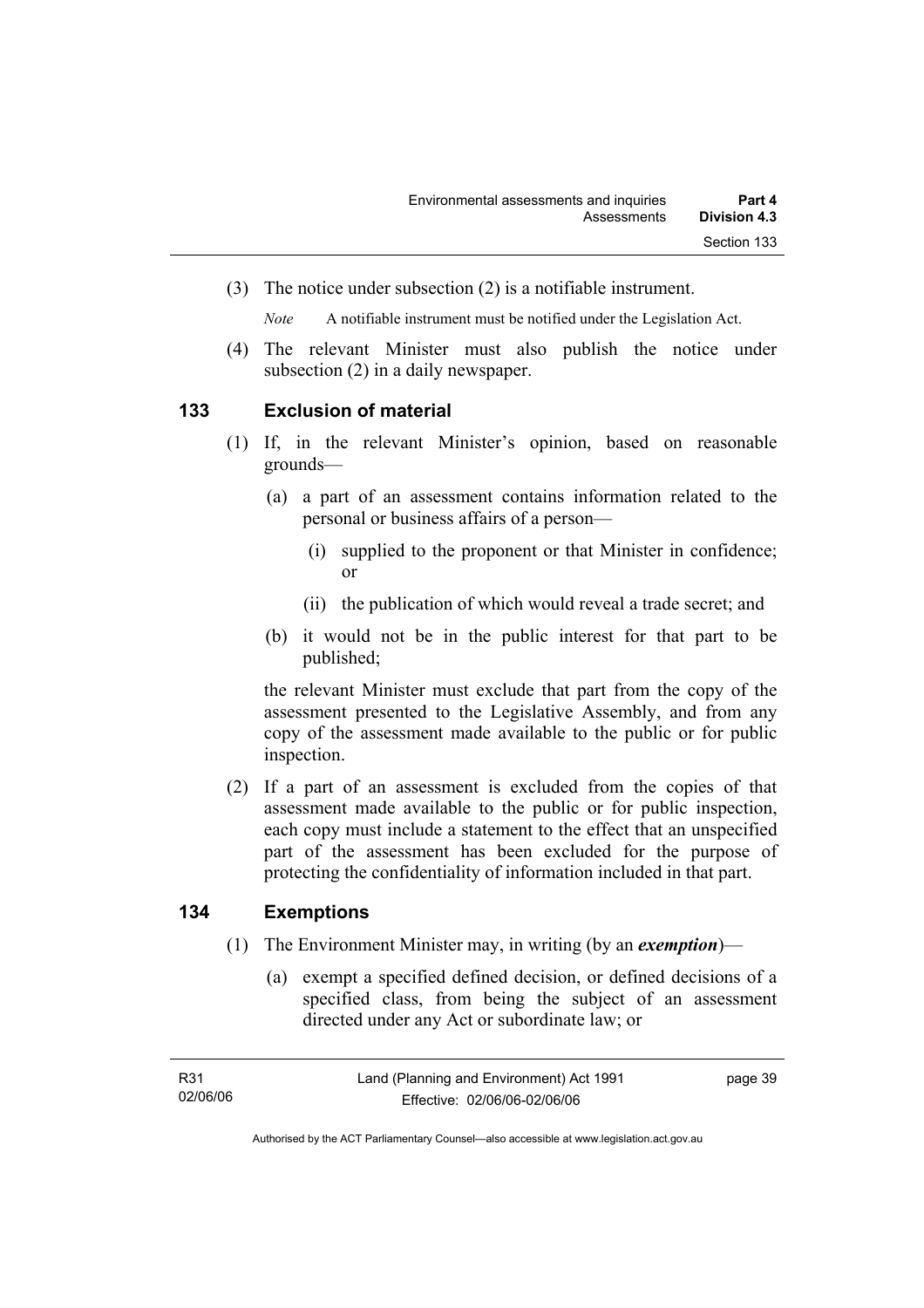- (b) declare that specified provisions of this division are not to apply in relation to a specified assessment, or to assessments of a specified class.
- (2) An exemption is a disallowable instrument.
	- *Note* A disallowable instrument must be notified, and presented to the Legislative Assembly, under the Legislation Act.
- (3) The Legislation Act, chapter 7 (Presentation, amendment and disallowance of subordinate laws and disallowable instruments) applies to an exemption as if each reference in that chapter to 6 sitting days were a reference to 5 sitting days.
- (4) Subject to any disallowance under the Legislation Act, chapter 7, the exemption commences—
	- (a) on the day after the 5th sitting day after the day it is presented to the Legislative Assembly under that chapter; or
	- (b) if the exemption provides for a later date or time of commencement—on that date or at that time.
- (5) The Environment Minister must notify an exemption in a daily newspaper.
- (6) The validity of an exemption is not affected by a failure to comply with subsection  $(5)$ .

# **Division 4.4 Inquiries**

# **Subdivision 4.4.1 Establishment of panels and terms of reference**

# **135 Constitution**

 (1) If the relevant Minister in relation to a defined decision decides to establish a panel to inquire into the proposal that is the subject of that decision that Minister must, in writing, appoint a person or people to constitute a panel to conduct the inquiry.

page 40 Land (Planning and Environment) Act 1991 Effective: 02/06/06-02/06/06 R31 02/06/06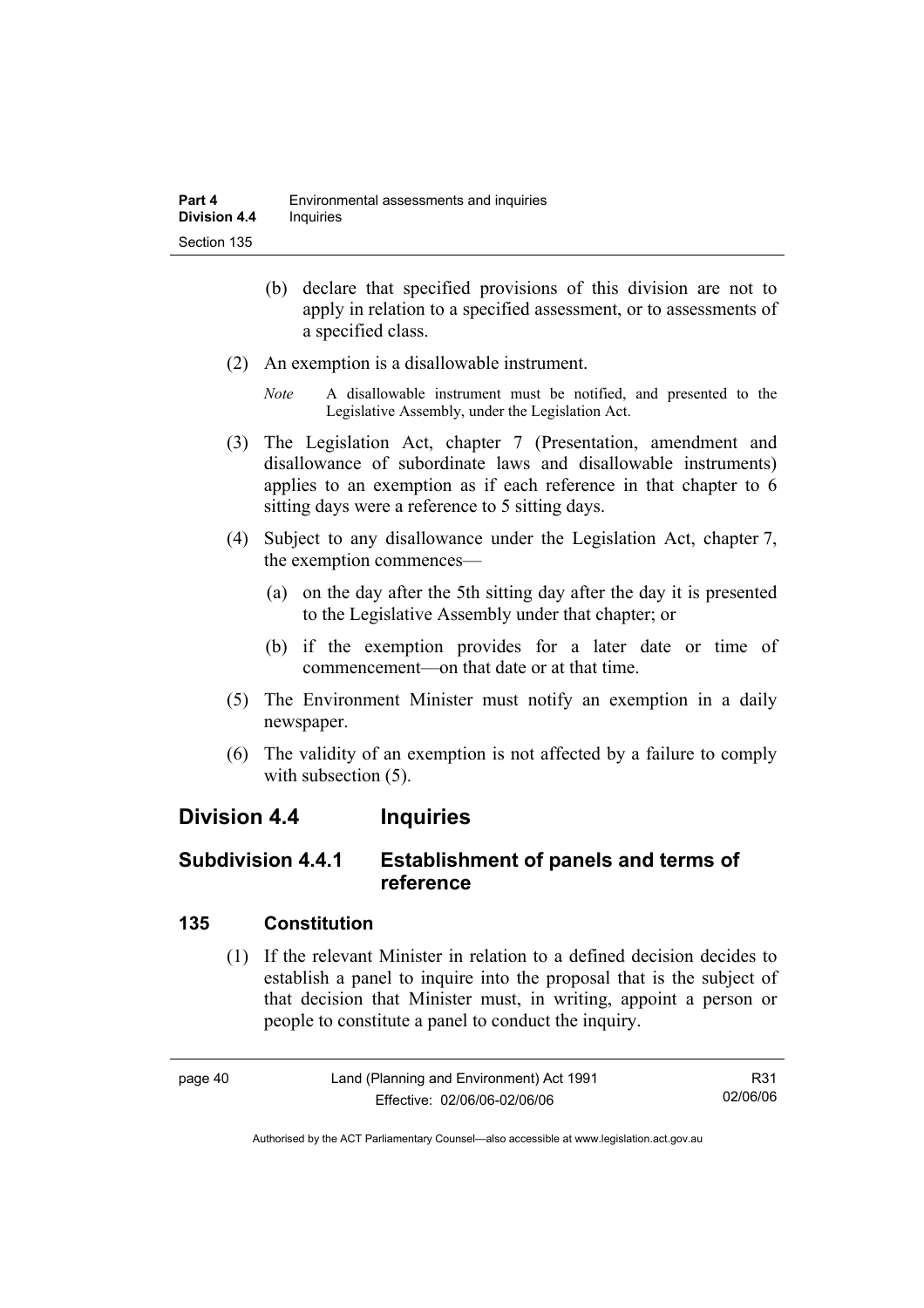(2) The relevant Minister must nominate 1 member (or, for a panel constituted by 1 member, that member) of the panel as the presiding member.

# **136 Combined inquiries**

If 2 or more proposals, the subject of 2 or more defined decisions, would in the opinion of the Environment Minister have substantially interconnected effects, that Minister may, under section 135, with the consent of the relevant Minister in relation to each decision, establish a panel to conduct an inquiry into the potential combined effect of those proposals.

# **138 Terms of reference**

- (1) The relevant Minister must, in writing, decide the terms of reference of an inquiry.
- (2) The terms of reference of an inquiry—
	- (a) must—
		- (i) specify the defined decision; and
		- (ii) require the panel to assess the potential costs and benefits to the community and to the Territory of the proposal that is the subject of that decision; and
		- (iii) specify a reasonable period within which the panel is to report; and
	- (b) may require the panel—
		- (i) to investigate specified aspects of that proposal; or
		- (ii) to consider any specified report.
- (3) The relevant Minister may, at the request of a panel, or on his or her own initiative, in writing, vary the terms of reference of the relevant inquiry.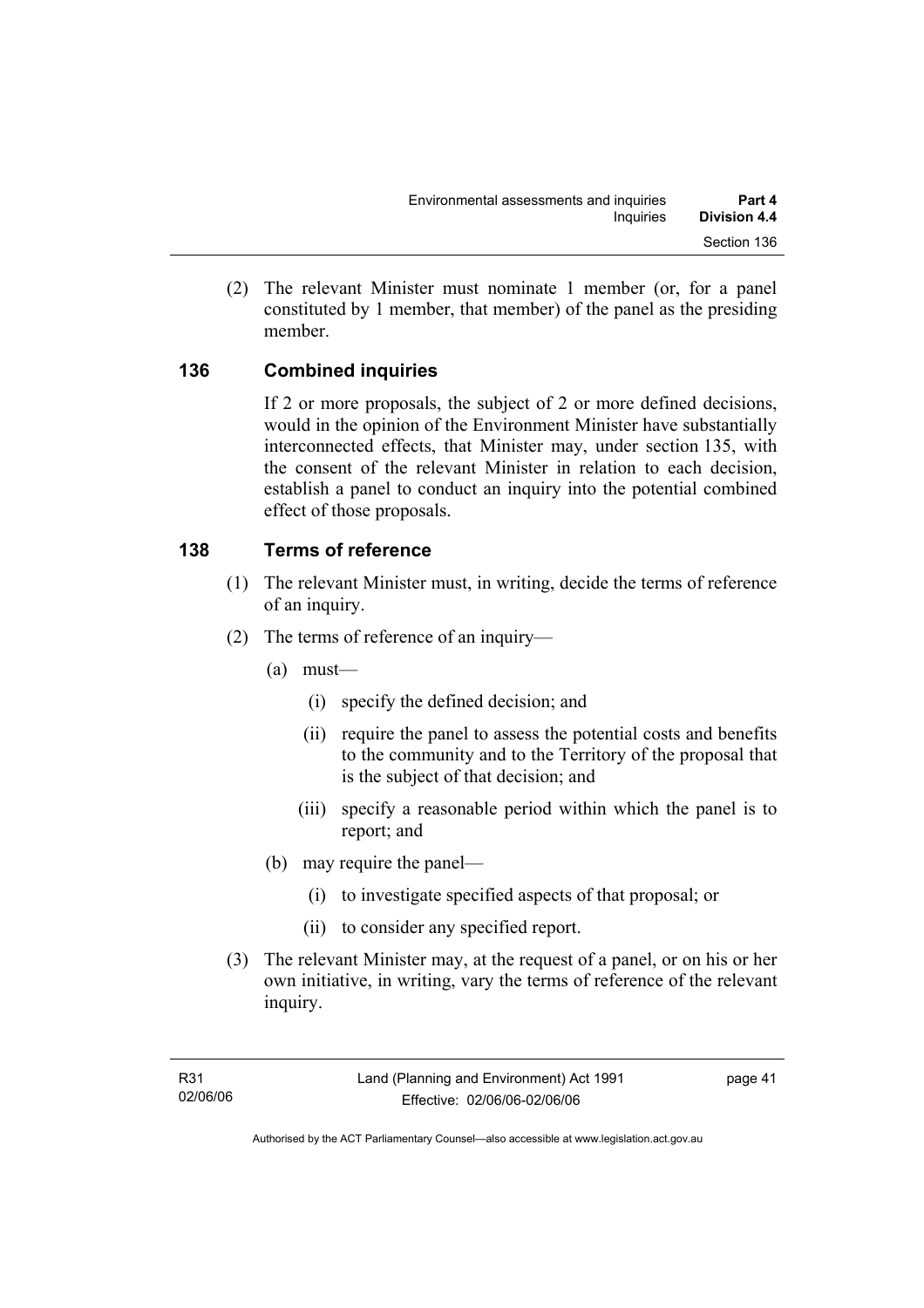(4) A variation of terms of reference is a notifiable instrument. *Note* A notifiable instrument must be notified under the Legislation Act.

#### **139 Notification**

- (1) The relevant Minister for an inquiry must, in writing, decide—
	- (a) the members of the panel, and the presiding member; and
	- (b) the terms of reference of the inquiry; and
	- (c) the period within which the panel is to report; and
	- (d) the other matters that Minister considers necessary.
- (2) A decision is a notifiable instrument.

*Note* A notifiable instrument must be notified under the Legislation Act.

# **Subdivision 4.4.2 Inquiry reports**

# **140 Inquiry reports**

A panel must report its findings and recommendations in writing to the relevant Minister in accordance with the terms of reference decided under section 138.

# **141 Presentation to Legislative Assembly and public inspection**

- (1) The relevant Minister must present a copy of the report of a panel's findings and recommendations to the Legislative Assembly within 6 sitting days after the day the Minister receives the report.
- (2) After a report is completed, the relevant Minister must make copies of the report available to the public during office hours at places stated in a written notice prepared by the relevant Minister.
- (3) The notice is a notifiable instrument.

*Note* A notifiable instrument must be notified under the Legislation Act.

R31 02/06/06

Authorised by the ACT Parliamentary Counsel—also accessible at www.legislation.act.gov.au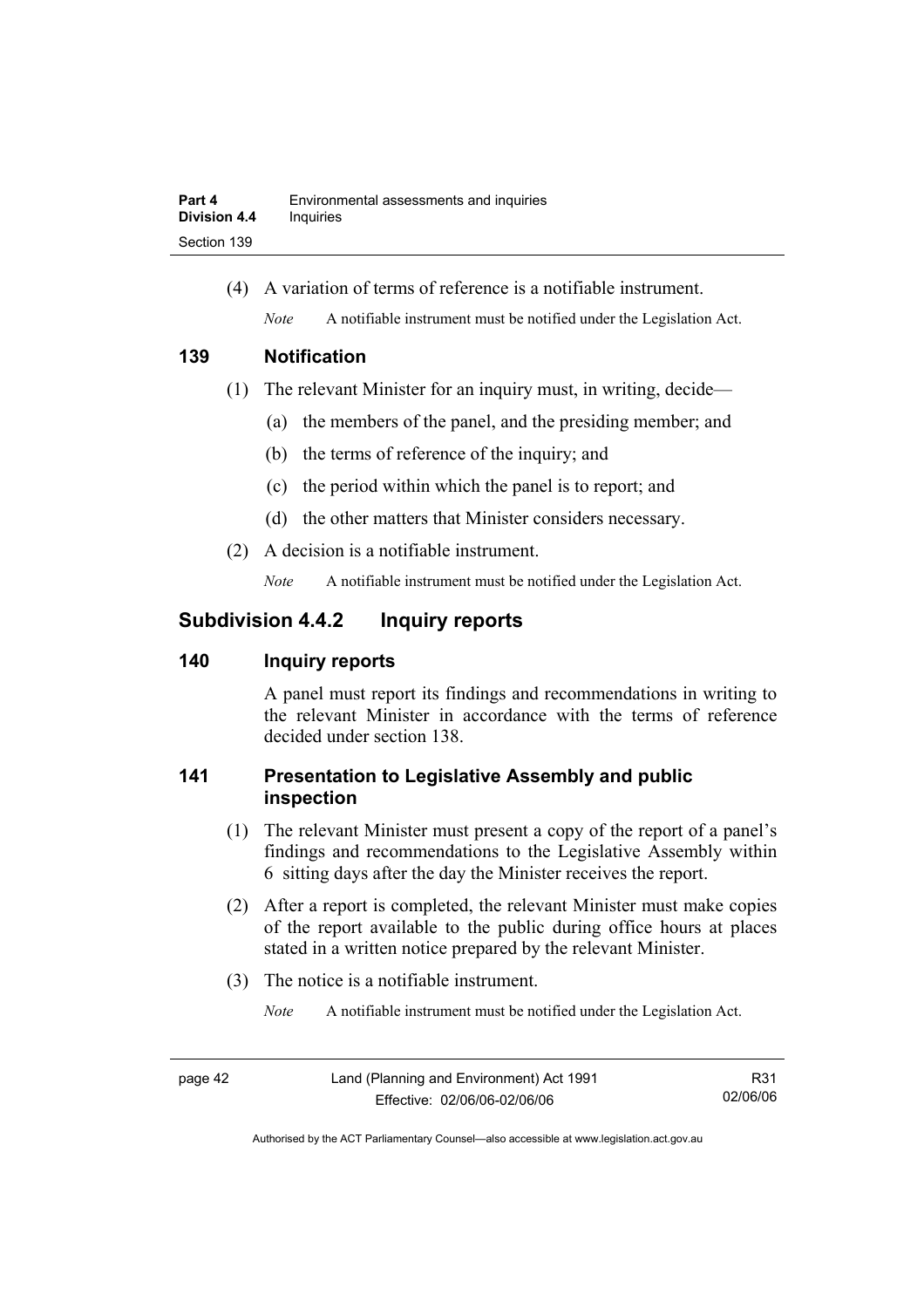(4) The relevant Minister must also publish the notice in a daily newspaper.

# **142 Exclusion of material**

- (1) If, in the panel's opinion based on reasonable grounds and expressed in its report—
	- (a) a part of a report contains information related to the personal or business affairs of a person—
		- (i) supplied to the panel in confidence; or
		- (ii) the publication of which would reveal a trade secret; and
	- (b) it would not be in the public interest for that part to be published;

the relevant Minister may exclude that part from the copy of the report presented to the Legislative Assembly, and from any copy made available to the public or for public inspection.

 (2) If a part of a report is excluded under subsection (1), each copy of the report presented to the Legislative Assembly or made available to the public or for public inspection must include a statement to the effect that an unspecified part of the report has been excluded for the purpose of protecting the confidentiality of information included in that part.

# **Subdivision 4.4.3 Procedures and powers**

# **143 Definitions for sdiv 4.4.3**

In this subdivision:

#### *authorised person* means—

- (a) a panel member; or
- (b) a person assisting a panel member in a way authorised in writing by the member.

page 43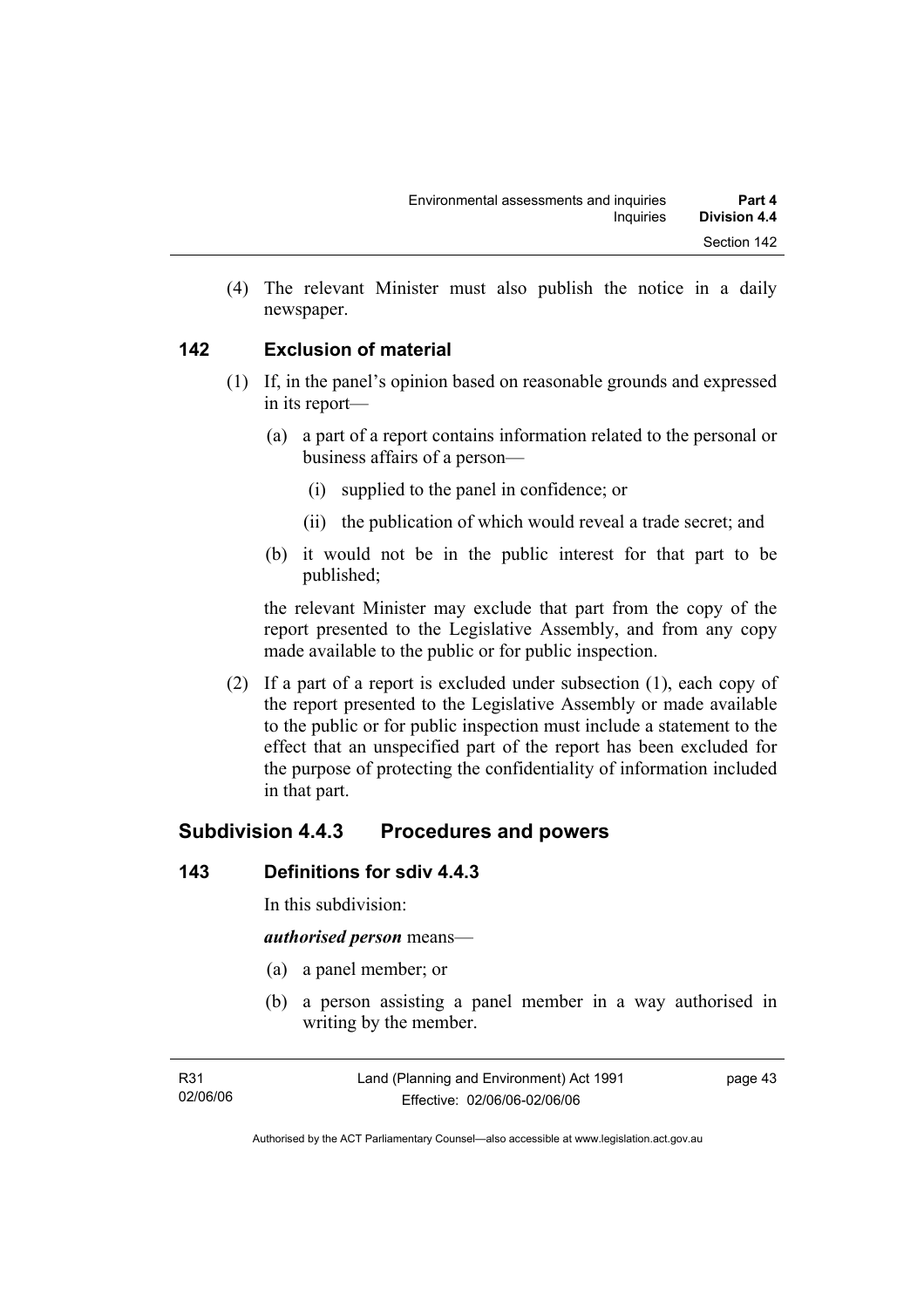*occupier*, of a place, includes—

- (a) a person believed, on reasonable grounds, to be an occupier of the place; and
- (b) a person apparently in charge of the place.

*place* includes premises, land, vehicle, aircraft or vessel.

#### **144 Notice of inquiry hearings**

- (1) At a reasonable time before the beginning of an inquiry, the presiding member of a panel must prepare a notice stating—
	- (a) the subject matter of the inquiry; and
	- (b) the time when, and place where, the inquiry is to begin.
- (2) The notice is a notifiable instrument.

*Note* A notifiable instrument must be notified under the Legislation Act.

(3) The presiding member must also publish the notice in a daily newspaper.

#### **145 Public hearings**

- (1) A panel must conduct its inquiry in public, except as provided by subsection (2).
- (2) A panel may—
	- (a) direct that the inquiry or any part of it be held in private, and give directions about who may be present during any private hearing; or
	- (b) give directions prohibiting or restricting the publication of evidence given before the inquiry, or of matters contained in documents lodged with the inquiry; or
	- (c) give directions prohibiting or restricting the disclosure to any specified person of such evidence or such matters.

R31 02/06/06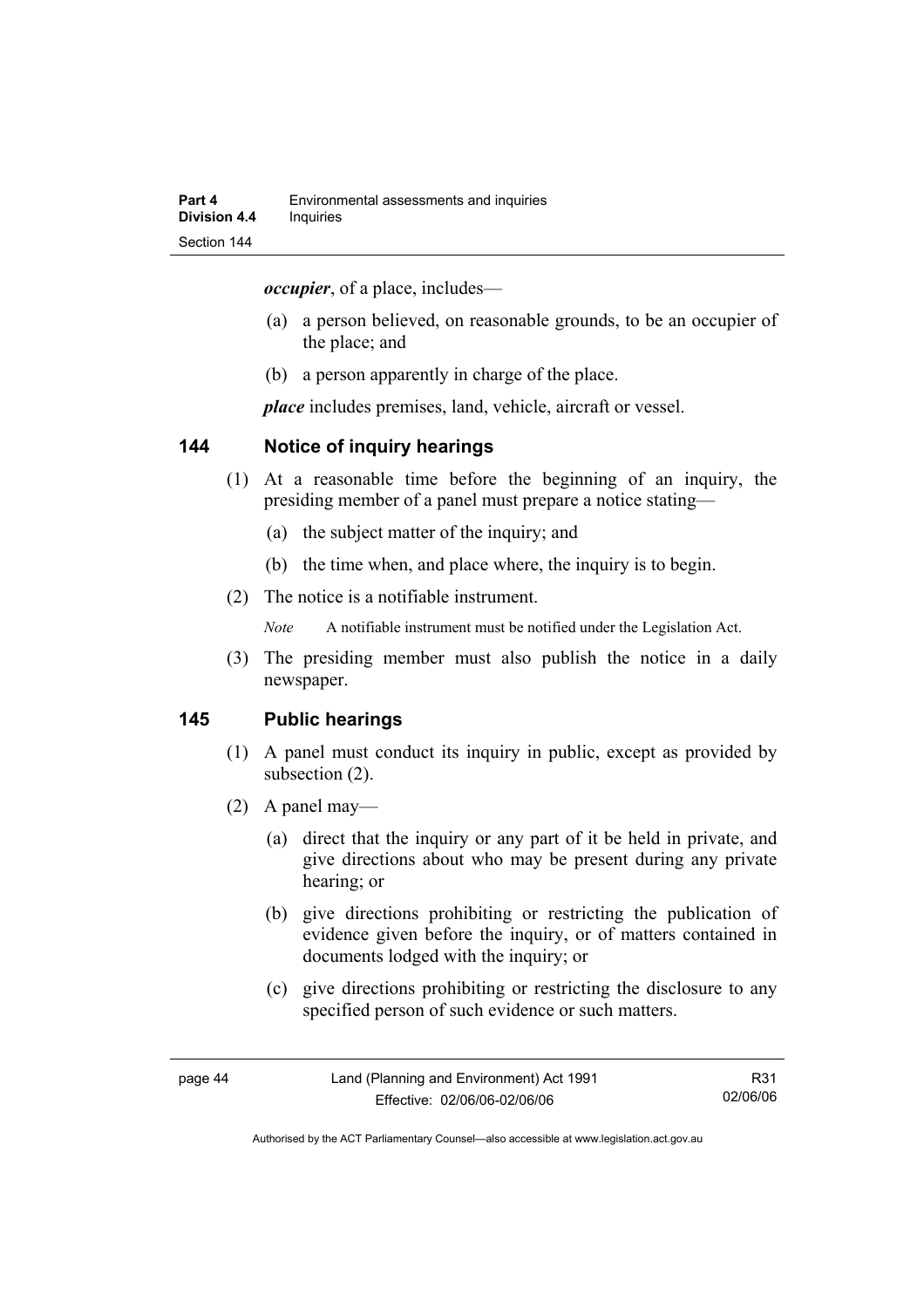- (3) In making a direction under subsection (2), a panel must consider—
	- (a) the principle that it is desirable that the inquiry should be held in public, and that evidence given before the inquiry, and documents lodged with the inquiry, should be available to interested people and to the public; and
	- (b) in the circumstances, whether confidentiality is required for the relevant proceedings, evidence or matter.
- (4) A panel may issue a direction under subsection (2) for a special hearing under section 147.

#### **146 General procedure**

- (1) At a hearing of an inquiry, the panel—
	- (a) must not conduct the hearing in an unduly formal way; and
	- (b) is not bound by the rules of evidence, and may inform itself—
		- (i) in any way it considers appropriate; and
		- (ii) without notice to any person who has made a submission to the inquiry; and
	- (c) may take evidence on oath; and
		- *Note Oath* includes affirmation and *take* an oath includes make an affirmation (see Legislation Act, dict, pt 1). For the taking of an oath or the making of an affirmation, see the *Oaths and Affirmations Act 1984.*
	- (d) may prohibit or regulate cross-examination; and
	- (e) subject to this subdivision, may otherwise decide its own procedures.
- (2) Unless otherwise required by the panel, a person may make a submission to an inquiry orally or in writing or partly orally and partly in writing.

page 45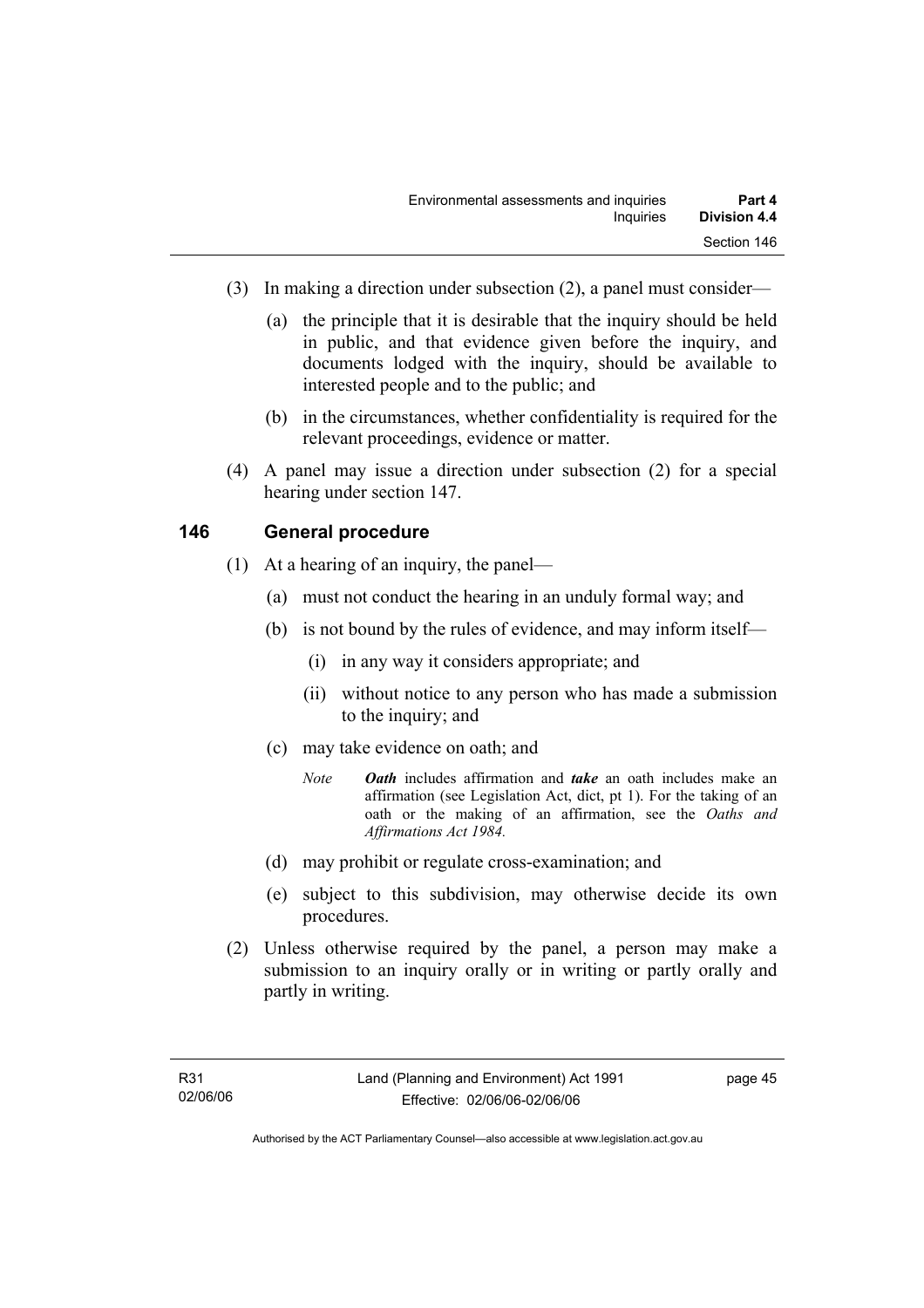(3) The panel may adjourn an inquiry from time to time and from place to place (whether within or outside the ACT).

#### **147 Special hearings—consultation with interested persons**

- (1) A panel may hold a special hearing of the inquiry to consult with—
	- (a) the proponent; and
	- (b) any other person that the panel believes on reasonable grounds to have an interest directly affected by the proposal; and
	- (c) any other person the panel considers appropriate;

for the purposes of—

- (d) clarifying the proposal; and
- (e) discussing ways in which the proposal could be modified to reduce or eliminate any potential environmental impact.
- (2) The panel must give each person mentioned in subsection (1) reasonable written notice of the special hearing.

*Note* For how documents may be given, see the Legislation Act, pt 19.5.

- (3) The panel must conduct a special hearing in an informal way.
- (4) The panel must include in the report of an inquiry a report stating—
	- (a) the outcome of the special hearing; and
	- (b) any influence the special hearing has had on the panel's recommendations in relation to the proposal.

#### **148 Assessments for purpose of inquiries**

 (1) For the purposes of an inquiry, the relevant Minister may, at the written request of the panel, or on his or her own initiative, direct that an assessment be made of the environmental impact of any aspect of the proposal that is the subject of the relevant defined decision.

R31 02/06/06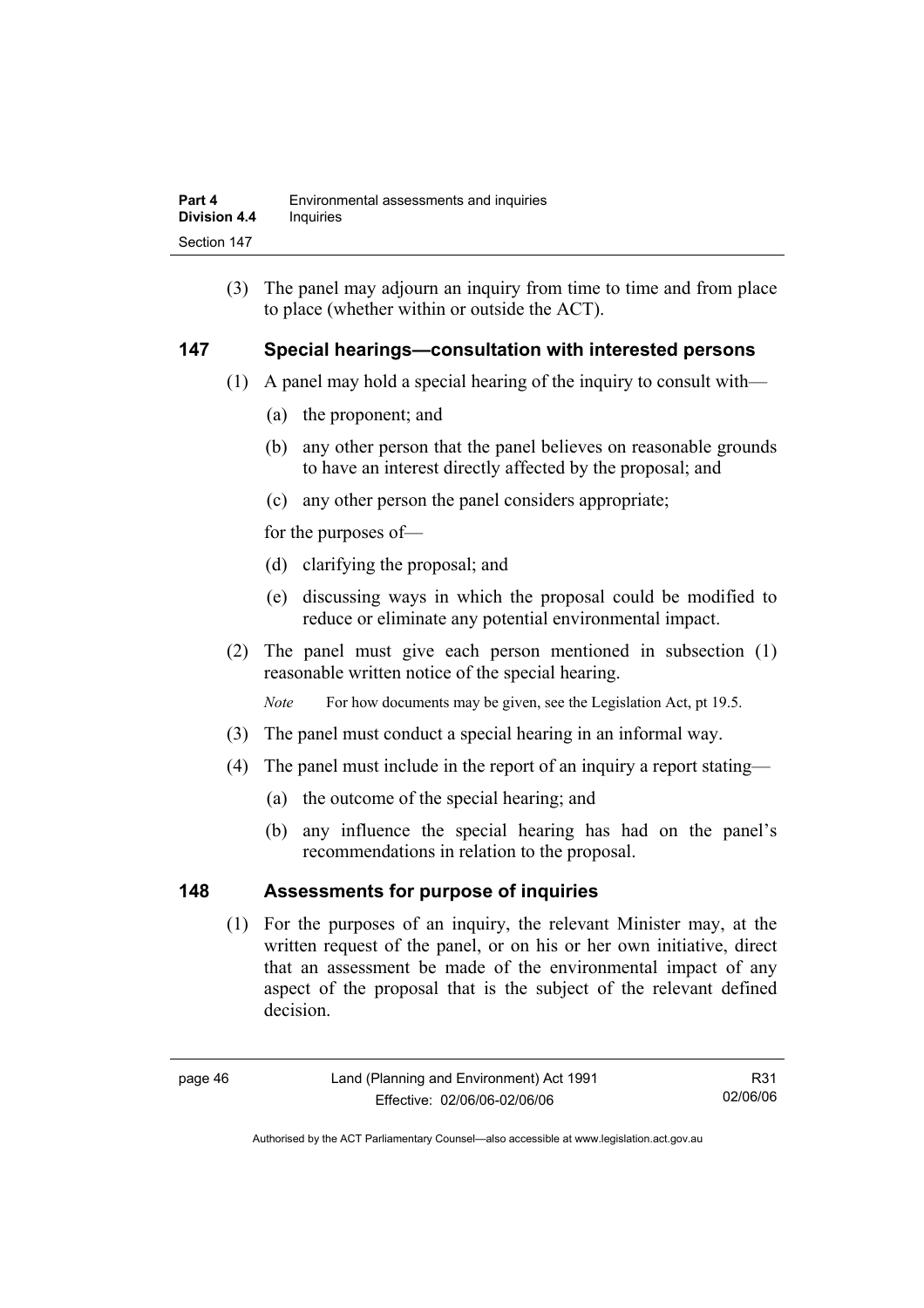- (2) An assessment under subsection (1) consists of a public environment report or an environmental impact statement, but does not include a report of the Environment Minister under section 131 evaluating the public environment report or environmental impact statement.
- (3) Section 127, section 128, section 129 and section 130 apply to an assessment under subsection (1) as if the references to the Environment Minister in those sections were references to the relevant Minister.
- (4) Section 131 does not apply in relation to an assessment under subsection  $(1)$ .
- (5) For section 132 (1), the relevant Minister must present a copy of an assessment under subsection (1), together with any notice, report, comment or information mentioned in section 132 (1) (b) or (c), to the Legislative Assembly within 6 sitting days after—
	- (a) receiving the assessment under section 127; or
	- (b) if the Minister issues a notice under section 129, but does not issue a notice under section 130—receiving the relevant information under section 129 (2); or
	- (c) if the Minister issues a notice under section 130—receiving the assessment or report under section 130 (3).

#### **149 Powers in relation to witnesses etc**

- (1) The presiding member of a panel, or a person authorised in writing by the presiding member, may, by written notice given to a person, require the person to appear before the panel at a hearing of the inquiry, at a stated time and place, to do either or both of the following:
	- (a) to give evidence;
	- (b) to produce a stated document or other thing relevant to the inquiry.

| R31      | Land (Planning and Environment) Act 1991 | page 47 |
|----------|------------------------------------------|---------|
| 02/06/06 | Effective: 02/06/06-02/06/06             |         |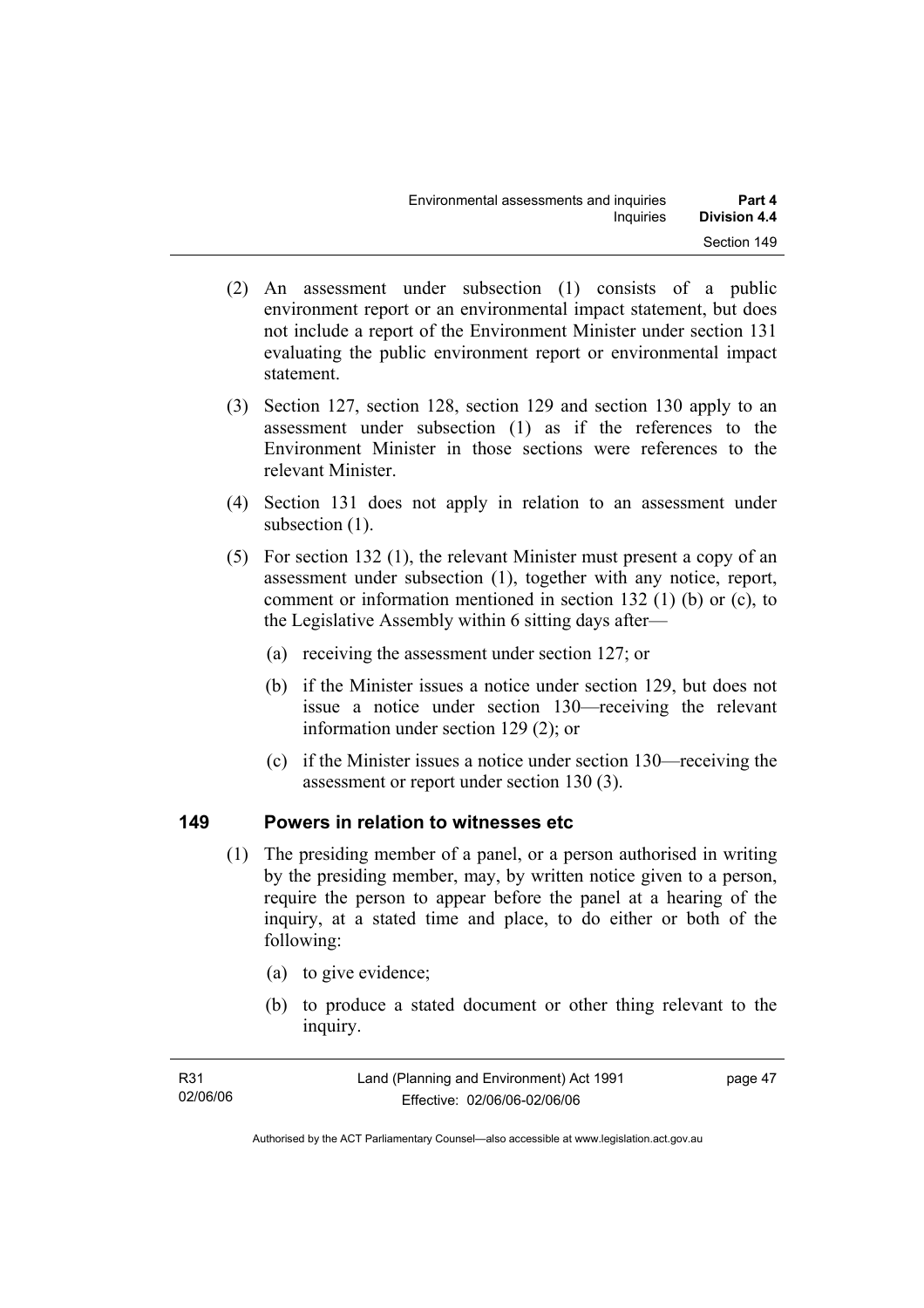| Part 4              | Environmental assessments and inquiries |
|---------------------|-----------------------------------------|
| <b>Division 4.4</b> | Inquiries                               |
| Section 151         |                                         |

- (2) A person attending before the panel under a notice under subsection (1) is entitled to be paid by the Territory the allowances prescribed by regulation.
- (3) The presiding member of the panel may require a witness appearing at a hearing before the panel to give evidence to do 1 or more of the following:
	- (a) to take an oath;
	- (b) to answer a question relevant to the hearing;
	- (c) to produce a stated document or other thing relevant to the hearing.
	- *Note Oath* includes affirmation and *take* an oath includes make an affirmation (see Legislation Act, dict, pt 1).

#### **151 Inspection of books and documents**

- (1) An authorised person may inspect any book or document given in evidence to the inquiry, and may make copies of, or copy extracts from, such a book or document.
- (2) A book or document given in evidence to an inquiry may be kept by the panel for the reasonable period the panel considers appropriate.
- (3) A panel must allow the owner of a book or document kept by the panel reasonable access to the book or document.

#### **152 Power of entry**

- (1) For an inquiry, an authorised person may enter any place—
	- (a) with the consent of the occupier; or
	- (b) under a warrant issued under section 153.
- (2) Before seeking the consent of the occupier of a place for subsection (1), an authorised person must—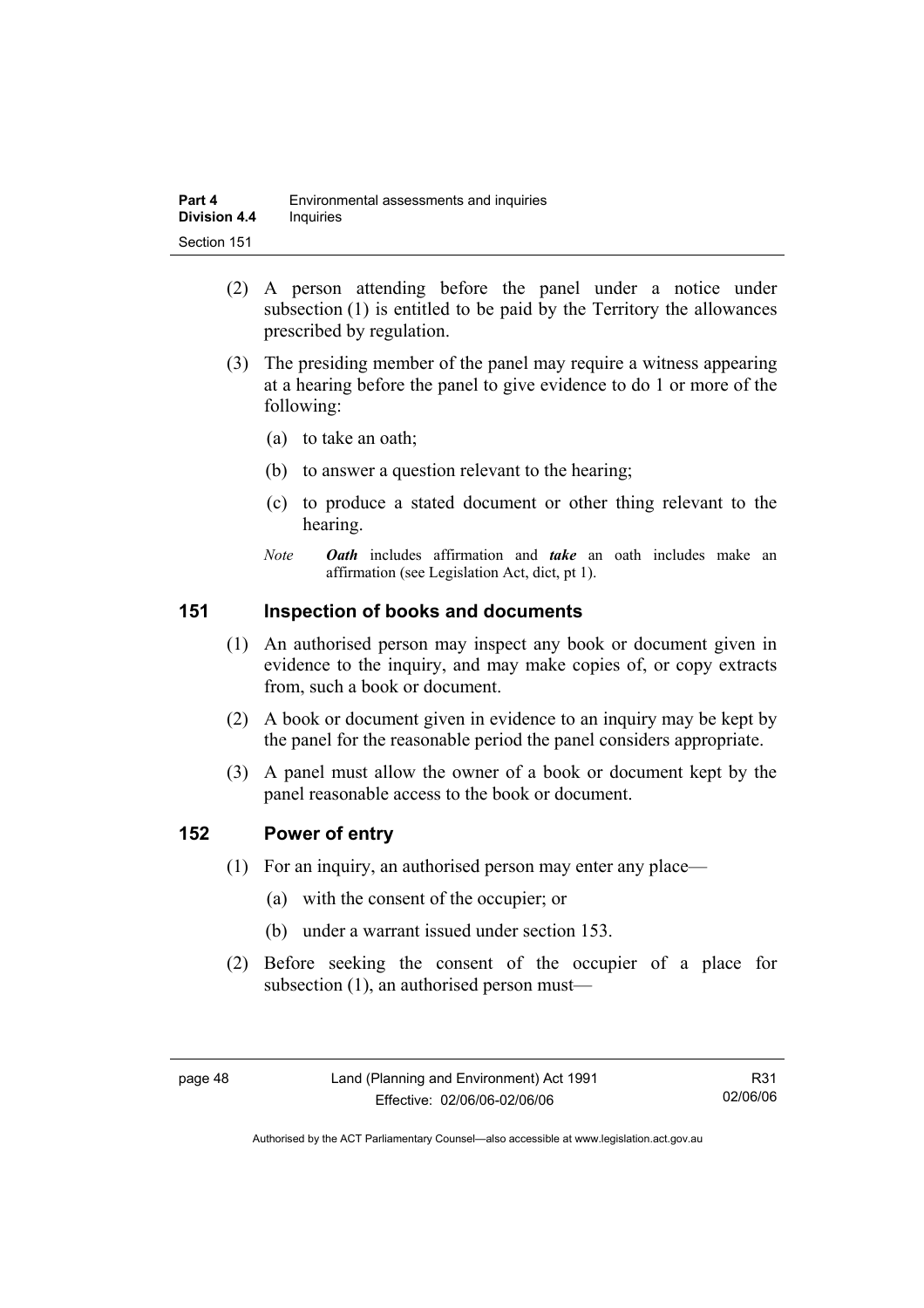- (a) if the authorised person is a panel member—produce written evidence of his or her appointment; and
- (b) if the authorised person is the assistant of a panel member produce written evidence of his or her authority; and
- (c) inform the occupier that the occupier may refuse to give consent.
- (3) If an authorised person obtains the consent of the occupier to enter a place under subsection (1), the authorised person must ask the occupier to sign a written acknowledgment—
	- (a) that the occupier has been informed that the occupier may refuse to so consent; and
	- (b) that the occupier has consented; and
	- (c) of the day and time when the occupier consented.
- (4) If it is material, in any proceedings, for a court to be satisfied that an occupier has consented to the entry of premises by an authorised person under subsection (1) and an acknowledgment in accordance with subsection (3) signed by the occupier is not produced in evidence, it must be presumed that the occupier did not consent, but that presumption is rebuttable.

# **153 Search warrants**

- (1) If a panel member believes on reasonable grounds that it is necessary, for the inquiry, for an authorised person to enter and inspect any place and to search for and inspect anything or any kind of thing, within the next 28 days the member may—
	- (a) lay before a magistrate an information on oath setting out those grounds; and
	- (b) apply for the issue of a warrant to search the place for such a thing or things, and to inspect it or them.

page 49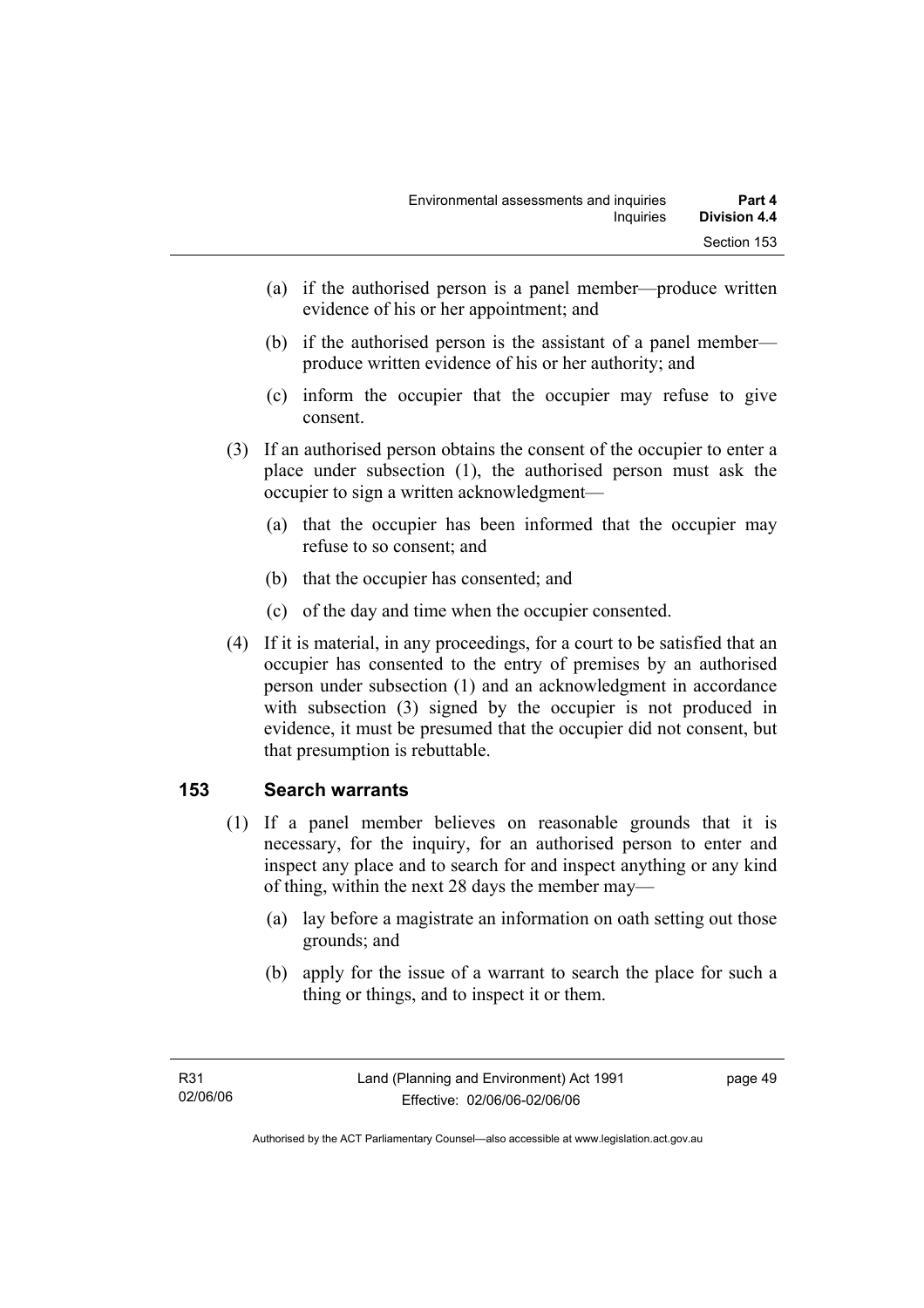- (2) On application under subsection (1), the magistrate may issue a warrant authorising the authorised person named in the warrant, with the assistance and by the force that is necessary and reasonable—
	- (a) to enter the place; and
	- (b) to search for any specified thing or anything of a specified kind; and
	- (c) to inspect any such thing.
- (3) A magistrate must not issue a warrant unless—
	- (a) the applicant or another person has given the magistrate, either orally or by affidavit, any further information that the magistrate requires about the grounds on which the issue of the warrant is sought; and
	- (b) the magistrate is satisfied that there are reasonable grounds for issuing the warrant.
- (4) A warrant must—
	- (a) specify the inquiry in relation to which the entry, search and inspection are authorised; and
	- (b) state the purpose for which it is issued; and
	- (c) specify particular hours during which the entry is authorised, or state that the entry is authorised at any time of the day or night; and
	- (d) include a description of the things, or kinds of things, in relation to which any power under section 154 may be exercised; and
	- (e) specify a date not later than 28 days after the date of issue of the warrant when the warrant ceases to have effect.

R31 02/06/06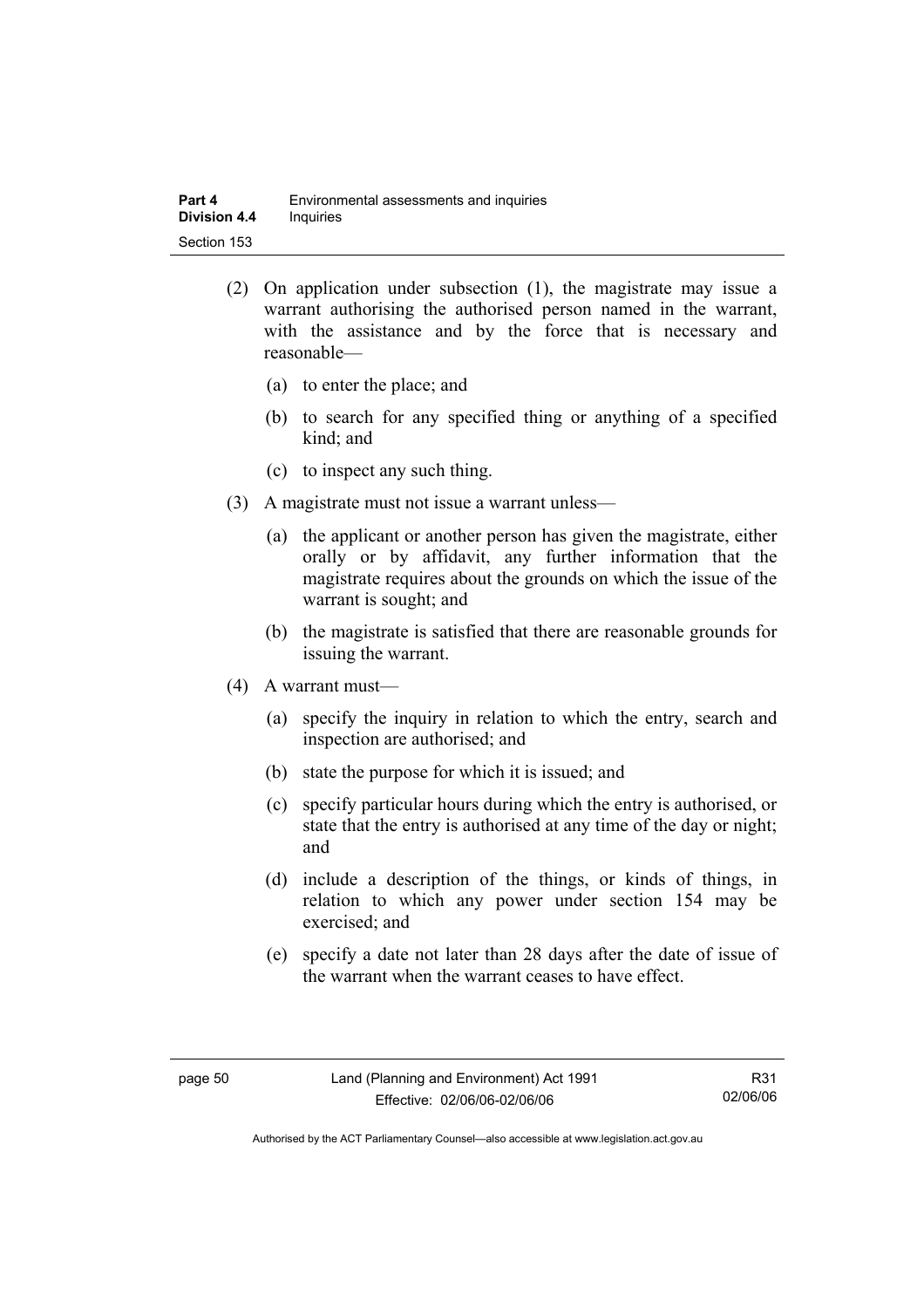#### **154 Powers of search and inspection**

- (1) Subject to the terms of any warrant issued under section 153, if an authorised person enters a place in accordance with section 152, the authorised person may, for the purposes of the inquiry—
	- (a) inspect the place; or
	- (b) search for and inspect anything; or
	- (c) require the occupier to give the authorised person the assistance that is reasonable to enable the authorised person to exercise his or her powers under this section.
- (2) A person must not, without reasonable excuse, contravene a requirement made of the person under subsection (1) (c).

Maximum penalty: 50 penalty units.

#### **155 Application of Criminal Code, ch 7**

A proceeding before a panel is a legal proceeding for the Criminal Code, chapter 7 (Administration of justice offences).

*Note* That chapter includes offences (eg perjury, falsifying evidence, failing to attend and refusing to be sworn) applying in relation to panel proceedings.

#### **156 Contempt of panel**

A person commits an offence if the person does something in the face, or within the hearing, of a panel that would be contempt of court if the panel were a court of record.

Maximum penalty: 100 penalty units, imprisonment for 1 year or both.

#### **157 Protection of panel members and witnesses**

 (1) A panel member has, in the exercise of the member's functions, the same protection and immunity as a judge of the Supreme Court.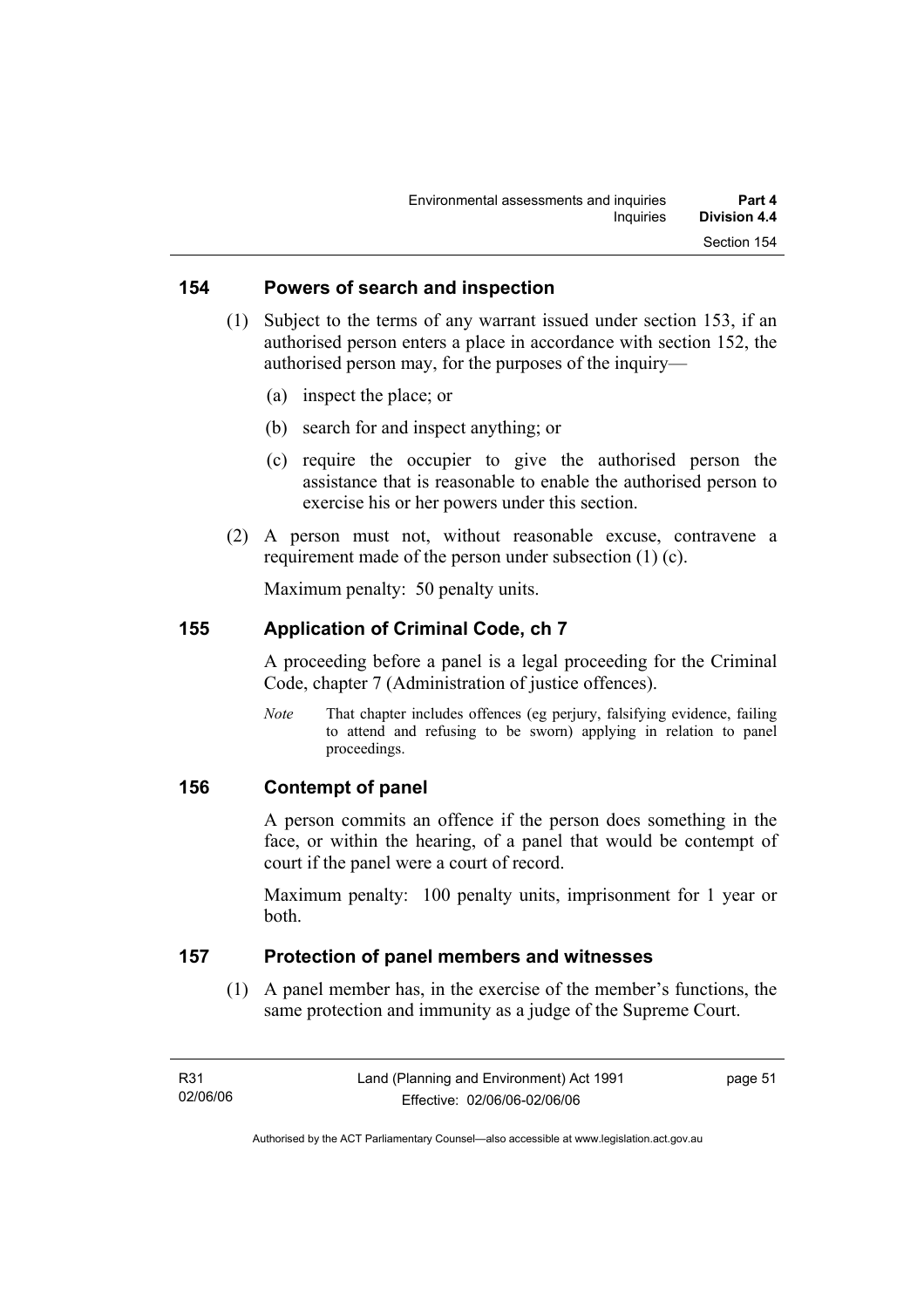| Part 4              | Environmental assessments and inquiries |
|---------------------|-----------------------------------------|
| <b>Division 4.4</b> | <b>Inquiries</b>                        |
| Section 157         |                                         |

 (2) Subject to this division, a person giving evidence to an inquiry has the same protection, and is subject to the same liabilities, in any civil or criminal proceeding as a witness in a proceeding in the Supreme Court.

page 52 Land (Planning and Environment) Act 1991 Effective: 02/06/06-02/06/06

R31 02/06/06

Authorised by the ACT Parliamentary Counsel—also accessible at www.legislation.act.gov.au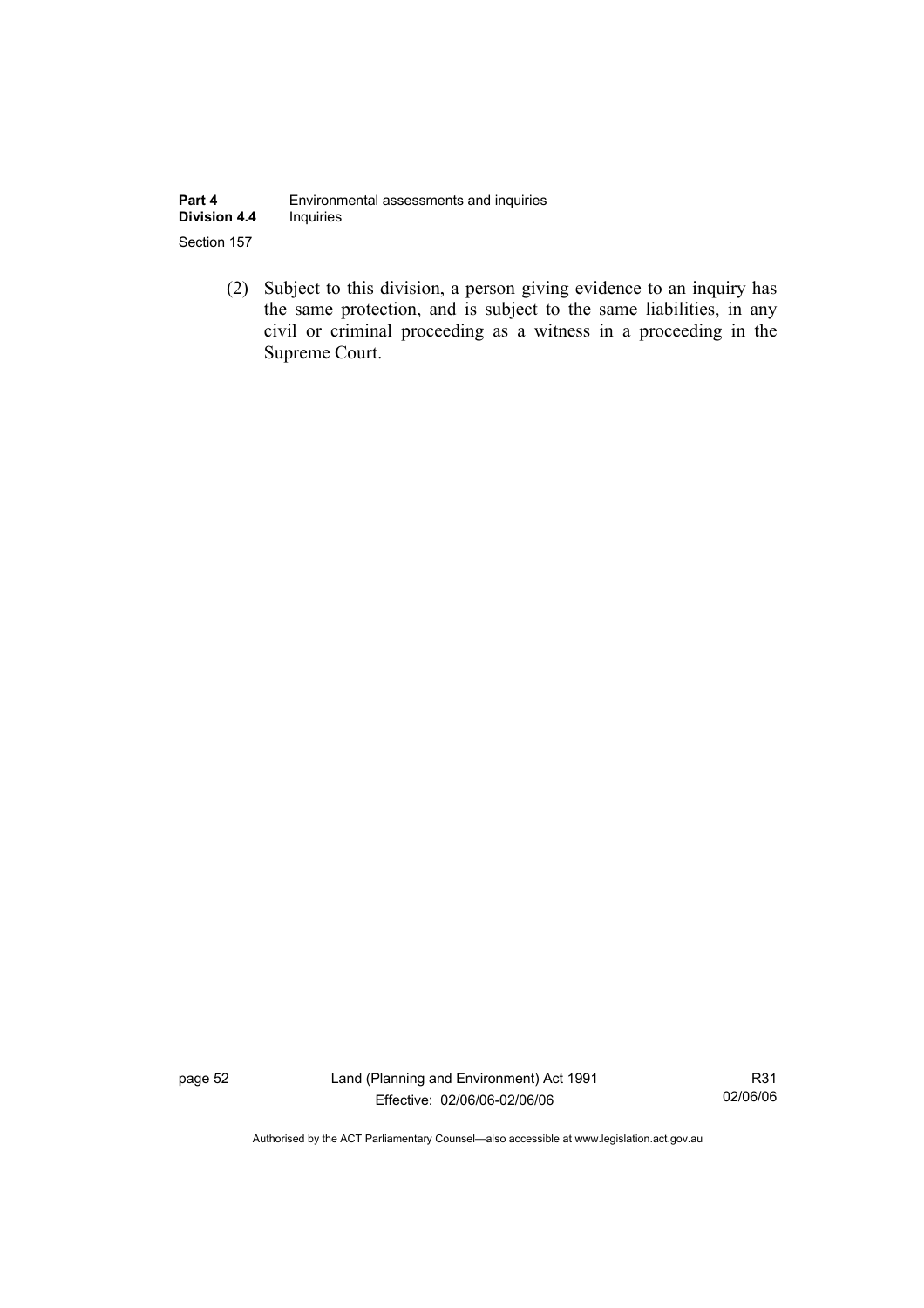# **Part 5 Land administration**

# **Division 5.1 Preliminary**

# **159 Definitions for pt 5**

In this part:

*building and development provision*, in relation to a lease, means a provision of the lease that requires the lessee to carry out specified works on the land comprised in the lease or on any unleased territory land.

*consolidation* means the surrender of 2 or more leases held by the same lessee and the grant of a new lease or leases to that lessee for the purpose of consolidating the parcels of land comprised in the surrendered leases.

*lease* means a lease (other than a sublease)—

- (a) granted under this Act; or
- (b) that is taken under section 289 (Status of leases and licences) to have been granted under this Act; or
- (c) granted or arising under the *Unit Titles Act 2001*.

*lessee* means the person who is the proprietor of a lease, whether or not the person is the registered proprietor of the lease, and whether or not the lease was granted to the person or the lease passed to the person by assignment, transfer, devolution or operation of law.

*market value*, of a lease, means the amount that could be expected to be paid for the lease on the open market if it were sold by a willing but not anxious seller to a willing but not anxious buyer.

*nominal rent lease* means a lease of territory land for nominal rent.

R31 02/06/06 page 53

Authorised by the ACT Parliamentary Counsel—also accessible at www.legislation.act.gov.au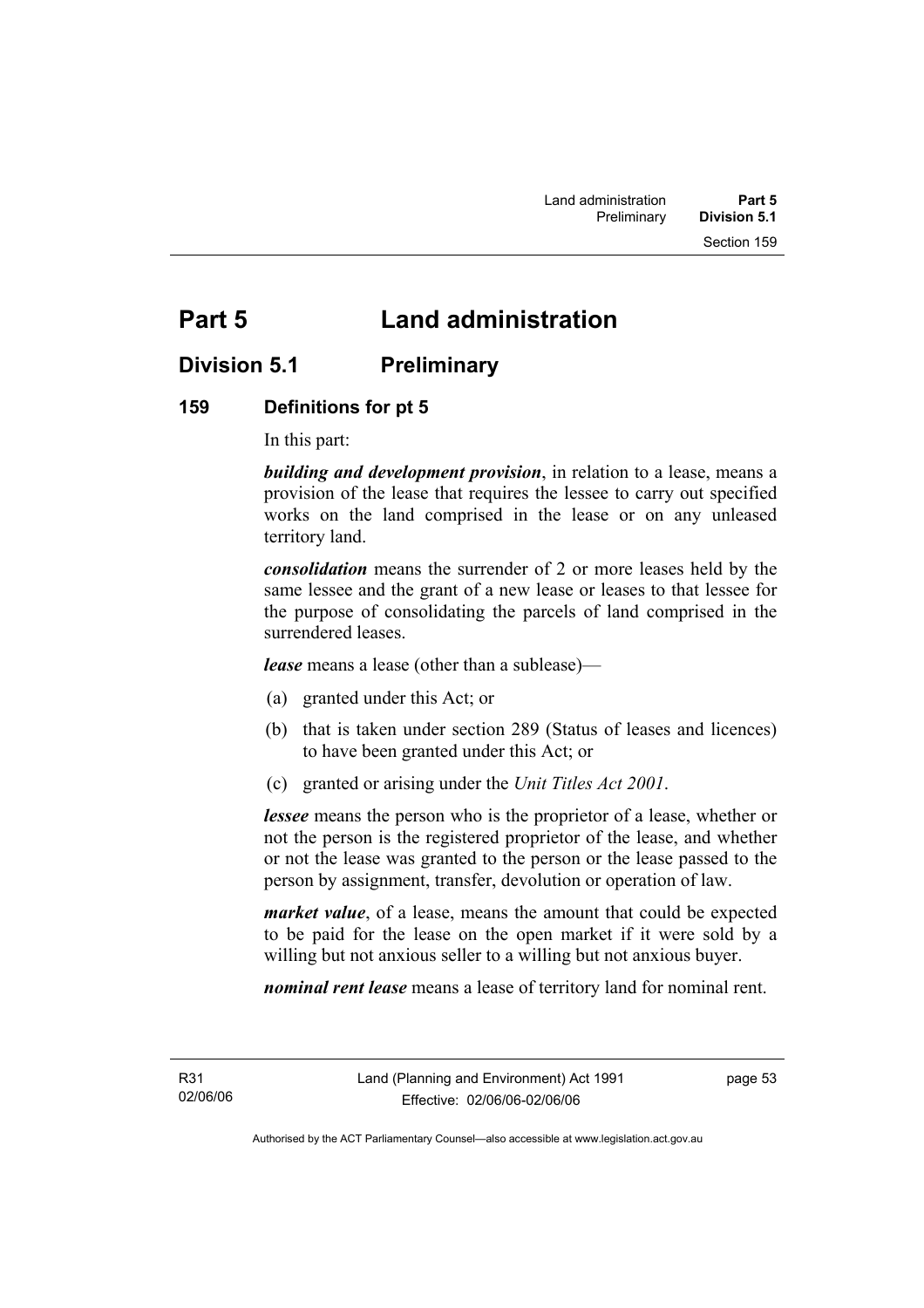| Part 5       | Land administration |
|--------------|---------------------|
| Division 5.1 | Preliminary         |
| Section 159  |                     |

*provision*, of a lease, includes a provision incorporated in the lease by reference and any other provision to which the lease is subject.

*public car park* means a road related area within the meaning of the *Road Transport (Safety and Traffic Management) Act 1999*, section 42 (Regulations about parking) that is available for use by the public for parking without the payment of money.

*registered lease* means a lease registered in the register kept under the *Land Titles Act 1925.*

*registered proprietor*, in relation to a lease, means the person who is registered under the *Land Titles Act 1925* as proprietor of the lease.

*rental lease* means a lease of territory land for rent in excess of nominal rent.

*residential lease* means a lease of territory land granted for residential purposes only.

*rural lease* means a lease of territory land granted for rural purposes or purposes including rural purposes.

*subdivision* means the surrender of 1 lease, or the surrender of more than 1 lease, held by the same lessee, and the grant of new leases to that lessee for the purpose of subdividing the parcel or parcels of land comprised in the surrendered lease or leases, but does not include the subdivision of land under the *Unit Titles Act 2001*.

*sublease* means a sublease of a parcel of land, or part of a parcel of land, subject to a lease, or of a building, or a part of a building, on a parcel of land subject to a lease.

*sublessee* means the person who is the proprietor of a sublease, whether the sublease was granted to the person or the sublease has passed to the person by assignment, transfer, devolution or operation of law.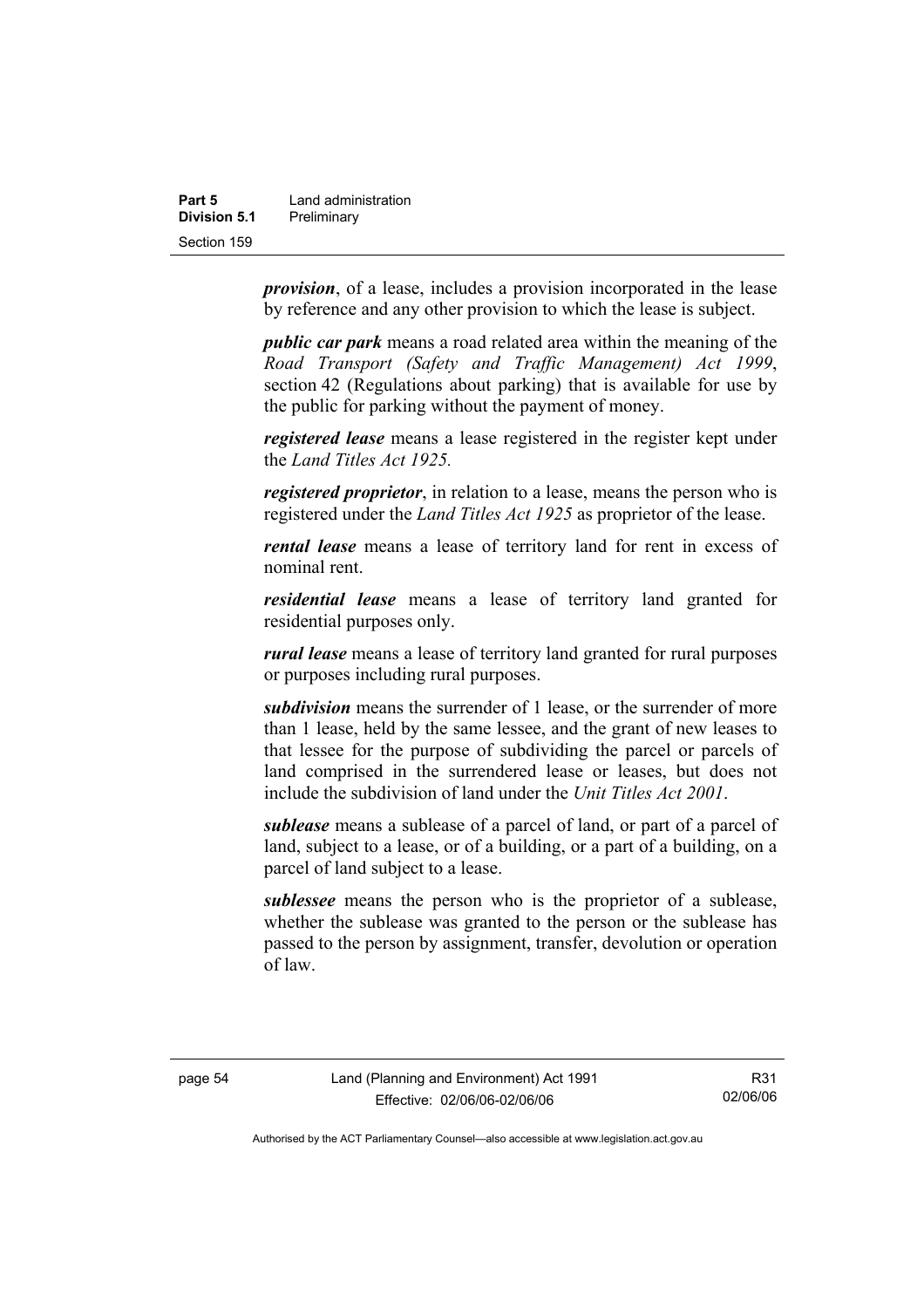#### **159A Meaning of** *concessional lease* **for Act**

(1) In this Act:

#### *concessional lease*—

- (a) means a lease granted for a consideration less than the full market value of the lease, or for no consideration, if neither of the following payments has been made to the Territory:
	- (i) an amount in relation to the grant of the lease that is equal to the lease's market value at the time of payment or, if the amount is paid in parts, at the time of the last payment;
	- (ii) an amount to reduce the rent payable under the lease to a nominal rent under section 186 (Variation of lease to pay out rent); and
- (b) includes the following leases:
	- (i) a consolidated or subdivided concessional lease;
	- (ii) a further concessional lease;
	- (iii) a regranted concessional lease; but
- (c) does not include—
	- (i) a consolidated or subdivided lease or a further or regranted lease, other than a lease mentioned in paragraph (b); or
	- (ii) a lease over land that, immediately before the grant of the lease, was owned, controlled or held by the commissioner for housing under the *Housing Assistance Act 1987*; or
	- (iii) a lease prescribed by regulation.
- (2) For subsection (1), definition of *concessional lease*, paragraph (a), it does not matter whether the consideration for the grant of the lease was paid as a lump sum or is payable under the lease as rent.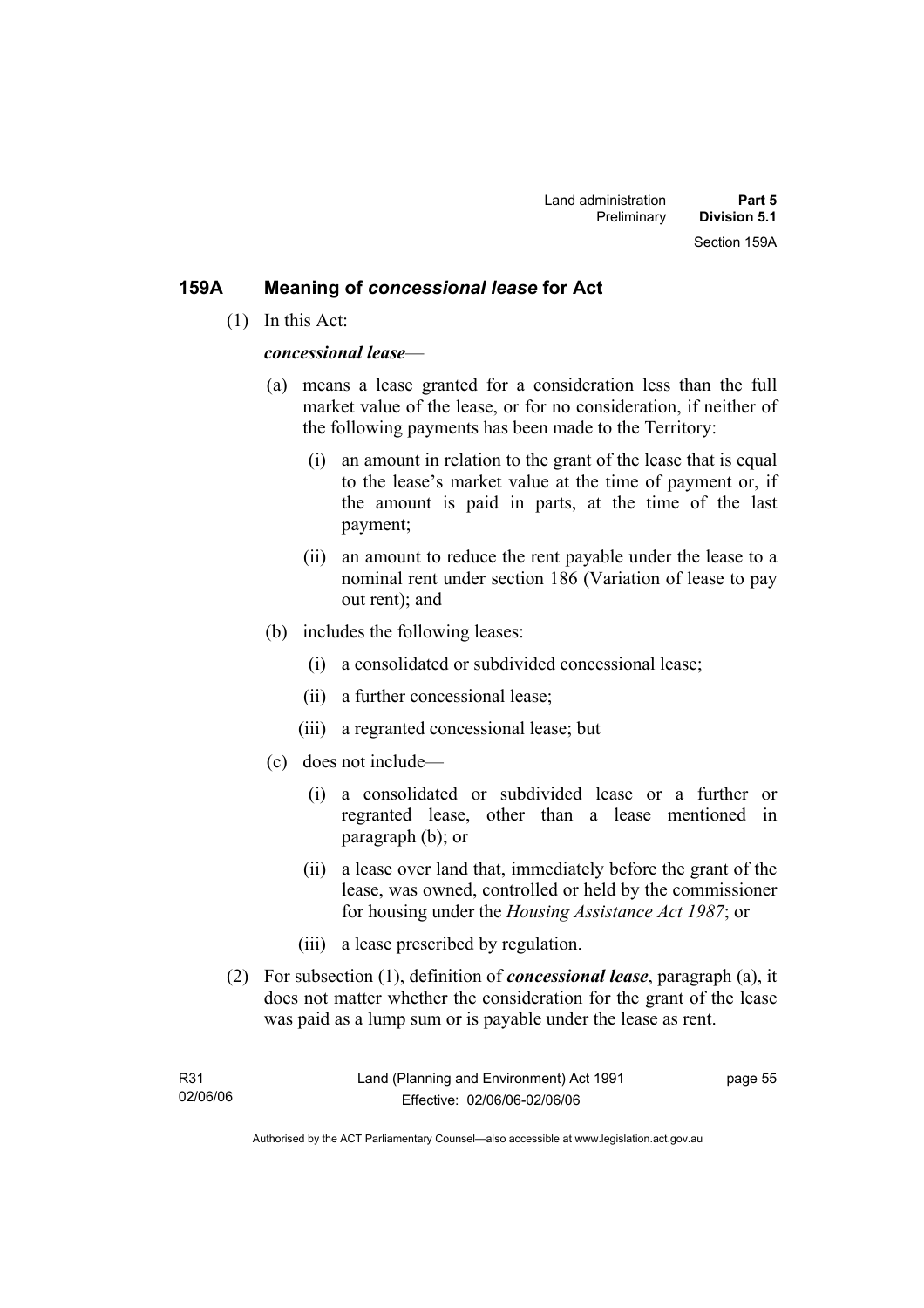| Part 5       | Land administration |
|--------------|---------------------|
| Division 5.2 | Leases              |
| Section 160  |                     |

(3) In this section:

*consolidated or subdivided concessional lease* means a lease granted during a consolidation or subdivision involving the surrender of 1 or more previous leases if 1 or more of the previous leases was a concessional lease.

*further concessional lease* means a further lease if the surrendered lease was a concessional lease.

*regranted concessional lease* means a regranted lease (whether the regrant is on the same or different conditions) if the surrendered lease was a concessional lease.

#### **160 Application of pt 5**

- (1) This part applies to the grant of an interest in territory land by the planning and land authority on behalf of the Executive.
- (2) This part does not apply to a transfer by the Territory of a registered lease of which the Territory is the registered proprietor.

# **Division 5.2 Leases**

#### **160A Effect qualified**

This division has effect subject to division 5.4 (Restrictions on rural leases).

#### **160B Planning and land authority may grant leases**

- (1) The planning and land authority is authorised to grant, on behalf of the Executive, leases that the Executive may grant on behalf of the Commonwealth.
- (2) In this section:

*lease* means a lease of territory land.

R31 02/06/06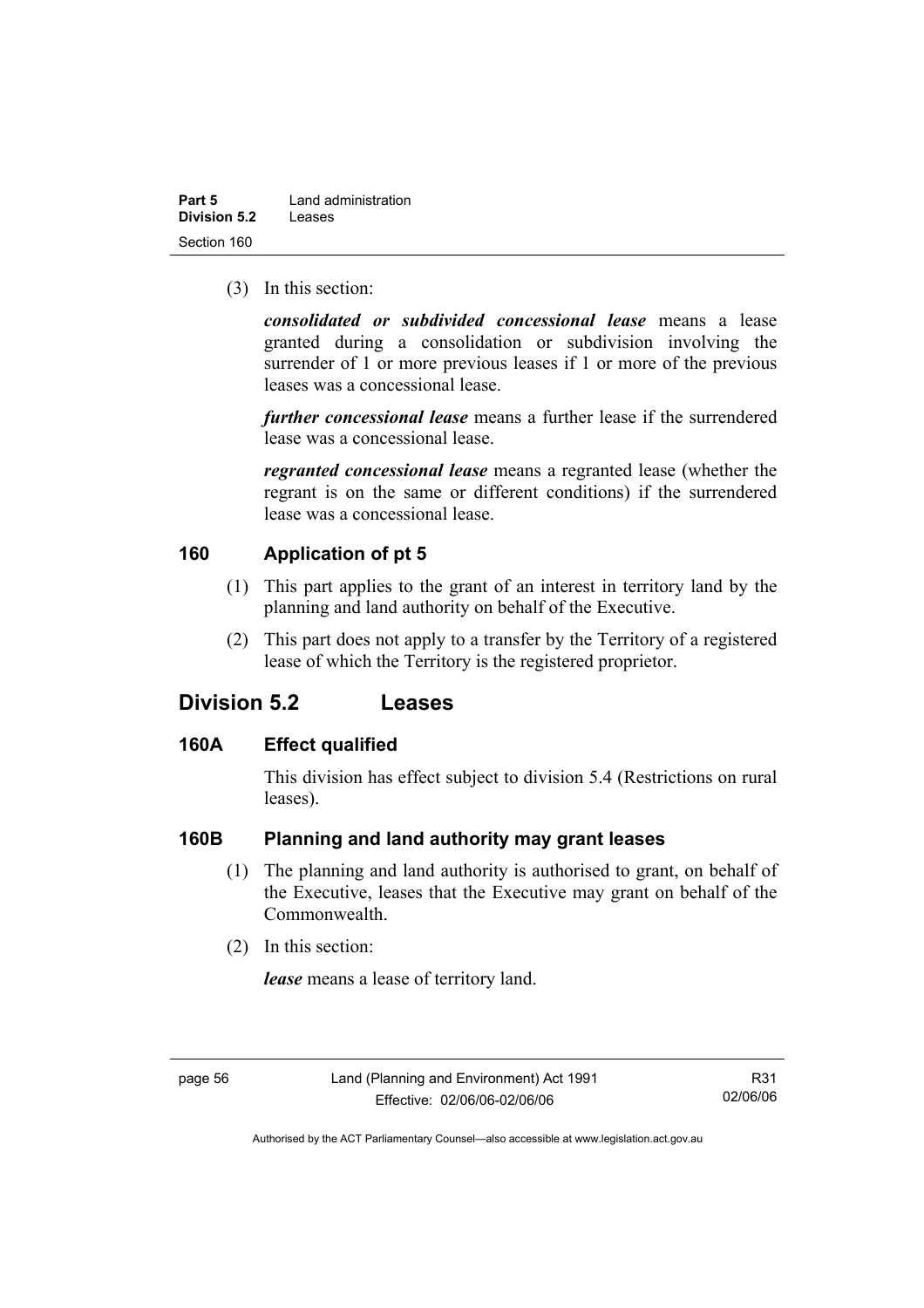#### **161 Granting of leases**

- (1) The planning and land authority may grant a lease by—
	- (a) auction; or
	- (b) tender; or
	- (c) ballot; or
	- (d) direct grant.

*Note* A fee may be determined under s 287 for this section.

- (2) A lease granted under this section may include provisions—
	- (a) requiring the lessee to develop the land comprised in the lease, or any unleased territory land, in a specified way; or
	- (b) requiring the lessee to give security for the performance of any of his or her obligations under the lease.
- (3) The planning and land authority may restrict the people eligible for the grant of a lease under subsection  $(1)$   $(a)$ ,  $(b)$  or  $(c)$  by specifying, in the relevant notice of auction, tender or ballot, a class of people eligible or ineligible for the grant of a lease under the auction, tender or ballot.
- (4) If, under a restriction imposed under subsection (3), only 1 person is eligible for the grant of a lease under subsection  $(1)$   $(a)$ ,  $(b)$  or  $(c)$ , the planning and land authority may grant a lease to that person under subsection (1) (d) without auctioning the lease, calling tenders or conducting a ballot.
- (5) A lease granted under subsection (1) (d) must be granted subject to the provisions that are agreed between the planning and land authority and the applicant for the lease.
- (6) The planning and land authority must not grant a lease of territory land under subsection (1) (d) otherwise than in accordance with criteria specified under subsection (7).

page 57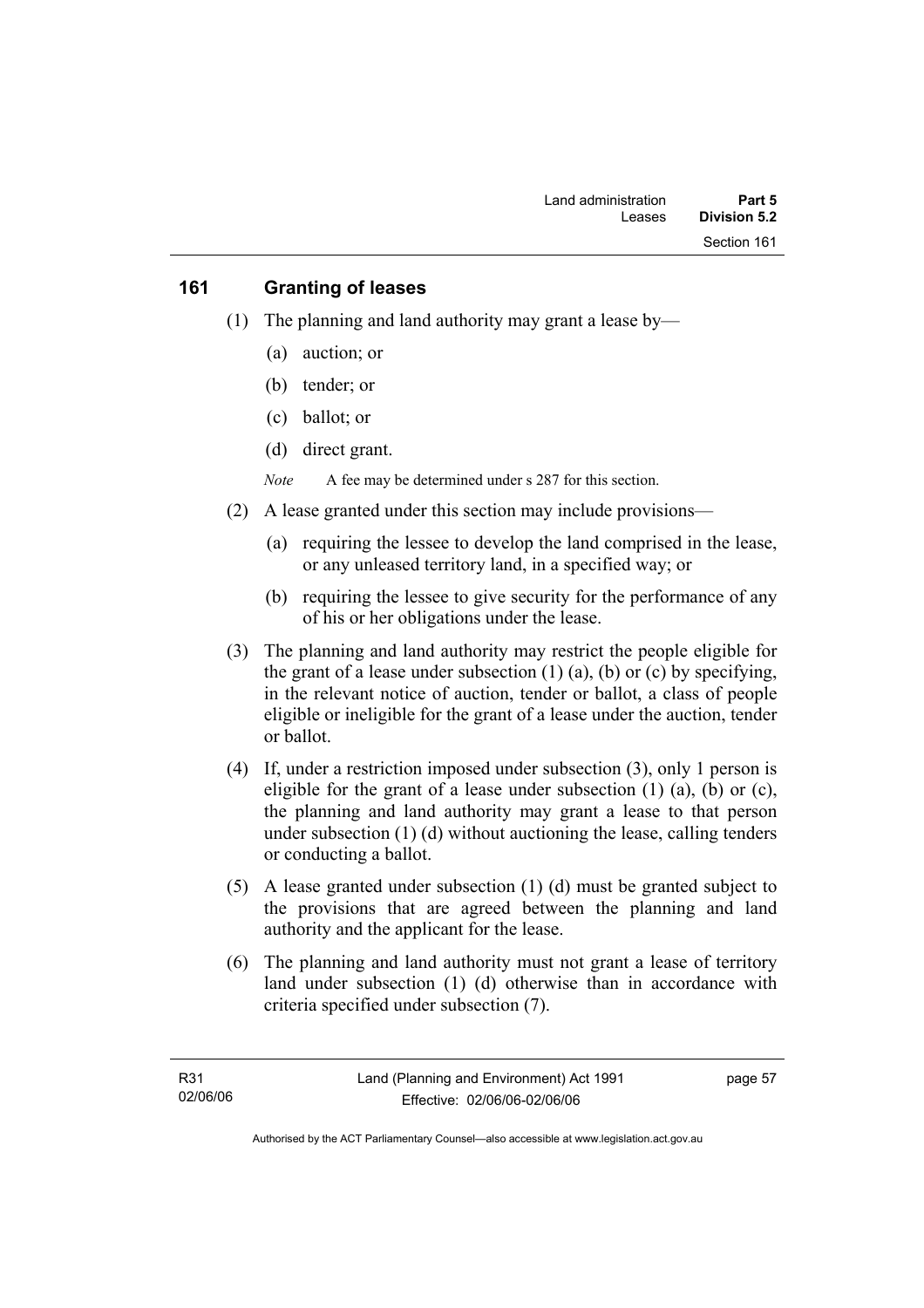- (7) The Executive may, for this section, in writing—
	- (a) specify criteria for the granting of leases under subsection (1) (d); or
	- (b) amend or revoke criteria so specified.
- (8) An instrument under subsection (7) is a disallowable instrument.
	- *Note* A disallowable instrument must be notified, and presented to the Legislative Assembly, under the Legislation Act.

#### **163 Leases to community organisations**

(1) In this section:

*community organisation* means a corporation that—

- (a) has as its principal purpose the provision of a service, or a form of assistance, to people living or working in the ACT; and
- (b) is not carried on for the pecuniary profit or gain of its members; and
- (c) does not hold a club licence under the *Liquor Act 1975*.
- (2) The planning and land authority may grant a lease of territory land to a community organisation without charge or for a charge that is less than the market value of the lease.
- (3) The planning and land authority must not grant a lease under this section otherwise than in accordance with criteria for the granting of leases to community organisations specified under subsection (4).
- (4) The Executive may, for this section, in writing—
	- (a) specify criteria for the granting of leases to community organisations; or
	- (b) amend or revoke criteria so specified.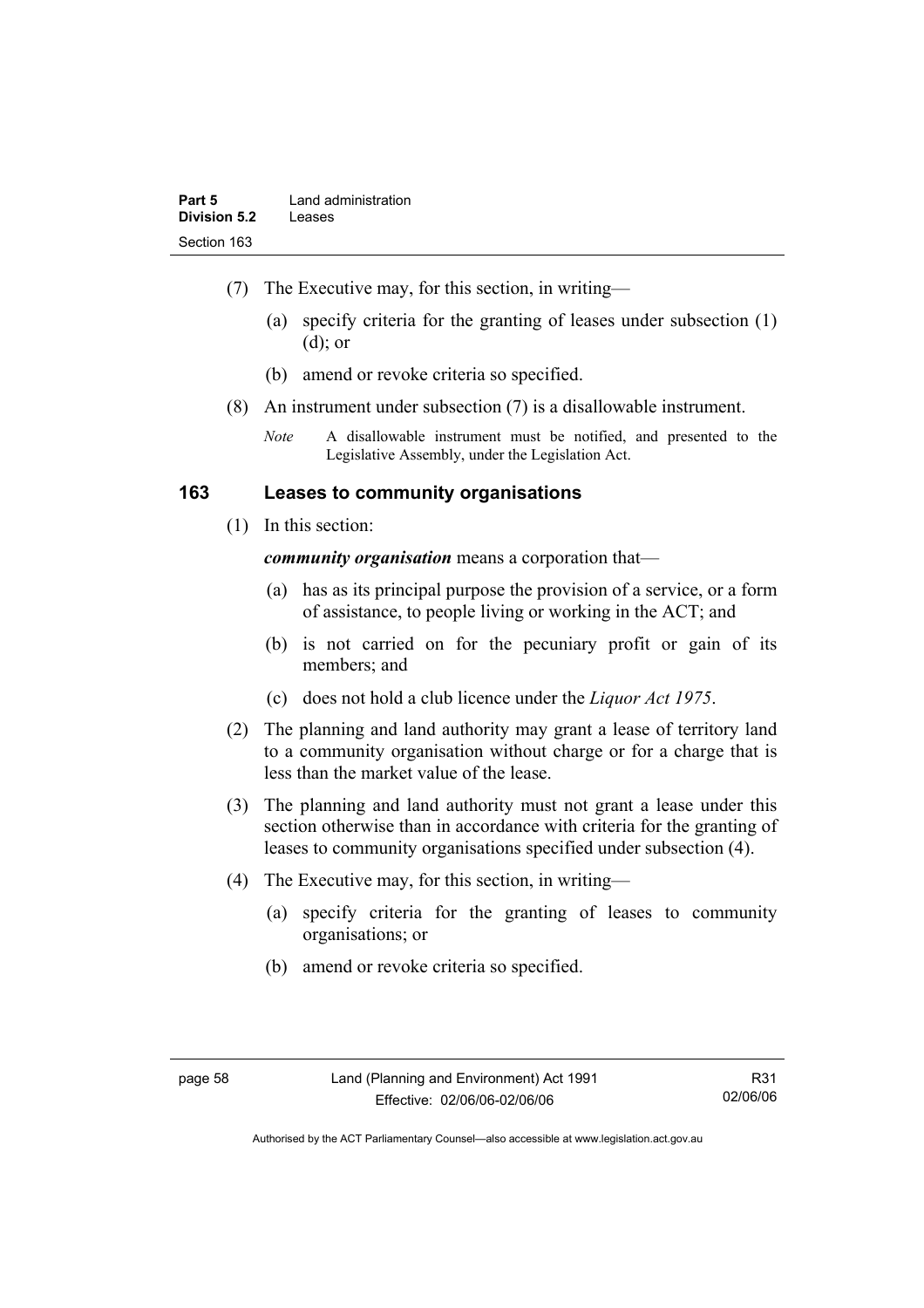- (5) An instrument under subsection (4) is a disallowable instrument.
	- *Note* A disallowable instrument must be notified, and presented to the Legislative Assembly, under the Legislation Act.
- (6) A community organisation must not transfer a lease granted under this section and a purported transfer of such a lease is of no effect.
- (7) This section does not limit the power of the planning and land authority to grant a lease of territory land to a community organisation otherwise than under this section.

#### **164 Special leases**

- (1) The planning and land authority may grant a lease of territory land for a charge that is less than the market value of the lease if the authority is satisfied it is desirable and in the public interest to do so to facilitate—
	- (a) the economic development of the ACT; or
	- (b) the development of business in the ACT.
- (2) The planning and land authority must not grant a lease of territory land under this section otherwise than in accordance with criteria for the granting of special leases specified under subsection (3).
- (3) The Executive may, for this section, in writing—
	- (a) specify criteria for the granting of special leases; or
	- (b) amend or revoke criteria so specified.
- (4) An instrument under subsection (3) is a disallowable instrument.
	- *Note* A disallowable instrument must be notified, and presented to the Legislative Assembly, under the Legislation Act.
- (5) The lessee under a lease to which this section applies must not, for a period of 5 years after the day when the lease is granted—
	- (a) assign or transfer the lease; or

Authorised by the ACT Parliamentary Counsel—also accessible at www.legislation.act.gov.au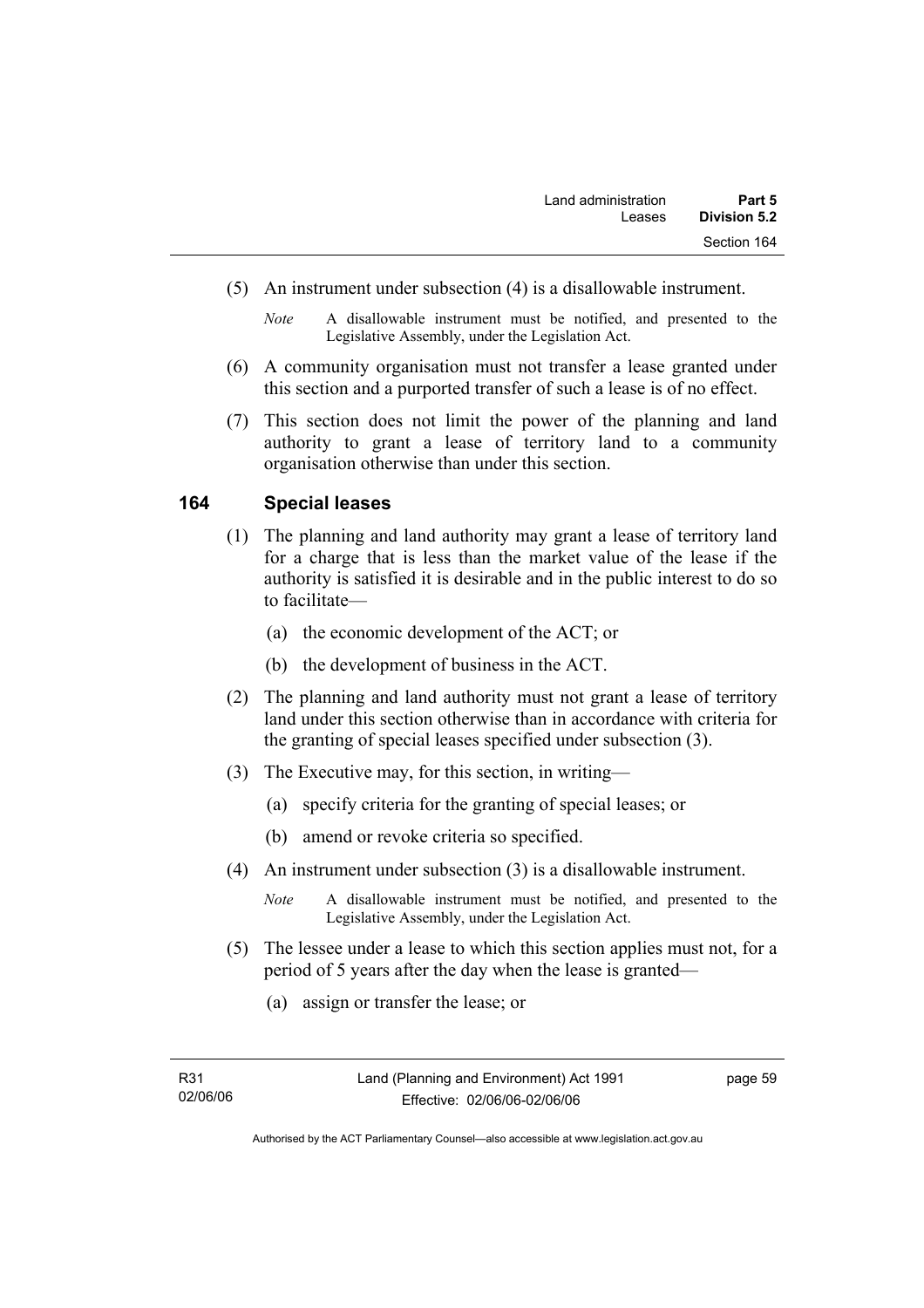- (b) sublet the land comprised in the lease or any part of it; or
- (c) part with possession of the land comprised in the lease or any part of it;

without having obtained the written consent of the planning and land authority and any assignment, transfer, sublease, agreement or arrangement made or entered into in contravention of this subsection is of no effect.

- (6) The planning and land authority must not consent to the lessee under a lease to which this section applies—
	- (a) assigning or transferring the lease; or
	- (b) subletting the land comprised in the lease or any part of it; or
	- (c) parting with possession of the land comprised in the lease or any part of it;

unless it is satisfied that the person to whom it is proposed that the lease should be assigned or transferred, the person to whom it is proposed that a sublease should be granted or the person to whom it is proposed that possession of the land should be given is a person who satisfies the criteria of eligibility specified under subsection (2) in relation to the class of leases in which the lease is included.

## **166 Inquiries and assessments in relation to granting of leases**

If it is proposed that a lease of territory land be granted, the Minister may—

- (a) establish a panel to conduct an inquiry into whether the proposed lease should be granted; or
- (b) direct that an assessment be made into the possible environmental impact of a decision to grant the lease.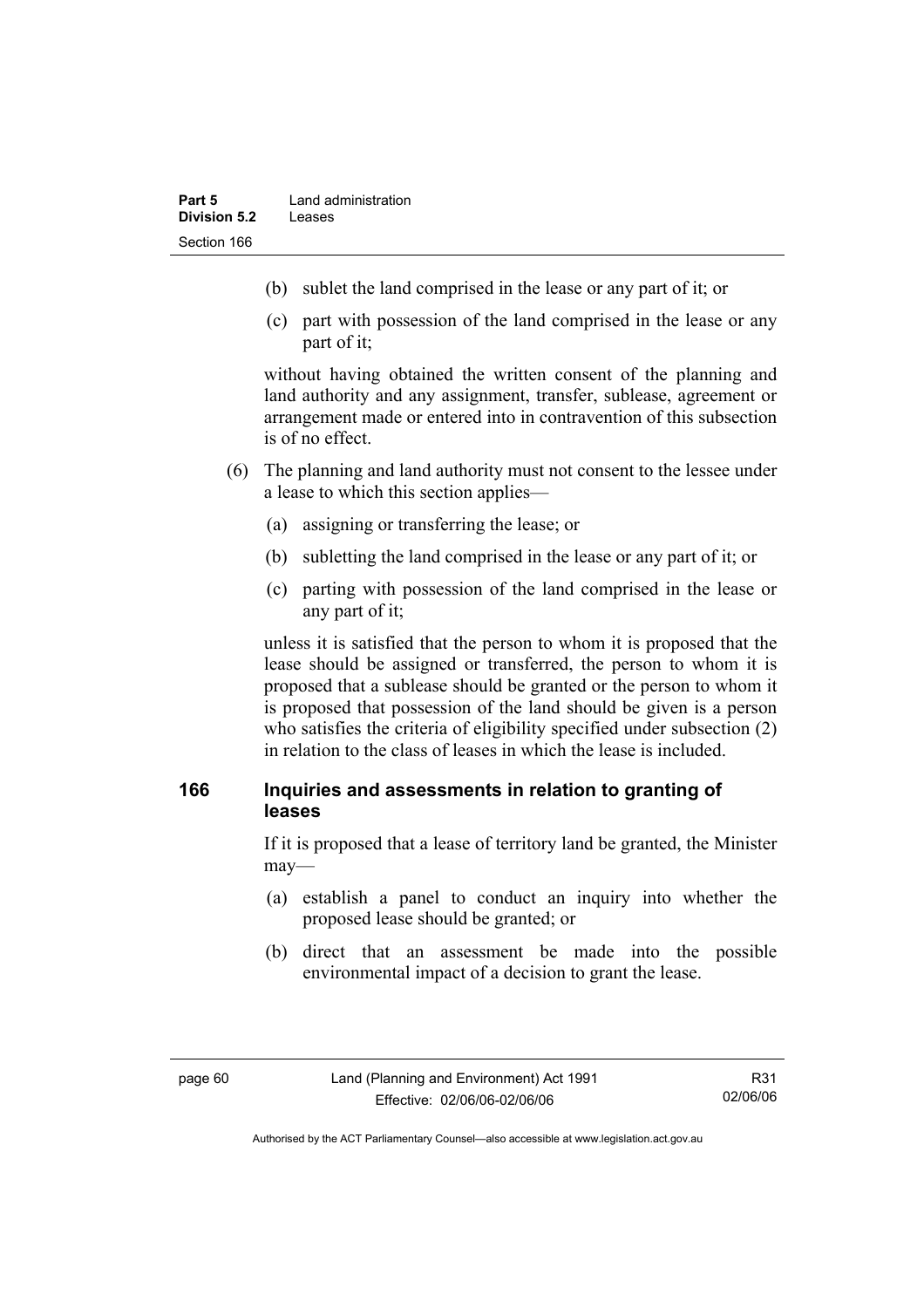## **166A Grants of leases after inquiries or assessments**

- (1) This section applies if the Minister, under section 166, establishes a panel to conduct an inquiry, or directs that an assessment be made, in relation to the proposed grant of a lease.
- (2) The Minister must—
	- (a) consider the report of the panel or the assessment; and
	- (b) review the provisions of the proposed lease taking the report or assessment into account; and
	- (c) direct the planning and land authority—
		- (i) to grant the proposed lease; or
		- (ii) to grant the proposed lease as varied in accordance with the direction; or
		- (iii) to refuse to grant the proposed lease.
- (3) The planning and land authority may grant the proposed lease only in accordance with a direction of the Minister under subsection  $(2)$   $(c)$ .

## **167 Eligibility for certain classes of leases**

- (1) The Executive may, in writing—
	- (a) declare a specified class of leases to be leases to which this section applies; or
	- (b) specify, in relation to a class of leases declared under paragraph (a) to be leases to which this section applies, criteria for deciding whether a person is eligible to hold the land comprised in a lease included in that class; or
	- (c) amend or revoke a declaration under paragraph (a) or criteria specified under paragraph (b).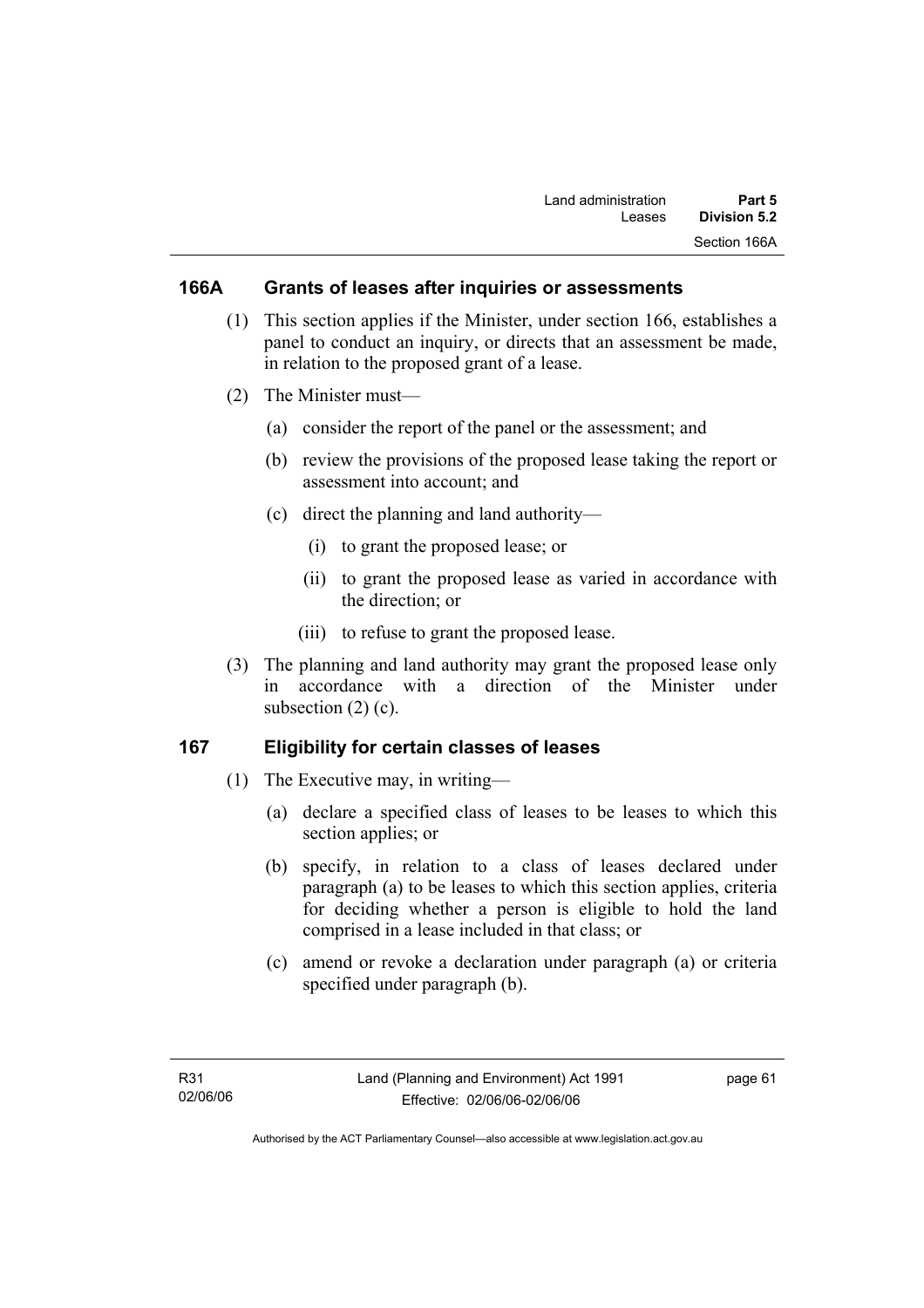- (2) An instrument under subsection (1) is a disallowable instrument.
	- *Note* A disallowable instrument must be notified, and presented to the Legislative Assembly, under the Legislation Act.
- (3) The planning and land authority must not grant a lease to which this section applies to a person who does not satisfy the criteria specified under subsection (1) (b) in relation to the class of leases in which the lease is included.
- (4) The validity of a lease to which this section applies is not taken to be affected by a failure to comply with subsection (3).
- (5) The lessee under a lease to which this section applies, or any other person having an interest in such a lease, must not—
	- (a) assign or transfer the lease; or
	- (b) sublet the land comprised in the lease or any part of it; or
	- (c) part with possession of the land comprised in the lease or any part of it;

without having obtained the written consent of the planning and land authority and any assignment, transfer, sublease, agreement or arrangement made or entered into in contravention of this subsection is of no effect.

- (6) The planning and land authority must not consent to the lessee under a lease to which this section applies, or to any other person having an interest in such a lease—
	- (a) assigning or transferring the lease; or
	- (b) subletting the land comprised in the lease or any part of it; or
	- (c) parting with possession of the land comprised in the lease or any part of it;

unless it is satisfied that the person to whom it is proposed that the lease should be assigned or transferred, the person to whom it is proposed that a sublease should be granted or the person to whom it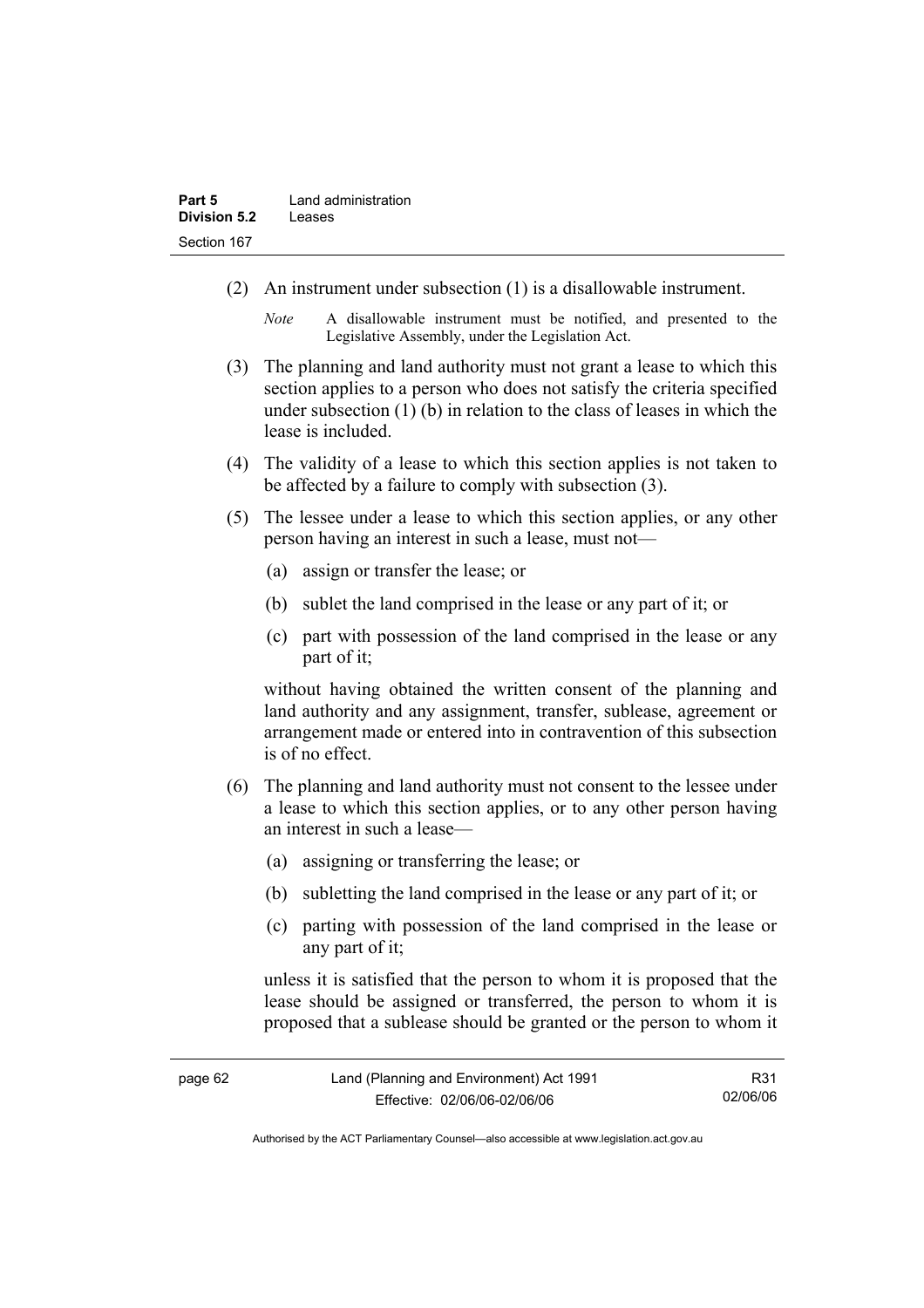is proposed that possession of the land should be given is a person who satisfies the criteria of eligibility specified under subsection (1) (b) in relation to the class of leases in which the lease is included.

## **168 Authority need not grant lease**

- (1) The planning and land authority need not grant a lease of territory land to an applicant, even if applications for the lease have been invited.
- (2) If applications for a lease have been invited subject to conditions, the planning and land authority may, without granting a lease, invite fresh applications for the lease subject to the same or other conditions.

## **169 Payment for leases**

- (1) Subject to subsection (2), the planning and land authority must not grant a lease of territory land otherwise than for payment of an amount that is not less than the market value of the lease.
- (2) Subsection (1) does not apply in relation to—
	- (a) a lease granted for a rent that is the full market rental value of the lease; or
	- (b) a lease granted under section 161 (1) (d), section 163, section 164, section 171, section 171A or section 172.

## **170 Failure to accept and execute lease**

- (1) Subject to subsection (2), if a person who is entitled to the grant of a lease of territory land under this part fails to—
	- (a) accept and execute the lease; or
	- (b) pay any amount that he or she is required to pay before being granted the lease;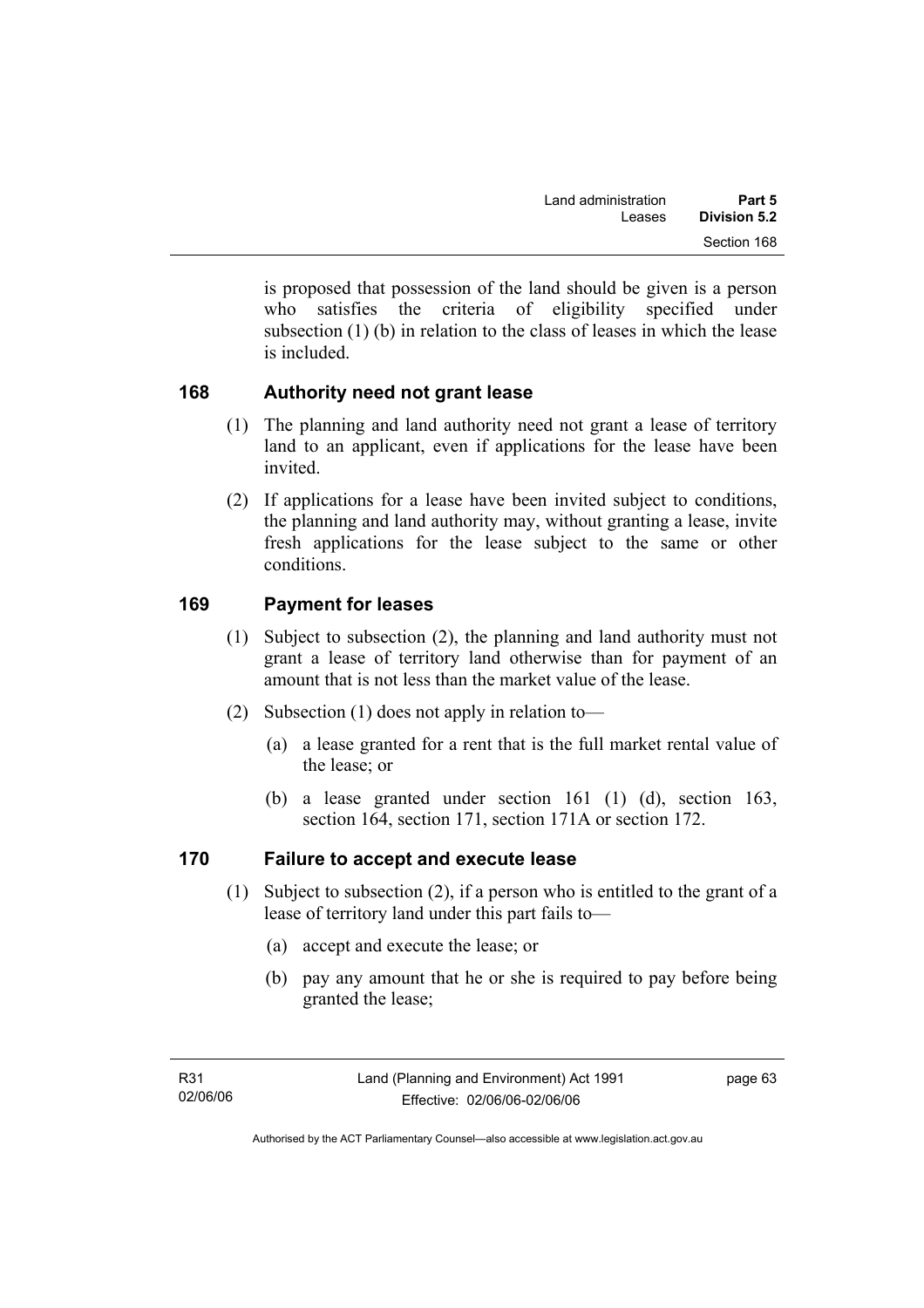| Part 5       | Land administration |
|--------------|---------------------|
| Division 5.2 | Leases              |
| Section 171  |                     |

within the prescribed period, the planning and land authority may, by instrument served on the person, terminate his or her right to the grant of the lease.

- (2) An instrument under subsection (1) must—
	- (a) specify the ground on which it is given; and
	- (b) state that it takes effect on the day 28 days after the day it is served.
- (3) An instrument under subsection (1) may be served on a person by—
	- (a) giving it to the person personally; or
	- (b) sending it to the person by post; or
	- (c) if the residential address of the person is not known to the planning and land authority—publishing a copy of the instrument in a daily newspaper.
- (4) An instrument under subsection (1) takes effect on the day 28 days after the day it is served.
- (5) A person whose right to the grant of a lease has been terminated under this section does not have any claim for compensation in relation to the termination of the right or for the recovery of any money paid to the planning and land authority in relation to the grant of the lease.

#### **171 Grant of further residential leases**

- (1) This section applies if—
	- (a) the holder of a residential lease of land applies to the planning and land authority for the grant of a further residential lease of the land; and
	- (b) neither the Territory nor the Commonwealth needs the land for a public purpose; and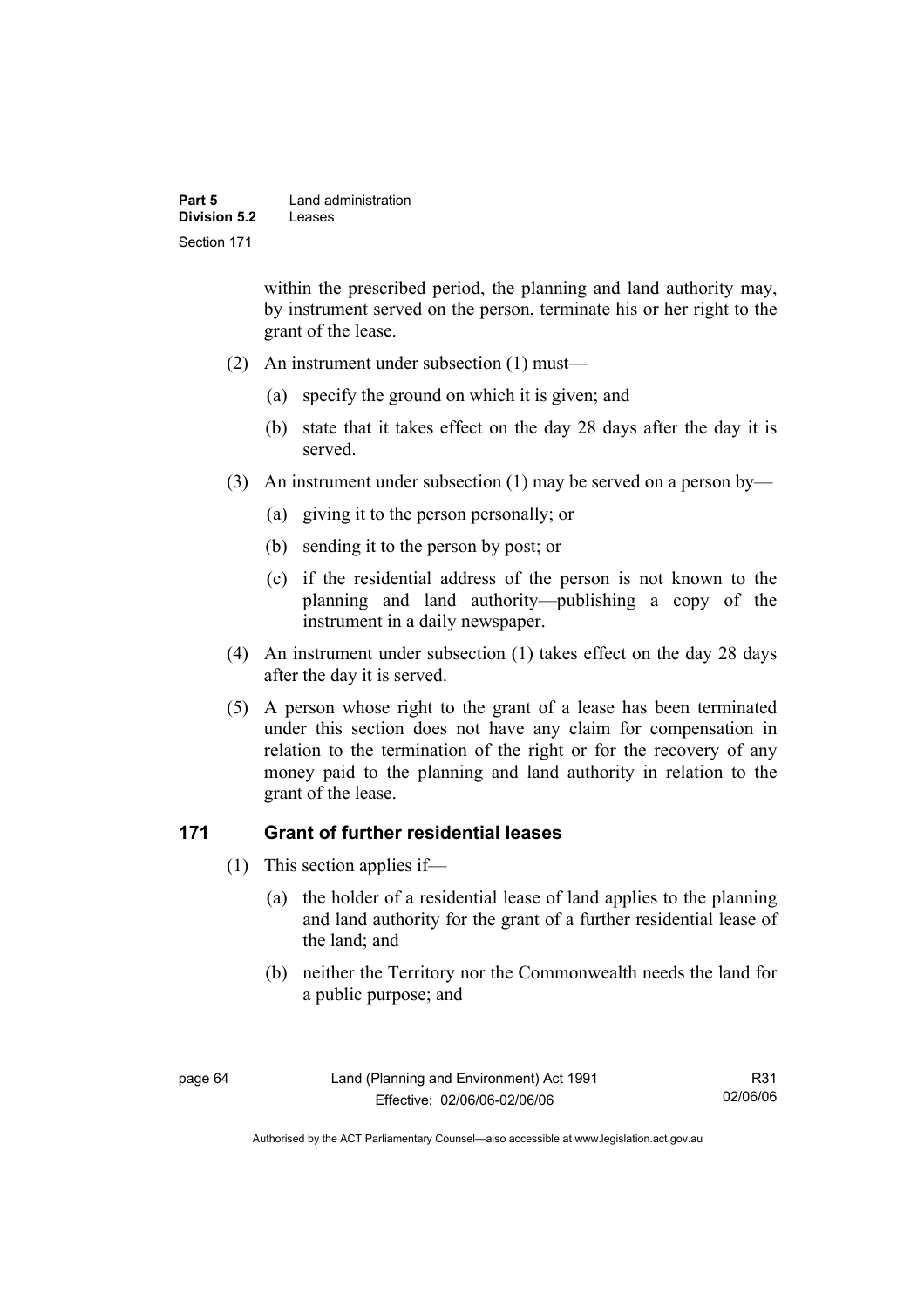- (c) the lessee pays the fee worked out under the determination under subsection (3); and
- (d) the lessee surrenders the existing lease.
- (2) The planning and land authority must grant the lessee a further residential lease of the land for a term not longer than 99 years to begin on the day after the day the existing lease is surrendered.
- (3) The Minister may make a determination, in writing, for subsection  $(1)(c)$ .
- (4) If the term of a further lease granted under subsection (2) is not longer than the term of the existing lease, the fee payable under subsection (1) (c) must not be more than the cost of granting the lease.
- (5) A determination under subsection (3) is a disallowable instrument.
	- *Note* A disallowable instrument must be notified, and presented to the Legislative Assembly, under the Legislation Act.

## **171A Grant of further rural leases**

- $(1)$  If—
	- (a) the holder of a rural lease applies to the planning and land authority for the grant of a further rural lease of the same land; and
	- (b) neither the Territory nor the Commonwealth requires the land for a public purpose; and
	- (c) all rent due under the existing lease is paid; and
	- (d) the lessee pays the determined fee; and
	- (e) the lessee surrenders the existing lease;

the authority must grant the lessee a further rural lease of that land for a term not longer than the maximum set out in the determination under subsection (2), and subject to any conditions set out in that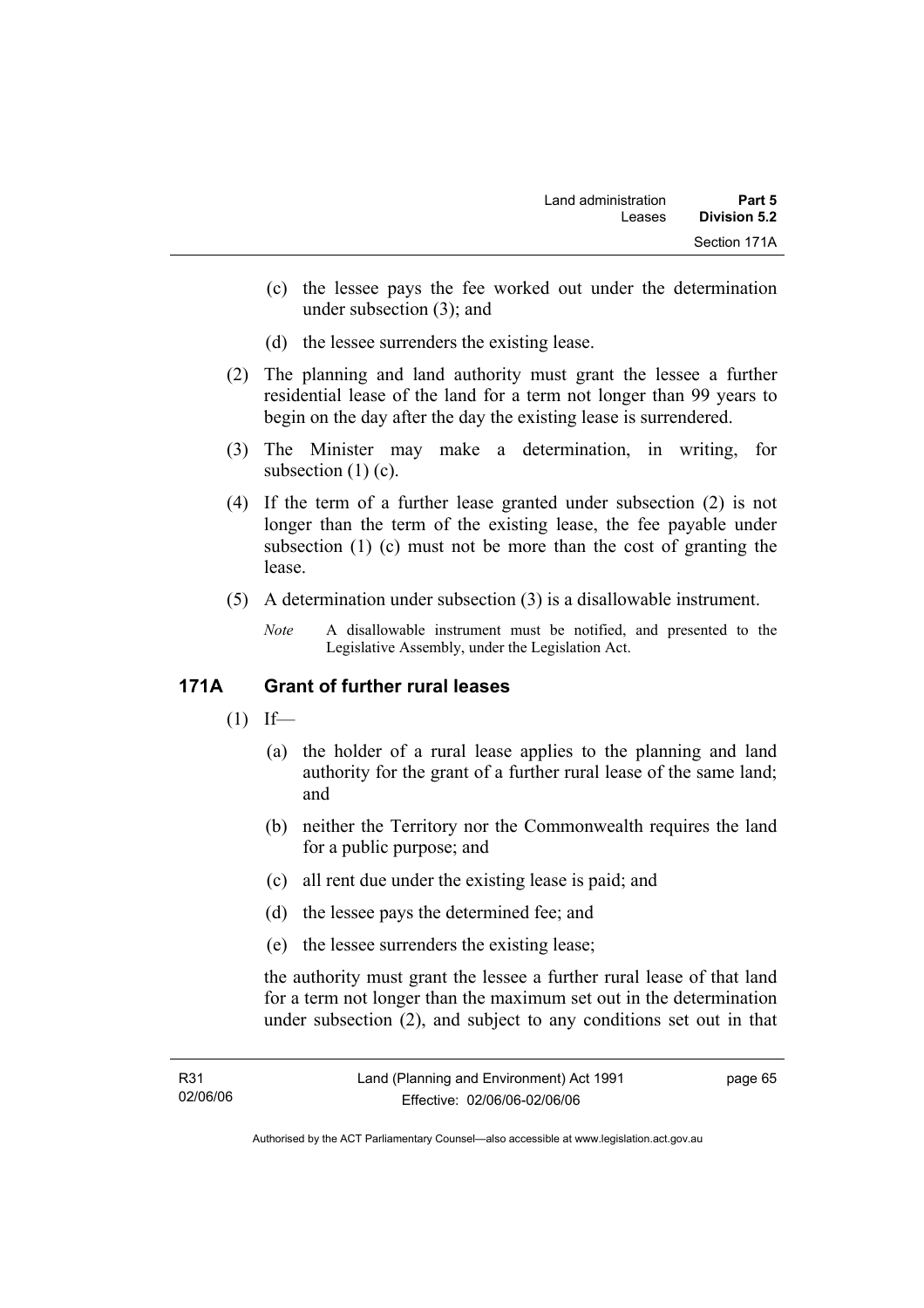determination, to begin on the day immediately following the date of surrender of the existing lease.

- (2) The Minister may make a determination, in writing, for subsection (1).
- (3) A determination under subsection (2) may—
	- (a) include a condition that a lessee pays, for the grant of a further lease—
		- (i) an amount stated in, or worked out in accordance with, the determination (an *amount condition*); or
		- (ii) the market value of the lease; and
	- (b) provide that an amount condition ceases to apply to a lessee if the lessee—
		- (i) has not applied for the grant of a further rural lease under subsection (1) within the period stated in the determination for applying for such a grant; and
		- (ii) has not accepted in writing an offer for the grant of such a lease within the period stated in the determination for accepting such an offer.
- (4) A provision mentioned in subsection (3) (b) may apply to an amount condition of a determination made before or after the commencement of that subsection.
- (5) If the national capital authority has set a maximum term for a rural lease of land in a designated area, a determination under subsection (2) relating to the land must not set a term for a further rural lease of the land that is longer than the maximum term.
- (6) In subsection (5):

*designated area*—see the *Australian Capital Territory (Planning and Land Management) Act 1988* (Cwlth), section 4.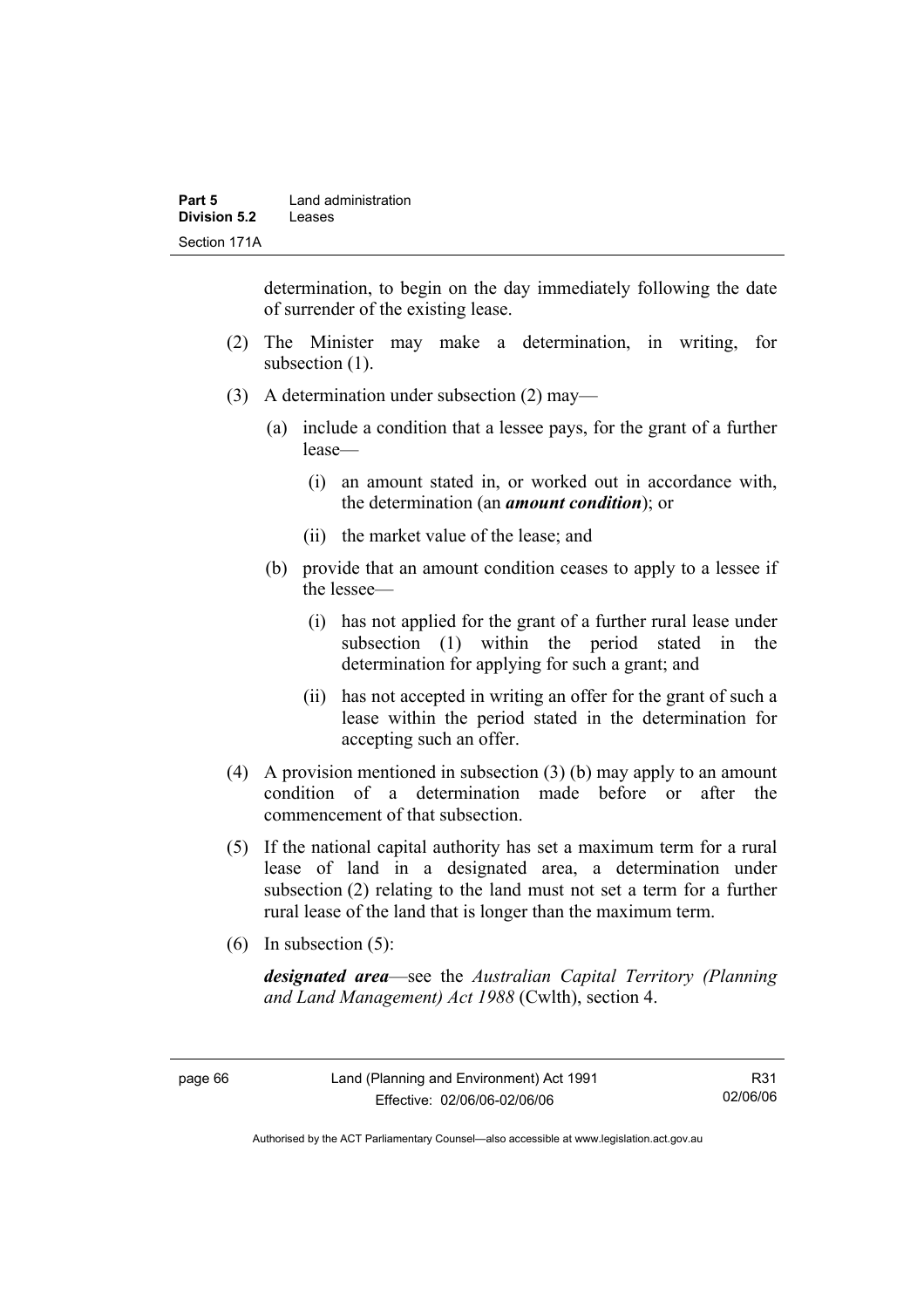- (7) If the term of a further lease granted under subsection (1) does not exceed the term of the existing lease, the fee payable under subsection (1) (d) must not exceed the cost of granting the lease.
- (8) A determination under subsection (2) is a disallowable instrument.
	- *Note* A disallowable instrument must be notified, and presented to the Legislative Assembly, under the Legislation Act.

#### **172 Grant of further leases for purposes other than residential or rural**

- (1) This section applies if—
	- (a) the holder of a lease of territory land other than a residential lease or a rural lease applies to the planning and land authority for the grant of a further lease of the land for the same purposes; and
	- (b) neither the Territory nor the Commonwealth needs the land for a public purpose; and
	- (c) all rent due under the existing lease is paid; and
	- (d) the lessee pays the fee worked out under the determination under subsection (3); and
	- (e) the lessee surrenders the existing lease.
- (2) The planning and land authority must grant the lessee a further lease of the land for the same purposes for a term not longer than 99 years to begin on the day after the day the existing lease is surrendered.
- (3) The Minister may make a determination, in writing, for subsection  $(1)$   $(d)$ .
- (4) If the term of a further lease granted under subsection (2) is not longer than the term of the existing lease, the fee payable under subsection (1) (d) must not be more than the cost of granting the lease.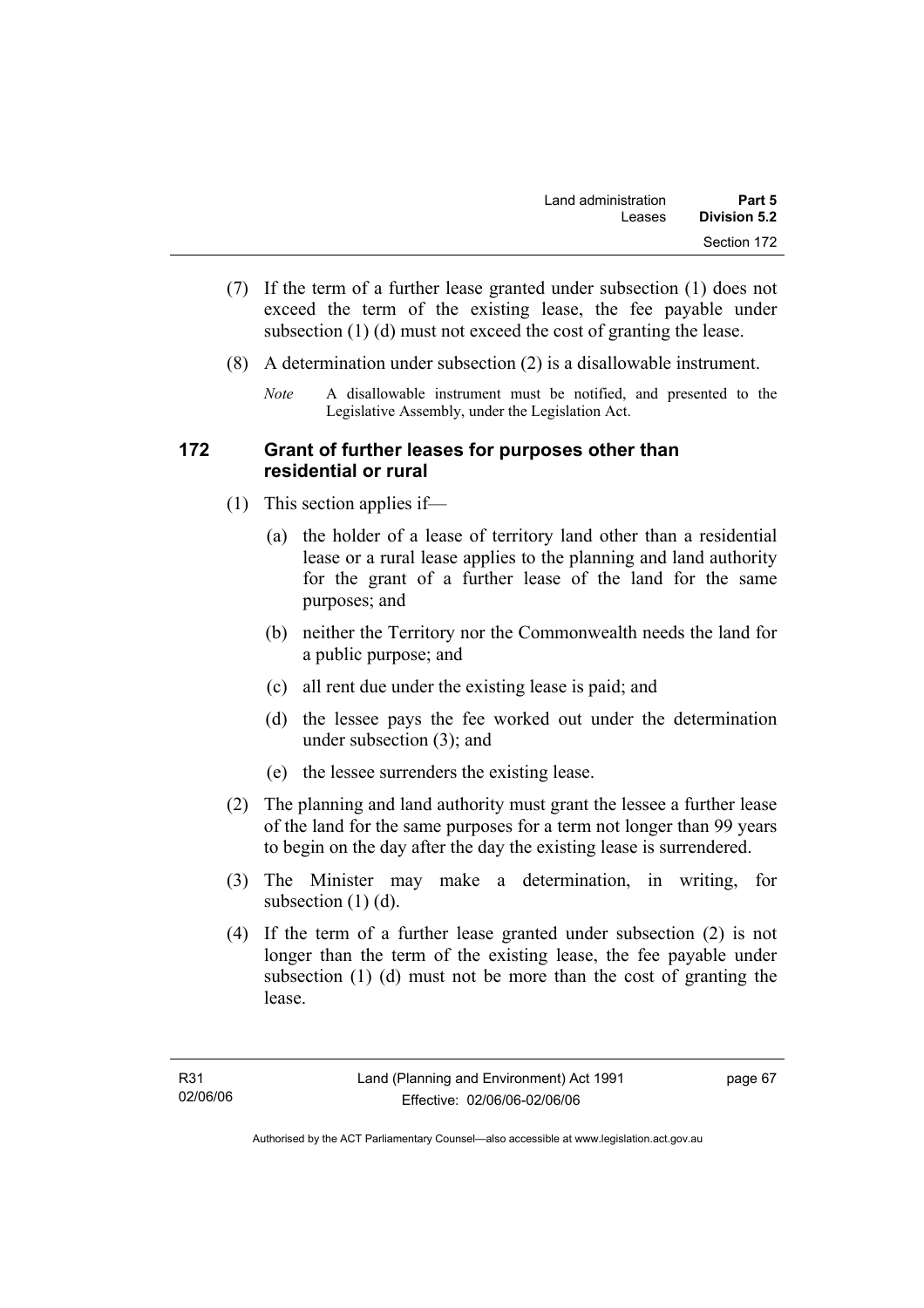- (5) A determination under subsection (3) is a disallowable instrument.
	- *Note* A disallowable instrument must be notified, and presented to the Legislative Assembly, under the Legislation Act.

#### **172A Grant of further lease—unit titles**

- (1) The planning and land authority may grant a further lease of a unit, or the common property, under a units plan only on an application by the owners corporation.
- (2) The planning and land authority may grant a further lease of a unit, or the common property, under a units plan only if—
	- (a) the authority grants further leases for all the units and the common property; and
	- (b) the further leases are all granted for the same term.
- (3) An application must be supported by an ordinary resolution of the owners corporation.
- (4) A certificate under the *Unit Titles Act 2001*, section 109 about the resolution must be attached to the application.
- (5) In this section:

*further lease* means a lease under section 171, section 171A or section 172.

*units plan* means a units plan under the *Unit Titles Act 2001*, section 7.

#### **172B Grant of further lease—community title**

- (1) The planning and land authority may grant a further lease of a lot in a community title scheme only on an application by the body corporate of the scheme.
- (2) The planning and land authority may grant a further lease of a lot in a community title scheme only if—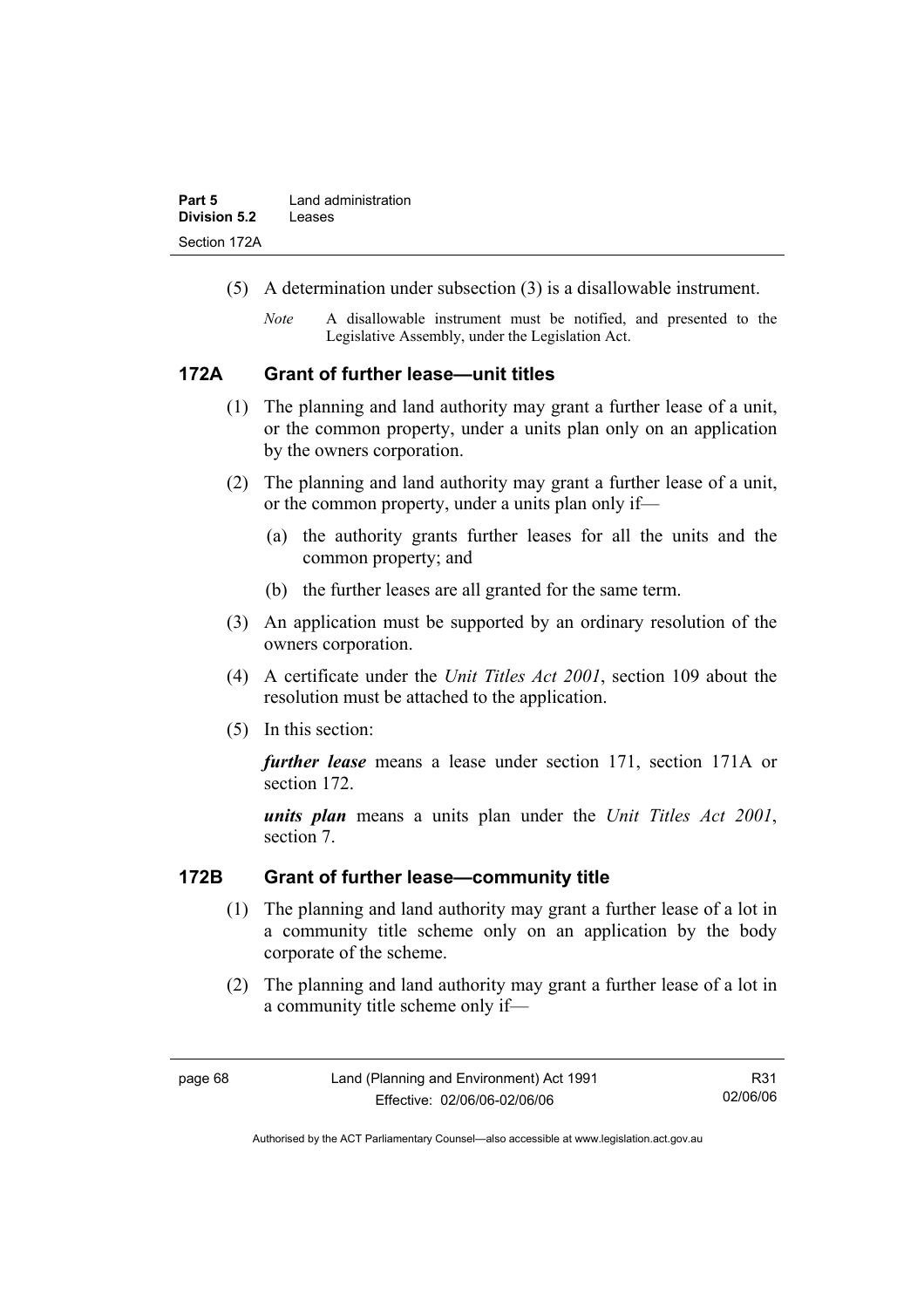- (a) the authority grants further leases for all the lots in the scheme; and
- (b) the further leases are all granted for the same term.
- (3) An application must be supported by an ordinary resolution of the body corporate.
- (4) An application must have attached to it a certificate under the seal of the body corporate that states that at a general meeting of the body corporate held on a stated day a resolution was passed for subsection (3) in the terms set out in the certificate.

## **172C No right to use, flow and control of water**

 A lease or further lease of territory land granted under this division after the commencement of this section must not be taken to give a right to the use, flow and control of water (including water containing impurities) under the land the subject of the lease.

# **173 Lessee's rights in relation to improvements**

(1) In this section:

*improvement*, in relation to land, means—

- (a) a building or a structure on the land; or
- (b) in relation to land held under a rural lease—
	- (i) a building or structure on or under the land; or
	- (ii) any improvement to the land reasonably undertaken for rural purposes.

*lessee,* for a lease that has been surrendered or ended, or the term of that has ended, means the person who was the lessee under the lease at the time of the surrender or ending.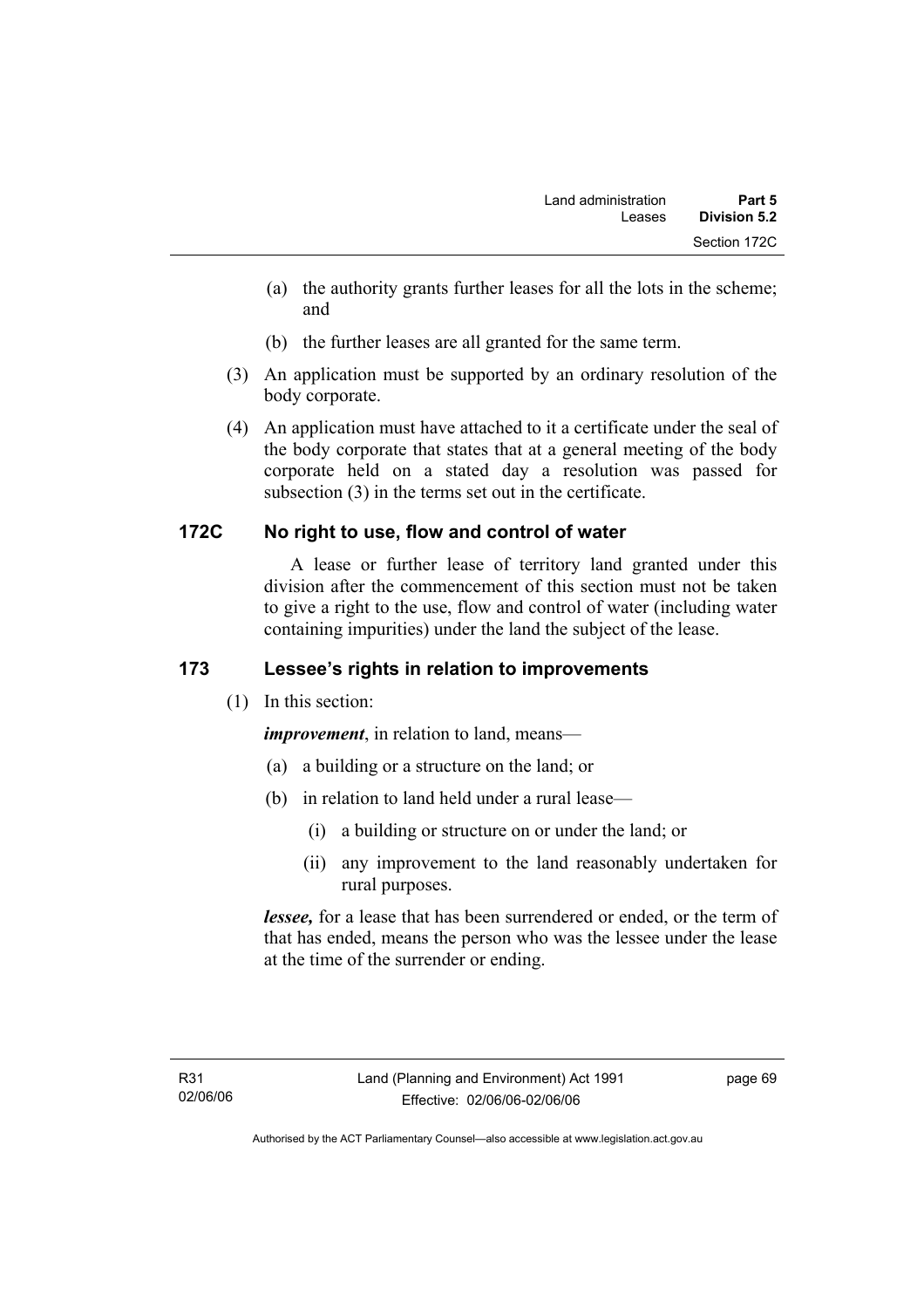| Part 5       | Land administration |  |
|--------------|---------------------|--|
| Division 5.2 | Leases              |  |
| Section 173  |                     |  |

*undertaken*, in relation to an improvement that is a building or structure, means the construction, erection or installation of the building or structure.

- (2) This section applies only to the following improvements to land:
	- (a) an improvement undertaken in a way consistent with the law of the Territory, and with any lease over the land, except—
		- (i) an improvement undertaken by the Territory or the Commonwealth (subject to paragraph (b)); or
		- (ii) an improvement acquired by the Territory or the Commonwealth (subject to paragraph (c));
	- (b) an improvement undertaken by the Territory or the Commonwealth, if the Territory or the Commonwealth has received, or is entitled to receive, payment for that improvement;
	- (c) an improvement acquired by the Territory or the Commonwealth, if the Territory or the Commonwealth has received, or is entitled to receive, payment for the improvement.
- (3) If, on the expiry of the term of a lease of territory land on which there are improvements to which this section applies, the lessee is granted a further lease of that land or any part of it, the lessee is not liable to make any payment to the planning and land authority for the improvements on the land or part of the land.
- (4) Subject to subsections (5) and (12), if, on the expiry of the term of a lease of territory land on which there are improvements to which this section applies, the lessee is not granted a further lease of the land, or is granted a lease of part only of the land, the planning and land authority is liable to pay the lessee—
	- (a) if no further lease of the land is granted to the lessee—the amount decided by the planning and land authority to be the value of the improvements on the land; or

| page 70 | Land (Planning and Environment) Act 1991 | R31      |
|---------|------------------------------------------|----------|
|         | Effective: 02/06/06-02/06/06             | 02/06/06 |

Authorised by the ACT Parliamentary Counsel—also accessible at www.legislation.act.gov.au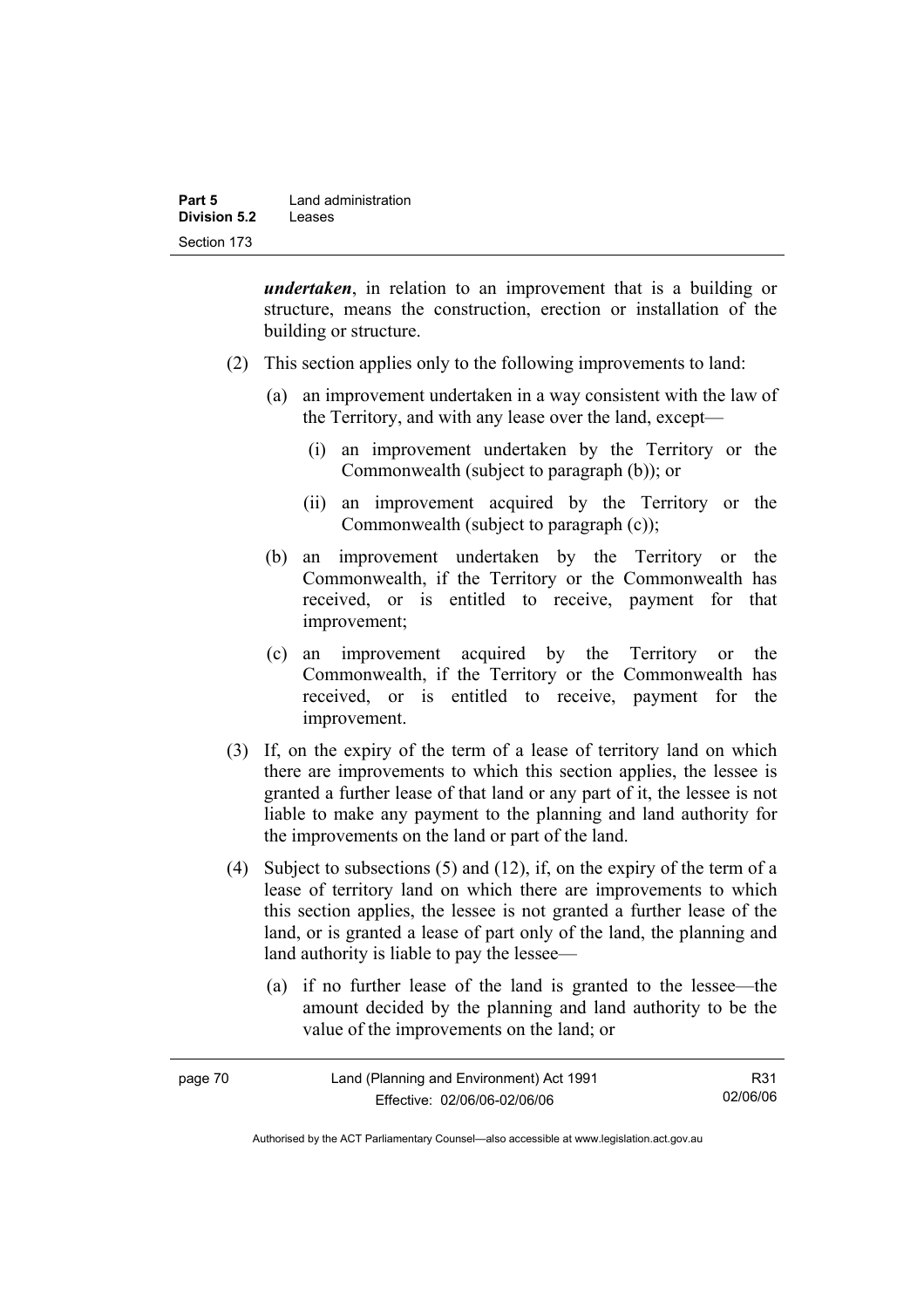- (b) if a further lease of part only of the land is granted to the lessee—the amount decided by the planning and land authority to be the value of the improvements to which this section applies on the part of the land not so leased.
- (5) Before the end of the term of a lease of territory land, the planning and land authority may declare that the land comprised in the lease, or part of the land, is available for a further lease.
- (6) If the lessee does not elect to take a further lease of the land, or part of the land, declared to be available within 6 months after the end of the term of the lease, the amount of any expenditure reasonably incurred by the Territory, the planning and land authority or both, in relation to the grant of a lease of the land, or part of the land, to anyone else must be deducted from the amount payable to the lessee under this section.
- (7) Subject to subsections (9), (10) and (12), if a lease is surrendered or ended, the provisions of this section relating to the payment to the lessee of the value of the improvements on the land comprised in the lease on the expiration of the term apply (so far as applicable) as if the term of the lease had expired on the day of the surrender or ending.
- (8) Subject to subsections (9) and (12), if, before the expiry of the term of a lease of territory land, the planning and land authority withdraws all or part of the leased land from the lease under a provision of the lease, the provisions of this section relating to the payment to the lessee of the value of the improvements on the land on the expiry of the term apply (so far as applicable) as if the term of the lease had expired on the day of the withdrawal.
- (9) Subsection (7) or (8) applies in relation to a lease only if the lessee has fully complied with the provisions (if any) of the lease relating to the erection of a building on the land comprised in the lease.
- (10) If a lease is surrendered or ended, the planning and land authority may work out the amount of the expenditure reasonably incurred by

| R31      | Land (Planning and Environment) Act 1991 | page 71 |
|----------|------------------------------------------|---------|
| 02/06/06 | Effective: 02/06/06-02/06/06             |         |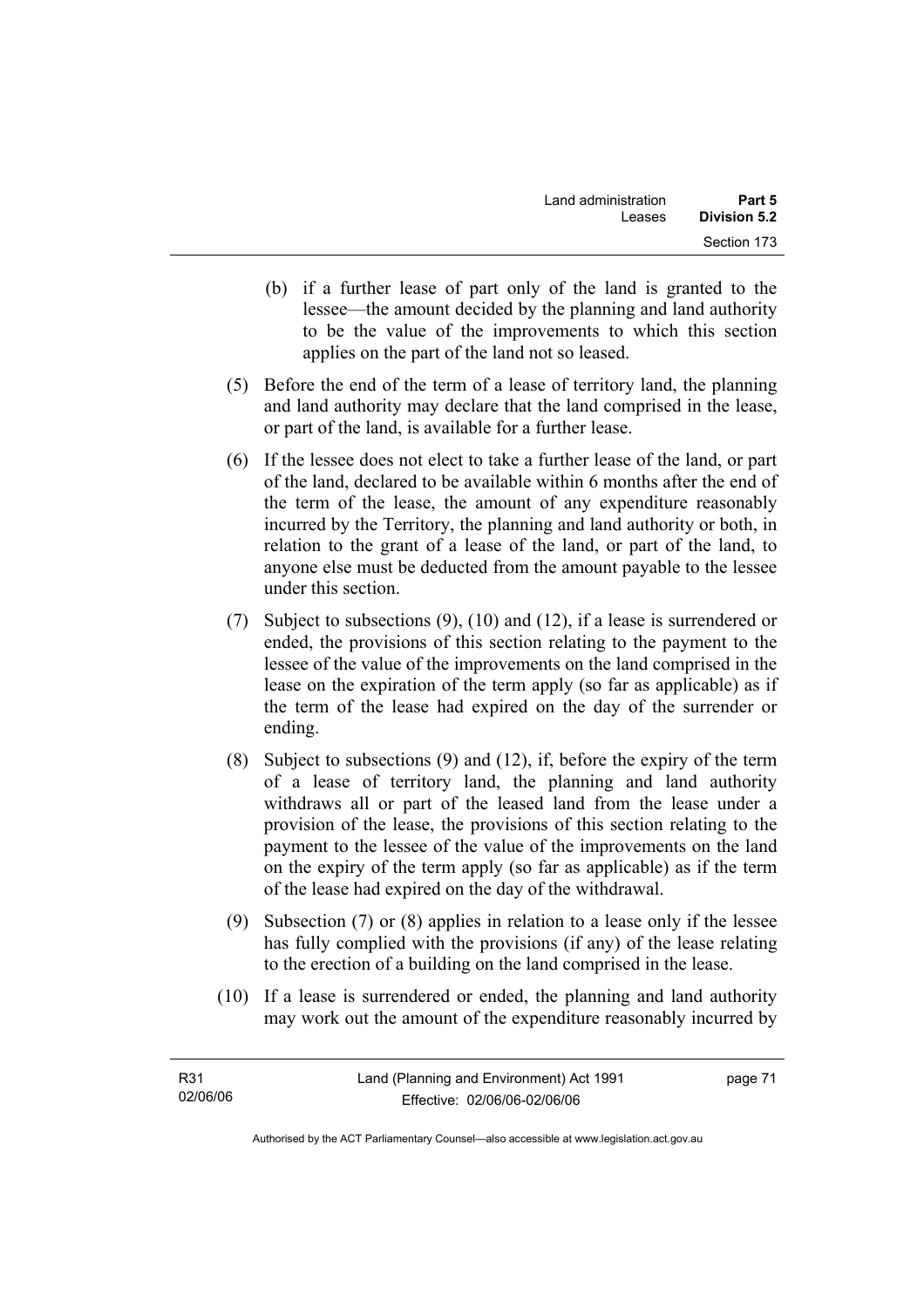the Territory, the planning and land authority or both, in relation to—

- (a) the surrender or ending of the lease; and
- (b) any grant of a further lease of the land or part of the land.
- (11) The amount worked out under subsection (10) must be deducted from any amount payable under subsection (7) to the lessee of the surrendered or ended lease.
- (12) Subsections (4), (7) and (8) apply in relation to a lease subject to any provisions of the lease that preclude or limit the right of the lessee to payment in relation to improvements on the land comprised in the lease.

## **174 Deciding value of improvements**

(1) In this section:

*assessment day* means—

- (a) in relation to land a lease of which has expired—the day of expiry; or
- (b) in relation to land a lease of which has been terminated or surrendered—the day of termination or surrender; or
- (c) in relation to land that has been withdrawn from a lease—the day of withdrawal.

*lessee*—see section 173.

*market value*, in relation to improvements on land, means the amount by which the improvements increase the value of the lease of the land, assuming that the lease, together with the improvements, were offered for sale on the open market on the day immediately before the prescribed day on the reasonable terms and conditions that a genuine seller might require.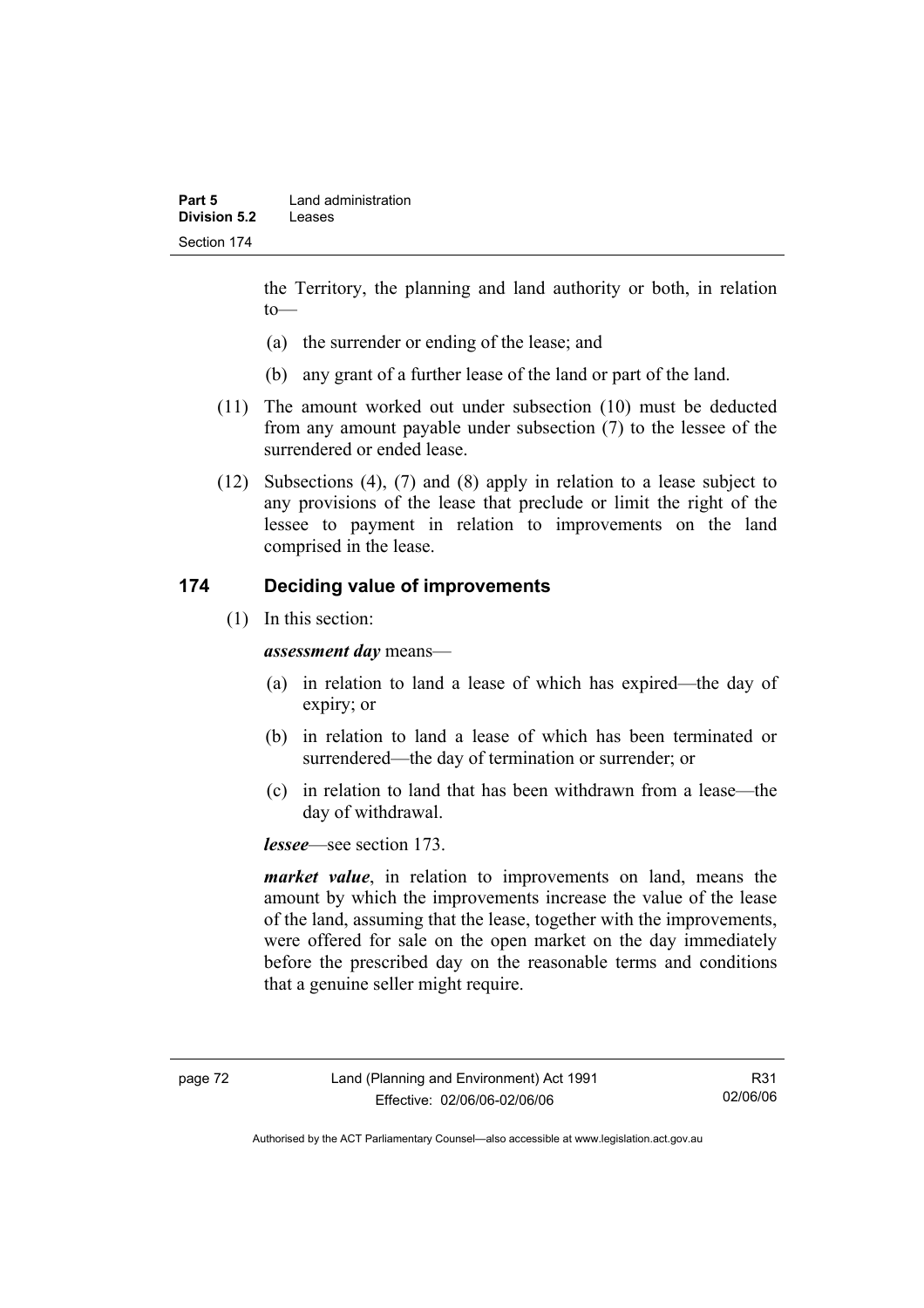- (2) If compensation is payable under section 173 in relation to improvements, the planning and land authority must, as soon as practicable after the assessment day in relation to the land where the improvements are situated, in writing, decide, in accordance with this section, the market value of the improvements on the land as at the assessment day.
- (3) If compensation is payable under section 173 (4), the planning and land authority must, in valuing the improvements, assume that a further lease of the land had been granted subject to the same provisions, and for the same term, as the lease that has expired.
- (4) If compensation is payable under section 173 (7), the planning and land authority must, in valuing the improvements, assume that the lease of the land had not been terminated or surrendered.
- (5) If compensation is payable under section 173 (8), the planning and land authority must, in valuing the improvements, assume that the leased land or part of the leased land had not been withdrawn from the lease.

## **175 Use of land for leased purpose**

- (1) Territory land in relation to which a lease has been granted, whether before or after the commencement of this part, must not be used for any purpose other than a purpose authorised by the lease, subject to this section.
- (2) Despite the lease of territory land for residential purposes, the land may also be used—
	- (a) for a home occupation within the meaning of the plan; or
	- (b) for a home business within the meaning of the plan, in accordance with an approval under part 6.
- (3) Despite the purpose permitted by a lease of territory land, the land may be used—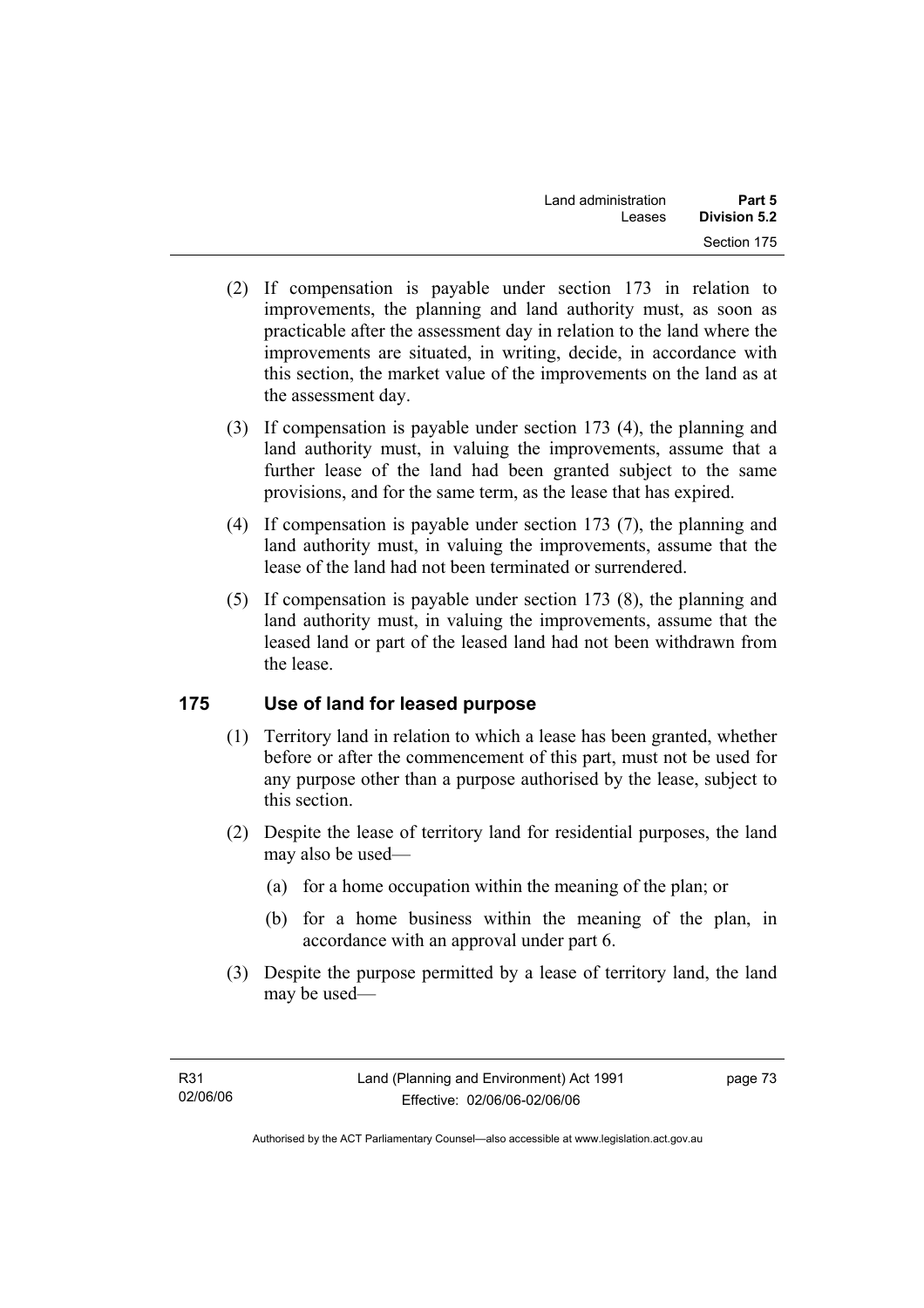| Part 5       | Land administration |
|--------------|---------------------|
| Division 5.2 | Leases              |
| Section 176  |                     |

- (a) for a development of a type prescribed by regulation, in accordance with an approval under part 6; or
- (b) for any other activity prescribed by regulation.

## **176 Variation of rent**

- (1) If the rent payable under a lease of territory land is varied in accordance with the provisions of the lease, the planning and land authority must give the lessee written notice of the variation by post.
- (2) A variation of rent mentioned in a notice under subsection (1) must come into operation on—
	- (a) the day 28 days after the day the notice is given; or
	- (b) if the lease under which the variation is made provides that the variation comes into operation on a later day—that later day.

## **177 Review of variations of rent**

- $(1)$  If—
	- (a) the rent payable under a lease of territory land is varied in accordance with the provisions of the lease; and
	- (b) the lease does not provide for the submission to arbitration of differences between the parties to the lease regarding variation of the rent;

the lessee may, within 28 days after receiving the notice under section 176 (1) relating to the variation, serve on the planning and land authority a written request that the authority review the variation.

- (2) The making of a request under subsection (1) does not affect the operation of the variation to which the request relates or prevent the taking of action to implement the variation.
- (3) If a request is made under subsection (1) in relation to a variation, the planning and land authority must review the variation and may

| page 74 | Land (Planning and Environment) Act 1991 | R31      |
|---------|------------------------------------------|----------|
|         | Effective: 02/06/06-02/06/06             | 02/06/06 |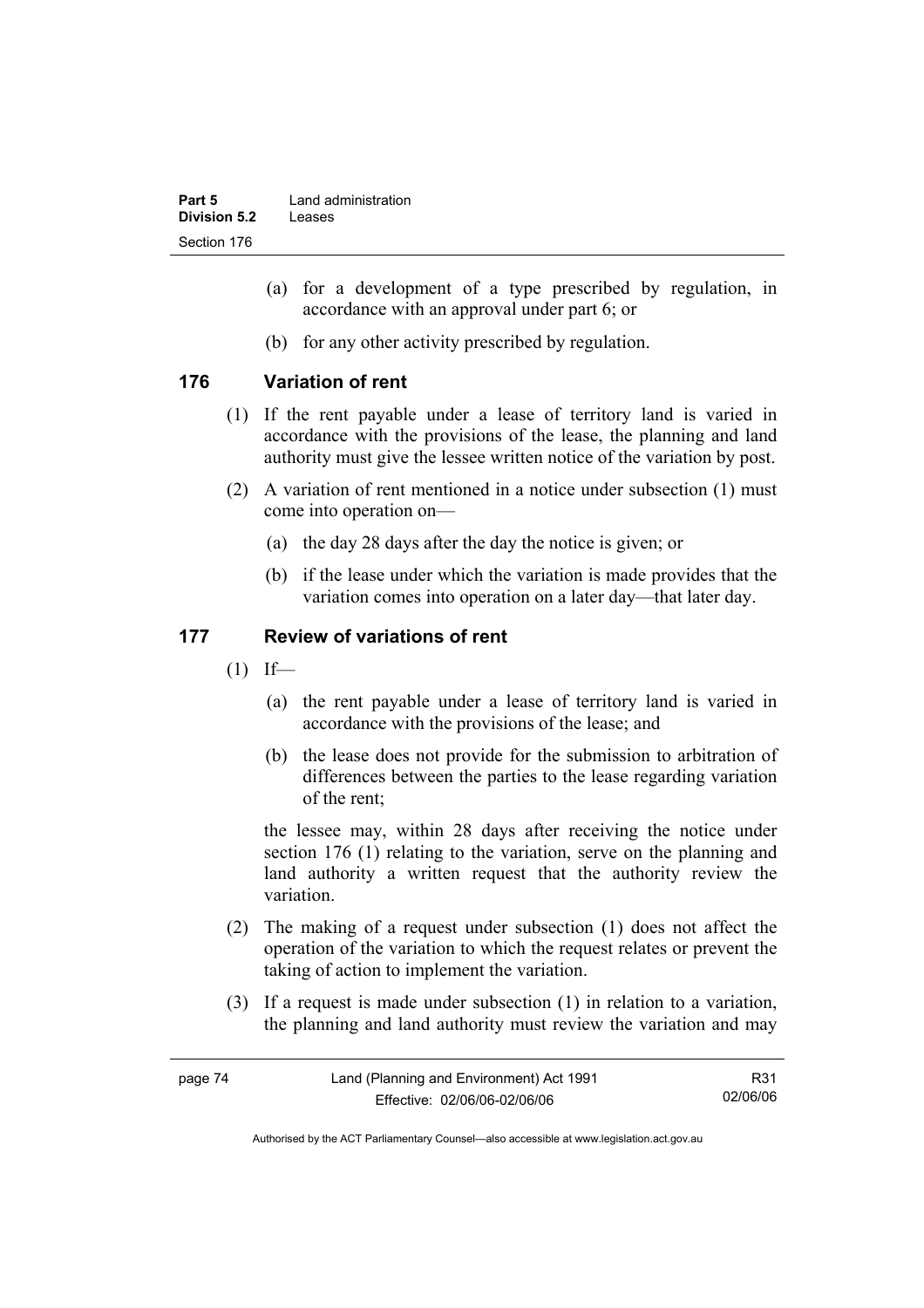confirm the variation or set it aside and substitute any other variation the authority considers appropriate.

## **178 Refund on lease surrender or termination**

- (1) This section applies if a lease of territory land is surrendered or terminated under this Act.
- (2) On application by the person surrendering the lease or the person whose lease has been terminated, the planning and land authority may authorise payment of the amount prescribed by regulation to the person.

*Note* A fee may be determined under s 287 for this provision.

- (3) The planning and land authority must not authorise the payment of an amount under this section otherwise than in accordance with criteria under subsection (4) for the authorisation of payments.
- (4) The Minister may, in writing, determine criteria for the authorisation of payments under this section.
	- *Note* The power to make a statutory instrument (including the statement of criteria) includes power to amend or repeal the instrument (see Legislation Act, s 46).
- (5) A determination is a disallowable instrument.
	- *Note* A disallowable instrument must be notified, and presented to the Legislative Assembly, under the Legislation Act.

## **179 Certificates of compliance**

 (1) Subject to subsection (4), if a building and development provision of a lease of territory land has been fully complied with, the planning and land authority must, on application by the lessee, issue a certificate of compliance to the effect that the provision has been so complied with.

*Note* A fee may be determined under s 287 for this subsection.

Authorised by the ACT Parliamentary Counsel—also accessible at www.legislation.act.gov.au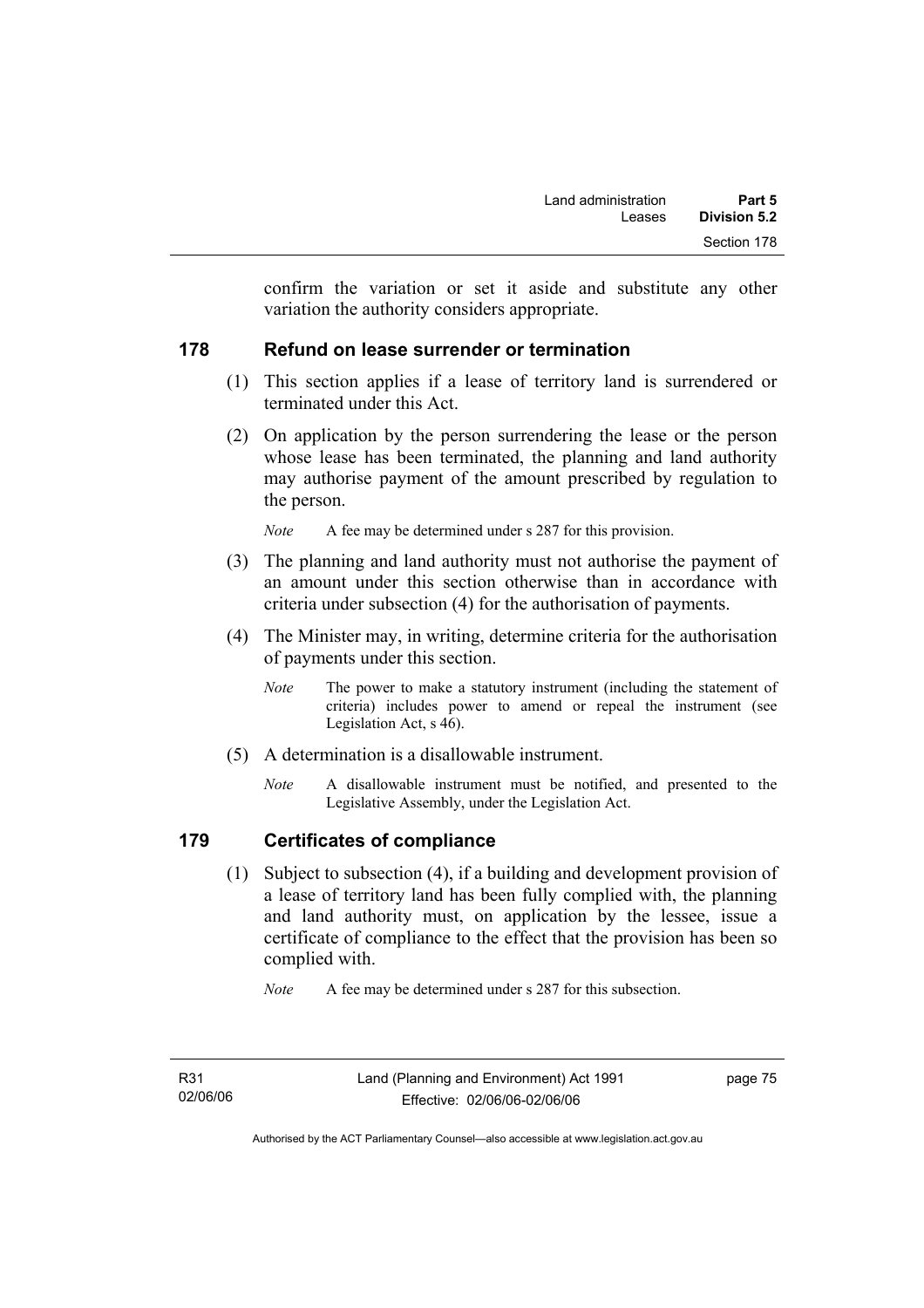| Part 5       | Land administration |
|--------------|---------------------|
| Division 5.2 | Leases              |
| Section 179  |                     |

- (2) Subject to subsection (4), if a building and development provision of a lease of territory land has been partially complied with, the planning and land authority may issue a certificate of compliance to that effect.
- (3) A certificate of compliance under subsection (2) may be issued subject to a condition (specified in the certificate) that the lessee provide security in a specified form against failure to complete specified outstanding work.
- (4) The planning and land authority must not issue a certificate of compliance in relation to a building and development provision to which a lease under the *Unit Titles Act 2001* is subject unless the other requirements of this section are satisfied and the authority is satisfied—
	- (a) for every other lease in relation to the same subdivision under the *Unit Titles Act 2001* that is subject to a building and development provision—that the provision has been complied with, or a certificate of compliance has been issued under this section in relation to that provision; or
	- (b) that the occupier of the unit that is held under the lease will not, as occupier, be substantially inconvenienced by works being carried out, or that are to be carried out, in compliance with a building and development provision to which the lease of the common property or another unit contained in the same subdivision under the *Unit Titles Act 2001* is subject.
- (5) For subsection (4), an occupier is substantially inconvenienced by works being, or to be, carried out if the works are being, or are to be, carried out to the common property, or another unit, in the same stage of the development as the occupier's unit.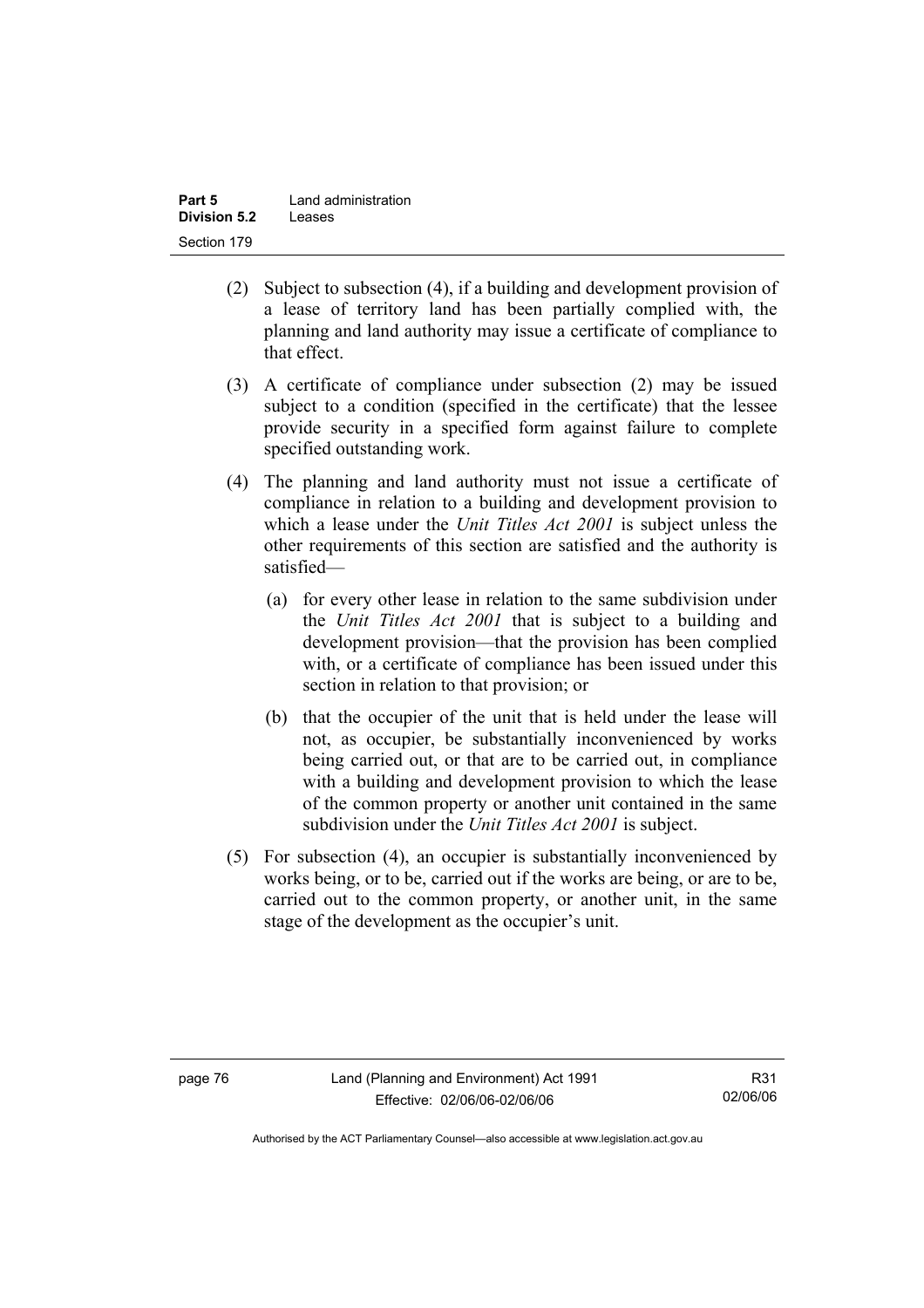## **U** 180 Transfer of land subject to building and development **provision**

- (1) If a lease of territory land contains a building and development provision, the lease, or an interest in the lease, is not capable of being assigned or transferred, either at law or in equity unless—
	- (a) the lessee has died; or
	- (b) the transfer or assignment is made under any of the following orders:
		- (i) an order of the Family Court;
		- (ii) an order of another court having jurisdiction under the *Family Law Act 1975* (Cwlth);
		- (iii) an order under the *Domestic Relationships Act 1994,*  part 3.2 adjusting the property interests of the parties in a domestic relationship; or
	- (c) the transfer or assignment happens by operation of, or under, bankruptcy or insolvency; or
	- (d) the lessee has obtained—
		- (i) a certificate of compliance under section 179; or
		- (ii) the consent of the planning and land authority under subsection  $(2)$  or  $(3)$ .
	- *Note* A consent under the *City Area Leases Ordinance 1936* may be taken to be a consent under s (2) (see s 292).
- (2) The planning and land authority may, in writing, consent to a legal or equitable assignment or transfer of a lease, or an interest in a lease, mentioned in subsection (1) if—
	- (a) the authority—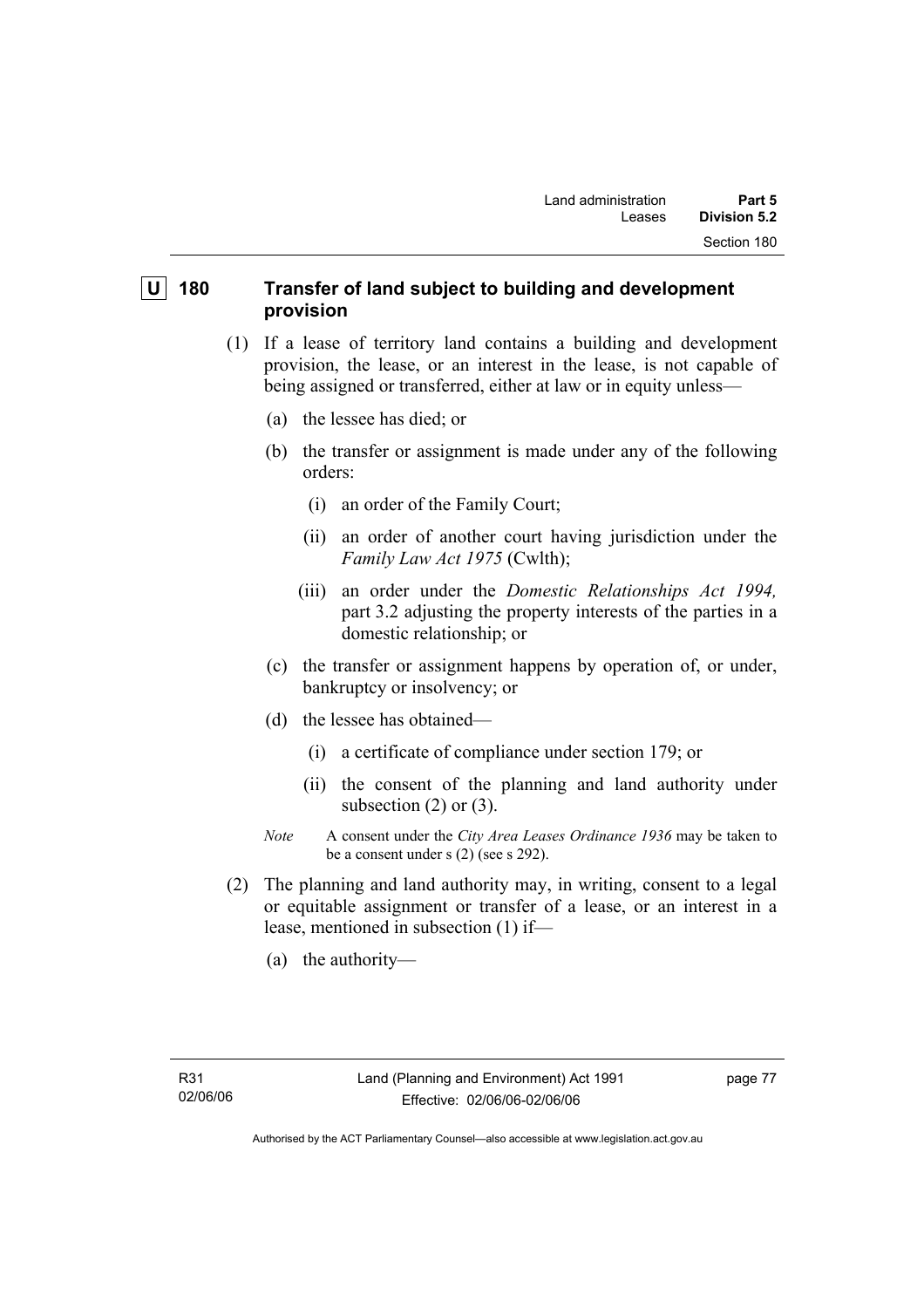| Part 5       | Land administration |
|--------------|---------------------|
| Division 5.2 | Leases              |
| Section 180  |                     |

- (i) is satisfied that the proposed assignee or transferee intends to comply with the building and development provision; and
- (ii) has been given the security (if any) required by the authority for compliance with the provision by the proposed assignee or transferee; and
- (b) either—
	- (i) the authority is satisfied that the lessee cannot, for personal or financial reasons, comply with the building and development provision; or
	- (ii) the proposed transferee or assignee (the *homebuyer*) has a contract with the person (the *builder*) proposing to transfer or assign the lease and, under the contract, the builder is required to build a home on the leased land for the homebuyer.

*Note* A fee may be determined under s 287 for this provision.

 (3) The planning and land authority may also, in writing, consent to a transfer of a lease, or an interest in a lease, mentioned in subsection (1) if the proposed transfer is the first sale of an individual lease of undeveloped land by the person who provided the infrastructure on, and subdivided, the holding lease of which the individual lease is a subdivision.

*Note* A fee may be determined under s 287 for this provision.

- (4) In deciding under subsection (2) or (3) whether to consent to an assignment or transfer of a lease, the planning and land authority must take into consideration any matters determined by the Minister, in writing, for the subsection.
- (5) A determination under subsection (4) is a disallowable instrument.
	- *Note* A disallowable instrument must be notified, and presented to the Legislative Assembly, under the Legislation Act.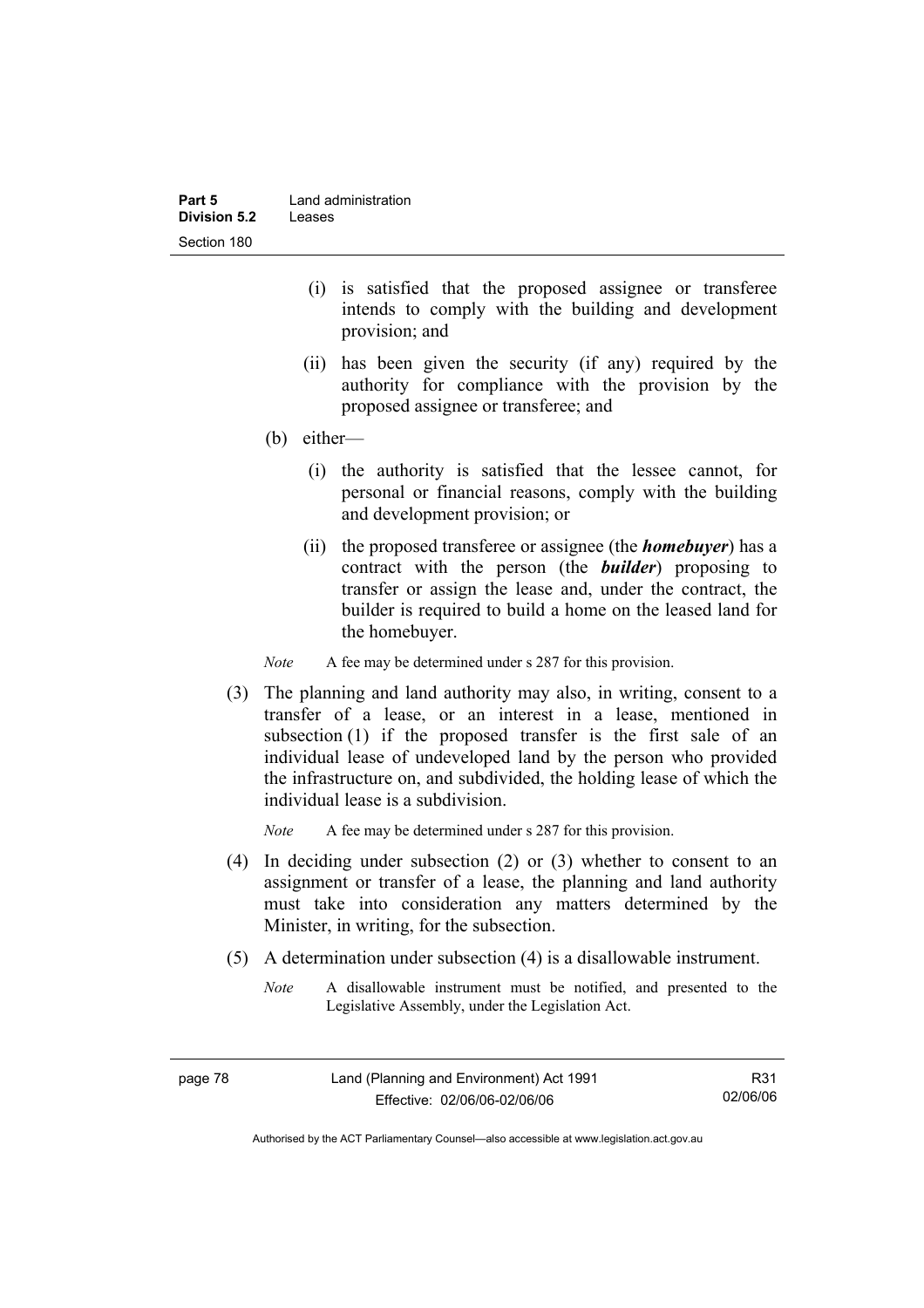## **181 Mortgage of leasehold subject to building and development provision**

If a lease contains a building and development provision, the lease, or an interest in the lease, is not capable of being mortgaged unless—

- (a) the lessee has obtained a certificate of compliance under section 179; or
- (b) the mortgage is required by the lessee—
	- (i) to enable the lessee to repay money borrowed by the lessee for the purpose of acquiring the lease or interest; or
	- (ii) to secure money borrowed by the lessee for the purpose of acquiring the lease or interest; or
	- (iii) to enable the lessee to comply with a building and development provision of the lease.

## **182 Land leased to be held as undivided parcel**

- (1) Subject to section 183, the land comprised in a lease of territory land must at all times be held and occupied by or under the lessee as 1 undivided parcel.
- (2) Subject to this part, the land comprised in a lease of territory land may be sublet and the lease and any interest in it may be assigned, transferred or mortgaged.

## **183 Power of lessee to sublet part of building or land in certain cases**

- (1) Any part of a building erected on land comprised in a lease of territory land may, subject to the lease and any sublease of the land, be sublet separately from the remainder of that building.
- (2) If a part of a building is sublet separately from the remainder of the building, any part of the parcel of land where the building is erected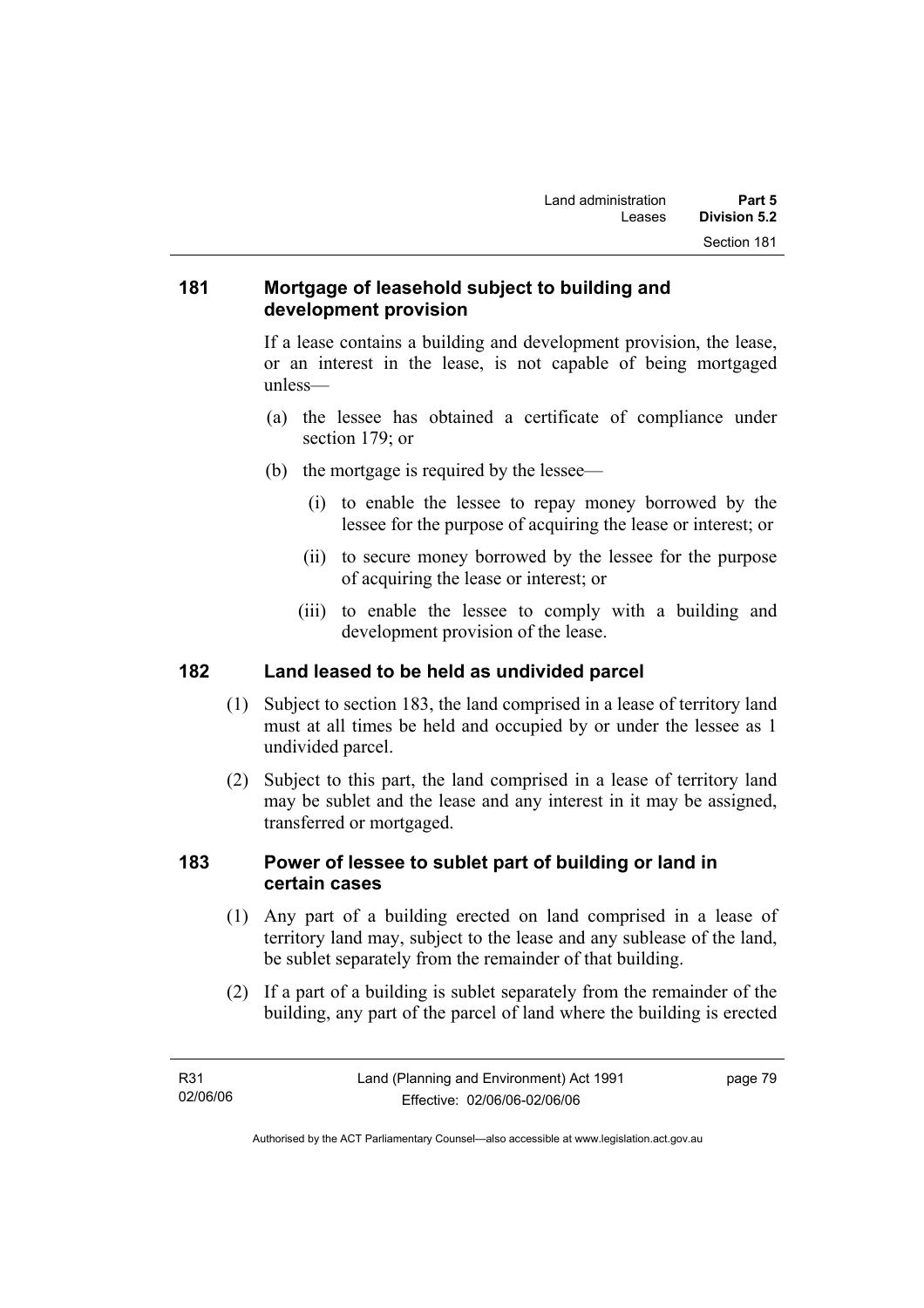| Part 5       | Land administration |  |
|--------------|---------------------|--|
| Division 5.3 | Variation of leases |  |
| Section 183A |                     |  |

may be sublet with the part of the building separately from the remainder of the parcel of land, provided that the part of the parcel of land so sublet adjoins that part of the parcel of land where the building is erected.

- $(3)$  If—
	- (a) a lease of territory land authorises the use of the land comprised in the lease as a mobile home park; and
	- (b) any part of the land is being used, or intended to be used, for the siting of a mobile home;

that part may, subject to the lease and any sublease of the land, be sublet separately from the remainder of the land.

(4) In subsection (3):

*mobile home* means a dwelling (whether or not on wheels) capable of being transferred from place to place and re-erected.

*mobile home park* means land used for the purpose of accommodating mobile homes or caravans, and includes a caravan park or camping ground.

# **Division 5.3 Variation of leases**

#### **183A Effect qualified**

This division has effect subject to division 5.4 (Restrictions on rural leases).

## **184 Application to surrender and regrant of leases**

A reference in this division to the *variation* of a lease includes a reference to the surrender of a lease and the grant of a new lease to the same lessee, subject to different provisions, over land—

 (a) that is the whole or part of the land comprised in the surrendered lease; and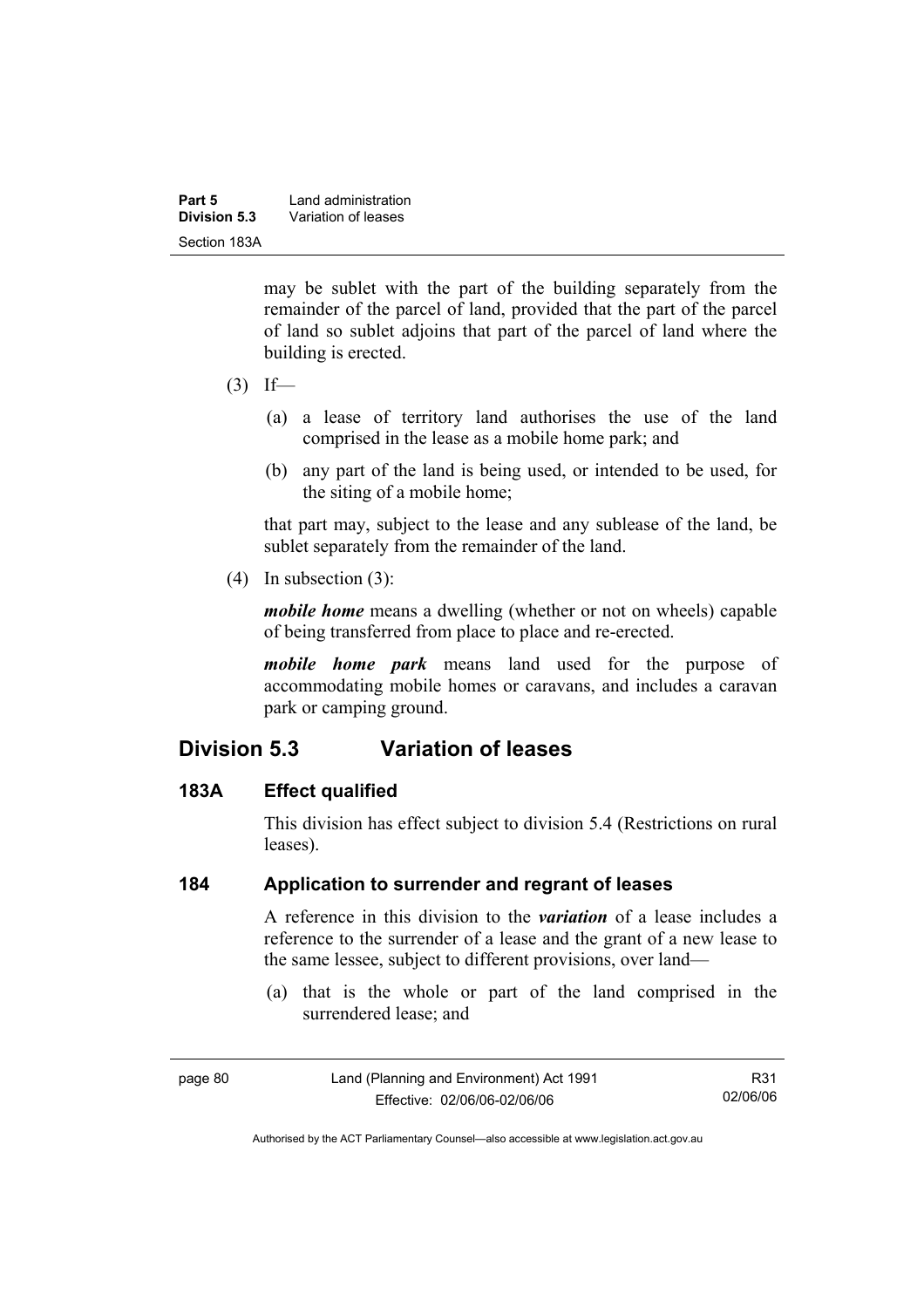(b) that is not defined land within the meaning of subdivision 2.3.4;

except if a lease is surrendered and a further lease is granted under section 171, section 171A or section 172.

#### **184A Variation of nominal rent lease—change of use charge**

- (1) The planning and land authority must not execute a variation of a nominal rent lease unless the lessee has paid the Territory any change of use charge decided by the authority under subsection (2), subject to any remission or increase under section 184C.
- (2) The planning and land authority must decide the change of use charge for a variation of a nominal rent lease in accordance with the formula—

$$
CUC = (V_1 - V_2) \times 75\%
$$

(3) In subsection (2):

*CUC* means the change of use charge payable for the variation of the lease.

 $V_1$  means the capital sum that the lease might be expected to realise if—

- (a) the lease were to be varied as proposed; and
- (b) the lease were offered for sale in good faith immediately after the variation on the reasonable terms and conditions that a genuine seller would require; and
- (c) the rent payable throughout the term of the lease were a nominal rent.

 $V_2$  means the capital sum that the lease might be expected to realise if—

 (a) the lease were not to be varied during the remainder of its term; and

| R31      | Land (Planning and Environment) Act 1991 | page 81 |
|----------|------------------------------------------|---------|
| 02/06/06 | Effective: 02/06/06-02/06/06             |         |
|          |                                          |         |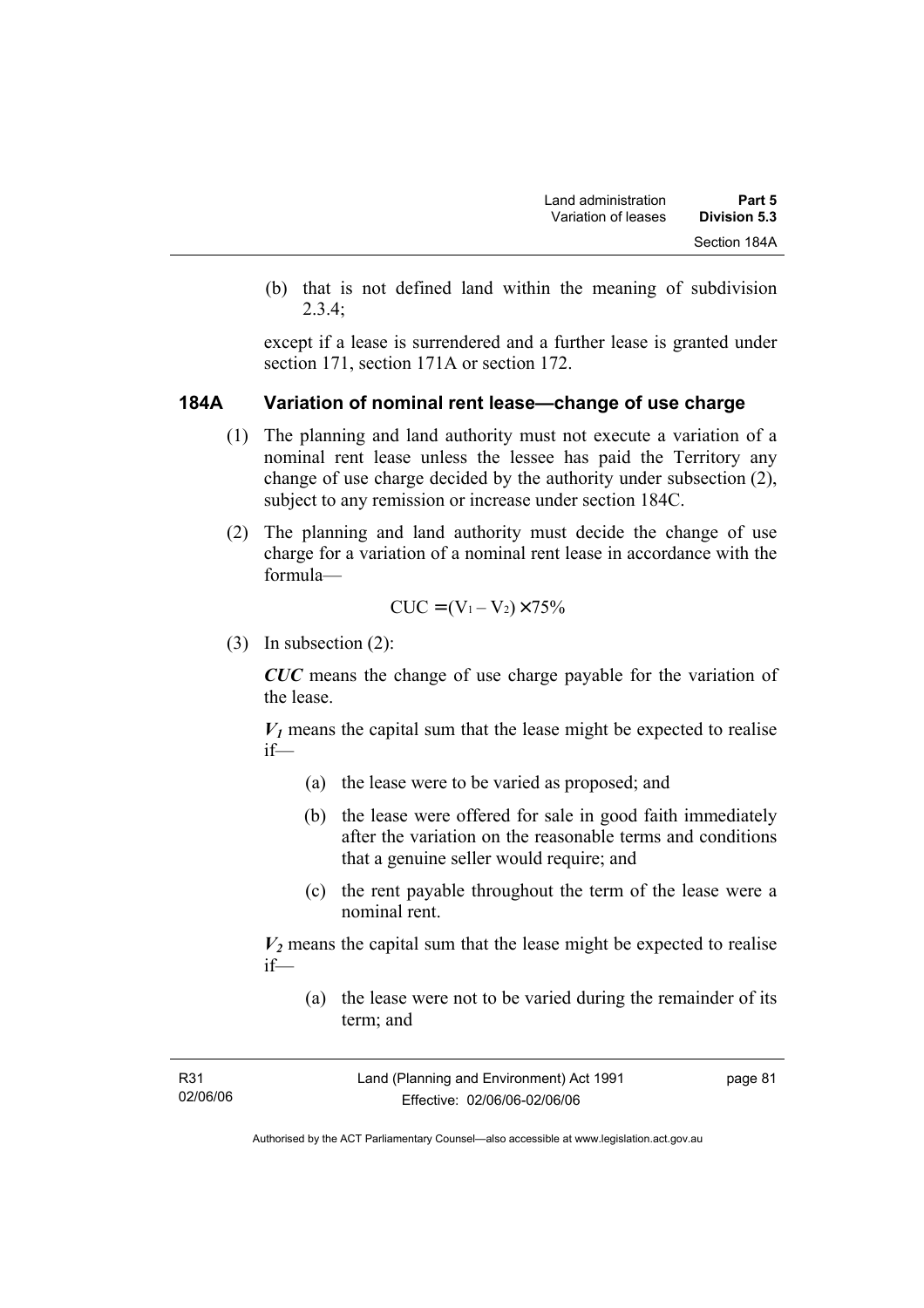- (b) the lease were offered for sale in good faith immediately before the variation on the reasonable terms and conditions that a genuine seller would require; and
- (c) the rent payable throughout the term of the lease were a nominal rent.
- (4) If the capital value assessed as  $V_1$  under subsection (3) is equal to or less than the capital value assessed as  $V_2$  under that subsection, no change of use charge is payable under subsection (1).
- (5) So far as this section applies, because of section 184, to the surrender of a lease and the grant of a new lease—
	- (a) the reference in subsection (3), definition of  $V_I$ , paragraph (c) to the term of the lease is a reference to the term of the new lease; and
	- (b) the reference in subsection (3), definition of  $V_2$ , paragraph (c) to the term of the lease is a reference to the term of the lease to be surrendered.
- (6) A variation of a lease has no effect if the change of use charge payable under subsection (1) for the variation is not paid.

## **184C Change of use charge for variations of nominal rent leases**

- (1) On application by the lessee of a nominal rent lease who applies for a variation of the lease, the planning and land authority must remit a change of use charge under section 184A (Variation of nominal rent lease—change of use charge) in circumstances prescribed by regulation.
- (2) The planning and land authority must increase a change of use charge under section 184A in circumstances prescribed by regulation.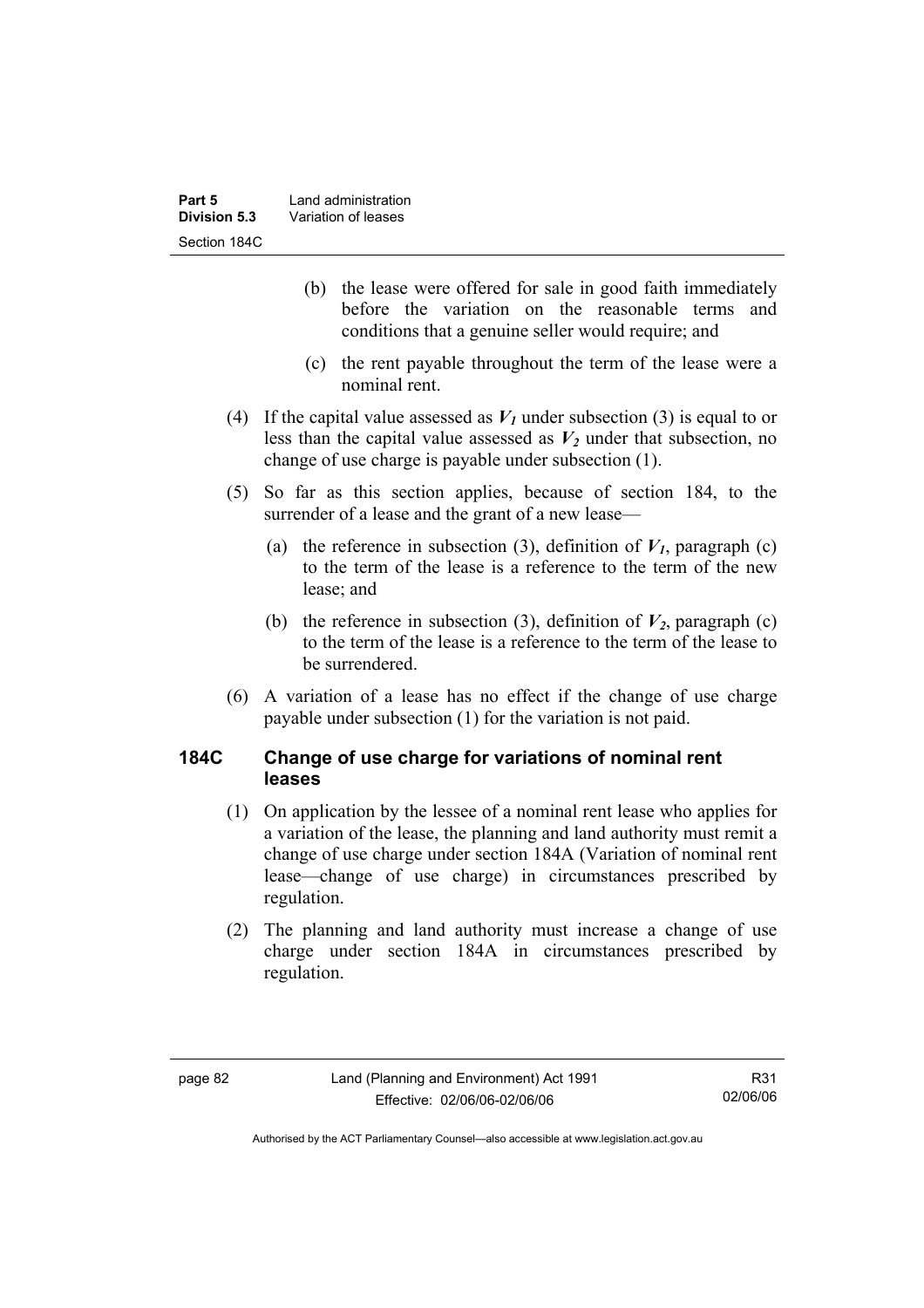#### **184D Variation of rental leases**

- (1) The planning and land authority must not execute a variation of a rental lease unless any rent and additional rent payable under the lease up to the day of variation has been paid.
- (2) If the planning and land authority executes a variation of a rental lease, the authority must reappraise the rent payable under the lease, following (to the extent possible) the method provided by the rental provisions of the lease.
- (3) If the planning and land authority executes a variation of a rental lease, the rent payable under the lease is to be adjusted in accordance with the reappraisal under subsection (2) with effect from the date of variation.
- (4) Subsections (2) and (3) do not apply to a variation of a rental lease—
	- (a) to reduce the rent payable to a nominal rent; or
	- (b) otherwise affecting the rental provisions of the lease.

#### **185 Advice of rent payable on variation of lease**

If the planning and land authority agrees to a variation of a lease of territory land, being a lease under which rent or additional rent is payable, it must—

- (a) calculate the amount that would be payable under the lease for rent and additional rent up to the day when it expects the variation to be executed; and
- (b) give the lessee written notice of—
	- (i) the amount calculated for rent and additional rent under paragraph (a); and
	- (ii) the day up to which the amount payable for rent and additional rent has been calculated; and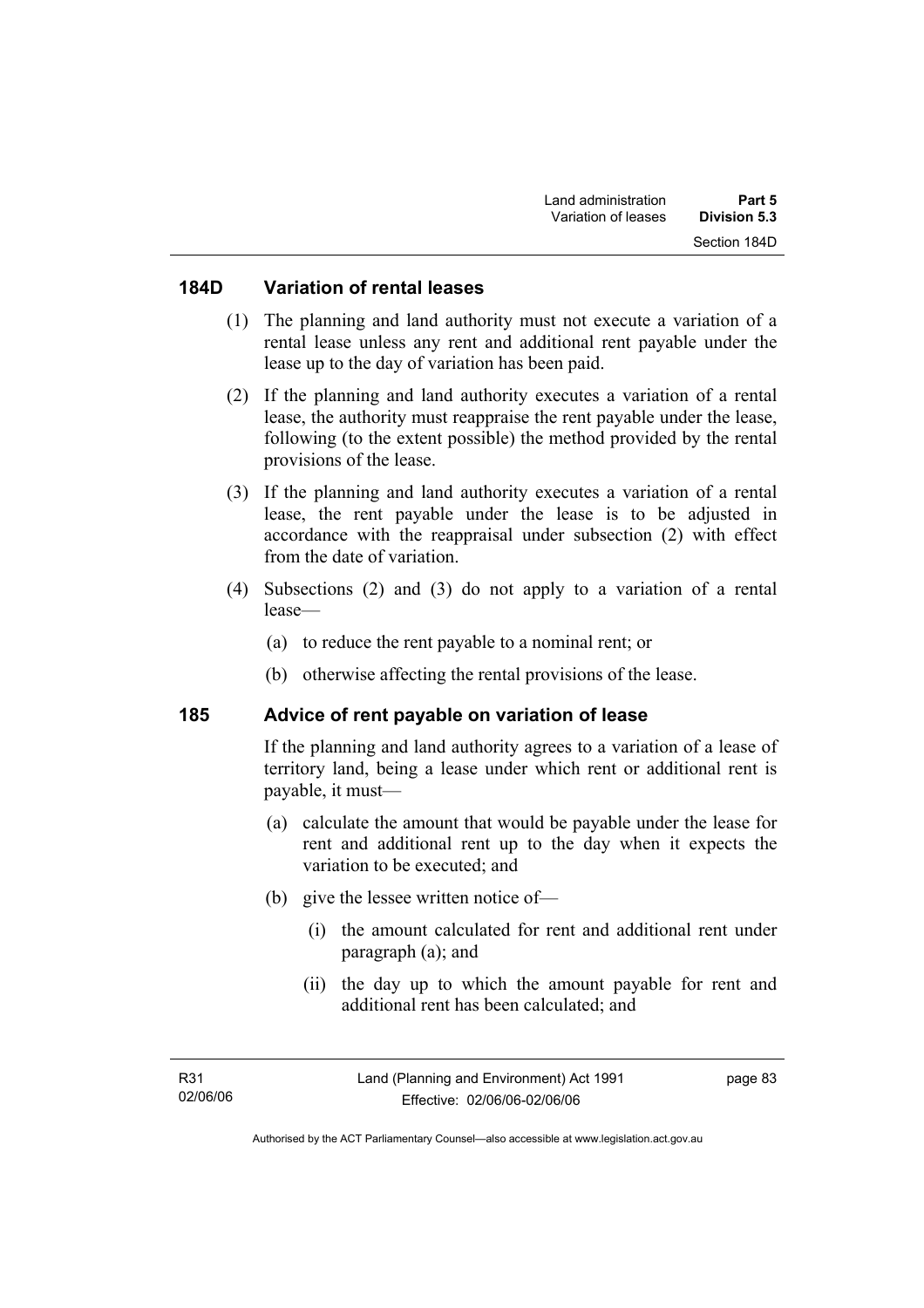| Part 5       | Land administration |  |
|--------------|---------------------|--|
| Division 5.3 | Variation of leases |  |
| Section 186  |                     |  |

 (iii) the day by which the authority requires payment of the amount specified under subparagraph (i) to enable the variation of the lease to be executed on the day specified under subparagraph (ii).

#### **186 Variation of lease to pay out rent**

- (1) A lease must not be varied to reduce the rent payable to a nominal rent unless—
	- (a) the lease is included in a prescribed class of leases; and
	- (b) all amounts payable to the Territory up to the day of variation of the lease for rates and land tax levied in relation to the land comprised in the lease have been paid; and
	- (c) the provisions of the lease requiring the lessee to develop the land comprised in the lease have been complied with up to the day of the variation; and
	- (d) the lessee has paid the Territory an amount decided by the planning and land authority by reference to any policy direction made under subsection (2).
- (2) The Minister may, in writing, make policy directions for subsection  $(1)$   $(d)$ .
- (3) A policy direction under subsection (2) is a disallowable instrument.

- (4) If a lease of Territory land is varied to reduce the rent payable to a nominal rent, the lease as varied must provide that the lessee is to pay a rent of 5 cents per annum if and when that rent is demanded.
- (5) The requirements of this section are in addition to, and not in substitution for, the requirements of the other provisions of this Act relating to the variation of leases.

*Note* A disallowable instrument must be notified, and presented to the Legislative Assembly, under the Legislation Act.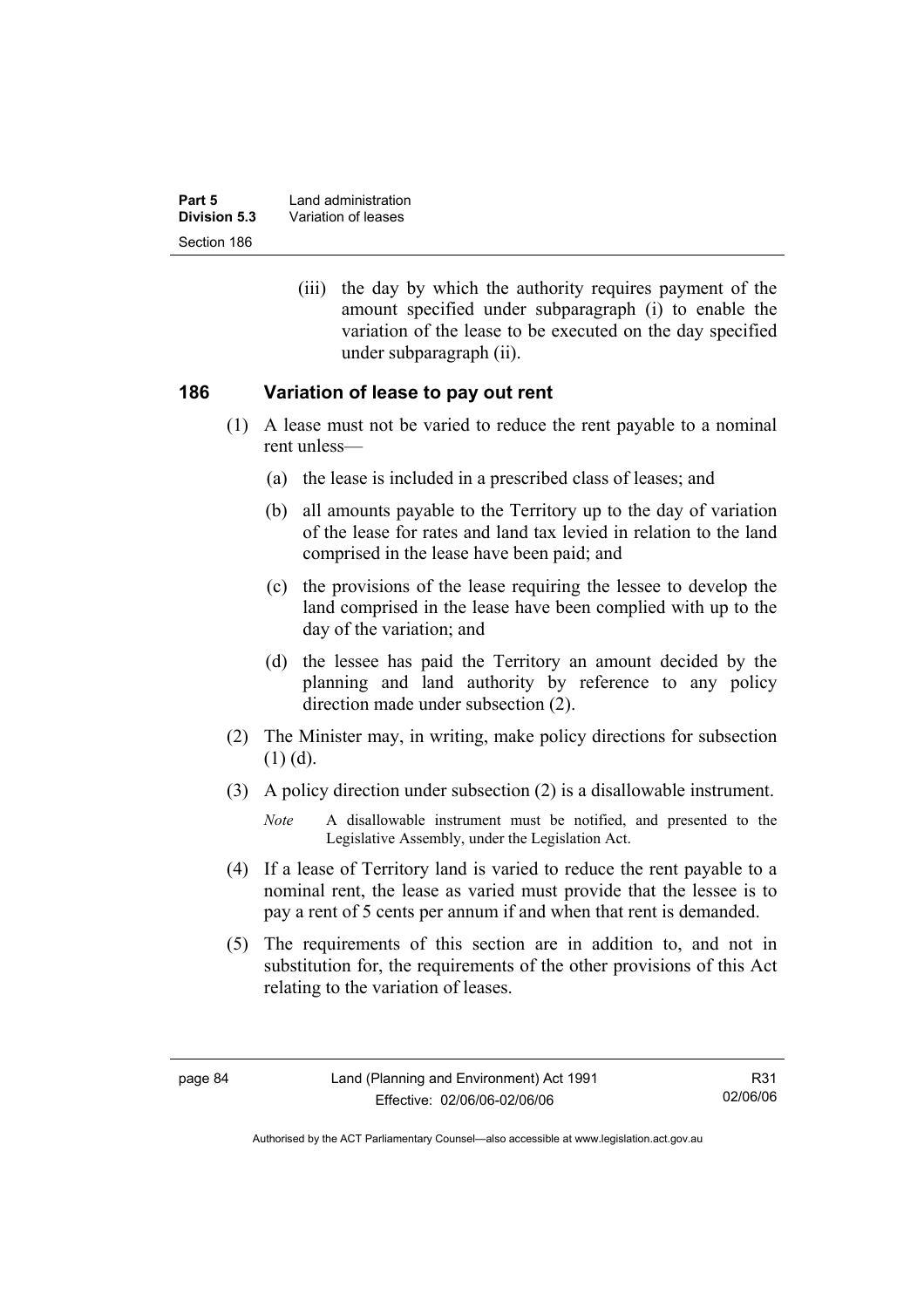#### **186A No variations to extend term**

The planning and land authority must not execute a variation of a lease of territory land to extend the term of the lease.

## **Division 5.4 Restrictions on rural leases**

#### **186B Definitions for div 5.4**

In this division:

*dealing*, in relation to a lease, means—

- (a) assigning or transferring the lease; or
- (b) subletting the land comprised in the lease or any part of it; or
- (c) parting with possession of the land comprised in the lease or any part of it.

#### *discharge amount—*

- (a) in relation to a special Pialligo lease—means an amount decided in accordance with section 186F; or
- (b) in any other case—means an amount decided in accordance with section 186E.

*earlier index number***,** for a lease, means the last index number issued before the lease was granted under section 161 or section 171A.

*holding period* is a period ending—

- (a) in relation to a long lease—10 years after the lease is granted; or
- (b) in relation to a short lease—at the end of  $\frac{1}{3}$  the term of the lease.

*index number*—see section 186G.

page 85

Authorised by the ACT Parliamentary Counsel—also accessible at www.legislation.act.gov.au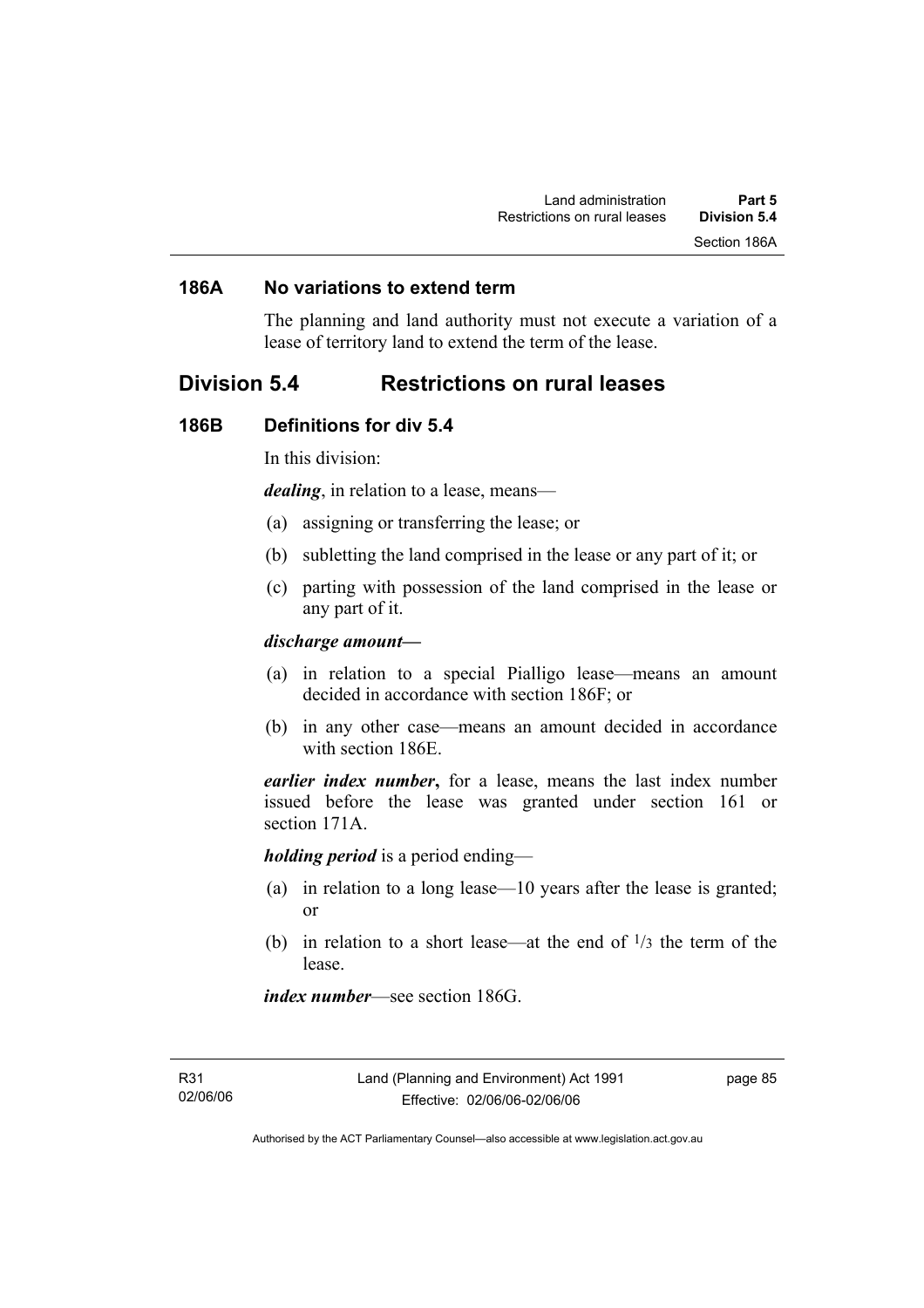#### *later index number* means—

- (a) for a special Pialligo lease—the last index number issued before the discharge amount is to be paid; or
- (b) for any other lease—the last index number issued before the last amount is worked out under section 186E.

*long lease* means a lease for a term of at least 21 years.

*short lease* means a lease for a term less than 21 years.

*special Pialligo lease* means a lease comprising land in block 6, 12, 13, 14, 15, 19, 20 or 52 of section 2 of the district of Majura.

## **186C Land management agreements**

- (1) The planning and land authority may—
	- (a) grant a rural lease; or
	- (b) grant a further rural lease; or
	- (c) vary a rural lease; or
	- (d) consent to the assignment or transfer of a rural lease;

only if the person to whom the lease is to be granted, assigned or transferred, or the person whose lease is to be varied, (the *relevant person*) has entered into an agreement that complies with this section with the Territory about managing the rural land subject to the lease.

- (2) An agreement complies with this section if it is—
	- (a) in accordance with a form approved by the Minister under section 287A (Approved forms) for this section; and
	- (b) signed by—
		- (i) the conservator; and
		- (ii) the relevant person.

page 86 Land (Planning and Environment) Act 1991 Effective: 02/06/06-02/06/06

Authorised by the ACT Parliamentary Counsel—also accessible at www.legislation.act.gov.au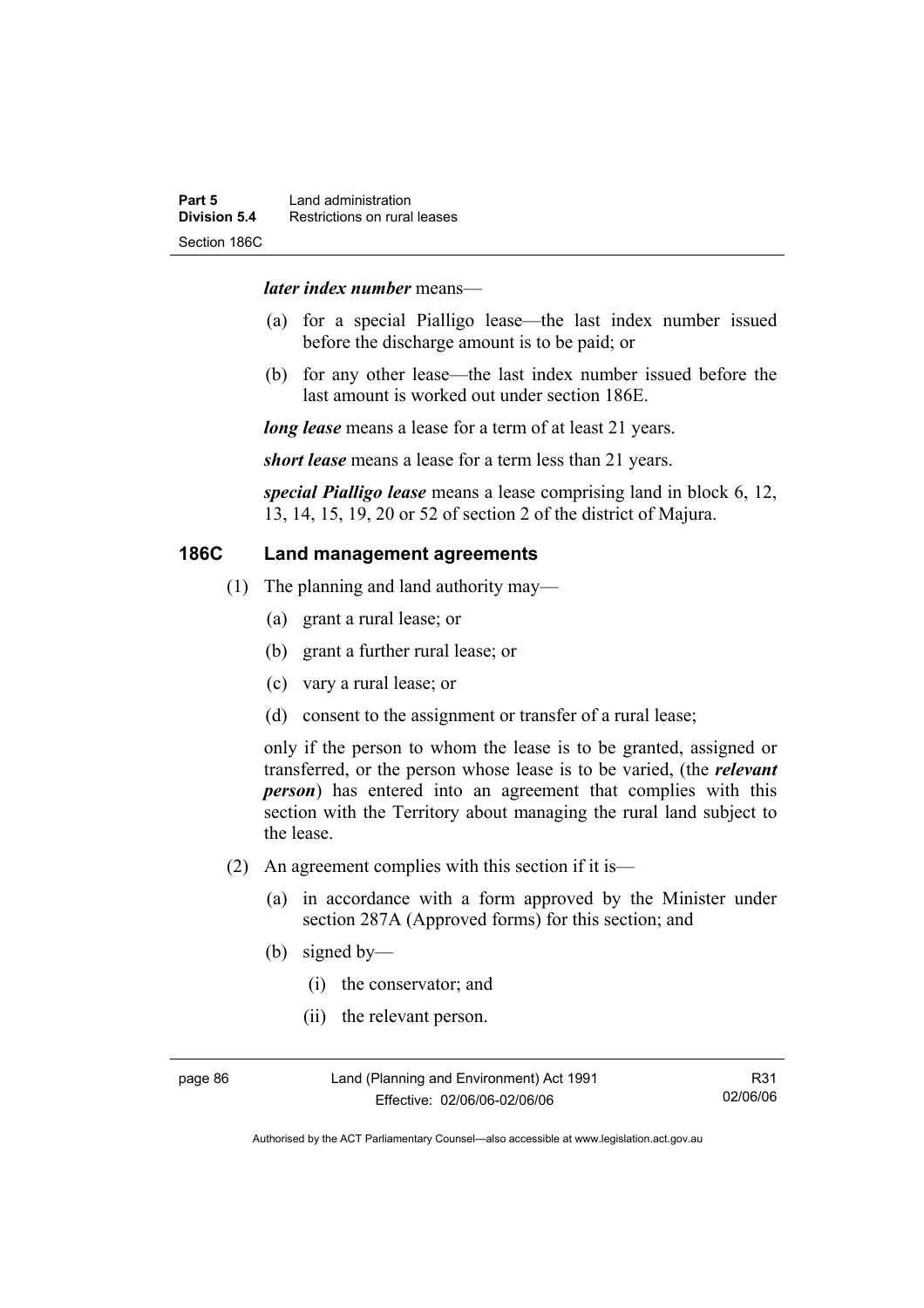(3) An agreement may contain a provision allowing the agreement to be varied other than by agreement between the parties.

## **186D Dealings with rural leases**

- (1) This section applies to—
	- (a) a rural lease granted under section 161 (Granting of leases) after 15 December 1999 for consideration less than the market value of the lease; and
	- (b) a lease granted under section 171A (Grant of further rural leases) after 15 December 1999 on the payment of an amount worked out on the application of an amount condition mentioned in section 171A (3) (a).
- (2) However, this section does not apply to a lease mentioned in subsection (1) (b) that was granted on the surrender of a lease for which a discharge amount had been paid.
- (3) A lessee, or other person with an interest in the lease, may deal with a lease to which this section applies within the holding period only with the written consent of the planning and land authority.
- (4) A dealing in relation to a lease made or entered into without consent has no effect.
- (5) The planning and land authority must consent under this section to a dealing if—
	- (a) the person to whom—
		- (i) the lease is being assigned or transferred; or
		- (ii) the land comprised in the lease, or part of it, is sublet; or
		- (iii) possession of the land comprised in the lease, or part of it, is being given;

is the lessee's domestic partner or child; or

(b) the discharge amount has been paid in relation to the lease;

| R31      | Land (Planning and Environment) Act 1991 | page 87 |
|----------|------------------------------------------|---------|
| 02/06/06 | Effective: 02/06/06-02/06/06             |         |

Authorised by the ACT Parliamentary Counsel—also accessible at www.legislation.act.gov.au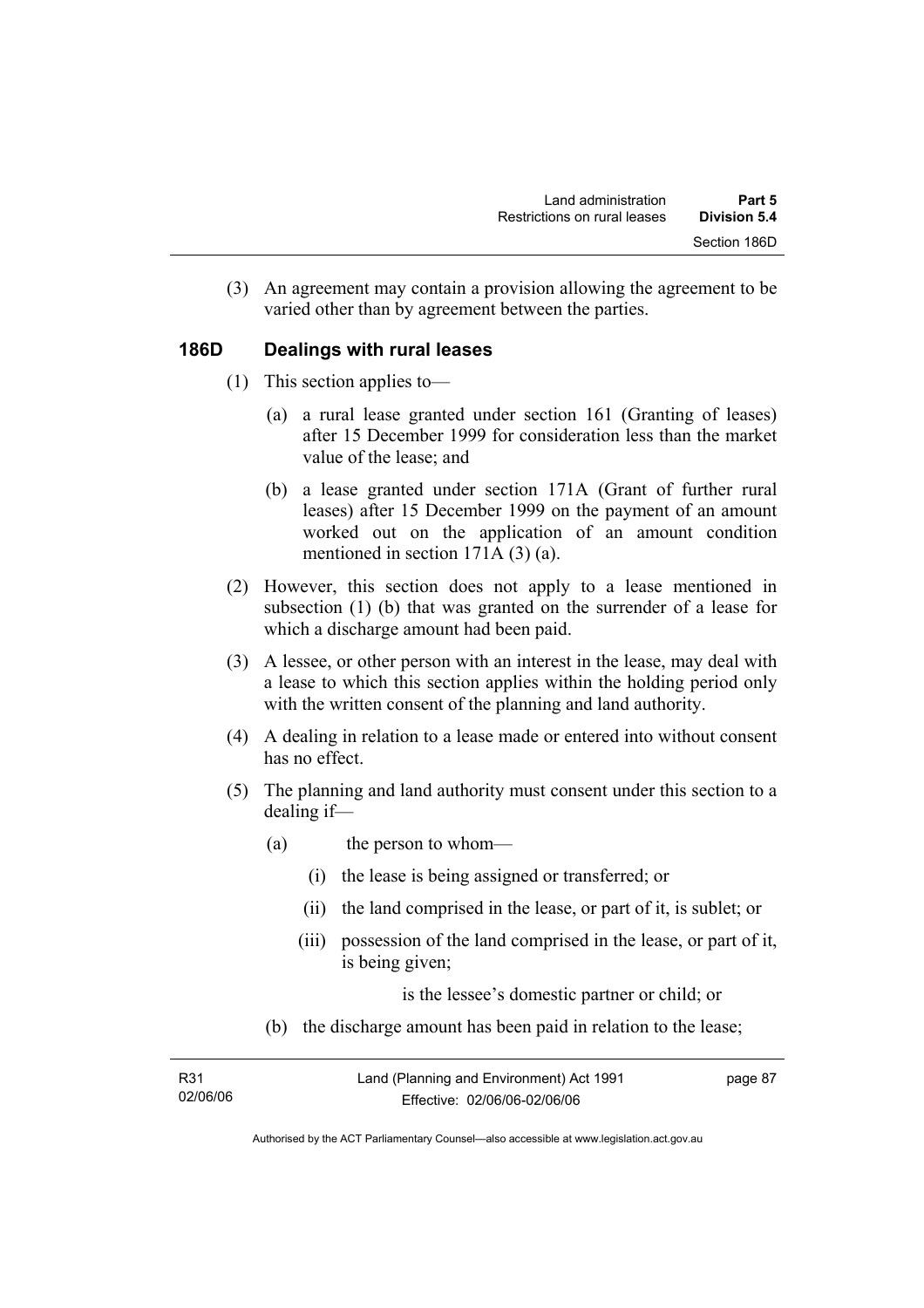but may not consent otherwise.

- (6) The validity of a dealing made or entered into with the consent of the planning and land authority under subsection (5) is not affected—
	- (a) by a defect or irregularity in relation to the giving of the consent; or
	- (b) because a ground, or all grounds, for the consent had not arisen.
- (7) In this section:

*child*, of a lessee, includes a child of the lessee's domestic partner.

## **186E Discharge amount**

 (1) The discharge amount for a lease (other than a special Pialligo lease) is the amount decided in accordance with the formula—

 $(y) \times 50\%$  + owed amount earlier index no ((last amount - (first amount  $\times \frac{\text{later index no}}{\text{in} \cdot \cdot \cdot \cdot}$ )) $\times$  50%) +

(2) In this section:

*earlier index no*—see section 186B, definition of *earlier index number*.

*first amount* means—

- (a) in relation to a nominal rent lease—the consideration for the lease when granted under section 161 or section 171A; or
- (b) in relation to a short lease—the value of the lease decided when the lease was granted under section 161 or section 171A; or
- (c) in relation to any other lease—any consideration for the lease when granted under section 161 or section 171A plus any amount to be paid under the lease;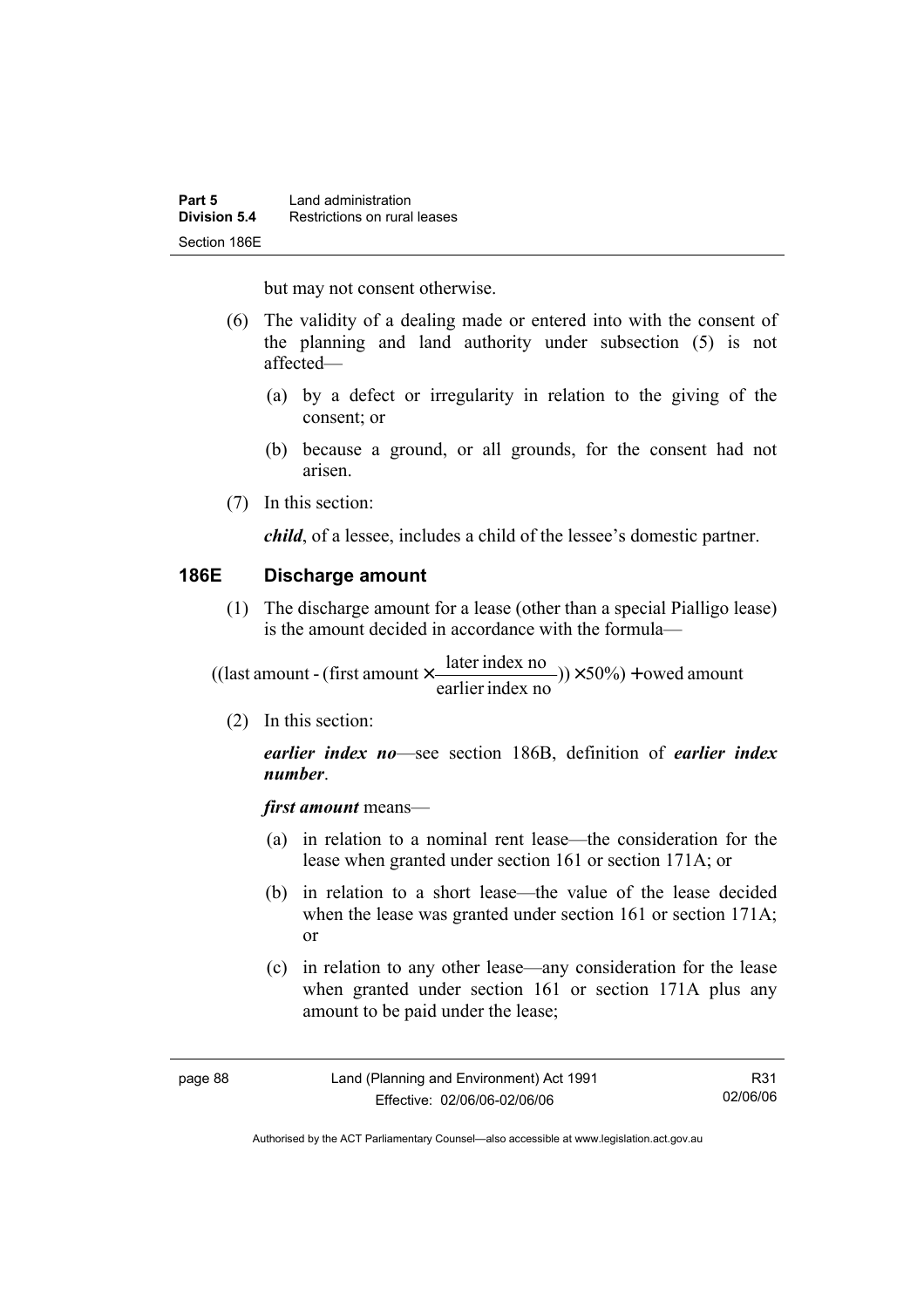other than an amount attributable to lessee-owned improvements to the land comprised in the lease.

*last amount*, in relation to a lease, means—

- (a) the consideration for the dealing with the lease, not including any amount attributable to lessee-owned improvements to the land comprised in the lease; or
- (b) if—
	- (i) there is no consideration; or
	- (ii) the dealing relates to only part of the land comprised in the lease; or
	- (iii) the consideration is less than the market value of the lease;

 the market value of the lease, not including any amount attributable to the lessee-owned improvements to the land comprised in the lease.

#### *later index no*—see section 186B, definition of *later index number*.

#### *owed amount* means—

- (a) in relation to a long lease—any amount remaining to be paid under the lease, even if the amount is not owing; or
- (b) in relation to a short lease—any rent and additional rent payable under the lease up to the day of the dealing with the lease.

## **186F Discharge amount—special Pialligo leases**

 (1) The discharge amount for a special Pialligo lease granted less than 1 year before the discharge amount is to be paid is an amount equal to the total of the amount paid and the owed amount for the lease.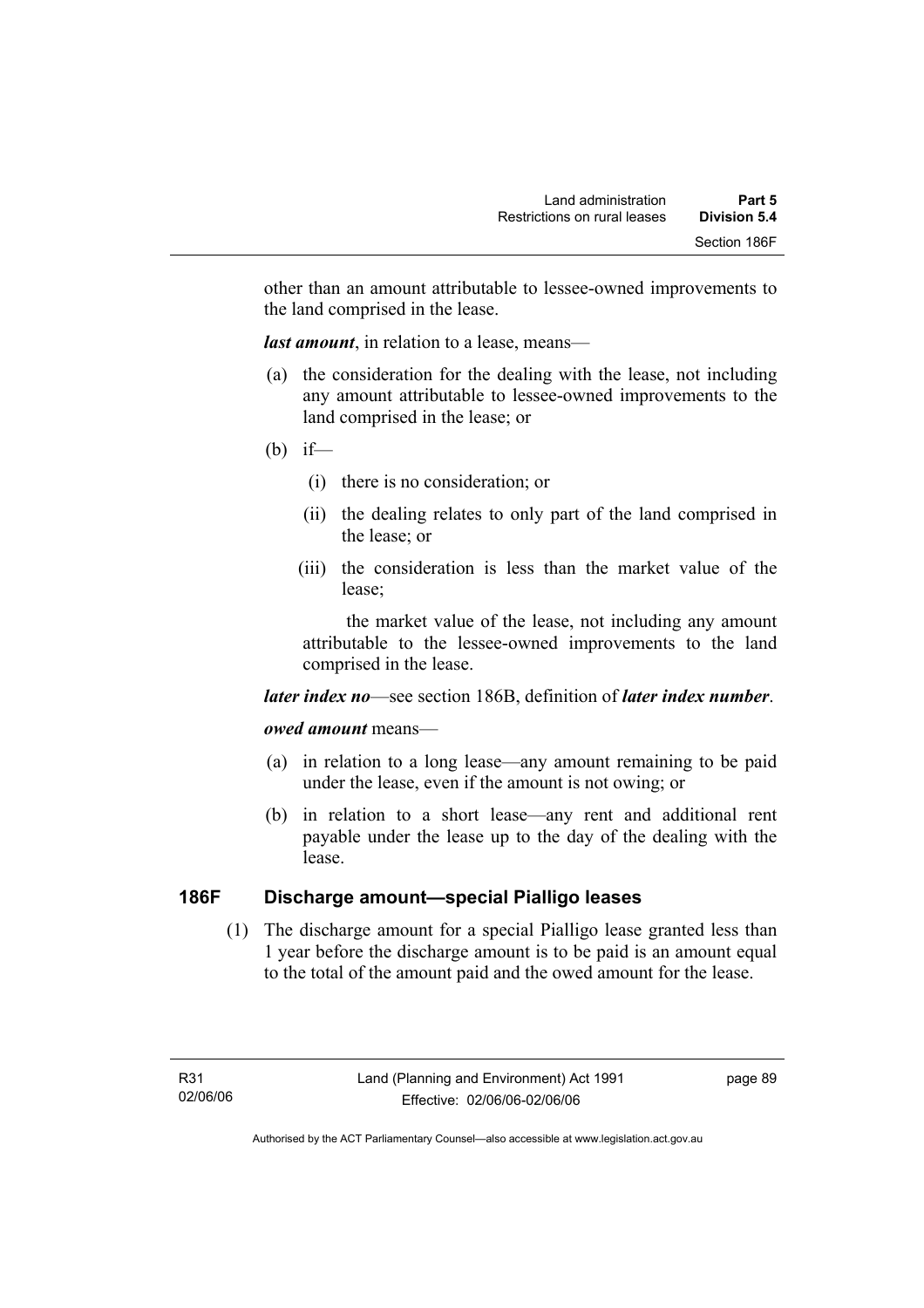(2) The discharge amount for a special Pialligo lease granted at least 1 year before the discharge amount is to be paid is the amount decided in accordance with the formula—

 $) +$  owed amount 10 amount paid - (cpi adjusted amount  $\times \frac{\text{years since grant}}{10}$ ) +

 (3) The cpi adjusted amount in relation to a lease is the amount decided in accordance with the formula—

> earlier index number amount paid  $\times \frac{\text{later index number}}{\text{lintermax}}$

(4) In this section:

*amount paid* means—

- (a) in relation to a nominal rent lease—the consideration for the lease when granted under section 161 or section 171A; or
- (b) in relation to any other lease—any consideration for the lease when granted under section 161 or section 171A plus any amount to be paid under the lease;

other than an amount attributable to lessee-owned improvements to the land comprised in the lease.

*years since grant*, in relation to a lease, means the number of whole years since the lease was granted under section 161 or section 171A.

*owed amount*, in relation to a lease, means any amount remaining to be paid under the lease, even if the amount is not owing.

## **186G Index numbers**

(1) In this division:

*index number* means the All Groups Consumer Price Index number, being the weighted average of the 8 capital cities, published by the Australian Statistician from time to time.

page 90 Land (Planning and Environment) Act 1991 Effective: 02/06/06-02/06/06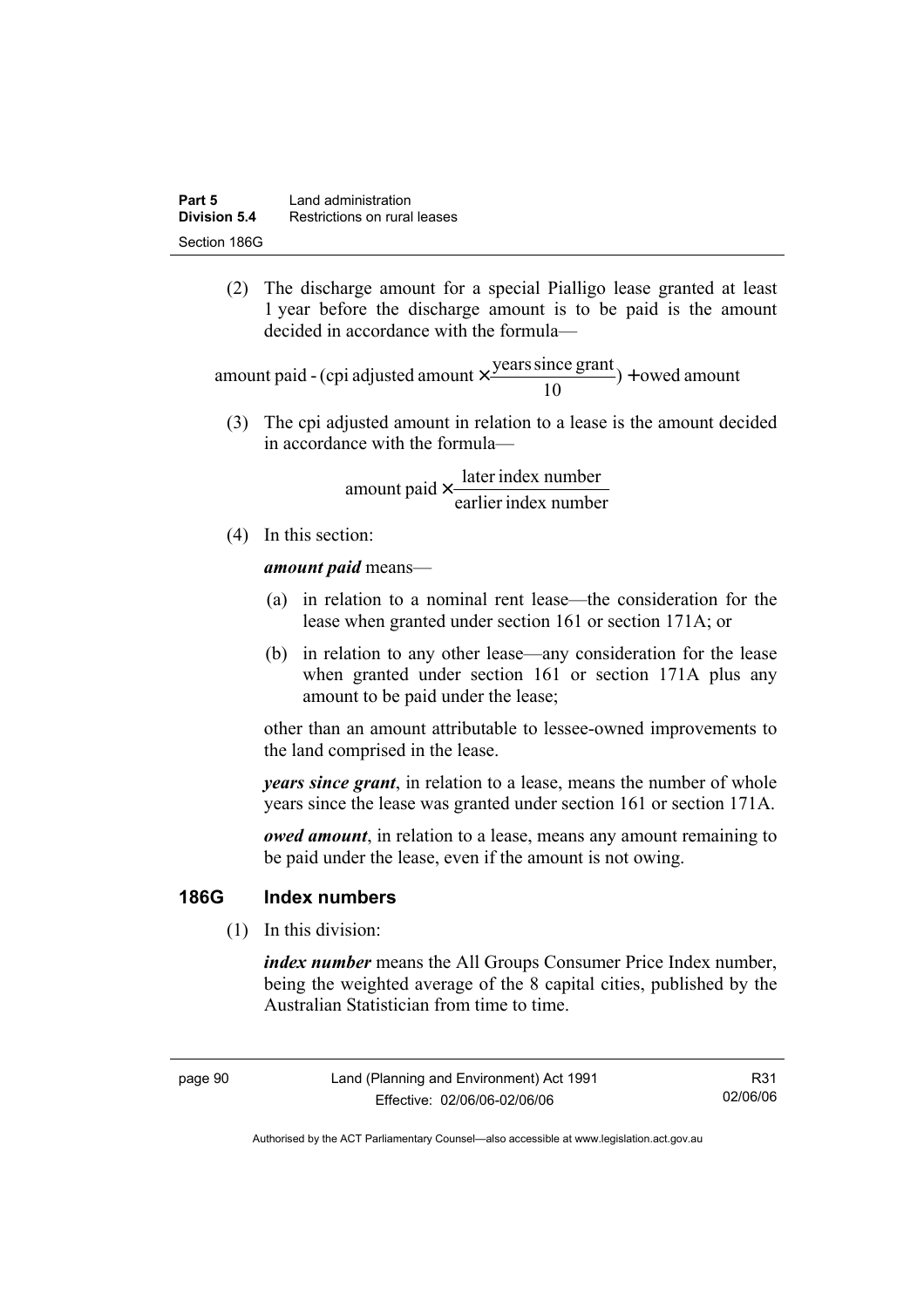- (2) However, in deciding index numbers for this division—
	- (a) if the Australian Statistician revises the calculation of an index number for a reason other than a change in the reference base for the All Groups Consumer Price Index and, as a result of the calculation, publishes an index number for a period in substitution for the previous index number—the later index number is disregarded; and
	- (b) if the Australian Statistician changes the reference base for the consumer price index after the lease is granted but before the calculation of the later index number—the earlier index number is the index number that would have been applicable if the new reference base had been in effect when the lease was granted.

## **186H No subdivision or consolidation**

The planning and land authority may not consent to the consolidation or subdivision of a lease to which section 186D applies during the holding period.

# **Division 5.5 Consolidation and subdivision**

# **187AA Effect qualified**

This division has effect subject to division 5.4 (Restrictions on rural leases).

# **187 Application—nominal rent leases of territory land**

This division applies only in relation to the consolidation and subdivision of nominal rent leases.

## **187A Consolidation and subdivision—change of use charge**

 (1) The planning and land authority must not execute a consolidation or a subdivision unless the lessee has paid the Territory any change of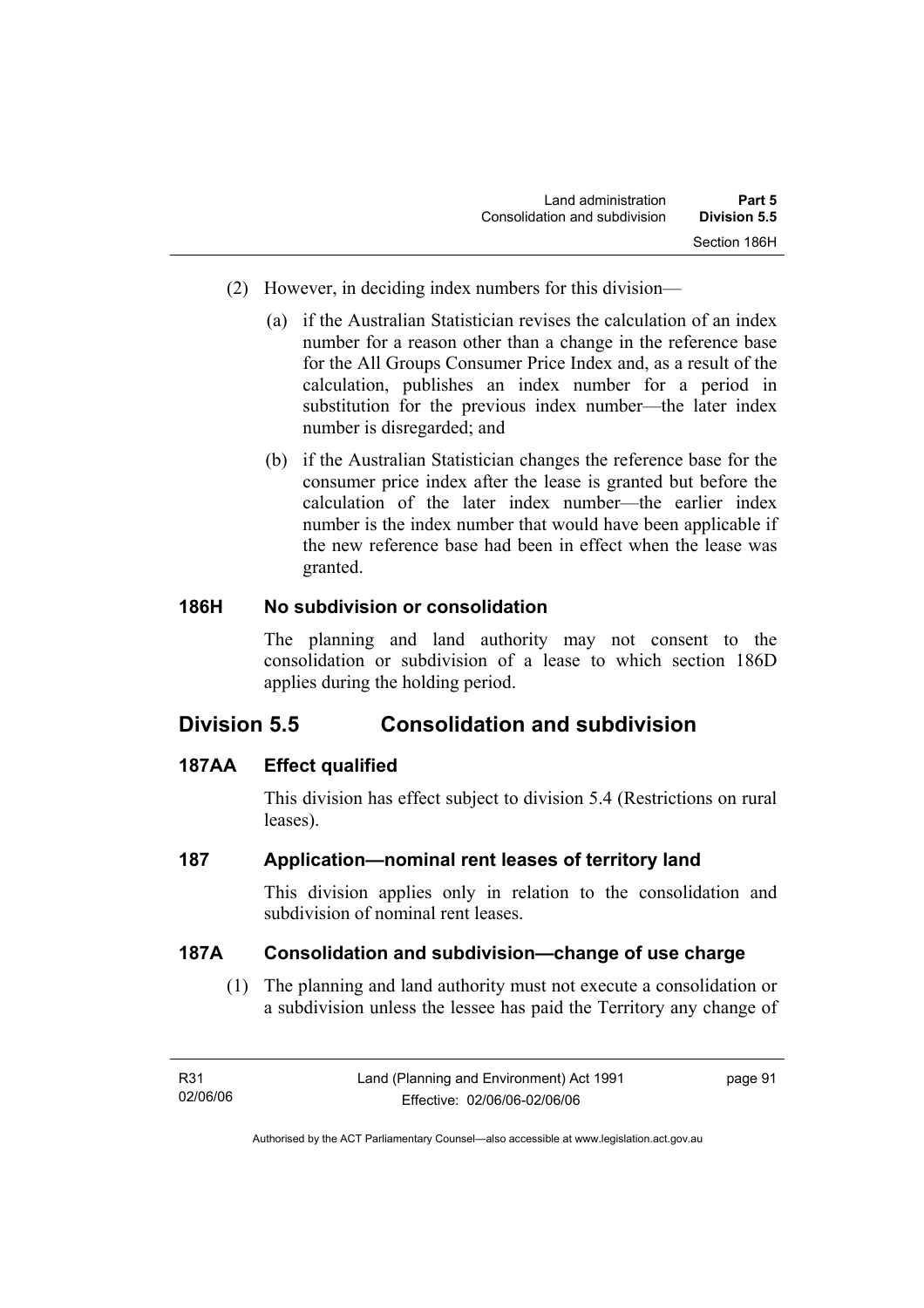use charge decided by the authority under subsection (2), subject to any remission or increase under section 187C.

 (2) The planning and land authority must decide the change of use charge for a consolidation or a subdivision in accordance with the formula—

$$
CUC = (V_1 - V_2) \times 75\%
$$

(3) In subsection (2):

*CUC* means the change of use charge payable for the consolidation or subdivision.

 $V_1$  means the capital sum that the new lease or leases to be granted under the consolidation or subdivision might be expected to realise if—

- (a) the consolidation or subdivision were to take place as proposed; and
- (b) the new lease or leases were offered for sale in good faith immediately after the variation on the reasonable terms and conditions that a genuine seller would require; and
- (c) the rent payable throughout the term of the new lease or leases were a nominal rent.

 $V_2$  means the capital sum that the lease or leases to be surrendered under the consolidation or subdivision might be expected to realise if—

- (a) no consolidation or subdivision were to take place during the remainder of the term of the surrendered lease or leases; and
- (b) the lease or leases were offered for sale in good faith immediately before the consolidation or subdivision on the reasonable terms and conditions that a genuine seller would require; and

| page 92 | Land (Planning and Environment) Act 1991 | R31      |
|---------|------------------------------------------|----------|
|         | Effective: 02/06/06-02/06/06             | 02/06/06 |

Authorised by the ACT Parliamentary Counsel—also accessible at www.legislation.act.gov.au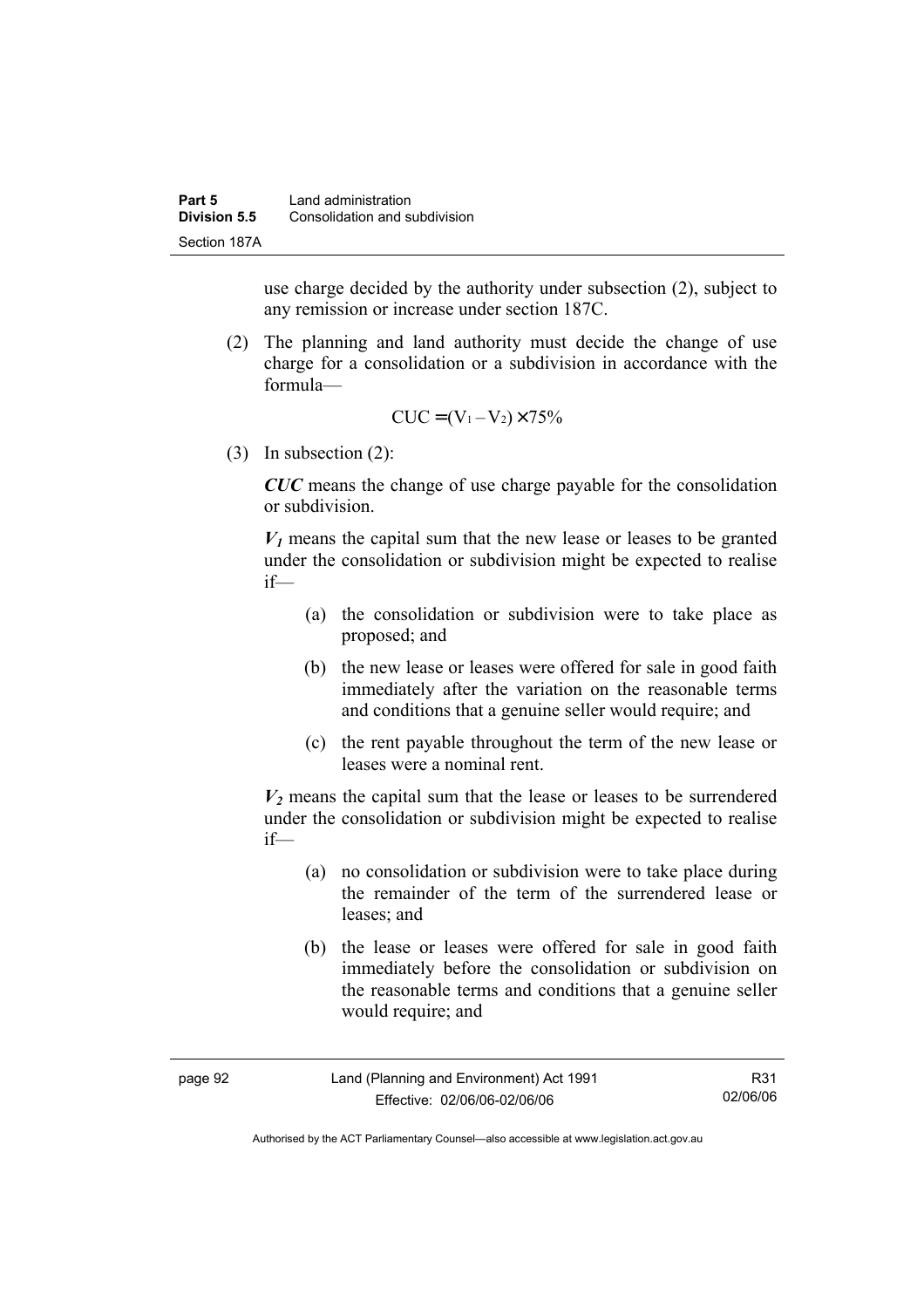- (c) the rent payable throughout the term of the lease or leases to be surrendered were a nominal rent.
- (4) If the capital value assessed as  $V_I$  under subsection (3) is equal to or less than the capital value assessed as  $V_2$  under that subsection, no change of use charge is payable under subsection (1).
- (5) A consolidation or subdivision has no effect if the change of use charge payable under subsection (1) for the consolidation or subdivision is not paid.

## **187C Change of use charge for consolidations and subdivisions**

- (1) On application by a lessee who applies for a consolidation or subdivision of a lease or leases, the planning and land authority must remit a change of use charge under section 187A (Consolidation and subdivision—change of use charge) in circumstances prescribed by regulation.
- (2) The planning and land authority must increase a change of use charge under section 187A in circumstances prescribed by regulation.

# **Division 5.6 Recovery of land**

# **188 Termination of leases**

- (1) Subject to subsection (6), if a lessee of territory land contravenes this part or the lease, the planning and land authority may, by written notice served on the lessee by post, terminate the lease.
- (2) A notice under subsection (1) takes effect on the day 14 days after the day it is served.
- (3) The planning and land authority must serve a copy of a notice of the termination of a lease of territory land under subsection (1) on—
	- (a) the registrar-general; and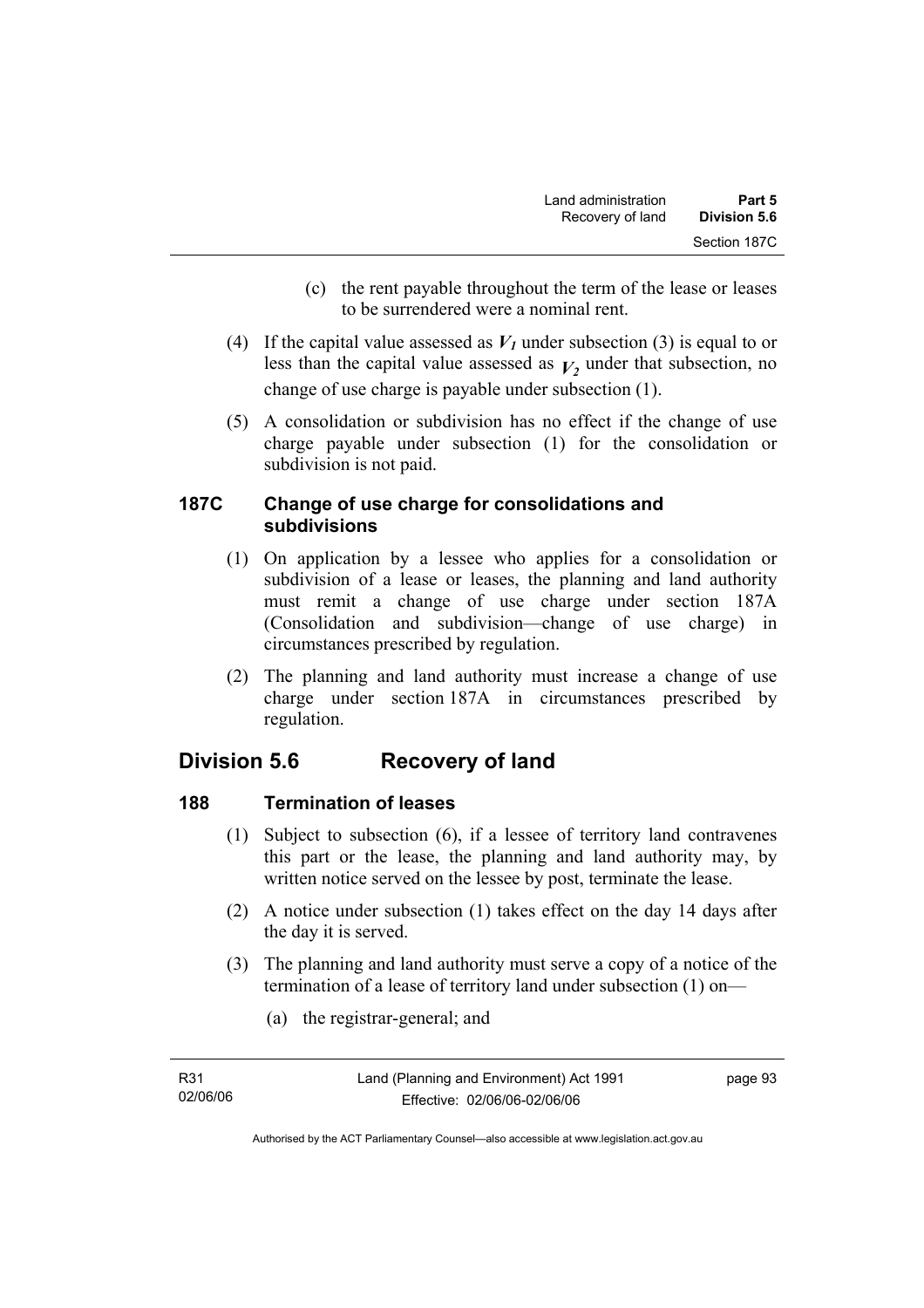| Part 5       | Land administration |
|--------------|---------------------|
| Division 5.6 | Recovery of land    |
| Section 188  |                     |

 (b) any person having an interest in the land that is registered under the *Land Titles Act 1925*;

at the same time as, or as soon as practicable after, the notice under subsection (1) is served.

- (4) Subject to subsection (6), if a person who occupies territory land under a licence from the Commonwealth or the Territory contravenes this part or the licence, the planning and land authority may, by written notice served on the licensee by post, terminate the licence.
- (5) A notice under subsection (4) takes effect on the day 7 days after the day it is served.
- (6) The planning and land authority must not terminate a lease or a licence under this section unless it has—
	- (a) by written notice served on the lessee or licensee by post—
		- (i) informed the lessee or licensee that it is considering terminating the lease or licence; and
		- (ii) specified the grounds on which it is considering taking that action; and
		- (iii) invited the lessee or licensee to notify the authority in writing within 21 days after the date of the notice of any reasons why the lessee or licensee considers that the lease or licence should not be terminated; and
	- (b) taken into account any reasons for not terminating the lease or licence notified to the authority by the lessee or licensee in accordance with the notice served on the lessee or licensee under paragraph (a).
- (7) The validity of the termination of a lease is not affected by a failure to comply with subsection (3).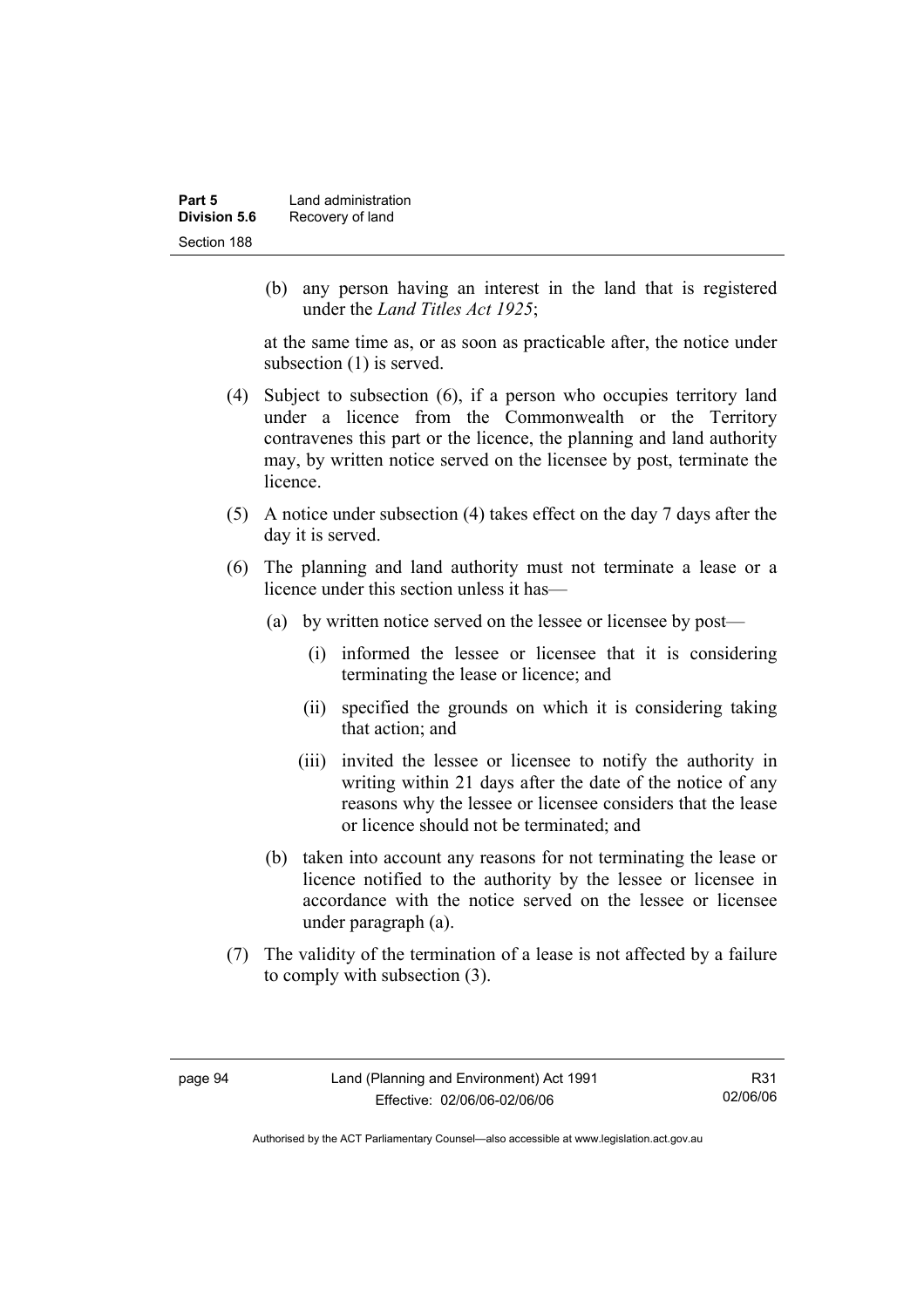#### **189 How land may be recovered**

- (1) This section applies if—
	- (a) a person who has been a lessee of territory land remains in possession of the land after—
		- (i) the term of the lease has ended; or
		- (ii) the lease has been surrendered or ended; or
	- (b) a person who has been a licensee of territory land remains in possession of the land after—
		- (i) the term of the licence has ended; or
		- (ii) the licence has been surrendered or ended.
- (2) The Executive may, by written notice to the person (the *unlawful occupier*), demand that the unlawful occupier give possession of the land to the Executive within the reasonable period stated in the demand.
- (3) If a demand is not complied with—
	- (a) the Executive may apply to the Magistrates Court for an order that possession of the land be given to the Executive; and
	- (b) the court may issue a warrant authorising a police officer, within 30 days after the day the warrant is issued, to enter the land with the assistance and by the force that is reasonable, and give possession of the land to the Executive.
- (4) The planning and land authority is authorised to do any of the following on behalf of the Executive:
	- (a) make a demand under subsection (2);
	- (b) make an application to the Magistrates Court under subsection  $(3)$   $(a)$ ;
	- (c) take possession of land under this section.

page 95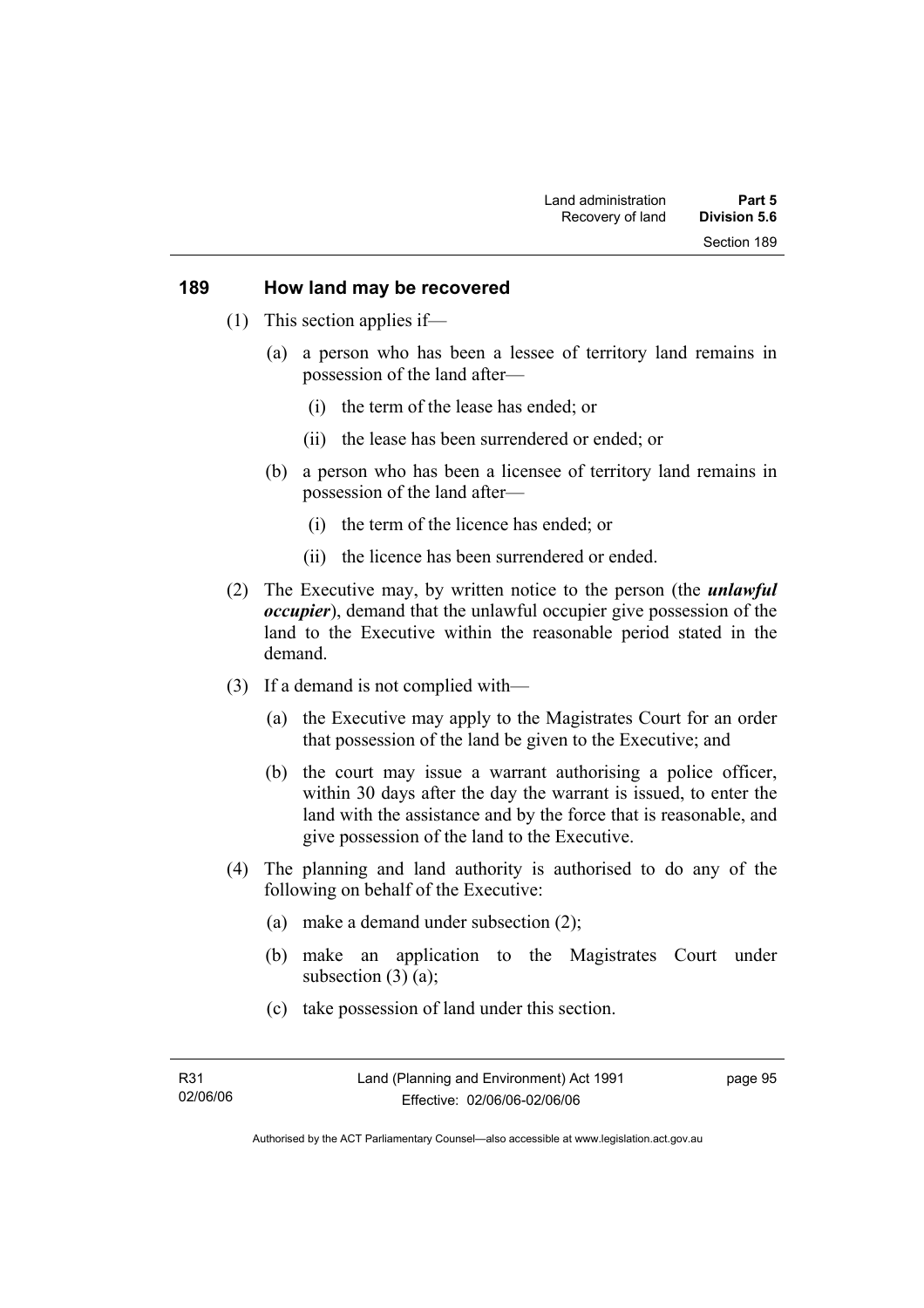| Part 5       | Land administration |
|--------------|---------------------|
| Division 5.7 | Public land         |
| Section 190  |                     |

(5) In this section:

*licence* means a licence granted by the Territory, the Commonwealth or the planning and land authority.

#### **190 Evidence of ending of lease**

- (1) The planning and land authority may certify in writing that a lease of territory land mentioned in the certificate has ended.
- (2) A certificate under subsection (1) is evidence of the matter it states.
- (3) A document that purports to be a certificate under subsection (1) is taken to be such a certificate, unless the contrary is proved.

# **Division 5.7 Public land**

## **Subdivision 5.7.1 Preliminary**

#### **191 Definitions for div 5.7**

In this division:

*plan of management* means a plan of management prepared under subdivision 5.7.4, as varied and in effect from time to time.

*variation*, in relation to a plan of management, includes the revocation of the plan and its substitution with a new plan.

## **Subdivision 5.7.2 Public land**

#### **192 Recommendations to planning and land authority**

The conservator may, in writing, recommend to the planning and land authority that the plan be varied to provide for—

- (a) the identification of an area of land as public land and its reservation for a purpose mentioned in section 193; or
- (b) in relation to an area already identified in the plan as public land—

| page 96 | Land (Planning and Environment) Act 1991 | R31      |
|---------|------------------------------------------|----------|
|         | Effective: 02/06/06-02/06/06             | 02/06/06 |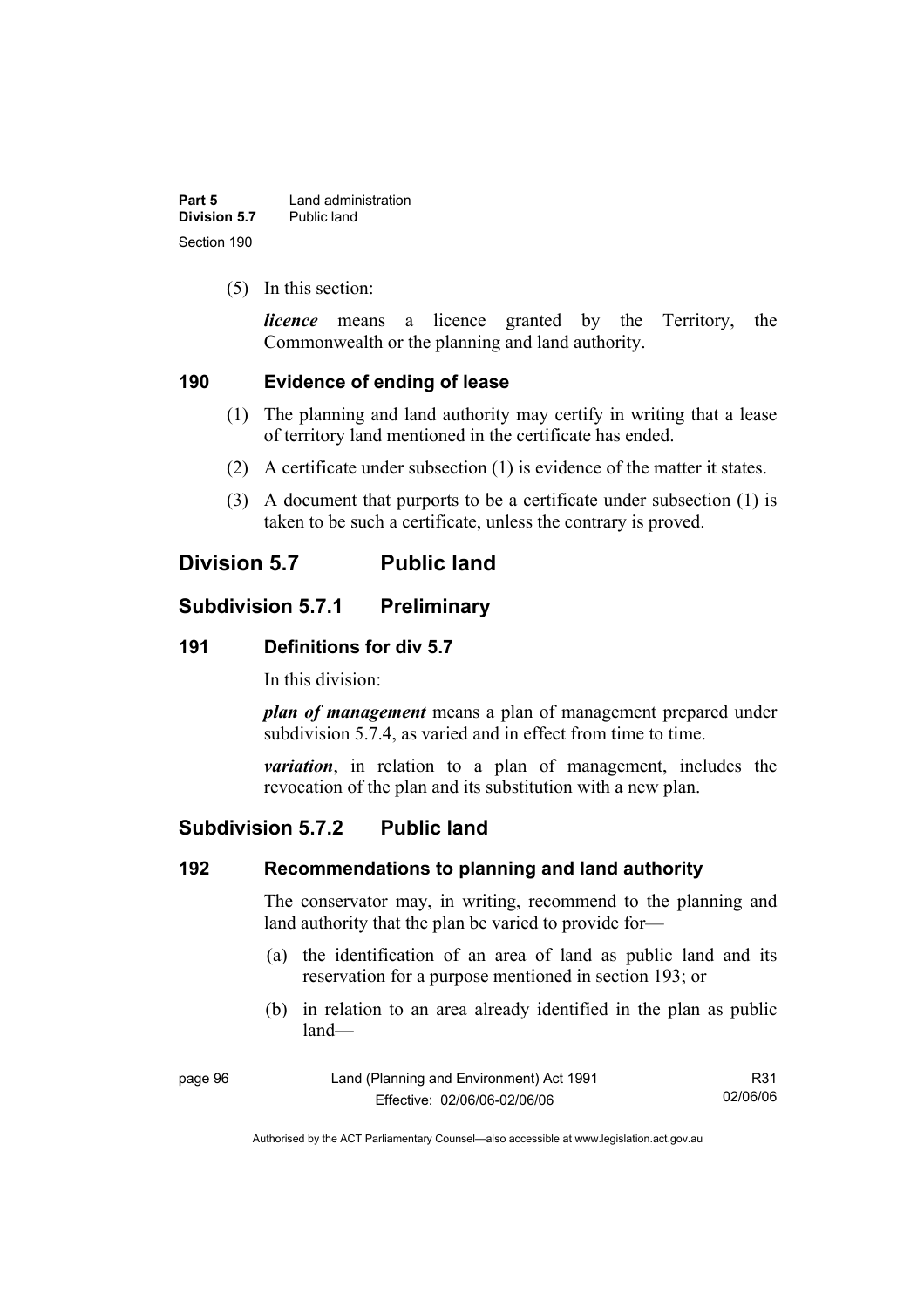- (i) the variation of its boundaries to reduce or increase the size or the area, or to alter the shape of the area; or
- (ii) the variation of the purpose for which it is reserved; or
- (iii) the cessation of its designation as public land.

## **Subdivision 5.7.3 Management of public land**

## **193 Reserved areas**

Public land may be reserved by the plan under section 7 (3) (d) for any of the following purposes:

- (a) a wilderness area;
- (b) a national park;
- (c) a nature reserve;
- (d) a special purpose reserve;
- (e) an urban open space;
- (f) a cemetery or burial ground;
- (g) a lake;
- (h) a sport and recreation reserve;
- (i) a heritage area.

#### **194 Management**

An area of public land must be managed in accordance with—

- (a) the management objectives applying to the area; and
- (b) the plan of management (if any) for the area.

**195 Management objectives** 

 (1) For section 194, the management objectives for an area of public land reserved for a particular purpose are—

| R31      | Land (Planning and Environment) Act 1991 | page 97 |
|----------|------------------------------------------|---------|
| 02/06/06 | Effective: 02/06/06-02/06/06             |         |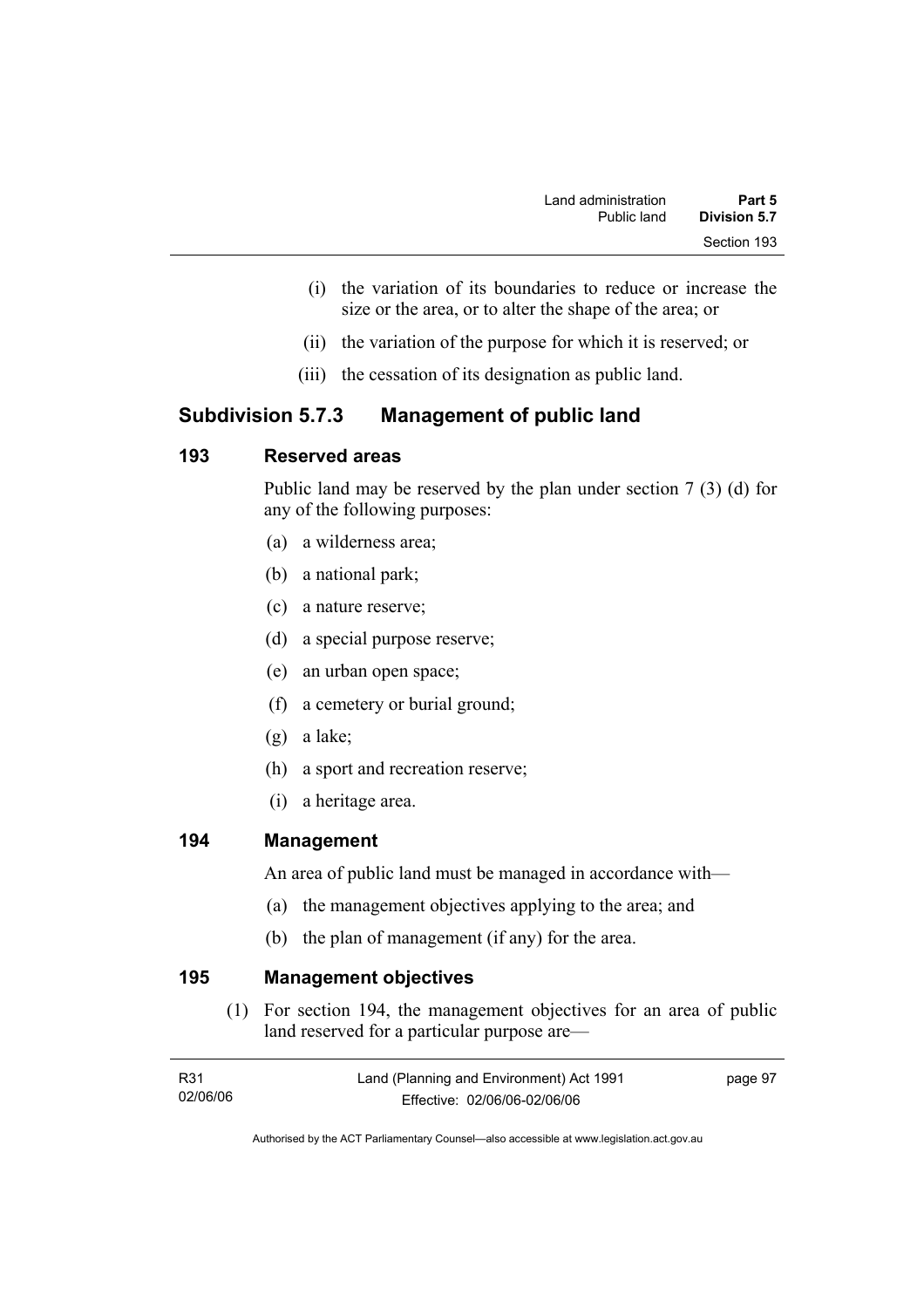- (a) objectives specified in schedule 1; and
- (b) objectives specified by the conservator under subsection (2);

in relation to areas of land reserved for that purpose.

- (2) The conservator may, in writing, determine management objectives for an area of public land reserved for a purpose mentioned in schedule 1.
	- *Note* A power given under an Act to make a statutory instrument (including a determination of management objectives) includes power to amend or repeal the instrument (see Legislation Act, s 46 (1)).
- (3) A determination of management objectives is a disallowable instrument.
	- *Note 1* A disallowable instrument must be notified, and presented to the Legislative Assembly, under the Legislation Act.
	- *Note 2* An amendment or repeal of a determination of management objectives is also a disallowable instrument (see Legislation Act, s 46 (2))*.*
- (4) If there is an inconsistency between the application of 2 management objectives specified in schedule 1 in relation to an area of public land, the objective appearing later in the schedule is to be read subject to the other objective.
- (5) If there is an inconsistency between the application of a management objective specified in schedule 1 and a management objective specified by the conservator under subsection (2) in relation to an area of public land, the objective specified by the conservator is to be read subject to the other objective.
- (6) In schedule 1:

*natural environment* means all biological, physical and visual elements of the earth and its atmosphere, whether natural or modified.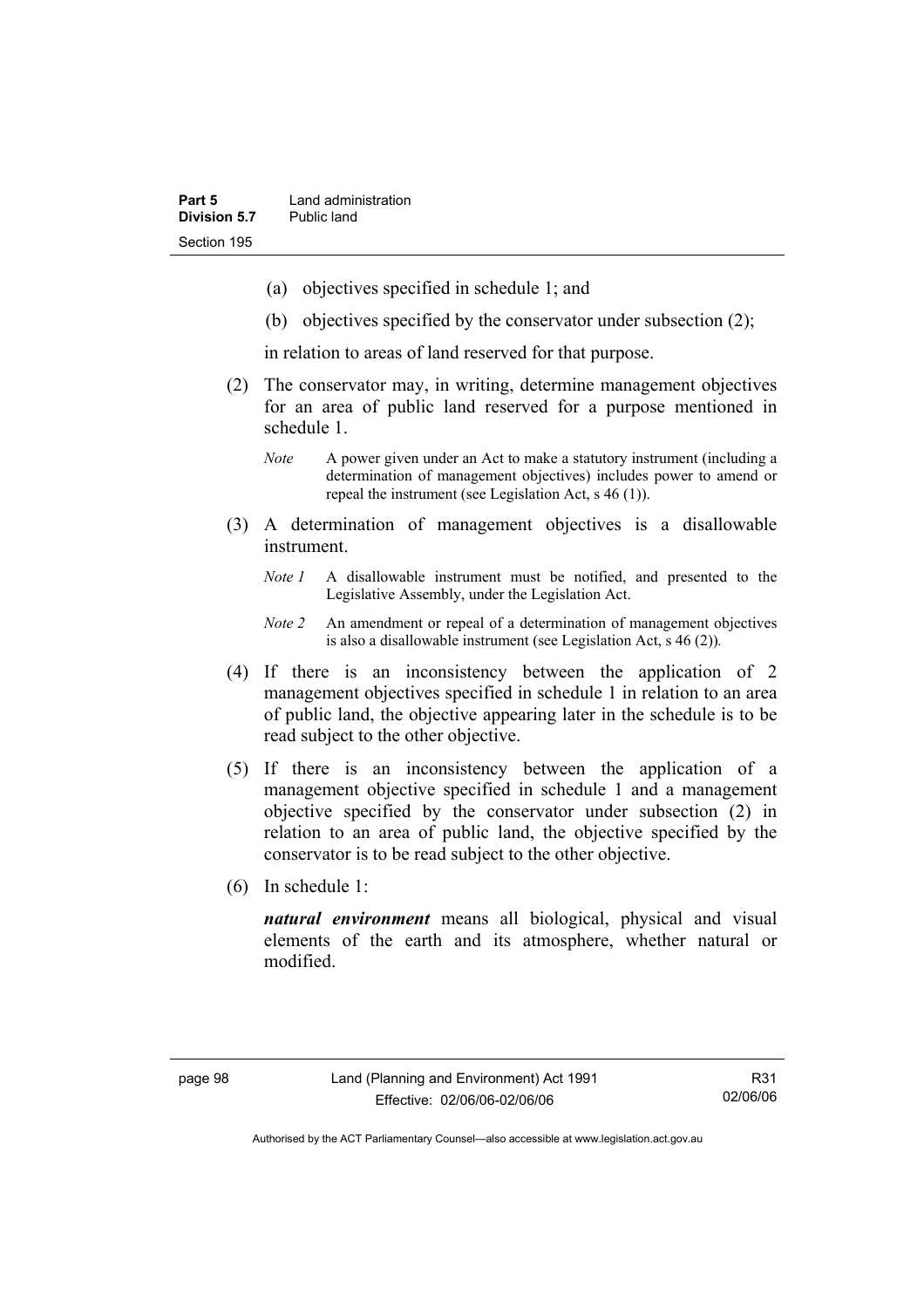# **Subdivision 5.7.4 Plans of management**

## **196 Content**

A plan of management includes—

- (a) a description of the area of public land to which it applies; and
- (b) how the relevant management objectives mentioned in section 195 (1) are to be implemented or promoted in that area.

## **197 Preparation**

- (1) The conservator must prepare a draft plan of management for an area of public land as soon as practicable after the area is identified as such in the plan.
- (2) In preparing a draft plan of management, the conservator must consider any recommendation submitted by the authority.

## **198 Variations**

- (1) The conservator may prepare a draft variation of a plan of management in the same way as a draft plan of management.
- (2) This subdivision applies to a draft variation of a plan of management as if it were a draft plan of management.

## **199 Environmental assessments and inquiries**

- (1) At the written request of the conservator, or on his or her own initiative, at any time before a draft plan of management is approved under section 204 (a), the Minister may—
	- (a) direct that an assessment be made; or
	- (b) establish a panel to conduct an inquiry;

about any aspect of the draft plan.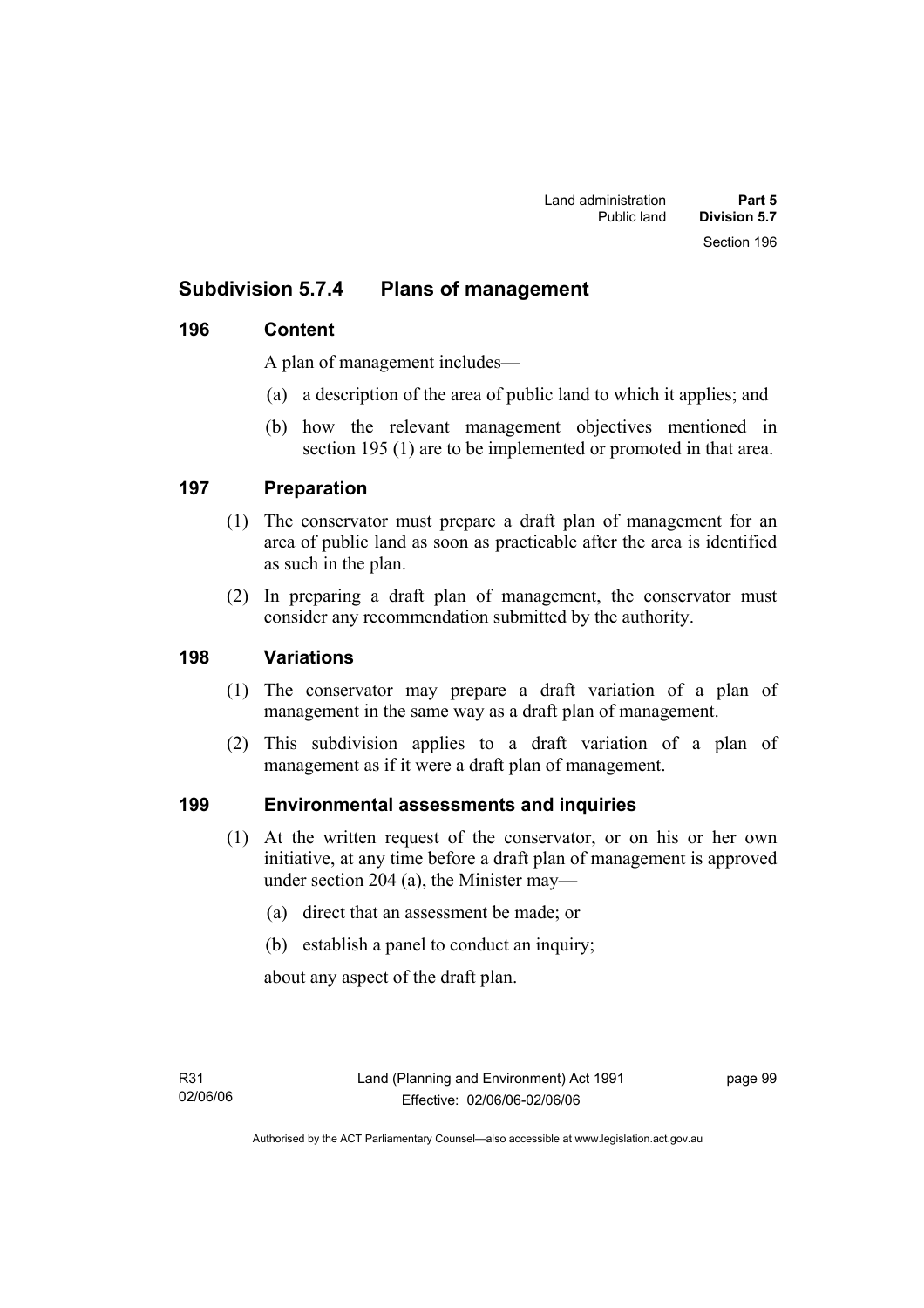| Part 5              | Land administration |
|---------------------|---------------------|
| <b>Division 5.7</b> | Public land         |
| Section 200         |                     |

 (2) In preparing or revising a draft plan of management, the conservator must consider any relevant assessment or the report of any relevant inquiry.

#### **200 Public consultation**

- (1) This section applies to a draft plan of management for an area of public land if—
	- (a) no corresponding preliminary draft plan of management for that area has been notified under section 19; or
	- (b) if such a preliminary draft has been so notified—the firstmentioned draft plan of management differs significantly from that preliminary draft.
- (2) The conservator must make copies of a draft plan of management to which this section applies available to an appropriate committee of the Legislative Assembly.
- (3) The conservator must make copies of a draft plan of management to which this section applies available for public inspection during office hours at the places specified in a written notice prepared by the conservator.
- (4) A notice under subsection (3) must include a statement inviting people to submit written comments about the draft plan of management to the conservator at a specified address and within a specified period of not less than 21 days from the date of the notice.
- (5) A notice under subsection (3) is a notifiable instrument.

*Note* A notifiable instrument must be notified under the Legislation Act.

(6) The conservator must also publish the notice in a daily newspaper.

#### **201 Revision**

The conservator may revise a draft plan of management—

page 100 Land (Planning and Environment) Act 1991 Effective: 02/06/06-02/06/06

R31 02/06/06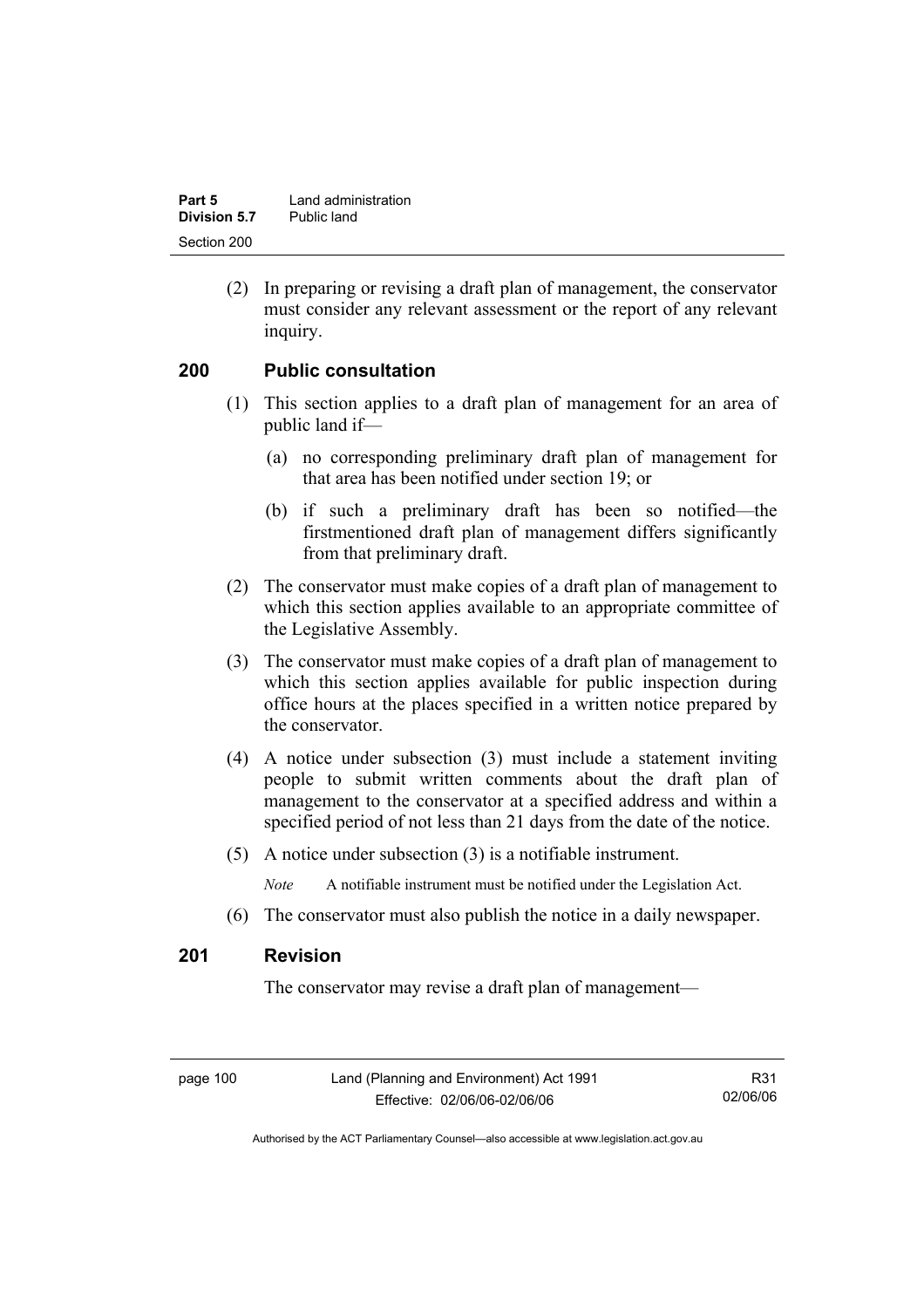- (a) in consideration of any written comments received from any person about the draft plan; or
- (b) to correct any formal error.

#### **202 Submission to Minister**

The conservator must submit a draft plan of management (as revised under section 201) to the Minister for approval, together with—

- (a) a written report setting out the issues raised in any written comments submitted to the conservator in relation to the draft; and
- (b) a written report about the conservator's consultation with the public and with any other person or authority about the draft.

## **203 Consideration of plan of management by Legislative Assembly committee**

If the conservator submits a draft plan of management to the Minister under section 202, the Minister must, within 7 days of receiving the draft plan give—

- (a) a copy of the draft plan; and
- (b) a copy of the reports mentioned in section 202 (a) and (b) relating to the draft plan; and
- (c) all other documents relating to the draft plan submitted to the Minister by the conservator;

to an appropriate committee of the Legislative Assembly.

#### **204 Minister's powers**

 (1) On receipt of a draft plan of management submitted under section 202 or section 205 for approval, the Minister must consider any recommendation relating to the draft by a committee of the Legislative Assembly that considers the draft under section 203 and—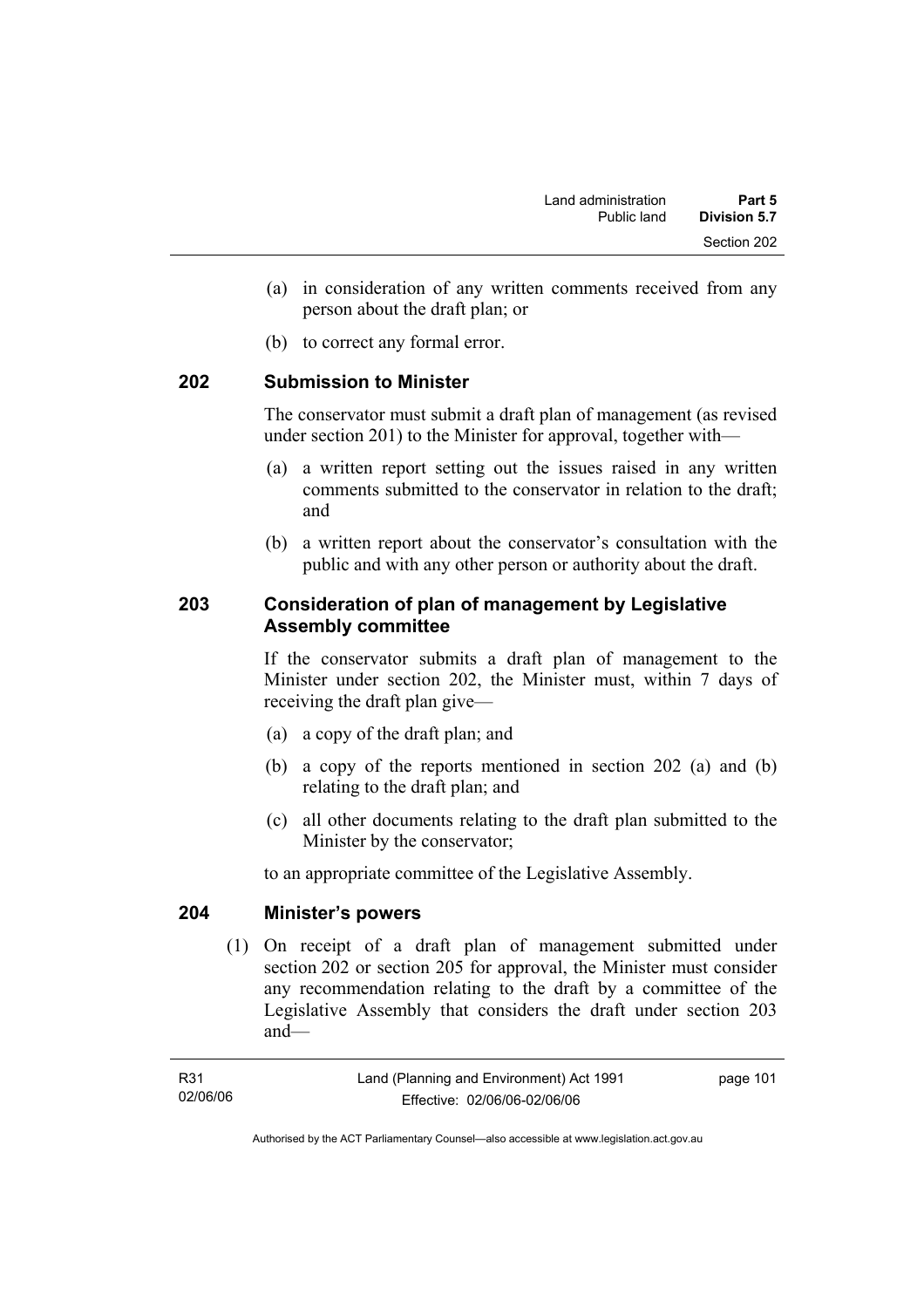- (a) in writing, approve a plan of management in the form in which the draft is submitted; or
- (b) refer the draft to the conservator together with any of the following written directions:
	- (i) to conduct further specified consultation;
	- (ii) to consider any revision suggested by the Minister;
	- (iii) to revise the draft in a specified way;
	- (iv) to defer, in writing, until a specified date or the happening of a specified event, the resubmission of the draft to the Minister;
	- (v) to withdraw the draft in writing.
- (2) The following are notifiable instruments:
	- (a) a deferral directed under subsection (1) (b) (iv);
	- (b) a withdrawal directed under subsection  $(1)$  (b)  $(v)$ .
	- *Note* A notifiable instrument must be notified under the Legislation Act.

#### **205 Referral back to conservator**

If the Minister refers a draft plan of management to the conservator under section 204 (1) (b), the conservator must—

- (a) comply with the Minister's directions; and
- (b) if the Minister gives a direction under section 204 (1) (b) (i) or (ii)—if the conservator considers appropriate, revise the draft plan; and
- (c) revise the draft to correct any formal error; and
- (d) resubmit the draft plan of management (as revised) to the Minister for approval together with a written report about the conservator's compliance with the Minister's directions and about any revision of the draft under paragraph (c).

| page 102 | Land (Planning and Environment) Act 1991 | R31      |
|----------|------------------------------------------|----------|
|          | Effective: 02/06/06-02/06/06             | 02/06/06 |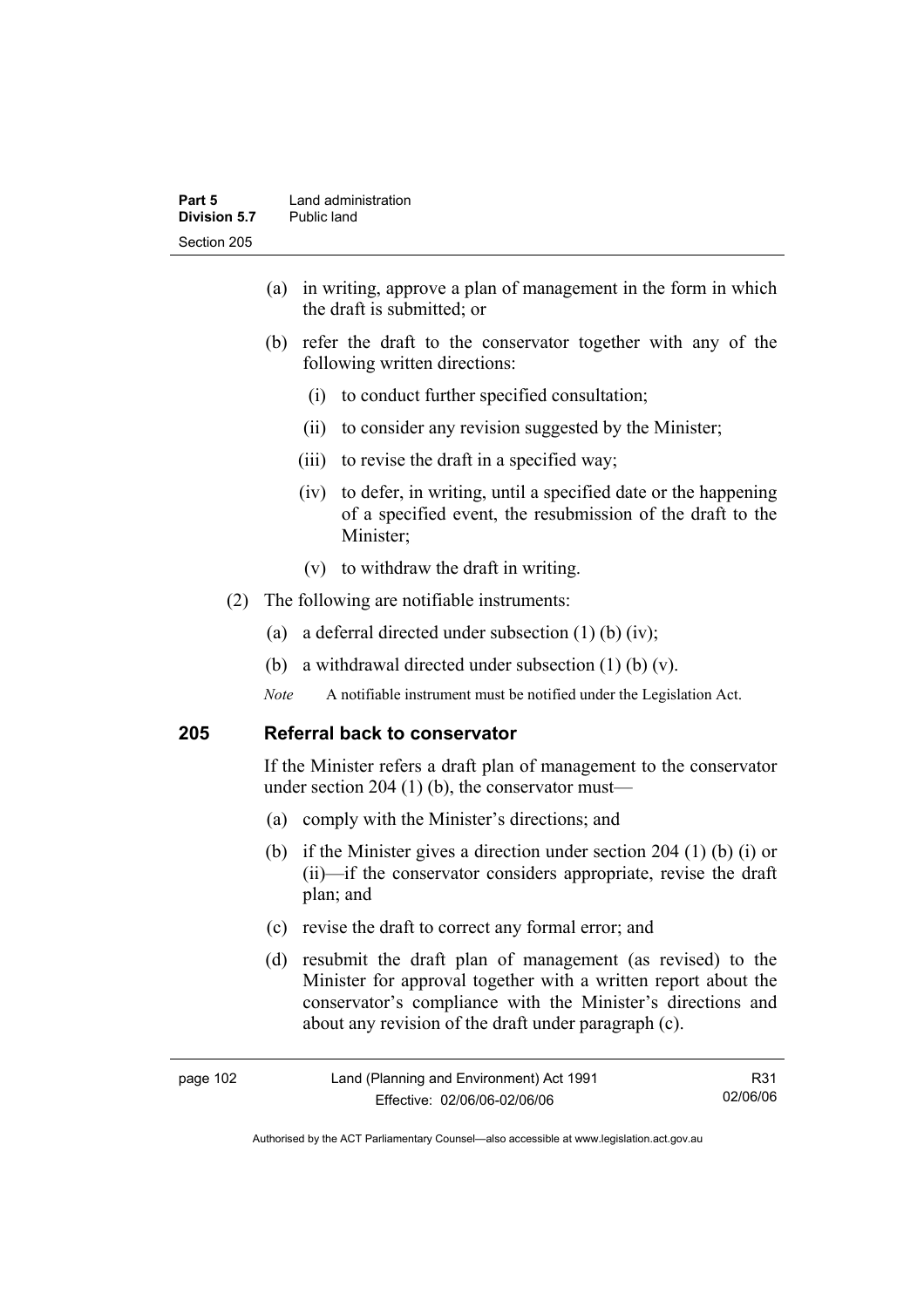#### **206 Notice of revival of deferred draft plan of management**

- (1) If the conservator defers a draft plan of management as directed under section 204 (1) (b) (iv) (Minister's powers), on the day stated in the deferral, or as soon as possible after the event mentioned in the deferral, the conservator must prepare a written notice stating that the draft plan of management is revived.
- (2) A notice is a notifiable instrument.

*Note* A notifiable instrument must be notified under the Legislation Act.

(3) The conservator must also publish the notice in a daily newspaper.

#### **207 Notification, presentation, disallowance and date of effect**

- (1) A plan of management, as approved by the Minister under section 204, is a disallowable instrument.
	- *Note* A disallowable instrument must be notified, and presented to the Legislative Assembly, under the Legislation Act.
- (2) The Legislation Act, chapter 7 (Presentation, amendment and disallowance of subordinate laws and disallowable instruments) applies to a plan of management as if each reference in that chapter to 6 sitting days were a reference to 5 sitting days.
- (3) Subject to any disallowance under the Legislation Act, chapter 7, the plan of management commences—
	- (a) on the day after the 5th sitting day after the day it is presented to the Legislative Assembly under that chapter; or
	- (b) if the plan provides for a later date or time of commencement—on that date or at that time.

#### **Subdivision 5.7.5 Leases and licences**

## **208 Leases—generally**

 (1) Except as provided by section 209, the planning and land authority must not grant a lease—

| R31      | Land (Planning and Environment) Act 1991 | page 103 |
|----------|------------------------------------------|----------|
| 02/06/06 | Effective: 02/06/06-02/06/06             |          |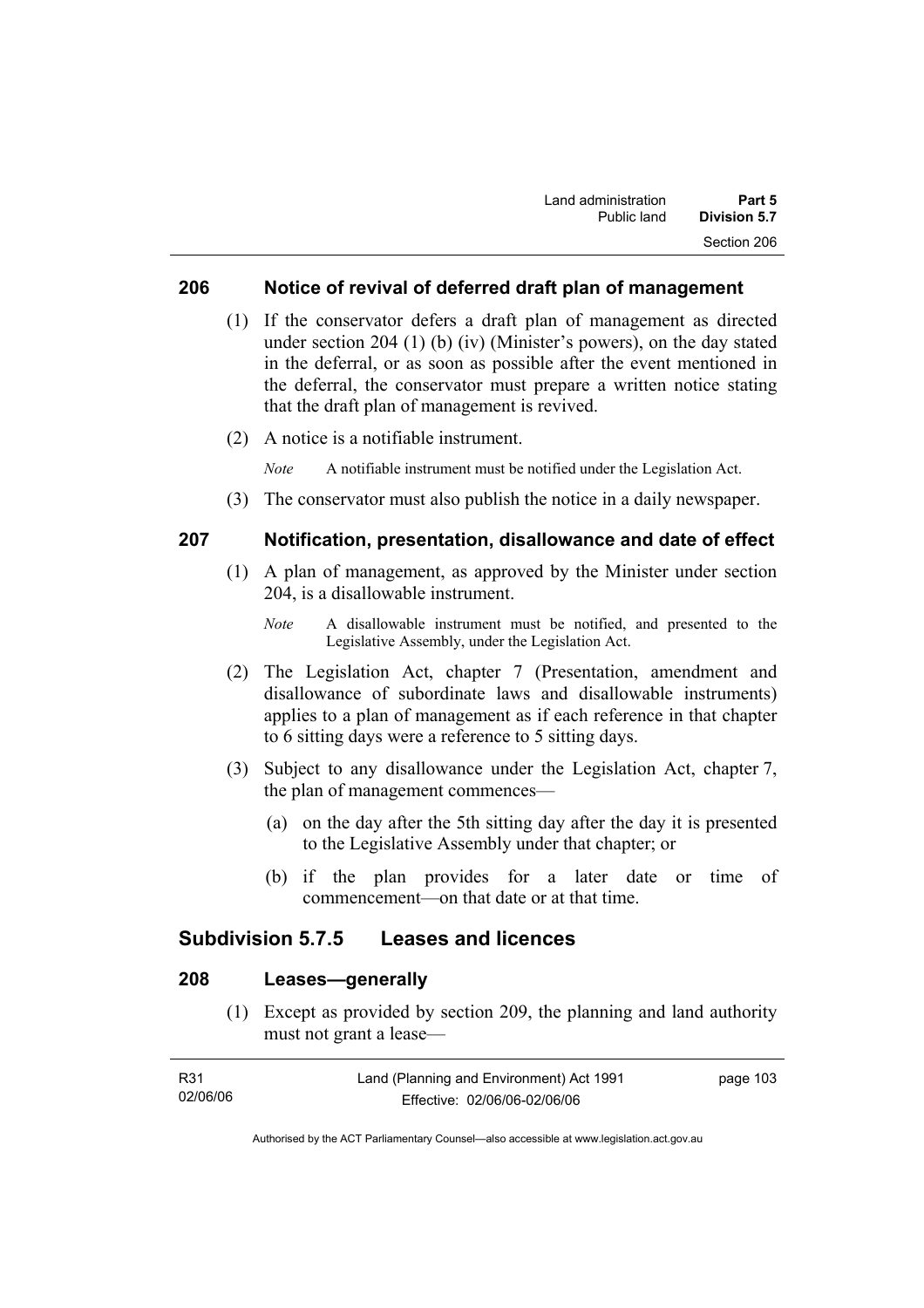| Part 5       | Land administration |
|--------------|---------------------|
| Division 5.7 | Public land         |
| Section 209  |                     |

- (a) of public land; or
- (b) during the defined period, of land designated, in a draft variation of the plan notified under section 19, to become public land.
- (2) In subsection (1):

*defined period*, in relation to land designated, in a draft variation of the plan, to become public land, means the period of interim effect, under part 2, of that draft variation.

#### **209 Grant of leases**

- (1) On the written recommendation of the conservator, the planning and land authority may grant a lease of an area, or part of an area, of public land except if that area is reserved under the plan as a wilderness area.
- (2) On the written recommendation of the conservator, the planning and land authority may during the defined period mentioned in section 208 (2), grant a lease of an area, or part of an area, of land designated in a draft variation of the plan to become public land except if it is proposed in that draft variation that the area be reserved as a wilderness area.

#### **210 Licences**

 (1) The planning and land authority may, on the written recommendation of the conservator, grant a licence to a person to occupy or use an area of unleased public land.

#### **Example of when a licence might be given to a person**

to allow a building (including a fitting attached to the building) owned or occupied by the person to encroach onto, over or under an area of unleased public land

*Note* An example is part of the Act, is not exhaustive and may extend, but does not limit, the meaning of the provision in which it appears (see Legislation Act, s 126 and s 132).

| page 104 | Land (Planning and Environment) Act 1991 | R31      |
|----------|------------------------------------------|----------|
|          | Effective: 02/06/06-02/06/06             | 02/06/06 |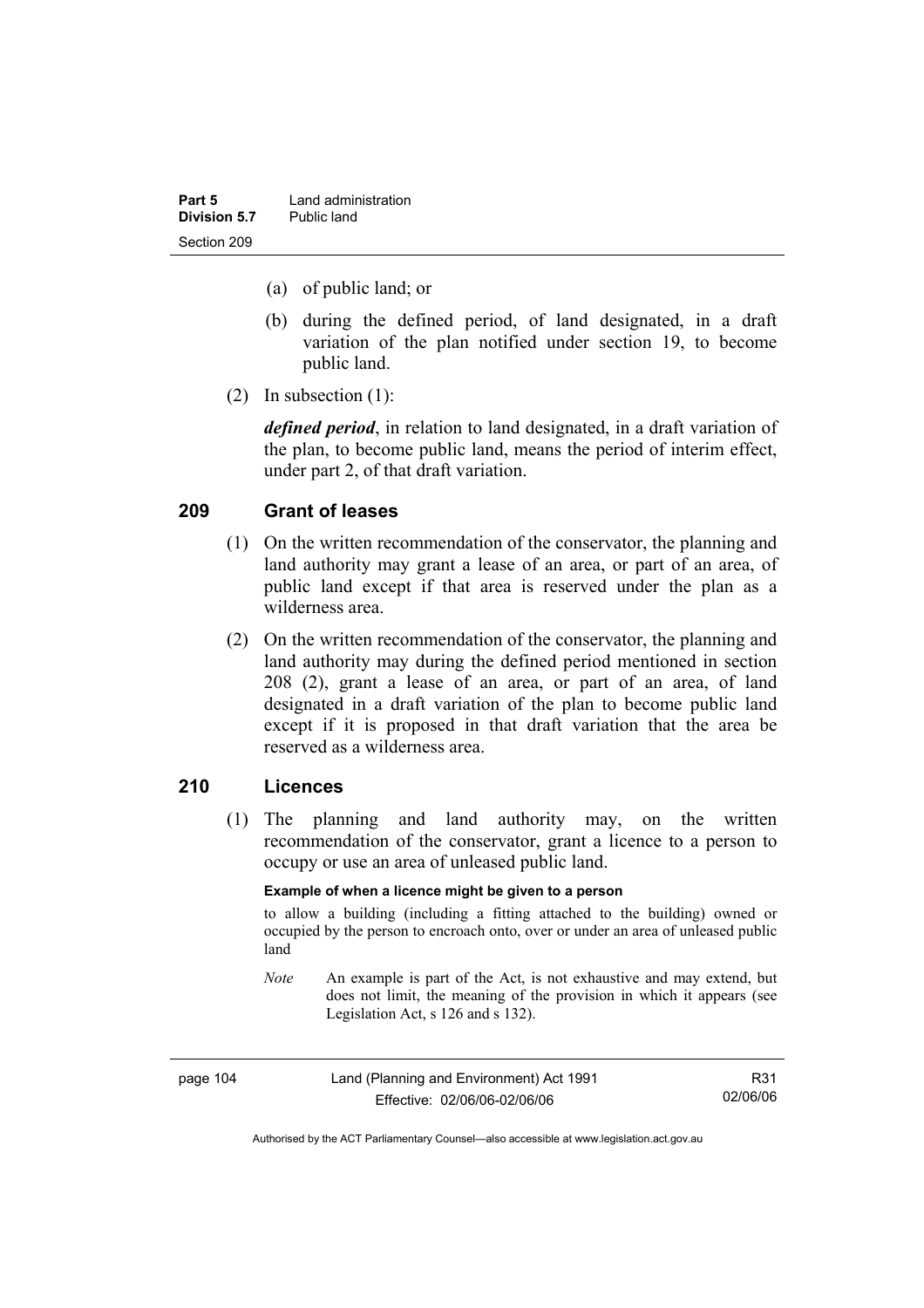- (2) An application for a licence under subsection (1) must—
	- (a) be in writing signed by the applicant; and
	- (b) specify—
		- (i) the land in relation to which the licence is sought; and
		- (ii) the period for which the licence is sought; and
		- (iii) the purposes for which it is proposed that the land should be used under the licence.

*Note* A fee may be determined under s 287 for this subsection.

- (3) A licence under subsection (1) must—
	- (a) be in writing; and
	- (b) apply to the person to whom it is granted and to all other people to whom it is expressed to apply; and
	- (c) specify the period for which it is granted; and
	- (d) be subject to the conditions (if any) specified in the licence.
- (4) A person is not required to hold a licence under this section to occupy or use an area of unleased public land if—
	- (a) the person holds a permit under the *Roads and Public Places Act 1937* to place an object in, over or across the area; and
	- (b) the area is being occupied or used in accordance with the permit; and
	- (c) for an occupation or use that requires an approval under division 6.2 (Approvals)—
		- (i) the occupation or use has been approved under that division; and
		- (ii) the person is complying with any conditions under section 245 (Conditional approvals) that apply to the approval.

page 105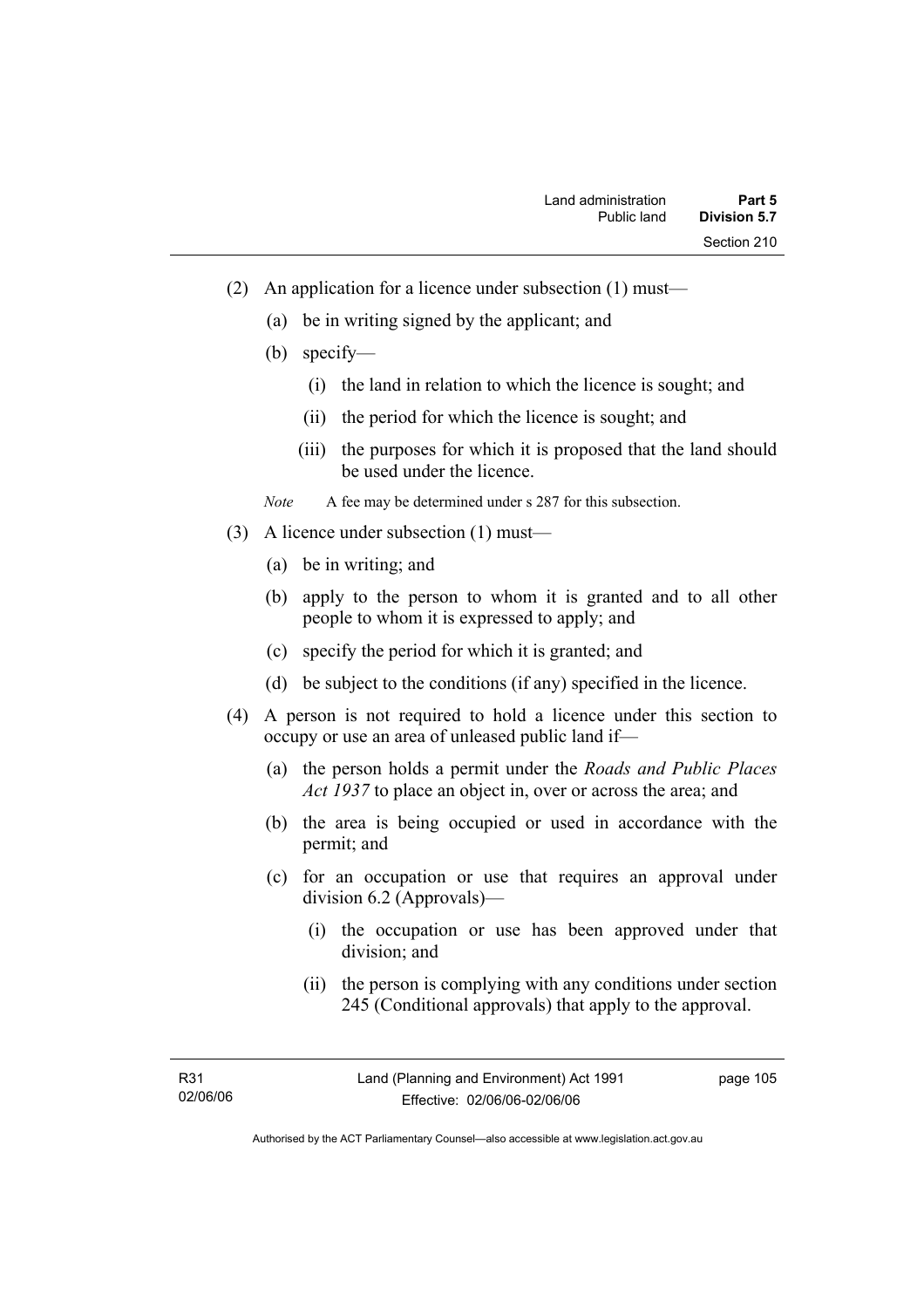| Part 5              | Land administration |
|---------------------|---------------------|
| <b>Division 5.8</b> | Miscellaneous       |
| Section 211         |                     |

## **211 Miner's rights in relation to public land**

A miner's right must not be granted in relation to public land.

# **Division 5.8 Miscellaneous**

#### **214 Lessee may surrender lease or part of lease**

- (1) A person who holds a lease of territory land may, at any time, with the consent of the planning and land authority, surrender the lease or any part of the land comprised in the lease.
- (2) The planning and land authority may agree to accept the surrender of a lease, or part of the land comprised in a lease, under subsection (1) either unconditionally or subject to any condition the authority considers appropriate.
- (3) The surrender of a lease, or of part of the land comprised in a lease, does not entitle the lessee to a refund or remission of any rent already paid or owing.

## **215 Reduction of rent and relief from provisions of lease**

- (1) The planning and land authority may approve—
	- (a) a reduction of the rent payable under a lease of territory land, or of the amount payable, in relation to any occupation of territory land; or
	- (b) the grant of relief, to a lessee or occupier of territory land, from compliance, completely or partly, with any provision to which the person's lease or occupation is subject.
- (2) The reduction or grant of relief may be for any period (including a period before the commencement of this section or any other period before the approval).
- (3) If the planning and land authority gives an approval under subsection (1), the liability or obligation of the lessee or occupier under the lease, or in relation to the person's occupation, is

| page 106 | Land (Planning and Environment) Act 1991 | R31      |
|----------|------------------------------------------|----------|
|          | Effective: 02/06/06-02/06/06             | 02/06/06 |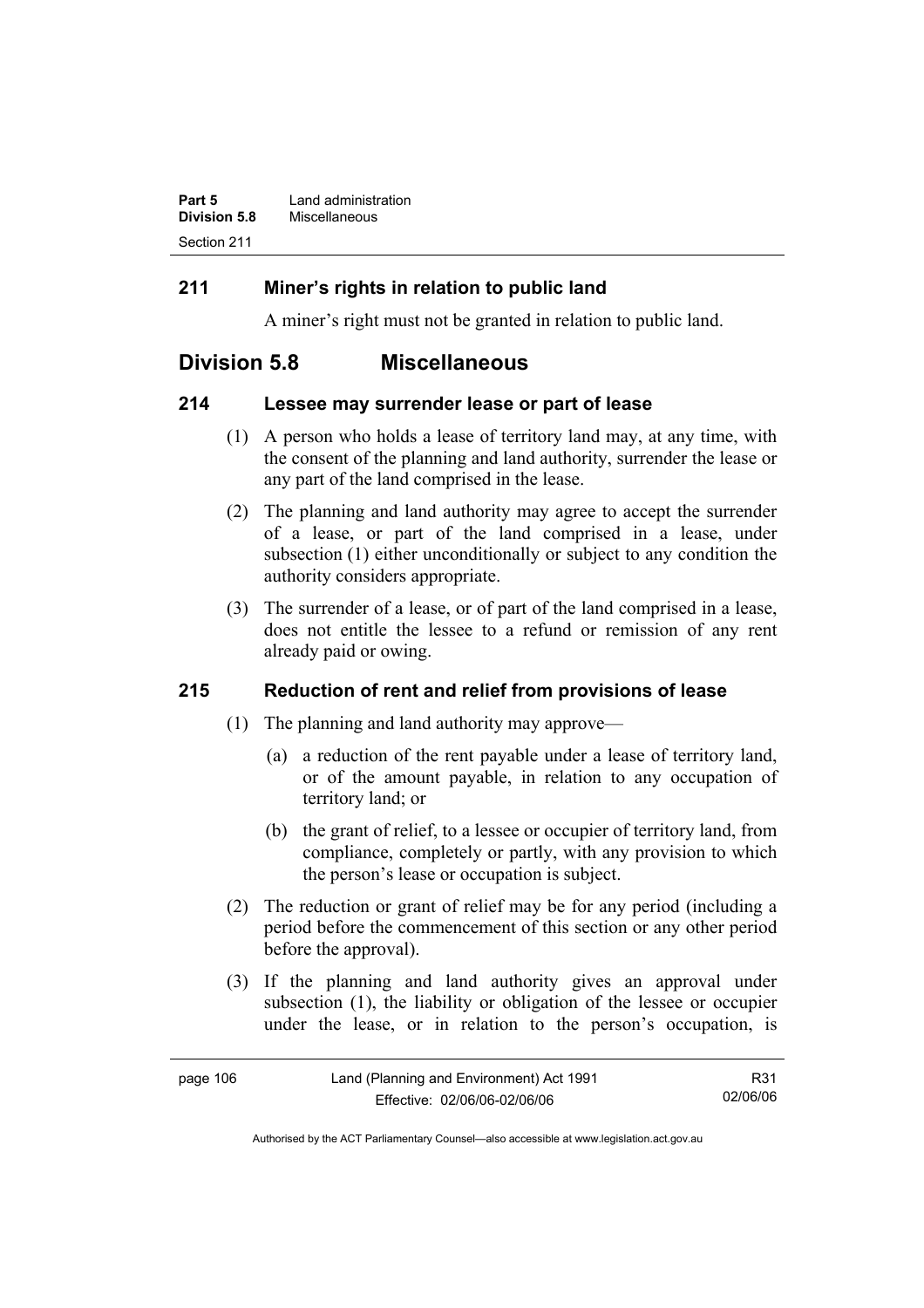discharged for the period approved, to the extent of the reduction or grant of relief approved.

- (4) An approval under subsection (1) may be made subject to conditions.
- (5) If the planning and land authority approves a grant of relief to a lessee or occupier under subsection (1), it must give to the lessee or occupier notice of the reduction of rent or other grant of relief approved.

*Note* For how documents may be given, see the Legislation Act, pt 19.5.

## **216 Access to leased land from roads and road related areas**

- (1) The planning and land authority may grant a lease of territory land only if satisfied that the lessee will, during the term of the lease, have—
	- (a) direct access to the leased land from a road or road related area; or
	- (b) access to the leased land from a road or road related area by way of an access road or track, or in another way, that the lessee may use without charge and for all purposes at any hour of the day or night.
- (2) A way of access to leased land provided by the planning and land authority because of subsection (1) (b)—
	- (a) must not interfere with a building, garden or stockyard on the land at the time the way of access is provided; and
	- (b) must be located in a way that causes as little damage or inconvenience to the lessee as possible.
- (3) The validity of a lease granted under this part is not affected by a failure to comply with this section.
- (4) In this section: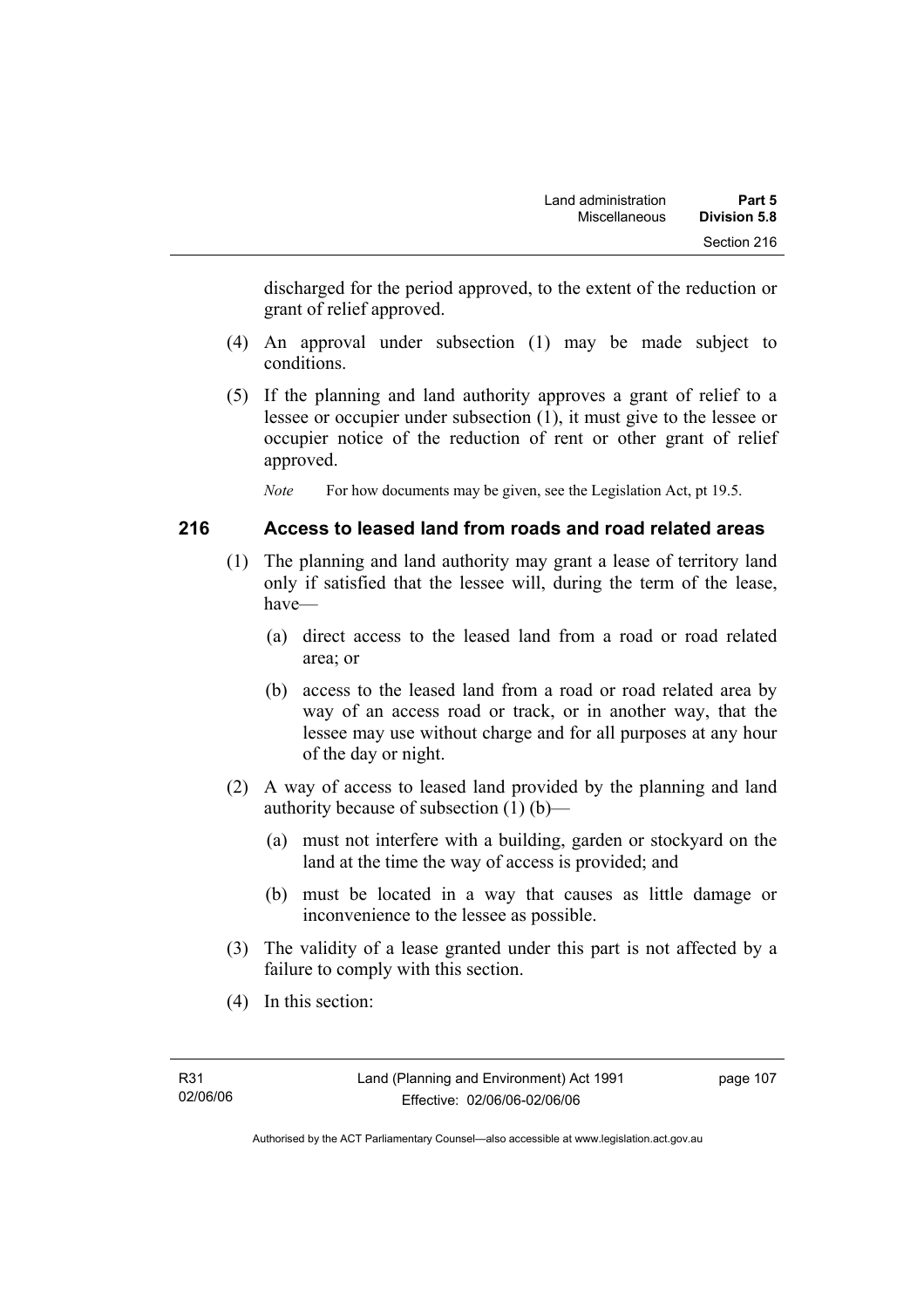| Part 5       | Land administration |
|--------------|---------------------|
| Division 5.8 | Miscellaneous       |
| Section 216A |                     |

*road*—see the *Road Transport (General) Act 1999*, dictionary.

*road related area*—see the *Road Transport (General) Act 1999*, dictionary.

#### **216A Notification of certain leases**

- (1) This section applies if, during a quarter, the planning and land authority grants a lease—
	- (a) by direct grant; or
	- (b) under section 163 (Leases to community organisations), section 164 (Special leases) or section 209 (Grant of leases).
- (2) The planning and land authority must, within 5 working days after the end of the quarter, give the Minister a statement that sets out, in relation to any lease mentioned in subsection (1) granted during the quarter—
	- (a) the name of the lessee; and
	- (b) a description of the land comprised in the lease in accordance with the *Districts Act 2002*, section 9 (Description of parcel of land for dealings); and
	- (c) the amount (if any) paid for the grant of the lease; and
	- (d) the provision of this Act under which the lease was granted.
- (3) The Minister must present to the Legislative Assembly a copy of a statement received under subsection (2) within 5 sitting days after the day the Minister receives it.
- (4) The validity of a lease is not affected by a failure to comply with subsection  $(2)$  or  $(3)$ .
- (5) In this section—

*quarter* means a period of 3 months beginning on 1 January, 1 April, 1 July or 1 October in a year.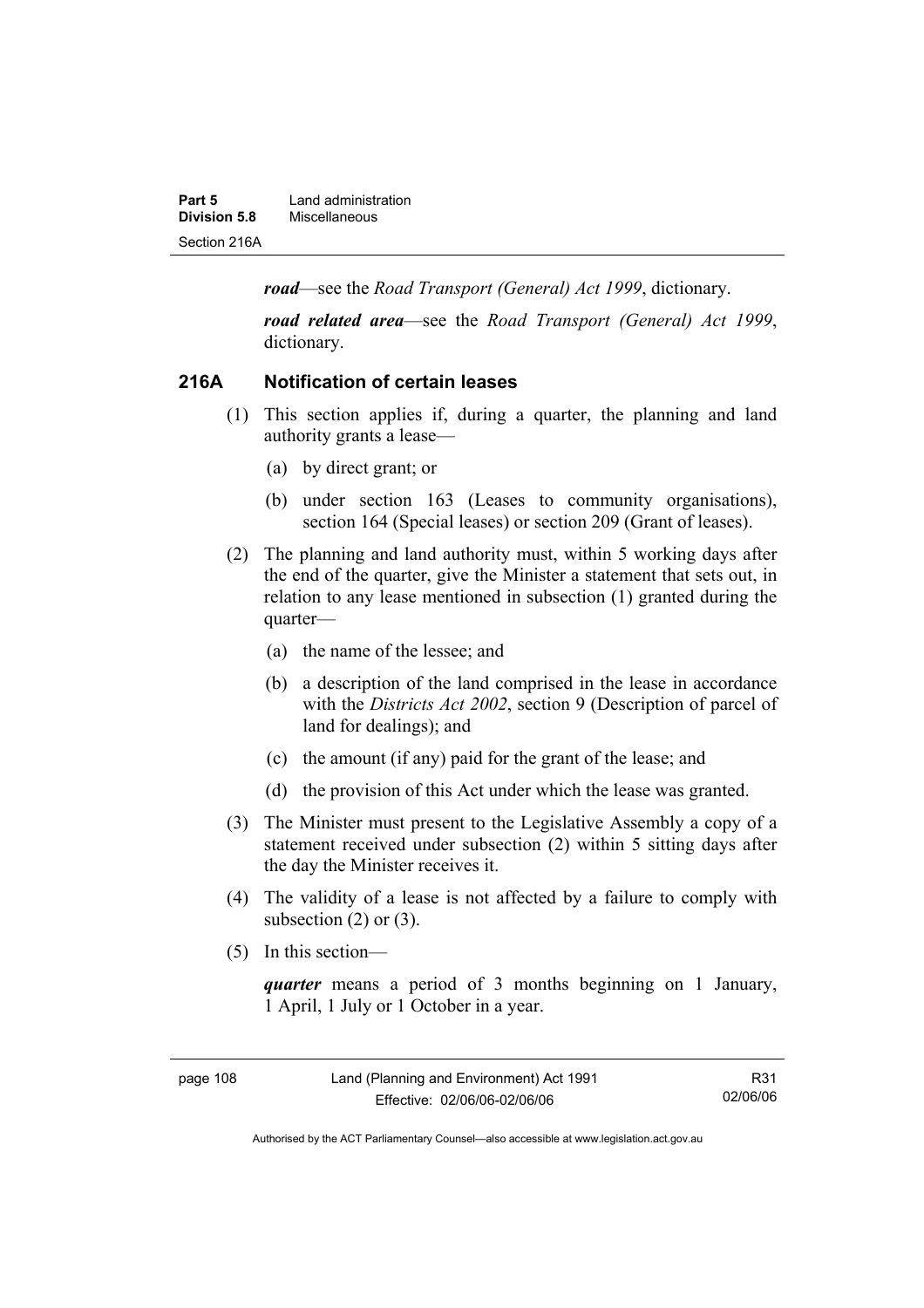## **217 Licences in relation to land that is not public land**

 (1) A person may apply to the planning and land authority for a licence to occupy or use an area of unleased territory land that is not public land.

#### **Example of when a licence might be given to a person**

to allow a building (including a fitting attached to the building) owned or occupied by the person to encroach onto, over or under an area of unleased territory land that is not public land

- *Note* An example is part of the Act, is not exhaustive and may extend, but does not limit, the meaning of the provision in which it appears (see Legislation Act, s 126 and s 132).
- (2) An application under subsection (1) must—
	- (a) be in writing signed by the applicant; and
	- (b) specify—
		- (i) the land in relation to which the licence is sought; and
		- (ii) the period for which the licence is sought; and
		- (iii) the purposes for which it is proposed that the land should be used under the licence.
	- *Note* A fee may be determined under s 287 for this subsection.
- (3) On receiving an application under subsection (1) the planning and land authority may grant the applicant a licence to occupy or use the land specified in the application for the purposes and period specified in the application.
- (4) A licence under subsection (1) must—
	- (a) be in writing; and
	- (b) apply to the person to whom it is granted and to all other people to whom it is expressed to apply; and
	- (c) specify the period for which it is granted; and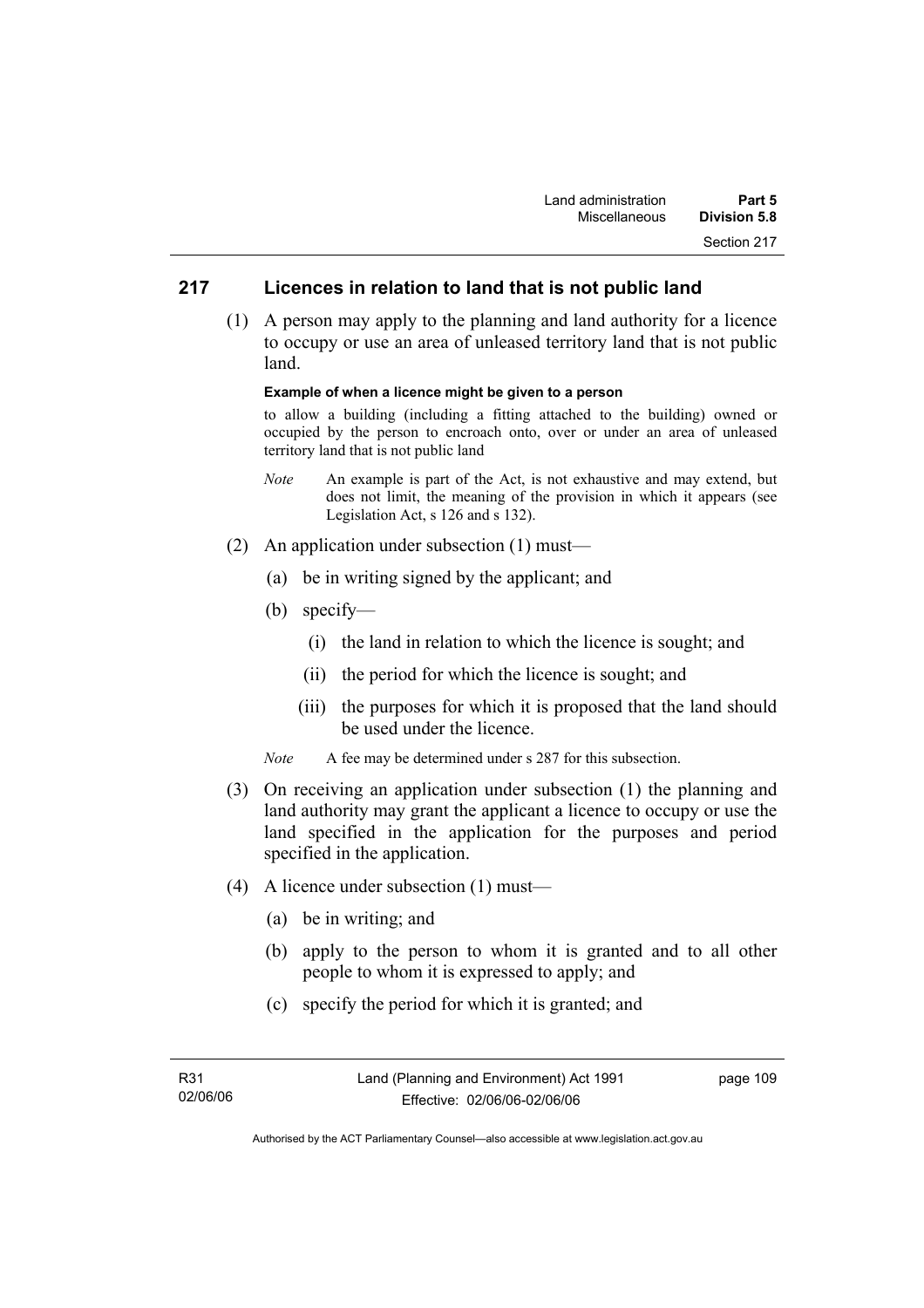| Part 5       | Land administration |
|--------------|---------------------|
| Division 5.8 | Miscellaneous       |
| Section 218  |                     |

- (d) be subject to the conditions (if any) that are specified in the licence.
- (5) A person is not required to hold a licence under this section to occupy or use an area of unleased territory land that is not public land if—
	- (a) the person holds a permit under the *Roads and Public Places Act 1937* to place an object in, over or across the area; and
	- (b) the area is being occupied or used in accordance with the permit; and
	- (c) for an occupation or use that requires an approval under division 6.2 (Approvals)—
		- (i) the occupation or use has been approved under that division; and
		- (ii) the person is complying with any conditions under section 245 (Conditional approvals) that apply to the approval.

## **218 Reservation of minerals**

A reservation of minerals contained in a lease of territory land must be read as a reservation of all minerals and mineral substances in or on the land, including gold, silver, copper, tin, other metals, ores and substances containing metals, gems, precious stones, coal, limestone, shale, mineral oils, valuable earths and substances, stone, clay, gravel and sand.

## **219 Rights to extract minerals**

- (1) The planning and land authority may, by a lease or other agreement, grant a person the right to extract minerals from specified territory land.
- (2) The provisions of a lease or other agreement entered under subsection (1) are the provisions agreed between the parties.

page 110 Land (Planning and Environment) Act 1991 Effective: 02/06/06-02/06/06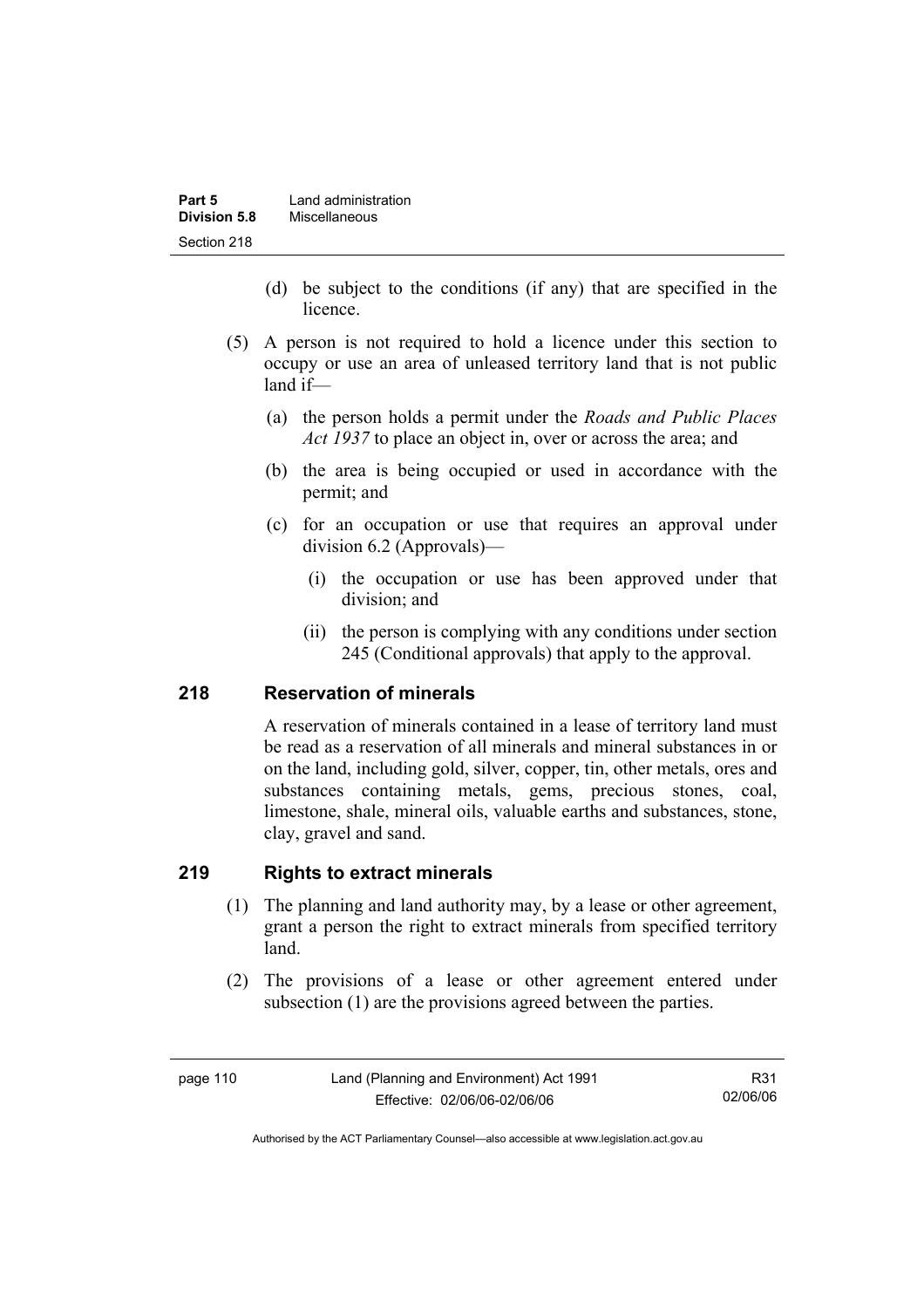## **220 Access to lease documents and development agreements**

- (1) The *Freedom of Information Act 1989*, section 11 (2) does not apply to a document that is—
	- (a) a lease; or
	- (b) a variation of a lease; or
	- (c) a renewal of a lease;

if the document became a document of a Commonwealth agency before 1 January 1977.

- (2) A document that is—
	- (a) a lease; or
	- (b) a variation of a lease; or
	- (c) a renewal of a lease;

is taken not to be an exempt document for the *Freedom of Information Act 1989*.

 (3) A reference in this section to a *lease* is a reference to a lease of territory land.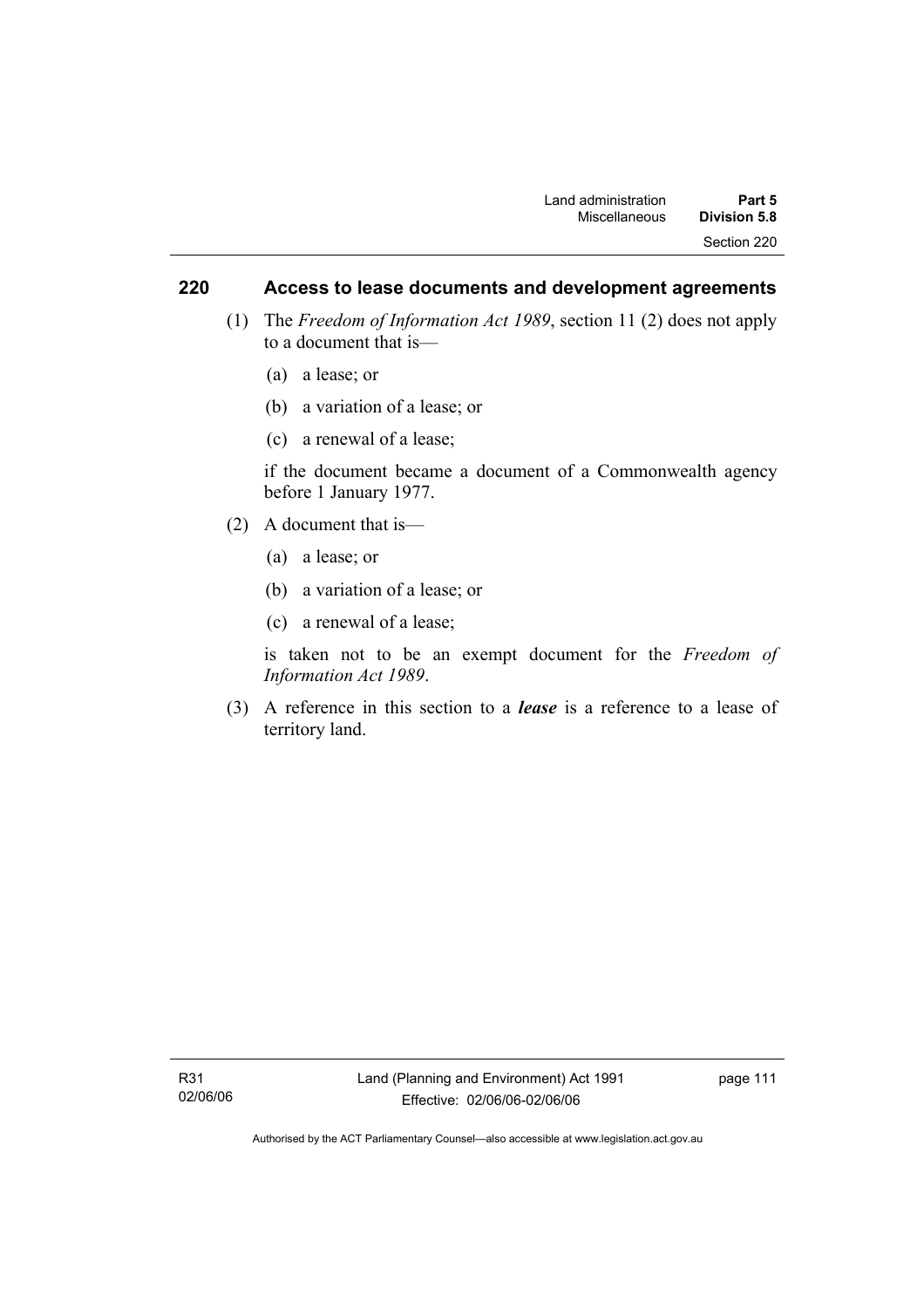**Part 6 Approvals and orders**<br>**Division 6.1 Preliminary Division 6.1** Preliminary Section 222

# **Part 6 Approvals and orders**

## **Division 6.1 Preliminary**

#### **222 Definitions for pt 6**

In this part:

*application* means an application for approval to undertake a development.

*approval* means—

- (a) an approval under section 230 (Approvals); or
- (b) if, on reconsideration of an original decision, an application for development is approved—an approval on reconsideration.

*Note* Div 6.2.4 deals with reconsideration of original decisions.

#### *building* includes—

- (a) an addition to a building; and
- (b) a structure attached to a building; and
- (c) a part of a building.

*building work*—see the *Building Act 2004*, section 6.

*consolidation*—see section 159.

*damage* a protected tree—see the *Tree Protection Act 2005*, section 12

*declared site*—see the *Tree Protection Act 2005*, dictionary.

*development* means activity in relation to land that consists of 1 or more of the following activities:

 (a) the erection, alteration or demolition of a building or structure on or under the land;

| page 112 | Land (Planning and Environment) Act 1991 | R31      |
|----------|------------------------------------------|----------|
|          | Effective: 02/06/06-02/06/06             | 02/06/06 |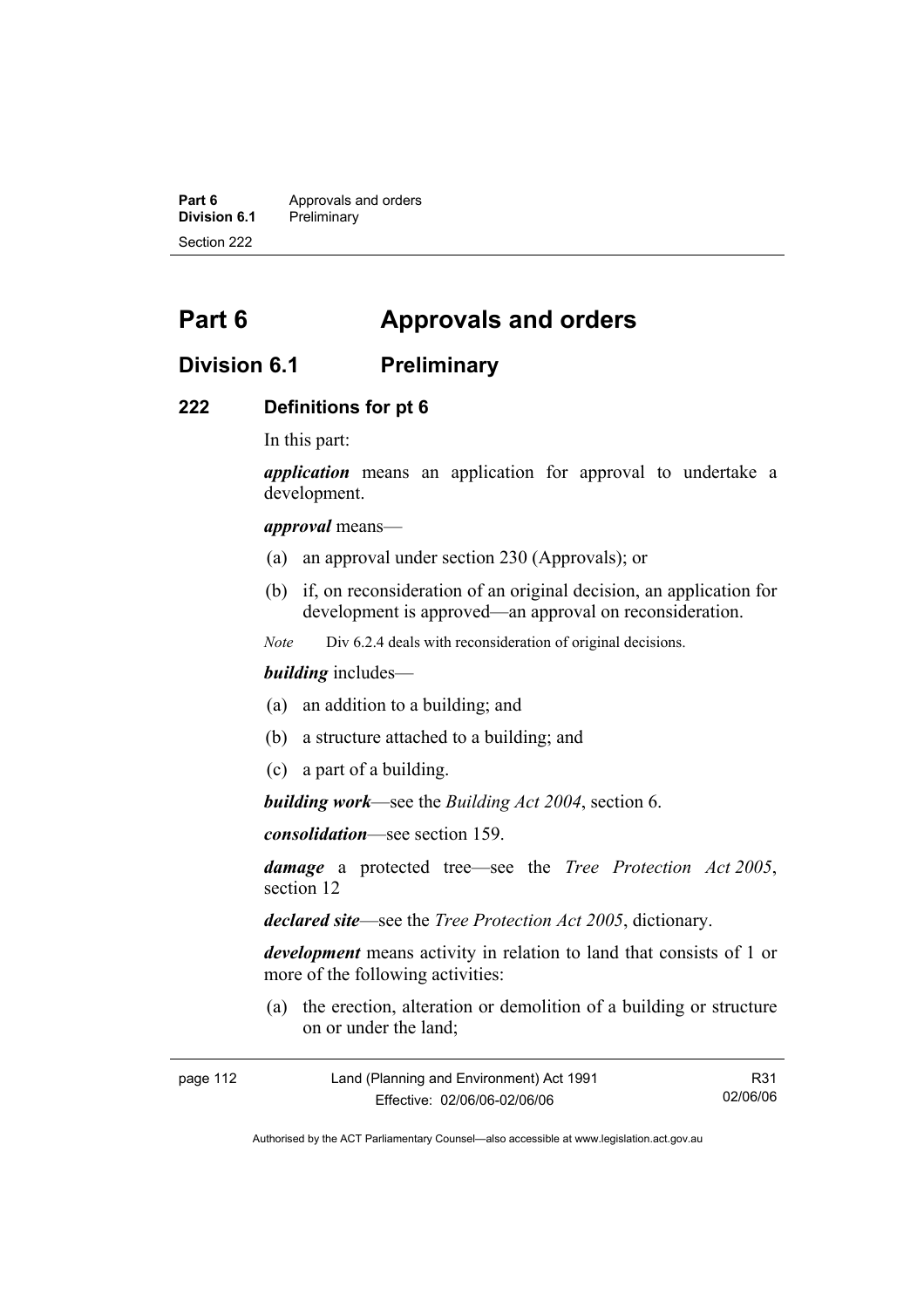- (b) the carrying out of earthworks or other construction work on or under the land;
- (c) the carrying out of work that would affect the landscape of the land except if the land—
	- (i) is leased for residential purposes only; and
	- (ii) is not registered, or nominated for provisional registration, under the *Heritage Act 2004*;
- (d) a use of the land for a business—
	- (i) that is a home business within the meaning of the plan; and
	- (ii) that is not expressly authorised by a current lease;
- (e) a use of the land for an activity—
	- (i) that is prescribed for section  $175(3)(a)$ ; and
	- (ii) that is not expressly authorised by a current lease;
- (f) if the land is unleased territory land—a use of the land that is not authorised by a current licence or permit granted for the land under an Act;
- (g) the erection, fixing or displaying of a sign or advertising material on the land, or on a structure or building on the land, otherwise than in accordance with a right to do so expressly given by a current licence granted under this Act, a current lease or a current permit under the *Roads and Public Places Act 1937*;
- (h) a variation of a lease of the land;
- (i) an activity declared by another Act to be a development activity for this part;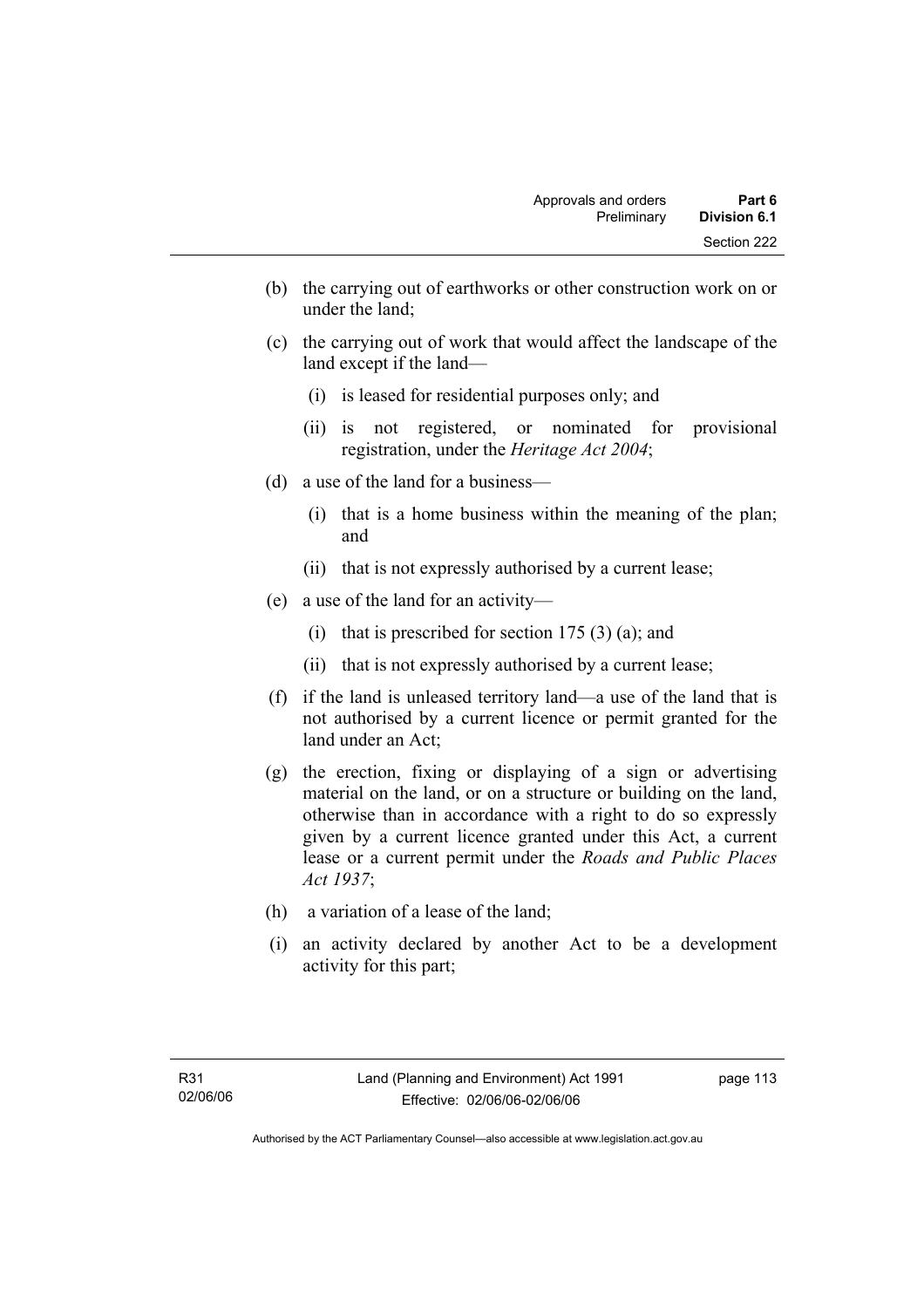| Part 6       | Approvals and orders |  |
|--------------|----------------------|--|
| Division 6.1 | Preliminary          |  |
| Section 222  |                      |  |

but does not include a use of unleased territory land by or on behalf of the Territory for a purpose for which it was used before the commencement of this Act.

*Executive* includes a Minister acting on behalf of the Executive.

*inspector* means a person appointed as an inspector under section 263 (1).

*lease*—see section 159.

*lessee*—see section 159.

*objection* means an objection under section 237.

*order* means—

- (a) an order under division 6.3; or
- (b) a decision under another Act that is declared by an Act to be an order for this part.

*original decision*—see section 246 (1).

*prescribed period* means the period specified in, or ascertained in accordance with, a regulation.

*prohibited groundwork*—see the *Tree Protection Act 2005*, section 14.

*prohibition notice*—see section 260 (1).

*protected tree*—see the *Tree Protection Act 2005*, section 8.

*protection zone*, for a protected tree—see the *Tree Protection Act 2005*, section 11.

*registered tree*—see the *Tree Protection Act 2005*, dictionary.

*regulated tree*—see the *Tree Protection Act 2005*, dictionary.

*relevant authority*, in relation to an application, means—

R31 02/06/06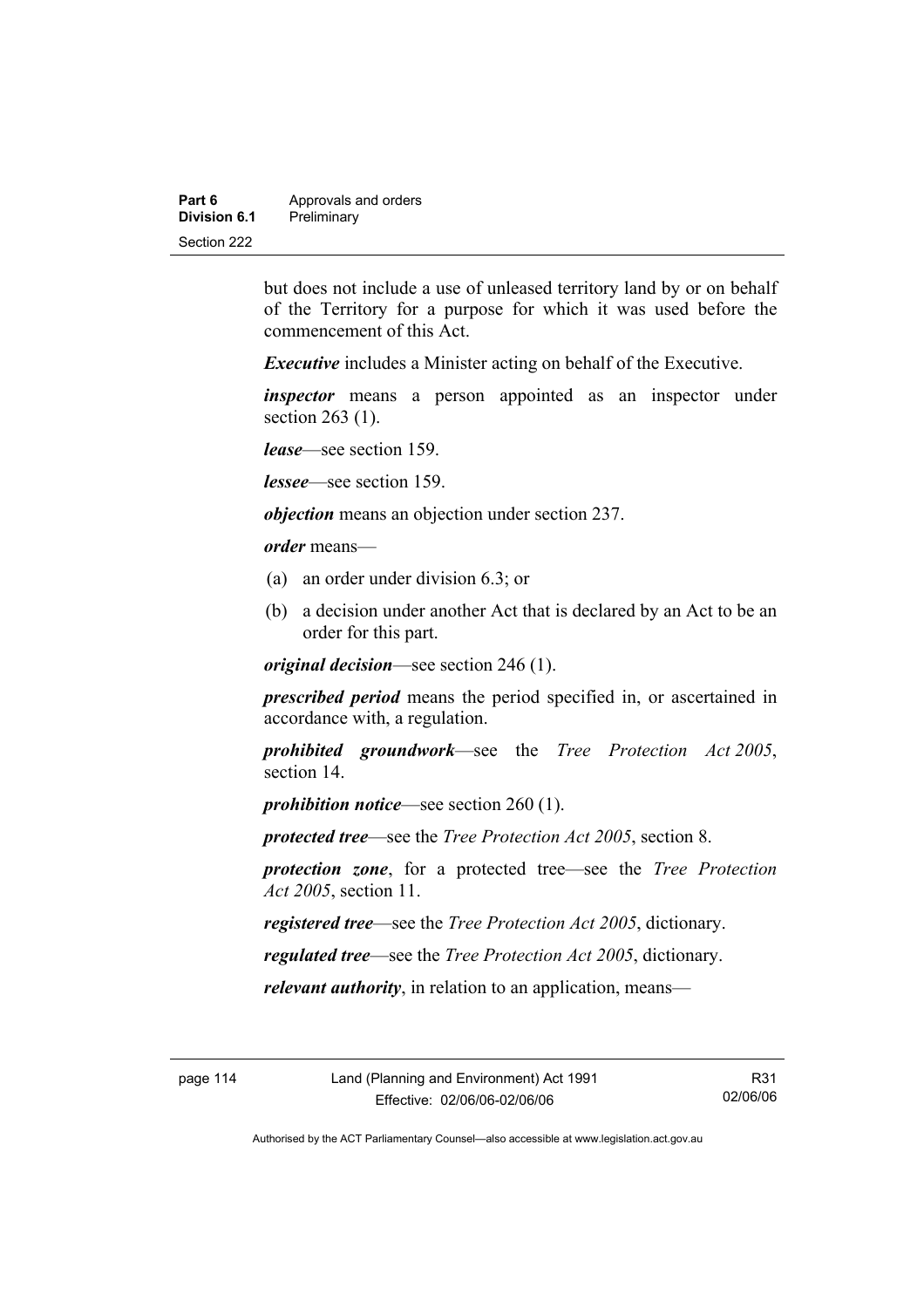- (a) if the Minister has, under section 229B (Minister may decide some applications), decided to consider an application—the Minister; or
- (b) the planning and land authority.

*structure* includes a fence, mast, antenna, aerial, road, footpath, driveway, carpark, culvert or service conduit or cable.

*subdivision—*see section 159.

*tree management plan*—see the *Tree Protection Act 2005*, dictionary.

*variation*, of a lease—see section 223.

## **223 Meaning of** *variation* **for pt 6**

- (1) In this part, *variation*, of a lease, includes—
	- (a) the surrender of a lease and the granting of a new lease subject to different provisions to the same lessee over all or part of the land comprised in the surrendered lease; and
	- (b) a consolidation; and
	- (c) a subdivision.
- (2) However, the *variation* of a lease does not include the surrender of a lease and the granting of a new lease to the same lessee over all or part of the land comprised in the surrendered lease if—
	- (a) the land is defined land within the meaning of section 31; or
	- (b) the new lease is granted under any of the following provisions:
		- (i) section 171 (Grant of further residential leases);
		- (ii) section 171A (Grant of further rural leases);
		- (iii) section 172 (Grant of further leases for purposes other than residential or rural).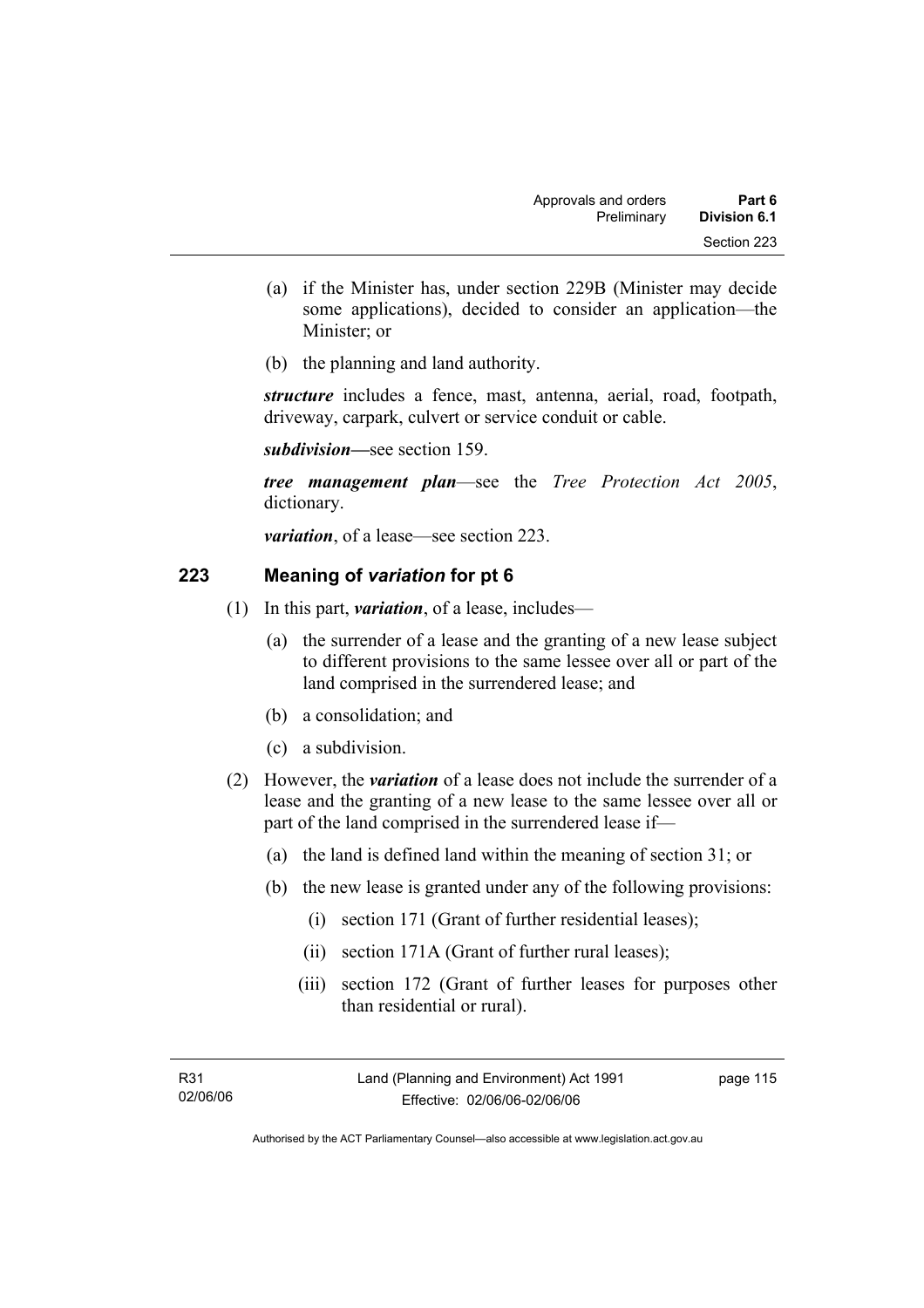**Part 6 Approvals and orders Division 6.2** Approvals Section 225

# **Division 6.2 Approvals**

## **Subdivision 6.2.1 General**

#### **225 Offence—development**

 (1) A person must not, without reasonable excuse, undertake a development otherwise than in accordance with an approval.

Maximum penalty: 50 penalty units.

 (2) A territory authority must not, without reasonable excuse, undertake a development except in accordance with an approval.

## **226 Application to undertake development**

- (1) An application for approval must—
	- (a) be signed by the applicant; and
	- (b) if the application is for approval of a variation of a lease—be accompanied by an assessment by an accredited valuer that sets out the amounts of the values represented by  $V_1$  and  $V_2$ in—
		- (i) for a variation that is not a consolidation or subdivision section 184A; or
		- (ii) for a variation consisting of a consolidation or subdivision—section 187C.
	- *Note 1* A fee may be determined under s 287 for this subsection.
	- *Note 2* If a form is approved under s 287A for an application or a declaration, the form must be used.
- (2) If the development to which the application relates requires construction work to be carried out on land that has previously been developed, and that is not leased for rural purposes, the application must be accompanied by a survey certificate given by a registered surveyor that shows—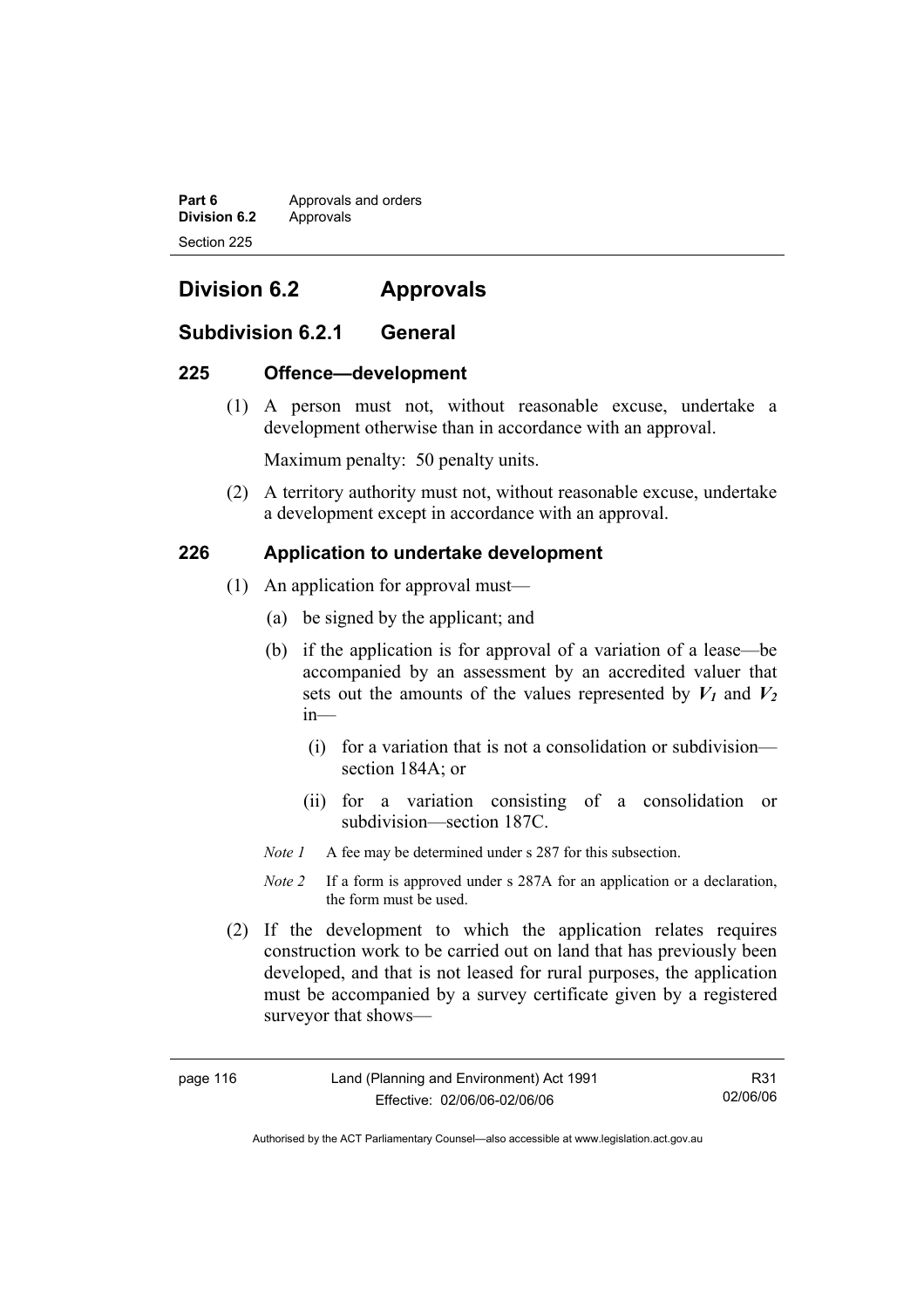- (a) the boundaries of the land where the development is to be undertaken; and
- (b) the location of each building or structure on the land; and
- (c) the existing contours of the land.
- (3) A person is not entitled to apply to undertake a development of a rural lease if—
	- (a) the development is a variation of the lease that is a consolidation or subdivision; and
	- (b) the planning and land authority may not consent to the consolidation or subdivision under section 186H.
- (4) If an application is made by a person who is not the lessee of the place to which the application relates, the application must, in addition to being signed by the person by whom it is made, be signed by—
	- (a) if the place to which the application relates is subject to a lease—the lessee of the place; or
	- (b) in any other case—the planning and land authority.
- (5) A lessee may, by writing, appoint a person to act on his or her behalf in relation to an application.
- (6) A person who signs an application under subsection (4) (a) is taken to be an applicant in relation to the application.
- (7) The planning and land authority may—
	- (a) correct a formal error in an application; or
	- (b) at the request of the applicant, make an alteration to an application.
- (8) If the planning and land authority makes an alteration or correction under subsection (7), the authority must—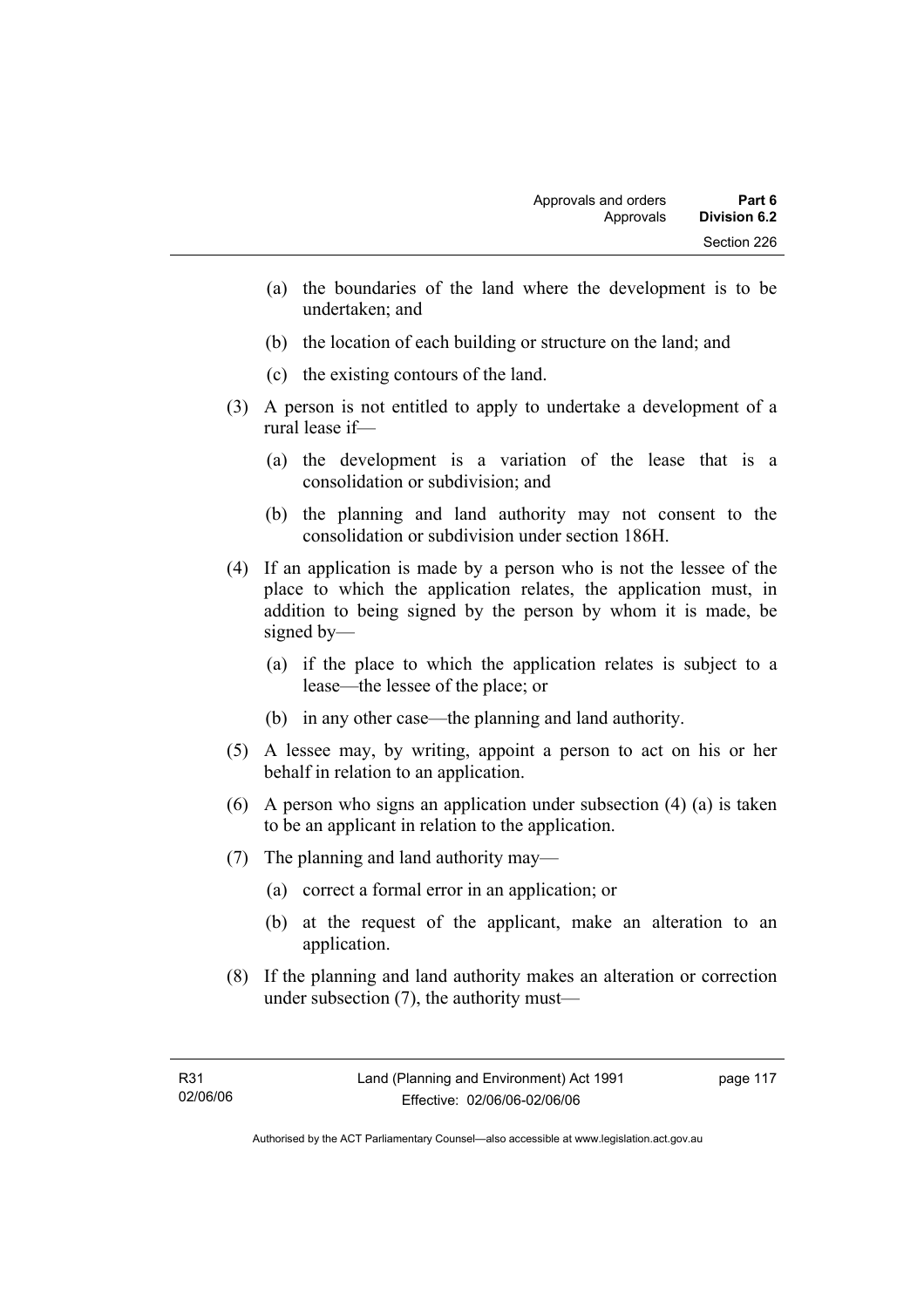| Part 6       | Approvals and orders |  |
|--------------|----------------------|--|
| Division 6.2 | Approvals            |  |
| Section 227  |                      |  |

- (a) advise the applicant, or if there is more than 1, each applicant, that the alteration or correction has been made; and
- (b) if notice has been given under section 229 of the making of the application—give notice in accordance with that section of the application as so altered or corrected.
- (9) An application may be made under this section in relation to a development that has been undertaken without approval.
- (10) The Minister may, in writing, exempt developments mentioned in subsection (2) from the application of the subsection.
- (11) An exemption is a disallowable instrument.
	- *Note* A disallowable instrument must be notified, and presented to the Legislative Assembly, under the Legislation Act.
- (12) In this section:

*accredited valuer* means a person who is—

- (a) registered, licensed or approved under the law of the Commonwealth or a State to carry out valuations of property; or
- (b) accredited as a certified practising valuer by the body known as the Australian Property Institute.

## **227 Register of applications, approvals, orders and lease and development conditions**

- (1) The planning and land authority must keep a register of—
	- (a) each alteration or correction to an application made under section 226 (7); and
	- (b) each application that has not been withdrawn, or that is not to be taken to have been withdrawn and in relation to which the period for making an application under section 275 or section 276 has not ended; and

| nage |  |  |
|------|--|--|
|------|--|--|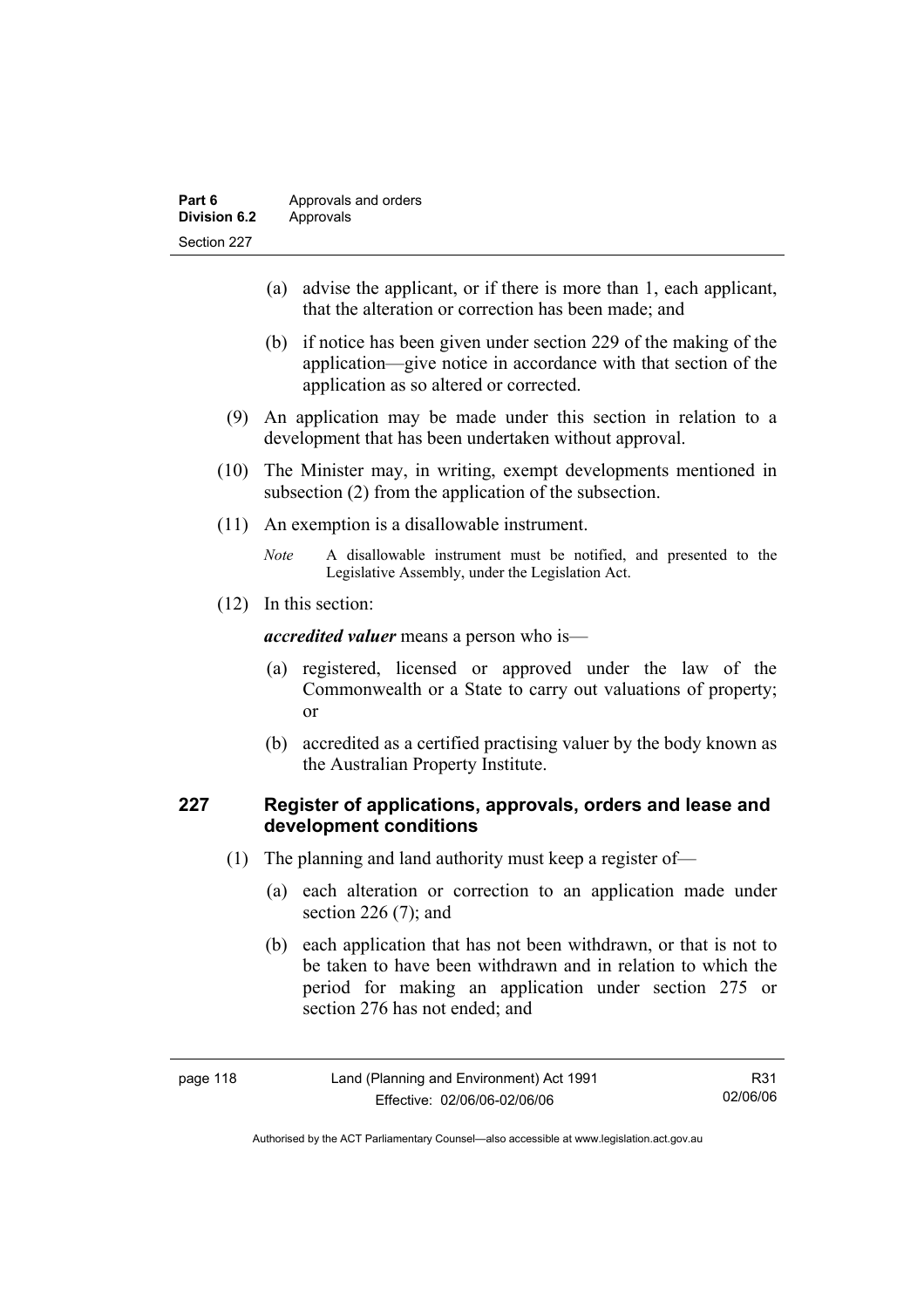- (c) each notice given to the heritage council under section 229 of a development application that relates to a place or object registered, or nominated for provisional registration, under the *Heritage Act 2004*; and
- (d) each advice given to the planning and land authority by the heritage council under the *Heritage Act 2004*, section 60 (Advice about effect of development on heritage significance); and
- (e) each notice of a development application given to the conservator under section 229 (4) (b); and
- (f) each advice given to the planning and land authority by the conservator under the *Tree Protection Act 2005*, section 82 (Advice about tree protection on land subject to development); and
- (g) each approval in relation to which the period for making an application under section 275 or section 276 has not ended; and
- (h) each approval, for the period for which it remains in force; and
- (i) each order, for the period for which it remains in effect; and
- (j) the lease and development conditions (if any) applicable to a lease granted after the commencement of this paragraph; and
- (k) any comments of the planning and land authority or the planning and land council given to the planning and land authority for the Minister's consideration of an application under section 229B (Minister may decide some applications); and
- (l) if an application has been reconsidered under subdivision 6.2.4—the date and details of the decision on reconsideration; and
- (m) details of any minor amendment made under section 247.

page 119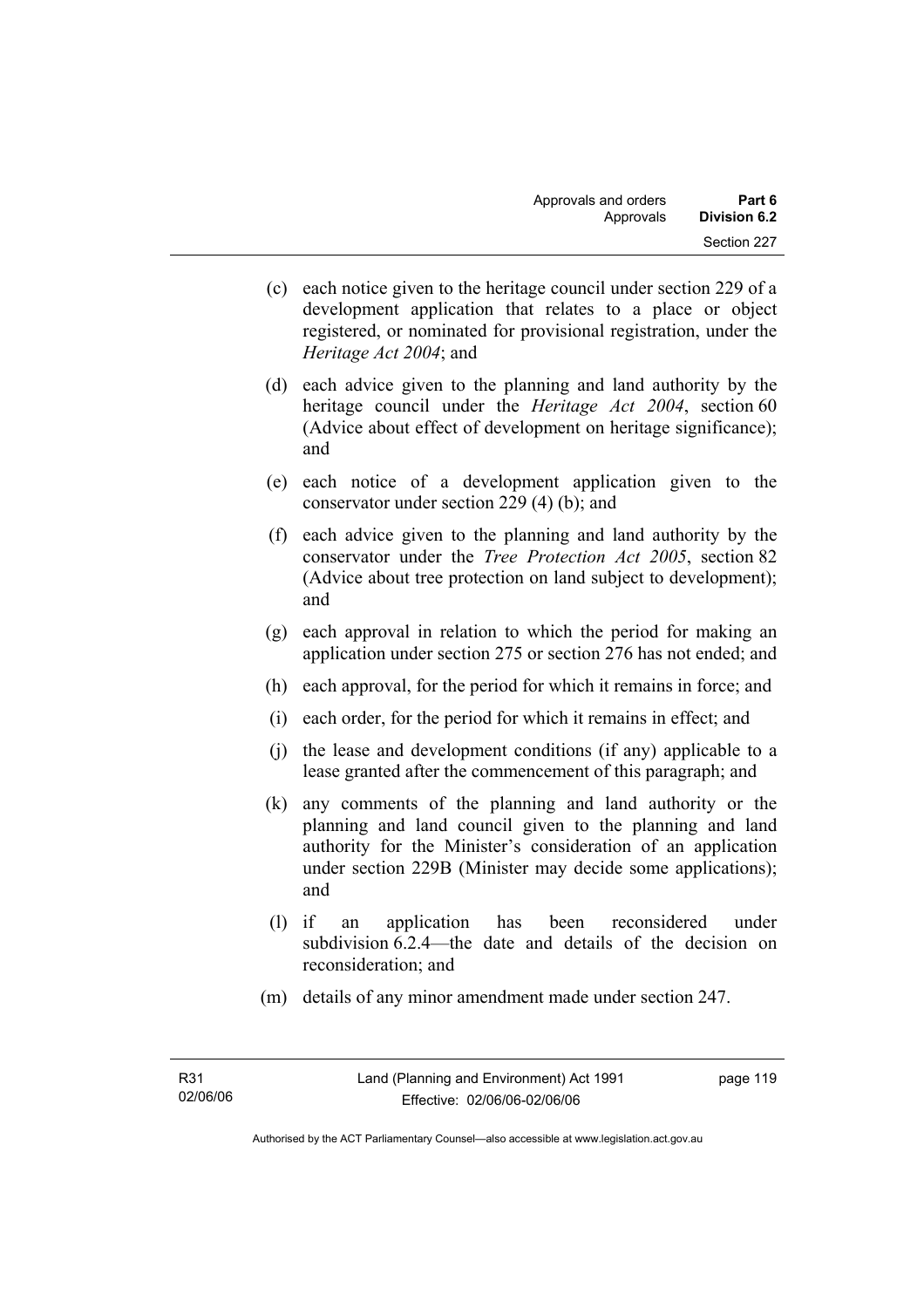| Part 6       | Approvals and orders |  |
|--------------|----------------------|--|
| Division 6.2 | Approvals            |  |
| Section 228  |                      |  |

- (2) The planning and land authority may enter in the register details of lease and development conditions applicable to a lease granted before the commencement of subsection (1) (j).
- (3) A person may, during office hours—
	- (a) inspect the register; and
	- (b) make copies of, or take extracts from, the register or any part of a document relevant to an application.
	- *Note* A fee may be determined under s 287 for par (b).
- (4) In this section:

*lease and development condition*, for a lease, means a condition, other than a condition contained in the lease, that—

- (a) was approved by the Territory when the lease was granted; and
- (b) regulates the development or use of the land that is subject to the lease.

#### **228 Restrictions on inspection of applications**

- (1) An applicant for approval to undertake a development may apply in writing to the planning and land authority for a part of any copy of the application to be excluded from being made available to the public or for public inspection.
- (2) The planning and land authority may approve or refuse to approve an application under subsection (1).
- (3) The planning and land authority must approve an application if satisfied that—
	- (a) the part of the application for approval to undertake a development to which the application under subsection (1) relates contains information—
		- (i) about the personal or business affairs of a person; or

| page 120 |
|----------|
|          |

Authorised by the ACT Parliamentary Counsel—also accessible at www.legislation.act.gov.au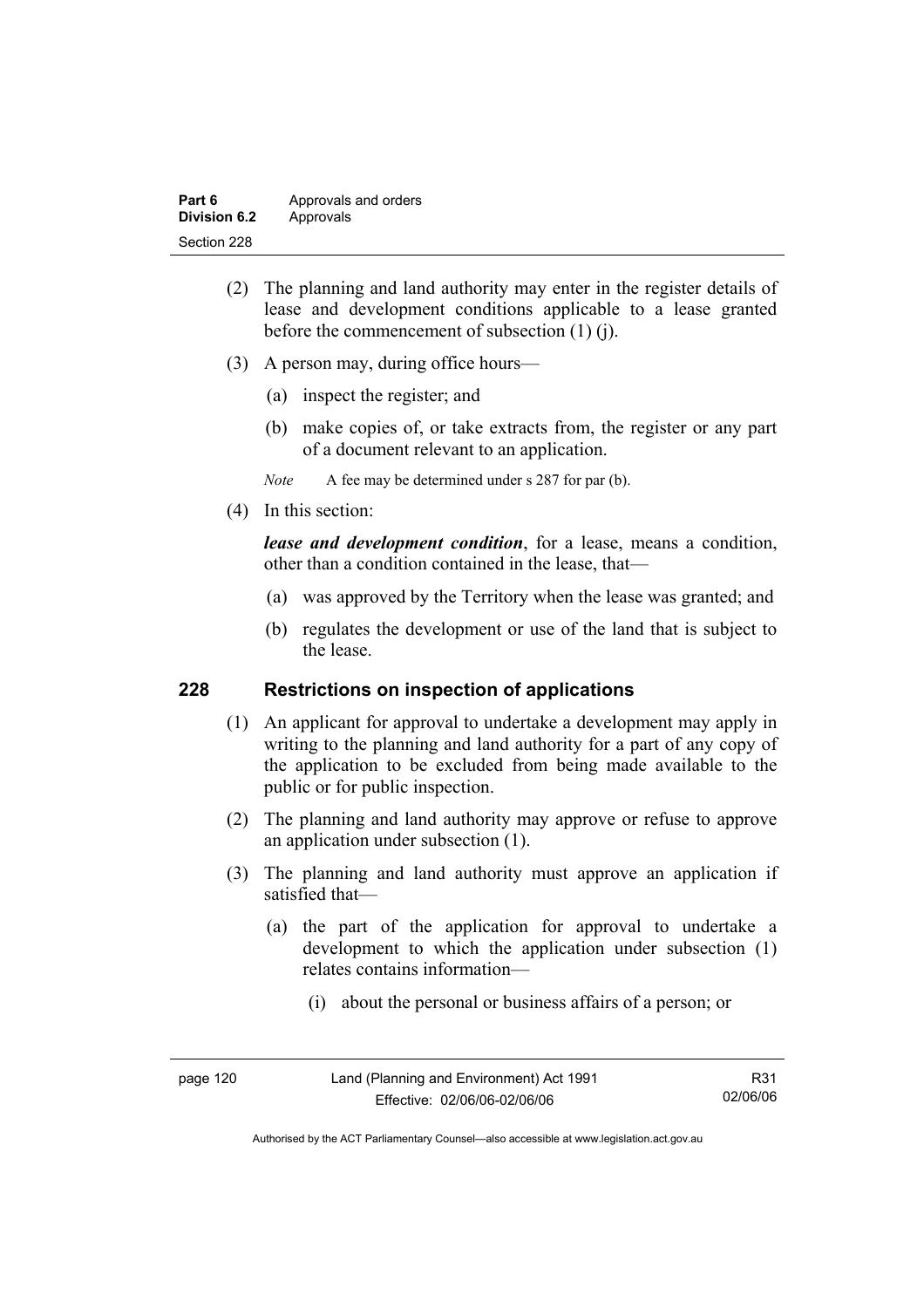- (ii) that has been given to the authority in confidence; or
- (iii) the publication of which would disclose a trade secret; or
- (iv) the disclosure of which is likely to affect the conduct of a person's lawful business affairs; and
- (b) it would not be in the public interest for the part to be published.
- (4) If a part of an application is excluded from the copies of that application made available to the public or for public inspection, each copy must include a statement to the effect that an unspecified part of the application has been excluded for the purpose of protecting the confidentiality of information included in that part.

## **229 Notice of application**

- (1) The planning and land authority must—
	- (a) if a place other than unleased land adjoining the place to which an application relates—
		- (i) is occupied—give notice by post of the making of the application to the lessee of the adjoining place at the address of the adjoining place; or
		- (ii) is unoccupied—give notice by post to the lessee of the adjoining place at the address of the lessee last-known to the authority; and
	- (b) publish notice of the making of each application in a daily newspaper.
- (2) Subsection (1) (a) does not apply—
	- (a) if, in the opinion of the planning and land authority, the number of places adjoining the place to which the application relates is such that it would be impractical to give notice by post to the lessee of each place; or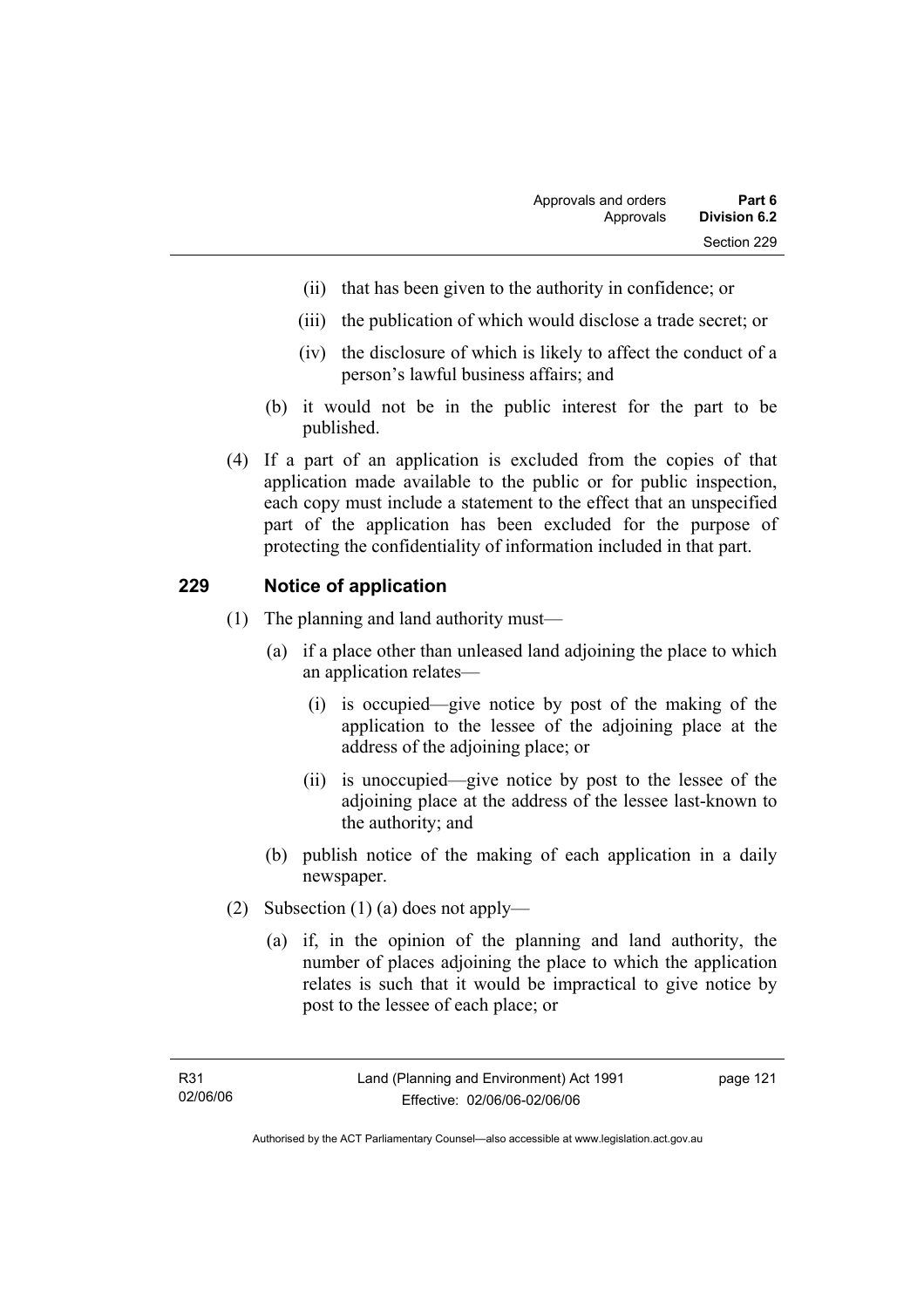| Part 6       | Approvals and orders |  |
|--------------|----------------------|--|
| Division 6.2 | Approvals            |  |
| Section 229  |                      |  |

- (b) in relation to a place adjoining the place to which the application relates that is leased by the applicant or a person for whom the applicant has been appointed to act as agent.
- (3) The planning and land authority must, if the application relates to a development that is or includes a variation of a lease, give written notice of the making of the application to each person having an estate or interest in the land subject to the lease to be varied (being an estate or interest that is registered under the *Land Titles Act 1925*).

*Note* For how documents may be given, see the Legislation Act, pt 19.5.

- (4) The planning and land authority
	- (a) must give the heritage council—
		- (i) notice of each application that relates to a place or object registered, or nominated for provisional registration, under the *Heritage Act 2004*; and
		- (ii) a copy of each application mentioned in subparagraph (i); and
		- (iii) a copy of each objection, or document containing comments about the development, received by the authority that relate to the effect of the development on the heritage significance of the place or object; and
	- (b) must give the conservator—
		- (i) a copy of each application that relates to land that includes all or part of—
			- (A) the protection zone for a protected tree; or
			- (B) a declared site; and
		- (ii) if a tree management plan approved under the *Tree Protection Act 2005*, part 4, a proposed tree management plan, or a proposed amendment of a tree management

| page 122 | Land (Planning and Environment) Act 1991 | R31      |
|----------|------------------------------------------|----------|
|          | Effective: 02/06/06-02/06/06             | 02/06/06 |

Authorised by the ACT Parliamentary Counsel—also accessible at www.legislation.act.gov.au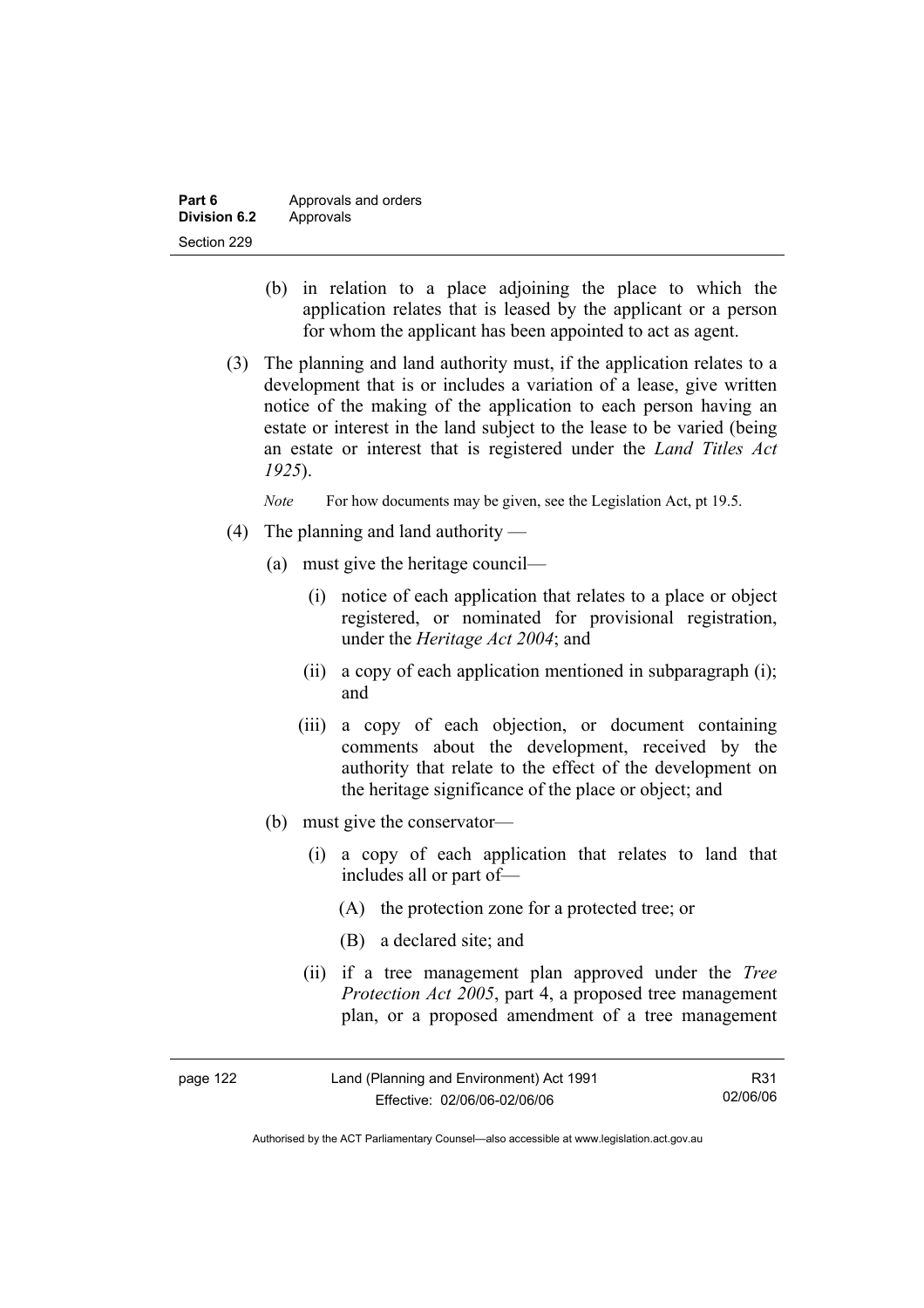plan, is included with the application—a copy of the plan or proposed plan or amendment; and

- (iii) a statement that the application is referred to the conservator under this paragraph; and
- (c) must give to the conservator for comment a copy of each application that relates to public land; and
- (d) may give a copy of an application to any other entity for comment.
- (5) The planning and land authority must give the environment protection authority written notice of an application in relation to a development—
	- (a) listed in the *Environment Protection Act 1997*, schedule 1; or
	- (b) that has the potential to cause serious or material environmental harm within the meaning of that Act.
- (6) The planning and land authority must erect on the place to which an application relates a sign that specifies the development proposed to be undertaken in relation to that place.
- (7) A person must not, without lawful excuse, move, deface, damage, obscure or otherwise interfere with a sign erected under subsection  $(6)$ .

Maximum penalty: 5 penalty units.

 (8) A person must not, without reasonable excuse, prevent or restrict access to a sign erected under subsection (6).

Maximum penalty: 5 penalty units.

- (9) The validity of an approval is not affected by a failure by the planning and land authority to comply with subsection (6).
- (10) A reference in subsection (1) to a *lessee* is a reference to the person registered as lessee in the register kept under the *Land Titles Act 1925* in relation to the place to which the application relates.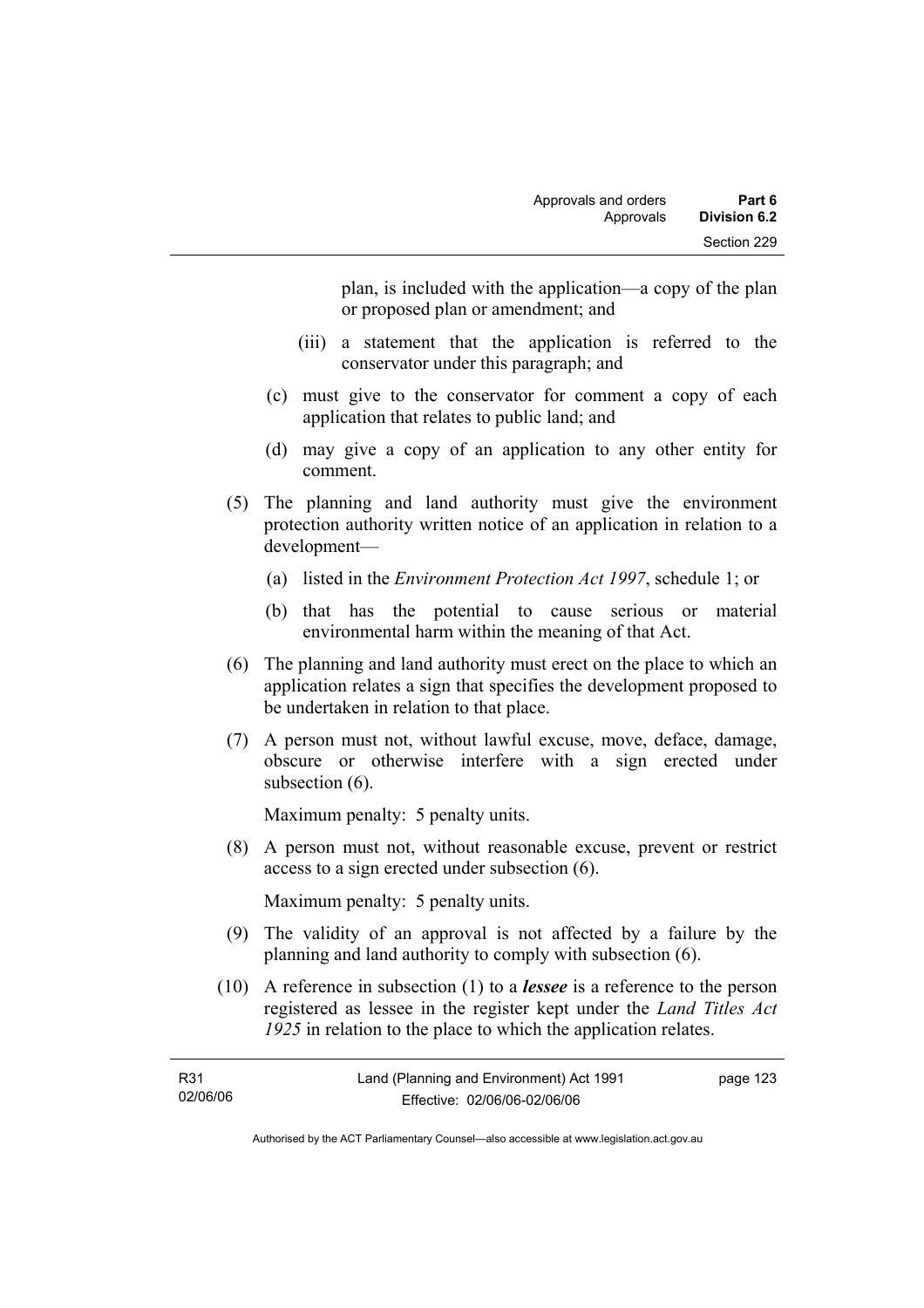| Part 6              | Approvals and orders |  |
|---------------------|----------------------|--|
| <b>Division 6.2</b> | Approvals            |  |
| Section 229A        |                      |  |

## **229A Direction that applications be submitted to Minister**

- (1) The Minister may, in writing, direct the planning and land authority to refer to the Minister an application that has not been decided by the authority.
	- *Note* The *Planning and Land Act 2002*, s 10 provides that the planning and land authority must comply with directions given to it under a territory law.
- (2) If the application relates to a place or object registered, or nominated for provisional registration, under the *Heritage Act 2004*, the planning and land authority must give a copy of the direction to the heritage council.
- (3) The planning and land authority must give a copy of the direction to the conservator if the application relates to land that includes all or part of the tree protection zone for a protected tree or a declared site.
- (4) When complying with the direction, the planning and land authority must also give the Minister—
	- (a) the information and documents received by the authority in relation to the application, including—
		- (i) any advice under the *Heritage Act 2004*, section 60 (Advice about effect of development on heritage significance); and
		- (ii) any advice under the *Tree Protection Act 2005*, section 82 (Advice about tree protection on land subject to development); and
	- (b) any other relevant information and documents held by the authority.
- (5) If the Minister gives a direction under subsection (1) in relation to an application, the planning and land authority must take no further action that would lead to a decision by the authority on the application.

| 124 |
|-----|
|     |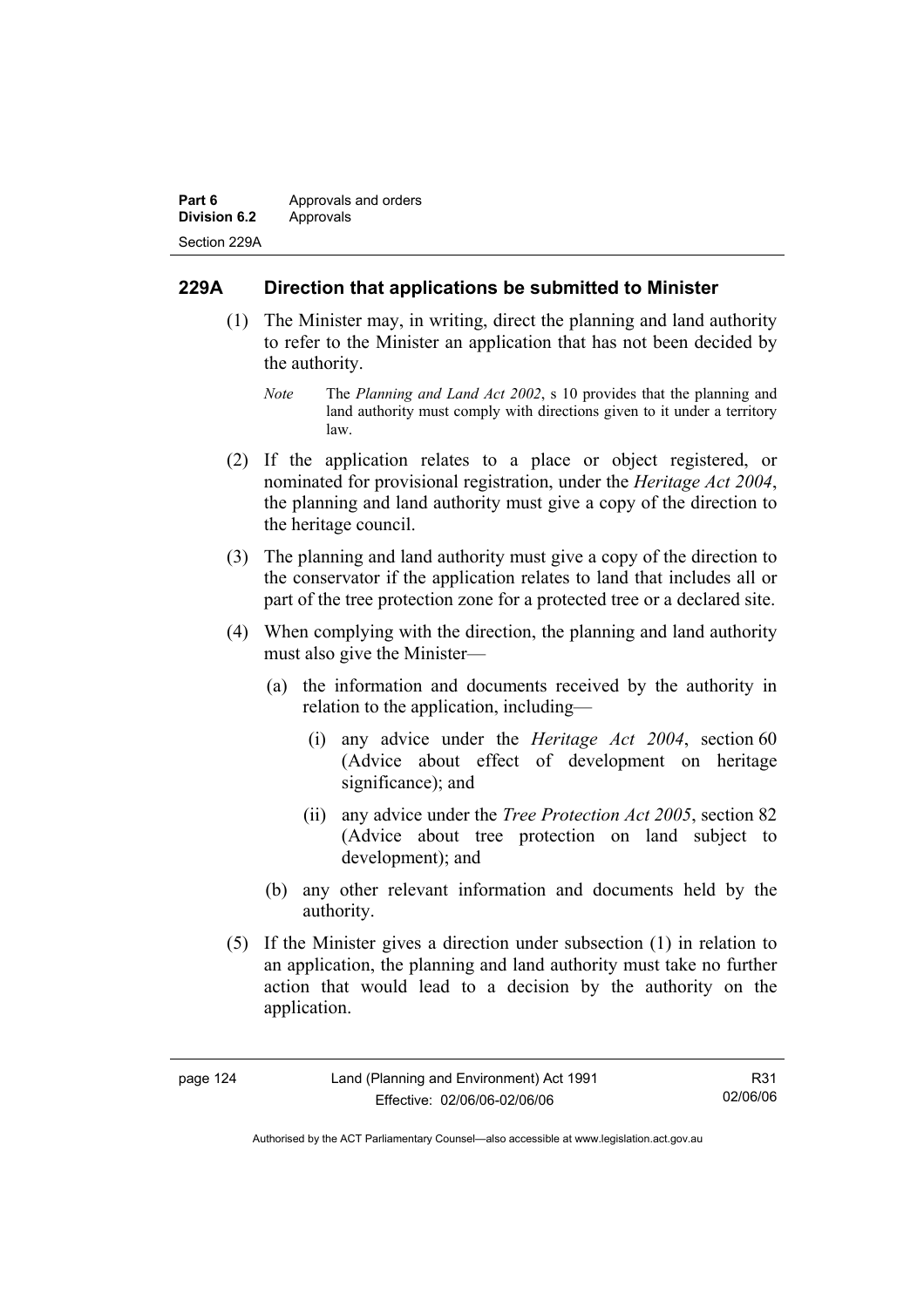#### **229B Minister may decide some applications**

- (1) This section applies in relation to an application referred to the Minister under section 229A.
- (2) The Minister may decide to consider the application if, in the Minister's opinion—
	- (a) the application raises a major policy issue; or
	- (b) the application seeks approval for a development that may have a substantial effect on the achievement or development of objectives of the territory plan; or
	- (c) the approval or refusal of the application would provide a substantial public benefit.
- (3) If the Minister decides to consider an application, the Minister must tell the planning and land authority in writing about the decision.
- (4) An advice under subsection (3) is a notifiable instrument.

*Note* A notifiable instrument must be notified under the Legislation Act.

- (5) An advice under subsection (3) must be notified under the Legislation Act within 3 weeks after the day it is given.
- (6) If the Minister decides to consider an application, the Minister must—
	- (a) tell the applicant in writing about the decision and the grounds on which the decision was made; and
	- (b) if the application relates to a place or object registered, or nominated for provisional registration, under the *Heritage Act 2004*—ensure that the Minister has the advice of the heritage council under that Act, section 60 (Advice about effect of development on heritage significance); and
	- (c) for an application mentioned in section 229A (3)—ensure that the Minister has the advice of the conservator under the *Tree*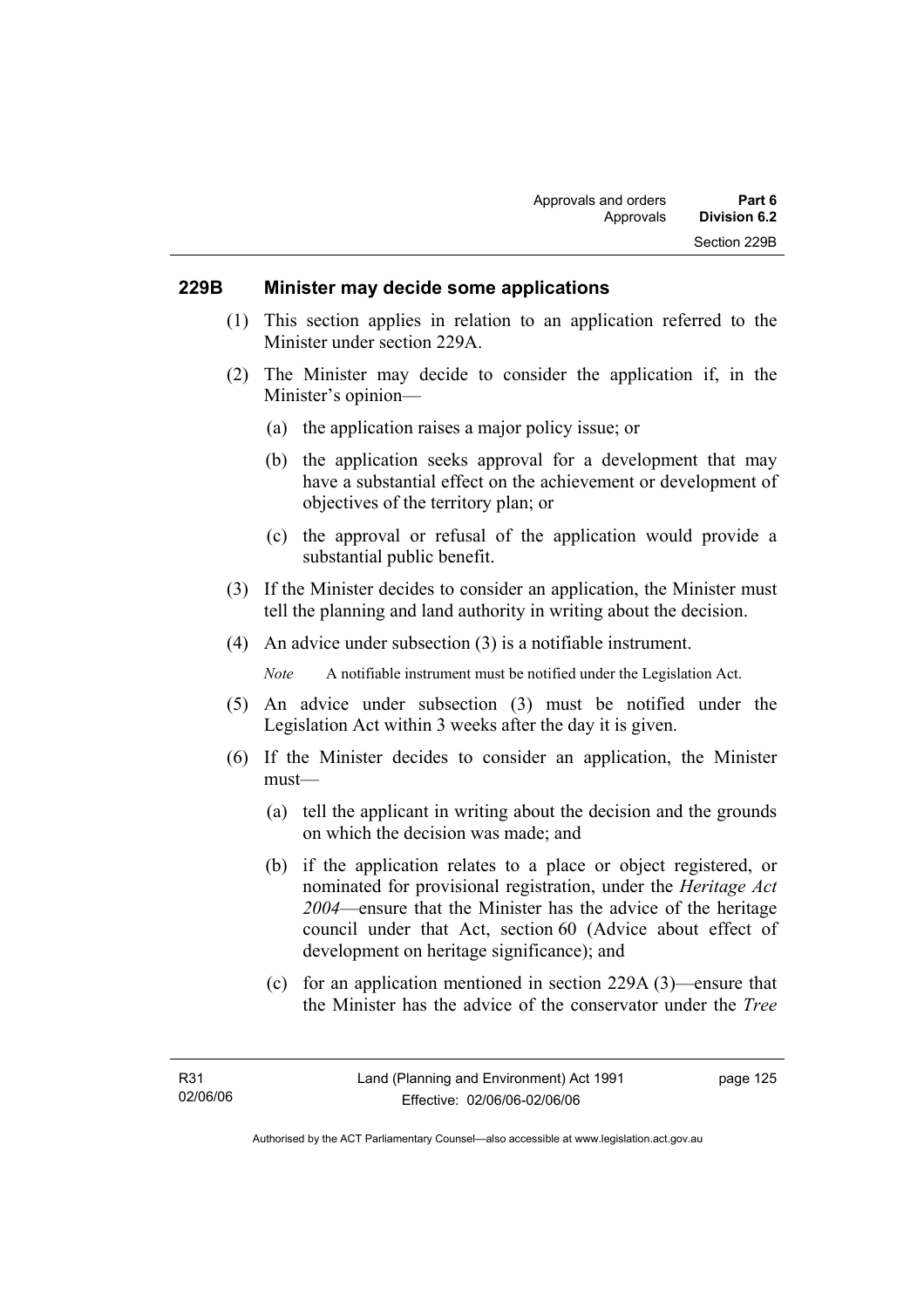| Part 6              | Approvals and orders |  |
|---------------------|----------------------|--|
| <b>Division 6.2</b> | Approvals            |  |
| Section 230         |                      |  |

*Protection Act 2005*, section 82 (Advice about tree protection on land subject to development); and

- (d) ensure that the Minister has the comments of the planning and land authority and the planning and land council on the application; and
- (e) approve or refuse the application under section 230.
- (7) Within 3 sitting days after the day the Minister decides an application, the Minister must present to the Legislative Assembly a statement containing—
	- (a) a description of the development to which the application relates; and
	- (b) details of the land where the development is proposed to take place; and
	- (c) the applicant's name; and
	- (d) details of the Minister's decision; and
	- (e) the grounds for the decision.
- (8) The statement under subsection (7) must be accompanied by a copy of the comments of the planning and land council on the application to which the statement relates.
- (9) If the Minister is satisfied that the Minister should not consider the application, the Minister must refer the application back to the planning and land authority for decision.

#### **230 Approvals**

- (1) The relevant authority may approve or refuse to approve an application.
- (2) The relevant authority is taken to have refused to approve an application if the authority fails to make a decision in relation to the application before the end of the prescribed period.

| page 126 | Land (Planning and Environment) Act 1991 | R31      |
|----------|------------------------------------------|----------|
|          | Effective: 02/06/06-02/06/06             | 02/06/06 |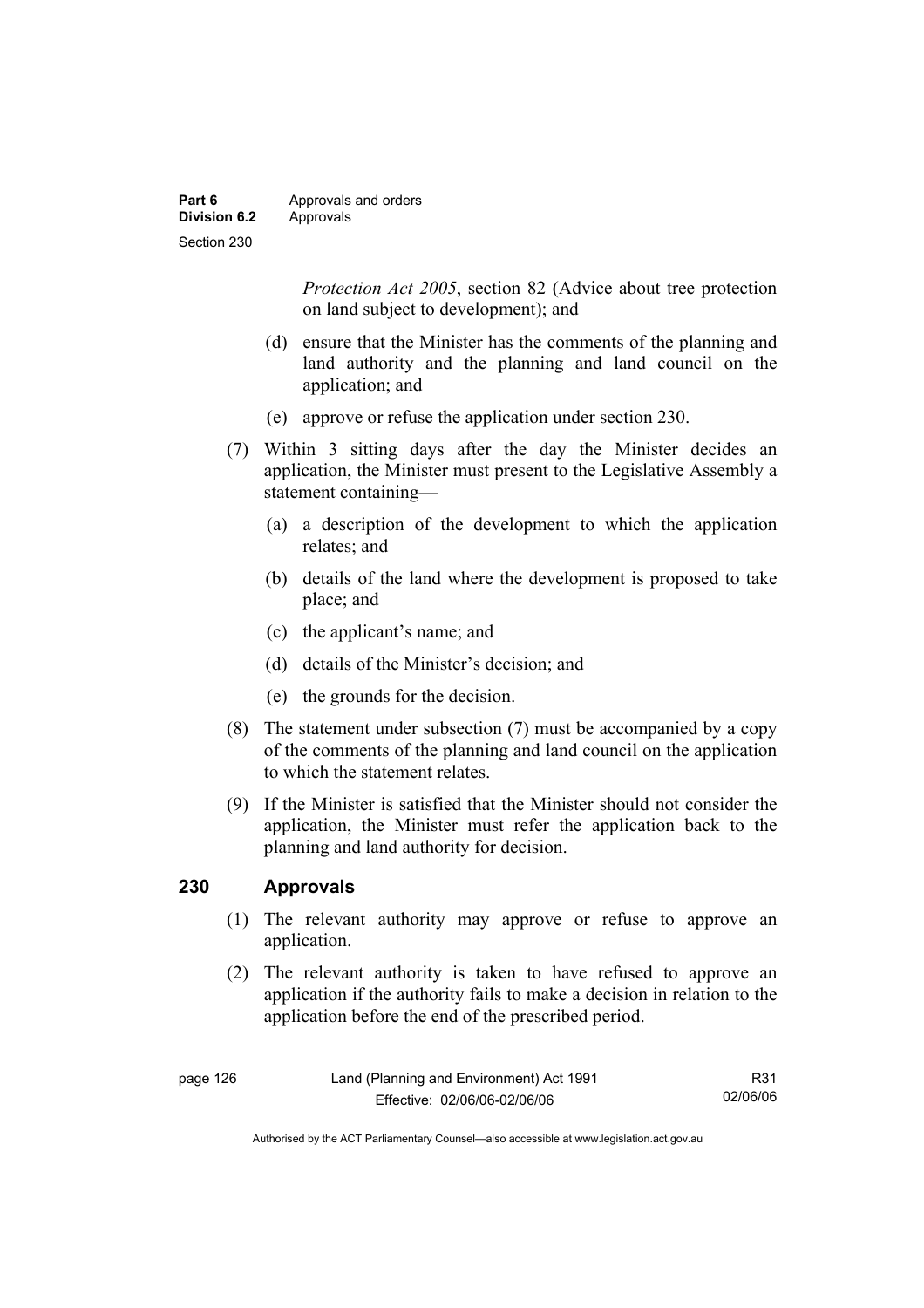- (3) However, the relevant authority may approve an application at any time until the earliest of the following dates:
	- (a) the date when the administrative appeals tribunal has finally dealt with an application under section 275 to review the relevant authority's deemed refusal under subsection (2) of this section;
	- (b) 6 months after the date of the application, unless paragraph (c) applies;
	- (c) if an assessment or a variation to the plan is required in relation to the application—12 months after the date of the application.
- (4) If the relevant authority approves an application to undertake a development that includes an activity that is not permitted by a lease of the land where the activity is to be carried out, the approval must not take effect in relation to that activity until the lease is varied to permit the activity.
- (5) Subsection (4) does not apply in relation to—
	- (a) an activity mentioned in section 222 (1), definition of *development*, paragraph (c); or
	- (b) an activity included in a development of a type prescribed for section 175 (3) (a); or
	- (c) an activity prescribed for section 175 (3) (b).

## **231 Matters to be considered by relevant authority**

- (1) In approving or refusing to approve an application, the relevant authority must consider the following:
	- (a) the comments of any entity to which the authority referred the application for comment;
	- (b) each objection or other submission received by the authority in relation to the application that has not been withdrawn;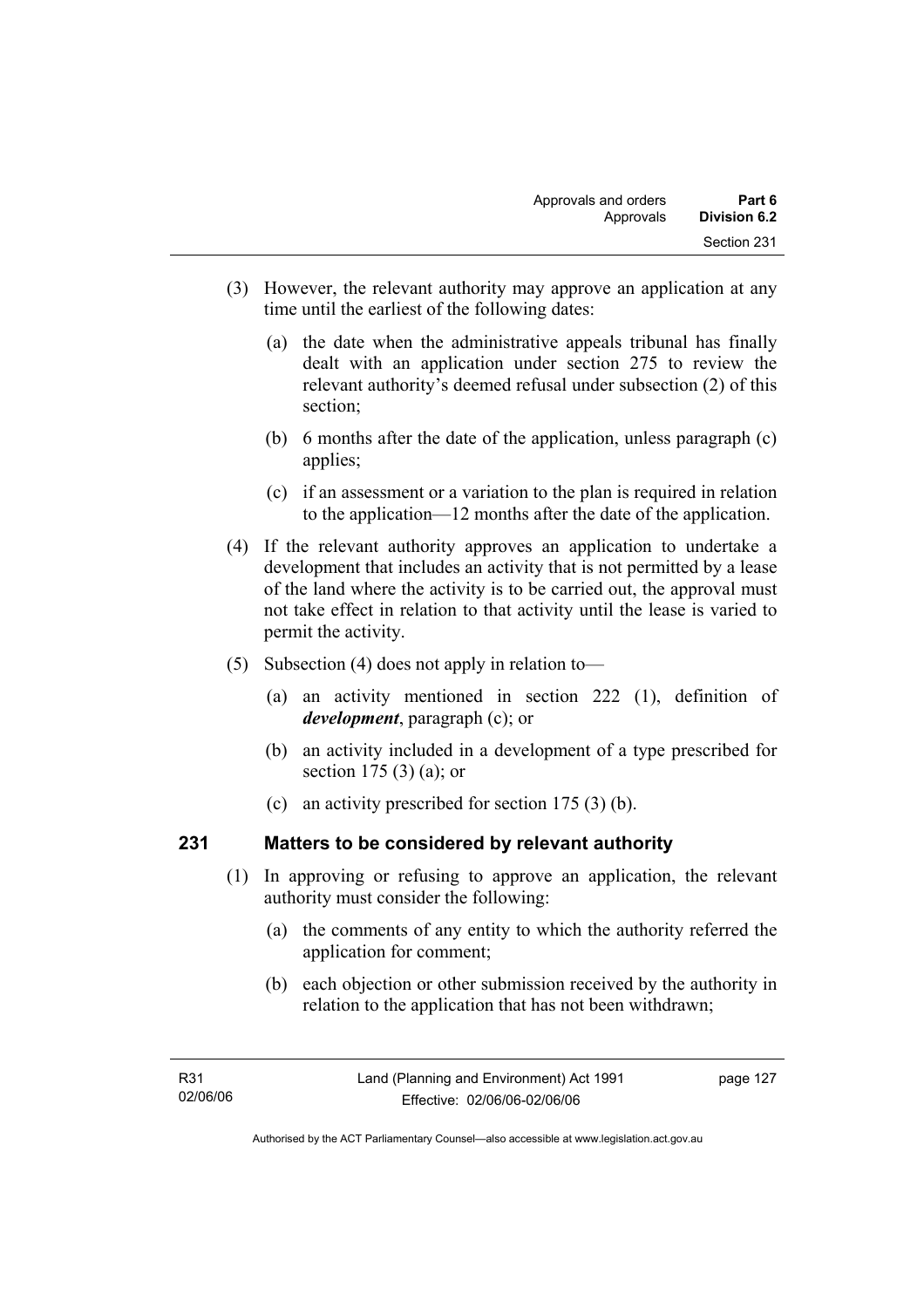| Part 6       | Approvals and orders |
|--------------|----------------------|
| Division 6.2 | Approvals            |
| Section 231  |                      |

- (c) a preliminary assessment under division 4.2, or a report under section 128, in relation to the environmental impact of the proposed development;
- (d) any assessment made, or the report of any inquiry conducted, in relation to the proposed development;
- (e) any advice given to the authority by the heritage council under the *Heritage Act 2004*, section 60 (Advice about effect of development on heritage significance) within 15 working days after the day the council is given notice of the application by the authority;
- (f) any advice given to the authority by the conservator under the *Tree Protection Act 2005*, section 82 (Advice about tree protection on land subject to development) within 30 working days after the day the conservator is given notice of the application by the authority;
- (g) if the relevant authority is the Minister—the comments of the planning and land authority and the planning and land council.
- (2) The relevant authority may make a decision under section 230 that is inconsistent with any heritage council advice under the *Heritage Act 2004*, section 60 only if satisfied that—
	- (a) the following have been considered—
		- (i) all applicable heritage guidelines;
		- (ii) all reasonable development options and design solutions;
		- (iii) any prudent and feasible alternative to the proposed development, or relevant aspects of it; and
	- (b) as far as practicable, the decision avoids or minimises any adverse impact on the heritage significance of the place; and
	- (c) on balance, the decision is consistent with the objects of the territory plan.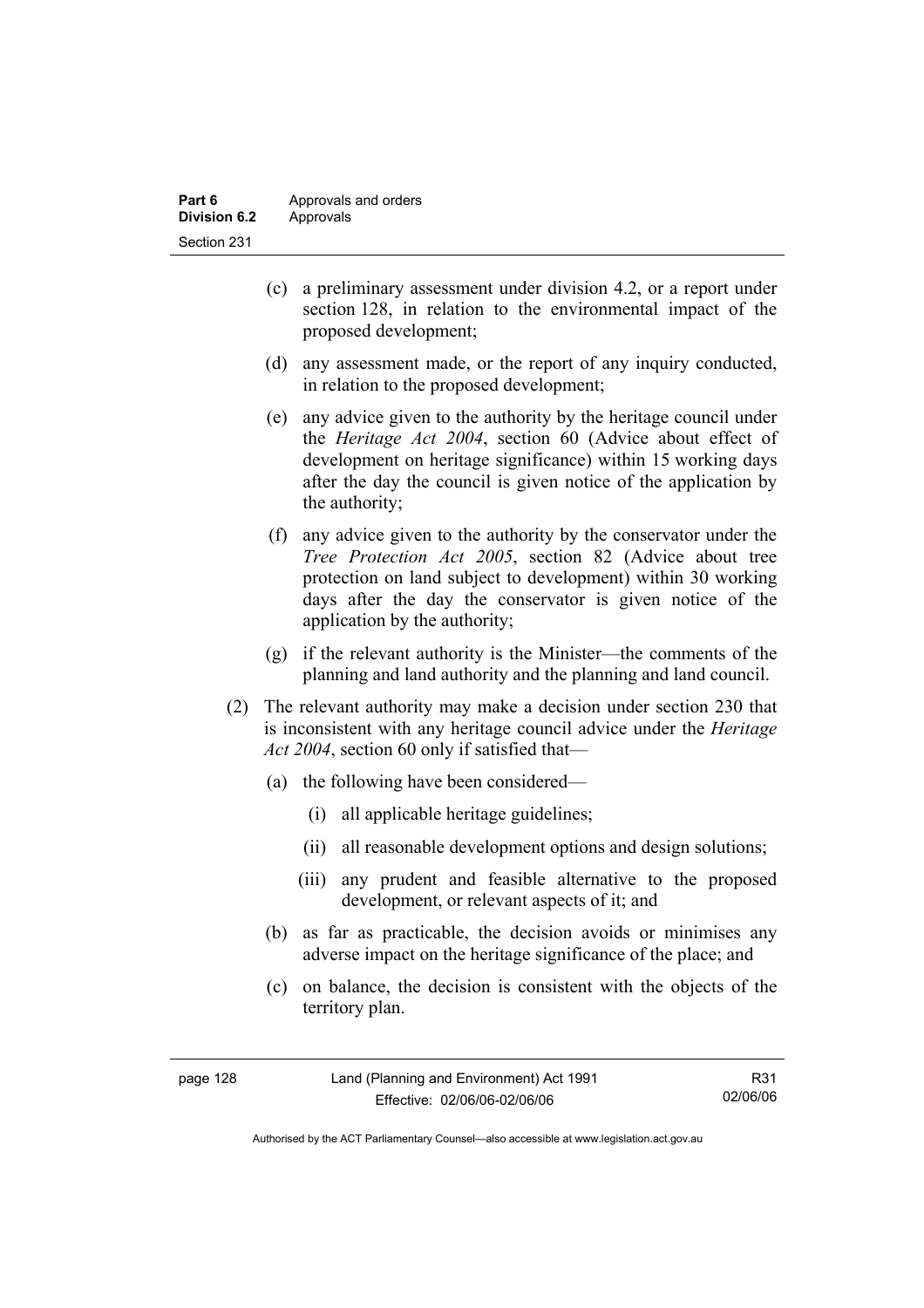- (3) Also, if the proposed development would be affected by heritage guidelines relating to the heritage significance of an Aboriginal place or object registered, or nominated for provisional registration, under the *Heritage Act 2004*, the relevant authority must consult each representative Aboriginal organisation and consider any further comments by the heritage council about the development.
- (4) The relevant authority must not make a decision under section 230 that is inconsistent with the advice of the conservator under the *Tree Protection Act 2005*, section 82 in relation to a registered tree or a declared site.
- (5) The relevant authority may make a decision under section 230 that is inconsistent with the advice of the conservator under the *Tree Protection Act 2005*, section 82 in relation to a regulated tree only if the authority is satisfied, having regard to the broader strategic objectives of the territory plan, that all reasonable development options and design solutions have been considered to avoid or minimise the need to damage the tree or undertake prohibited groundwork.
- (6) In making a decision under section 230 that relates to a regulated tree, the relevant authority may, under this section—
	- (a) if a tree management plan is already in force for the tree approve an amendment of, or replacement for, the tree management plan; or
	- (b) in any other case—approve a tree management plan for the tree.
- (7) A decision mentioned in subsection (5) must not be made by a person acting as delegate of the planning and land authority.
- (8) In this section:

*Aboriginal object*—see the *Heritage Act 2004*, section 9. *Aboriginal place*—see the *Heritage Act 2004*, section 9.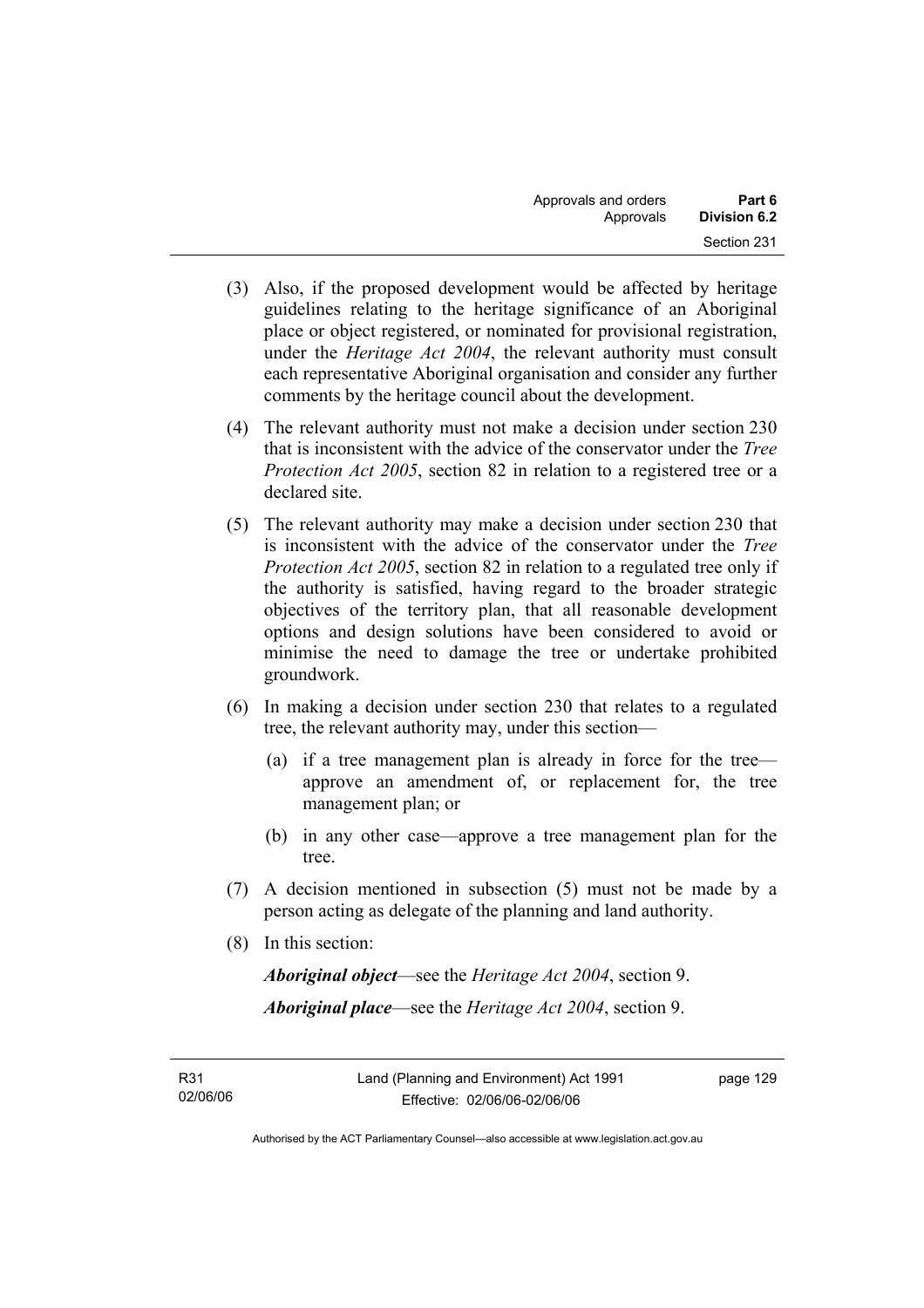| Part 6       | Approvals and orders |
|--------------|----------------------|
| Division 6.2 | Approvals            |
| Section 232  |                      |

*representative Aboriginal organisations*—see the *Heritage Act 2004*, section 14.

## **232 Duty of applicants**

- (1) The planning and land authority may direct an applicant—
	- (a) to give the notice of the application that the authority would, apart from this section, be required to give; and
	- (b) to give notice to any other person.
- (2) The planning and land authority need not give notice of an application under section 229 (Notice of application) or another Act if the authority gives a direction under subsection (1).
- (3) If an applicant fails to comply with a direction under subsection (1), the application is to have been withdrawn.
- (4) The applicant must pay the cost of a notice given in accordance with a direction under subsection (1).
- (5) If the planning and land authority publishes a notice under section 229 (1) (b), the reasonable cost of the notice is a debt payable by the applicant to the Territory.
	- *Note* If a form is approved under s 287A for a notice under par (a) or (b), the form must be used.

#### **233 More information**

- (1) The planning and land authority may, by written notice, require an applicant to give to the authority, within the period specified in the notice (of not less than 28 days), either orally or in writing, the further information relating to the application that is specified in the notice.
- (2) An applicant may, at any time before the end of the period specified in a notice under subsection (1), apply to the planning and land authority for an extension of the period within which the applicant is to give information.

| Land (Planning and Environment) Act 1991<br>page 130 |                              | R31      |
|------------------------------------------------------|------------------------------|----------|
|                                                      | Effective: 02/06/06-02/06/06 | 02/06/06 |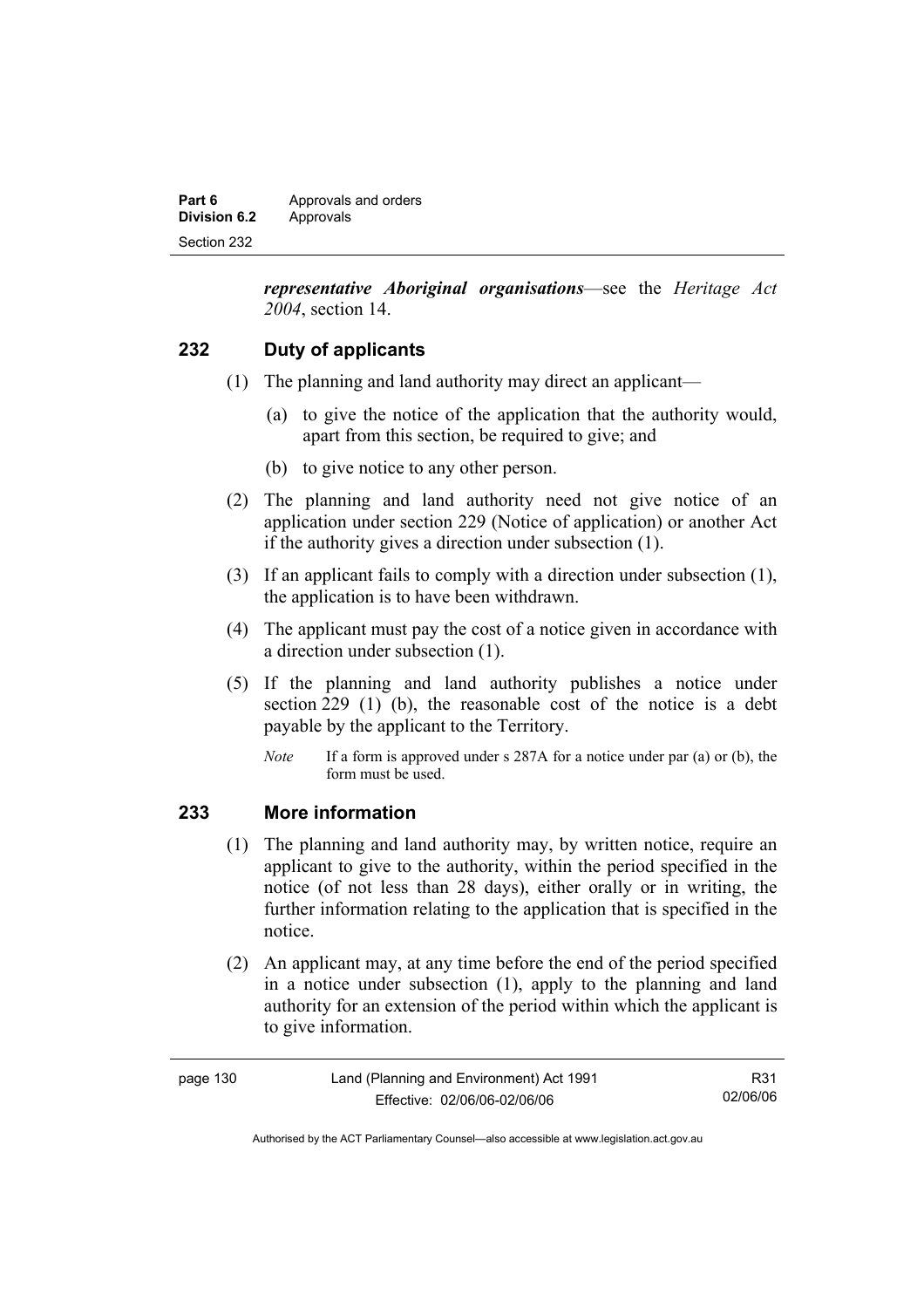(3) On receipt of an application under subsection (2), the planning and land authority may grant an extension of the period of not more than 6 months.

## **234 Effect of failure to give further information**

If a person fails to give information in accordance with a notice under section 233 (1), the planning and land authority must, for the purposes of enabling an application to be made to the administrative appeals tribunal under section 275, be taken to have made a decision refusing the application for approval to undertake the development.

## **236 Environmental assessments and inquiries**

The Minister may—

- (a) direct that an assessment be made; or
- (b) establish a panel to conduct an inquiry;

about any aspect of an application.

# **Subdivision 6.2.2 Objections**

## **237 Objections—general**

- (1) Any person who may be affected by the approval of an application may, within the prescribed period (or that period as extended under this section), object to the grant of the approval.
- (2) The planning and land authority may, by notice published in a daily newspaper, extend or further extend the period allowed under subsection (1) for the objection to the grant of an approval of an application.
- (3) The power under subsection (2) may be exercised after the end of the period to be extended.
- (4) An objection must be made to the planning and land authority in writing and must set out the grounds of the objection.

| R31      | Land (Planning and Environment) Act 1991 | page 131 |
|----------|------------------------------------------|----------|
| 02/06/06 | Effective: 02/06/06-02/06/06             |          |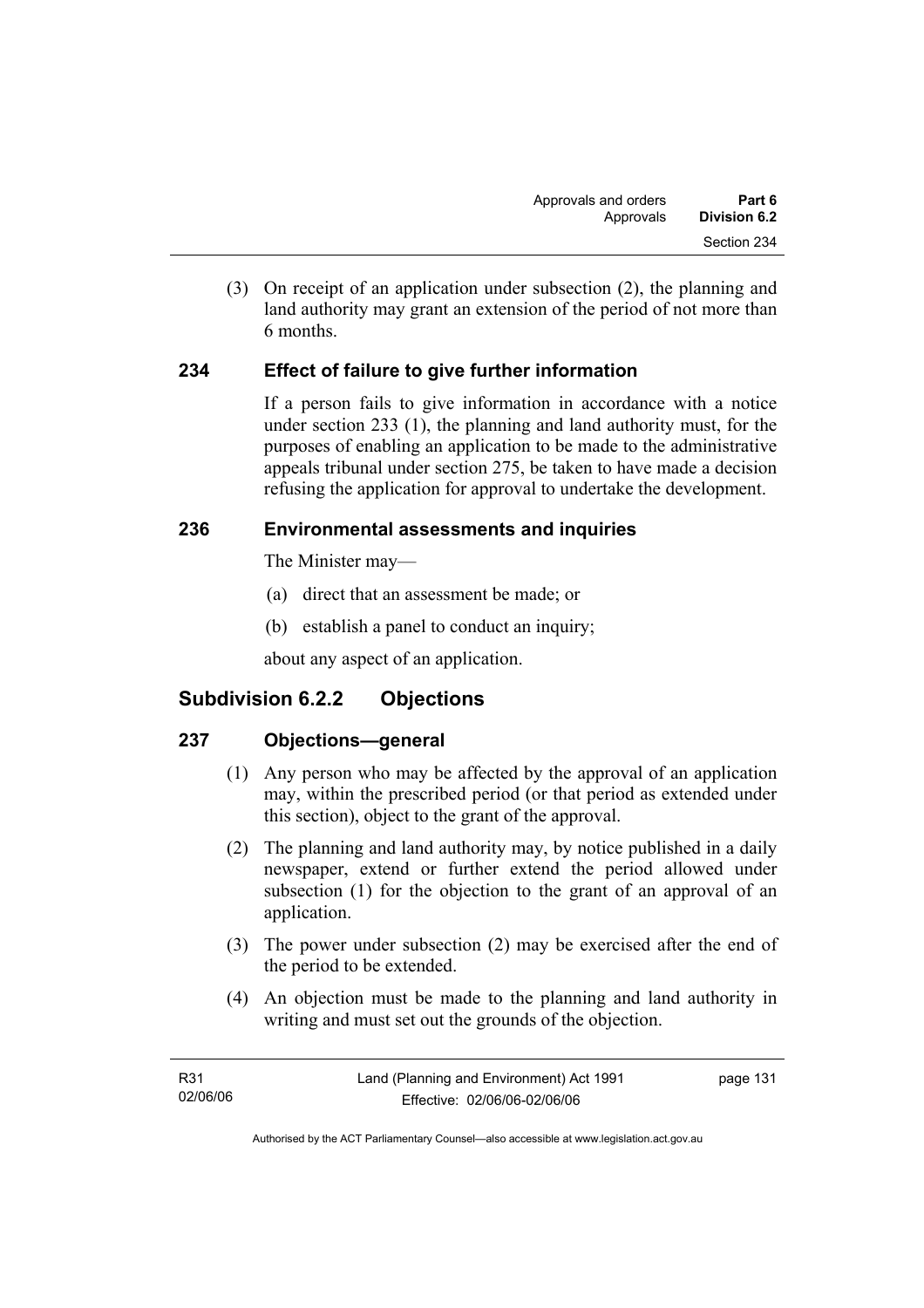| Part 6              | Approvals and orders |
|---------------------|----------------------|
| <b>Division 6.2</b> | Approvals            |
| Section 238         |                      |

- (5) The planning and land authority must give an applicant for approval to undertake a development a copy of each objection to the application, and any other submission received by the authority in relation to the application, that has not been withdrawn.
- (6) In this section:

*person* includes an unincorporated association.

## **238 Inspection of objections**

The planning and land authority must make a copy of each objection available for inspection by members of the public during office hours until the end of the period during which application may be made to the administrative appeals tribunal for a review of a decision in relation to the application.

### **239 Identity of objectors**

The planning and land authority may, on request by a person making an objection, exclude the identity of the objector from being made available under section 237 (5) or section 238 if, in the authority's opinion, based on reasonable grounds, it would not be in the public interest for that identity to be published.

# **Subdivision 6.2.3 Approvals**

### **242 Approvals—notices to applicants and registrar-general**

- (1) If an application is approved, the planning and land authority must give written notice—
	- (a) to the applicant; and
	- (b) if the application approved relates to a variation of a lease—to the registrar-general for notification under the *Land Titles Act 1925*.
	- *Note* An application may be approved under s 246A on reconsideration of an original refusal (see s 222 (1), def *approval*).

| page 132 | Land (Planning and Environment) Act 1991 | R31      |
|----------|------------------------------------------|----------|
|          | Effective: 02/06/06-02/06/06             | 02/06/06 |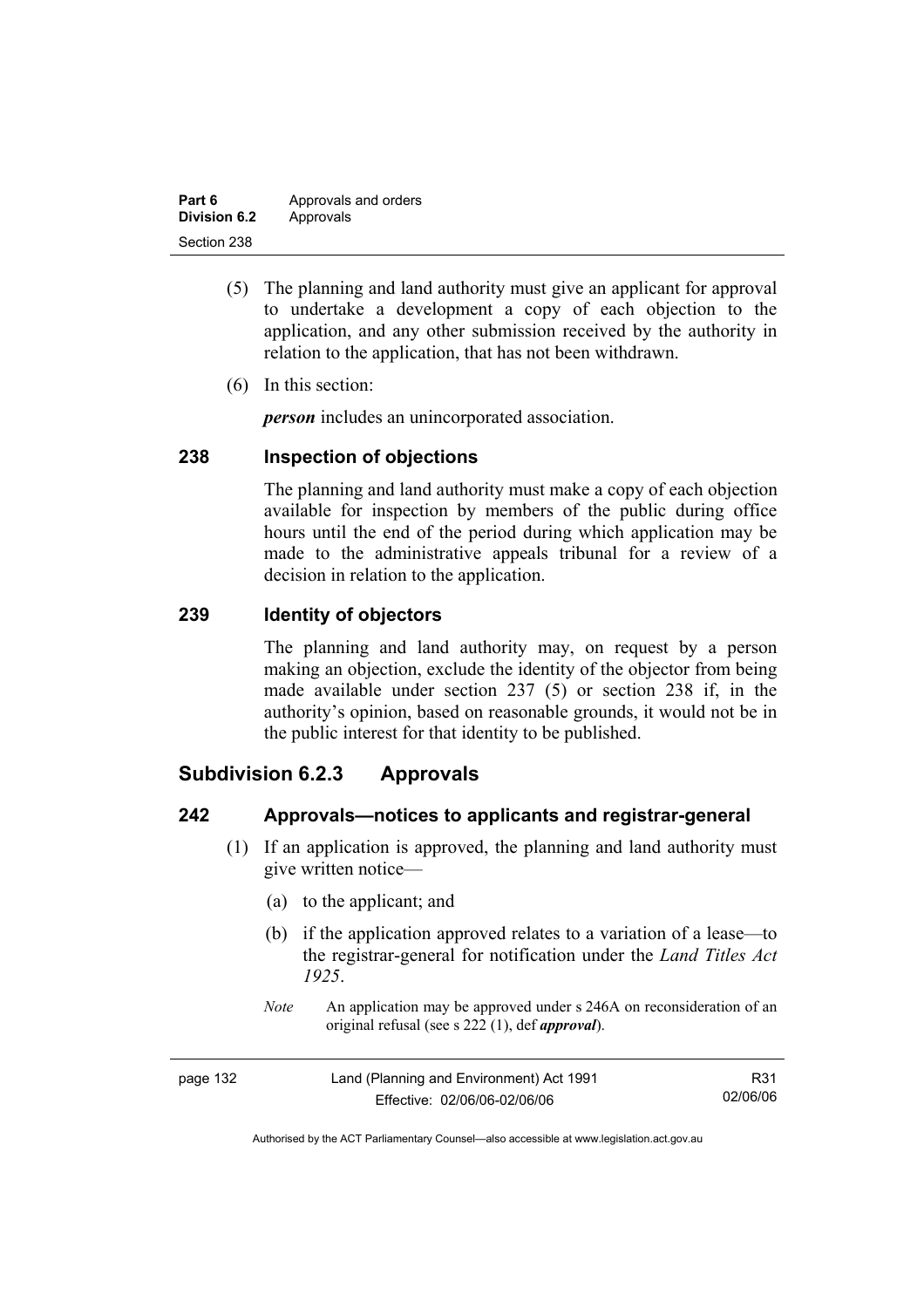(2) A notice to an applicant must state the date the approval takes effect.

*Note* For date of effect of an approval, see s 249.

## **243 Notification of approval or refusal of application**

 (1) If an application is approved, the planning and land authority must give each person who objected under section 237 (1) written notice of the approval.

- (2) Subsection (1) does not apply to an approval for which the planning and land authority has issued a certificate that an environmental impact statement made, or an inquiry conducted, under part 4 has substantially dealt with the matters forming the basis of the decision to approve the application.
- (3) A notice under subsection (1) must—
	- (a) contain—
		- (i) a description of the place to which the decision relates; and
		- (ii) a brief description of the development the subject of the decision; and
	- (b) set out the decision and the reasons for the decision; and
	- (c) specify—
		- (i) the place where, and times when, a copy of the application and the decision may be inspected; and
		- (ii) how application may be made to the administrative appeals tribunal for a review of the decision.
- (4) If an application is refused, the planning and land authority must give written notice of the refusal to the applicant and each person who objected under section 237 (1).

*Note* An application may be approved under s 246A on reconsideration of an original refusal (see s 222 (1), def *approval*).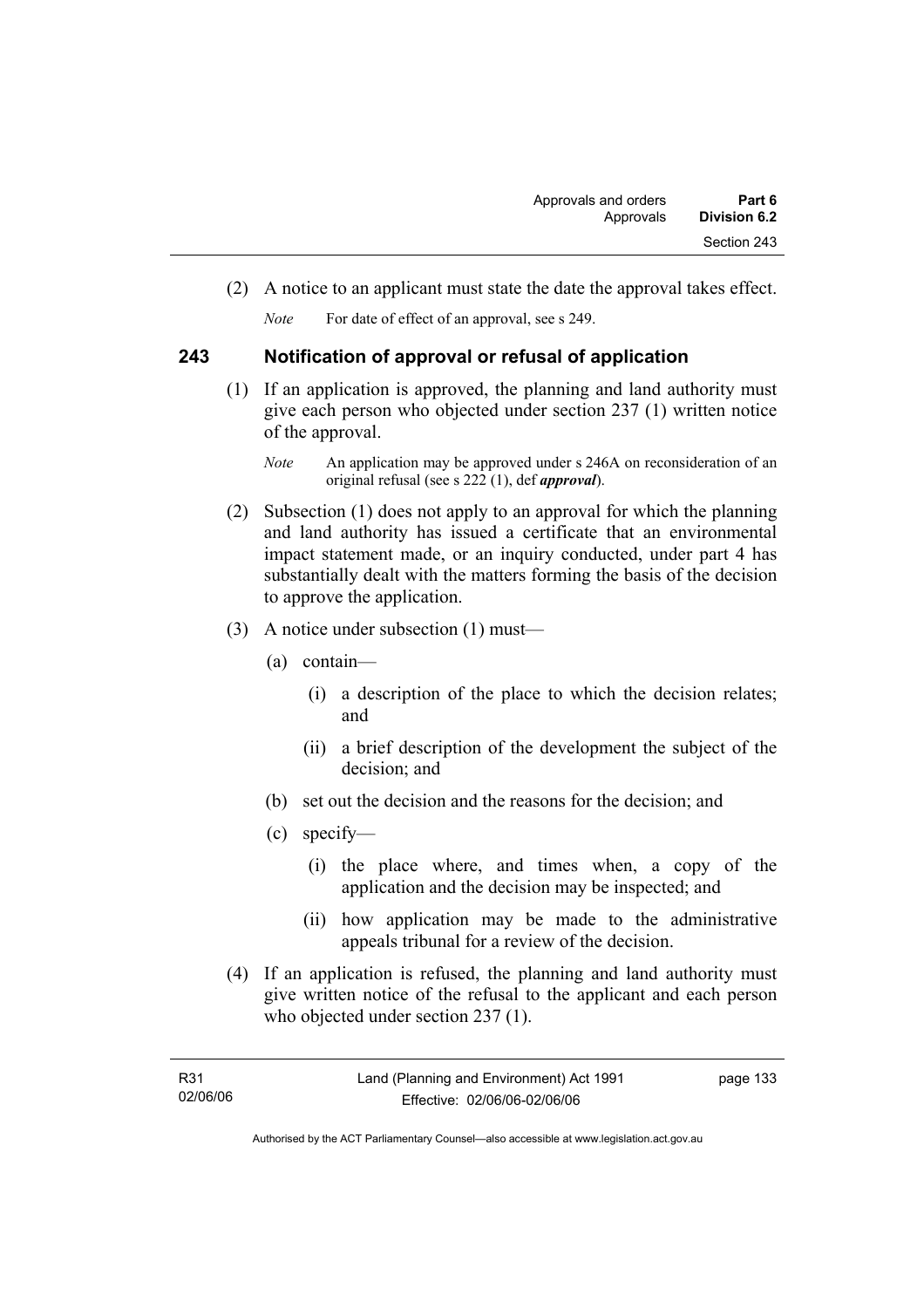| Part 6              | Approvals and orders |
|---------------------|----------------------|
| <b>Division 6.2</b> | Approvals            |
| Section 244         |                      |

(5) In this section:

*refused*, for an application, includes confirming a decision to refuse an application on reconsideration of the decision under subdivision 6.2.4.

- (6) A notice under subsection (4) must set out the reasons for the decision.
- (7) A notice under subsection (1) or (4) must comply with the requirements of the code of practice in force under the *Administrative Appeals Tribunal Act 1989*, section 25B (1).

### **244 Notification if more than 1 objector**

If a number of people make 1 objection, the planning and land authority is taken to have complied with section 243 (1) or (3) if the authority gives notice—

- (a) if the name and address of 1 of those people have been given as the person to whom notice of the decision is to be given—to that person; or
- (b) if no name and address has so been given—to 1 of the people who made that objection.

## **244A Notice of decision to heritage council**

If an application relates to a place registered, or nominated for provisional registration, under the *Heritage Act 2004*, the planning and land authority must give the heritage council—

- (a) written notice of the decision to approve or refuse the application; and
- (b) a copy of the decision.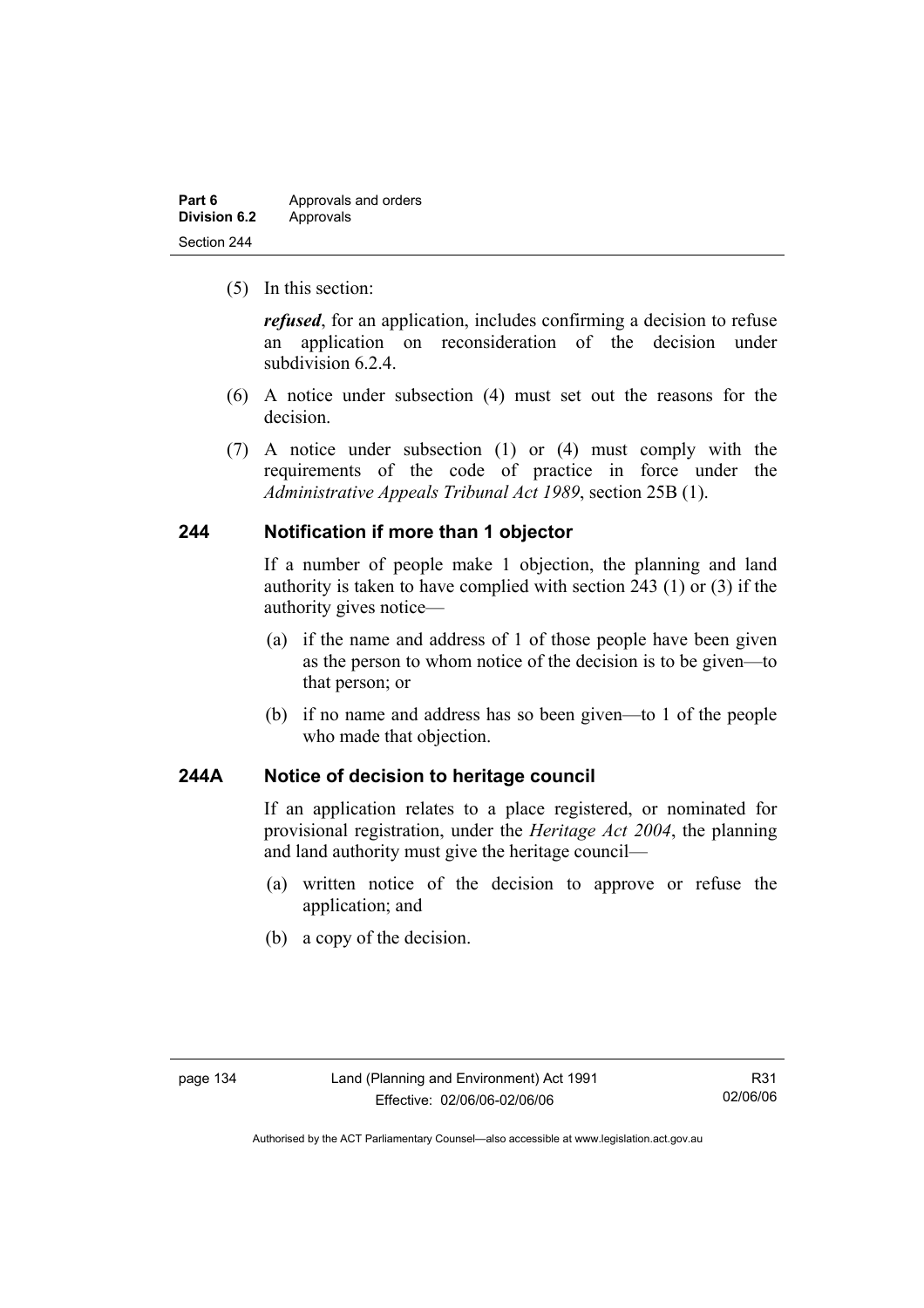### **244B Notice of decision to conservator**

If an application relates to land that includes all or part of the protection zone for a protected tree, or all or part of a declared site, the planning and land authority must give the conservator—

- (a) written notice of the decision to approve or refuse the application; and
- (b) a copy of the decision.

#### **245 Conditional approvals**

- (1) An approval may be conditional.
- (2) The relevant authority—
	- (a) must include in an approval any condition that is required to be included by the plan; and
	- (b) must not include in an approval a condition inconsistent with a condition included under paragraph (a).
- (3) Without limiting subsection (1), the conditions subject to which an approval may be given may include a condition—
	- (a) that a development is to be carried out to the satisfaction of a specified entity; or
	- (b) requiring a development to be carried out in stages within the periods specified in or under the approval; or
	- (c) specifying a period in which a development or any stage of a development is to be carried out; or
	- (d) that an approval does not take effect unless a specified approval is revoked, amended or given; or
	- (e) in relation to an approval to carry out a development for a specified period—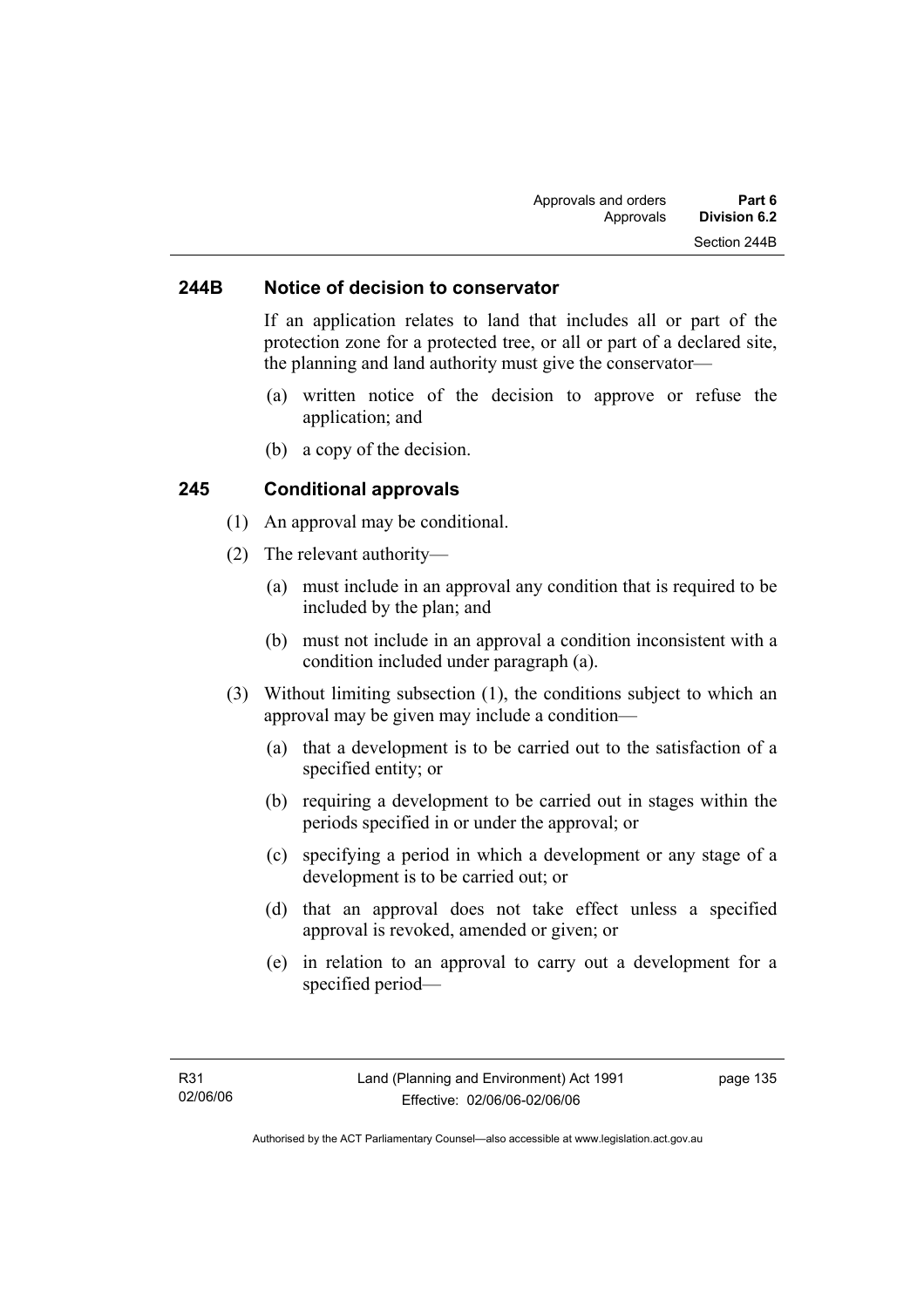| Part 6       | Approvals and orders |
|--------------|----------------------|
| Division 6.2 | Approvals            |
| Section 245  |                      |

- (i) that building works or other works carried out in or on a place the subject of the approval are to be removed at the end of that period; or
- (ii) that the place is to be restored to a specified state at the end of that period; or
- (f) that a bond be entered into securing performance against the conditions of an approval; or
- (g) if the approval is in relation to a place registered, or nominated for provisional registration, under the *Heritage Act 2004*—that the applicant enter into a heritage agreement under that Act for the conservation of the heritage significance of the place; or
- (h) that a development be carried out to a specified standard; or
- (i) that specified works, services or facilities that the relevant authority considers reasonable in the circumstances—
	- (i) be provided by the applicant on or to a place the subject of the approval, or on or to another place; or
	- (ii) be paid for in whole or in part by the applicant; or
	- (iii) be provided on or to a place the subject of the approval by agreement between the applicant and the Minister responsible for the provision of the works, services or facilities; or
- (j) that plans, drawings or other documents be prepared by the applicant and lodged with the planning and land authority for approval before the development or a specified part of it is begun; or
- (k) requiring changes to be made to any plan, drawing or other document forming part of the application for approval; or
- (l) that the applicant give to the planning and land authority a further assessment by a valuer that complies with section  $226(1)$  (b).

| page 136 | Land (Planning and Environment) Act 1991 | R31      |
|----------|------------------------------------------|----------|
|          | Effective: 02/06/06-02/06/06             | 02/06/06 |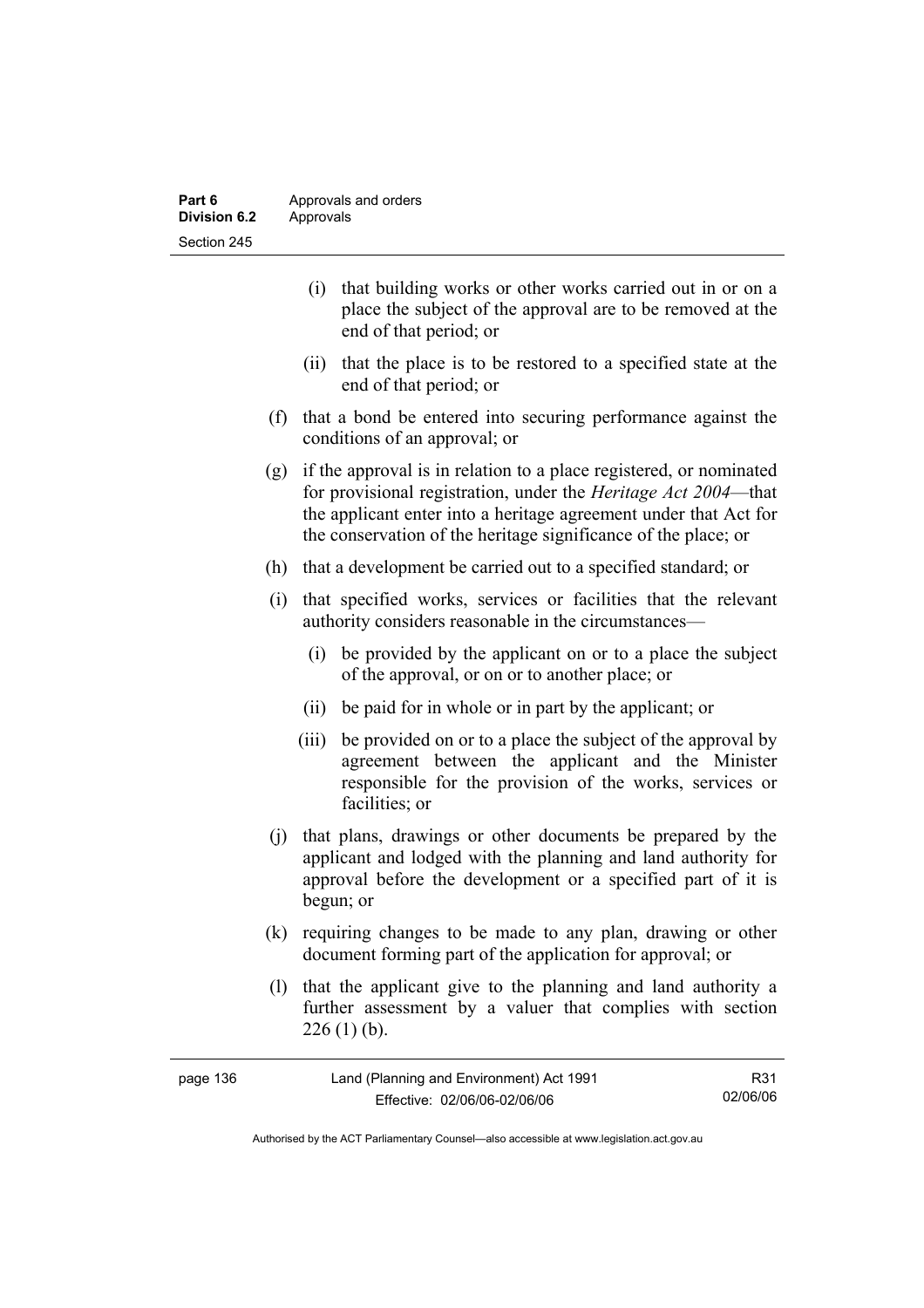(4) The planning and land authority may approve an amendment to a plan, drawing or other document approved under subsection (3) (j) if the amendment is not inconsistent with section 230 (4) or an approval under subsection (3) (j).

# **Subdivision 6.2.4 Reconsideration of applications for approval**

## **245A Definitions for sdiv 6.2.4**

In this subdivision:

*new application*—see section 246 (2).

*original application*—see section 246 (1) (a).

*original decision*—see section 246 (1) (a).

## **246 Applications for reconsideration**

- (1) This section applies if—
	- (a) an application (the *original application*) has been approved or refused (the *original decision*) by the planning and land authority; and
	- (b) either—
		- (i) an application has not previously been made under this section for reconsideration of the original decision; or
		- (ii) an application has been previously made and the original decision was taken to be confirmed under section 246B (No action by planning and land authority within time).
- (2) The applicant for the original application may apply (the *new application*) for reconsideration of the original decision.
- (3) The new application must be made within—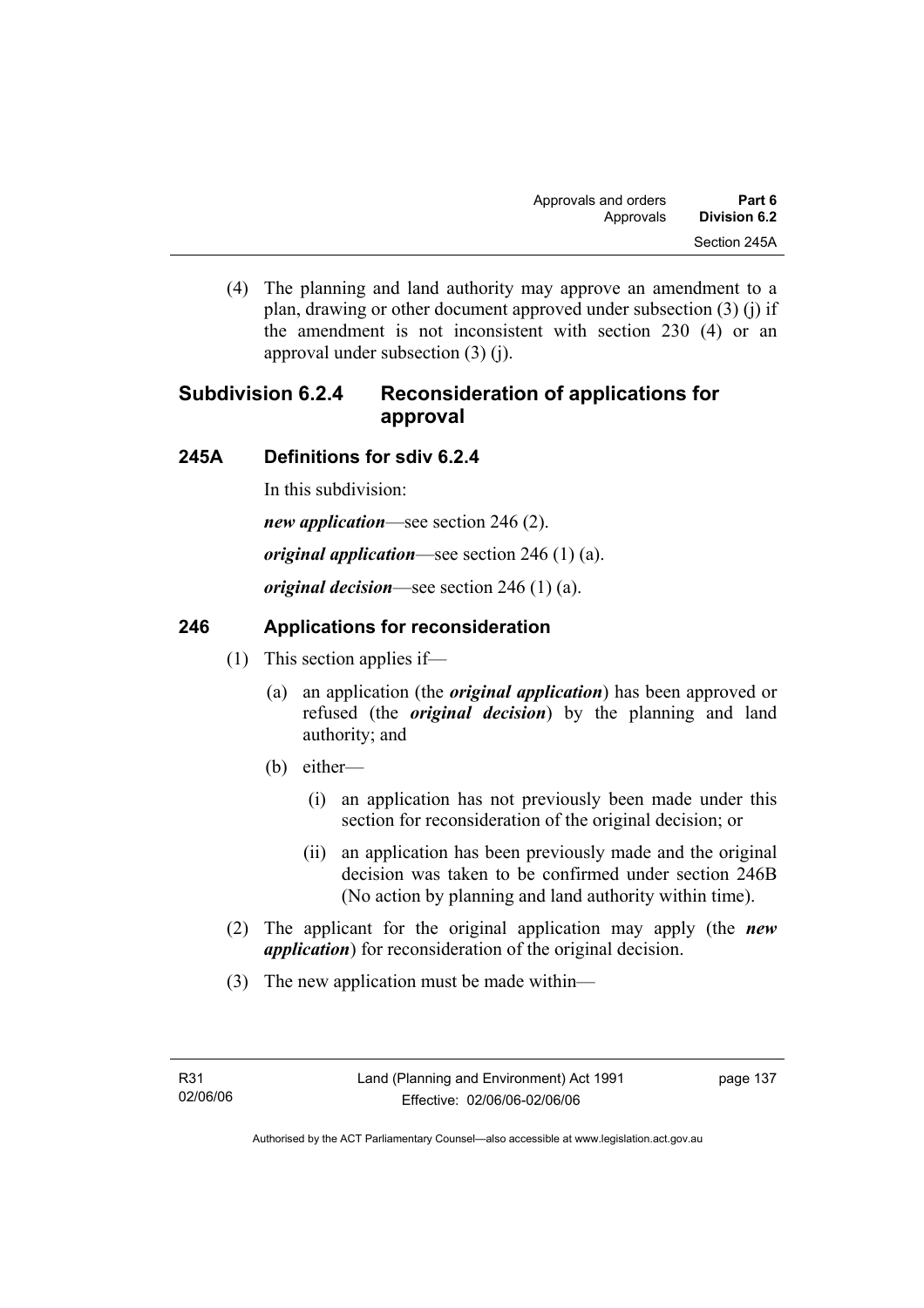| Part 6              | Approvals and orders |
|---------------------|----------------------|
| <b>Division 6.2</b> | Approvals            |
| Section 246A        |                      |

- (a) 4 weeks after the day the applicant is told about the decision by the planning and land authority; or
- (b) any longer period allowed by the planning and land authority, either before or after the end of the 4 weeks.
- (4) The application must set out the grounds on which reconsideration of the original decision is sought.
- (5) The making of the application for reconsideration of the original decision automatically stays the operation of the decision.

## **246A Reconsideration of decisions**

- (1) Within 4 weeks after the day the planning and land authority receives the new application, the authority must—
	- (a) reconsider the original decision; and
	- (b) after reconsideration—
		- (i) make any decision in substitution for the original decision that the authority could have made on the original application; or
		- (ii) confirm the original decision.
- (2) The 4 weeks mentioned in subsection (1) may be extended for a stated period by agreement between the planning and land authority and the applicant.
- (3) In reconsidering the original decision, the planning and land authority—
	- (a) need not give notice of the new application under section 229; but
	- (b) must give written notice of the new application to anyone who objected to the grant of approval for the original application, allow the person reasonable time (that is not shorter than 2

R31 02/06/06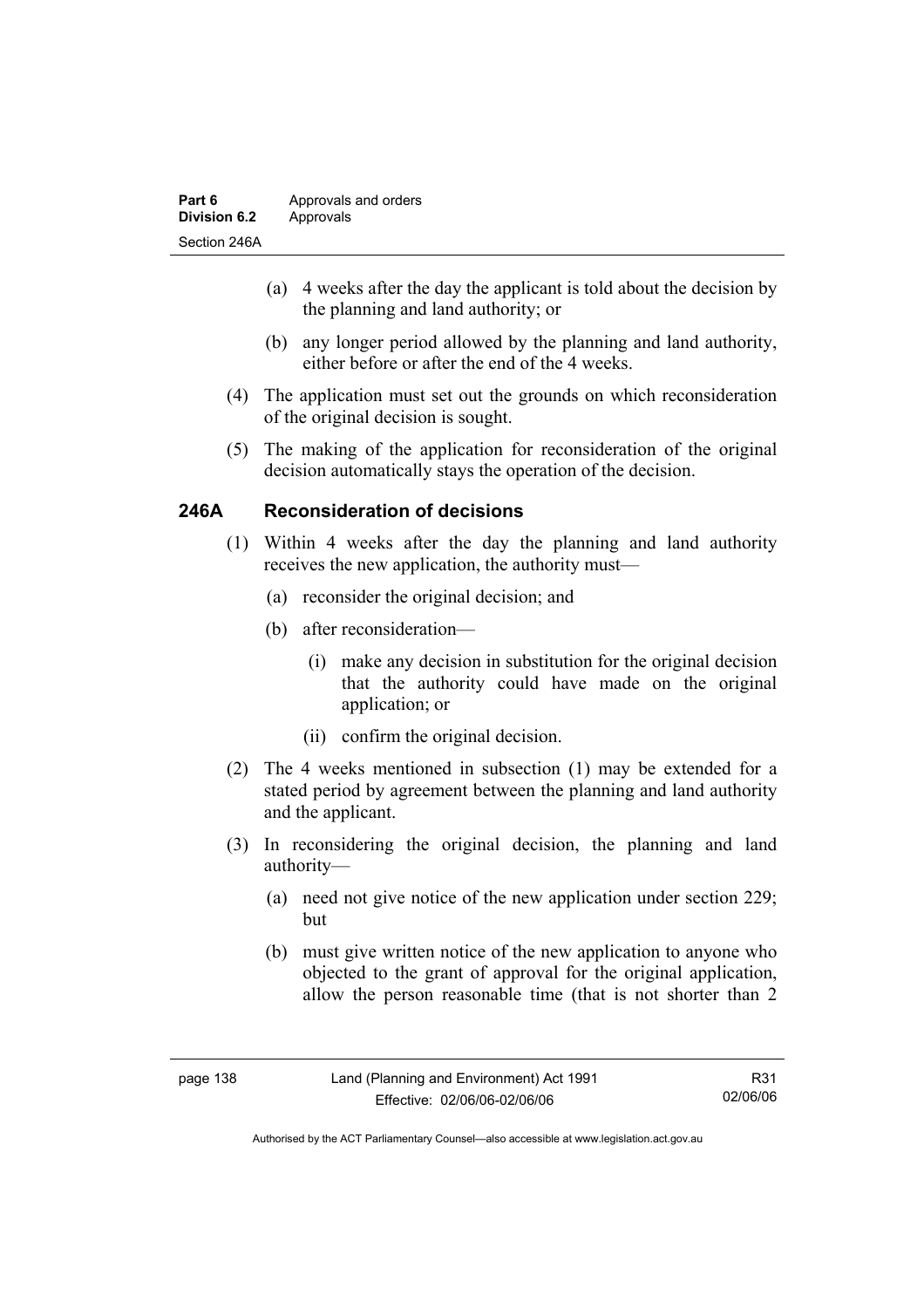weeks) to make a submission on the new application, and consider any submission made within the time allowed.

- (4) Also, in reconsidering the original decision, the planning and land authority—
	- (a) must consider any information available to it when it made the original decision and information given in the new application; and
	- (b) may consider any other relevant information.

#### **Examples of other relevant information**

- 1 information from submissions by objectors
- 2 information from an assessment or panel ordered under section 236
- *Note* An example is part of the Act, is not exhaustive and may extend, but does not limit, the meaning of the provision in which it appears (see Legislation Act, s 126 and s 132).
- (5) The planning and land authority must ensure that, if the original decision is made on its behalf by a person (the *original decision-maker*), the authority or someone other than the original decision-maker reconsiders the decision.

## **246B No action by planning and land authority within time**

If the planning and land authority does not make a substitute decision, nor confirm the original decision, within the 4 weeks mentioned in section 246A, the planning and land authority is taken to have confirmed the original decision.

### **246C Notice of decision on reconsideration**

 (1) As soon as practicable after reconsidering the original decision, the planning and land authority must give written notice of the decision on the reconsideration to the applicant and anyone who was given notice of the new application under section 246A (3) (b).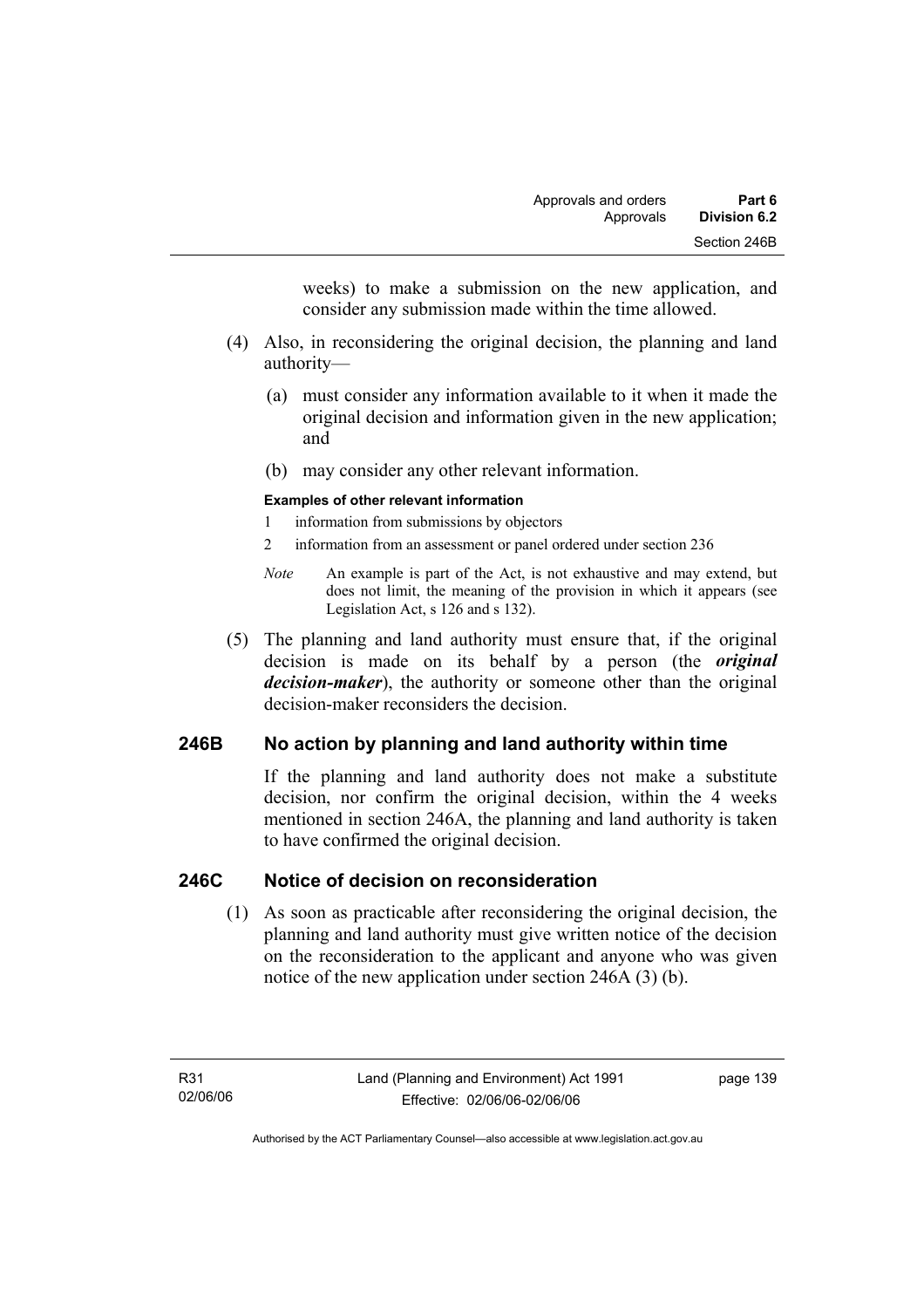| Part 6       | Approvals and orders |
|--------------|----------------------|
| Division 6.2 | Approvals            |
| Section 247  |                      |

 (2) The notice must be in accordance with the requirements of the code of practice in force under the *Administrative Appeals Tribunal Act 1989*, section 25B (1).

## **Subdivision 6.2.5 Approvals—miscellaneous**

#### **247 Minor amendments**

- (1) The lessee or an occupier of a place in relation to which an approval is in force may apply in writing to the planning and land authority for an amendment of it.
- (2) The planning and land authority may amend an approval, if satisfied that the amendment—
	- (a) does not change the effect of a condition subject to which the approval was given; and
	- (b) will not cause a significant increase in detriment to any person; and
	- (c) does not change the kind of development approved but only the activity permitted.
- (3) The planning and land authority must give notice of an amendment—
	- (a) to the person who made the application to amend; and
	- (b) if that person is not the lessee or occupier of the place to which the approval relates—to the lessee; and
	- (c) to each person who had objected under section 237 (Objections—general) to the grant of the approval; and
	- (d) to any relevant territory authority.
	- *Note* For how documents may be given, see the Legislation Act, pt 19.5.

Authorised by the ACT Parliamentary Counsel—also accessible at www.legislation.act.gov.au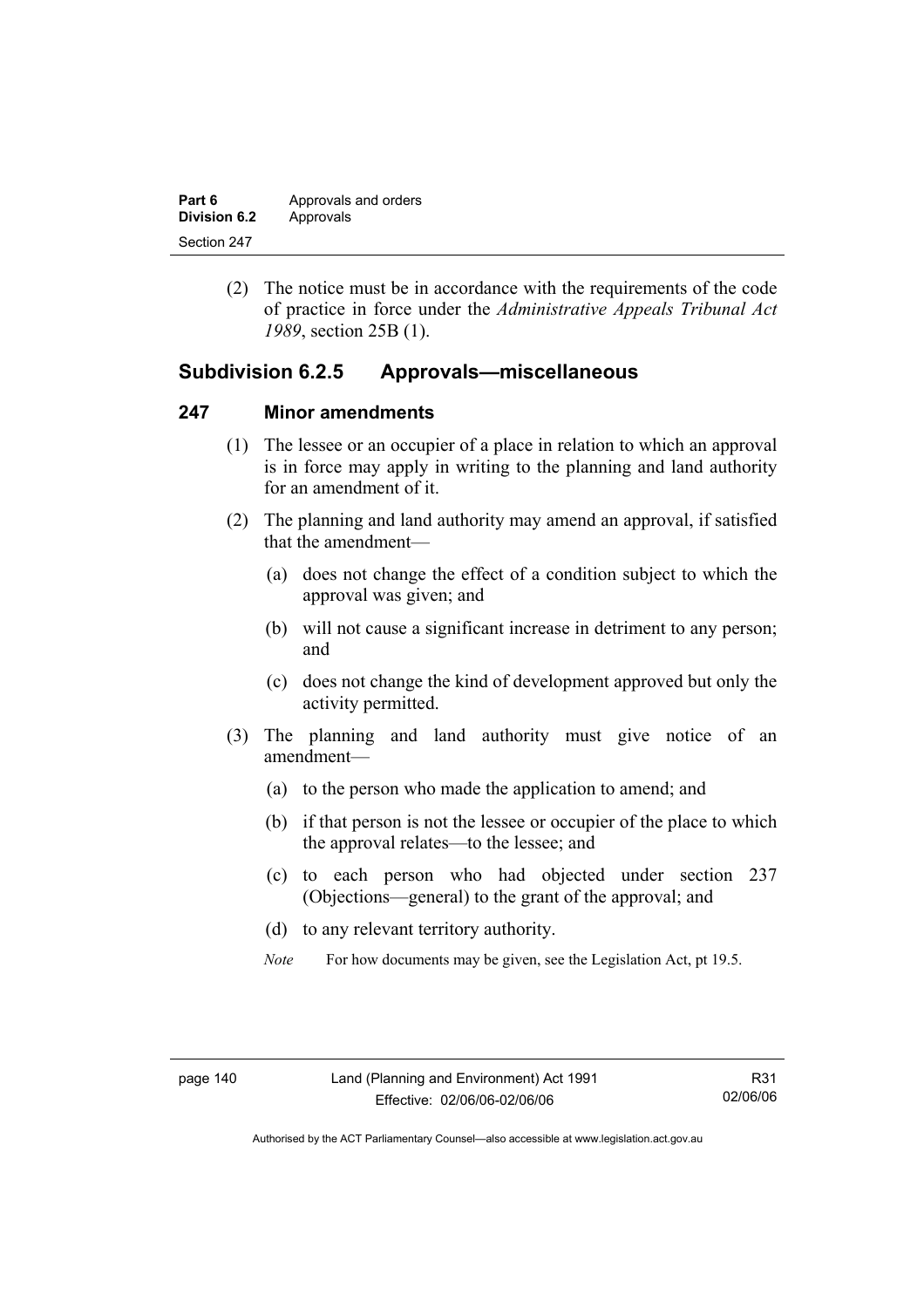#### **248 Corrections**

If the planning and land authority is satisfied that an approval contains a formal error, the authority must—

- (a) correct the approval; and
- (b) notify the applicant in writing.

#### **249 When approvals take effect**

- (1) This section is subject to section 230 (4) and section 245 (3) (d).
	- *Note* Section 230 (4) prevents an approval of a development application for an activity not permitted by the lease from taking effect until the lease is varied. Section 245 (3) (d) allows a condition to be included in an application for approval that the approval does not take effect until a specified approval is given, amended or varied.
- (2) An approval under section 230 (Approvals) takes effect—
	- (a) if no objection to the relevant application has been made under section 237—on the day the approval is given; or
	- (b) if an objection is made to the relevant application under section 237, but an application is not made to the AAT for review of the decision within 4 weeks after the day the person was notified of the decision—on the day after the end of the 4-week period; or
	- (c) if application is made to the AAT for a review of the decision to grant the approval and the tribunal decides to confirm the decision (whether or not a condition is varied, omitted or imposed)—on the day the tribunal makes its decision.
- (3) An approval on reconsideration under division 6.2.4 takes effect on the day the decision granting the approval is given.
- (4) However, the operation of an approval mentioned in subsection  $(2)$  (a) or  $(3)$  is stayed if application is made to the AAT for review of the decision to grant the approval.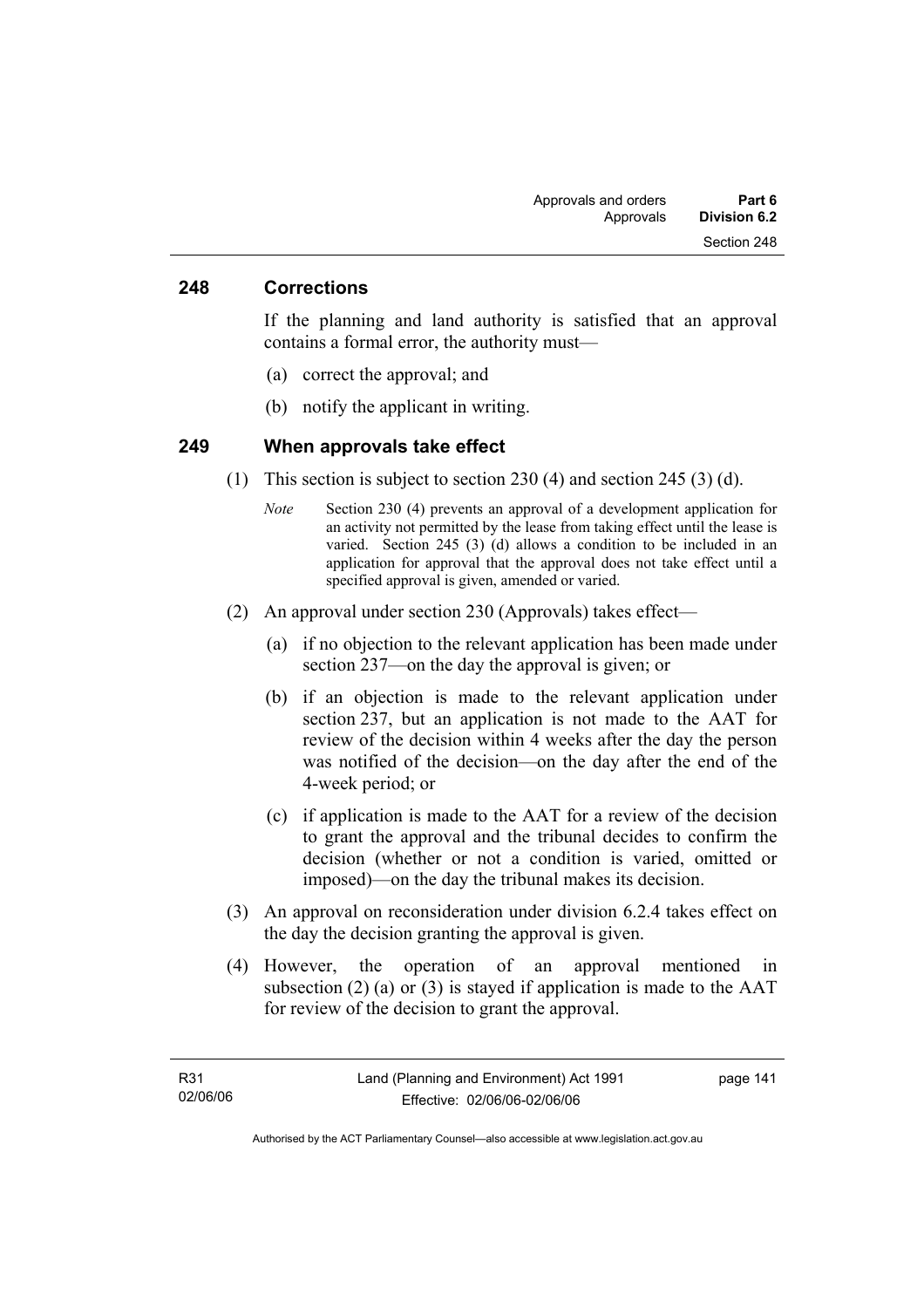| Part 6       | Approvals and orders |
|--------------|----------------------|
| Division 6.2 | Approvals            |
| Section 250  |                      |

 (5) The stay of the operation of the approval remains in force until the application for review is decided by the tribunal.

## **250 Execution of approvals for variations of leases**

Subject to division 5.3, if an approval to undertake a development takes effect under section 249 and the development consists of or includes a variation of a lease, the planning and land authority must vary the lease in accordance with the terms of the approval.

## **251 End of approvals**

- (1) An approval to undertake a development (other than a development that consists only of a variation of a lease) ends if—
	- (a) the development or any stage of the development is not begun within the period specified in the approval; or
	- (b) the development or any stage of the development is not completed within the period specified in the approval; or
	- (c) if no period is specified in an approval for the beginning of the development or any stage of the development—the development or stage of development is not begun within 2 years after the day the approval takes effect.

*Note* For when an approval takes effect, see s 249.

 (2) The end of an approval does not affect anything done under the approval before its end.

### **252 Extension of time**

 (1) The lessee or occupier of a place in relation to which an approval to undertake a development (other than a development that consists only of a variation of a lease) applies (being an approval that specifies the date for the completion of the development or any stage of the development) may, before the end of the approval, apply to the planning and land authority for an extension of the period within which to complete the development or any stage of it.

| page 142 | Land (Planning and Environment) Act 1991 | R31      |
|----------|------------------------------------------|----------|
|          | Effective: 02/06/06-02/06/06             | 02/06/06 |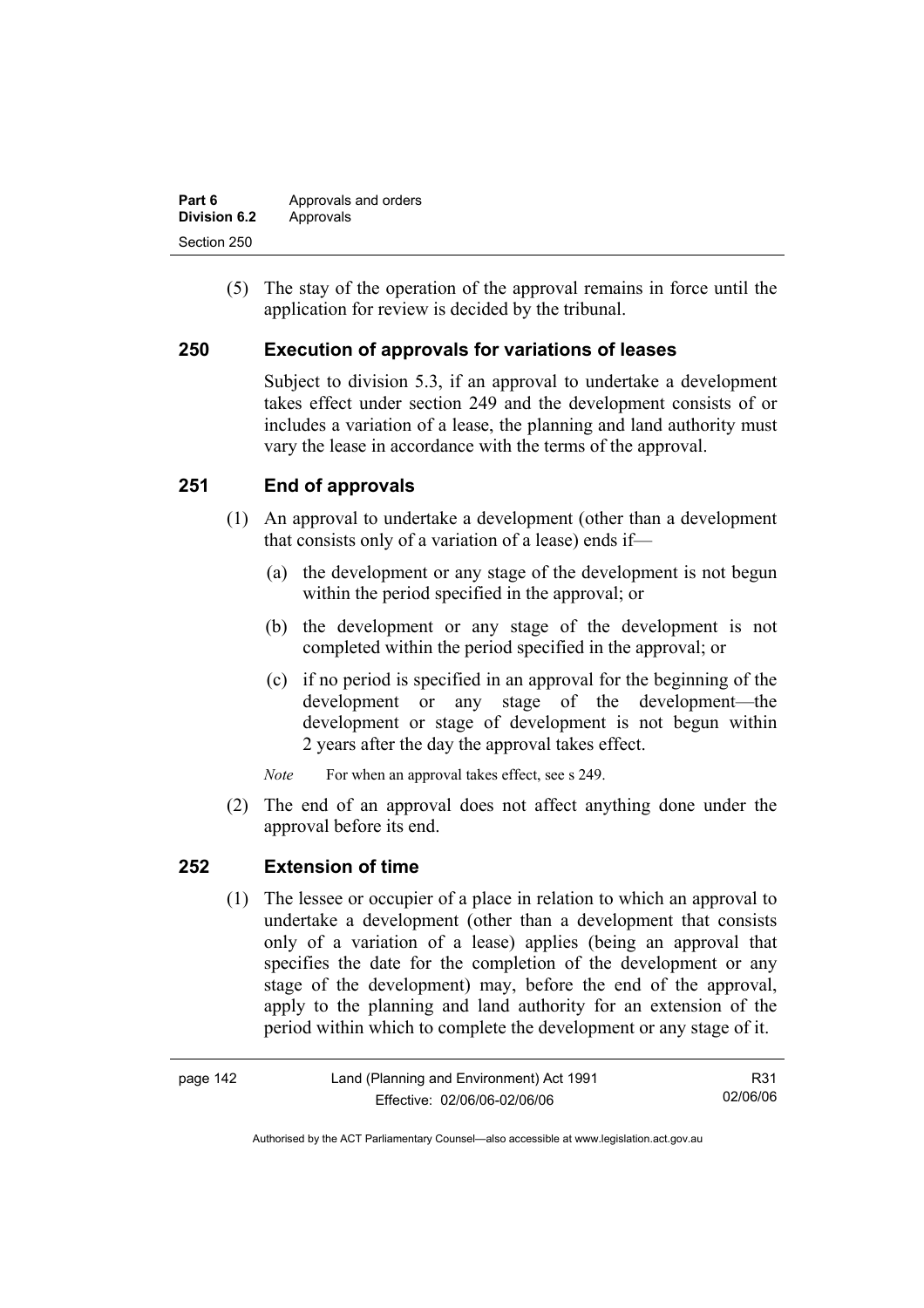(2) On receipt of an application under subsection (1), the planning and land authority may extend the period within which the development, or the stage of the development, is to be completed.

## **253 Revocation of approval**

A relevant authority may revoke an approval given by the authority if—

- (a) satisfied that the approval was obtained by fraud or misrepresentation; or
- (b) if the approval is in relation to a place registered, or nominated for provisional registration, under the *Heritage Act 2004*—the applicant is convicted of an offence against this part or the *Heritage Act 2004*.

# **Subdivision 6.2.6 Powers of Supreme Court**

## **253A Injunctions to require compliance with approvals**

- (1) This section applies if a person (the *relevant person*) has failed, is failing, or proposes to fail, to do something in accordance with the terms of an approval.
- (2) The planning and land authority or anyone else may apply to the Supreme Court for an injunction requiring the relevant person to do the thing.
- (3) On application under subsection (2), the Supreme Court may grant an injunction requiring the relevant person to do the thing.
- (4) The Supreme Court may grant an injunction requiring the relevant person to do a thing—
	- (a) if satisfied that the person has failed to do the thing, whether or not it appears to the court that the person intends to fail again, or to continue to fail, to do the thing; or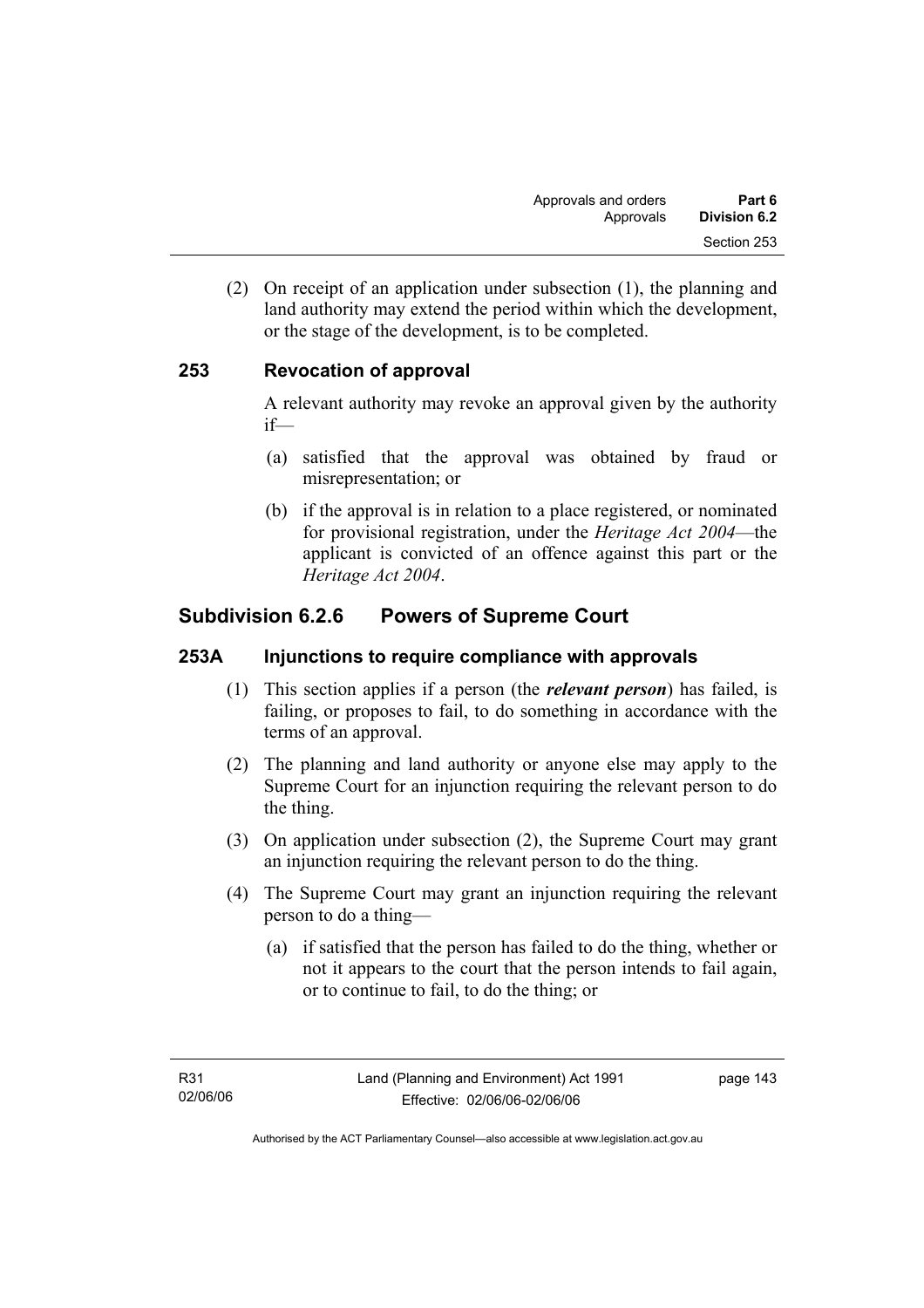| Part 6       | Approvals and orders |
|--------------|----------------------|
| Division 6.3 | Orders               |
| Section 254  |                      |

- (b) if it appears to the court that, if an injunction is not granted, it is likely the person will fail to do the thing, whether or not the person has previously failed to do the thing and whether or not there is an imminent danger of substantial damage to someone else if the person fails to do the thing.
- (5) This section applies whether or not a proceeding for an offence against this part has begun or is about to begin.

# **Division 6.3 Orders**

## **Subdivision 6.3.1 Making of orders**

## **254 Applications to planning and land authority for orders**

- (1) A person may apply to the planning and land authority for an order directed to 1 or more of the following:
	- (a) the lessee or occupier of a place where a controlled activity was, is being, or is to be, conducted;
	- (b) anyone by whom or on whose behalf a controlled activity was, is being, or is to be, conducted.
- (2) The application must state—
	- (a) the matter about which the order is sought; and
	- (b) the kind of order sought by the person; and
	- (c) each person to whom the order sought is to be directed; and
	- (d) the place in relation to which the order is sought; and
	- (e) the grounds on which the order is sought.
	- *Note* If a form is approved under s 287A for an application, the form must be used.
- (3) The planning and land authority must give written notice of the application to—

R31 02/06/06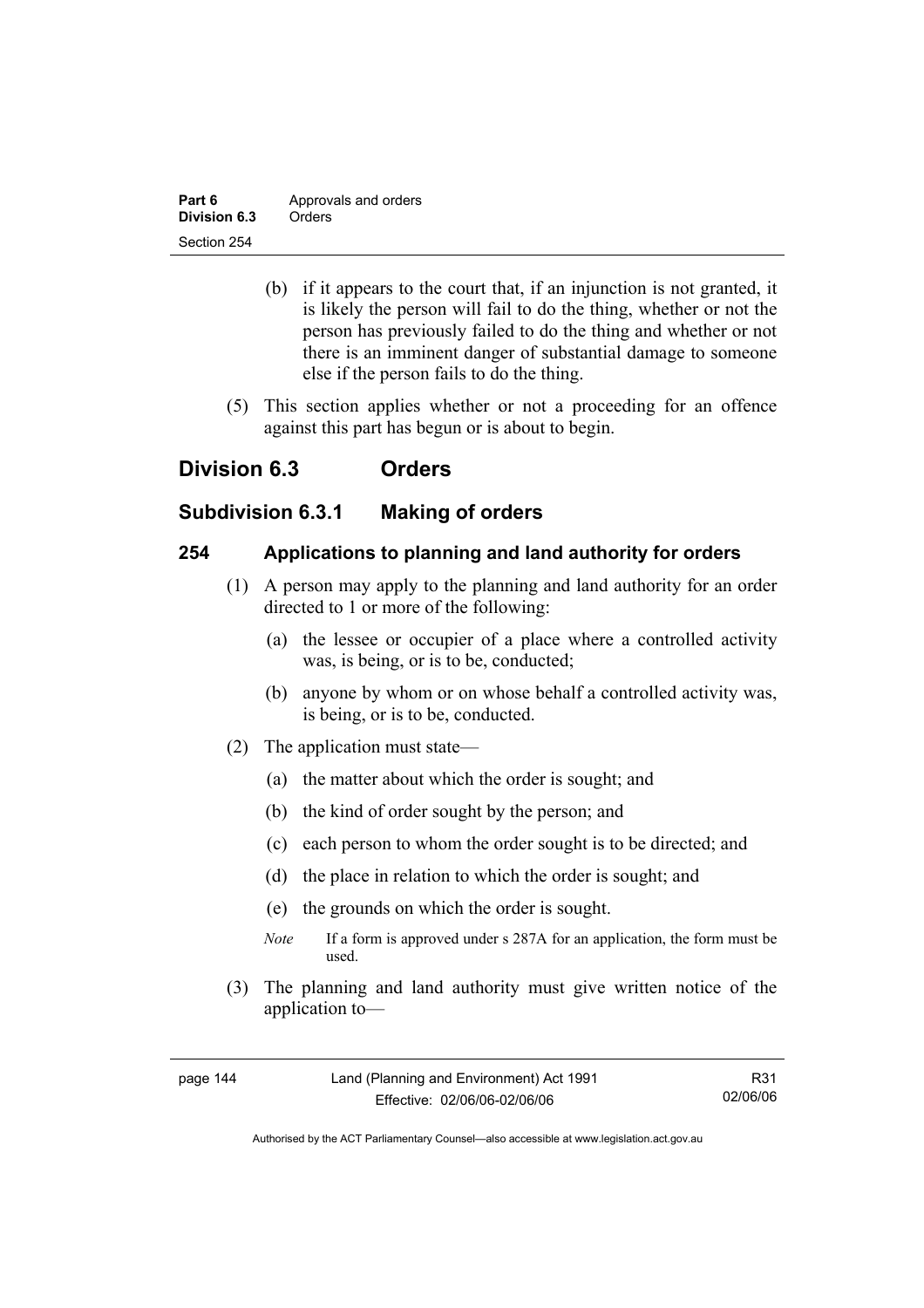- (a) each person to whom the order sought is to be directed; and
- (b) if different from the person or people mentioned in paragraph (a)—the lessee or occupier of the place in relation to which the order is sought; and
- (c) if the order sought relates to a place or object registered, or nominated for provisional registration, under the *Heritage Act 2004*—the heritage council; and
- (d) if the order sought relates to the pruning of a tree that is a protected tree under the *Tree Protection Act 2005*—the conservator; and
	- *Note* For restrictions on pruning etc a protected tree, see the *Tree Protection Act 2005*.
- (e) if the order sought relates to the parking of a heavy vehicle on residential land under the *Road Transport (Safety and Traffic Management) Regulation 2000*, division 3.1.3—the road transport authority.
- *Note* For how documents may be given, see the Legislation Act, pt 19.5.
- (4) The notice must—
	- (a) be accompanied by a copy of the application; and
	- (b) contain a statement to the effect that the person to whom it is given may, within 7 days after the day the person is given the notice, make a submission to the planning and land authority about the making of the order.
- (5) The notice may also include any other information that the planning and land authority considers appropriate.

## **254A Decision on application to planning and land authority for order**

 (1) Before deciding whether to make an order on an application under section 254, the planning and land authority must consider any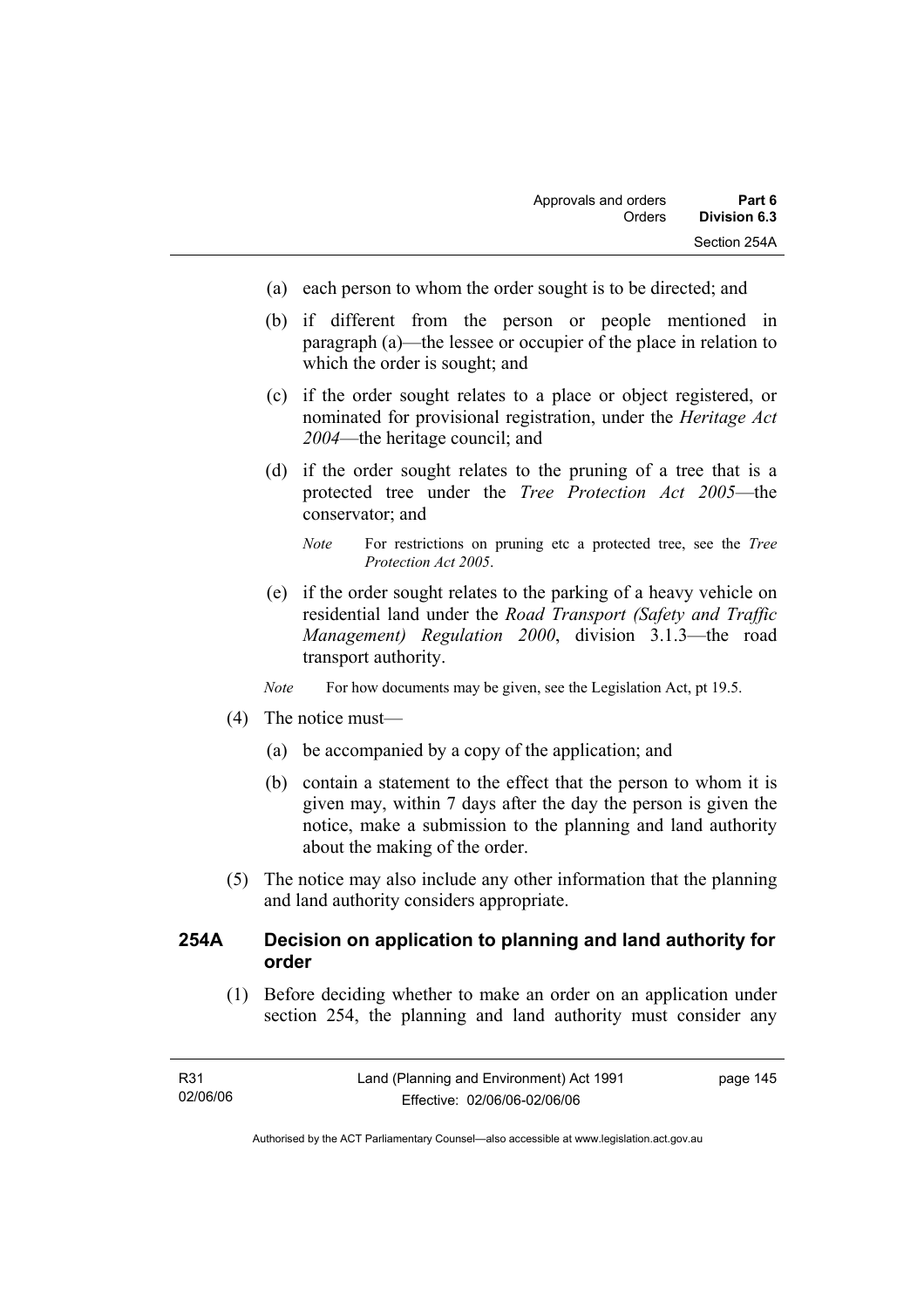submission made by a person within 7 days after the day the person was given notice of the application under that section.

- (2) The planning and land authority may decide—
	- (a) to make an order of the kind sought; or
	- (b) to make an order (including a different kind of order) that is not more onerous than the order sought; or
	- (c) not to make an order.

#### **Example of less onerous order—par (b)**

A person applies for an order for the demolition of an unapproved structure but the planning and land authority makes an order that a development application be lodged for the structure within a stated period and, if the application is not lodged within that period or is not approved, the structure is to be demolished.

- *Note* An example is part of the Act, is not exhaustive and may extend, but does not limit, the meaning of the provision in which it appears (see Legislation Act, s 126 and s 132).
- (3) An order may be directed to 1 or more of the following:
	- (a) the person against whom the order is sought to be directed;
	- (b) if the planning and land authority considers that the order would be more appropriately directed to someone else mentioned in section 254 (3) (a) or (b)—that person.
- (4) The planning and land authority is taken to have refused to make the order applied for under section 254 if the authority fails to decide the application before the end of the period prescribed by regulation.

## **255 Proposed orders on planning and land authority's own initiative**

- (1) This section applies if the planning and land authority proposes, on the authority's own initiative, to make an order (the *proposed order*) directed to 1 or more of the following:
	- (a) the lessee or occupier of a place where a controlled activity was, is being, or is to be, conducted;

| page 146 | Land (Planning and Environment) Act 1991 | R31      |
|----------|------------------------------------------|----------|
|          | Effective: 02/06/06-02/06/06             | 02/06/06 |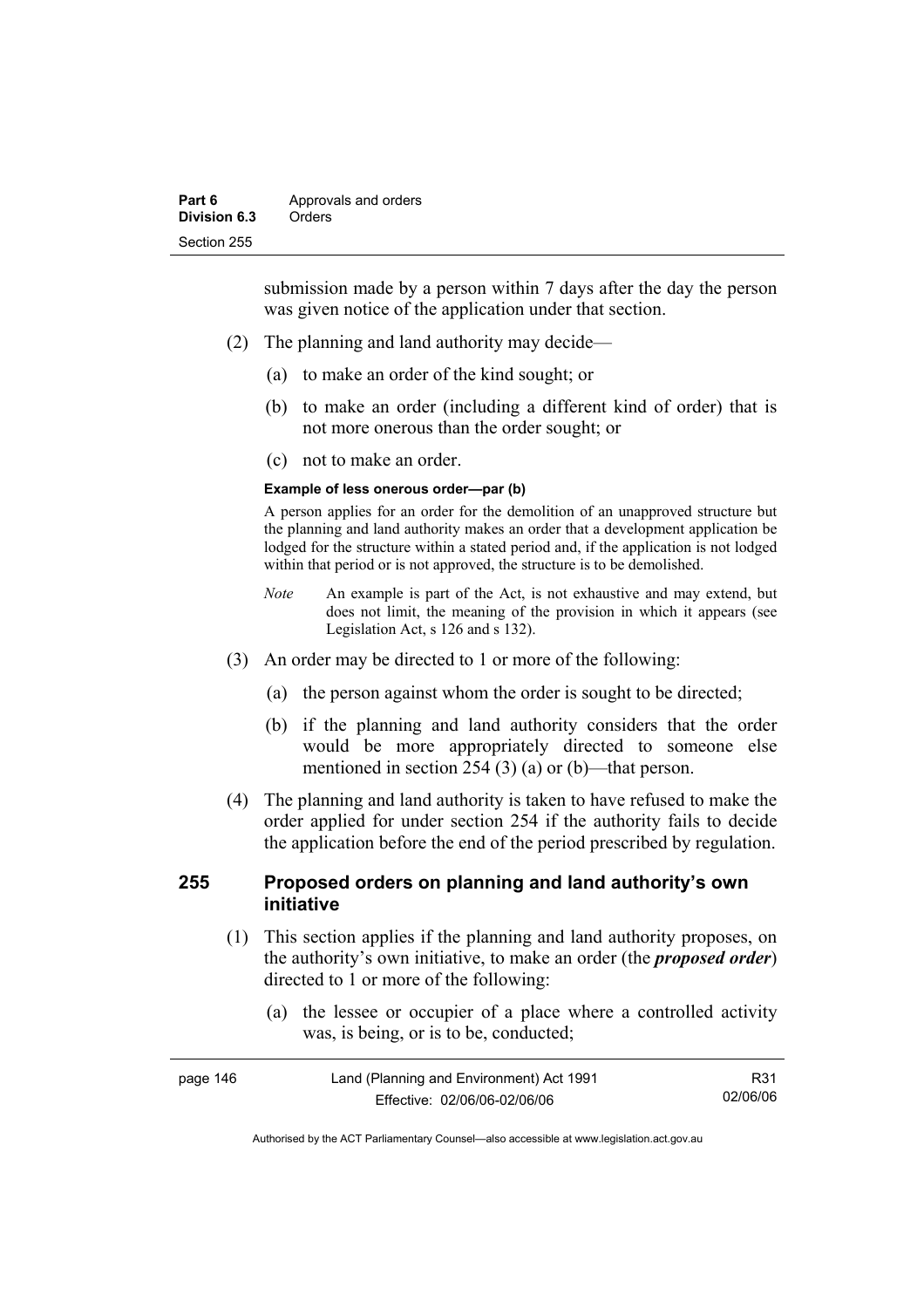- (b) anyone by whom or on whose behalf a controlled activity was, is being, or is to be, conducted.
- (2) The planning and land authority must give written notice of the proposed order to—
	- (a) each person to whom the proposed order is directed; and
	- (b) if different from the person or people mentioned in paragraph (a)—the lessee or occupier of the place in relation to which the proposed order is to apply; and
	- (c) if the proposed order relates to a place or object registered, or nominated for provisional registration, under the *Heritage Act 2004*—the heritage council; and
	- (d) if the proposed order relates to the pruning of a tree that is a protected tree under the *Tree Protection Act 2005*—the conservator; and
		- *Note* For restrictions on pruning etc a protected tree, see the *Tree Protection Act 2005*.
	- (e) if the proposed order relates to the parking of a heavy vehicle on residential land under the *Road Transport (Safety and Traffic Management) Regulation 2000*, division 3.1.3—the road transport authority.
	- *Note* For how documents may be given, see the Legislation Act, pt 19.5.
- (3) The notice must state—
	- (a) each person to whom the proposed order is directed; and
	- (b) the terms of the proposed order and the place in relation to which it is to apply; and
	- (c) the grounds for making the proposed order; and
	- (d) when the proposed order will take effect; and
	- (e) if appropriate—

Authorised by the ACT Parliamentary Counsel—also accessible at www.legislation.act.gov.au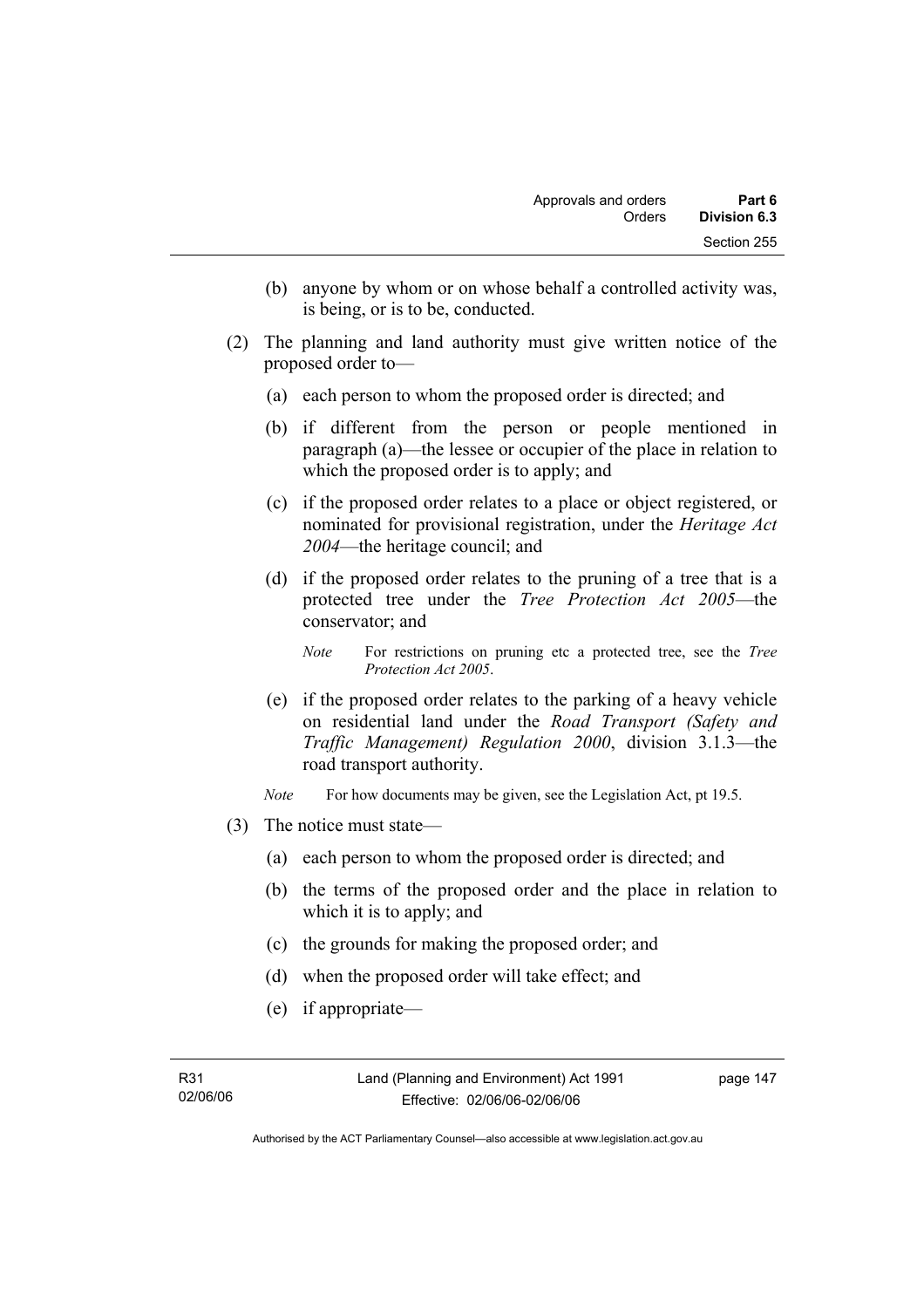- (i) the period for compliance with the proposed order; and
- (ii) when the proposed order will end (including, for example, on the happening of an event stated in the order).
- *Note* An example is part of the Act, is not exhaustive and may extend, but does not limit, the meaning of the provision in which it appears (see Legislation Act, s 126 and s 132).
- (4) Also, the notice must contain a statement to the effect that the person to whom it is given may, within 7 days after the day the person receives the notice, make a submission to the planning and land authority about the making of the proposed order.
- (5) Further, the notice may include any other information that the planning and land authority considers appropriate

#### **256 Decision on proposed order on planning and land authority's own initiative**

- (1) Before deciding whether to make the proposed order mentioned in section 255, the planning and land authority must consider any submission made by a person within 7 days after the day the person was given notice of the proposed order under section 255 (2).
- (2) The planning and land authority may decide—
	- (a) to make the proposed order; or
	- (b) to make an order (including a different kind of order) that is not more onerous than the proposed order; or
	- (c) not to make the proposed order.

#### **Example of less onerous order—par (b)**

an order that requires the doing of an act within a period longer than that stated in the proposed order

- *Note* An example is part of the Act, is not exhaustive and may extend, but does not limit, the meaning of the provision in which it appears (see Legislation Act, s 126 and s 132).
- (3) An order may be directed to 1 or more of the following:

| page 148 | Land (Planning and Environment) Act 1991 | R31      |
|----------|------------------------------------------|----------|
|          | Effective: 02/06/06-02/06/06             | 02/06/06 |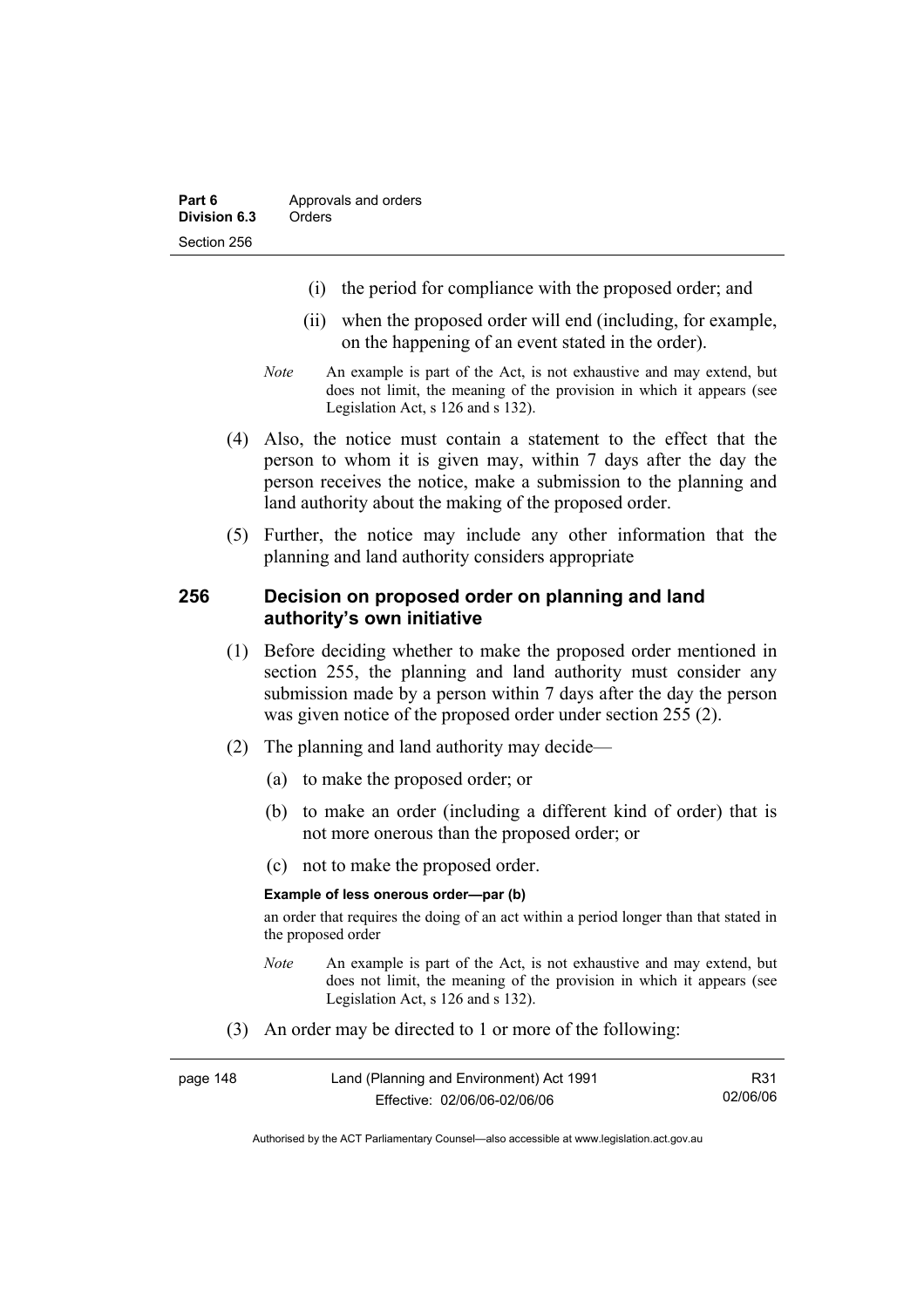- (a) the person against whom the proposed order is directed; or
- (b) if the planning and land authority considers that the order would be more appropriately directed to someone else mentioned in section 255 (2) (a) or (b)—that person.

#### **257 Content of orders**

(1) An order must state—

- (a) that it is an order under this Act made by the planning and land authority; and
- (b) each person to whom the order is directed; and
- (c) anyone else who is bound by the order (see section 257B); and
- (d) the terms of the order and the place in relation to which the order applies; and
- (e) the grounds on which the order is made; and
- (f) when the order takes effect; and
- (g) if appropriate—
	- (i) the period for compliance with the order; and
	- (ii) when the order ends (including, for example, on the happening of an event stated in the order).
- *Note* An example is part of the Act, is not exhaustive and may extend, but does not limit, the meaning of the provision in which it appears (see Legislation Act, s 126 and s 132).
- (2) An order must also contain a statement to the effect that the order operates until it is revoked or ends in accordance with the order.
- (3) An order may direct anyone to whom it is directed—
	- (a) not to begin a development without approval; or
	- (b) to stop carrying out a development without approval; or

Authorised by the ACT Parliamentary Counsel—also accessible at www.legislation.act.gov.au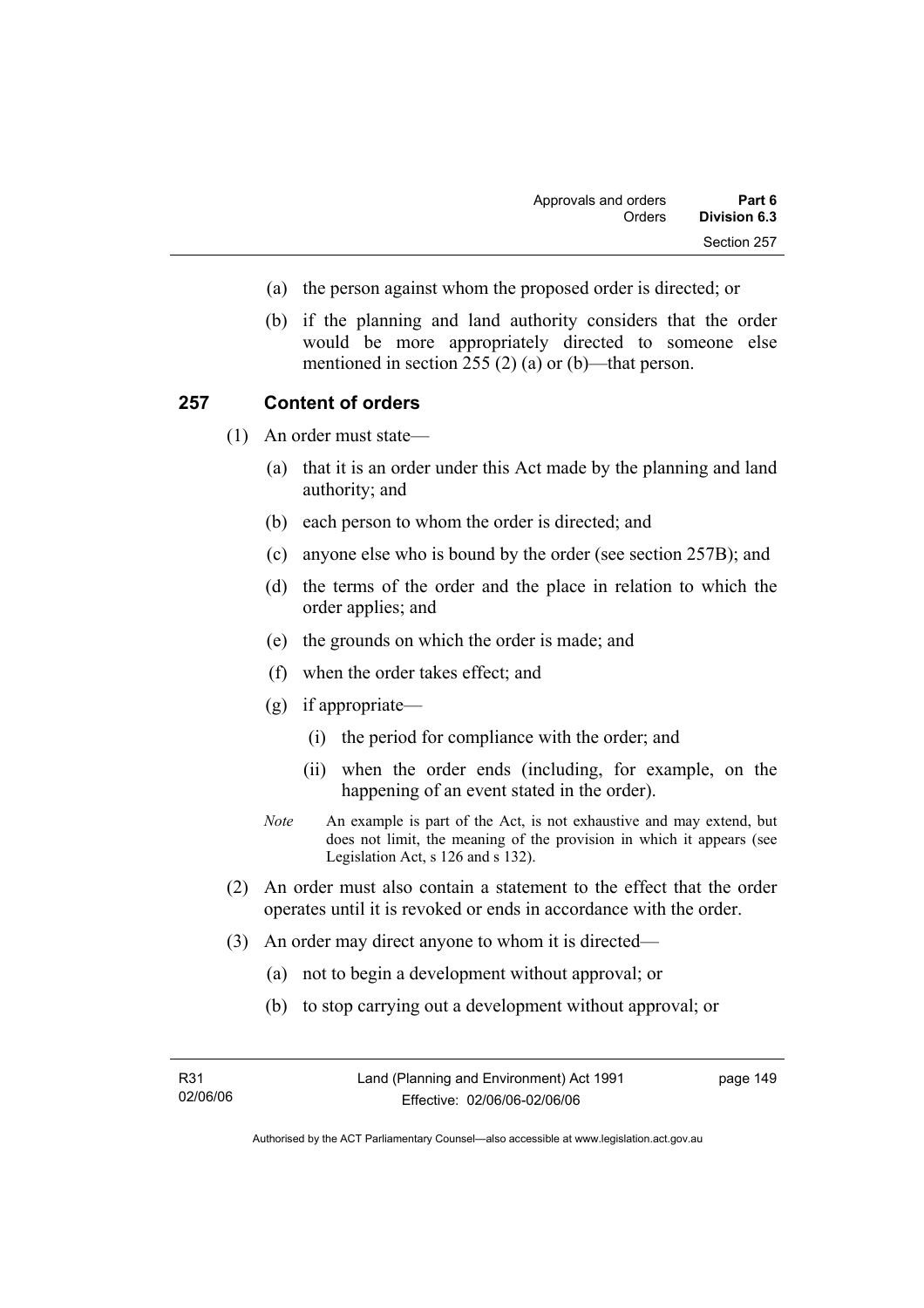- (c) to stop, or not begin, a controlled activity other than a development; or
- (d) to comply with the terms of an approval to undertake a development; or
- (e) to stop carrying out a development other than in accordance with the conditions under which an approval to carry out the development was given; or
- (f) to demolish a building or structure, or a part of a building or structure, that has been constructed or erected without approval or permission required under a territory law; or
- (g) to demolish a building or structure, or a part of a building or structure, that encroaches onto, over or under unleased territory land without approval granted under a territory law; or
- (h) to restore any land, building or structure that has been altered without approval or permission required under a territory law; or
- (i) to replace with an identical building or structure any building or structure that has been demolished without approval or permission required under a territory law; or
- (j) to clean up a leasehold; or
- (k) to prune, in a way stated in the order, a tree, sapling, plant or shrub that overhangs a public place; or
	- *Note* For restrictions on pruning etc a protected tree, see the *Tree Protection Act 2005*.
- (l) to stop carrying out an activity that is likely to cause soil erosion; or
- (m) to stop carrying out an activity that involves destroying, damaging, removing or otherwise interfering with vegetation (living or dead) or removing or otherwise interfering with soil that is—

| page 150 | Land (Planning and Environment) Act 1991 | R31      |
|----------|------------------------------------------|----------|
|          | Effective: 02/06/06-02/06/06             | 02/06/06 |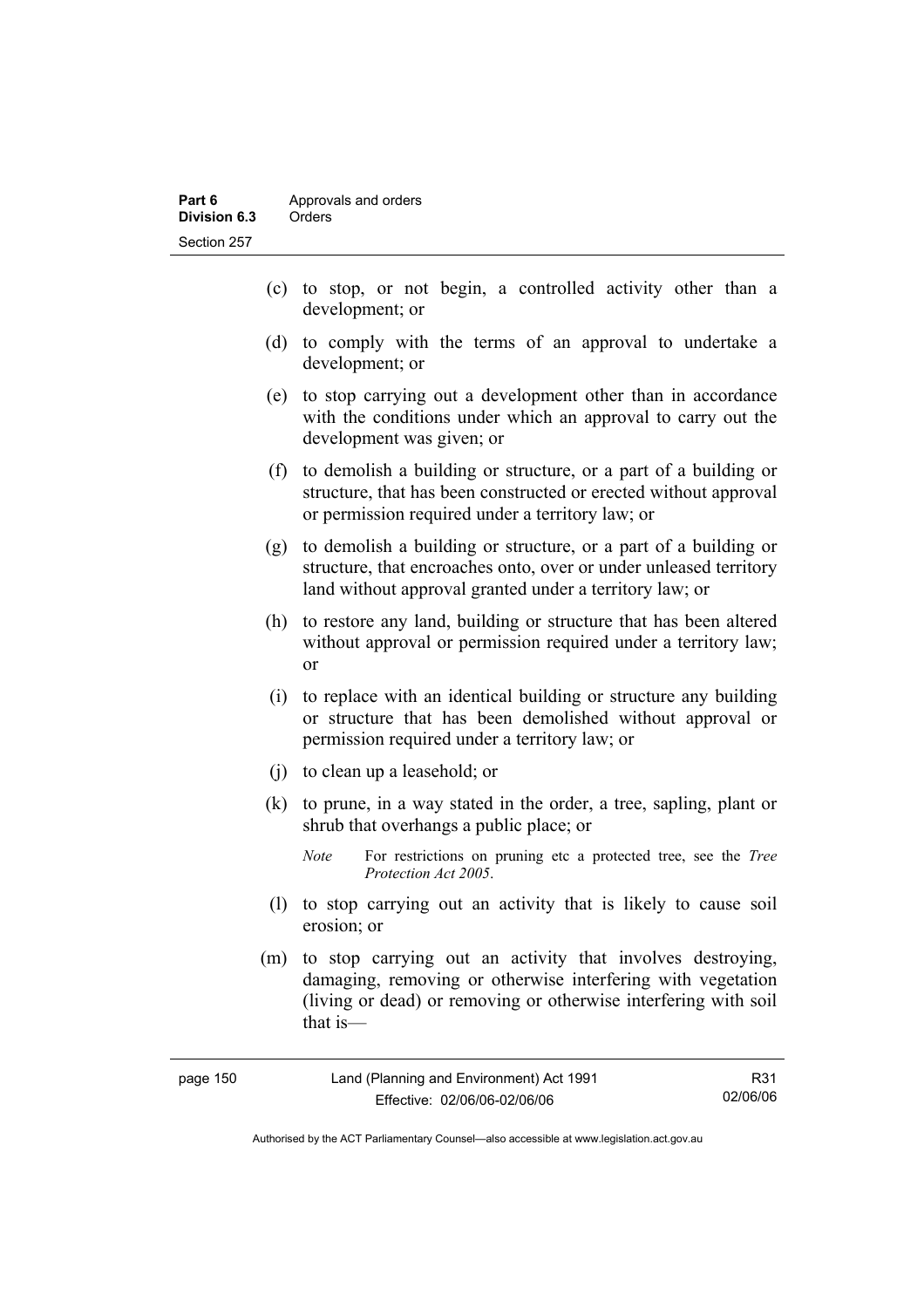- (i) between the banks of a watercourse; or
- (ii) within 20m of a bank of a watercourse; or
- (iii) on land having a slope of more than 18° from the horizontal; or
- (n) to manage land held under a rural lease in accordance with the land management agreement applying to it; or
- (o) if the person to whom the order is directed is bound by a land management agreement—to comply with the land management agreement.

#### **257A Notice of making of orders**

If the planning and land authority makes an order, the authority must give notice of the making of the order to the following:

- (a) each person to whom the order is directed;
- (b) the applicant (if any) for the order;
- (c) the lessee or occupier of the place in relation to which the order applies;
- (d) the registrar-general;
- (e) if the order relates to the pruning of a tree that is a protected tree under the *Tree Protection Act 2005*—the conservator; and
	- *Note* For restrictions on pruning etc a protected tree, see the *Tree Protection Act 2005*.
- (f) if the order relates to the parking of a heavy vehicle on residential land under the *Road Transport (Safety and Traffic Management) Regulation 2000*, division 3.1.3—the road transport authority;
- (g) anyone else whose interests the authority believes are adversely affected by the order.
- *Note* For how documents may be given, see the Legislation Act, pt 19.5.

| R31      | Land (Planning and Environment) Act 1991 | page 151 |
|----------|------------------------------------------|----------|
| 02/06/06 | Effective: 02/06/06-02/06/06             |          |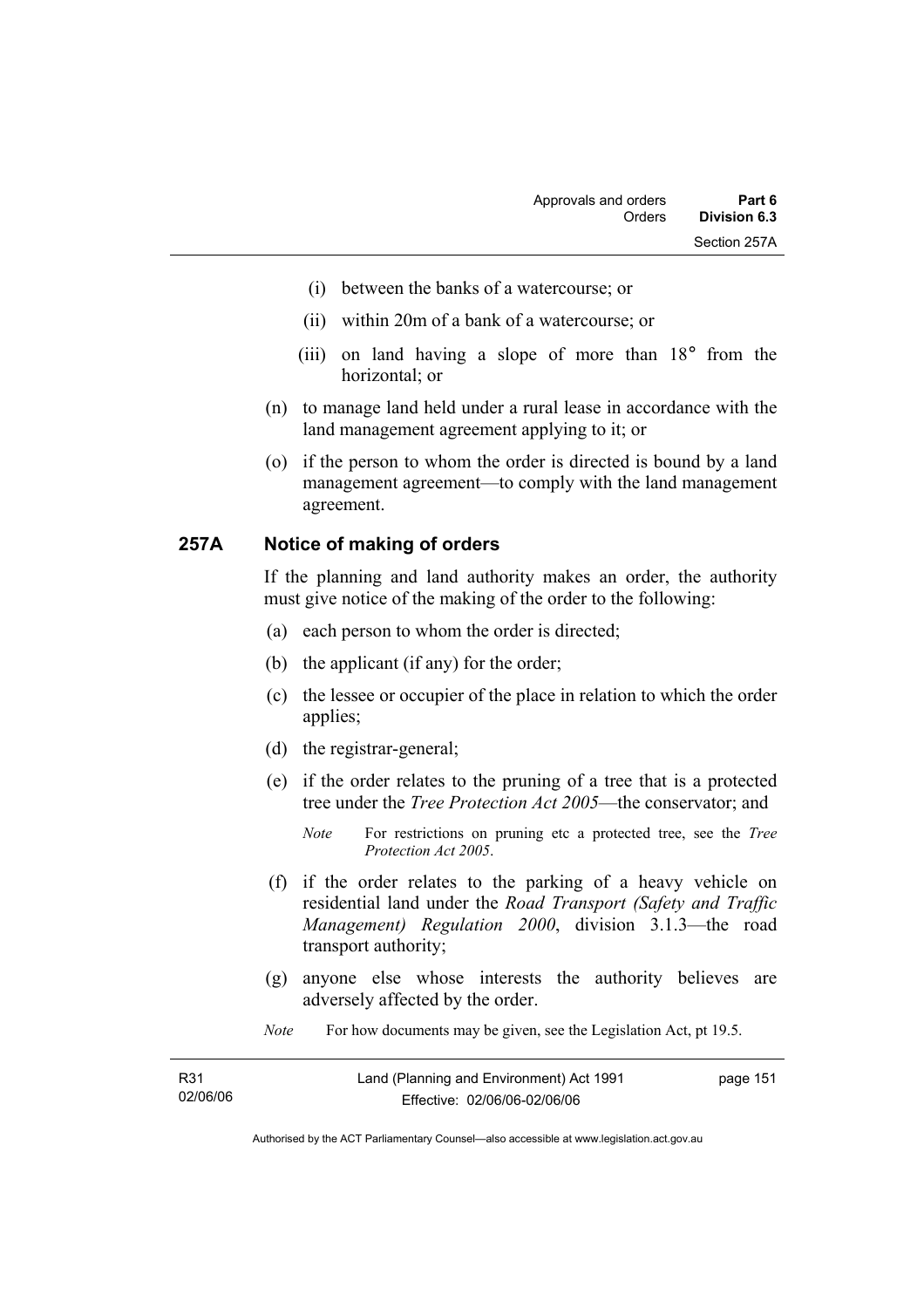## **257B Who is bound by an order?**

- (1) An order binds each person to whom it is directed.
- (2) If an order binds the lessee of the place to which the order applies, the order also binds anyone who becomes the lessee of the place after the order is made (a *future lessee*) to the same extent as if the order had been directed to that person.
- (3) If an order binds the occupier of the place to which the order applies, the order also binds anyone who becomes an occupier of the place after the order is made (a *future occupier*) to the same extent as if the order had been directed to that person.
- (4) However, subsection (2) or (3) does not apply to an order if the order states that it does not bind a future lessee or a future occupier (as appropriate) of the lease.

## **258 Contravening orders**

- (1) A person commits an offence if—
	- (a) the planning and land authority makes an order directed to the person; and
	- (b) the order requires the person to do, or not do, something stated in the order; and
	- (c) the person is given notice of the making of the order (whether by being given a copy of the order or otherwise); and
	- (d) the person contravenes the order.

Maximum penalty: the amount stated in schedule 5, column 3 in relation to the activity for which the order was made.

- *Note* A territory authority is not liable to be prosecuted for an offence against this section (see Legislation Act, s 121).
- (2) An offence against this section is a strict liability offence.

R31 02/06/06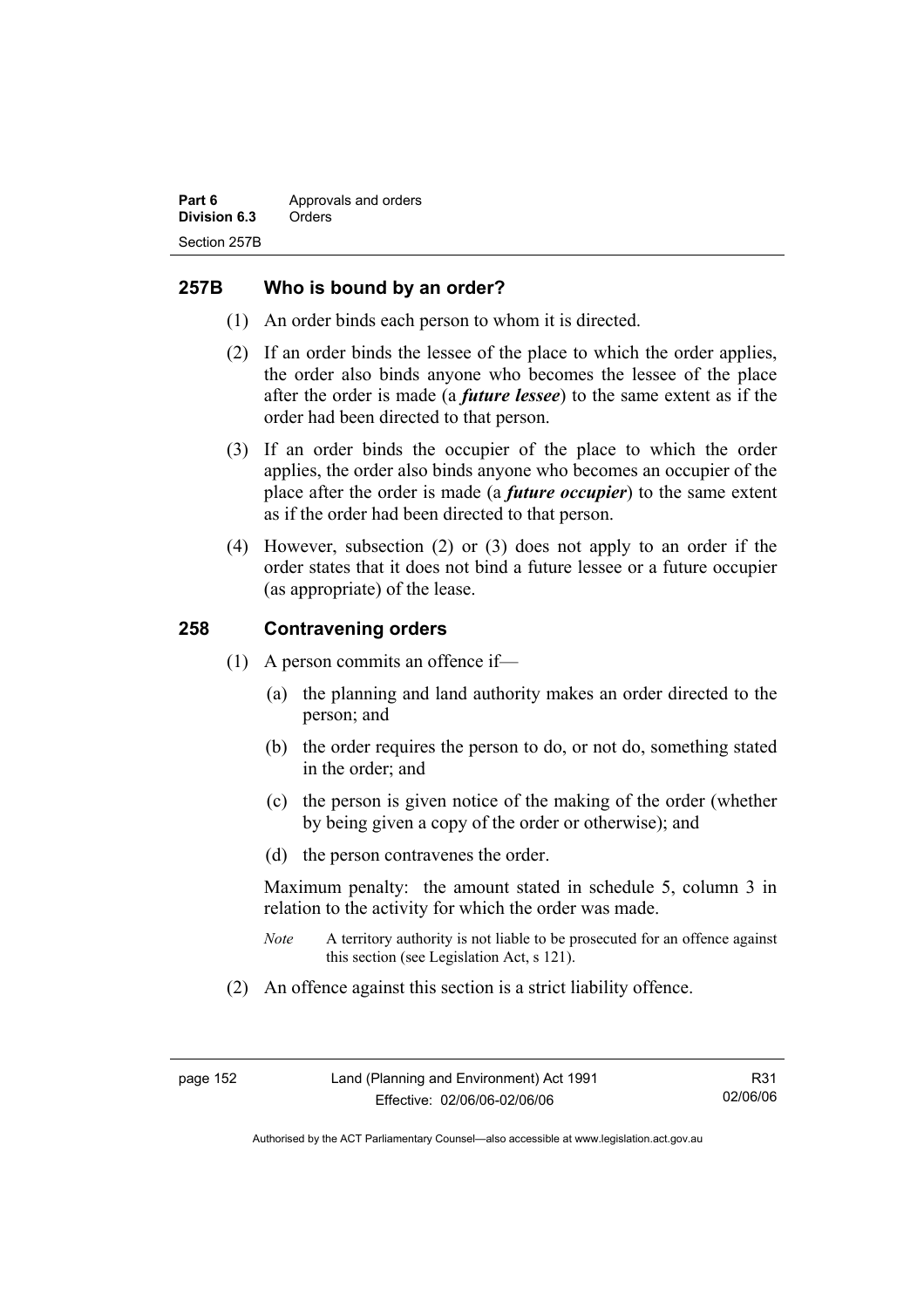## **258A Ending of orders**

- (1) An order operates until it is revoked or ends in accordance with the order.
- (2) A person who is bound by an order may, in writing, apply to the planning and land authority for the revocation of the order.
- (3) The application must state the grounds on which the revocation of the order is sought.
- (4) The planning and land authority may revoke the order if satisfied, on reasonable grounds, that the order is no longer necessary or appropriate.

## **258B Notice ending orders**

- (1) If an order ends otherwise than by being revoked, the planning and land authority must give written notice of the ending of the order to the registrar-general.
- (2) If the planning and land authority revokes an order, the authority must give written notice of the revocation to—
	- (a) each person to whom the order was directed; and
	- (b) if different from the person or people mentioned in paragraph (a)—the lessee or occupier of the place in relation to which the order applied; and
	- (c) the registrar-general.

## **Subdivision 6.3.2 Rectification work**

## **259 Definitions for sdiv 6.3.2**

In this subdivision:

*authorised person*—see section 259C (1).

page 153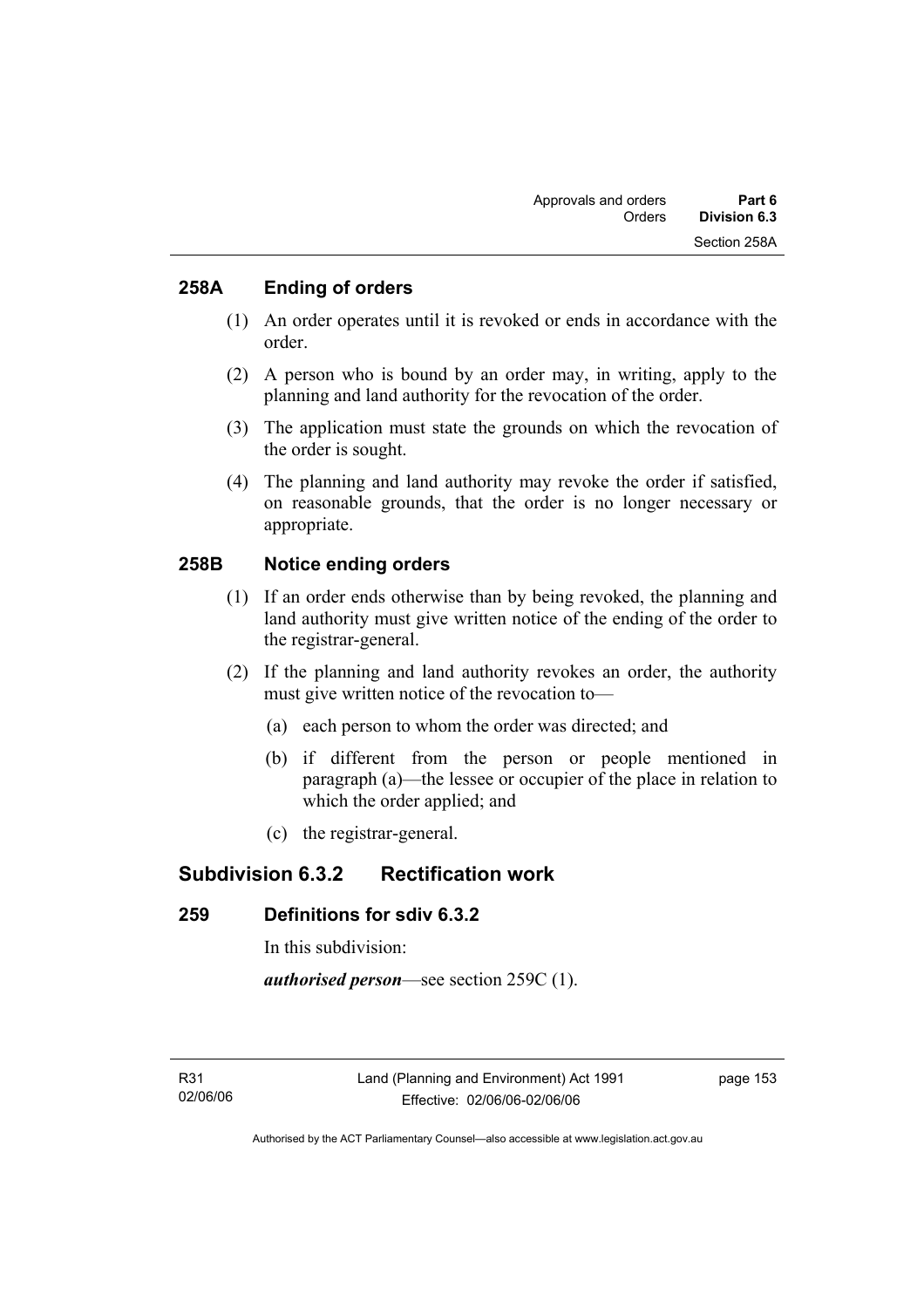| Part 6       | Approvals and orders |  |
|--------------|----------------------|--|
| Division 6.3 | Orders               |  |
| Section 259A |                      |  |

#### *rectification work* means—

- (a) work in relation to a place where a controlled activity is being conducted to ensure compliance with the approval for the activity; or
- (b) the conduct of an activity required under an order that was not carried out within the period stated in the order.

## **259A Direction to carry out rectification work**

- (1) The planning and land authority may direct 1 or more of the following to carry out rectification work in relation to a controlled activity:
	- (a) the lessee or occupier of a place where the activity was or is being conducted;
	- (b) anyone by whom or on whose behalf the activity was or is being conducted.
- (2) The planning and land authority must give notice of the direction  $to$ —
	- (a) the person who is required to comply with the direction; and
	- (b) if different from the person mentioned in paragraph (a)—the lessee or occupier of the place to which the direction applies.
	- *Note* For how documents may be given, see the Legislation Act, pt 19.5.
- (3) The notice must state—
	- (a) that it is a direction under this Act made by the planning and land authority; and
	- (b) the person who is required to comply with the direction; and
	- (c) the place in relation to which the direction applies; and
	- (d) the rectification work required; and
	- (e) the grounds on which the direction is made; and

| page 154 | Land (Planning and Environment) Act 1991 | R31      |
|----------|------------------------------------------|----------|
|          | Effective: 02/06/06-02/06/06             | 02/06/06 |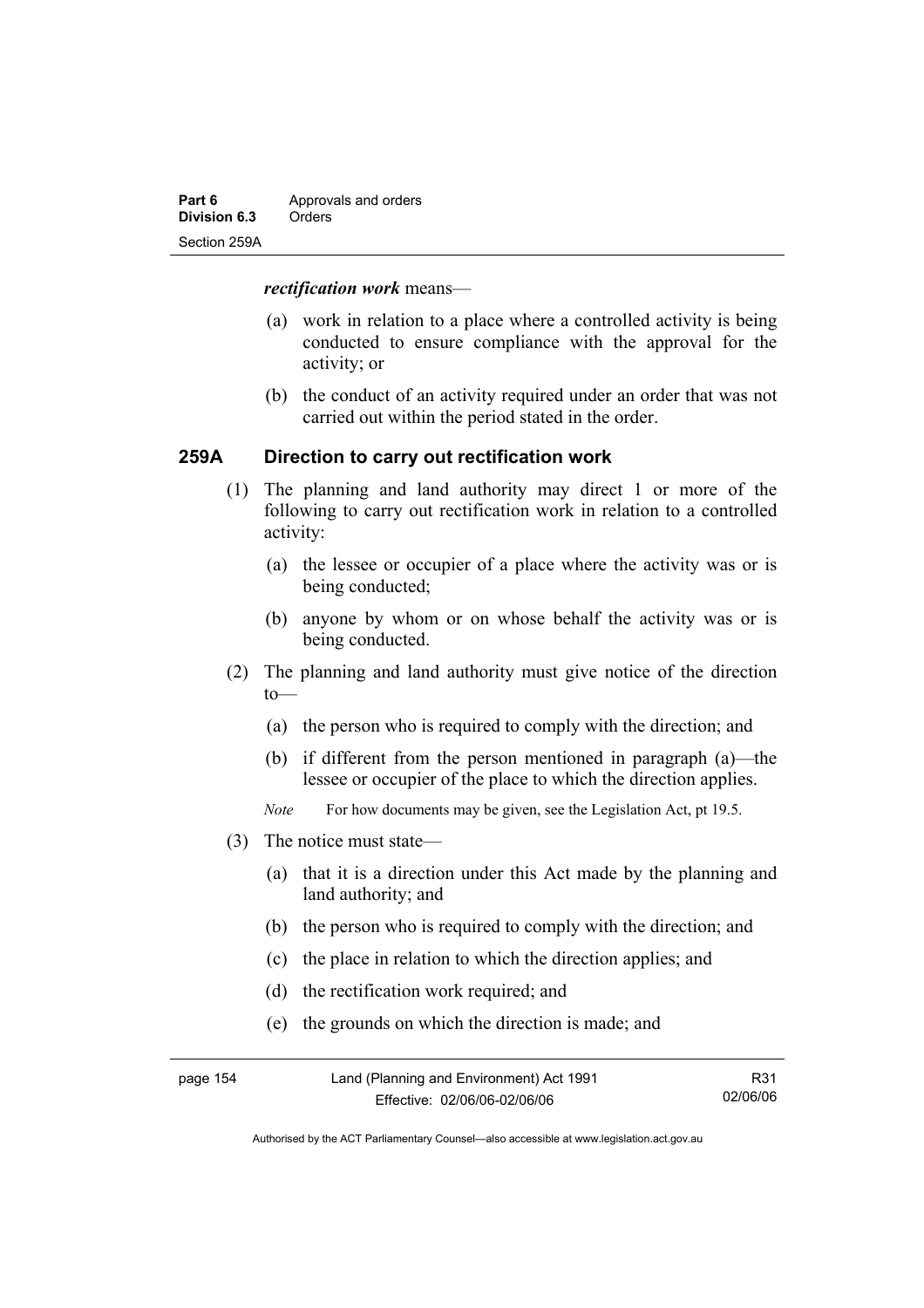- (f) that the rectification work must be completed within 7 days after the day the notice is given to the person or any longer period stated in the notice.
- (4) The notice must also contain a statement to the effect that, if the rectification work is not completed within the period required by the notice—
	- (a) the planning and land authority may authorise someone else to carry out the work; and
	- (b) the reasonable cost of carrying out the work is a debt to the Territory by the person who is required to comply with the direction.
- (5) This section applies whether or not a proceeding for an offence against this part has been begun or is about to begin.

## **259B Contravening direction to carry out rectification work**

- (1) A person commits an offence if—
	- (a) the planning and land authority makes a direction to carry out rectification work in relation to a controlled activity; and
	- (b) the person is required to comply with the direction; and
	- (c) the person is given notice of the making of the direction; and
	- (d) the person contravenes the direction.

Maximum penalty: 50 penalty units.

- *Note* A territory authority is not liable to be prosecuted for an offence against this section (see Legislation Act, s 121).
- (2) An offence against this section is a strict liability offence.

## **259C Authorisation to carry out rectification work**

 (1) The planning and land authority may authorise a person (an *authorised person*) to enter the place to which a direction under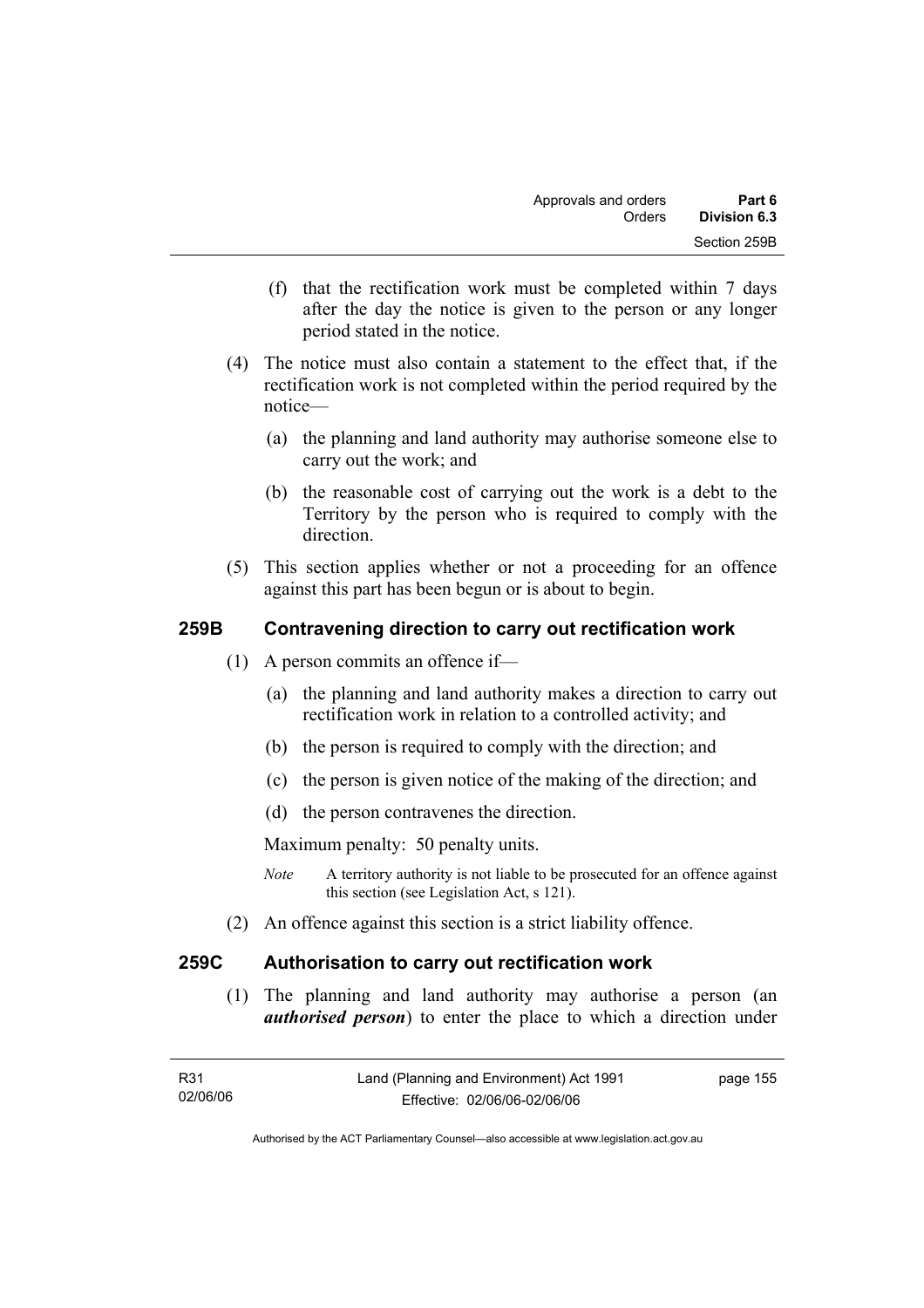| Part 6       | Approvals and orders |  |
|--------------|----------------------|--|
| Division 6.3 | Orders               |  |
| Section 259D |                      |  |

section 259A applies to carry out the rectification work required by the notice under that section if the work is not completed within the period required by the notice.

- (2) However, the planning and land authority must not give the authorisation—
	- (a) until the end of the period within which an application may be made to the administrative appeals tribunal for the review of the decision to make the order to which the rectification work relates; or
	- (b) if an application is made to the administrative appeals tribunal for a review of the decision—unless the decision is upheld or the application is withdrawn.
- (3) The authorised person must carry out the rectification work in accordance with the directions of an inspector.

## **259D Obstructing etc authorised people**

- (1) A person commits an offence if—
	- (a) the person knows that, or is reckless about the fact that, a person is an authorised person; and
	- (b) the person obstructs, hinders, intimidates or resists the authorised person in the exercise of the person's functions.

Maximum penalty: 50 penalty units, imprisonment for 6 months or both.

(2) Strict liability applies to subsection (1) (b).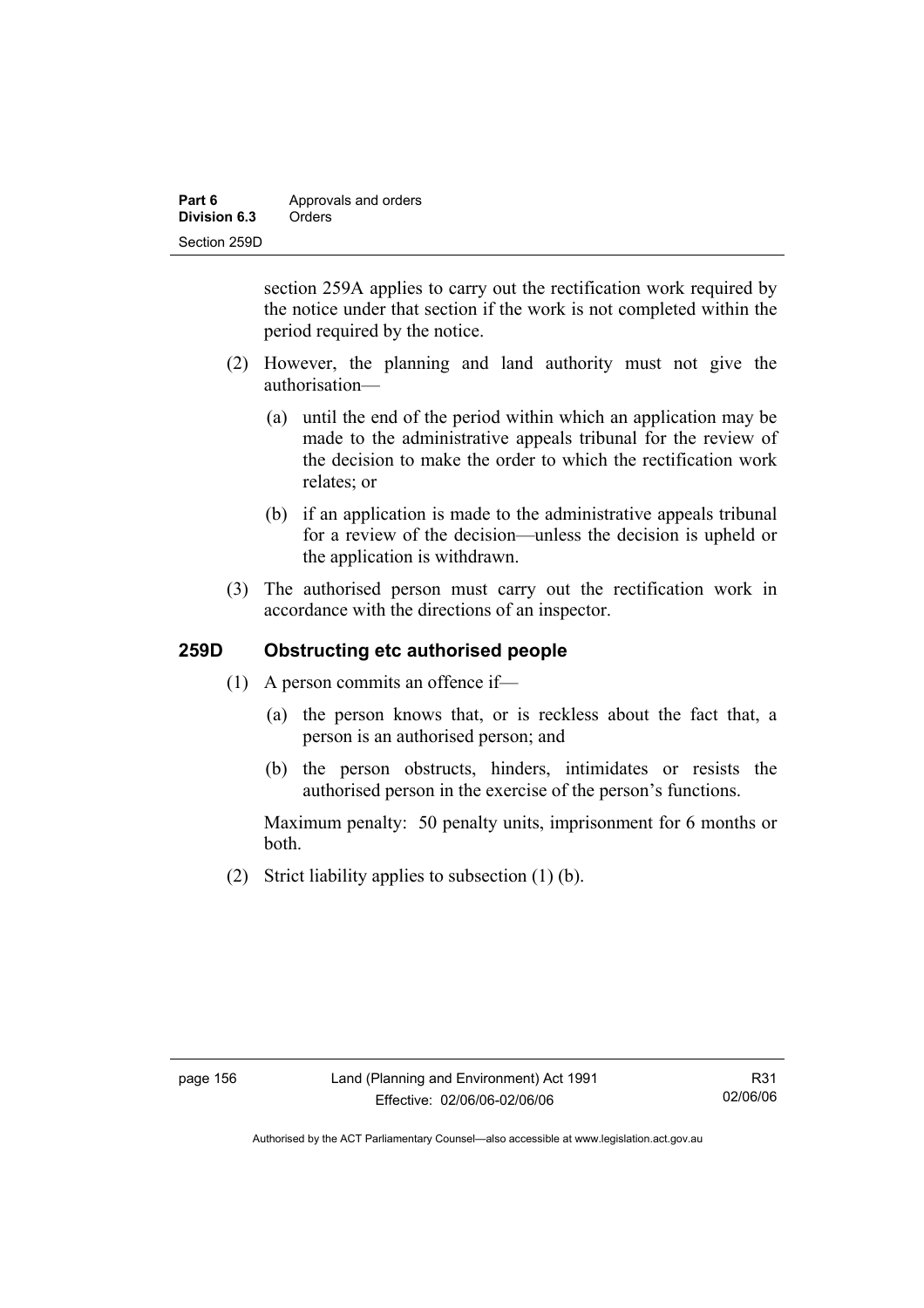### **259E Liability for cost of rectification work**

The person who is required to comply with a direction under section 259A (Direction to carry out rectification work) must pay to the Territory the reasonable cost of any rectification work carried out by an authorised person to which the direction related.

*Note* An amount owing under a law may be recovered as a debt in a court of competent jurisdiction (see Legislation Act, s 177).

## **259F Determination of criteria for deferral of rectification work cost**

- (1) The planning and land authority may, in writing, determine circumstances when the payment of all or part of the cost of rectification work carried out by an authorised person on a lessee's leasehold may be deferred by the lessee.
- (2) A determination under subsection (1) is a notifiable instrument.

*Note* A notifiable instrument must be notified under the Legislation Act.

### **259G Application for deferral of rectification work cost**

- (1) A lessee who is required to pay the cost of rectification work carried out on the lessee's leasehold may, in writing, apply to the planning and land authority for the deferment of payment of all or part of the cost of the rectification work.
- (2) The application must state the grounds for the application.
	- *Note* If a form is approved under s 287A for an application, the form must be used.

### **259H Deferral of rectification work cost**

 (1) The planning and land authority may, in writing, declare that all or part of the cost of rectification work payable by a lessee is deferred if satisfied that a circumstance determined under section 259F (1) applies to the lessee.

| R31      | Land (Planning and Environment) Act 1991 | page 157 |
|----------|------------------------------------------|----------|
| 02/06/06 | Effective: 02/06/06-02/06/06             |          |

*Note* Interest is payable on the deferred amount, see s 259I.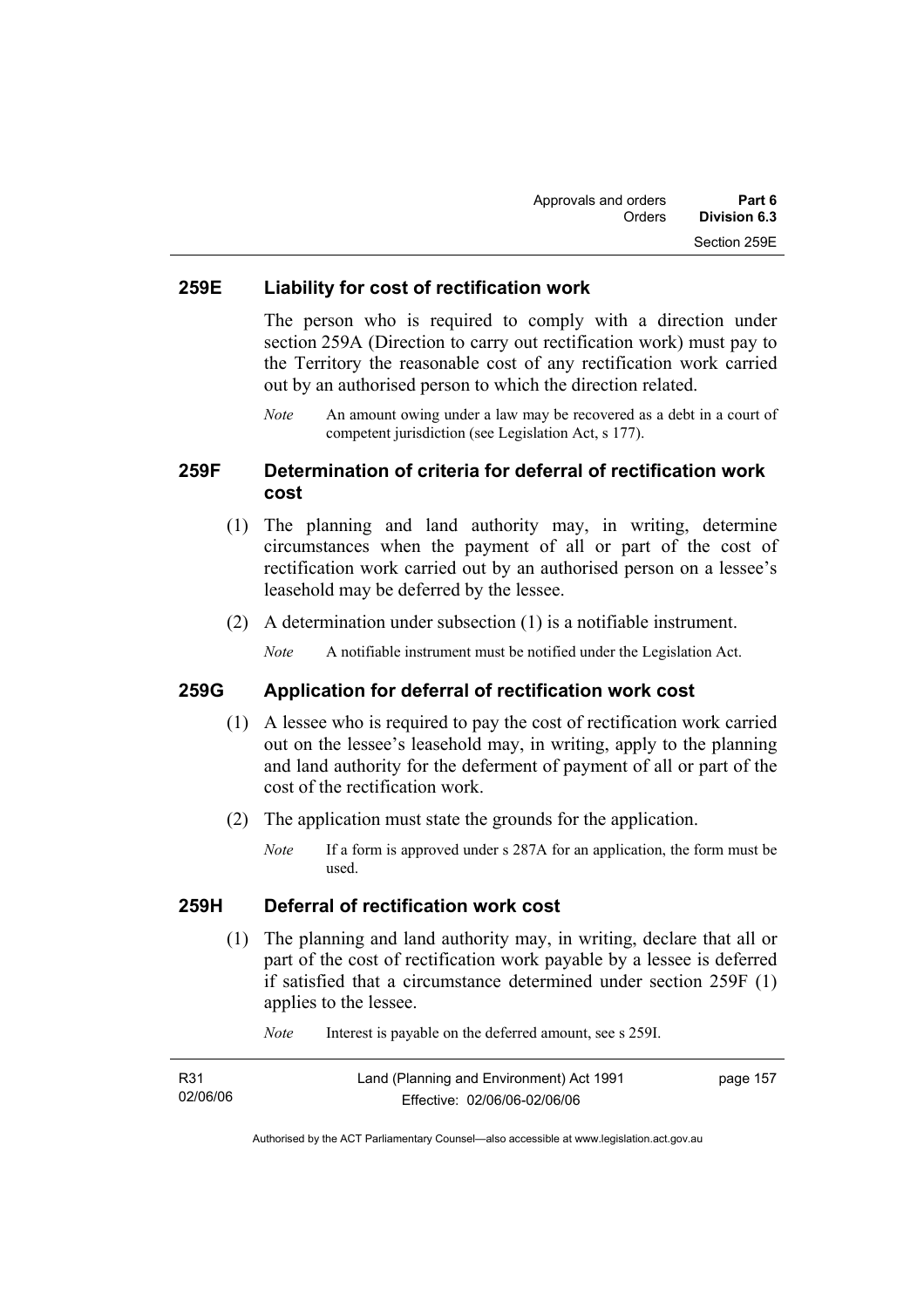| Part 6       | Approvals and orders |  |
|--------------|----------------------|--|
| Division 6.3 | Orders               |  |
| Section 2591 |                      |  |

- (2) The declaration must state—
	- (a) the leasehold to which the declaration relates; and
	- (b) the amount of the cost of the rectification work deferred.

#### **259I Security for deferred rectification work cost**

- (1) The planning and land authority must—
	- (a) lodge a copy of a declaration under section 259H with the registrar-general for registration under the *Land Titles Act 1925*; and
	- (b) give a copy of the declaration to the lessee of the leasehold to which the declaration relates and anyone else who has an interest in the leasehold.
- (2) For the *Land Titles Act 1925*, section 104 (1) (Lodging of caveat), the Territory is taken to be a person claiming an interest in the leasehold to which the declaration relates.
- (3) The registration under the *Land Titles Act 1925* of the copy of a declaration under section 259H creates a charge over the leasehold to which the declaration relates for—
	- (a) the amount stated in the declaration; and
	- (b) interest on the amount calculated on a daily basis at the interest rate applying from time to time under the *Taxation Administration Act 1999*, section 26 (Interest rate).

### **259J Payment of deferred rectification work cost**

- (1) If the full amount of the charge mentioned in section 259I (3) is paid to the Territory, the planning and land authority must—
	- (a) revoke the declaration to which the charge relates; and
	- (b) lodge a copy of the revocation with the registrar-general for registration under the *Land Titles Act 1925*; and

page 158 Land (Planning and Environment) Act 1991 Effective: 02/06/06-02/06/06 R31 02/06/06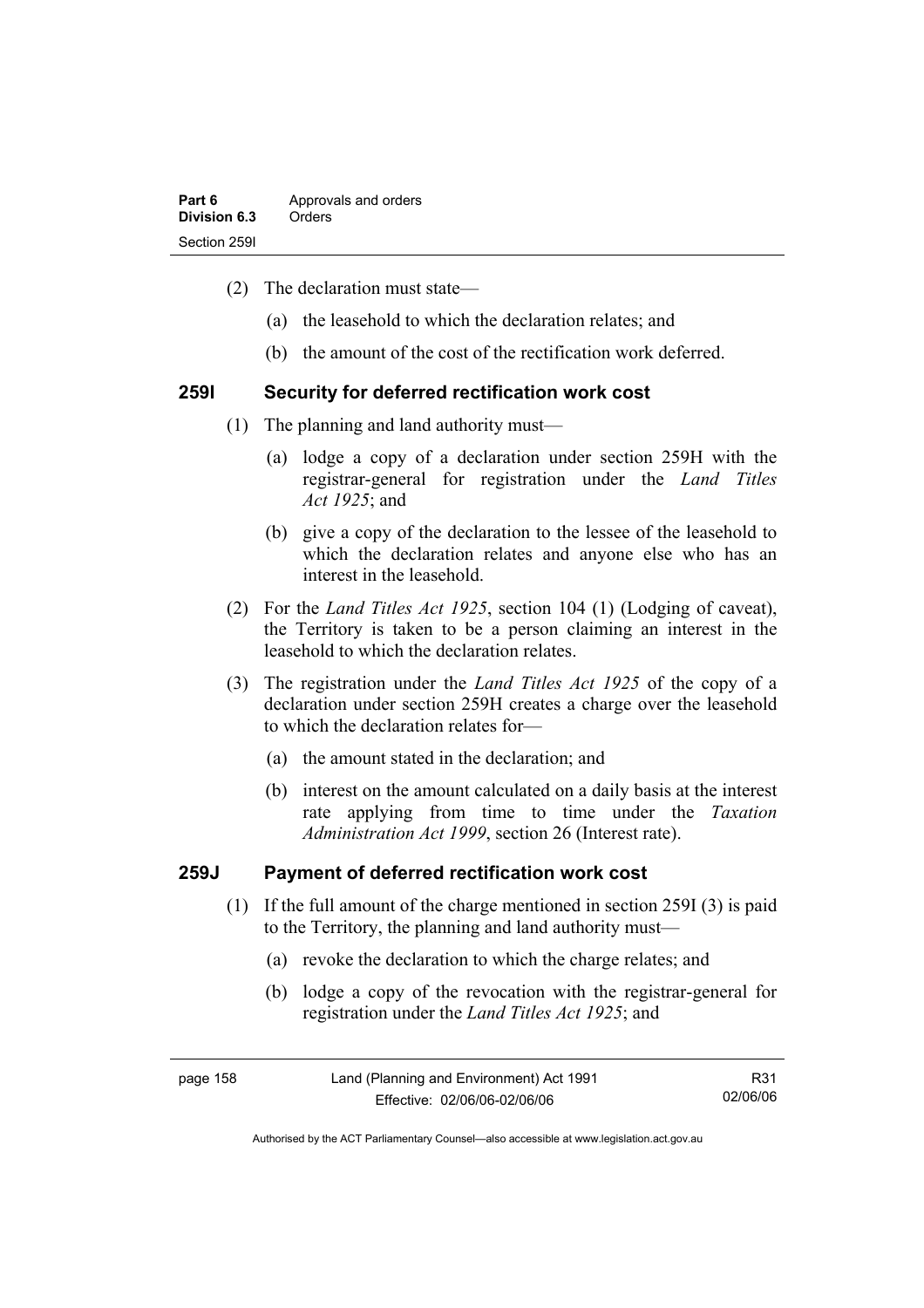- (c) give a copy of the revocation to the lessee of the charged leasehold and anyone else who has an interest in the leasehold.
- (2) The charge is discharged on the registration under the *Land Titles Act 1925* of the copy of the revocation of the declaration.
- (3) The lessees of a charged leasehold are liable separately and together for the payment to the Territory of the full amount of the charge.
- (4) A registered charge under this section does not give a power of sale over the leasehold to which it relates.

# **Subdivision 6.3.3 Prohibition notices and injunctions**

## **260 Prohibition notices—making**

- (1) This section applies if the planning and land authority believes, on reasonable grounds, that the giving of a notice under this section (a *prohibition notice*) is necessary to prevent or lessen a significant threat or likelihood of irreversible damage to a thing because of the conduct, or likely conduct, of a controlled activity.
- (2) Also, this section applies whether or not—
	- (a) an order has been made or is proposed to be made in relation to a controlled activity; or
	- (b) a proceeding for an offence against this part has begun or is about to begin.
- (3) The planning and land authority may give a prohibition notice to 1 or more of the following:
	- (a) the lessee or occupier of a place to which the controlled activity relates;
	- (b) anyone by whom or on whose behalf the activity—
		- (a) was, is being, or is to be, conducted; or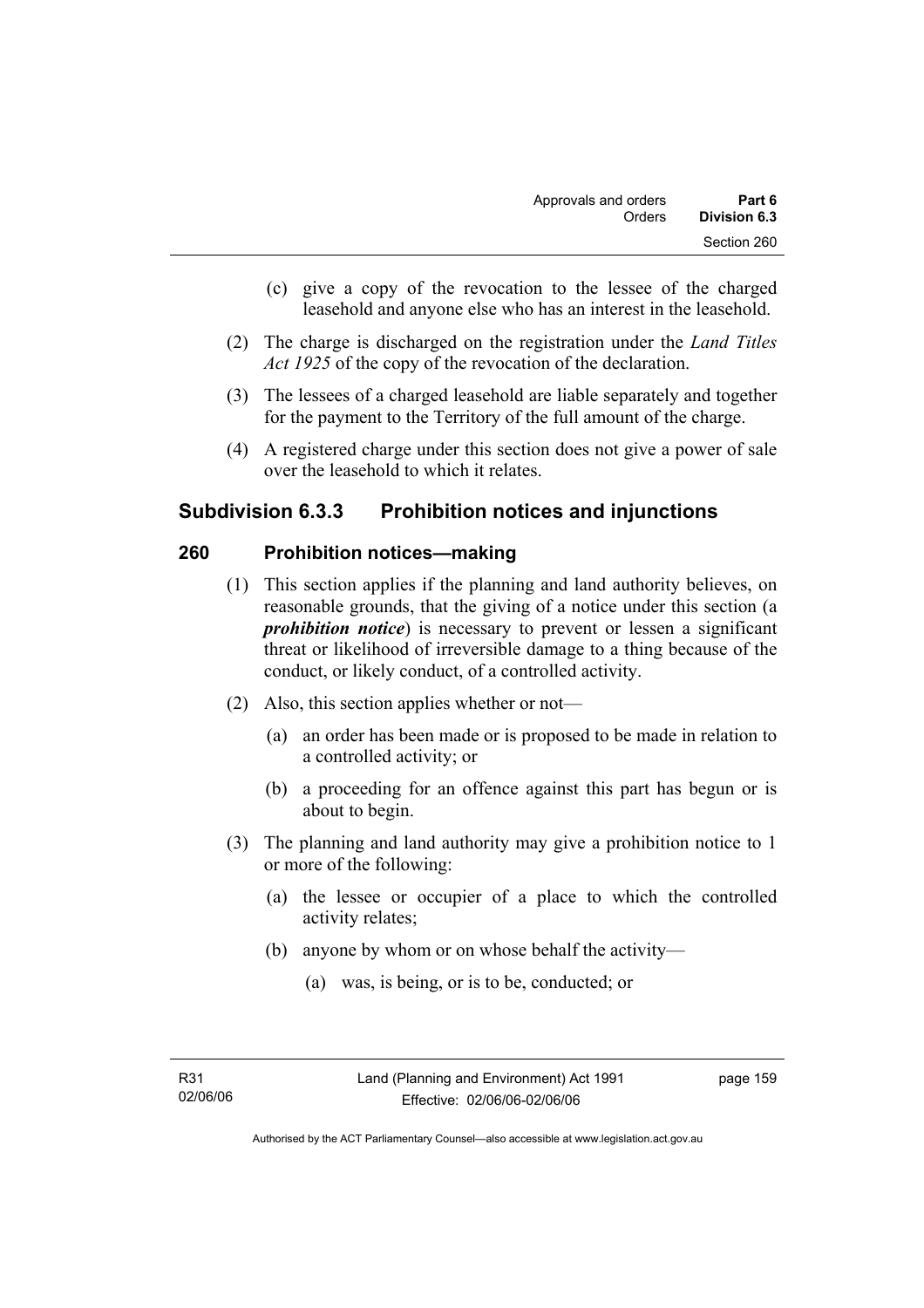(b) is likely to be conducted.

*Note* For how documents may be given, see the Legislation Act, pt 19.5.

- (4) The prohibition notice must state—
	- (a) that it is a prohibition notice under this Act; and
	- (b) each person to whom it is directed; and
	- (c) that the notice takes effect when it is given to a person to whom it is directed; and
	- (d) the grounds on which the notice is given; and
	- (e) the activity, and the place, in relation to which the notice applies; and
	- (f) that the activity—
		- (i) must not be carried on by the person; or
		- (ii) must not be carried on by the person except in accordance with the notice; and
	- (g) when the notice ends (including, for example, on the happening of an event stated in the notice).
	- *Note* An example is part of the Act, is not exhaustive and may extend, but does not limit, the meaning of the provision in which it appears (see Legislation Act, s 126 and s 132).
- (5) A prohibition notice takes effect when it is given to a person to whom it is directed.
- (6) To remove any doubt, 2 or more prohibition notices may be given in relation to the same activity.

## **260A Contravening prohibition notices**

- (1) A person commits an offence if—
	- (a) the planning and land authority gives a prohibition notice to the person; and

| page 160 | Land (Planning and Environment) Act 1991 | R31      |
|----------|------------------------------------------|----------|
|          | Effective: 02/06/06-02/06/06             | 02/06/06 |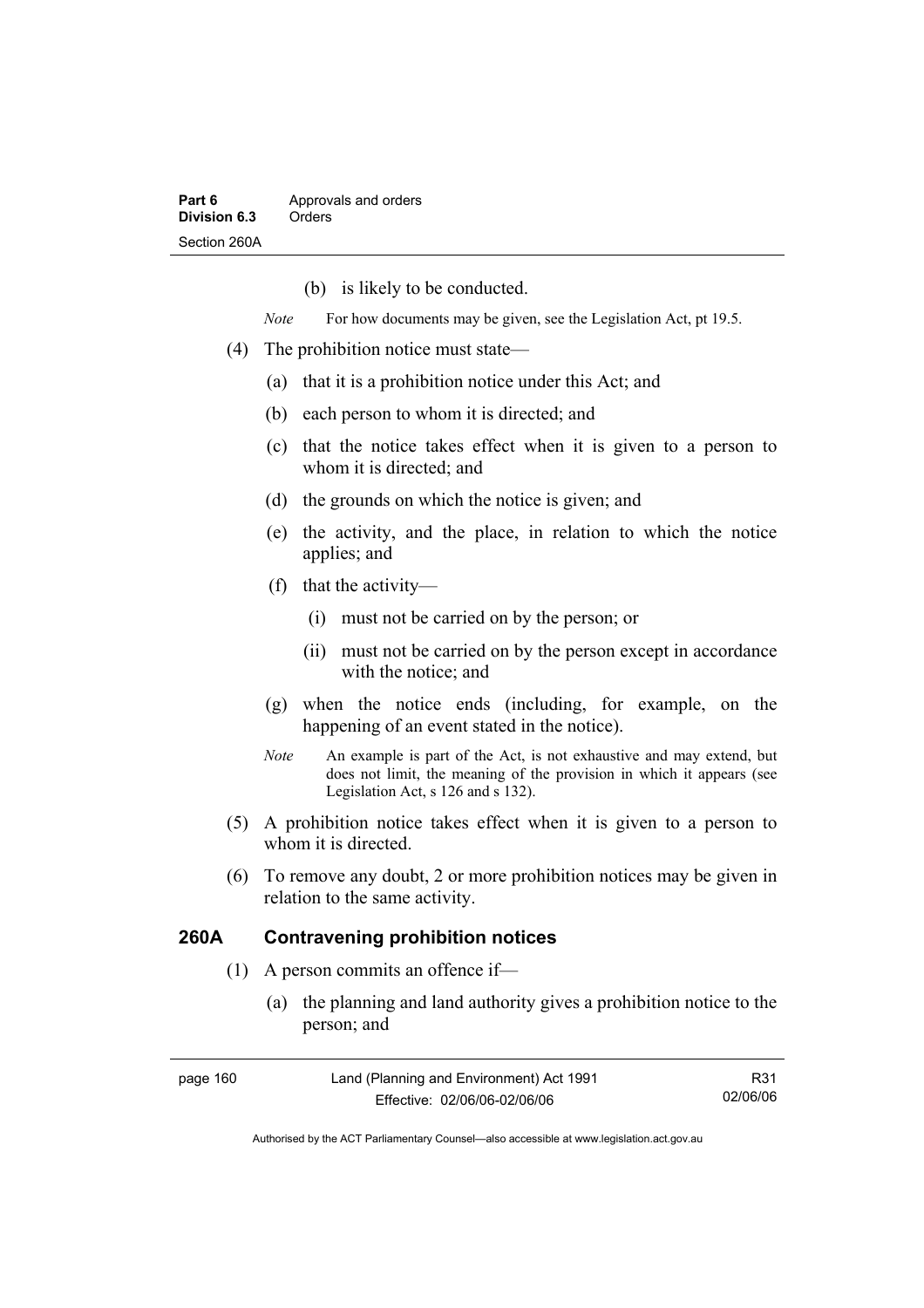- (b) the notice is directed to the person; and
- (c) the notice states that a controlled activity must not be carried on by the person in relation to a place; and
- (d) the person carries on the activity in relation to the place.

Maximum penalty: 50 penalty units, imprisonment for 6 months or both.

- *Note* A territory authority is not liable to be prosecuted for an offence against this section (see Legislation Act, s 121).
- (2) A person commits an offence if—
	- (a) the planning and land authority gives a prohibition notice to the person; and
	- (b) the notice is directed to the person; and
	- (c) the notice states that a controlled activity must not be carried on by the person in relation to a place except in accordance with the notice; and
	- (d) the person carries on the activity in relation to the place otherwise than in accordance with the notice.

Maximum penalty: 50 penalty units, imprisonment for 6 months or both.

(3) An offence against this section is a strict liability offence.

### **260B Prohibition notices—ending**

- (1) A prohibition notice remains in force until it ends in accordance with this section
- (2) A prohibition notice ends on the earlier of the following:
	- (a) 60 days after the day it is given to a person to whom the notice is directed;
	- (b) the notice ends in accordance with the notice;

| R31      | Land (Planning and Environment) Act 1991 | page 161 |
|----------|------------------------------------------|----------|
| 02/06/06 | Effective: 02/06/06-02/06/06             |          |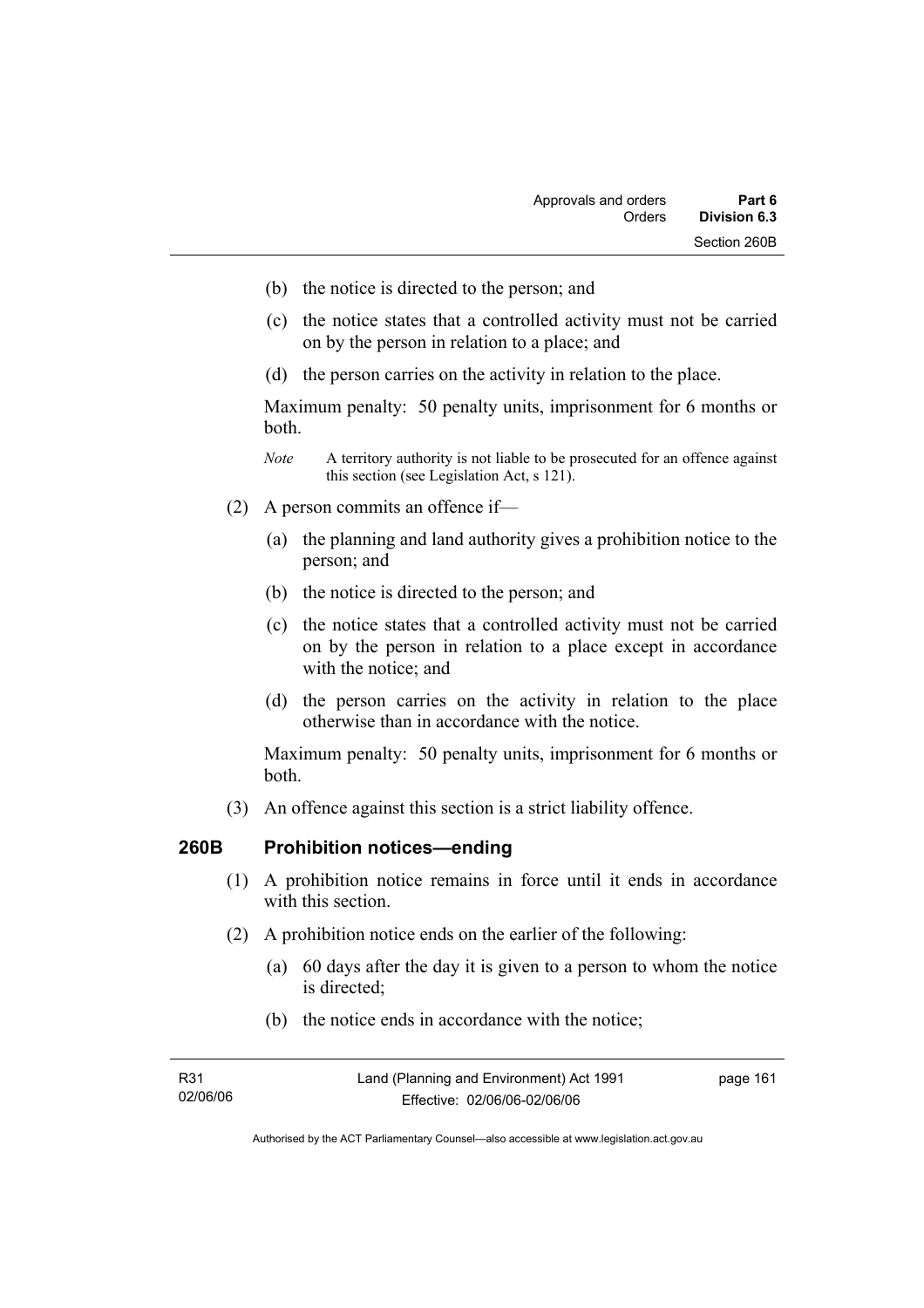- (c) the notice is revoked.
- (3) A person to whom a prohibition notice is directed may, in writing, apply to the planning and land authority for the revocation of the notice.
- (4) The application must state the grounds on which the revocation of the prohibition notice is sought.
- (5) The planning and land authority may revoke the prohibition notice if satisfied, on reasonable grounds, that the notice is no longer necessary or appropriate.

## **260C Injunctions to restrain contravention of orders or prohibition notices**

- (1) This section applies if a person (the *relevant person*) has engaged, is engaging, or proposes to engage, in conduct that was, is, or would be, a contravention of an order or a prohibition notice.
- (2) The planning and land authority or anyone else may apply to the Supreme Court for an injunction.
- (3) On application under subsection (2), the Supreme Court may grant an injunction—
	- (a) restraining the relevant person from engaging in the conduct; and
	- (b) if, in the court's opinion, it is desirable to do so, requiring the relevant person to do anything.
- (4) The Supreme Court may grant an injunction restraining a relevant person from engaging in conduct of a particular kind—
	- (a) if satisfied that the person has engaged in conduct of that kind, whether or not it appears to the court that the person intends to engage again, or to continue to engage, in conduct of that kind; or

R31 02/06/06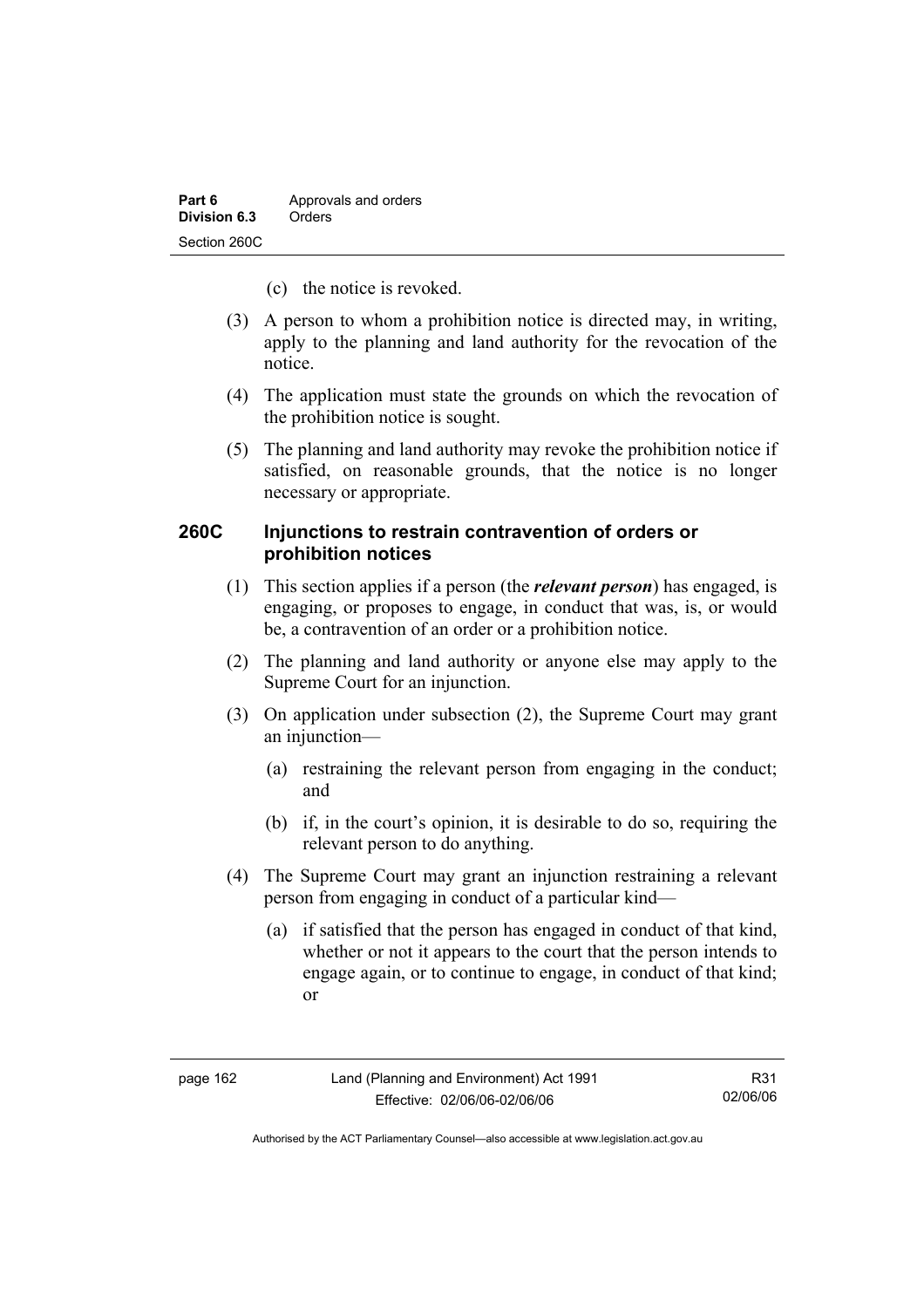- (b) if it appears to the court that, if an injunction is not granted, it is likely the person will engage in conduct of that kind, whether or not the person has previously engaged in conduct of that kind and whether or not there is an imminent danger of substantial damage to someone else if the person engages in conduct of that kind.
- (5) This section applies whether or not a proceeding for an offence against this part has begun or is about to begin.

# **Division 6.4 Inspection and seizure powers**

# **Subdivision 6.4.1 Preliminary**

## **262 Definitions for div 6.4**

In this division:

*connected*—a thing is *connected* with an offence if—

- (a) the offence has been committed in relation to it; or
- (b) it will provide evidence of the commission of the offence; or
- (c) it was used, is being used, or is intended to be used, to commit the offence.

*occupier*, of premises, includes—

- (a) a person believed, on reasonable grounds, to be an occupier of the premises; and
- (b) a person apparently in charge of the premises.

*offence* includes an offence that there are reasonable grounds for believing has been, is being, or will be committed.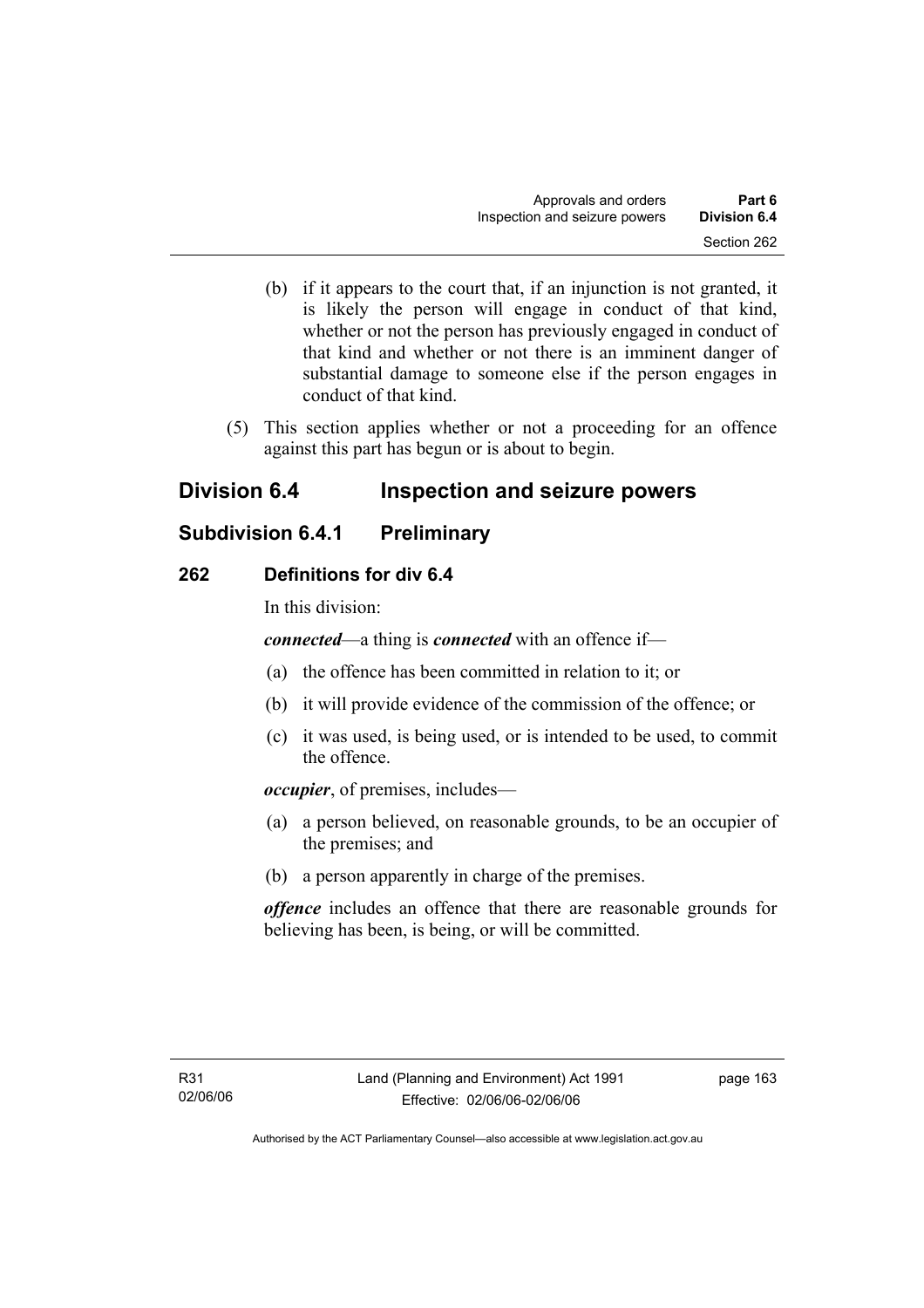## **263 Appointment of inspectors**

- (1) The planning and land authority may appoint a person as an inspector for this part.
	- *Note 1* For the making of appointments (including acting appointments), see the Legislation Act, div 19.3.
	- *Note 2* In particular, a person may be appointed for a particular provision of a law (see Legislation Act, s 7 (3)) and an appointment may be made by naming a person or nominating the occupant of a position (see s 207).
- (2) An inspector has the functions that the planning and land authority directs.

## **264 Identity cards**

- (1) The planning and land authority must give an inspector an identity card stating the person's name and that the person is an inspector.
- (2) The identity card must show—
	- (a) a recent photograph of the person; and
	- (b) the card's date of issue and expiry; and
	- (c) anything else prescribed by regulation.
- (3) A person commits an offence if—
	- (a) the person ceases to be an inspector; and
	- (b) the person does not return the person's identity card to the chief executive as soon as practicable (but within 7 days) after the day the person ceases to be an inspector.

Maximum penalty: 1 penalty unit.

(4) An offence against this section is a strict liability offence.

R31 02/06/06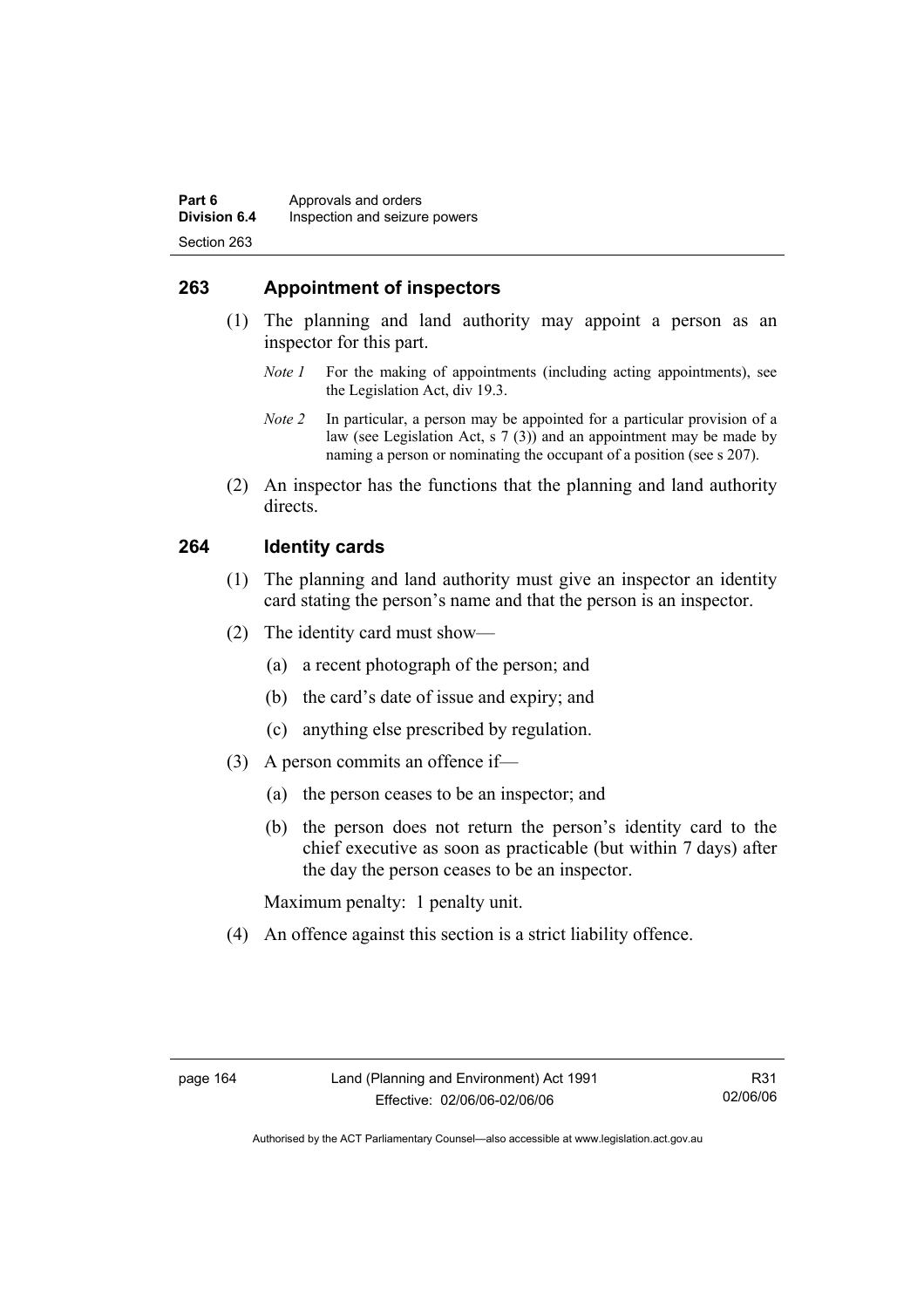## **265 Power not to be exercised before identity card shown**

An inspector may exercise a power under this Act in relation to a person only if the inspector first shows the person his or her identity card.

## **Subdivision 6.4.2 Inspection**

### **266 Inspections etc**

For the purposes of ascertaining whether or not a controlled activity is being conducted in or on any place—

- (a) in accordance with an approval; or
- (b) without an approval; or
- (c) contrary to the conditions of an approval; or
- (d) in accordance with, or in contravention of, an order;

an inspector may enter the place—

- (e) with the consent of the occupier of the place; or
- (f) under a warrant issued under section 273; or
- (g) with the assistance and by the force that is reasonable, if the inspector believes on reasonable grounds that the circumstances are of such seriousness and urgency as to require the immediate exercise of those powers without the authority of a warrant issued under section 273;

and, subject to section 268, exercise any power mentioned in section 269 if the inspector believes on reasonable grounds that a controlled activity is, or is intended to be, conducted in or on that place.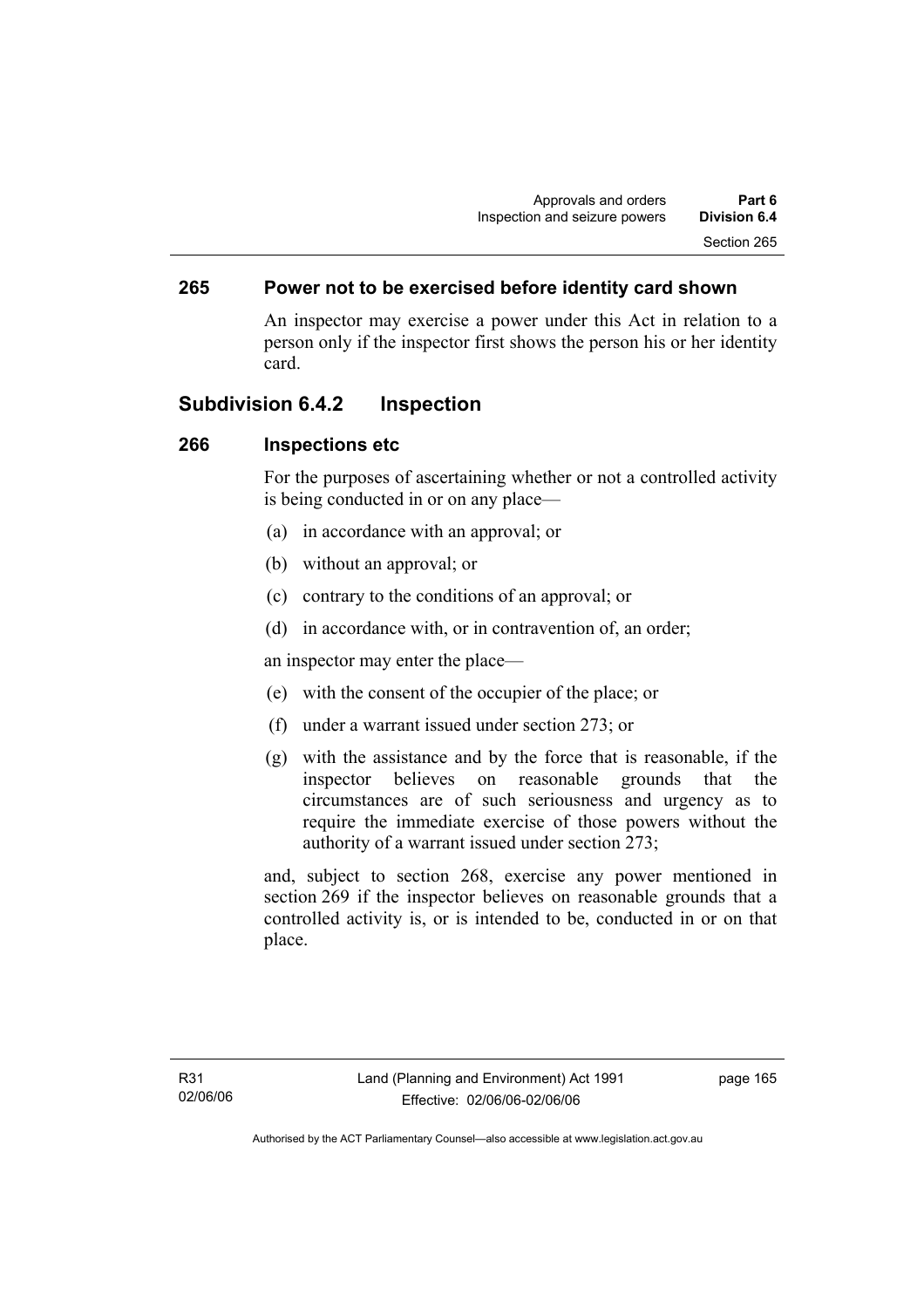| Part 6              | Approvals and orders          |
|---------------------|-------------------------------|
| <b>Division 6.4</b> | Inspection and seizure powers |
| Section 267         |                               |

## **267 Consent to entry**

- (1) Before seeking the consent of the occupier of a place for section 266, an inspector must inform the occupier that the occupier may refuse to give that consent.
- (2) If an inspector obtains the occupier's consent for those purposes, the inspector must ask the occupier to sign a written acknowledgment—
	- (a) that the occupier has been informed that the occupier may refuse to give consent, for section 266, for the inspector to enter the place and to exercise any power under section 269; and
	- (b) that the occupier has given the inspector that consent; and
	- (c) of the day and time when the consent was given.
- (3) If it is material, in any proceedings, for a court to be satisfied that an occupier has consented for section 266 and an acknowledgment, in accordance with subsection (2), signed by the occupier, is not produced in evidence, it must be presumed that the occupier did not consent, but that presumption is rebuttable.

### **269 Powers of inspection**

- (1) Subject to this part, an inspector who enters a place under section 266 may—
	- (a) inspect, examine, take measurements of, or conduct tests relating to, the premises or a controlled activity conducted in or on that place; and
	- (b) take the photographs, video recordings, or make the sketches or other recordings, that the inspector believes on reasonable grounds to be necessary; and
	- (c) take samples of anything that the inspector believes on reasonable grounds is connected with an offence against this part; and

| page 166 |  |
|----------|--|
|----------|--|

R31 02/06/06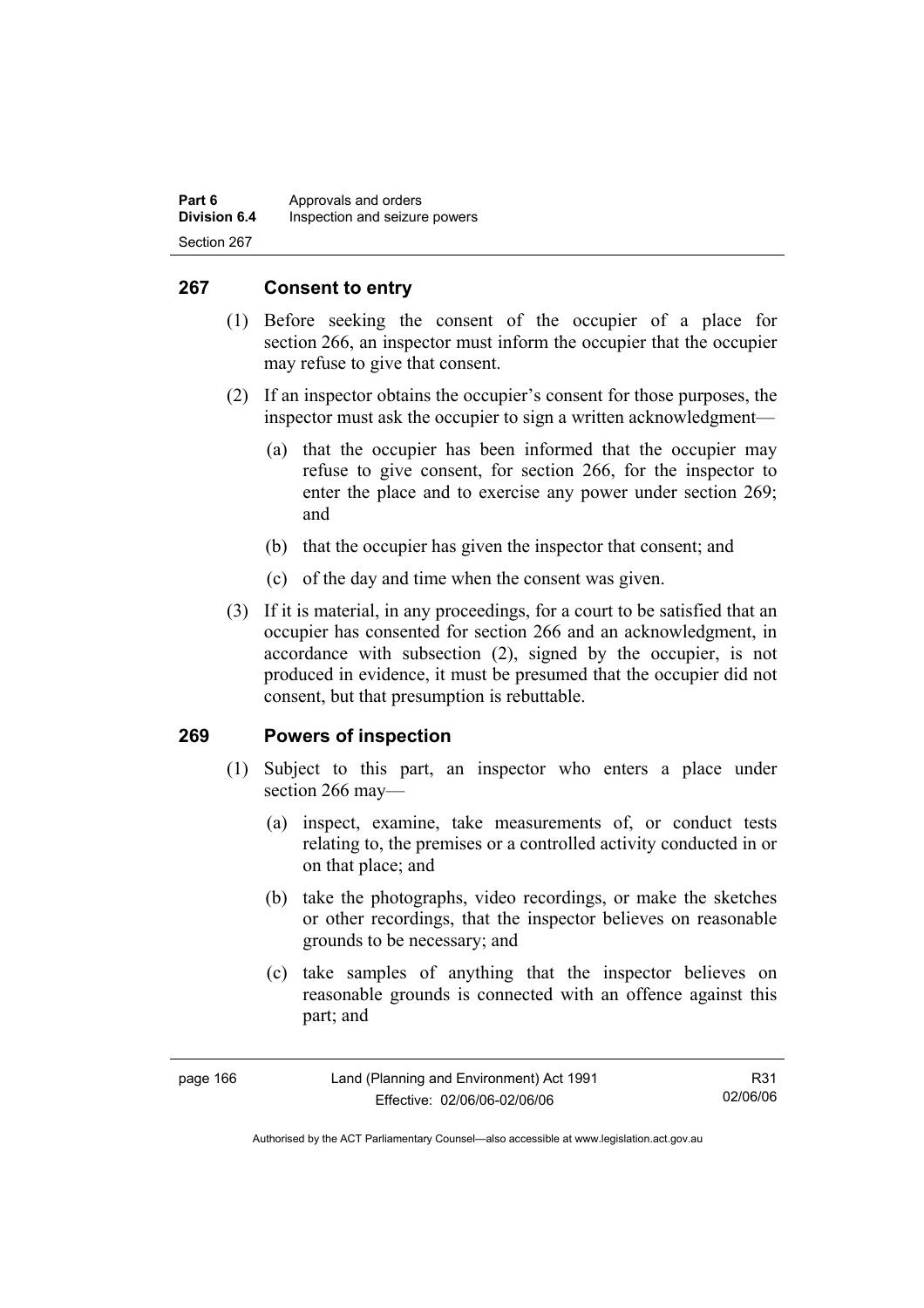- (d) seize anything that the inspector believes on reasonable grounds to be connected with an offence against this part; and
- (e) inspect, make copies of, or take extracts from, any document in or on that place that the inspector believes on reasonable grounds is connected with an offence against this part; and
- (f) require any person in or on the place—
	- (i) to give the inspector such information; or
	- (ii) to produce to the inspector any document containing such information;

relating to the use of the place in relation to the conduct of a controlled activity; and

- (g) require any person in or on the place to answer questions; and
- (h) require any person on the premises to give the inspector the assistance that is reasonable to enable the inspector to exercise his or her powers under this section.
- (2) A person shall not, without reasonable excuse, fail to comply with a requirement made of the person under subsection  $(1)$   $(f)$ ,  $(g)$  or  $(h)$ .

Maximum penalty: 50 penalty units.

# **271 Taking samples**

An inspector who takes samples under section 269 (1) (c) must—

- (a) ensure that the sample permits paragraph (c) to be complied with; and
- (b) give a receipt for the sample to the occupier of the place from where the sample was taken; and
- (c) divide the sample into 2 parts as nearly as practicable identical in size and composition to each other and each suitable for the purpose of analysis; and

page 167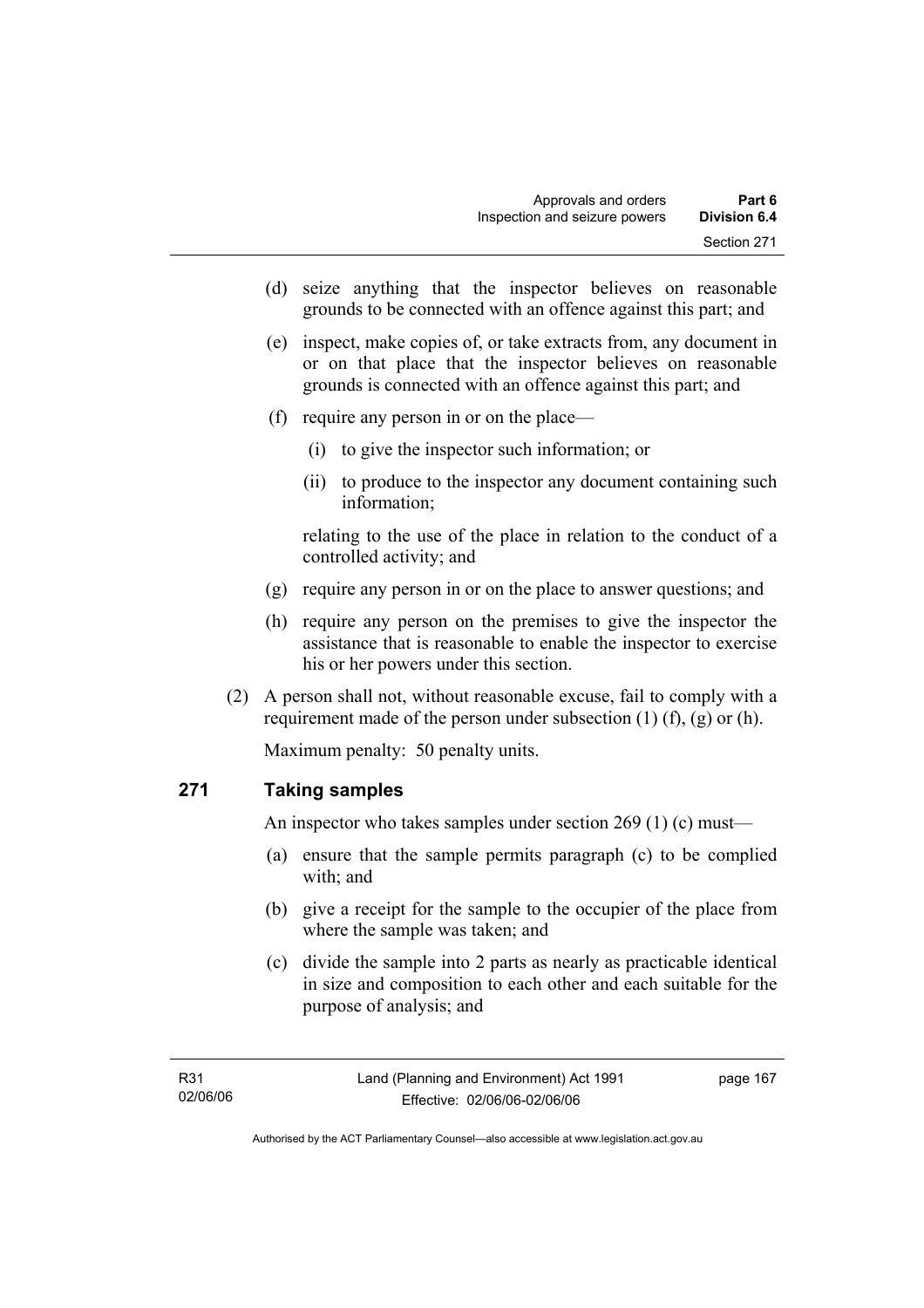| Part 6              | Approvals and orders          |
|---------------------|-------------------------------|
| <b>Division 6.4</b> | Inspection and seizure powers |
| Section 272         |                               |

- (d) place each of those parts in a separate container and seal each container; and
- (e) attach to each container a label bearing the signature of the inspector and particulars of the date and time when, and the place where, the sample was taken; and
- (f) give 1 container to the occupier of the place.

### **272 Disposal of seized things**

- (1) The planning and land authority must take reasonable steps to return a thing seized under section 269 (1) (d) to the person from whom it was seized, or to someone else who appears to the authority to be entitled to it, if—
	- (a) a prosecution for an offence against this part in relation to the thing is not started within 90 days after the day of the seizure; or
	- (b) a person is charged with an offence against this part in relation to the thing within the 90-day period but the person is not convicted or found guilty of the offence.
- (2) If a person is convicted or found guilty of an offence against this part in relation to a thing seized under section 269 (1) (d), the court may order—
	- (a) that the thing be given to the person who appears to the court to be entitled to it; or
	- (b) that the thing be forfeited to the Territory.

#### **273 Search warrants**

 (1) If an inspector suspects on reasonable grounds that there is in or on any place a thing of a particular kind connected with a particular offence against this part or a regulation, the inspector may—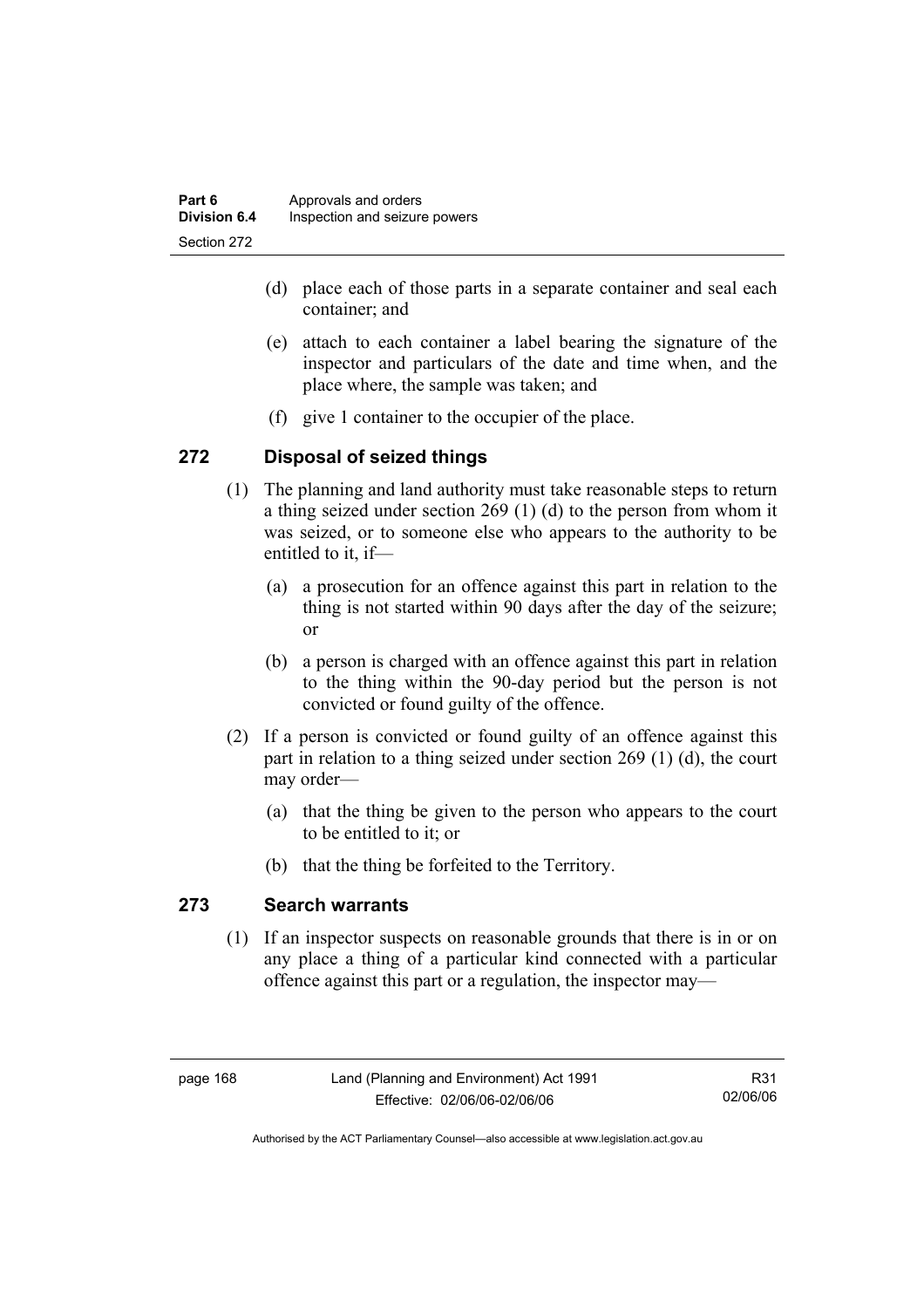- (a) lay before a magistrate an information on oath setting out those grounds; and
- (b) apply for the issue of a warrant to search the place for things of that kind.
- (2) If an application is made under subsection (1) for a warrant to search a place, a magistrate may, subject to subsection (3), issue a warrant authorising an inspector named in the warrant, with the assistance and by the force that is necessary and reasonable—
	- (a) to enter the place; and
	- (b) to ascertain whether or not a controlled activity is being conducted in or on the place; and
	- (c) to search the place for things of the kind specified in the warrant; and
	- (d) to seize anything found in the course of the search that the inspector believes on reasonable grounds to be a thing of that kind connected with the relevant offence.
- (3) A magistrate shall not issue a warrant under subsection (2) unless—
	- (a) the informant or another person has given the magistrate, either orally or by affidavit, any further information that the magistrate requires about the grounds on which the issue of the warrant is being sought; and
	- (b) the magistrate is satisfied that there are reasonable grounds for issuing the warrant.
- (4) A warrant must—
	- (a) state the purpose for which it is issued; and
	- (b) specify the nature of the relevant offence; and
	- (c) specify particular hours during which the entry is authorised, or state that the entry is authorised at any time of the day or night; and

| R31      | Land (Planning and Environment) Act 1991 | page 169 |
|----------|------------------------------------------|----------|
| 02/06/06 | Effective: 02/06/06-02/06/06             |          |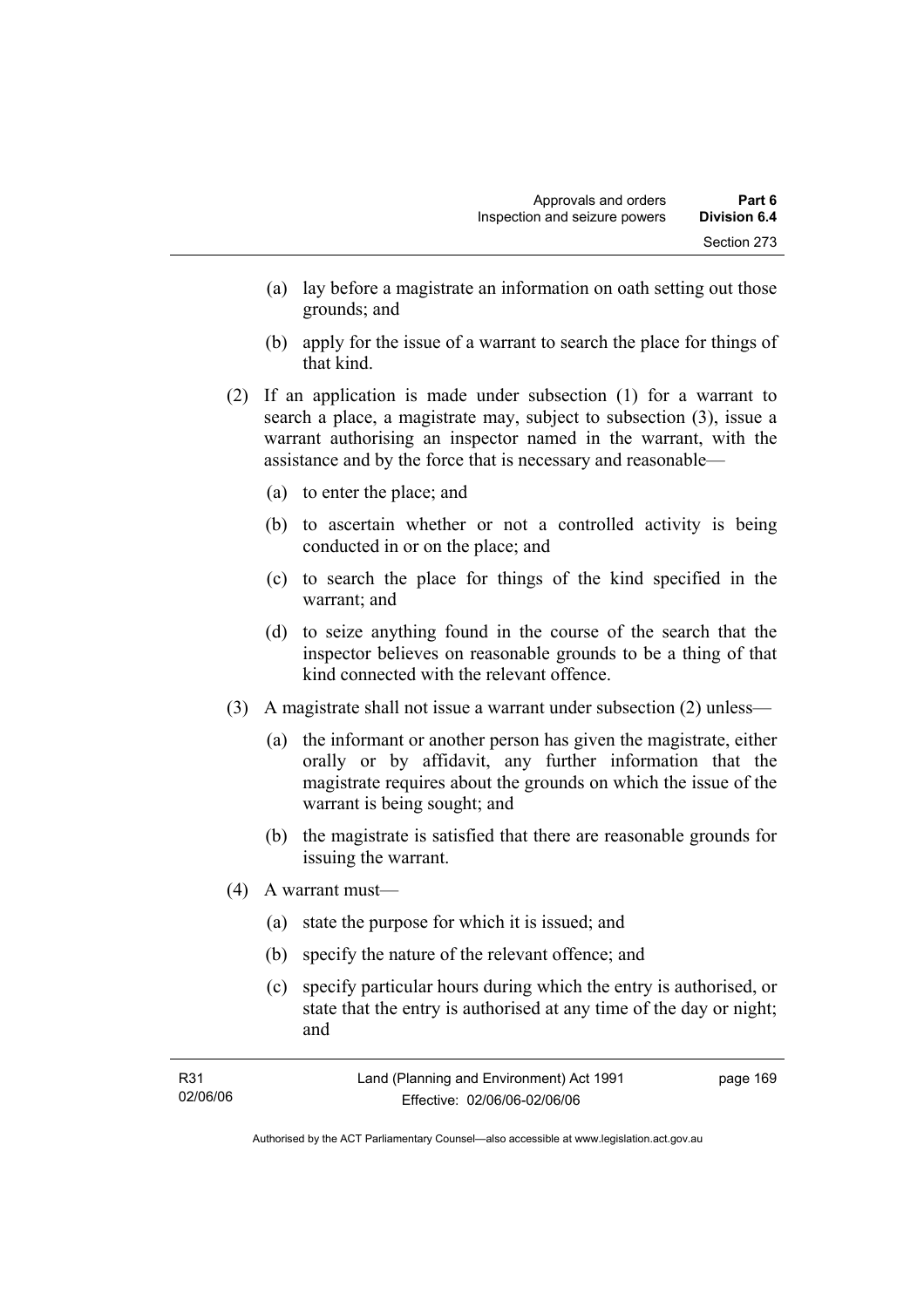| Part 6       | Approvals and orders |
|--------------|----------------------|
| Division 6.6 | Miscellaneous        |
| Section 275  |                      |

- (d) include a description of the kinds of things in relation to which the powers under the warrant may be exercised; and
- (e) specify the date (not later than 28 days after the date of issue of the warrant) when the warrant ceases to have effect.

# **Division 6.6 Miscellaneous**

# **Subdivision 6.6.1 Review of decisions**

#### **275 AAT review—general**

- (1) A person whose interests are affected by a decision mentioned in schedule 4, part 4.1, column 4 may apply to the AAT for review of the decision.
- (2) To remove any doubt, the heritage council may apply to the AAT for review of a decision mentioned in subsection (1).
- (3) A person mentioned in schedule 4, part 4.1, column 2 who makes a decision mentioned in column 4 of the item mentioning the person must give written notice to people whose interests the person believes are affected by the decision.
- (4) The notice under subsection (3) must comply with the requirements of the code of practice in force under the *Administrative Appeals Tribunal Act 1989*, section 25B (1).

### **275A Approvals subject to entity's satisfaction**

- (1) This section applies if—
	- (a) an approval given to a person contains a condition that a development is to be carried out to the satisfaction of an entity mentioned in the approval; and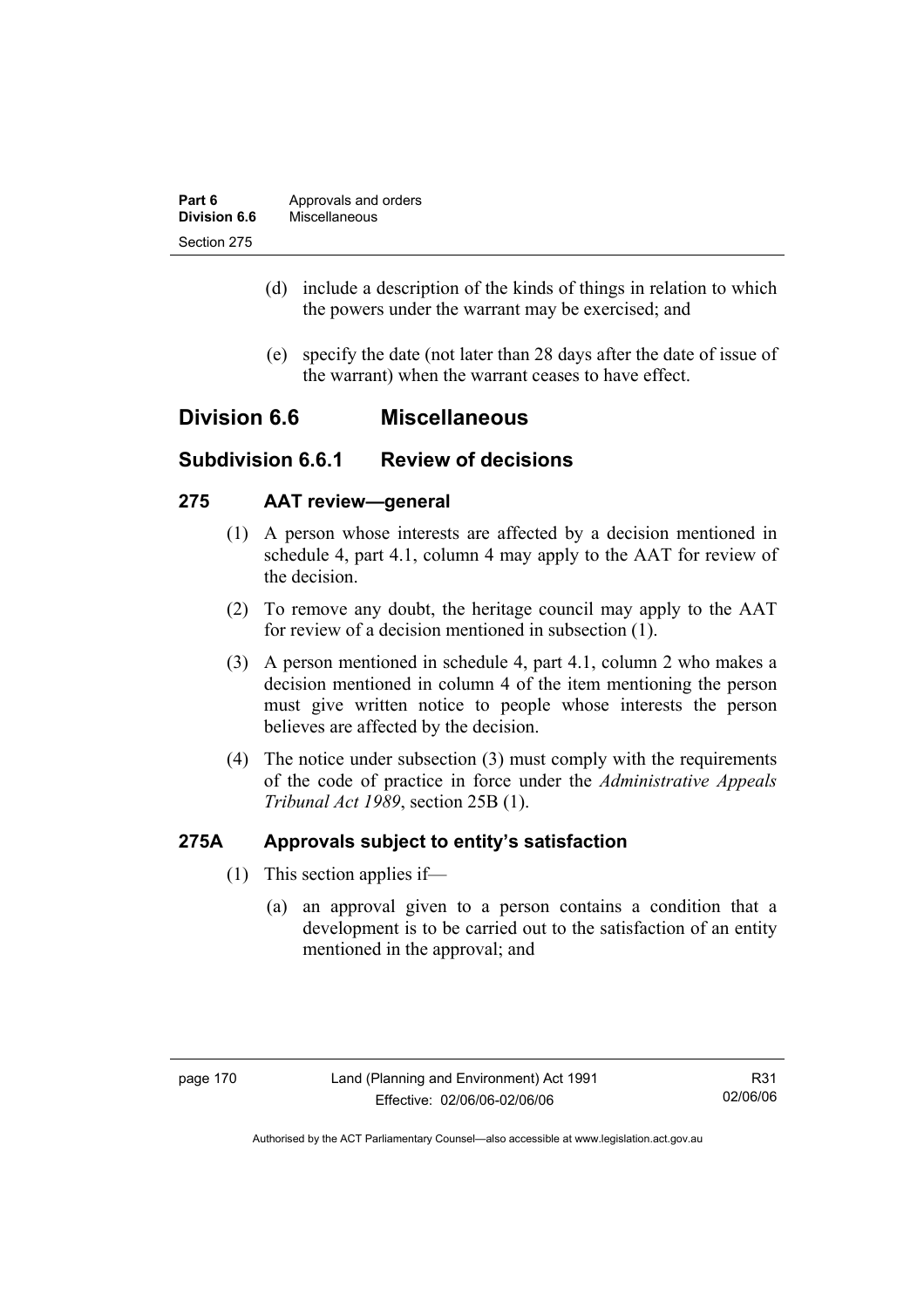- (b) the entity decides that the development has not been carried out to its satisfaction.
- *Note* Section 245 (3) (a) allows a relevant authority to impose a condition of the kind mentioned in  $s(1)(a)$ .
- (2) The entity must give the person written notice of the decision.
- (3) The notice must be in accordance with the requirements of the code of practice in force under the *Administrative Appeals Tribunal Act 1989*, section 25B (1).
- (4) A person whose interests are affected by a decision mentioned in subsection (1) (b) may apply to the AAT for review of the decision.

## **276 Review of decisions—objectors and third parties to approvals**

- (1) A person who is qualified under subsection (2) may apply to the AAT for review of a decision of the relevant authority to—
	- (a) approve an application under section 230 or section 246A; or
	- (b) include a condition in an approval.

*Note* Section 245 deals with inclusion of conditions.

- (2) A person is qualified to make an application under subsection (1) if—
	- (a) the person objected to the grant of the approval of the relevant application to undertake development under section 237; or
	- (b) the AAT is satisfied that the person had reasonable grounds for not objecting within the prescribed period.
- (3) An application under subsection (1) must be made within 4 weeks after the day the person was notified of the decision.
- (4) A notice given under section 243 to a person who objected under section 237 must be in accordance with the requirements of the code

page 171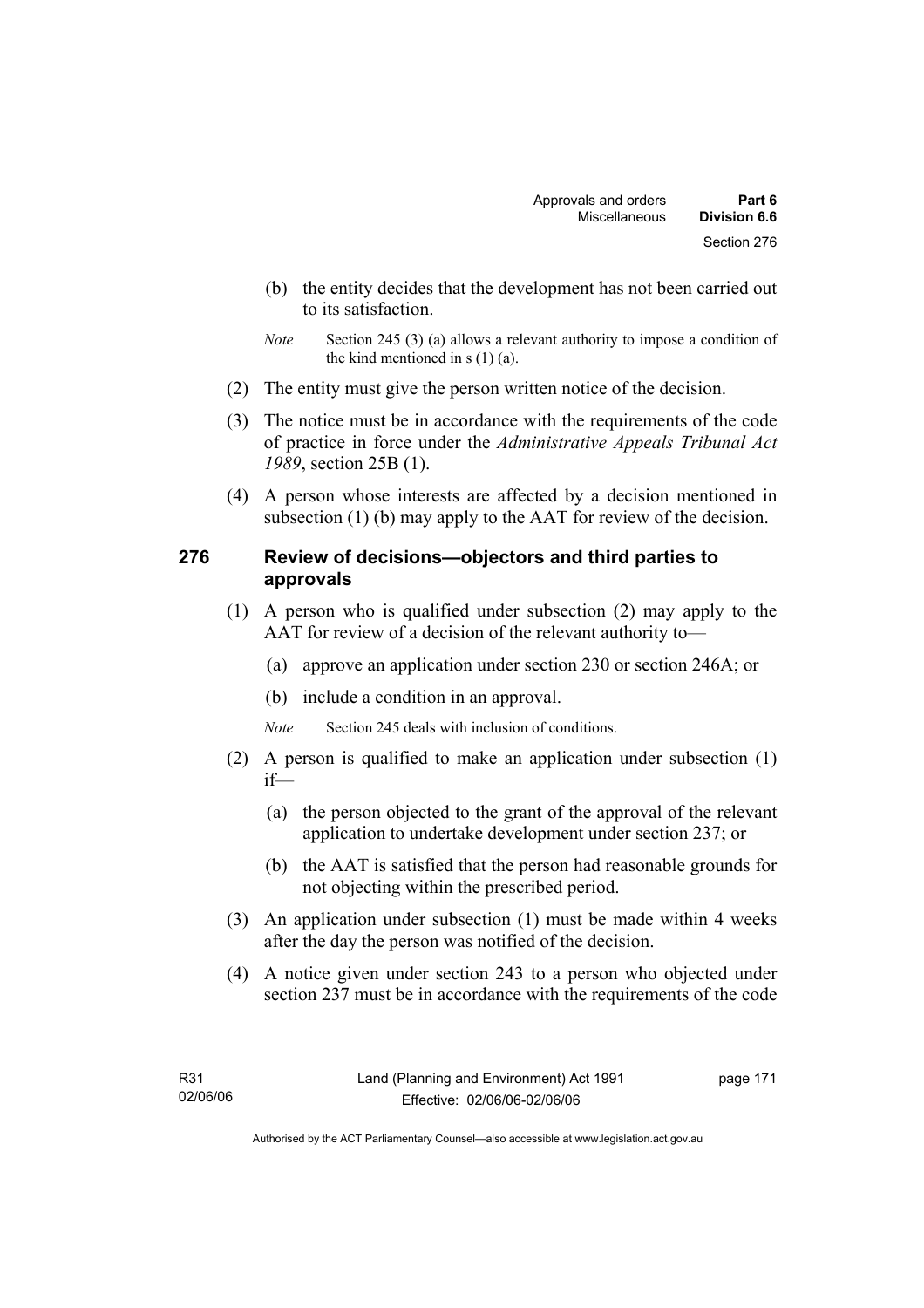| Part 6       | Approvals and orders |
|--------------|----------------------|
| Division 6.6 | Miscellaneous        |
| Section 277  |                      |

of practice in force under the *Administrative Appeals Tribunal Act 1989*, section 25B (1)*.*

- (5) At the hearing of a proceeding before the administrative appeals tribunal, the tribunal must have regard to—
	- (a) any decisions or recommendations of a committee of the Legislative Assembly in relation to; and
	- (b) any environmental impact statement made, or inquiry conducted into;

a matter that is in issue in the hearing.

(6) In this section:

*person* includes an unincorporated association.

 (7) For this section, an organisation or association of people, whether incorporated or not, must be taken to have interests that are affected by a decision if the decision relates to a matter included in the objects or purposes of the organisation or association.

#### **277 Review of decisions—orders and prohibition notices**

- (1) Application may be made to the administrative appeals tribunal for review of a decision of the planning and land authority—
	- (a) to make an order under section 254A (2) (Decision on application to planning and land authority for order) or section 256 (2) (Decision on proposed order on planning and land authority's own initiative); or
	- (b) not to make an order under section 254A (2); or
	- (c) to include in an order under section 254A (2) or section 256 (2) a direction of a kind mentioned in section 257 (3); or
	- (d) to refuse, under section 258A (4) (Ending of orders), to revoke an order; or

page 172 Land (Planning and Environment) Act 1991 Effective: 02/06/06-02/06/06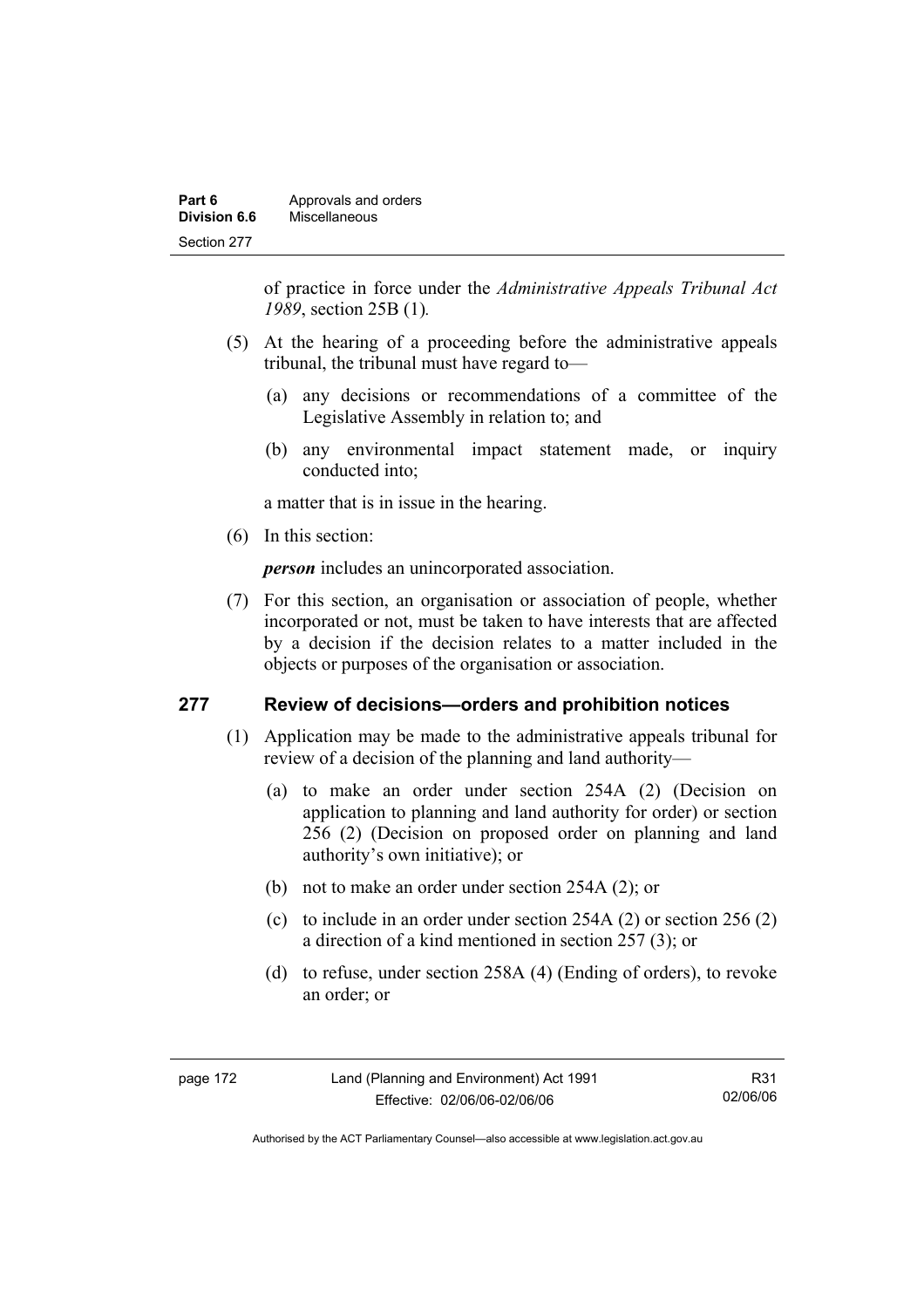- (e) to give a prohibition notice under section 260 (3) (Prohibition notices—making); or
- (f) to refuse, under section 260B (5) (Prohibition notices ending), to revoke a prohibition notice.
- (2) A notice given by the planning and land authority to a person in accordance with section 257A (a), (b), (c) or (f) (Notice of making of orders) must be in accordance with the requirements of the code of practice under the *Administrative Appeals Tribunal Act 1989*, section 25B (1).

# **278 Notification of objectors**

- (1) This section applies in relation to a decision mentioned in schedule 4, part 4.1.
- (2) The person who made the decision must, as soon as practicable, tell each person who, under section 237, objected to the application in relation to which the decision was made, in writing, about the application to the tribunal.
- (3) A notice under subsection (1) must include a statement to the effect that the person to whom it is given is entitled, on application to the administrative appeals tribunal, to be made a party to the proceedings for the review.
- (4) In this section:

*applicant* means—

- (a) for a decision mentioned in schedule 4, part 4.1, items 1 to  $7$ the applicant for the decision; or
- (b) for a decision mentioned in schedule 4, part 4.1 item 8—the person to whom the approval was granted.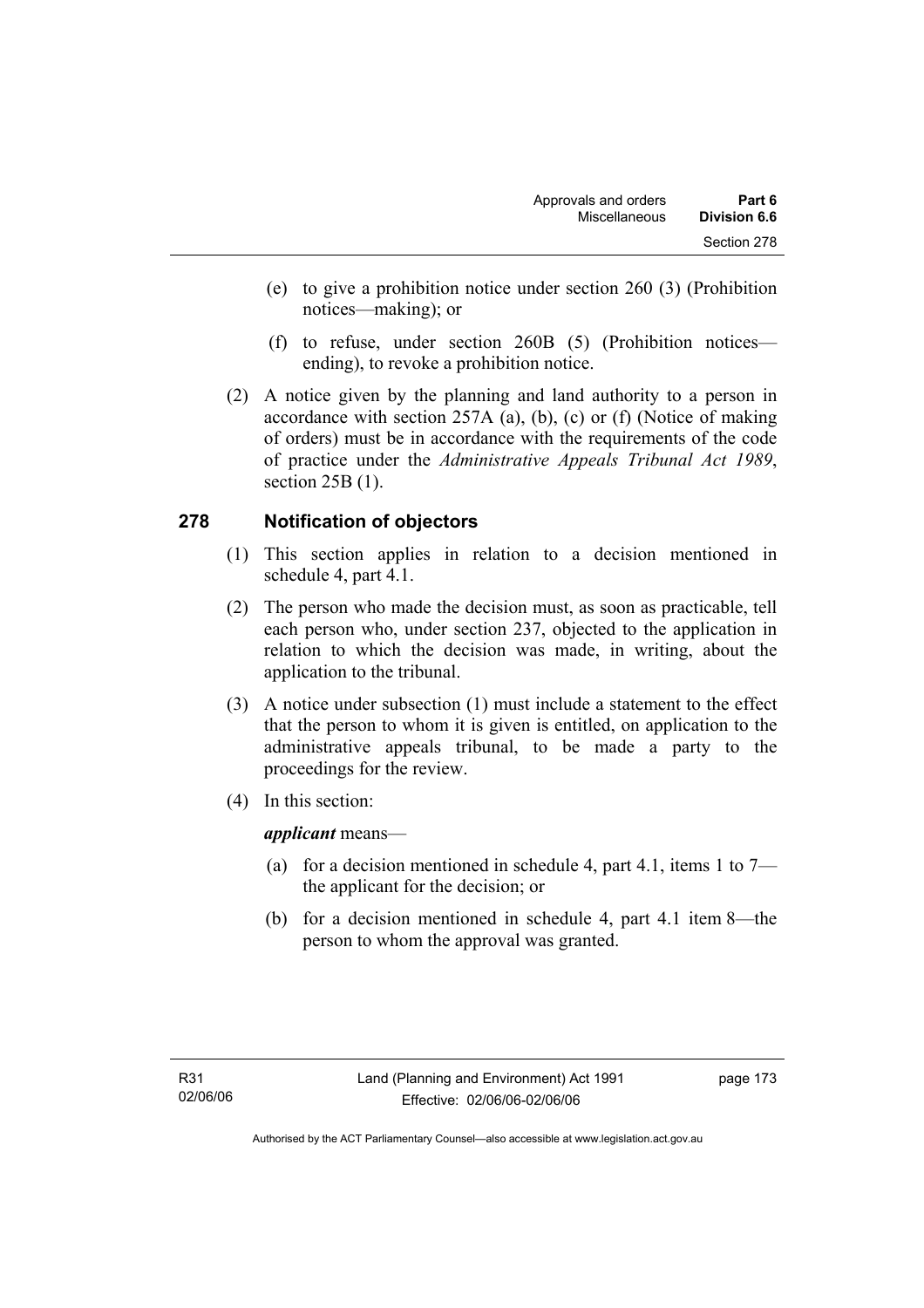| Part 6       | Approvals and orders |
|--------------|----------------------|
| Division 6.6 | Miscellaneous        |
| Section 279  |                      |

# **279 Application for review by objectors—notification to applicants**

- (1) If an objector makes an application under section 276 for the review of a decision, the objector must, at the same time, give notice to the person who made the application for approval of the decision in relation to which the objector has applied for review.
- (2) A notice under subsection (1) must include a statement to the effect that the person to whom it is given is entitled, on application to the administrative appeals tribunal, to be made a party to the proceedings for the review.
- (3) In subsection (1):

*objector* means a person mentioned in section 276 (2).

# **279A Challenge to validity of certain decisions**

- (1) The validity of a decision made by the Minister on an application to which section 229B (6) applies may not be questioned in any legal proceedings except those begun within 28 days after the date of the decision.
- (2) In this section:

*legal proceedings* does not include an application to the administrative appeals tribunal.

# **Subdivision 6.6.2 General**

# **282 Regulations for pt 6**

- (1) A regulation may make provision for—
	- (a) the lodging of applications; and
	- (b) the form and conditions of a bond mentioned in section 245 (3) (f), including the method of calculating the amount of the bond and the conditions of payment under the bond; and

| page 174 | Land (Planning and Environment) Act 1991 | R31      |
|----------|------------------------------------------|----------|
|          | Effective: 02/06/06-02/06/06             | 02/06/06 |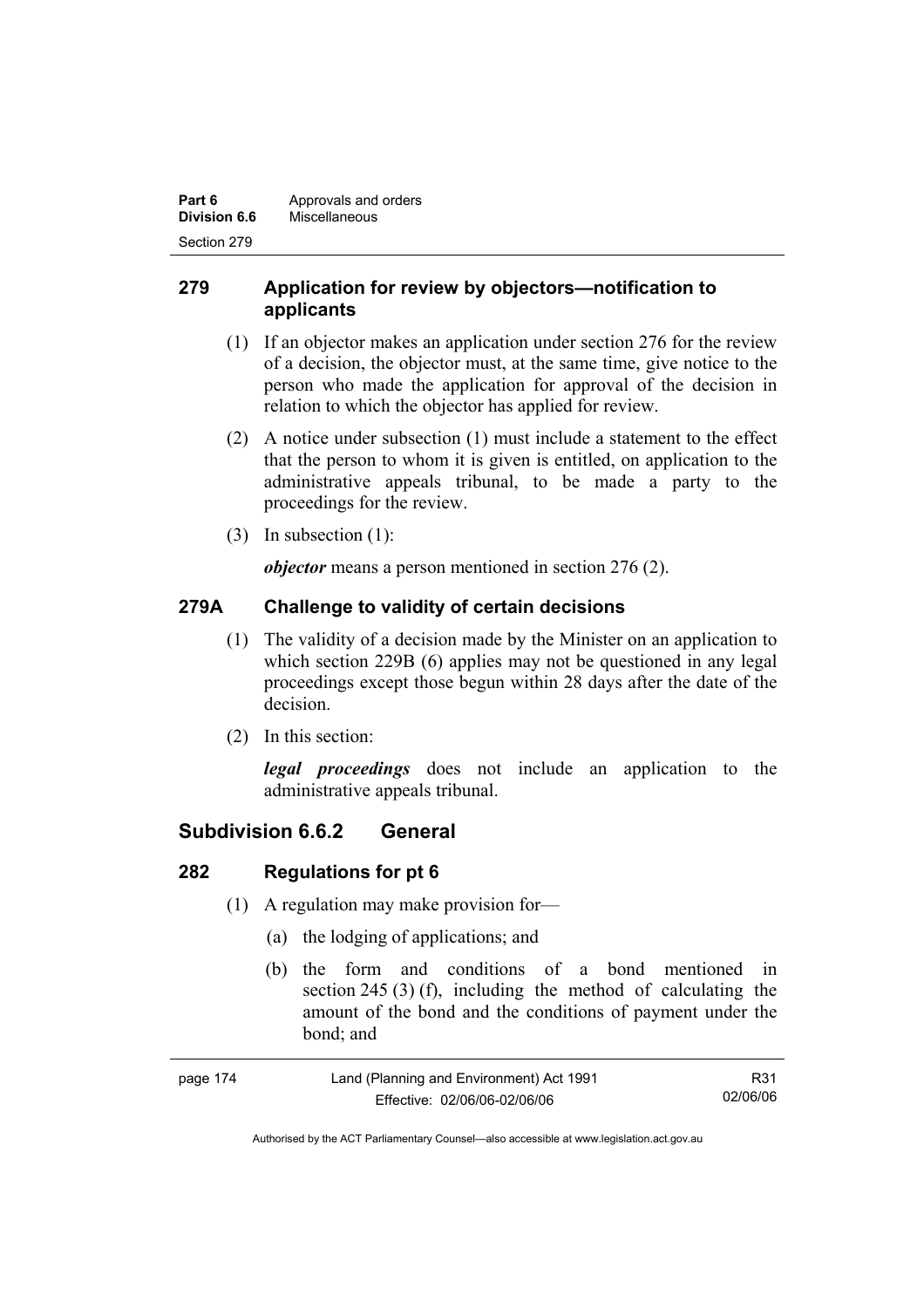- (c) the exemption of the Territory or a territory authority from the requirements of all or any of the provisions of this part; and
- (d) the circumstances, whether generally or in a particular case, in which an exemption under paragraph (c) applies; and
- (e) exempting a development of a kind specified by regulation, either absolutely or subject to conditions, from the application of this part or any provision of this part; and
- (f) exempting a controlled activity of a kind specified by regulation, either absolutely or subject to conditions, from the application of this part or any provision of this part; and
- (g) the extension of any period within which action is taken by the Minister, the planning and land authority or anyone else, under this part or a regulation.
- (2) A regulation may authorise the Minister to exempt from this part or any provision of this part a development that consists of the erection, fixing or displaying of a sign or advertising material on the land, otherwise than in accordance with a right to do so expressly given by a current licence granted under this Act or a current lease.
- (3) An exemption under a regulation mentioned in subsection (2) is a disallowable instrument.
	- *Note* A disallowable instrument must be notified, and presented to the Legislative Assembly, under the Legislation Act.
- (4) An exemption under subsection (1) or (2) that relates to a development mentioned in subsection (2) may be conditional.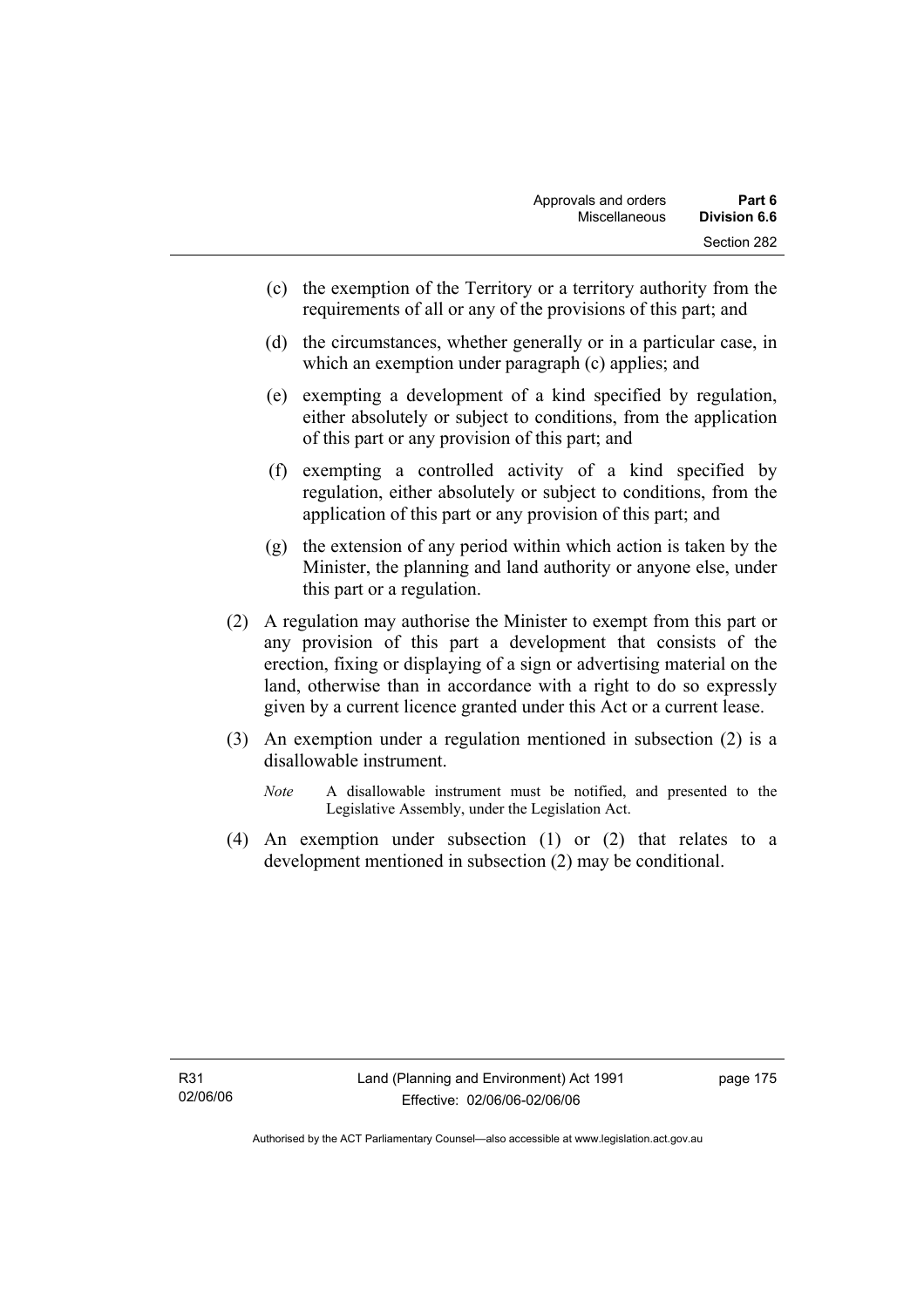#### **Part 7 Administrative appeals**

Section 282A

# **Part 7 Administrative appeals**

#### **282A AAT review of decisions**

- (1) Application may be made to the AAT for review of the following decisions:
	- (a) a decision mentioned in subsection (3) or (4);
	- (b) a decision mentioned in schedule 4, part 4.2, column 4.
- (2) A person mentioned in schedule 4, part 4.2, column 2, who makes a decision mentioned in column 4 of the item in which the person is mentioned must give written notice to people whose interests the person believes are affected by the decision.
- (3) If the Environment Minister, under section 125 (5), fixes a maximum price for the sale by a proponent of a copy of a draft environmental impact statement, the Environment Minister must give written notice of the decision to the proponent.
- (4) If the conservator decides to vary a land management agreement under a provision of the agreement mentioned in section 186C (3), the conservator must give written notice of the decision to the other party to the agreement.
- (5) A notice under subsection (2), (3) or (4) must comply with the requirements of the code of practice in force under the *Administrative Appeals Tribunal Act 1989*, section 25B (1).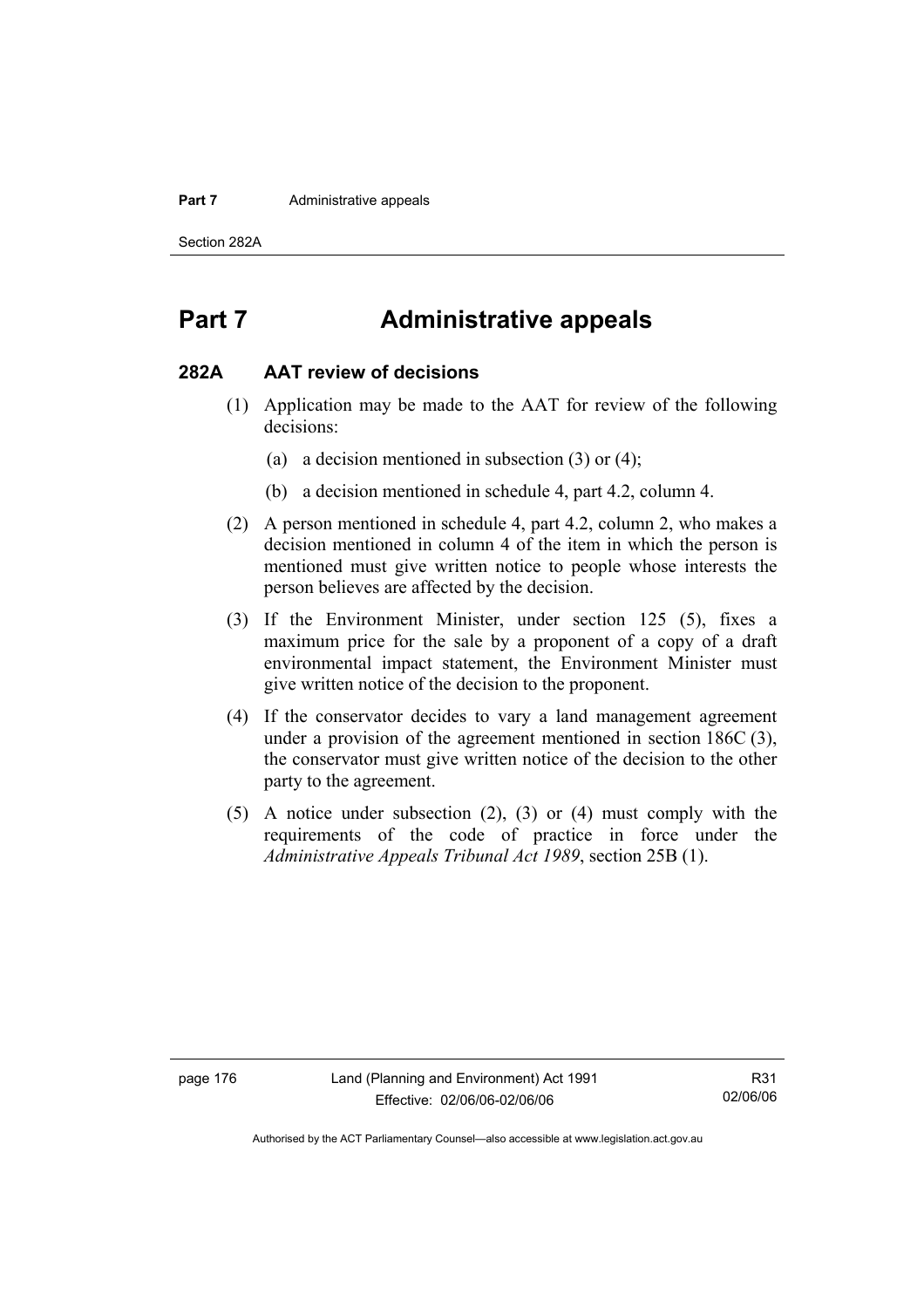# **Part 8 Miscellaneous**

### **283 Delegation by Executive**

- (1) The Executive may delegate to a person a function under part 2 (Planning) or part 5 (Land administration), other than a function under the following provisions:
	- section 163 (4) (Leases to community organisations)
	- section 164 (3) (Special leases)
	- section 167 (1) (Eligibility for certain classes of leases).

- (2) If, immediately before the commencement of this section, a person was authorised to act on the Executive's behalf in the exercise of a function mentioned in subsection (1), then, on the commencement of this section, the Executive is taken to have delegated the function to the person.
- (3) Subsection (2) is a law to which the Legislation Act, section 88 (Repeal does not end effect of transitional laws etc) applies.
- (4) Subsections (2) and (3) and this subsection expire 1 year after the day this section commences.

### **284 Power of administrative appeals tribunal and Supreme Court**

If a person appeals, or purports to appeal, under this Act—

- (a) to the administrative appeals tribunal; or
- (b) against a determination or decision of the administrative appeals tribunal to the Supreme Court;

and it appears to the tribunal or court—

R31 02/06/06 page 177

*Note* For the making of delegations and the exercise of delegated functions, see the Legislation Act, pt 19.4.

Authorised by the ACT Parliamentary Counsel—also accessible at www.legislation.act.gov.au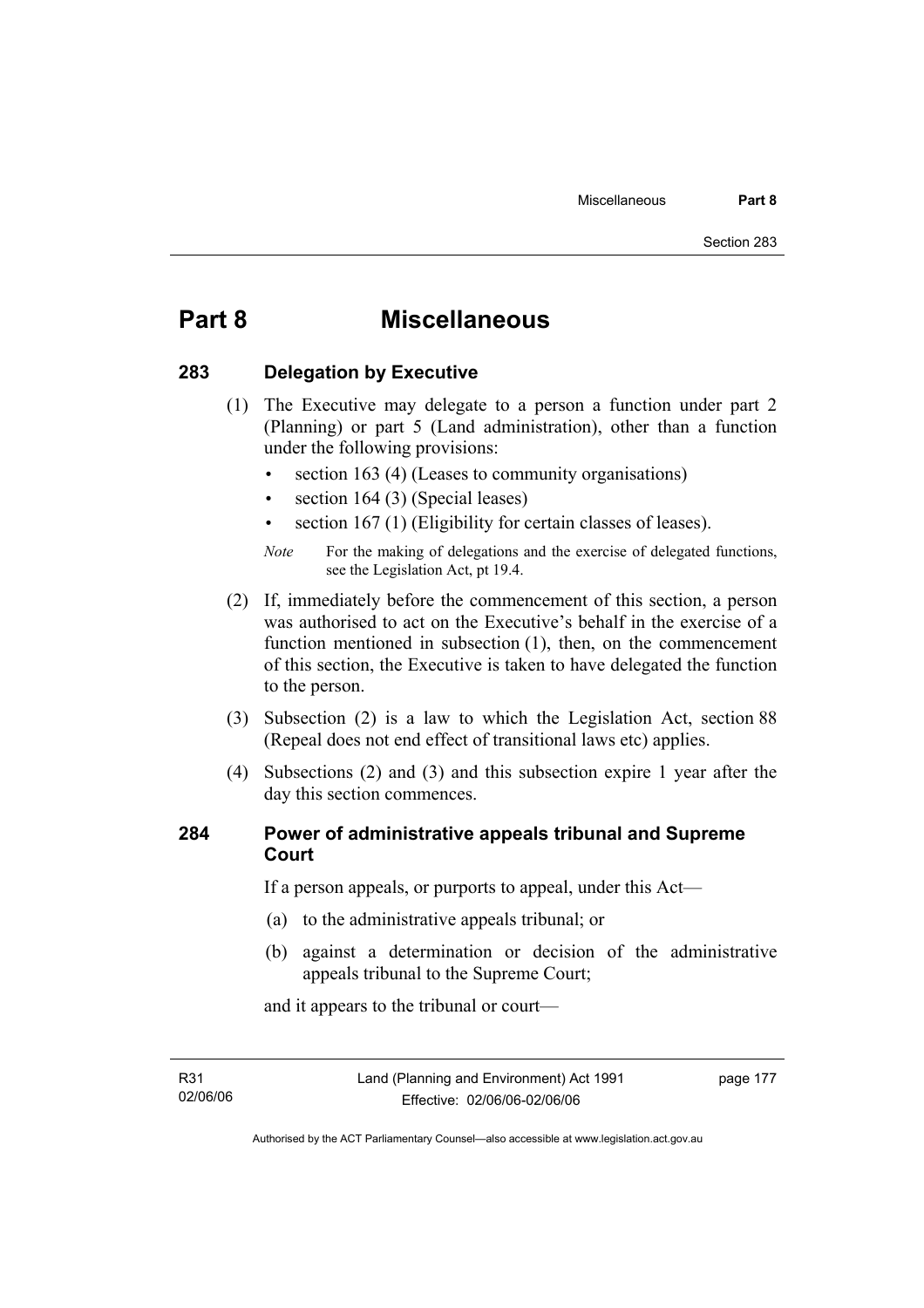#### **Part 8** Miscellaneous

- (c) that the appeal, or purported appeal, or the decision, or the purported decision, against which the appeal, or purported appeal, has been brought is affected by a failure to comply with a requirement of this Act; and
- (d) that to exercise the powers given by this section would not be unjust or inequitable;

the tribunal or court may order that, subject to any specified conditions, the requirement concerned be dispensed with to the necessary extent.

### **286 Acts and omissions of representatives**

(1) In this section:

*person* means an individual.

*Note* See the Criminal Code, pt 2.5 for provisions about corporate criminal responsibility.

*representative*, of a person, means an employee or agent of the person.

*state of mind*, of a person, includes—

- (a) the person's knowledge, intention, opinion, belief or purpose; and
- (b) the person's reasons for the intention, opinion, belief or purpose.
- (2) This section applies to a prosecution for any offence against this Act.
- (3) If it is relevant to prove a person's state of mind about an act or omission, it is enough to show—
	- (a) the act was done or omission made by a representative of the person within the scope of the representative's actual or apparent authority; and

| page | 78<br>-1 |
|------|----------|
|------|----------|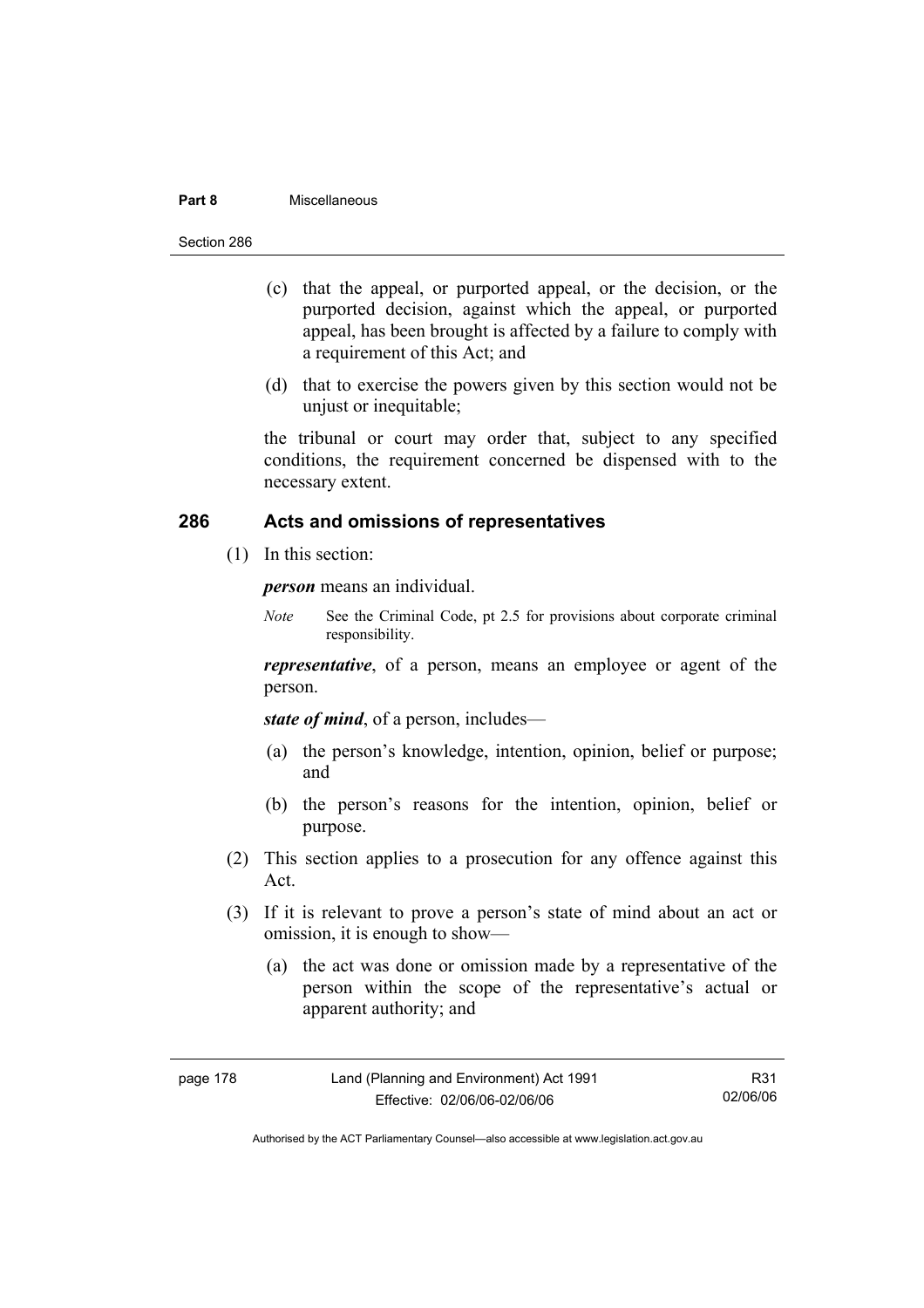- (b) the representative had the state of mind.
- (4) An act done or omitted to be done on behalf of a person by a representative of the person within the scope of the representative's actual or apparent authority is also taken to have been done or omitted to be done by the person.
- (5) However, subsection (4) does not apply if the person establishes that reasonable precautions were taken and appropriate diligence was exercised to avoid the act or omission.
- (6) A person who is convicted of an offence cannot be punished by imprisonment for the offence if the person would not have been convicted of the offence without subsection (3) or (4).

#### **287 Determination of fees**

- (1) The Minister may, in writing, determine fees for this Act.
	- *Note* The Legislation Act contains provisions about the making of determinations and regulations relating to fees (see pt 6.3).
- (2) A determination is a disallowable instrument.
	- *Note* A disallowable instrument must be notified, and presented to the Legislative Assembly, under the Legislation Act.

#### **287A Approved forms**

- (1) The Minister may, in writing, approve forms for section 186C (Land management agreements).
- (2) The planning and land authority may approve forms for any other provision of this Act.
- (3) If a form is approved for a particular purpose, the form must be used for that purpose.
	- *Note* For other provisions about forms, see Legislation Act, s 255.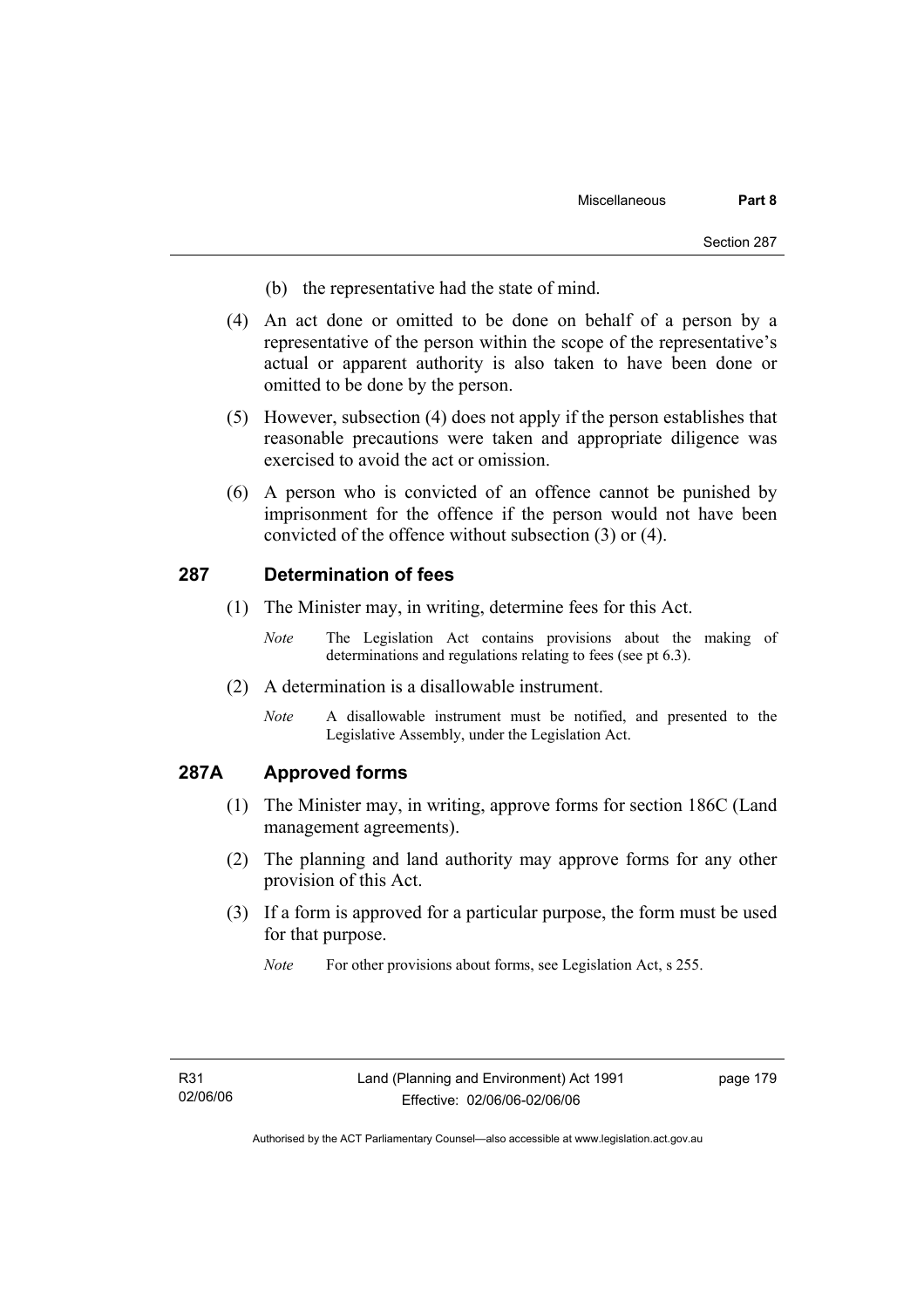#### **Part 8** Miscellaneous

Section 288

- (4) A form approved for section 186C is a disallowable instrument.
	- *Note* A disallowable instrument must be notified, and presented to the Legislative Assembly, under the Legislation Act.
- (5) A form approved for any other provision is a notifiable instrument.
	- *Note* A notifiable instrument must be notified under the Legislation Act.

#### **288 Regulation-making power**

- (1) The Executive may make regulations for this Act.
	- *Note* A regulation must be notified, and presented to the Legislative Assembly, under the Legislation Act.
- (2) A regulation may prescribe offences for contraventions of a regulation and prescribe maximum penalties of not more than 10 penalty units for offences against a regulation.

page 180 Land (Planning and Environment) Act 1991 Effective: 02/06/06-02/06/06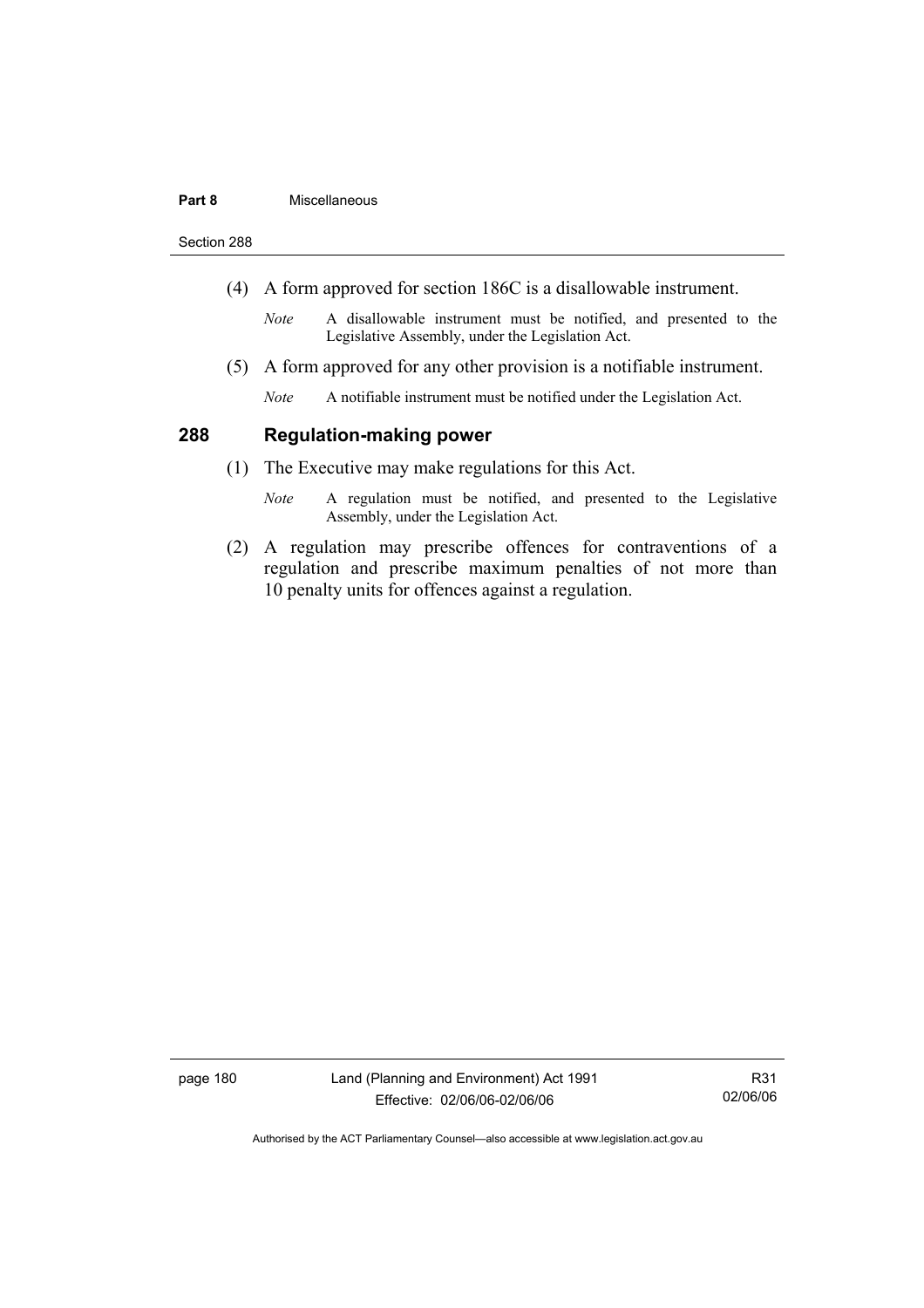# **Part 9 Transitional**

#### **289 Status of leases and licences**

- (1) Subject to section 290, a lease or licence granted or continued, or purported to have been granted or continued, under a repealed Act and in force immediately before 2 April 1992 is taken, on and after that day, to have been granted under this Act.
- (2) In this section:

*repealed Act* means any of the following Acts:

- (a) the *Leases Act 1918* No 2;
- (b) the *Leases (Special Purposes) Act 1925* No 11;
- (c) the *City Area Leases Act 1936* No 31.

### **290 Continued application of certain repealed Acts and provisions**

- (1) Despite the repeal of the *Australian National University (Leases) Act 1967*, that Act continues to apply in relation to a lease granted under, or continued in force by, that Act and in force immediately before 2 April 1992.
- (2) Despite the repeal of the *Canberra College of Advanced Education (Leases) Act 1977* and subject to subsection (3), that Act continues to apply in relation to a lease granted under that Act and in force immediately before 2 April 1992.
- (3) For subsection (2), the *Canberra College of Advanced Education (Leases) Act 1977*, section 5 is taken to apply as if that section had been amended by omitting 'in perpetuity'.
- (4) Despite the repeal of the *Church Lands Leases Act 1924*, that Act, sections 5, 6, 8 and 10 continue to apply in relation to a lease

page 181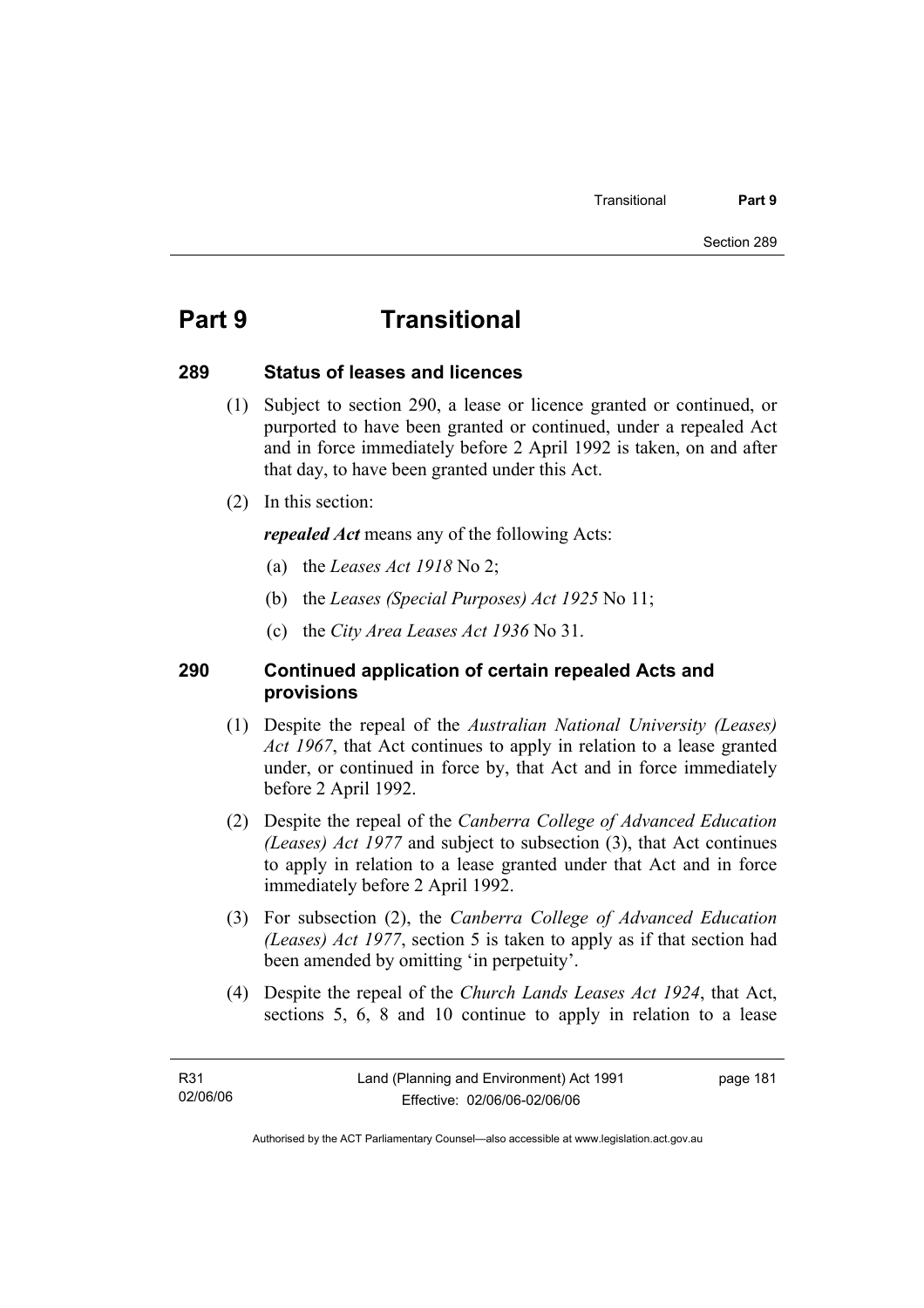#### **Part 9** Transitional

Section 290

granted under that Act and in force immediately before 2 April 1992.

- (5) In a continuing lease, a reference to *improvements* is a reference to improvements other than improvements by way of clearing, draining, grading, filling, excavating or levelling made by the Territory or the Commonwealth or the cost of which the Territory or the Commonwealth has paid.
- (6) Despite the repeal of the *City Area Leases Act 1936*, the following sections of that Act continue to apply:
	- (a) so far as the section relates to a continuing lease in which provision is made for the land comprised in the lease to be used for a purpose specified in that Act, section 8A (1)—section 8A;
	- (b) so far as the section relates to a variation of a continuing lease in relation to which notice under that Act, section 18A of that Act was given before the commencement day—section 18B;
	- (c) so far as the section relates to a continuing lease in relation to which notice under the section was given before the commencement day—section 22;
	- (d) so far as the section relates to a continuing lease specified in that Act, section 28A (1)—section 28A;
	- (e) so far as the section relates to a continuing lease specified in that Act, section 28DA (1)—section 28DA;
	- (f) so far as the section relates to a sublease specified in that Act, section 30A (2) and in force immediately before 2 April 1992—section 30A.
- (7) Despite the repeal of the *Leases (Special Purposes) Act 1925*, that Act, sections 5AC, 5AD, 5A and 5B continue to apply in relation to a lease of territory Land—
	- (a) granted under that Act, section 3 (2) as in force immediately before 11 May 1989; and

| page 182 | Land (Planning and Environment) Act 1991 | R31      |
|----------|------------------------------------------|----------|
|          | Effective: 02/06/06-02/06/06             | 02/06/06 |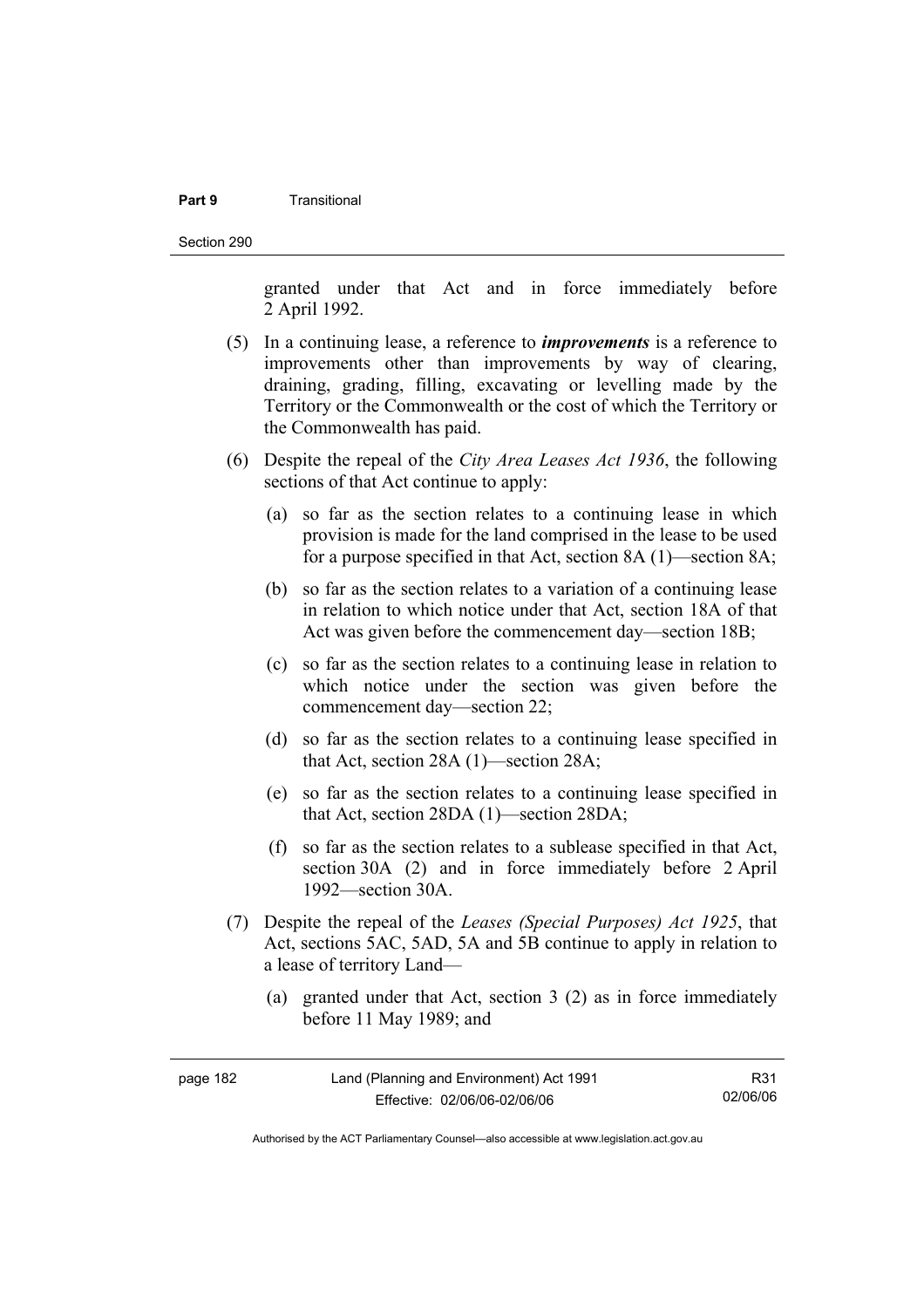- (b) in force immediately before 2 April 1992.
- (8) Despite the repeal of the *Leases (Special Purposes) Act 1925*, that Act, section 5BA (6) continues to apply in relation to a lease granted under that Act and in force immediately before 2 April 1992.
- (9) In this section:

*continuing lease* means a lease granted or continued, or purported to have been granted or continued, under the *City Area Leases Act 1936* and to which this Act, section 289 applies.

#### **291 Conversion of Commonwealth leases**

- (1) This section applies if—
	- (a) a declaration under the *Australian Capital Territory (Planning and Land Management) Act 1988* (Cwlth), section 27 (1) has been rescinded, revoked, amended or varied and as a consequence land that had been national land has ceased to be national land; and
	- (b) a lease had been granted under a prescribed law over all or part of that land and the lease was in force immediately before the rescission, revocation, amendment or variation of the declaration.
- (2) The lease is taken to have been granted under this Act from the day of the rescission, revocation, amendment or variation of the declaration.
- (3) In this section:

*prescribed law* means any of the following laws:

- (a) the *Leases Ordinance 1918*;
- (b) the *Leases (Special Purposes) Ordinance 1925*;
- (c) the *City Area Leases Ordinance 1936*;

page 183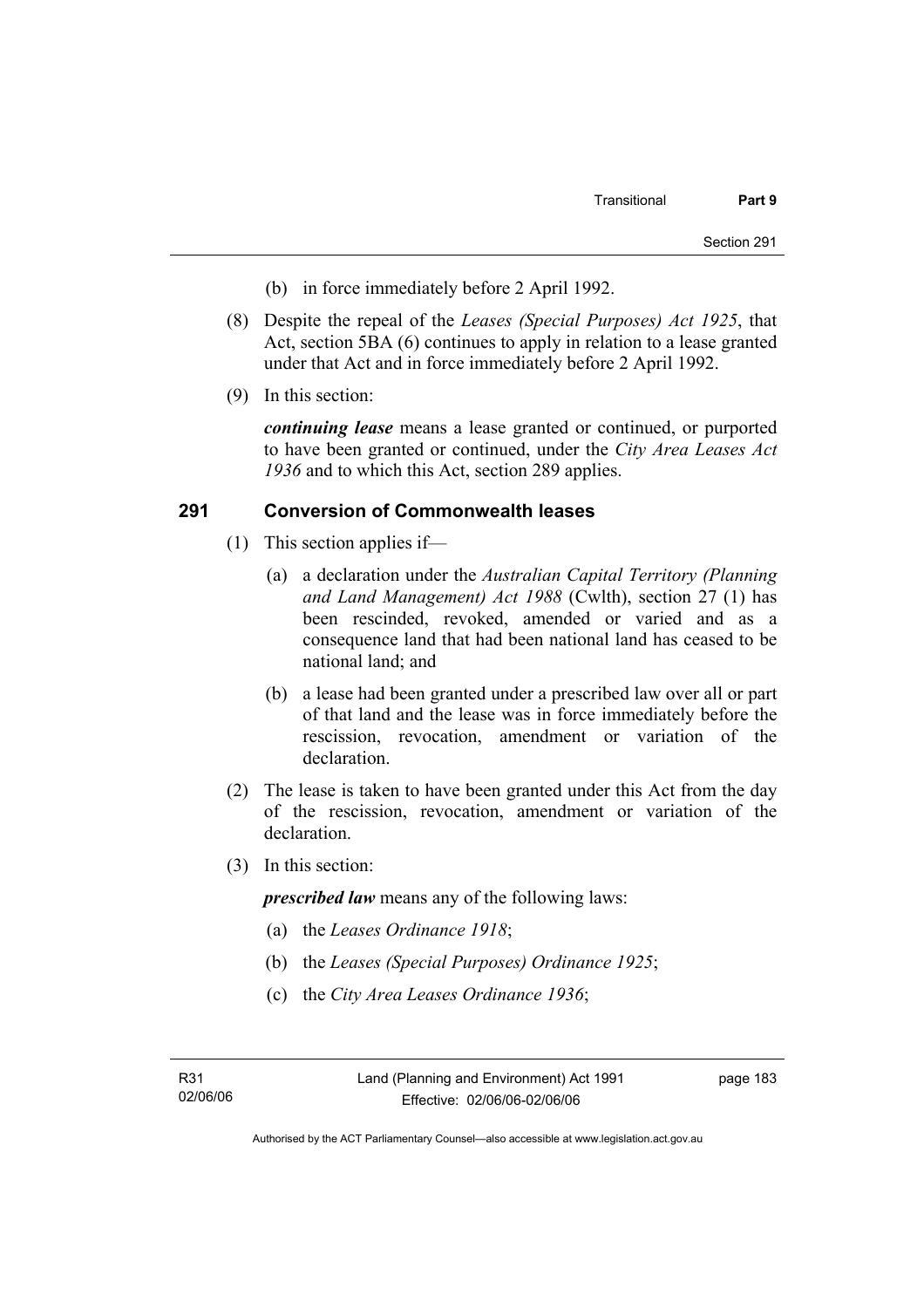#### **Part 9 Transitional**

Section 294

(d) the provisions of a law mentioned in paragraph (a), (b) or (c) as in effect under the *National Land Ordinance 1989*.

#### **294 Territory plan variation—omission of heritage places register**

- (1) The planning and land authority must, in writing, make amendments of the plan that are necessary or convenient because of the omission of the heritage places register by the *Heritage Act 2004*.
- (2) An instrument under subsection (1) is a disallowable instrument.
	- *Note* A disallowable instrument must be notified, and presented to the Legislative Assembly, under the Legislation Act.

page 184 Land (Planning and Environment) Act 1991 Effective: 02/06/06-02/06/06

R31 02/06/06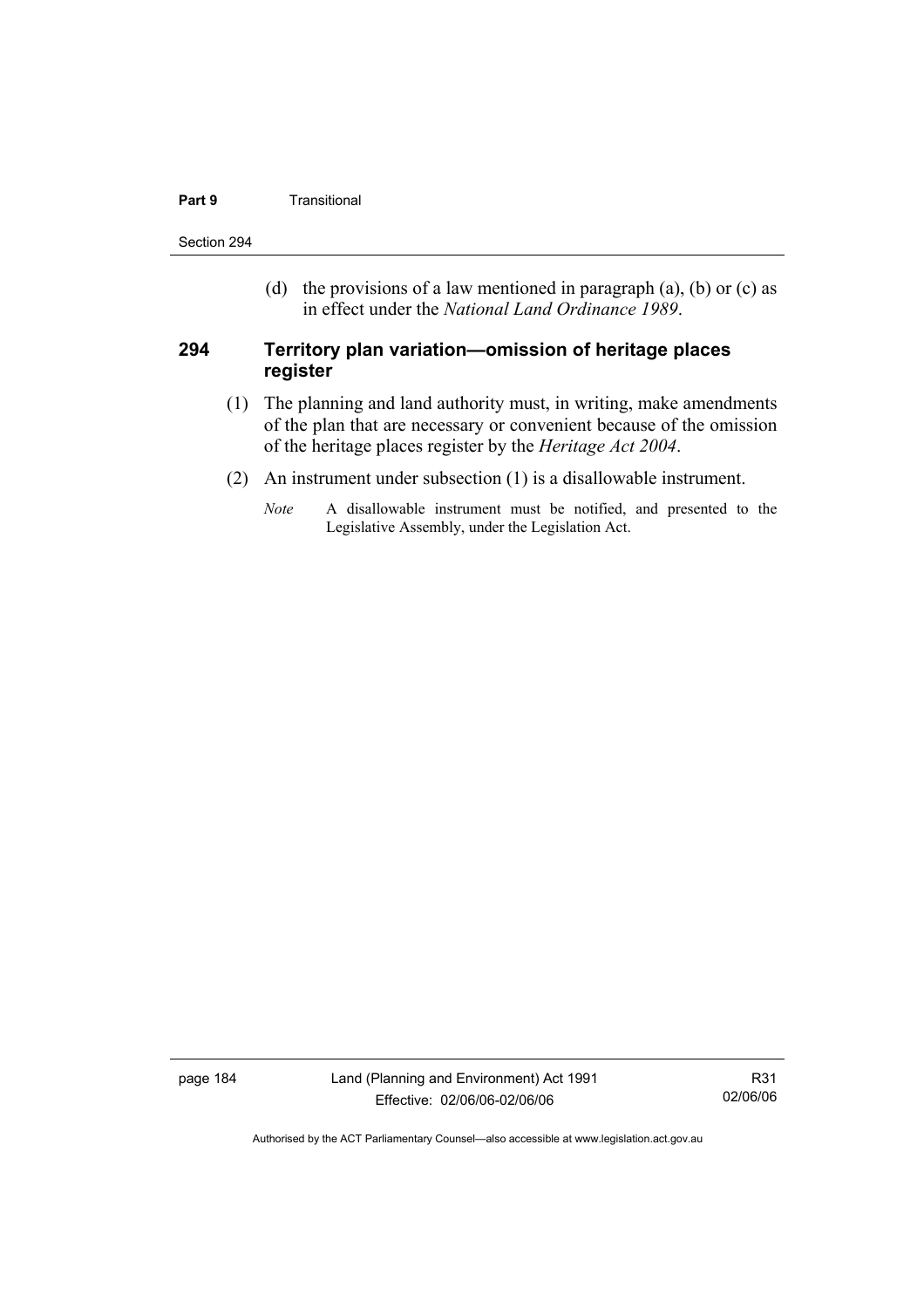# **Schedule 1 Management objectives for public land**

| (see s 195)    |                         |                       |                                                                                                                                                                                                                 |
|----------------|-------------------------|-----------------------|-----------------------------------------------------------------------------------------------------------------------------------------------------------------------------------------------------------------|
| column 1       | column <sub>2</sub>     |                       | column 3                                                                                                                                                                                                        |
| item           | reserve                 | management objectives |                                                                                                                                                                                                                 |
| $\mathbf{1}$   | wilderness area         | 1                     | to conserve the natural<br>environment in a way<br>ensuring that disturbance to<br>that environment is minimal                                                                                                  |
|                |                         | 2                     | to provide for the use of the<br>area (other than by vehicles<br>or other mechanised<br>equipment) for recreation by<br>limited numbers of people,<br>to ensure that opportunities<br>for solitude are provided |
| $\overline{2}$ | national park           | 1                     | to conserve the natural<br>environment                                                                                                                                                                          |
|                |                         | $\overline{2}$        | to provide for public use of<br>the area for recreation,<br>education and research                                                                                                                              |
| 3              | nature reserve          | 1                     | to conserve the natural<br>environment                                                                                                                                                                          |
|                |                         | $\overline{2}$        | to provide for public use of<br>the area for recreation,<br>education and research                                                                                                                              |
| 4              | special purpose reserve | 1                     | to provide for public and<br>community use of the area<br>for recreation and education                                                                                                                          |

| R <sub>31</sub> | Land (Planning and Environment) Act 1991 | page 185 |
|-----------------|------------------------------------------|----------|
| 02/06/06        | Effective: 02/06/06-02/06/06             |          |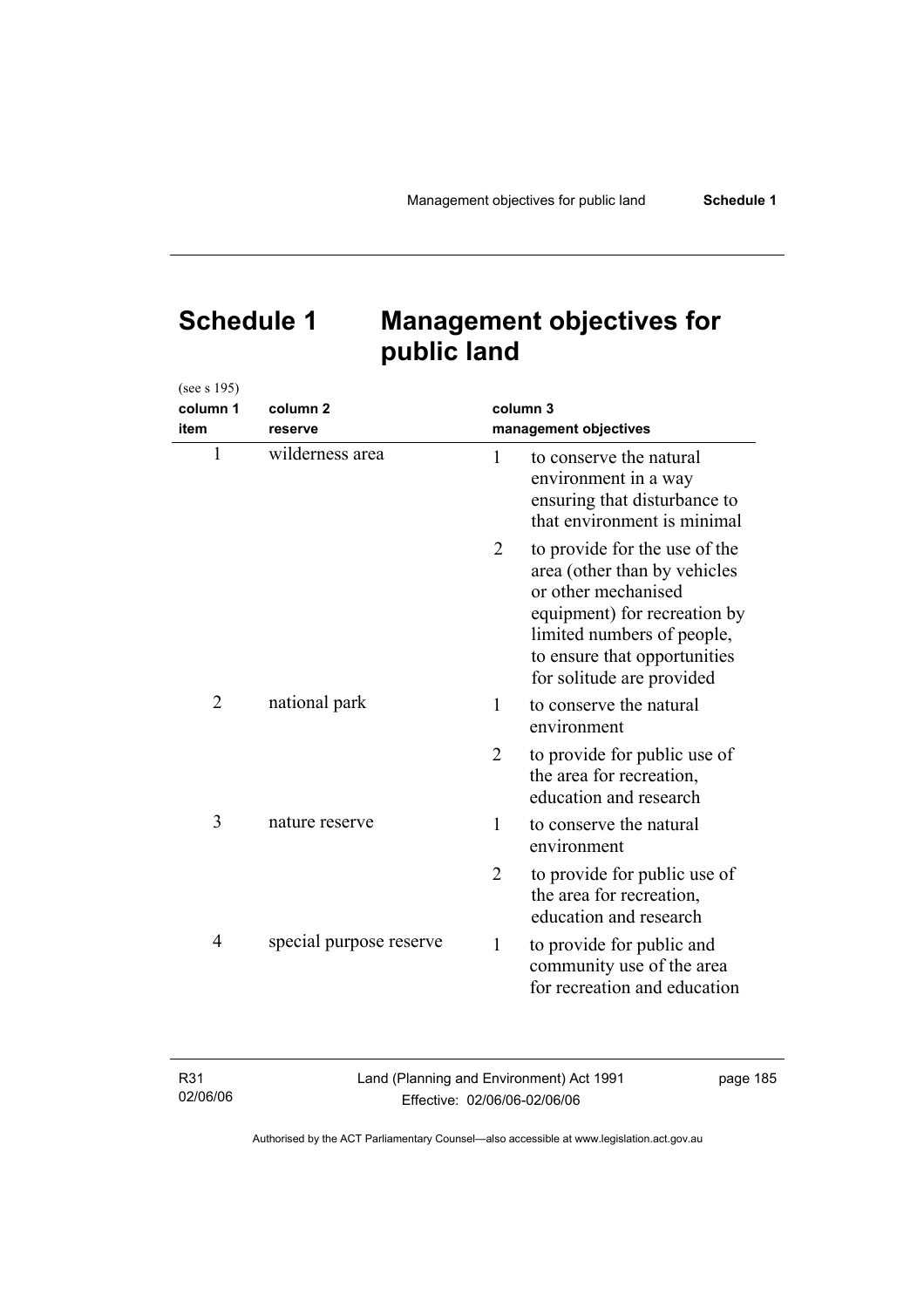# **Schedule 1** Management objectives for public land

| column 1<br>item | column <sub>2</sub><br>reserve | column <sub>3</sub><br>management objectives |                                                                                                                         |
|------------------|--------------------------------|----------------------------------------------|-------------------------------------------------------------------------------------------------------------------------|
| 5                | cemetery or burial ground      | 1                                            | to provide for the interment<br>or cremation of human<br>remains and the interment of<br>the ashes of human remains     |
| 6                | sport and recreation reserve   | -1                                           | to provide for public and<br>community use of the area<br>for sport and recreation                                      |
| 7                | urban open space               | 1                                            | to provide for public and<br>community use of the area                                                                  |
|                  |                                | 2                                            | to develop the area for public<br>and community use                                                                     |
| 8                | lake                           | 1                                            | to prevent and control floods<br>by providing a reservoir to<br>receive flows from rivers,<br>creeks and urban run-offs |
|                  |                                | 2                                            | to prevent and control<br>pollution of waterways                                                                        |
|                  |                                | 3                                            | to provide for public use of<br>the lake for recreation                                                                 |
|                  |                                | 4<br>and flora                               | to provide a habitat for fauna                                                                                          |

page 186 Land (Planning and Environment) Act 1991 Effective: 02/06/06-02/06/06

R31 02/06/06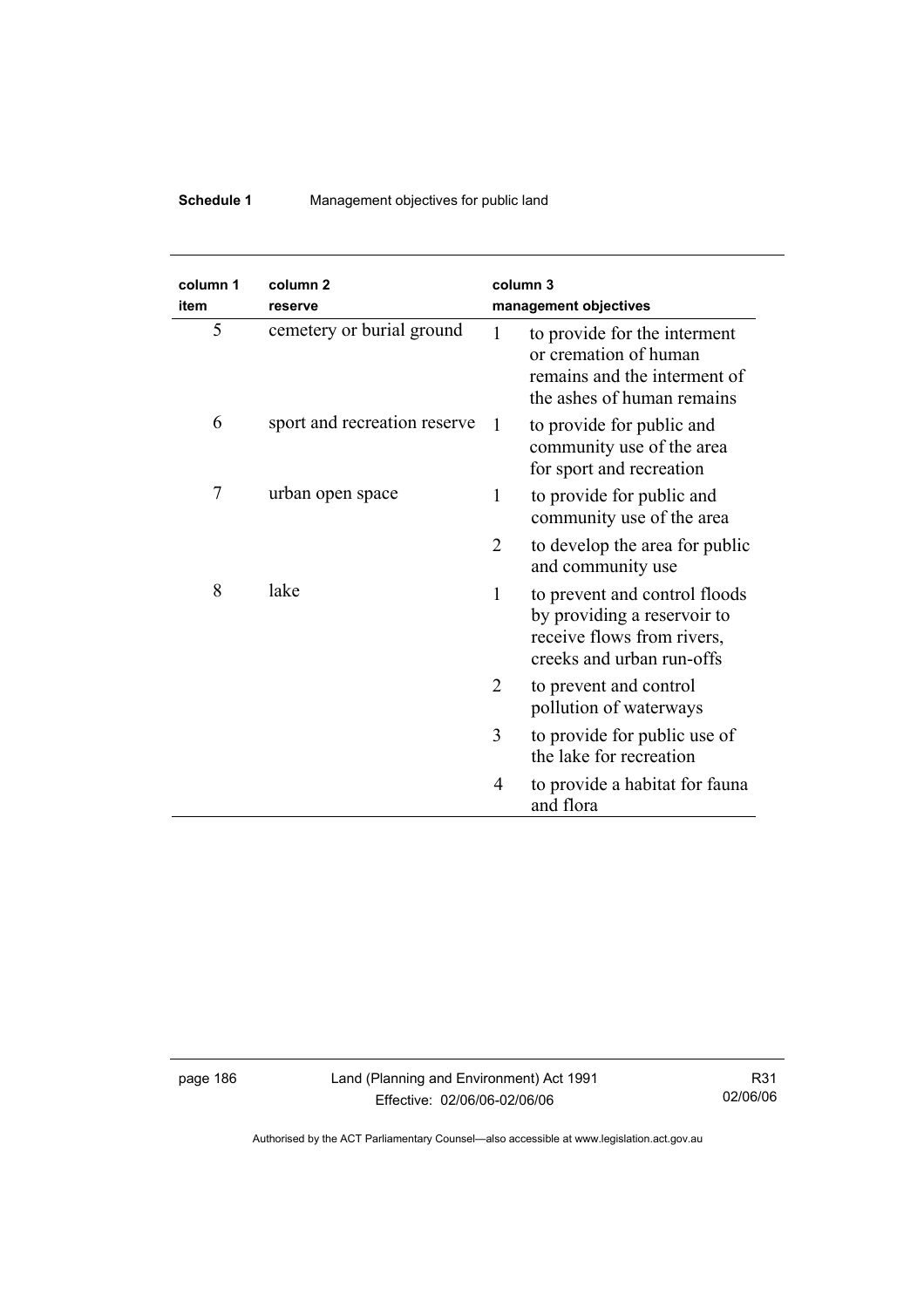# **Schedule 3 Content of preliminary assessments**

(see s 115)

- **1** The following format is to be used for a preliminary assessment required under section 115.
	- 1. **General Information**
	- 1.1 **Name and address of proponent** This is to include the details of any ACT government authority or agency.
	- 1.2 **Details of the contact** This is to include the contact officer within any ACT government authority or agency.
	- 1.3 **Status of the project** Advise the current position on the planning of the project, studies begun or planned and the proposed targets for planning, development or construction.

#### 1.4 **Location of the project**

- (a) project site description sufficient for precise location on a map or a map included to show the exact site location;
- (b) information on possible future extensions.

#### 1.5 **Description of the project**

- (a) the type and form of the project including supporting developments including those not the responsibility of the proponent;
- (b) the purpose and need for the project, intended utilisation and operation of the facilities;
- (c) the relationship of the project with surrounding development, to connected facilities and services or to other proposed projects.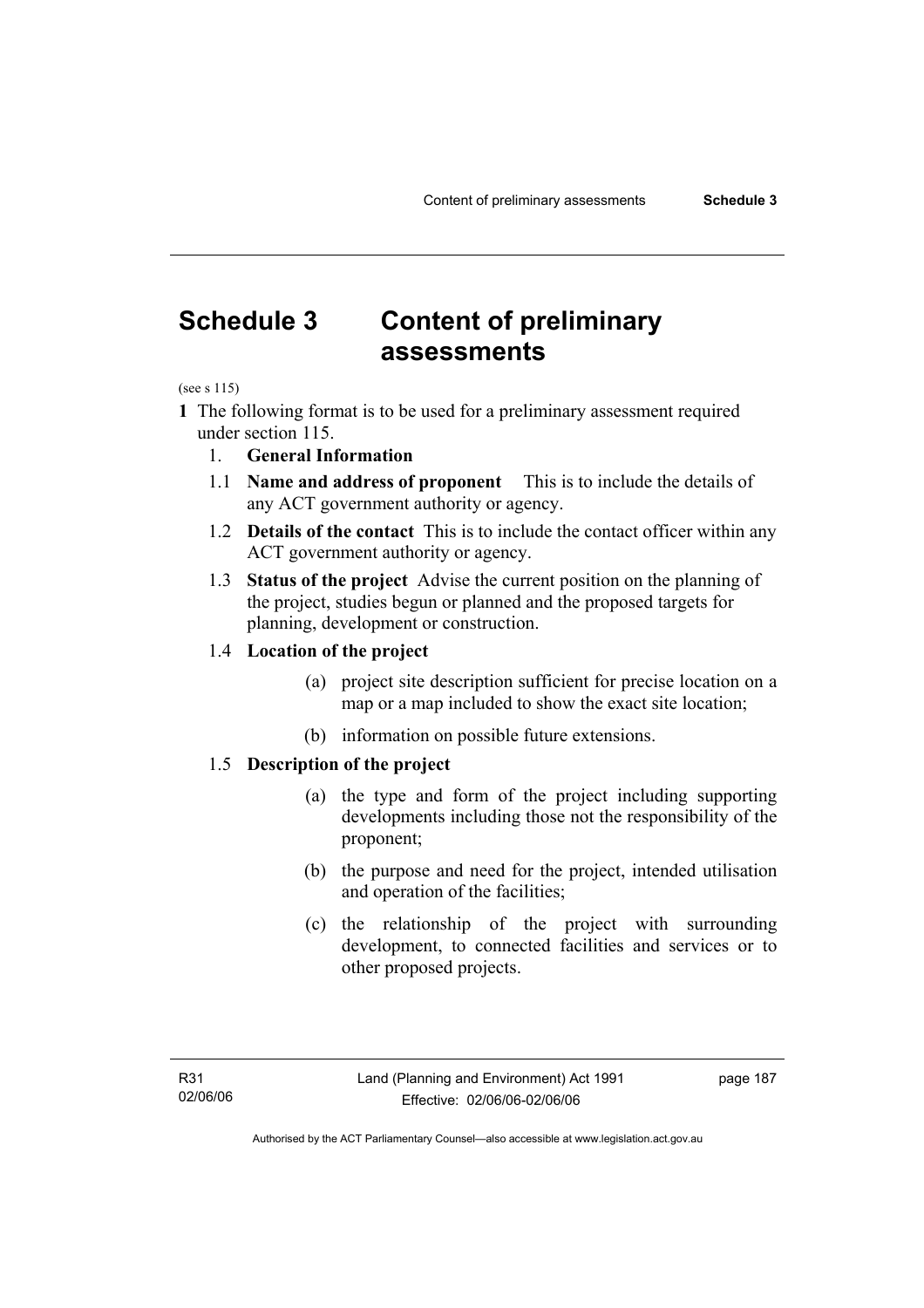# **2 Existing Environmental Conditions**

- 2.1 **Description of project site** A brief description of the overall appearance and current land use with mention made of any special features including the built and natural heritage factors (if any) of the site.
- 2.2 **Description of region surrounding the project site** Significant differences between the site and surrounding areas should be noted eg variation in population density, watershed, proximity to watercourses and water bodies.
- 2.3 **Current land use policy and lease conditions of the site**
- **3 Potential Impact of the Project on the Environment** 
	- 3.1 **On the physical environment**
	- 3.2 **On the human environment**
	- 3.3 **On the non-human biological environment**
	- 3.4 **Potentially beneficial impacts**
- **4 Summary and Conclusions** 
	- 4.1 A summary of the potential benefits and disadvantages of the project. Can the benefits to the community be said to offset any unavoidable permanent or temporary adverse effects?

page 188 Land (Planning and Environment) Act 1991 Effective: 02/06/06-02/06/06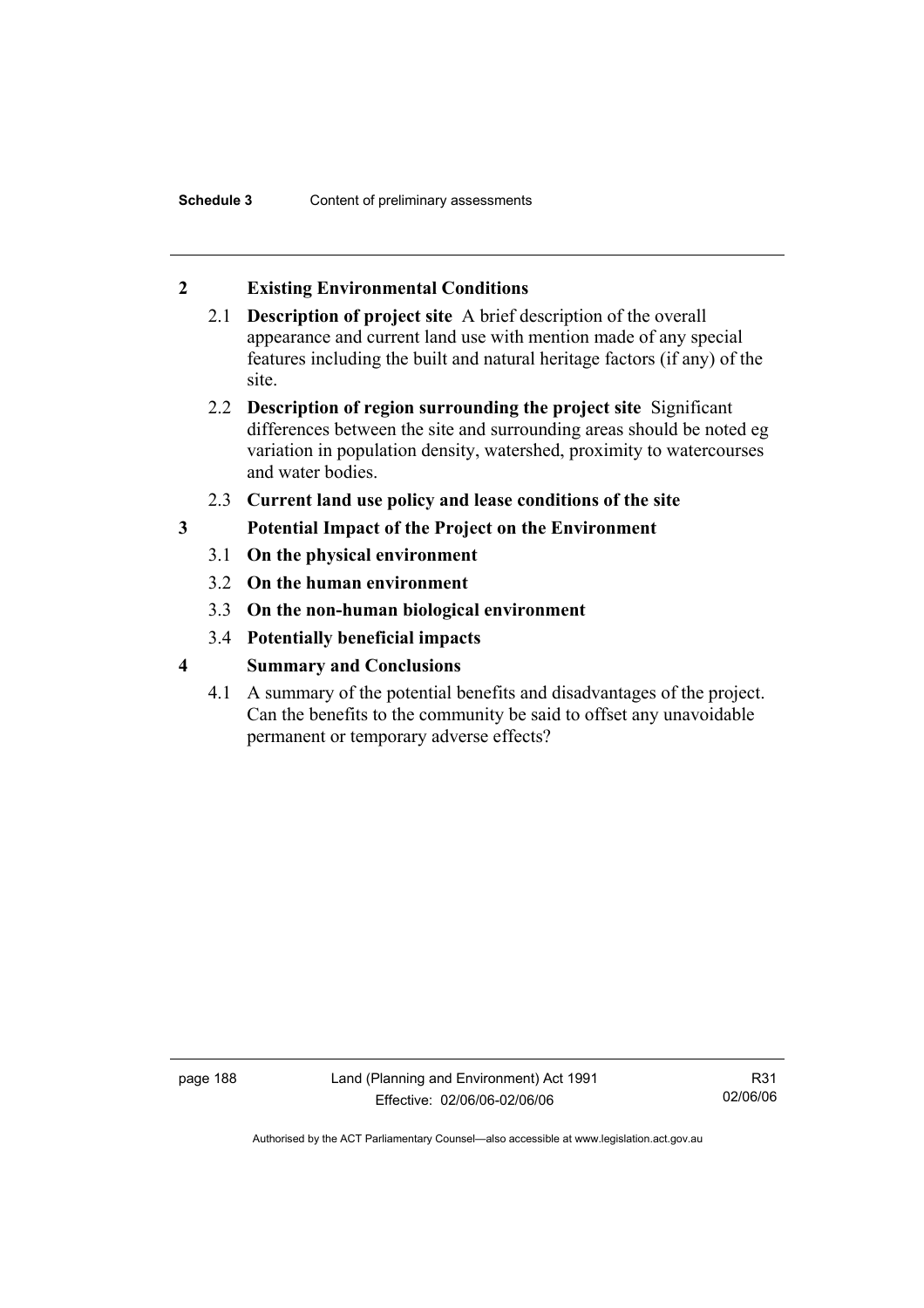# **Schedule 4 Decisions reviewable by AAT**

(see s 275, 282A)

# **Part 4.1 Reviewable decisions under part 6**

| column 1<br>item | column <sub>2</sub><br>decision-maker | column 3<br>provision of | column 4<br>decision                     |
|------------------|---------------------------------------|--------------------------|------------------------------------------|
|                  |                                       | Act                      |                                          |
| 1                | planning and land<br>authority        | 228(2)                   | refusing to approve<br>application       |
| $\overline{2}$   | relevant authority                    | 230                      | refusing to approve<br>application       |
| 3                | planning and land<br>authority        | 233(3)                   | refusing to grant extension of<br>period |
| $\overline{4}$   | relevant authority                    | 245                      | giving approval subject to<br>condition  |
| 5                | planning and land<br>authority        | 245(4)                   | refusing to approve<br>amendment         |
| 6                | planning and land<br>authority        | 246A                     | refusing to approve<br>application       |
| 7                | planning and land<br>authority        | 246A                     | giving approval subject to<br>condition  |
| 8                | planning and land<br>authority        | 247(2)                   | refusing to amend approval               |
| 9                | planning and land<br>authority        | 252(2)                   | refusing to extend period                |

R31 02/06/06 Land (Planning and Environment) Act 1991 Effective: 02/06/06-02/06/06

page 189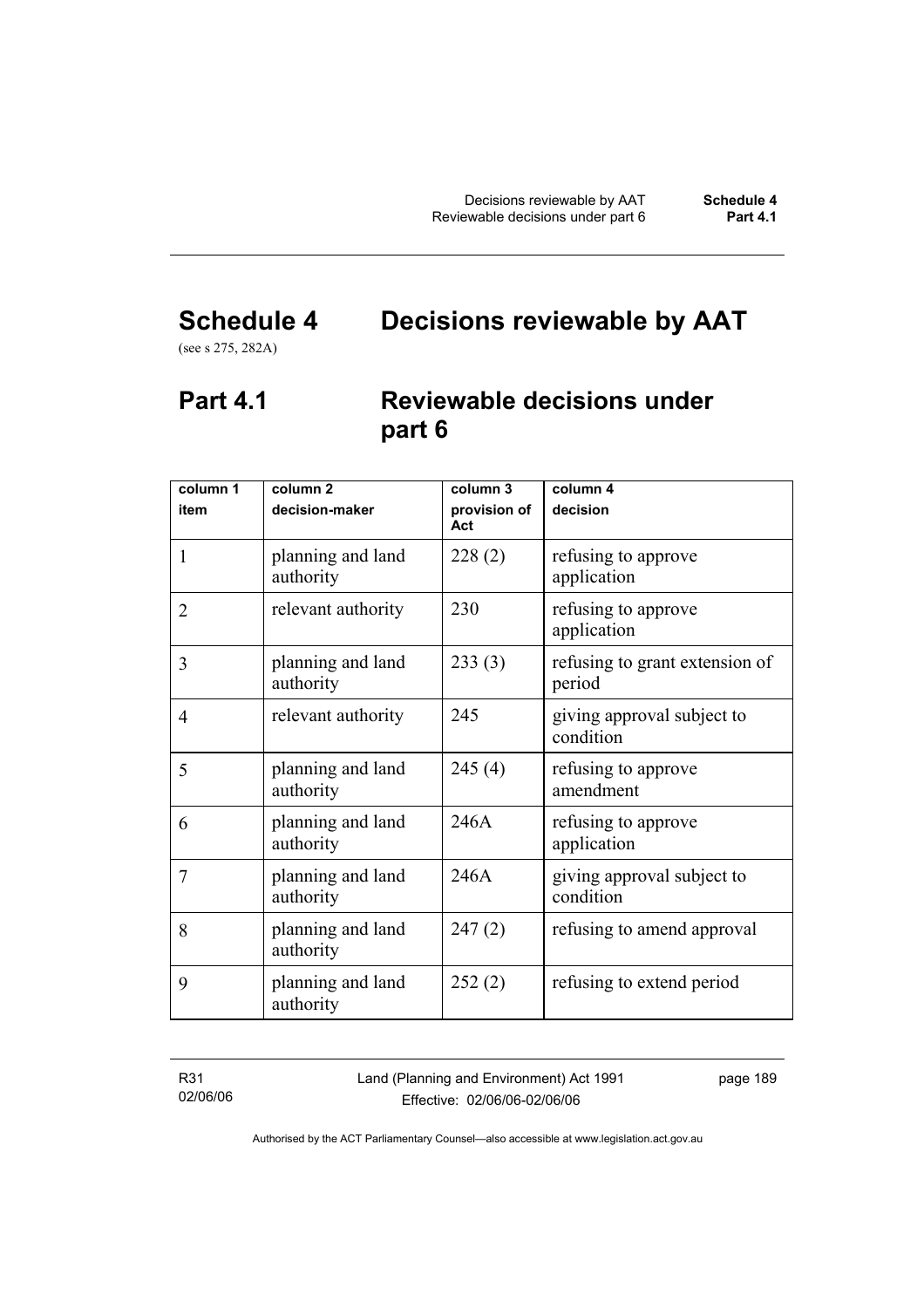| Schedule 4      | Decisions reviewable by AAT |
|-----------------|-----------------------------|
| <b>Part 4.2</b> | Other reviewable decisions  |

| column 1<br>item | column 2<br>decision-maker | column 3<br>provision of<br>Act | column 4<br>decision |
|------------------|----------------------------|---------------------------------|----------------------|
|                  | relevant authority         | 253                             | revoking approval    |

# **Part 4.2 Other reviewable decisions**

| column 1       | column <sub>2</sub>            | column 3            | column 4                                                                                                          |
|----------------|--------------------------------|---------------------|-------------------------------------------------------------------------------------------------------------------|
| item           | decision-maker                 | provision of<br>Act | decision                                                                                                          |
| $\mathbf{1}$   | planning and land<br>authority | 167(3)              | deciding that person not<br>eligible for grant of lease of<br>specified class                                     |
| $\overline{2}$ | planning and land<br>authority | 167(5)              | refusing to consent to<br>assignment, transfer or<br>subletting of lease or parting<br>of possession of leasehold |
| 3              | planning and land<br>authority | 170(1)              | terminating person's right to<br>grant of lease                                                                   |
| 4              | planning and land<br>authority | 171(2)              | refusing to grant further<br>residential lease                                                                    |
| 5              | planning and land<br>authority | 171A(1)             | refusing to grant further rural<br>lease                                                                          |
| 6              | planning and land<br>authority | 172(2)              | refusing to grant further lease<br>other than residential or rural<br>lease                                       |
| 7              | planning and land<br>authority | 174(2)              | deciding market value of<br>improvements                                                                          |
| 8              | planning and land<br>authority | 177(3)              | confirming variation of rent                                                                                      |

page 190 Land (Planning and Environment) Act 1991 Effective: 02/06/06-02/06/06

R31 02/06/06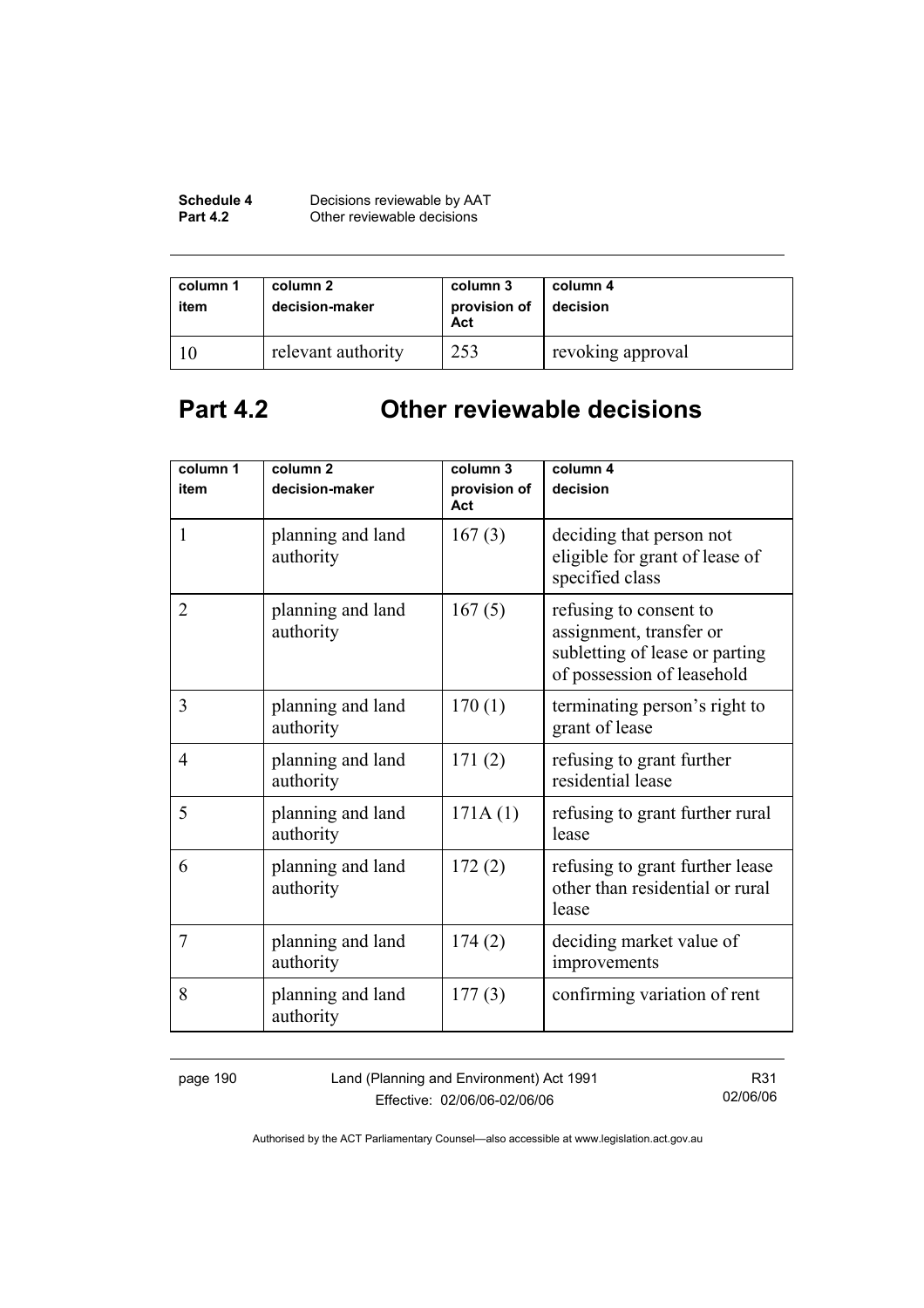| column 1<br>item | column <sub>2</sub><br>decision-maker | column 3<br>provision of<br>Act | column 4<br>decision                                                                                                                                          |
|------------------|---------------------------------------|---------------------------------|---------------------------------------------------------------------------------------------------------------------------------------------------------------|
| 9                | planning and land<br>authority        | 177(3)                          | on review of variation of rent,<br>substituting other variation                                                                                               |
| 10               | planning and land<br>authority        | 178(1)                          | refusing to authorise payment<br>of amount                                                                                                                    |
| 11               | planning and land<br>authority        | 179(1)                          | refusing to issue certificate of<br>compliance                                                                                                                |
| 12               | planning and land<br>authority        | 179(2)                          | on application for certificate of<br>compliance under s 179 (1)—<br>issuing certificate that building<br>and development condition<br>partially complied with |
| 13               | planning and land<br>authority        | 179(2)                          | refusing to issue certificate<br>that building and development<br>condition partially complied<br>with                                                        |
| 14               | planning and land<br>authority        | 179(2)                          | issuing certificate of<br>compliance subject to<br>condition under s 179 (3)                                                                                  |
| 15               | planning and land<br>authority        | 180(2)                          | refusing to consent to<br>assignment or transfer of lease<br>or interest in lease                                                                             |
| 16               | planning and land<br>authority        | 184A(2)                         | deciding change of use charge<br>for variation of nominal rent<br>lease                                                                                       |
| 17               | planning and land<br>authority        | 184C(1)                         | refusing to remit change of use<br>charge for variation of<br>nominal rent lease                                                                              |

R31 02/06/06 Land (Planning and Environment) Act 1991 Effective: 02/06/06-02/06/06

page 191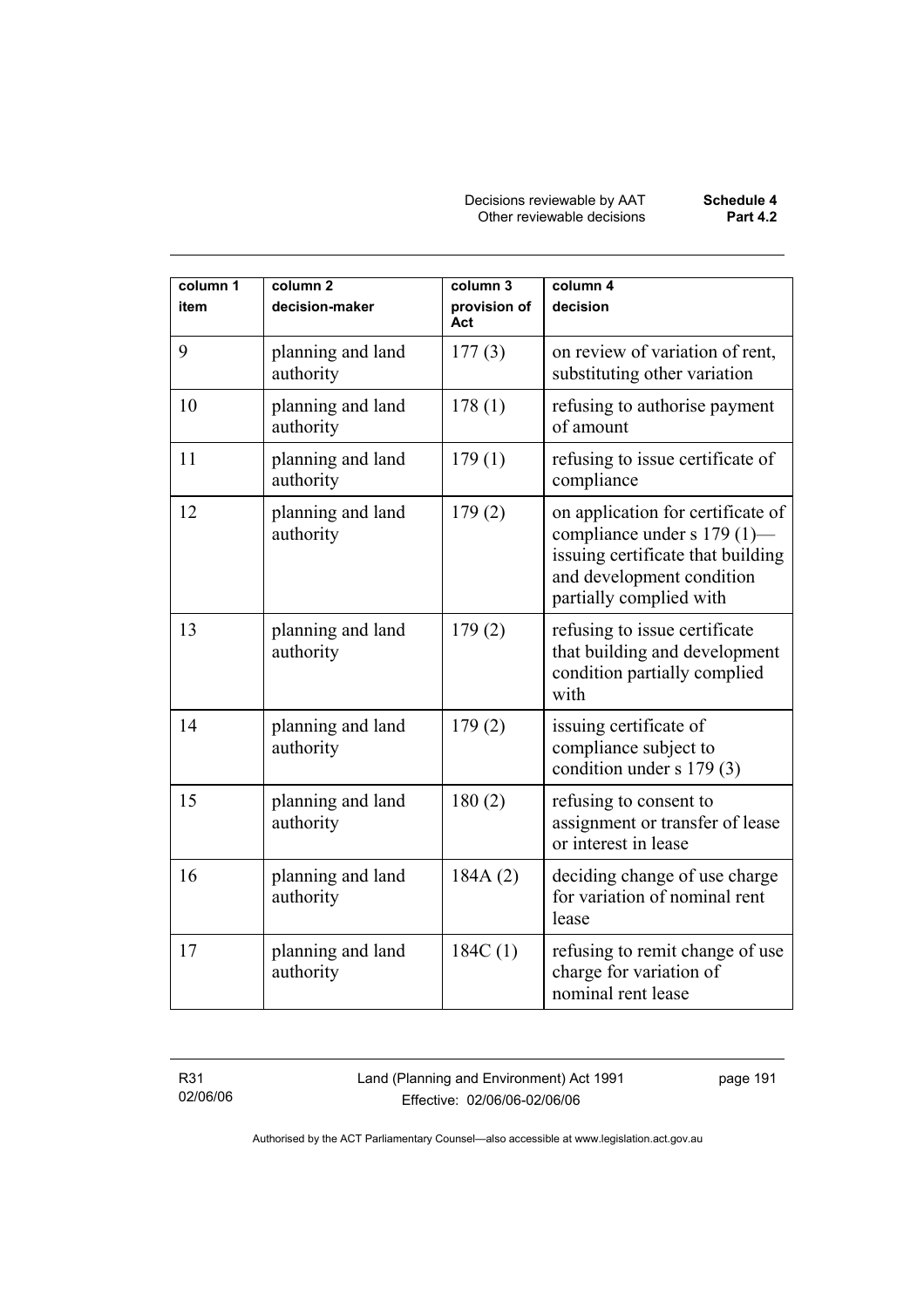#### **Schedule 4** Decisions reviewable by AAT **Part 4.2 Other reviewable decisions**

| column 1<br>item | column <sub>2</sub><br>decision-maker | column 3<br>provision of<br>Act | column 4<br>decision                                                                                               |
|------------------|---------------------------------------|---------------------------------|--------------------------------------------------------------------------------------------------------------------|
| 18               | planning and land<br>authority        | 184C(1)                         | remitting change of use charge<br>for variation of nominal rent<br>lease by amount less than<br>amount applied for |
| 19               | planning and land<br>authority        | 184C(2)                         | increasing change of use<br>charge for variation of<br>nominal rent lease                                          |
| 20               | planning and land<br>authority        | 184D(2)                         | reappraising rent payable<br>under rental lease                                                                    |
| 21               | planning and land<br>authority        | 186(1)(d)                       | deciding amount payable to<br>reduce lease rent to nominal<br>rent                                                 |
| 22               | planning and land<br>authority        | 187A(2)                         | deciding change of use charge<br>for consolidation or<br>subdivision                                               |
| 23               | planning and land<br>authority        | 187C(1)                         | refusing to remit change of use<br>charge for consolidation or<br>subdivision                                      |
| 24               | planning and land<br>authority        | 187C(1)                         | remitting change of use charge<br>for consolidation or<br>subdivision by amount less<br>than amount applied for    |
| 25               | planning and land<br>authority        | 187C(2)                         | increasing change of use<br>charge for consolidation or<br>subdivision                                             |
| 26               | planning and land<br>authority        | 188(1)                          | terminating lease                                                                                                  |

page 192 Land (Planning and Environment) Act 1991 Effective: 02/06/06-02/06/06

R31 02/06/06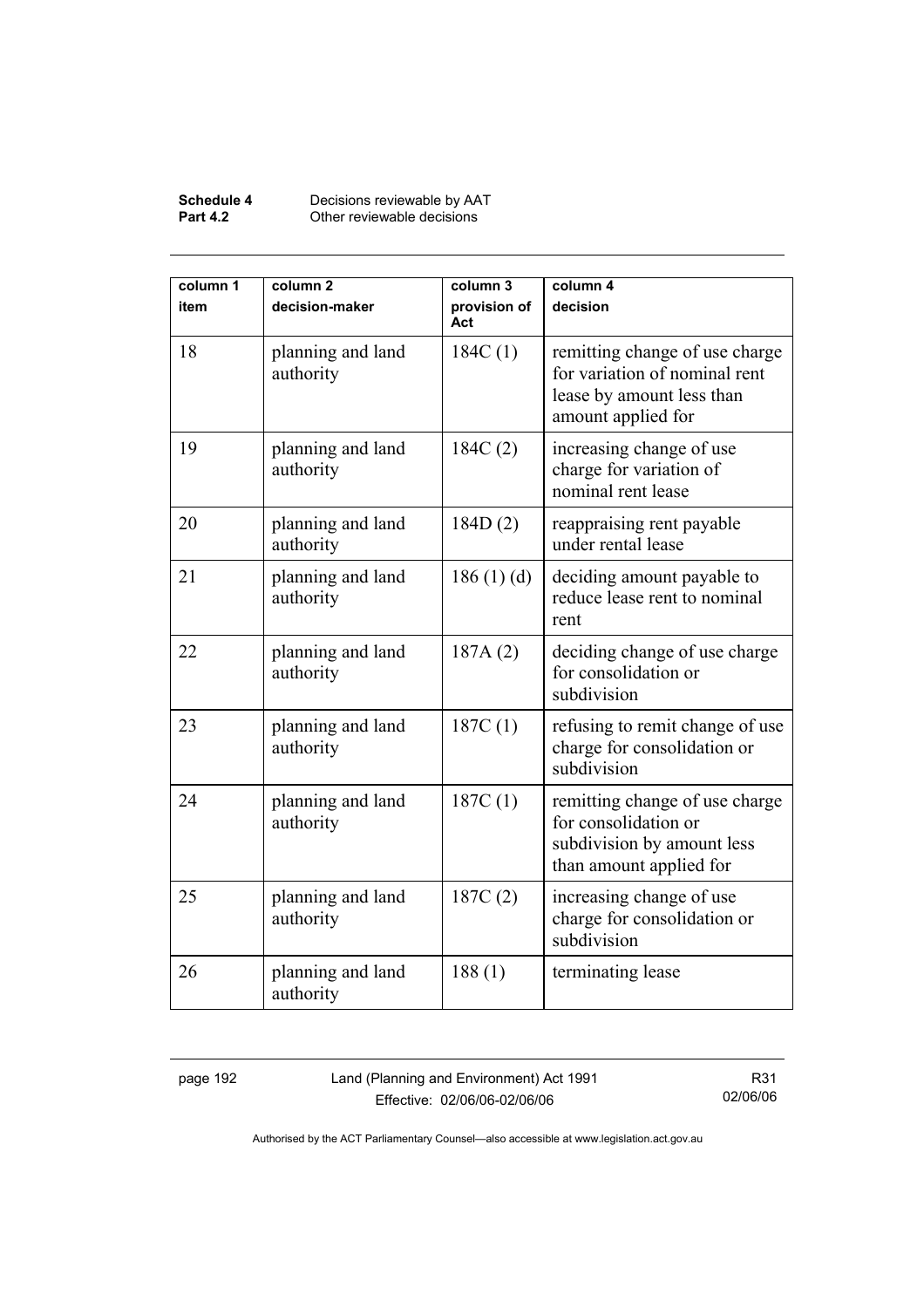| Decisions reviewable by AAT | Schedule 4      |
|-----------------------------|-----------------|
| Other reviewable decisions  | <b>Part 4.2</b> |

| column 1<br>item | column 2<br>decision-maker     | column 3<br>provision of<br>Act | column 4<br>decision                                                         |
|------------------|--------------------------------|---------------------------------|------------------------------------------------------------------------------|
| 27               | planning and land<br>authority | 188(4)                          | terminating licence                                                          |
| 28               | planning and land<br>authority | 214(1)                          | refusing consent to surrender<br>of lease or part of leasehold               |
| 29               | planning and land<br>authority | 214(2)                          | accepting surrender of lease or<br>part of leasehold subject to<br>condition |
| 30               | planning and land<br>authority | 219(1)                          | refusing to grant right to<br>extract minerals                               |

R31 02/06/06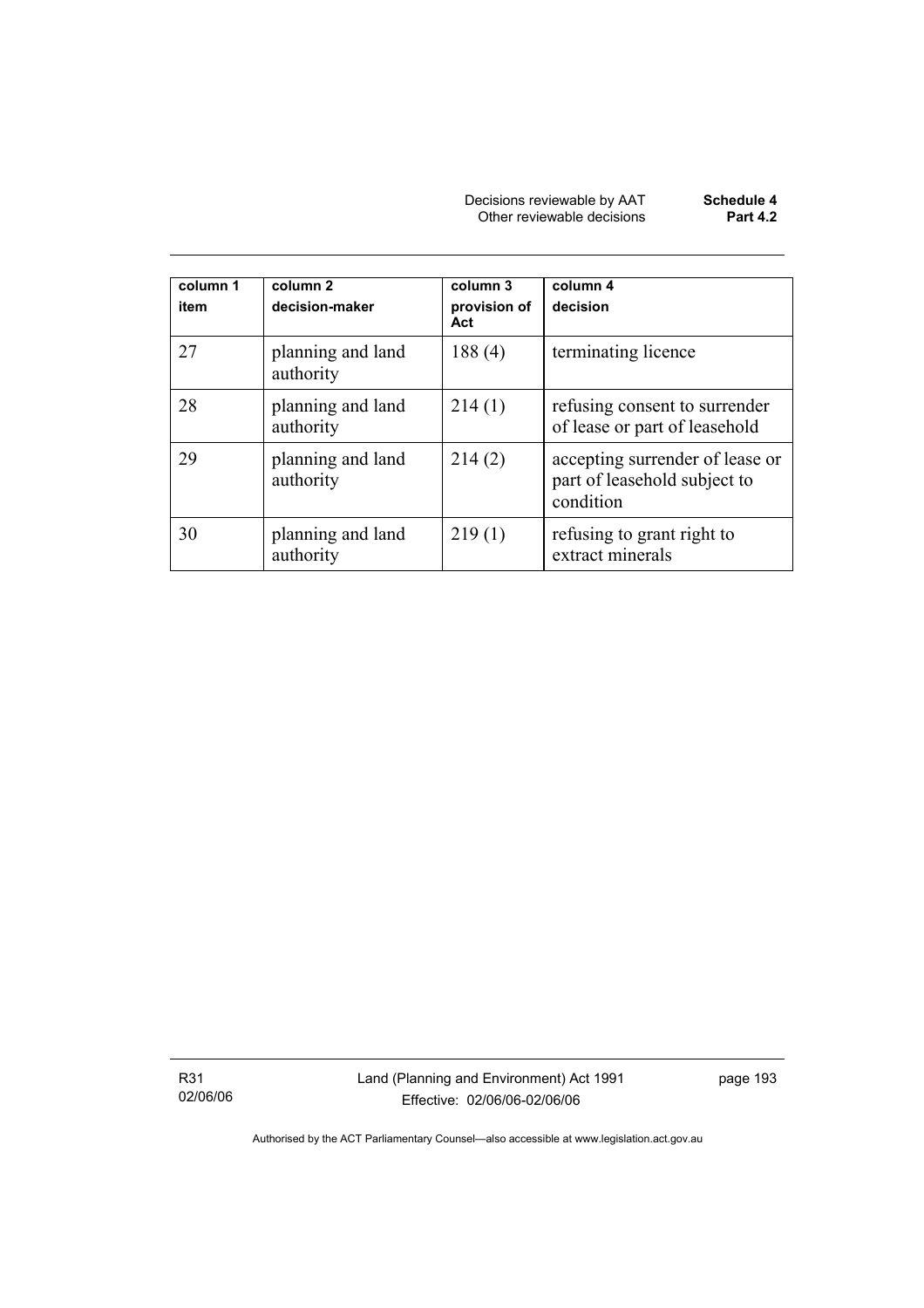# **Schedule 5 Activities subject to orders**

| (see s 4, s 258) |                                                                                                                                                                                                                                      |                      |
|------------------|--------------------------------------------------------------------------------------------------------------------------------------------------------------------------------------------------------------------------------------|----------------------|
| column 1         | column <sub>2</sub>                                                                                                                                                                                                                  | column 3             |
| item             | activities                                                                                                                                                                                                                           | penalty              |
| $\mathbf{1}$     | work affecting a conservation<br>requirement under a heritage direction<br>conducted otherwise than in<br>accordance with an approval                                                                                                | 200 penalty<br>units |
| $\overline{2}$   | failure to comply with-<br>a lease; or<br>(a)<br>if a lease is granted subject to<br>(b)<br>the lessee entering into a<br>development agreement and<br>the lessee has entered into such<br>an agreement-the<br>development agreement | 50 penalty<br>units  |
| 3                | failure to keep a leasehold clean                                                                                                                                                                                                    | 50 penalty<br>units  |
| $\overline{4}$   | undertaking a development                                                                                                                                                                                                            | 50 penalty<br>units  |
| 5                | having a building or structure that was<br>constructed or erected without<br>approval required by-<br>this Act, division 6.2; or<br>(a)<br>(b)<br>the Buildings (Design and<br>Siting) Act 1964                                      | 50 penalty<br>units  |
| 6                | permitting a tree, sapling, plant or<br>shrub to overhang a public place so as<br>to obstruct or inconvenience a person<br>in that place                                                                                             | 5 penalty units      |

page 194 Land (Planning and Environment) Act 1991 Effective: 02/06/06-02/06/06

R31 02/06/06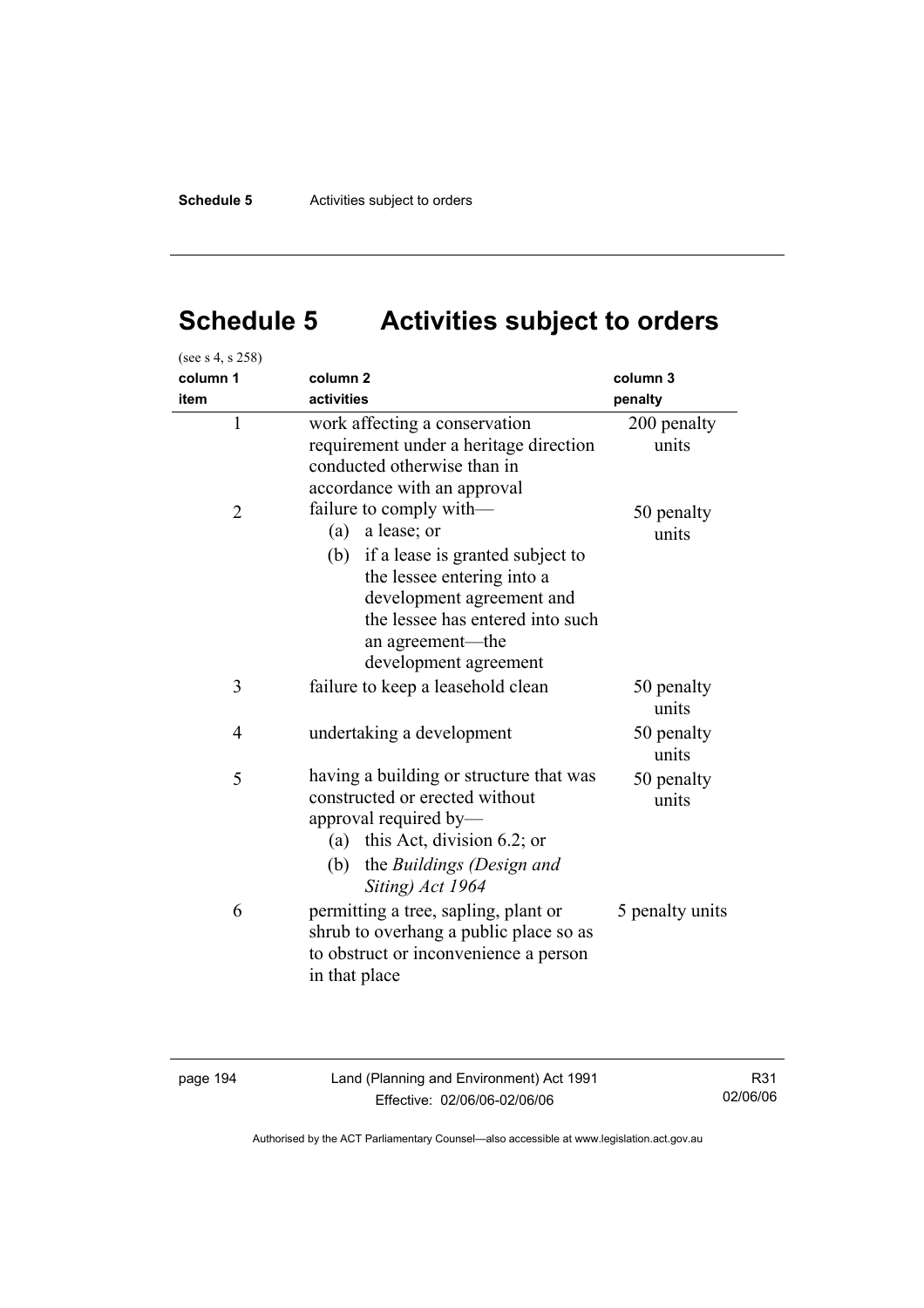# Activities subject to orders **Schedule 5**

| column 1<br>item | column <sub>2</sub><br>activities                                                                                                                                                                                                                                                                                                             | column 3<br>penalty  |
|------------------|-----------------------------------------------------------------------------------------------------------------------------------------------------------------------------------------------------------------------------------------------------------------------------------------------------------------------------------------------|----------------------|
| 7                | an activity that is likely to cause soil<br>erosion, or an activity that involves<br>destroying, damaging, removing or<br>otherwise interfering with vegetation<br>(living or dead) or soil between the<br>banks, or within 20m of the bank, of a<br>watercourse, or on land with a slope of<br>more than 18 <sup>°</sup> from the horizontal | 100 penalty<br>units |
| 8                | parking a heavy vehicle on residential<br>land in contravention of a code of<br>practice under the <i>Road Transport</i><br>(Safety and Traffic Management)<br>Regulation 2000, division 3.1.3 about<br>the parking of heavy vehicles                                                                                                         | 20 penalty<br>units  |
| 9                | managing land held under a rural lease<br>other than in accordance with the land<br>management agreement that applies to<br>it                                                                                                                                                                                                                | 50 penalty<br>units  |

R31 02/06/06 page 195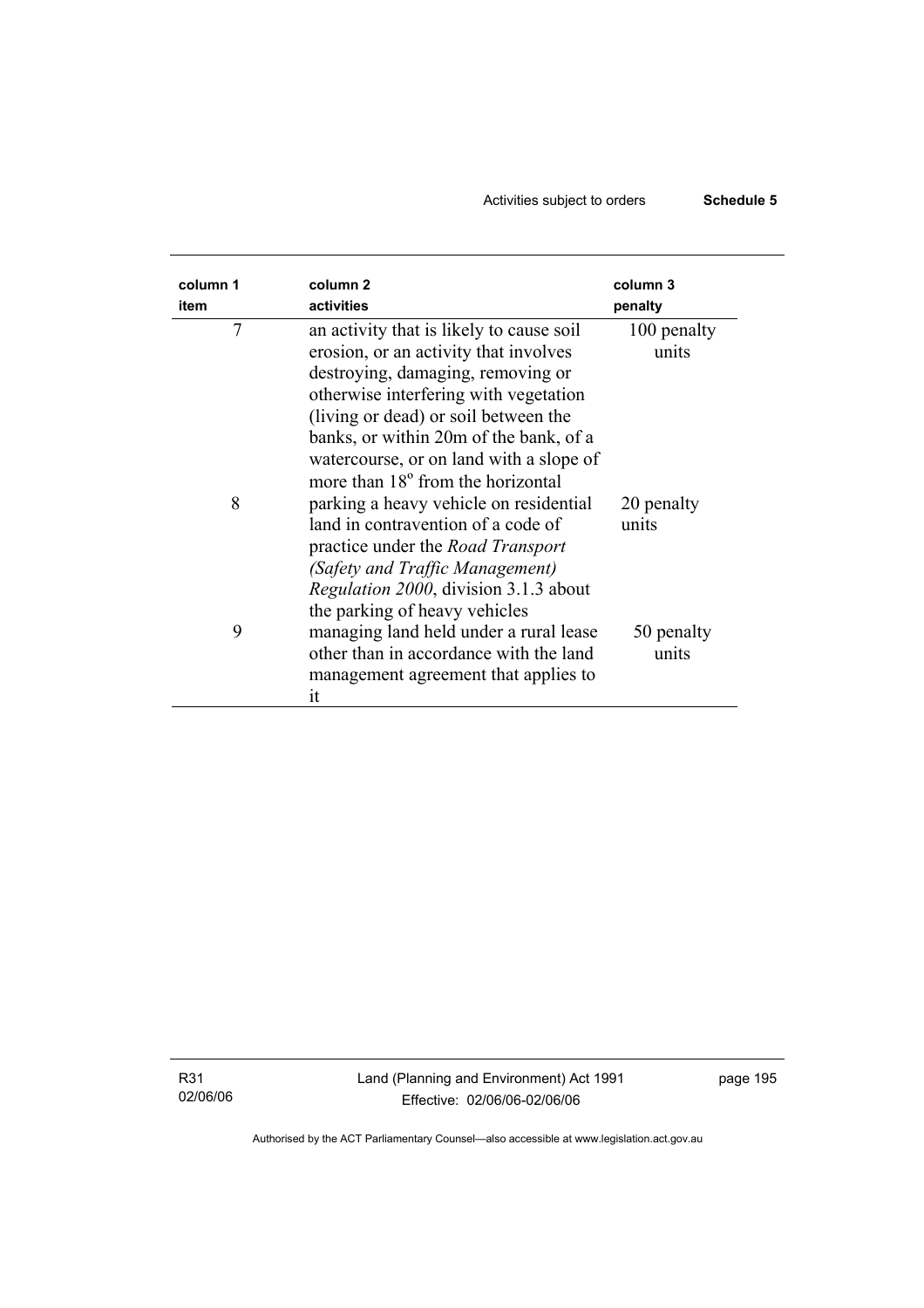# **Dictionary**

(see s 2)

- *Note 1* The Legislation Act contains definitions and other provisions relevant to this Act.
- *Note 2* For example, the Legislation Act, dict, pt 1, defines the following terms:
	- ΑΑΤ
		- administrative appeals tribunal
		- amend
		- appoint
		- change
		- conservator of flora and fauna
		- contravene
		- document
		- domestic partner (see s 169)
		- entity
		- exercise
		- function
		- month
		- national capital authority
		- penalty unit (see s 133)
		- the Territory.

*application*, for part 6 (Approvals and orders)—see section 222.

*approval*, for part 6 (Approvals and orders)—see section 222.

*assessment* means an assessment made under division 4.3

#### *authorised person*—

- (a) for subdivision 4.4.3 (Procedures and powers)—see section 143; and
- (b) for subdivision 6.3.2 (Rectification work)—see section 259C (1).

#### *background papers*, for part 2 (Planning)—see section 5.

| page 196 | Land (Planning and Environment) Act 1991 | R31      |
|----------|------------------------------------------|----------|
|          | Effective: 02/06/06-02/06/06             | 02/06/06 |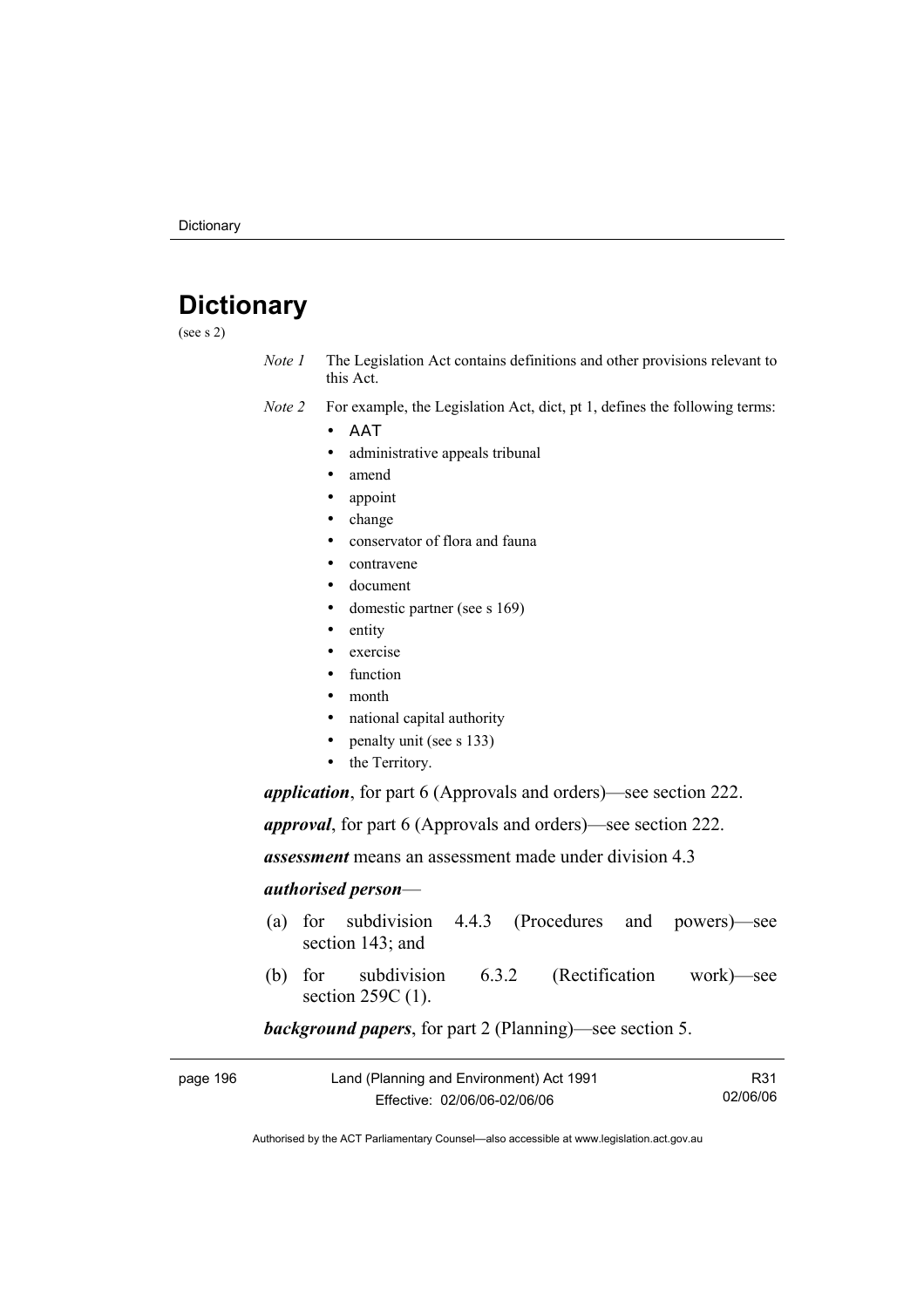*building*, for part 6 (Approvals and orders)—see section 222.

*building and development provision*, for part 5 (Land administration)—see section 159.

*building work*, for part 6 (Approvals and orders)—see section 222.

*cemetery* includes crematorium.

*concessional lease*—see section 159A.

*connected*, with an offence, for division 6.4 (Enforcement)—see section 262.

*conservator* means the conservator of flora and fauna*.*

#### *consolidation—*

- (a) for part 5 (Land administration)—see section 159; and
- (b) for part 6 (Approvals and orders)—see section 222.

*consultation notice*, for part 2 (Planning)—see section 19.

*controlled activity* means—

- (a) an activity of a kind mentioned in schedule 5; or
- (b) an activity under another Act that is declared by that Act to be a controlled activity for schedule 5.

*damage* a protected tree, for part 6 (Approvals and orders)—see section 222.

*dealing*, for division 5.4 (Restrictions on rural leases)—see section 186B.

*declared site*, for part 6 (Approvals and orders)—see section 222.

*defined decision*, for part 4 (Environmental assessments and inquiries)—see section 111.

*development*, in relation to land—

(a) for part 2 (Planning)—see section 5; and

page 197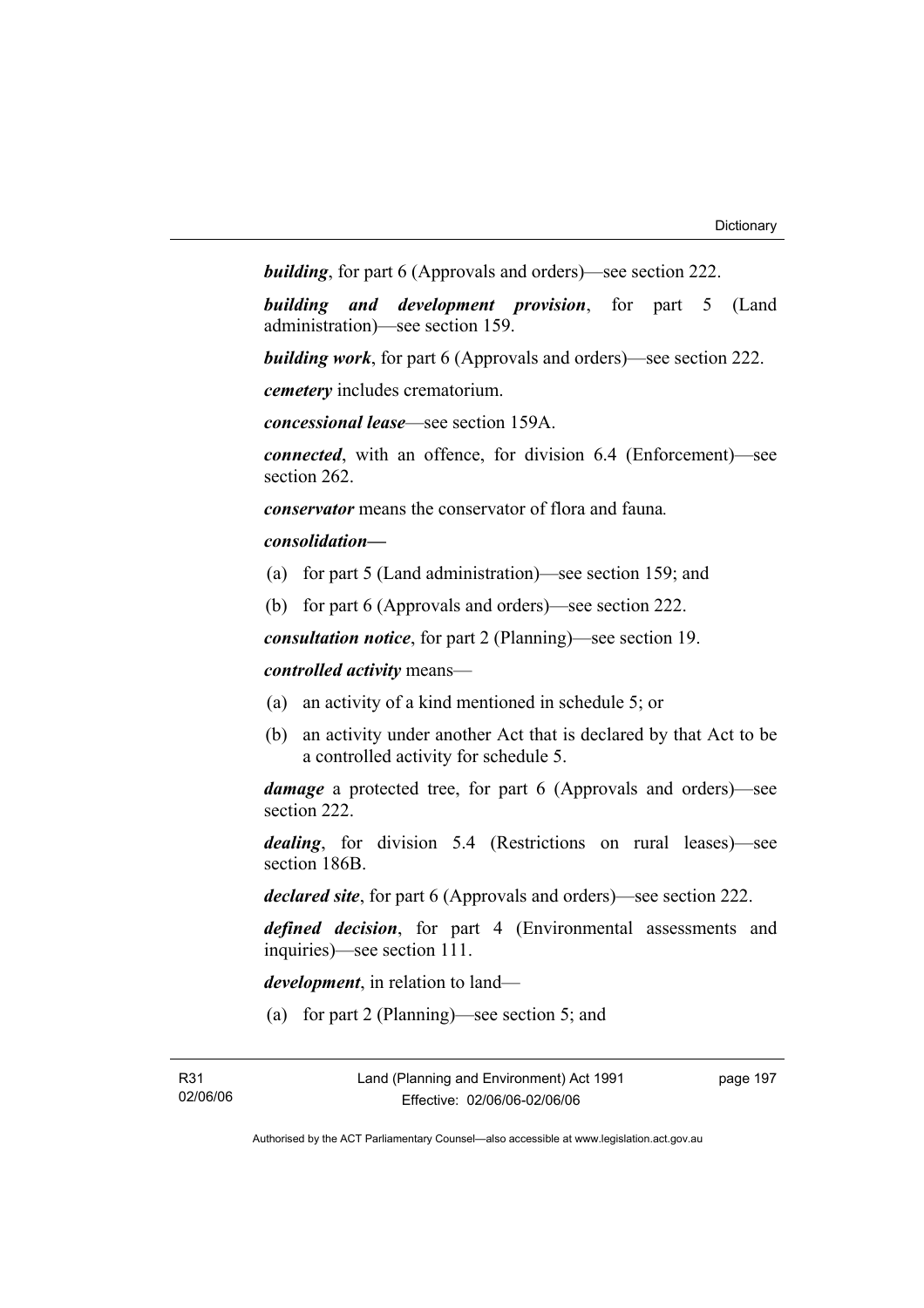(b) for part 6 (Approvals and orders)—see section 222.

*discharge amount*, for division 5.4 (Restrictions on rural leases) see section 186B.

*draft plan variation*, for part 2 (Planning)—see section 5.

*earlier index number*, for division 5.4 (Restrictions on rural leases)—see section 186B.

*environmental impact*, for part 4 (Environmental assessments and inquiries)—see section 111.

*environmental impact statement*, for part 4 (Environmental assessments and inquiries)—see section 111.

*environmental report*, for part 2 (Planning)—see section 5.

*Environment Minister* means the Minister administering part 4 (Environmental assessments and inquiries).

*Executive*, for part 6 (Approvals and orders)—see section 222.

*formal error* means—

- (a) a clerical error; or
- (b) an error arising from an accidental slip or omission; or
- (c) a defect of form.

*heritage direction*—see the *Heritage Act 2004*, section 62.

*heritage significance*—see the *Heritage Act 2004*, section 62.

*holding period*, for division 5.4 (Restrictions on rural leases)—see section 186B.

*index number*, for division 5.4 (Restrictions on rural leases)—see section 186G

*inquiry* means an inquiry conducted under division 4.4 (Inquiries).

*inspector*, for part 6 (Approvals and orders), means a person appointed as an inspector under section 263 (1).

| page 198 | Land (Planning and Environment) Act 1991 | R31      |
|----------|------------------------------------------|----------|
|          | Effective: 02/06/06-02/06/06             | 02/06/06 |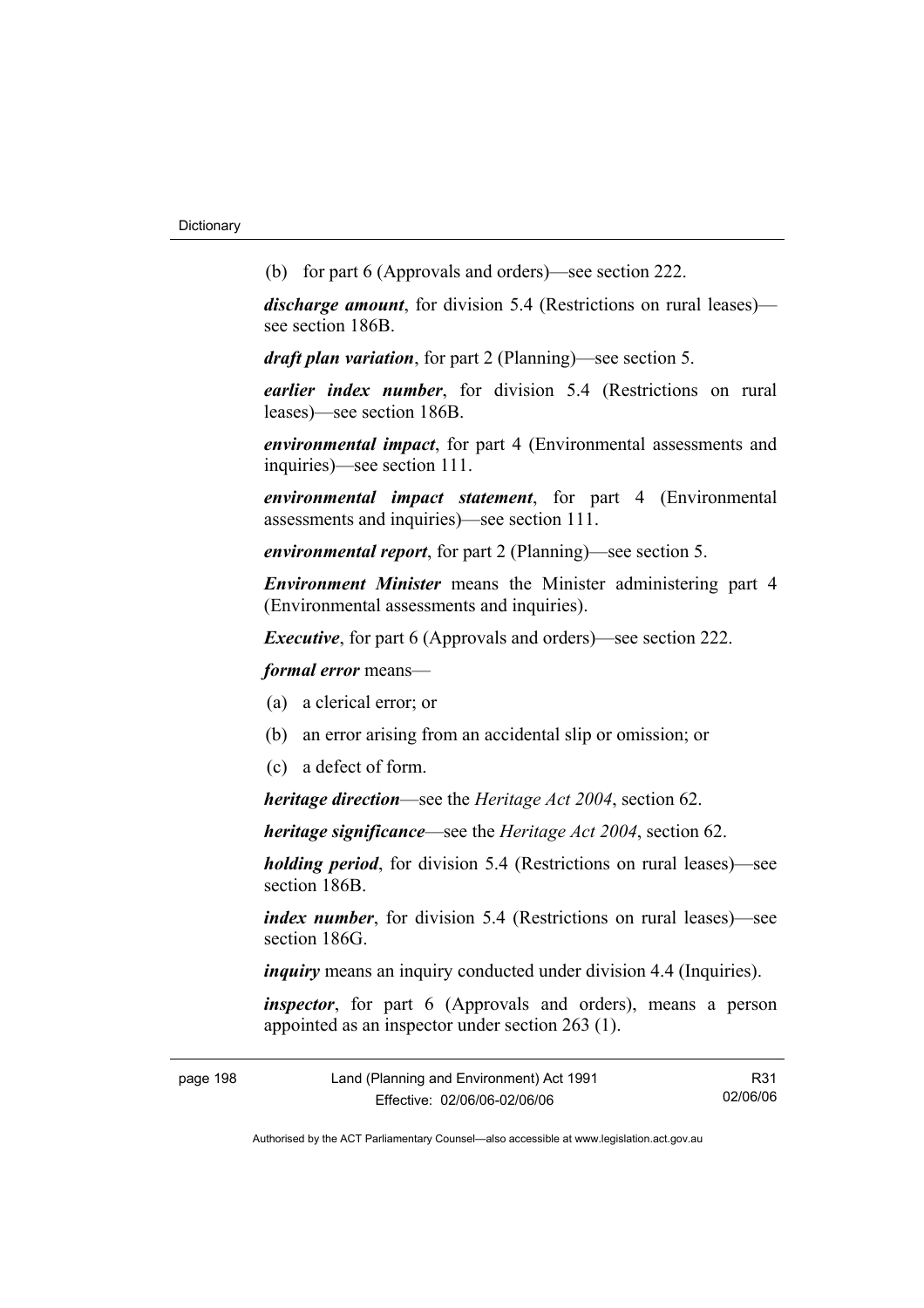#### *land*—

- (a) for part 2 (Planning)—see section 5; and
- (b) for part 4 (Environmental assessments and inquiries)—see section 111.

*land management agreement* means an agreement under section 186C.

*Note* A reference to an instrument (including a land management agreement) includes a reference to the instrument as originally made and as amended (see Legislation Act, s 102).

*later index number*, for division 5.4 (Restrictions on rural leases) see section 186B.

#### *lease—*

- (a) for part 5 (Land administration)—see section 159; and
- (b) for part 6 (Approvals and orders)—see section 222.

#### *lessee—*

- (a) for part 5 (Land administration)—see section 159; and
- (b) for part 6 (Approvals and orders)—see section 222.

*long lease*, for division 5.4 (Restrictions on rural leases)—see section 186B.

*market value*, for part 5 (Land administration)—see section 159.

*national capital plan*, for part 2 (Planning)—see section 5.

*natural environment*, for schedule 1 (Management objectives for public land)—see section 195 (6).

*new application*, for subdivision 6.2.4 (Reconsideration of applications for approval)—see section 245A.

*newspaper* means a newspaper published and circulating in the ACT.

page 199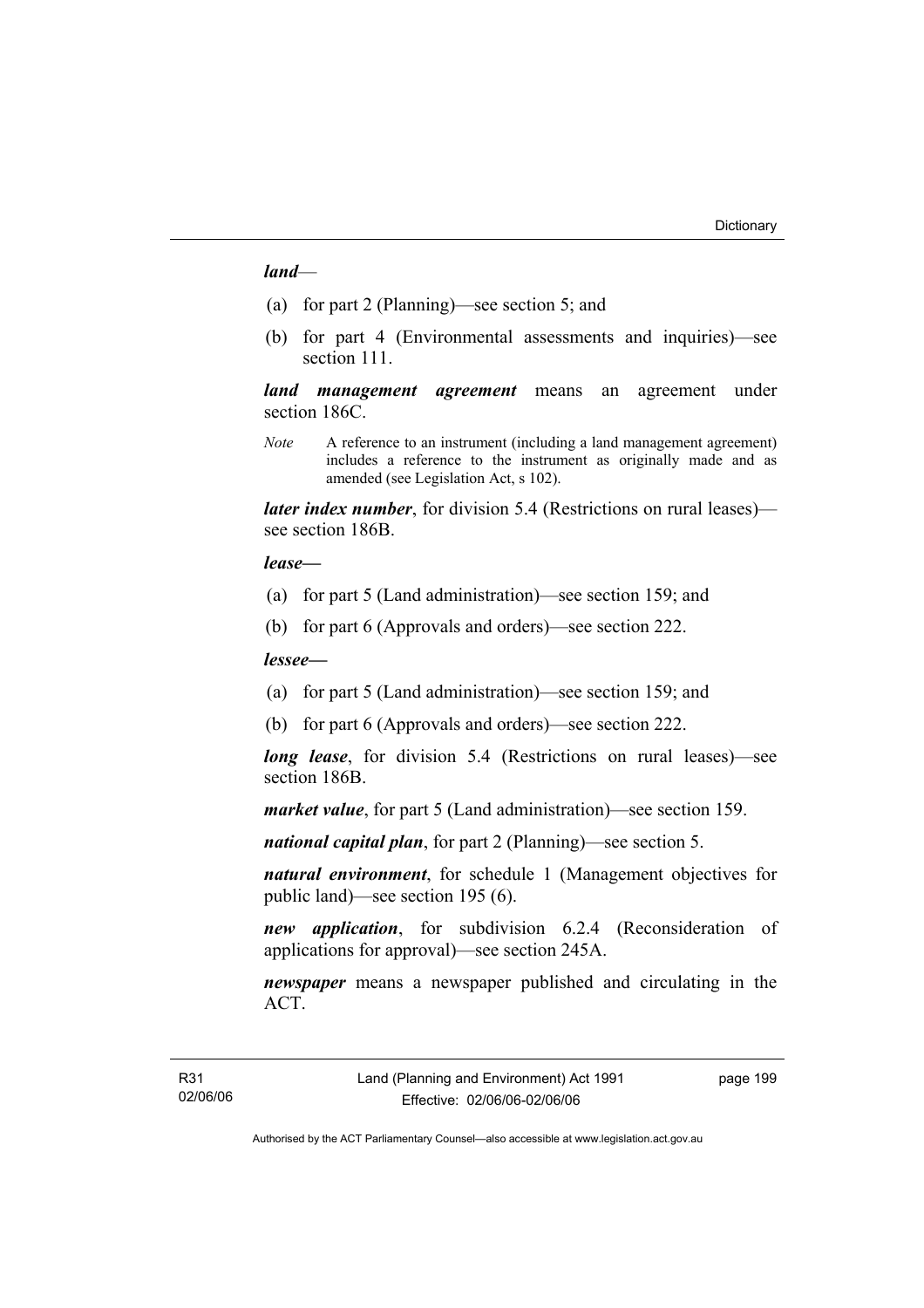*nominal rent lease*, for part 5 (Land administration)—see section 159.

*objection*, for part 6 (Approvals and orders)—see section 222.

#### *occupier*—

- (a) for subdivision 4.4.3 (Procedures and powers)—see section 143; and
- (b) for division 6.4 (Enforcement)—see section 262.

*offence*, for division 6.4 (Enforcement)—see section 262.

*order*, for part 6 (Approvals and orders)—see section 222.

*original application*, for subdivision 6.2.4 (Reconsideration of applications for approval)—see section 245A.

*original decision*, for subdivision 6.2.4 (Reconsideration of applications for approval)—see section 245A.

*panel*, for part 4 (Environmental assessments and inquiries)—see section 111.

*place*, for subdivision 4.4.3 (Procedures and powers)—see section 143.

*plan* means the territory plan.

*Note* A reference to an instrument (including the plan) includes a reference to the instrument as originally made and as amended (see Legislation Act, s 102).

*plan of management*, for division 5.7 (Public land)—see section 191.

*preliminary assessment*, for part 4 (Environmental assessments and inquiries)—see section 111.

*prescribed period*, for part 6 (Approvals and orders)—see section 222.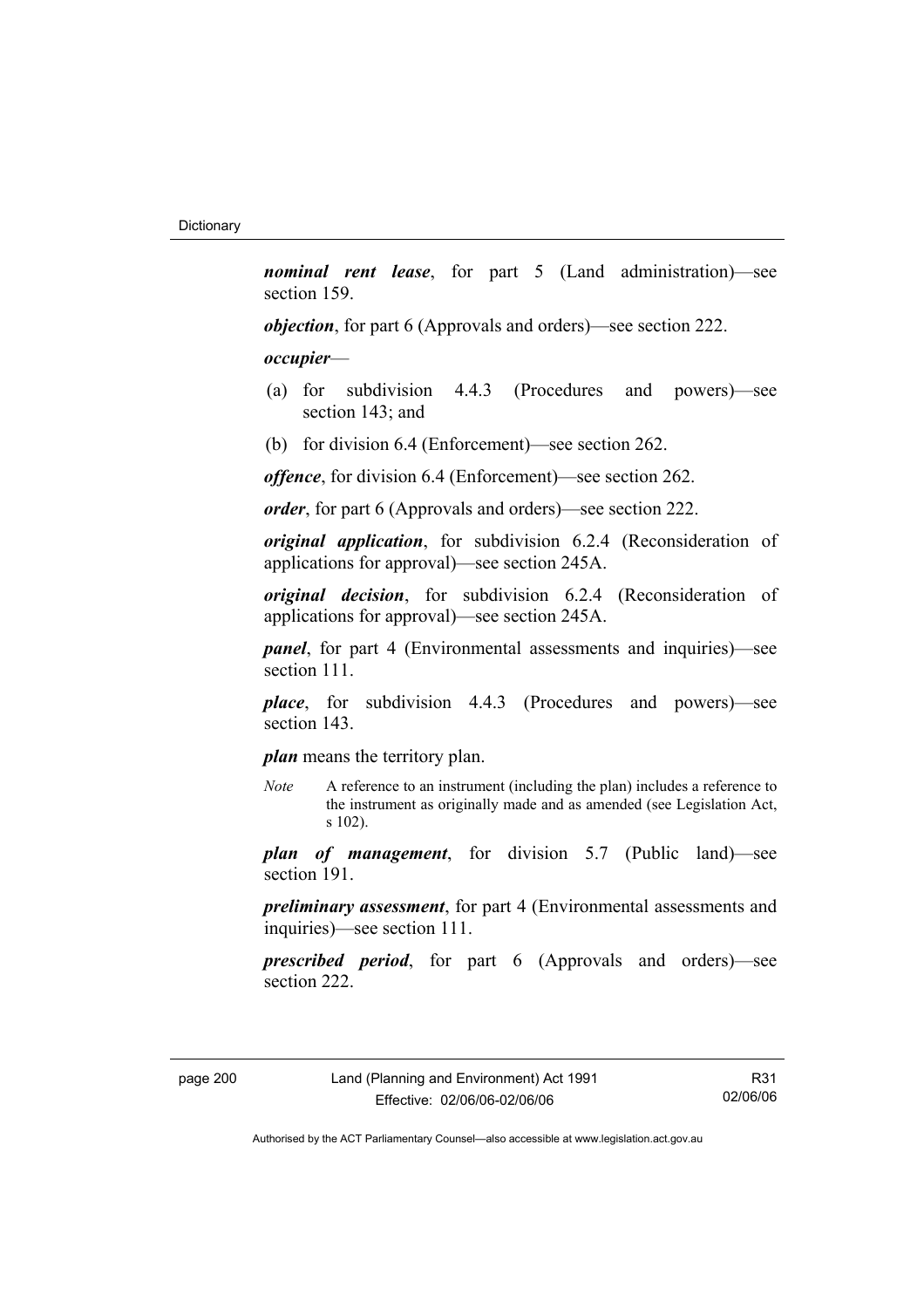*prohibited groundwork*, for part 6 (Approvals and orders)—see section 222.

*prohibition notice*, for part 6 (Approvals and orders)—see section 260 (1).

*proponent*, for part 4 (Environmental assessments and inquiries) see section 111.

*protected tree*, for part 6 (Approvals and orders)—see section 222.

*protection zone*, for a protected tree, for part 6 (Approvals and orders)—see section 222.

*provision*, of a lease, for part 5 (Land administration)—see section 159.

*public car park*, for part 5 (Land administration)—see section 159.

*public environment report*, for part 4 (Environmental assessments and inquiries)—see section 111.

*public land* means land identified by the plan as public land.

*rectification work*, for subdivision 6.3.2 (Rectification work)—see section 259.

*registered lease*, for part 5 (Land administration)—see section 159.

*registered proprietor*, for part 5 (Land administration)—see section 159.

*registered tree*, for part 6 (Approvals and orders)—see section 222.

*regulated tree*, for part 6 (Approvals and orders)—see section 222.

*relevant authority*, for part 6 (Approvals and orders)—see section 222.

*relevant Minister*, for part 4 (Environmental assessments and inquiries)—see section 111.

*rental lease*, for part 5 (Land administration)—see section 159.

R31 02/06/06 page 201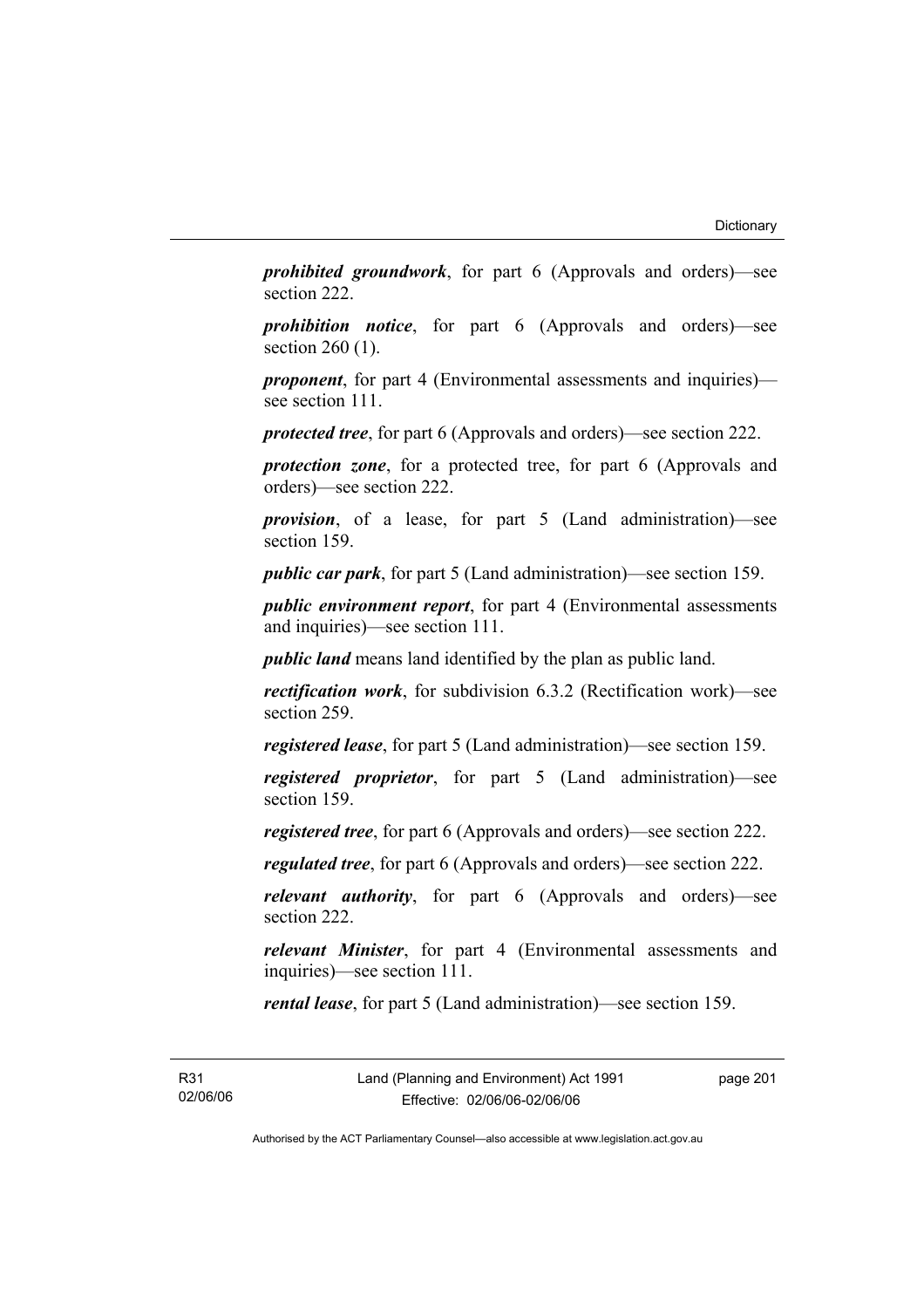*residential lease*, for part 5 (Land administration)—see section 159.

*rural lease*, for part 5 (Land administration)—see section 159.

*short lease*, for division 5.4 (Restrictions on rural leases)—see section 186B.

*special Pialligo lease*, for division 5.4 (Restrictions on rural leases)—see section 186B.

*structure*, for part 6 (Approvals and orders)—see section 222.

#### *subdivision—*

- (a) for part 5 (Land administration)—see section 159; and
- (b) for part 6 (Approvals and orders)—see section 222.

*sublease*, for part 5 (Land administration)—see section 159.

*sublessee*, for part 5 (Land administration)—see section 159.

#### *territory authority* means—

- (a) a body (whether or not incorporated) established by the Executive; or
- (b) the holder of a position established under an Act or by the Executive.

*variation*, of a lease—

- (a) for division 5.3 (Variation of leases)—see section 184; and
- (b) for part 6 (Approvals and orders)—see section 223.

*variation*, of the plan, for part 2 (Planning)—see section 5.

*variation*, of a plan of management, for division 5.7 (Public land) see section 191.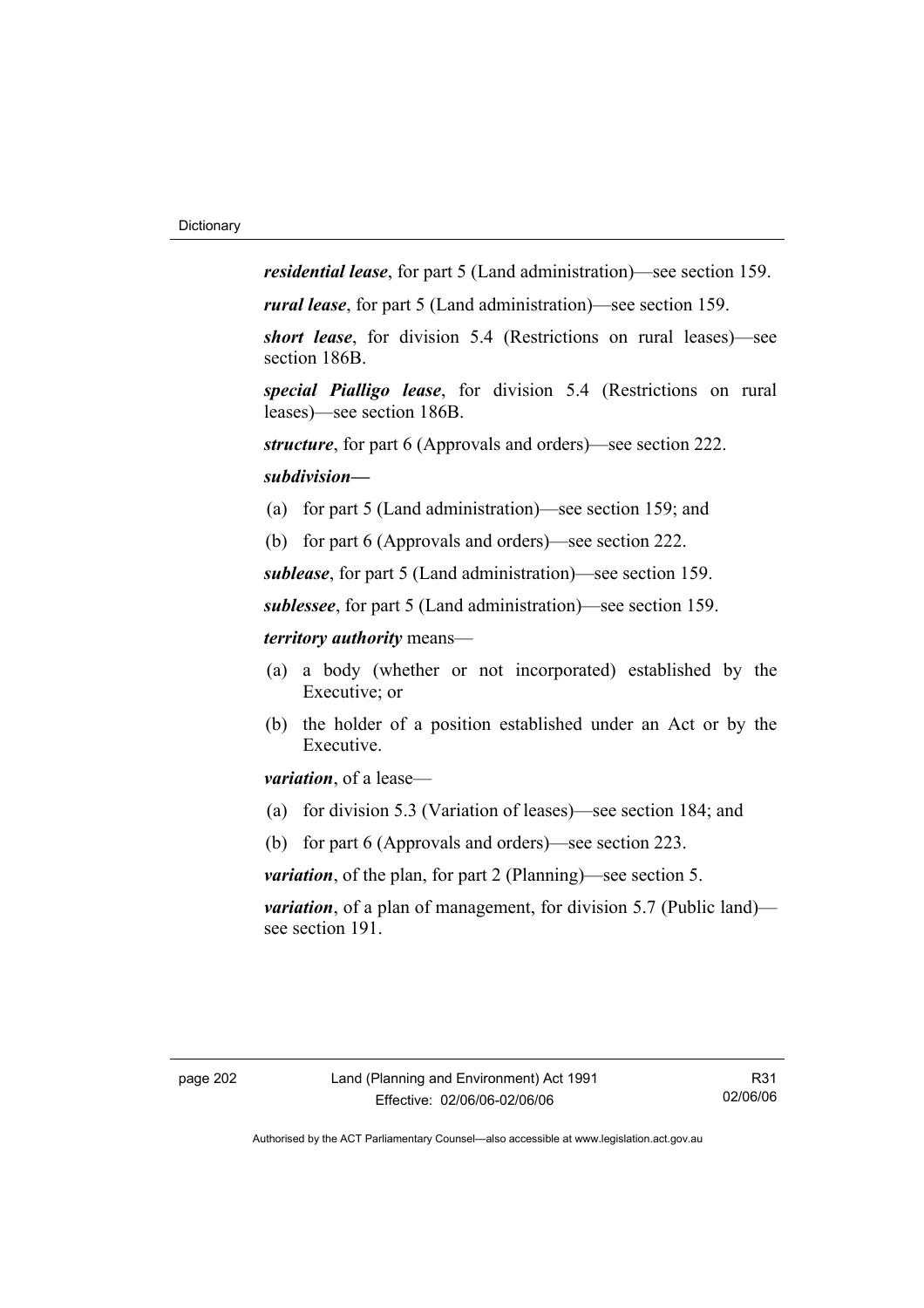# **Endnotes**

# **1 About the endnotes**

Amending and modifying laws are annotated in the legislation history and the amendment history. Current modifications are not included in the republished law but are set out in the endnotes.

Not all editorial amendments made under the *Legislation Act 2001*, part 11.3 are annotated in the amendment history. Full details of any amendments can be obtained from the Parliamentary Counsel's Office.

Uncommenced amending laws and expiries are listed in the legislation history and the amendment history. These details are underlined. Uncommenced provisions and amendments are not included in the republished law but are set out in the last endnote.

If all the provisions of the law have been renumbered, a table of renumbered provisions gives details of previous and current numbering.

The endnotes also include a table of earlier republications.

| $am = amended$                             | $ord = ordinance$                         |
|--------------------------------------------|-------------------------------------------|
| $amdt = amendment$                         | orig = original                           |
| $ch = chapter$                             | par = paragraph/subparagraph              |
| $def = definition$                         | pres = present                            |
| $dict = dictionary$                        | $prev = previous$                         |
| disallowed = disallowed by the Legislative | $(\text{prev})$ = previously              |
| Assembly                                   | $pt = part$                               |
| $div = division$                           | $r = rule/subrule$                        |
| $exp = expires/expired$                    | $renum = renumbered$                      |
| $Gaz = gazette$                            | $reloc = relocated$                       |
| $h dq =$ heading                           | $R[X]$ = Republication No                 |
| IA = Interpretation Act 1967               | $RI =$ reissue                            |
| ins = inserted/added                       | s = section/subsection                    |
| $LA =$ Legislation Act 2001                | $sch = schedule$                          |
| $LR =$ legislation register                | $sdiv = subdivision$                      |
| LRA = Legislation (Republication) Act 1996 | $sub =$ substituted                       |
| $mod = modified/modification$              | SL = Subordinate Law                      |
| $o = order$                                | underlining = whole or part not commenced |
| om = omitted/repealed                      | or to be expired                          |
|                                            |                                           |

# **2 Abbreviation key**

R31 02/06/06 Land (Planning and Environment) Act 1991 Effective: 02/06/06-02/06/06

page 203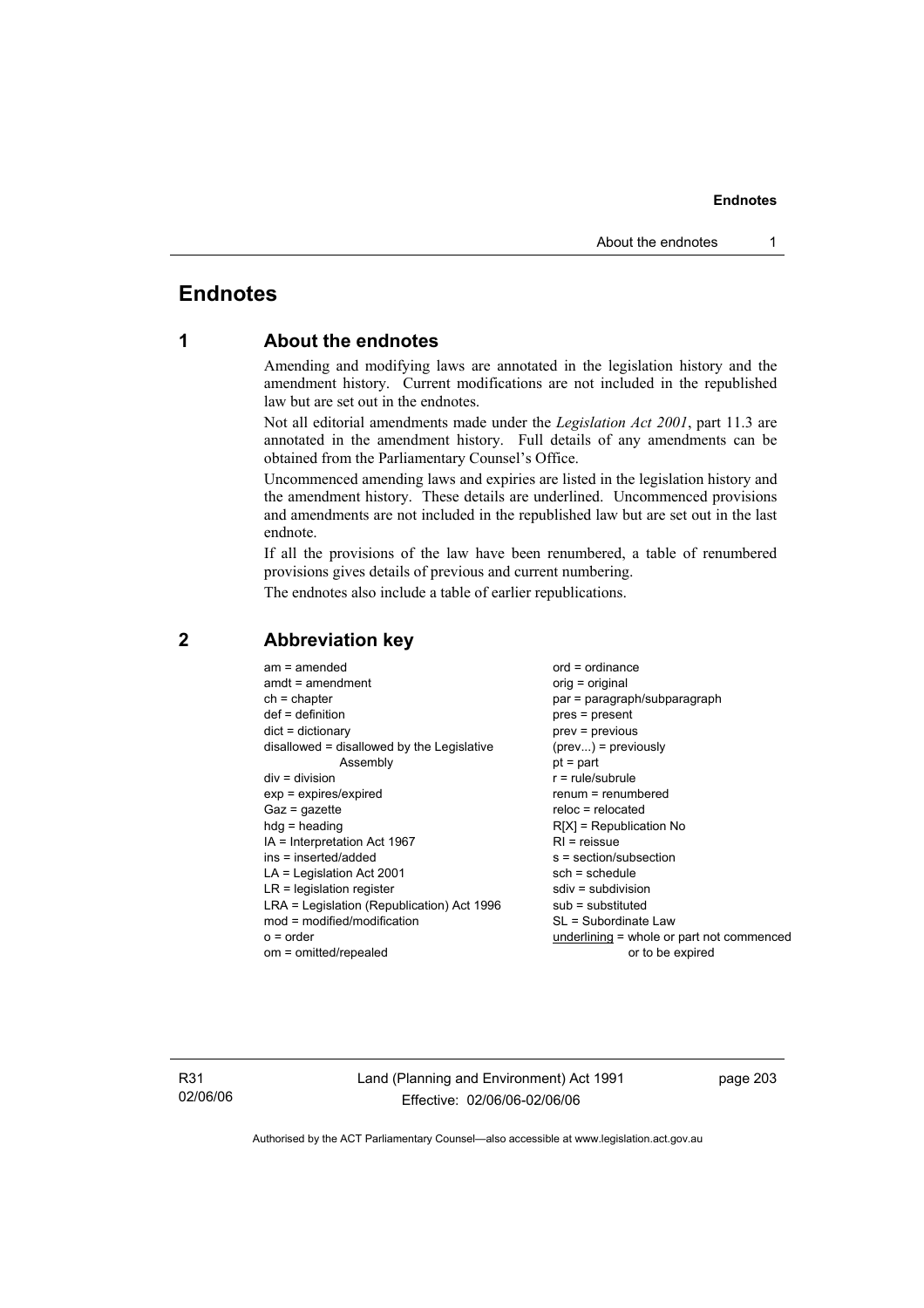| 3 | Legislation history |  |
|---|---------------------|--|
|---|---------------------|--|

# **3 Legislation history**

# **Land (Planning and Environment) Act 1991 No 100**  notified 15 January 1992 s 1, s 2 commenced 15 January 1992 remainder commenced 2 April 1992 as amended by **Land (Planning and Environment) (Amendment) Act 1992 No 32**  notified 3 July 1992 s 5 (1) taken to have commenced 2 April 1992 (s 5 (2)) remainder commenced 3 July 1992 **Land (Planning and Environment) (Amendment) Act 1993 No 11**  notified 1 March 1993 commenced 1 March 1993 **Acts Revision (Position of Crown) Act 1993 No 44 sch 2**  notified 27 August 1993 (Gaz 1993 No S165) sch 2 commenced 27 August 1993 (s 2) **Registrar-General (Consequential Provisions) Act 1993 No 64**  notified 6 September 1993 s 1, s 2 commenced 6 September 1993 remainder commenced 1 October 1993 (s 2 (2) and Gaz 1993 No S207) **Land (Planning and Environment) (Amendment) Act (No 2) 1993 No 75**  notified 2 November 1993 s 1, s 2 commenced 2 November 1993 remainder commenced 1 December 1993 (Gaz 1993 No S247)

**Land (Planning and Environment) (Amendment) Act (No 3) 1993 No 77** 

notified 2 November 1993 s 1, s 2 commenced 2 November 1993 remainder commenced 1 December 1993 (Gaz 1993 No S243)

R31 02/06/06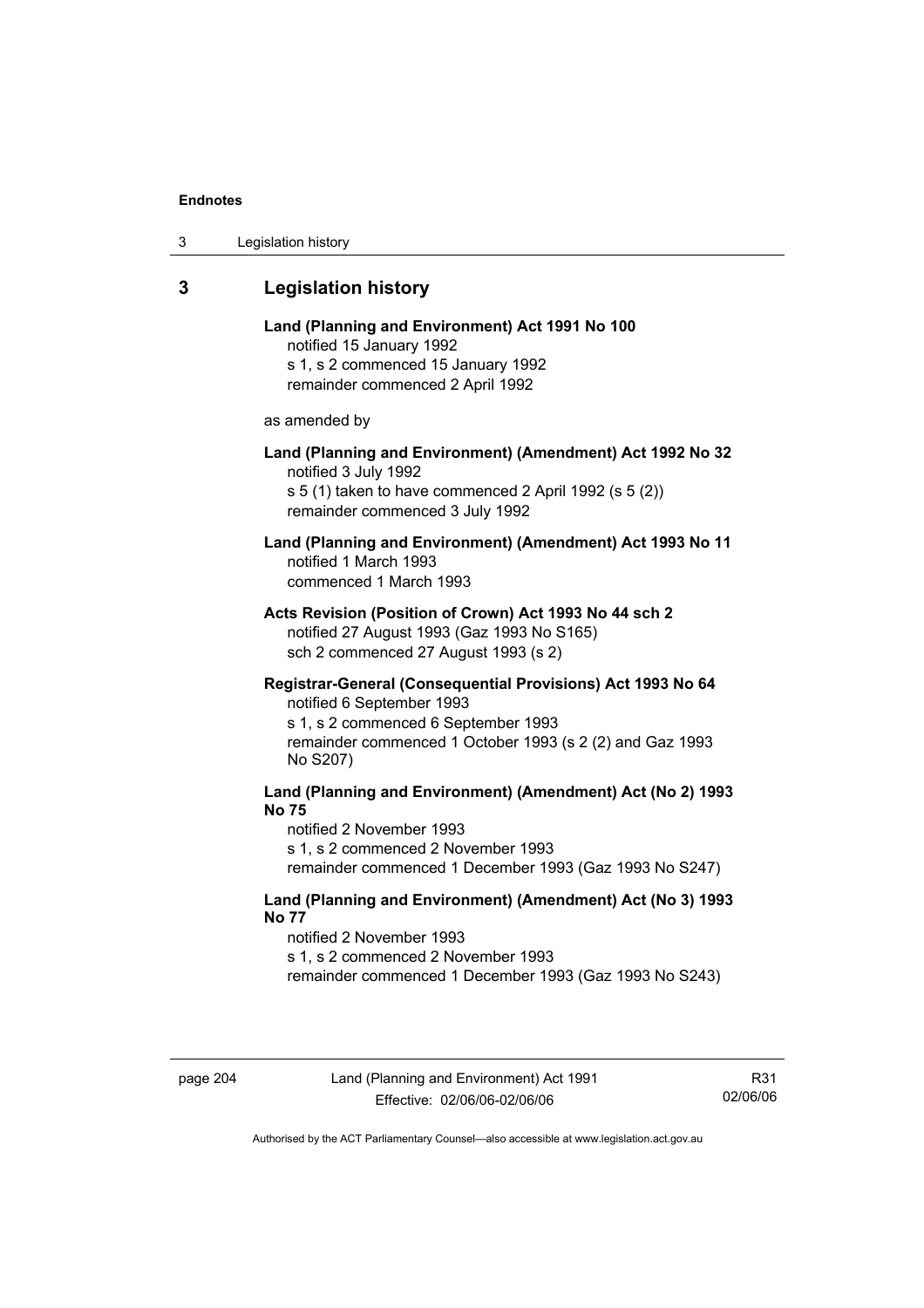|                                                                                                                                                                                                                 | Legislation history | 3 |
|-----------------------------------------------------------------------------------------------------------------------------------------------------------------------------------------------------------------|---------------------|---|
| Real Property (Consequential Provisions) Act 1993 No 90<br>notified 17 December 1993<br>s 1, s 2 commenced 17 December 1993<br>remainder commenced 1 January 1994 (s 2 (2) and Gaz 1993<br>No S270)             |                     |   |
| <b>Statute Law Revision Act 1994 No 26</b><br>notified 31 May 1994<br>commenced 31 May 1994                                                                                                                     |                     |   |
| <b>Public Sector Management (Consequential and Transitional</b><br>Provisions) Act 1994 No 38<br>notified 30 June 1994<br>s 1, s 2 commenced 30 June 1994<br>remainder commenced 1 July 1994 (Gaz 1994 No S142) |                     |   |
| Administrative Appeals (Consequential Amendments) Act 1994 No 60<br>notified 11 October 1994<br>s 1, s 2 commenced 11 October 1994<br>remainder commenced 14 November 1994 (s 2 (2) and Gaz 1994<br>No S250)    |                     |   |
| Statute Law Revision (Penalties) Act 1994 No 81<br>notified 29 November 1994<br>s 1, s 2 commenced 29 November 1994<br>remainder commenced 29 November 1994 (Gaz 1994 No S269)                                  |                     |   |
| <b>Statutory Offices (Miscellaneous Provisions) Act 1994 No 97</b><br>notified 15 December 1994<br>s 1, s 2 commenced 15 December 1994<br>remainder commenced 15 December 1994 (Gaz 1994 No S293)               |                     |   |
| Land (Planning and Environment) (Amendment) Act 1995 No 20<br>notified 5 September 1995<br>commenced 5 September 1995                                                                                           |                     |   |
| Land (Planning and Environment) (Amendment) Act (No 2) 1995<br><b>No 21</b><br>notified 5 September 1995<br>ss 1-3 commenced 5 September 1995<br>remainder commenced 1 January 1996 (Gaz 1995 No S316)          |                     |   |

R31 02/06/06 Land (Planning and Environment) Act 1991 Effective: 02/06/06-02/06/06

page 205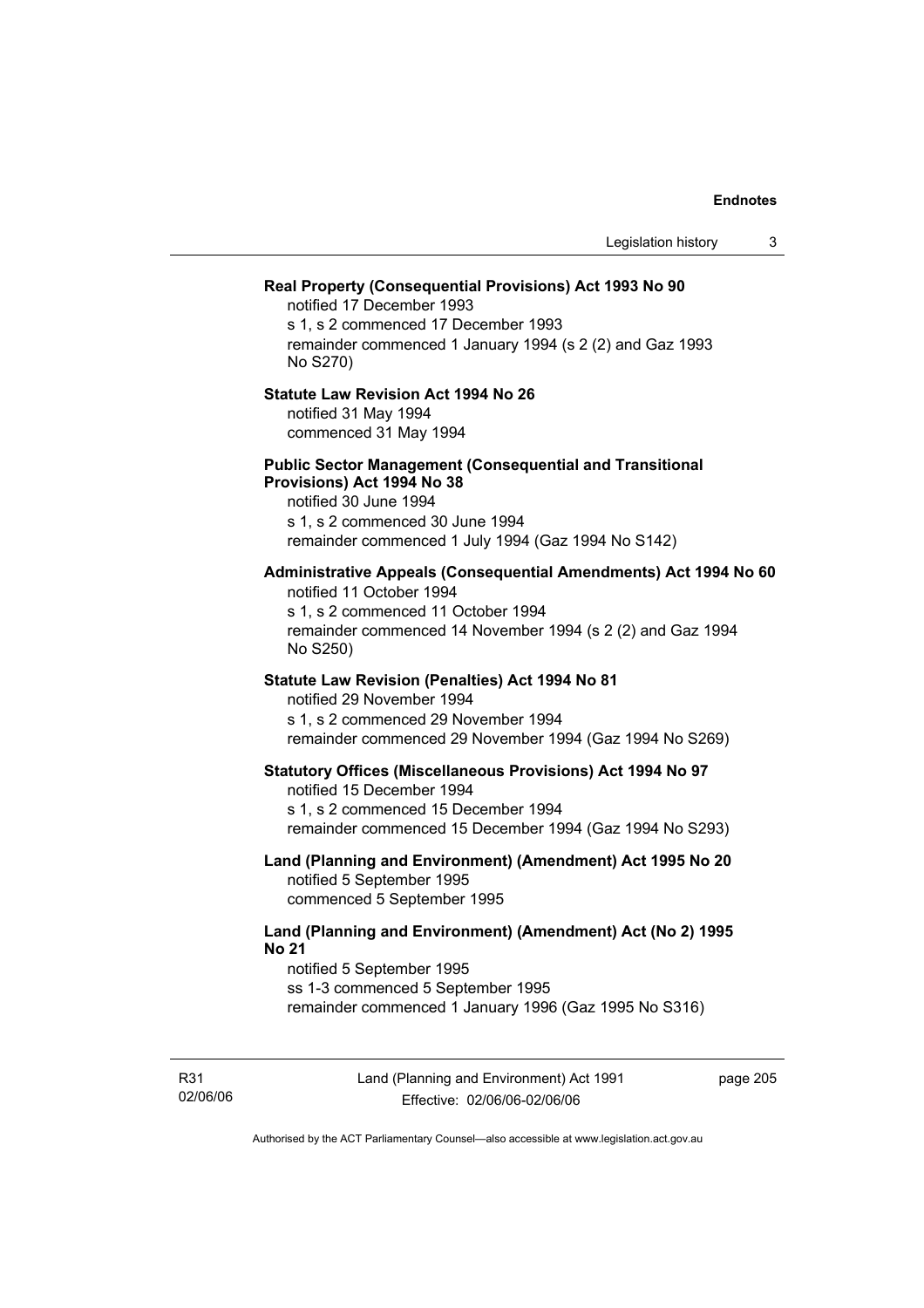| 3 | Legislation history |  |
|---|---------------------|--|
|---|---------------------|--|

# **Annual Reports (Government Agencies) (Consequential Provisions) Act 1995 No 25**

notified 5 September 1995 commenced 5 September 1995

#### **Land Titles (Consequential Amendments) Act 1995 No 54**

notified 20 December 1995 commenced 20 June 1996 (s 2)

### **Remuneration Tribunal (Consequential and Transitional Provisions) Act 1995 No 56**

notified 20 December 1995 commenced 21 December 1995 (s 2 and Gaz 1995 No S315)

### **Gungahlin Development Authority (Consequential Provisions) Act 1996 No 39**

notified 10 July 1996 commenced 19 August 1996 (s 2 and Gaz 1996 No S212)

#### **Land (Planning and Environment) (Amendment) Act 1996 No 62**  notified 3 December 1996 commenced 3 December 1996

#### **Land (Planning and Environment) (Amendment) Act (No 2) 1996 No 71**

notified 20 December 1996 ss 1-3 commenced 20 December 1996 remainder commenced 1 January 1997 (Gaz 1996 No S352)

### **Motor Traffic (Amendment) Act (No 3) 1996 No 83**

notified 20 December 1996 ss 1-3 commenced 20 December 1996 remainder commenced 1 January 1997 (Gaz 1996 No S353)

# **Land (Planning and Environment) (Amendment) Act (No 3) 1996 No 85**

notified 24 December 1996 s 1, s 2 commenced 24 December 1996 remainder commenced 24 June 1997

page 206 Land (Planning and Environment) Act 1991 Effective: 02/06/06-02/06/06

R31 02/06/06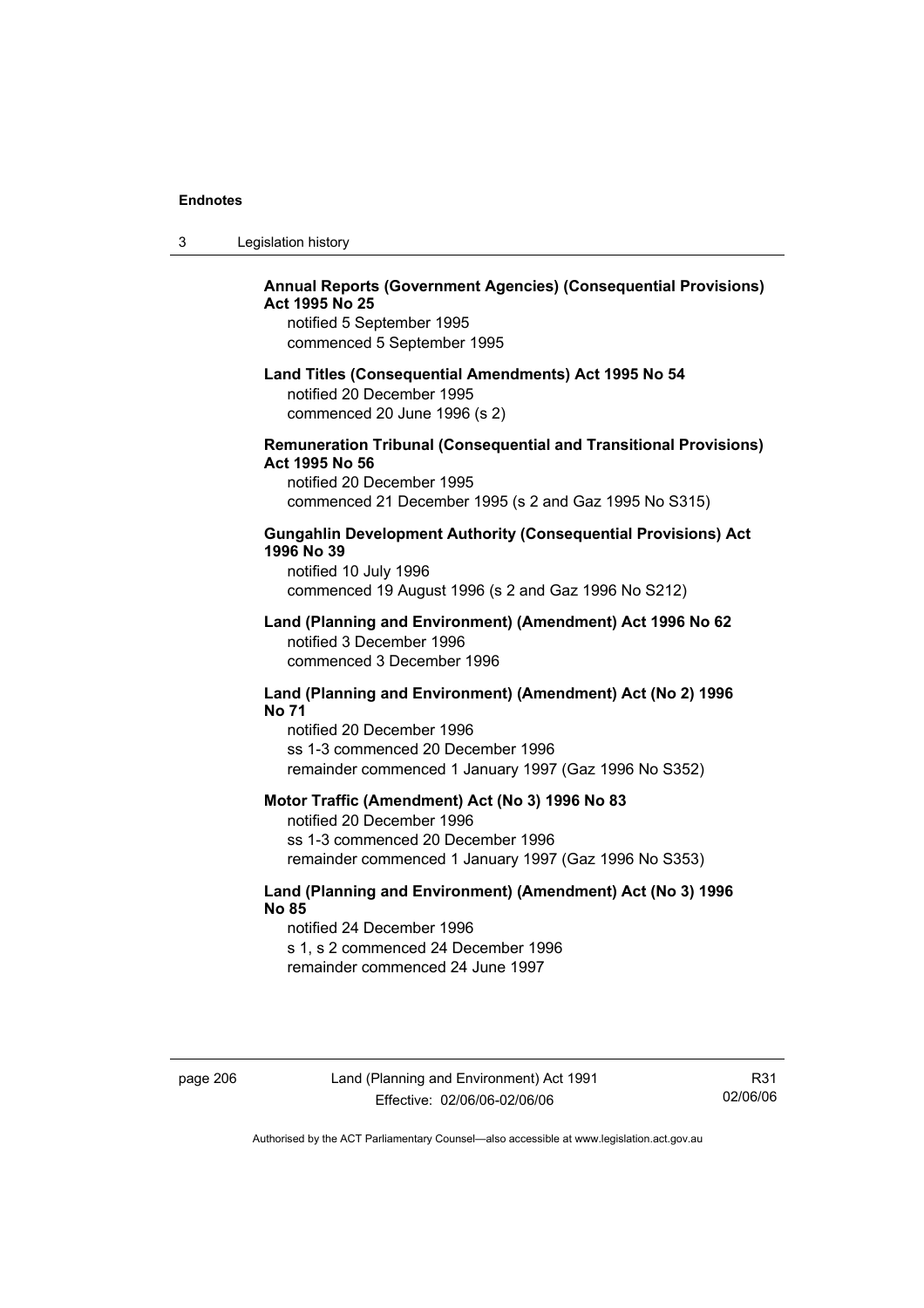# **Land (Planning and Environment) (Amendment) Act 1997 No 7**

notified 22 April 1997 ss 1-3 commenced 22 April 1997 remainder commenced 24 June 1997 (s 2 (2))

# **Remuneration Tribunal (Consequential Amendments) Act 1997 No 41 (as am by Act 2002 No 49 amdt 3.222)**

notified 19 September 1997 commenced 24 September 1997 (s 2 as am by Act 2002 No 49 amdt 3.222)

# **Environment Protection (Consequential Provisions) Act 1997 No 93**

notified 1 December 1997 s 1, s 2 commenced 1 December 1997 remainder commenced 1 June 1998

# **Land (Planning and Environment) (Amendment) Act (No 2) 1997 No 116**

notified 24 December 1997 commenced 24 December 1997

#### **Statute Law Revision (Penalties) Act 1998 No 54**

notified 27 November 1998 s 1, s 2 commenced 27 November 1998 remainder commenced 9 December 1998 (Gaz 1998 No 49)

# **Water Resources Act 1998 No 63 s 83**

notified 11 December 1998 (Gaz 1998 No S209) s 83 commenced 11 December 1998

# **Land (Planning and Environment) (Amendment) Act 1998 No 65**  notified 23 December 1998

commenced 23 December 1998

# **Land (Planning and Environment) (Amendment) Act 1999 No 40**  notified 16 July 1999 commenced 16 July 1999

# **Land Planning and Environment Amendment Act (No 2) 1999 No 73**  notified 15 December 1999 commenced 15 December 1999

R31 02/06/06 page 207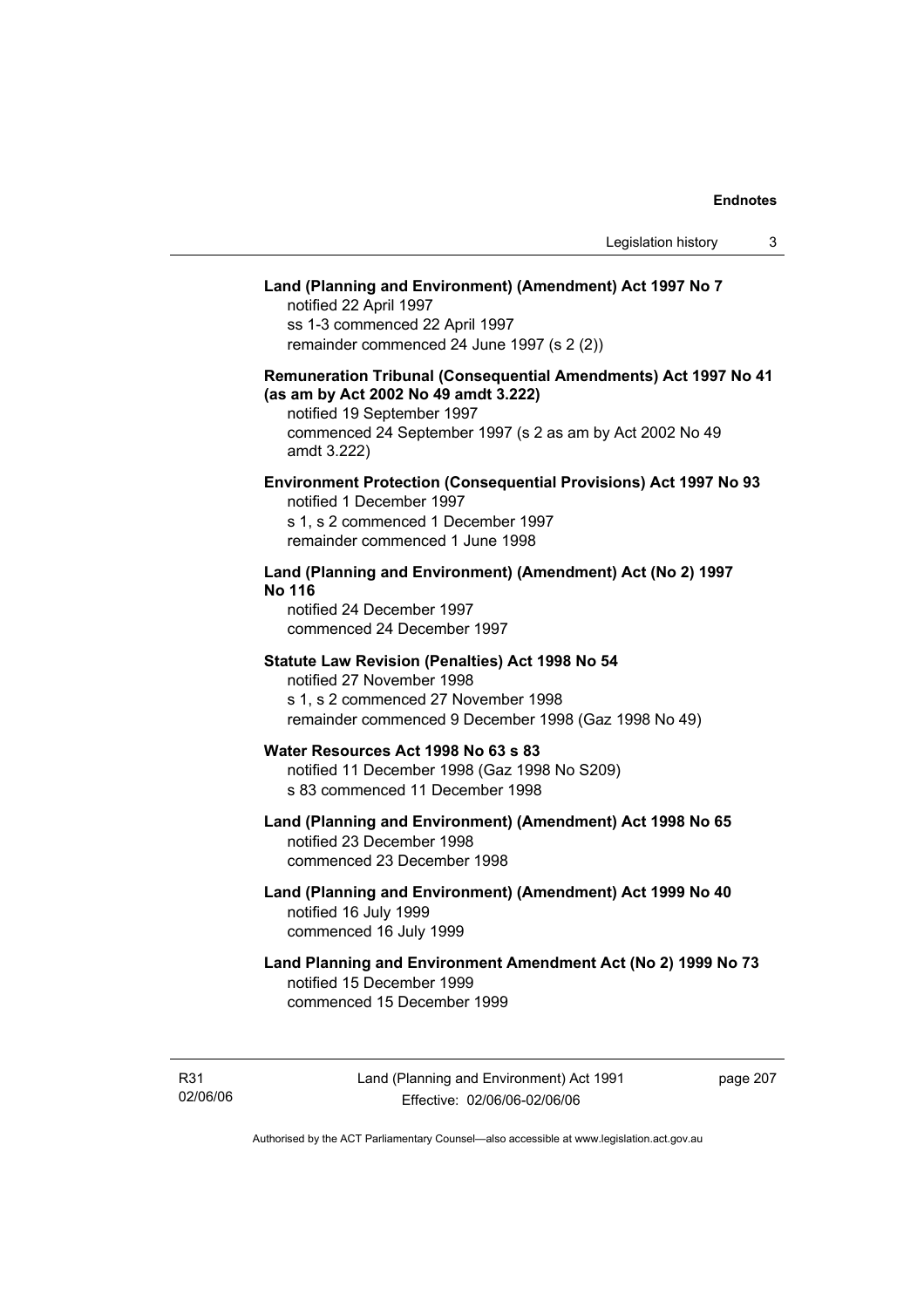$3<sub>1</sub>$ 

page 208 Land (Planning and Environment) Act 1991 Effective: 02/06/06-02/06/06

R31 02/06/06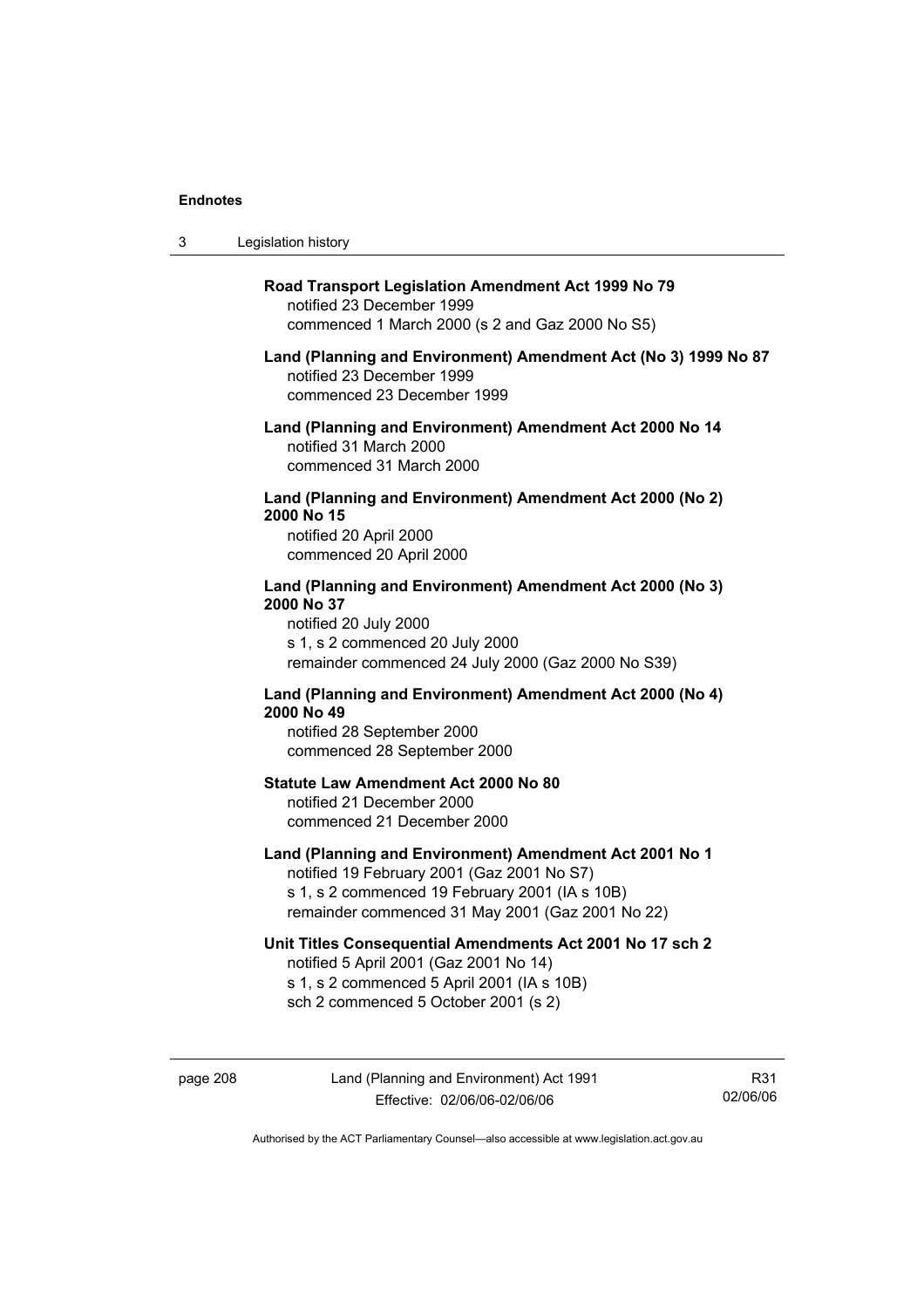#### **Tree Protection (Interim Scheme) Act 2001 No 20 s 54**

notified 3 April 2001 (Gaz 2001 No S16)

s 1, s 2 commenced 3 April 2001 (IA s 10B)

s 54 taken to have commenced 29 March 2001 (s 2)

#### **Land (Planning and Environment) Amendment Act 2001 (No 2) 2001 No 32**

notified 21 June 2001 (Gaz 2001 No S33) taken to have commenced 15 June 2001 (s 2)

#### **Legislation (Consequential Amendments) Act 2001 No 44 pt 207**

notified 26 July 2001 (Gaz 2001 No 30) s 1, s 2 commenced 26 July 2001 (IA s 10B) pt 207 commenced 12 September 2001 (s 2 and see Gaz 2001 No S65)

#### **Statute Law Amendment Act 2001 (No 2) 2001 No 56 pt 3.29**

notified 5 September 2001 (Gaz 2001 No S65) amdt 3.436 taken to have commenced 21 December 2000 (s 2 (2)) pt 3.29 remainder commenced 5 September 2001 (s 2 (1))

#### **Community Title Act 2001 No 58 s 101, s 102**

notified 10 September 2001 (Gaz 2001 No S66) s 1, s 2 commenced 10 September 2001 (IA s 10B) s 101, s 102 commenced 10 March 2002 (s 2 and LA s 79)

#### **Land (Planning and Environment) Amendment Act 2001 (No 3) 2001 No 73**

notified LR 12 September 2001 commenced 12 September 2001 (s 2)

# **Land (Planning and Environment) Amendment Act 2001 (No 4) 2001 No 80**

notified 10 September 2001 (Gaz 2001 No S66) s 1, s 2 commenced 10 September 2001 (IA s 10B) s 3, s 4 commenced 10 September 2001 (s 2 (1)) remainder commenced 12 September 2001 (s 2 (2))

# **Legislation Amendment Act 2002 No 11 pt 2.32**

notified LR 27 May 2002

s 1, s 2 commenced 27 May 2002 (LA s 75)

pt 2.32 commenced 28 May 2002 (s 2 (1))

R31 02/06/06 Land (Planning and Environment) Act 1991 Effective: 02/06/06-02/06/06

page 209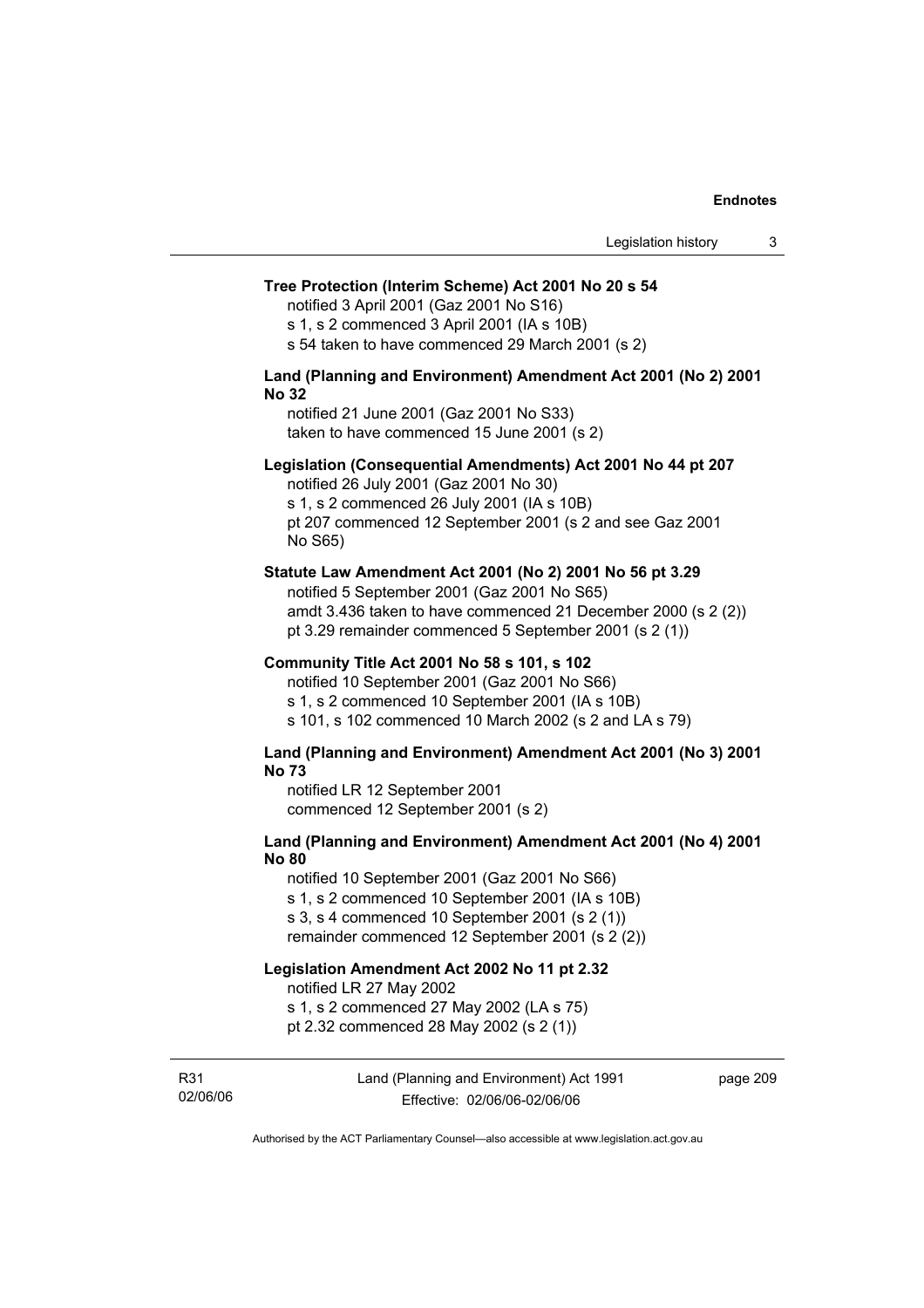| 3 | Legislation history |  |
|---|---------------------|--|
|---|---------------------|--|

# **Statute Law Amendment Act 2002 No 30 pt 3.38**

notified LR 16 September 2002 s 1, s 2 commenced 16 September 2002 (LA s 75) pt 3.38 commenced 17 September 2002 (s 2 (1))

#### **Land (Planning and Environment) Amendment Act 2002 No 37**

notified LR 10 October 2002

s 1, s 2 commenced 10 October 2002 (LA s 75 (1)) remainder commenced 11 October 2002 (s 2)

#### **Districts Act 2002 No 39 pt 1.4**

notified LR 10 October 2002

s 1, s 2 commenced 10 October 2002 (LA s 75 (1))

pt 1.4 commenced 11 October 2002 (s 2)

### **Statute Law Amendment Act 2002 (No 2) No 49 amdt 3.222**

notified LR 20 December 2002

s 1, s 2 taken to have commenced 7 October 1994 (LA s 75 (2)) amdt 3.222 commenced 24 September 1997 (s 2 (3))

*Note* This Act only amends the Remuneration Tribunal (Consequential Amendments) Act 1997 No 41.

#### **Planning and Land (Consequential Amendments) 2002 A2002-56 sch 1**

notified LR 20 December 2002 s 1, s 2 commenced 20 December 2002 (LA s 75 (1)) sch 1 commenced 1 July 2003 (s 2 and see Planning and Land Act 2002 A2002-55, s 2)

### **Cemeteries and Crematoria Act 2003 A2003-11 sch 1 pt 1.1**

notified LR 27 March 2003 s 1, s 2 commenced 27 March 2003 (LA s 75 (1)) sch 1 pt 1.1 commenced 27 September 2003 (s 2 and LA s 79)

# **Legislation (Gay, Lesbian and Transgender) Amendment Act 2003 A2003-14 sch 1 pt 1.20**

notified LR 27 March 2003 s 1, s 2 commenced 27 March 2003 (LA s 75 (1)) sch 1 pt 1.20 commenced 28 March 2003 (s 2)

R31 02/06/06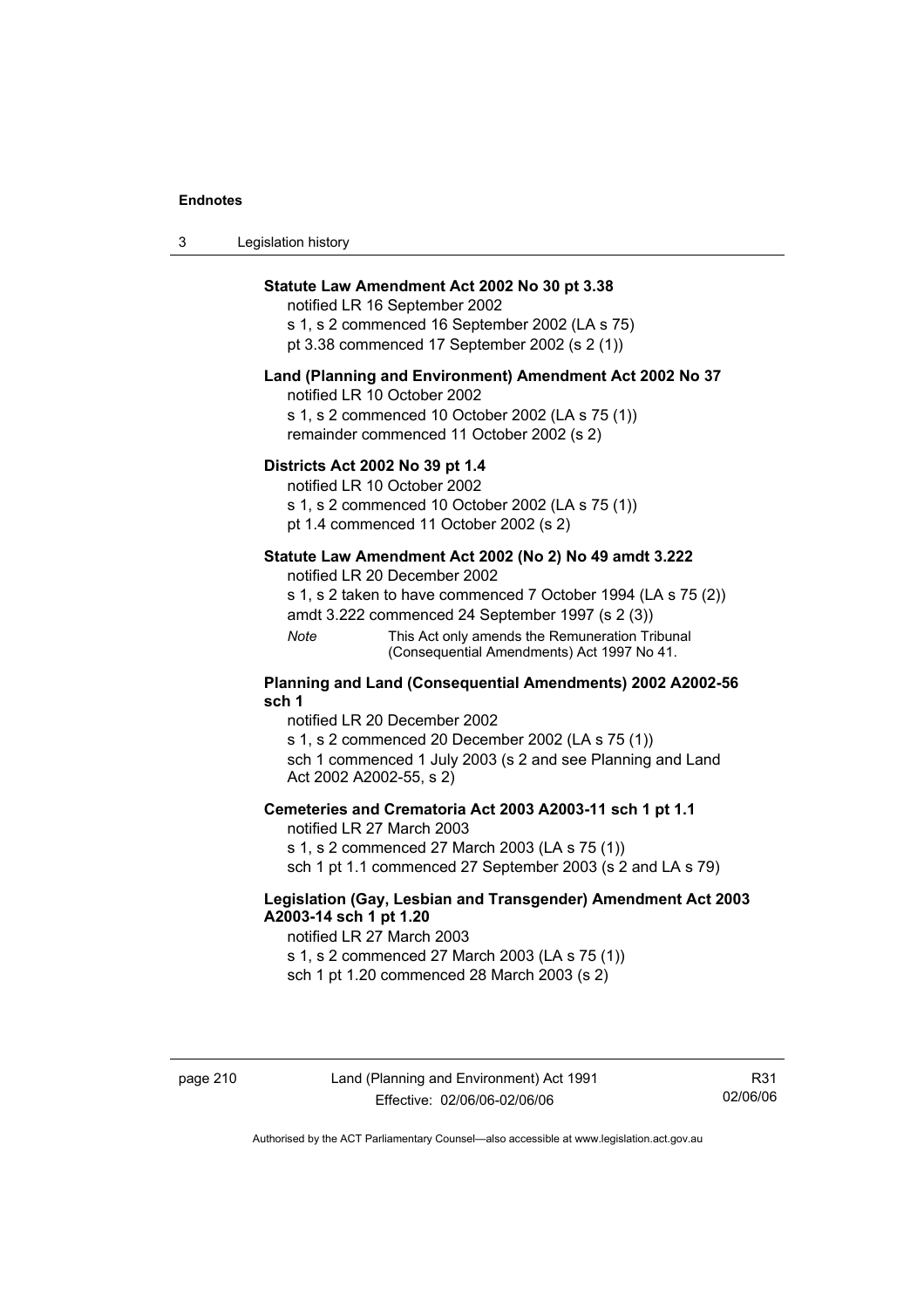# **Planning and Land Legislation Amendment Act 2003 A2003-30 sch 1 pt 1.1**

notified LR 30 June 2003

s 1, s 2 commenced 30 June 2003 (LA s 75 (1))

sch 1 pt 1.1 commenced 1 July 2003 (s 2 and see Planning and Land Act 2002 A2002-55, s 2)

#### **Land (Planning and Environment) (Compliance) Amendment Act 2003 A2003-34 pt 2, sch 1 pt 1.2, sch 2**

notified LR 7 July 2003

s 1, s 2 commenced 7 July 2003 (LA s 75 (1))

pt 2, sch 1 pt 1.2, sch 2 commenced 1 September 2003 (s 2 and CN2003-8)

# **Sexuality Discrimination Legislation Amendment Act 2004 A2004-2 sch 1 pt 1.9**

notified LR 18 February 2004

s 1, s 2 commenced 18 February 2004 (LA s 75 (1))

sch 1 pt 1.9 commenced 22 March 2004 (s 2 and CN2004-4)

#### **Construction Occupations Legislation Amendment Act 2004 A2004-13 sch 2 pt 2.16**

notified LR 26 March 2004

s 1, s 2 commenced 26 March 2004 (LA s 75 (1)) sch 2 pt 2.16 commenced 1 September 2004 (s 2 and see Construction Occupations (Licensing) Act 2004 A2004-12, s 2 and CN2004-8)

# **Criminal Code (Theft, Fraud, Bribery and Related Offences) Amendment Act 2004 A2004-15 sch 1 pt 1.27, sch 2 pt 2.48**

notified LR 26 March 2004

s 1, s 2 commenced 26 March 2004 (LA s 75 (1))

sch 1 pt 1.27, sch 2 pt 2.48 commenced 9 April 2004 (s 2 (1))

# **Gungahlin Drive Extension Authorisation Act 2004 A2004-27 s 16, s 17**

notified LR 26 May 2004

s 1, s 2 commenced 26 May 2004 (LA s 75 (1))

s 16, s 17 commenced 27 May 2004 (s 2)

page 211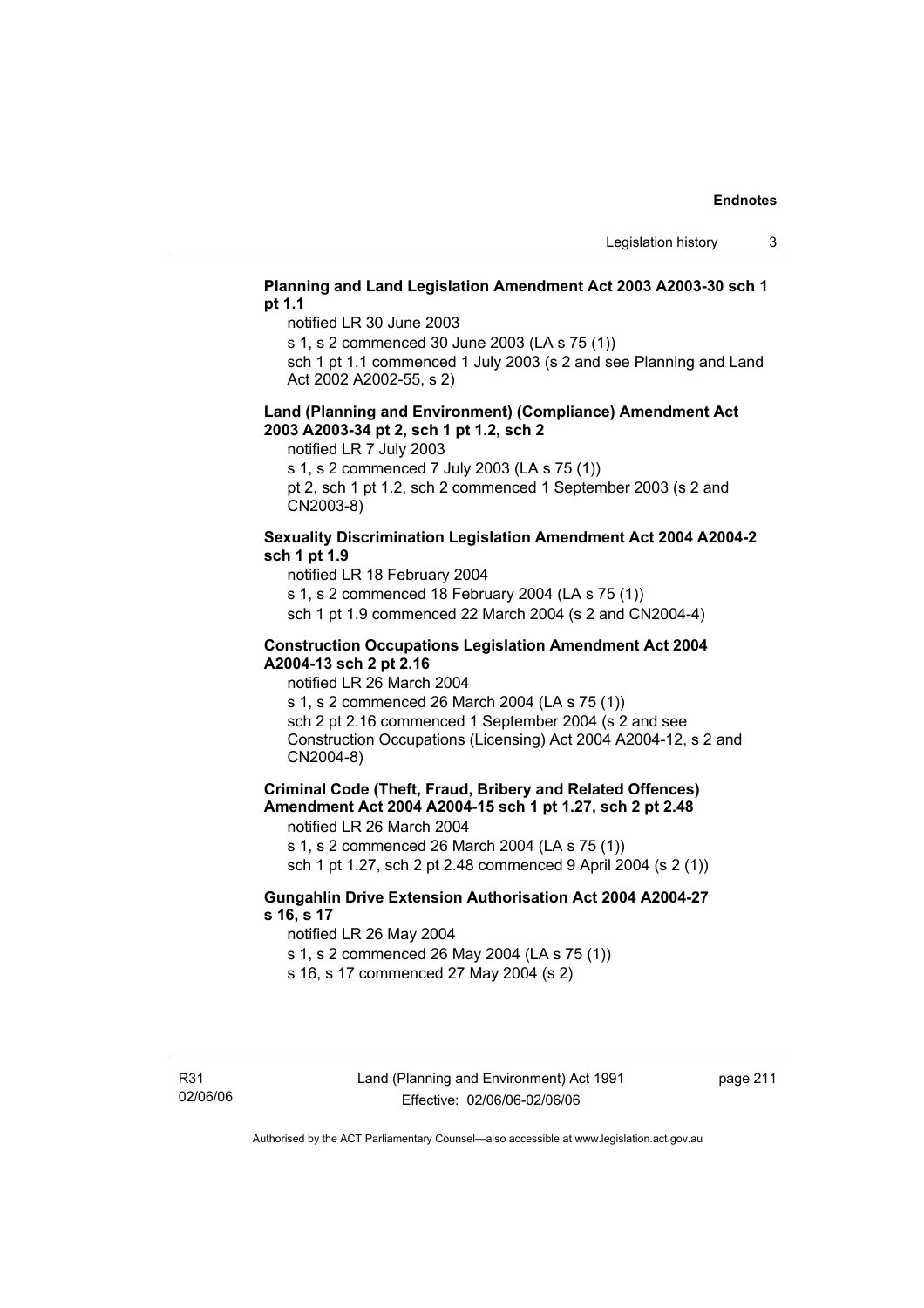| Legislation history<br>-3 |  |
|---------------------------|--|
|---------------------------|--|

#### **Statute Law Amendment Act 2004 A2004-42 sch 1 pt 1.3**

notified LR 11 August 2004 s 1, s 2 commenced 11 August 2004 (LA s 75 (1)) sch 1 pt 1.3 commenced 25 August 2004 (s 2 (1))

#### **Heritage Act 2004 A2004-57 sch 1 pt 1.5**

notified LR 9 September 2004 s 1, s 2 commenced 9 September 2004 (LA s 75 (1)) sch 1 pt 1.5 commenced 9 March 2005 (s 2 and LA s 79)

#### **Land (Planning and Environment) Amendment Act 2004 A2004-64**

notified LR 25 August 2004 s 1, s 2 commenced 25 August 2004 (LA s 75 (1)) remainder commenced 1 November 2004 (s 2 and CN2004-16)

#### **Statute Law Amendment Act 2005 A2005-20 sch 3 pt 3.31**

notified LR 12 May 2005 s 1, s 2 taken to have commenced 8 March 2005 (LA s 75 (2)) sch 3 pt 3.31 commenced 2 June 2005 (s 2 (1))

#### **Pest Plants and Animals Act 2005 A2005-21 sch 1 pt 1.1**

notified LR 12 May 2005 s 1, s 2 commenced 12 May 2005 (LA s 75 (1)) sch 1 pt 1.1 commenced 12 November 2005 (s 2 and LA s 79)

# **Unit Titles (Staged Development) Amendment Act 2005 A2005-37 sch 1 pt 1.1**

notified LR 26 August 2005 s 1, s 2 commenced 26 August 2005 (LA s 75 (1)) sch 1 pt 1.1 commenced 14 September 2005 (s 2 and CN2005-21)

#### **Land (Planning and Environment) Amendment Act 2005 A2005-49**

notified LR 6 September 2005 s 1, s 2 commenced 6 September 2005 (LA s 75 (1)) remainder commenced 7 September 2005 (s 2)

#### **Tree Protection Act 2005 A2005-51 sch 1 pt 1.3**

notified LR 29 September 2005 s 1, s 2 commenced 29 September 2005 (LA s 75 (1)) sch 1 pt 1.3 commenced 29 March 2006 (s 2 and LA s 79)

R31 02/06/06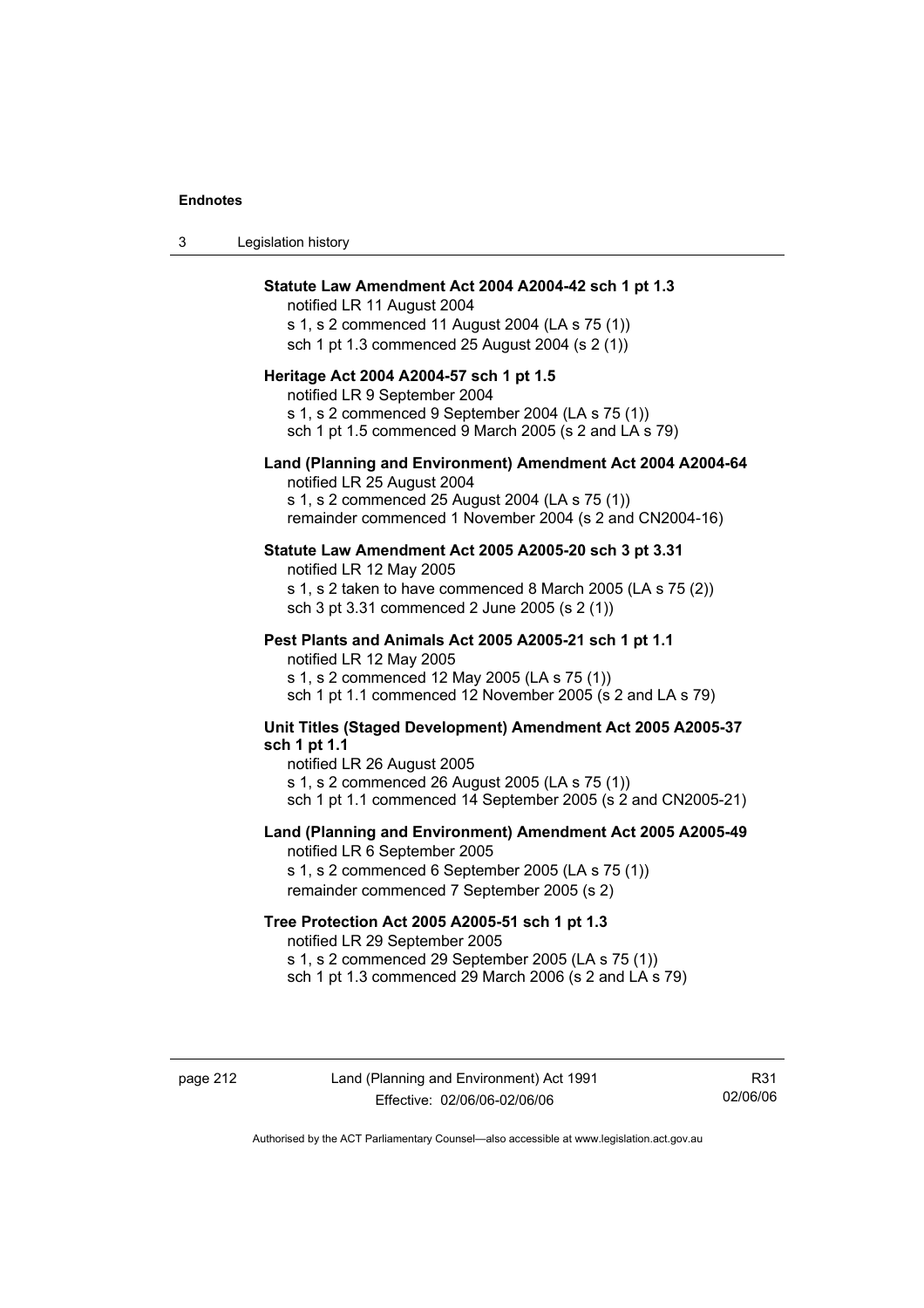# **Criminal Code (Administration of Justice Offences) Amendment Act 2005 A2005-53 sch 1 pt 1.17**

notified LR 26 October 2005 s 1, s 2 commenced 26 October 2005 (LA s 75 (1)) sch 1 pt 1.17 commenced 23 November 2005 (s 2)

#### **Statute Law Amendment Act 2005 (No 2) A2005-62 sch 1 pt 1.2**

notified LR 21 December 2005

s 1, s 2 commenced 21 December 2005 (LA s 75 (1)) sch 1 pt 1.2 commenced 11 January 2006 (s 2 (1))

#### **Civil Unions Act 2006 A2006-22 sch 1 pt 1.18**

notified LR 19 May 2006 s 1, s 2 commenced 19 May 2006 (LA s 75 (1)) sch 1 pt 1.18 awaiting commencement (s 2) *Note* default commencement under LA s 79: 19 November 2006

#### **Sentencing Legislation Amendment Act 2006 A2006-23 sch 1 pt 1.25**  notified LR 18 May 2006

s 1, s 2 commenced 18 May 2006 (LA s 75 (1)) sch 1 pt 1.25 commenced 2 June 2006 (s 2 (1) and see Crimes (Sentence Administration) Act 2005 A2005-59 s 2, Crimes (Sentencing) Act 2005 A2005-58, s 2 and LA s 79)

# **4 Amendment history**

| Title<br>title                      | am R23 LA                                                                                                                                                                                                           |
|-------------------------------------|---------------------------------------------------------------------------------------------------------------------------------------------------------------------------------------------------------------------|
| Name of Act<br>s 1                  | sub 2002 No 30 amdt 3.404                                                                                                                                                                                           |
| <b>Dictionary</b><br>s <sub>2</sub> | om 2001 No 44 amdt 1.2333<br>ins 2002 No 30 amdt 3.404                                                                                                                                                              |
| <b>Notes</b><br>s <sub>3</sub>      | om 1993 No 44<br>ins 2002 No 30 amdt 3.404                                                                                                                                                                          |
| s <sub>4</sub>                      | <b>Offences against Act—application of Criminal Code etc</b><br>om 2002 No 30 amdt 3.404<br>def <i>appeals board</i> ins 1993 No 77 s 4<br>def commissioner ins 1996 No 85 s 4<br>def conservator am 1994 No 97 sch |
|                                     |                                                                                                                                                                                                                     |

R31 02/06/06 Land (Planning and Environment) Act 1991 Effective: 02/06/06-02/06/06

page 213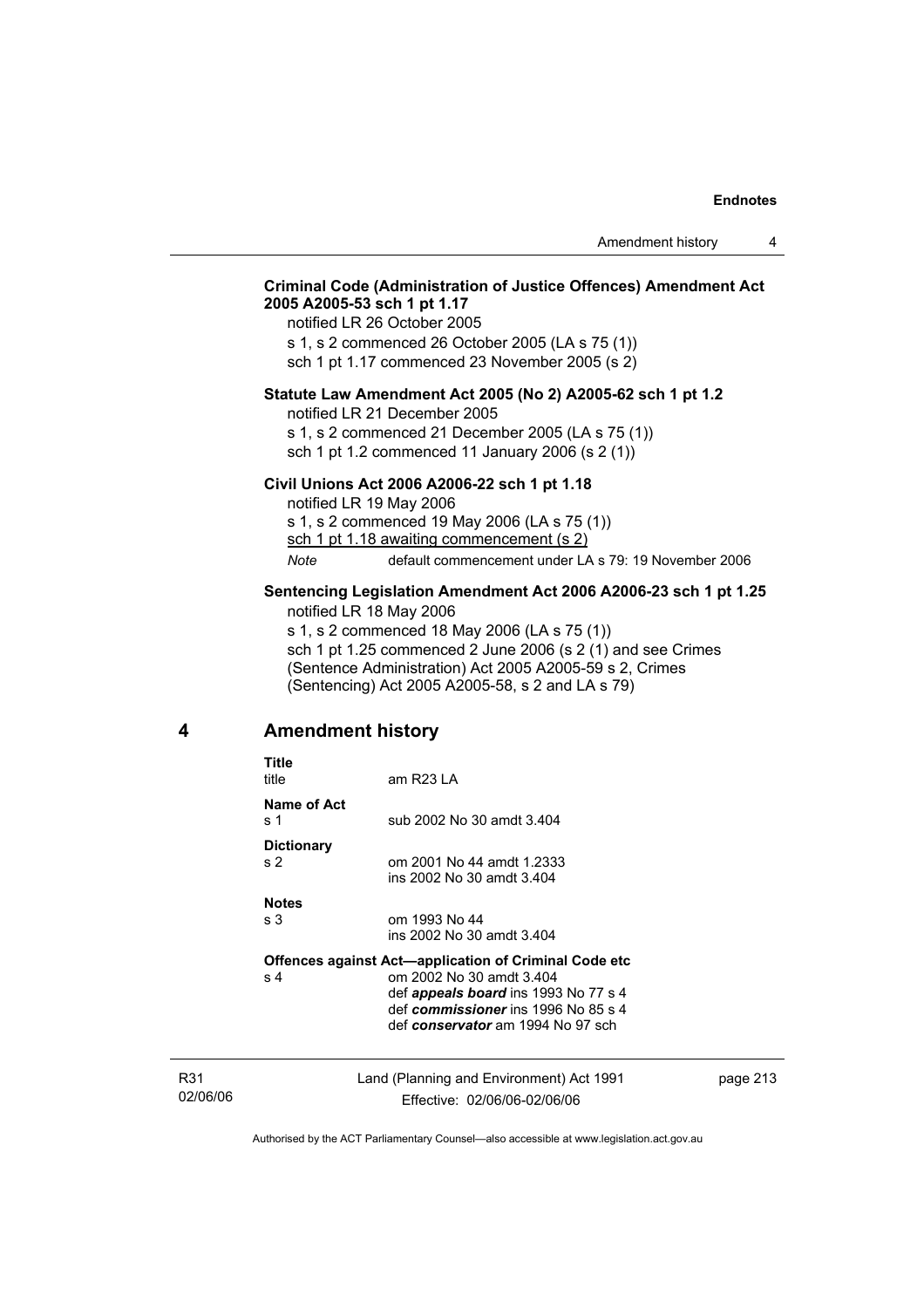| Amendment history<br>л |  |
|------------------------|--|
|------------------------|--|

| Preliminary<br>div 2.1 hdg<br>(prev pt 2 div 1 hdg) renum R6 LA<br>Definitions for pt 2<br>s 5<br>am 1996 Nos 71 and 85<br>def background papers am A2002-56 amdts 1.1-1.3,<br>amdt 1.24; A2004-57 amdts 1.8-1.11; pars renum R23 LA<br>(see A2004-57 amdt 1.12)<br>def Commonwealth Planning Act om 2002 No 30<br>amdt 3.405<br>def consultation notice ins 2002 No 30 amdt 3.406<br>def draft plan variation sub 2002 No 30 amdt 3.407,<br>A2002-56 amdt 1.4<br>def national authority om 2002 No 30 amdt 3.408<br>def national capital plan sub 2002 No 30 amdt 3.409<br>Stages and parts of the plan<br>om 2002 No 30 amdt 3.410<br>s 6<br>Territory plan-object and effect<br>div 2.2 hdg<br>(prev pt 2 div 2 hdg) renum R6 LA<br><b>Object of Territory plan</b><br>s 7 hdg<br>sub A2004-57 amdt 1.13<br>s 7<br>pars renum R23 LA (see A2004-57 amdt 1.15)<br><b>Effect of plan</b><br>am 1993 No 77; 1996 No 85<br>s 8 |  | def controlled activity am 1996 No 85 s 4<br>def determined fee om 2001 No 44 amdt 1.2334<br>def <i>Environment Minister</i> ins 1996 No 71 s 4<br>def Gungahlin central area ins 1996 No 39 s 8<br>def land management agreement ins 1999 No 73 s 4<br>sub 2001 No 44 amdt 1.2335<br>def pest animal ins 1997 No 7 s 4<br>def pest plant ins 1997 No 7 s 4<br>def <i>plan</i> sub 2001 No 44 amdt 1.2335<br>def <i>public land</i> ins 1996 No 85 s 4<br>def <i>public</i> street ins 1996 No 85 s 4<br>om 1999 No 79 sch 3<br>def registrar ins 1993 No 77 s 4<br>def <i>public</i> works om 1993 No 75 s 4<br>pres s 4 ins A2003-34 amdt 2.1 |
|-------------------------------------------------------------------------------------------------------------------------------------------------------------------------------------------------------------------------------------------------------------------------------------------------------------------------------------------------------------------------------------------------------------------------------------------------------------------------------------------------------------------------------------------------------------------------------------------------------------------------------------------------------------------------------------------------------------------------------------------------------------------------------------------------------------------------------------------------------------------------------------------------------------------------------|--|-------------------------------------------------------------------------------------------------------------------------------------------------------------------------------------------------------------------------------------------------------------------------------------------------------------------------------------------------------------------------------------------------------------------------------------------------------------------------------------------------------------------------------------------------------------------------------------------------------------------------------------------------|
|                                                                                                                                                                                                                                                                                                                                                                                                                                                                                                                                                                                                                                                                                                                                                                                                                                                                                                                               |  |                                                                                                                                                                                                                                                                                                                                                                                                                                                                                                                                                                                                                                                 |
|                                                                                                                                                                                                                                                                                                                                                                                                                                                                                                                                                                                                                                                                                                                                                                                                                                                                                                                               |  |                                                                                                                                                                                                                                                                                                                                                                                                                                                                                                                                                                                                                                                 |
|                                                                                                                                                                                                                                                                                                                                                                                                                                                                                                                                                                                                                                                                                                                                                                                                                                                                                                                               |  |                                                                                                                                                                                                                                                                                                                                                                                                                                                                                                                                                                                                                                                 |
|                                                                                                                                                                                                                                                                                                                                                                                                                                                                                                                                                                                                                                                                                                                                                                                                                                                                                                                               |  |                                                                                                                                                                                                                                                                                                                                                                                                                                                                                                                                                                                                                                                 |
|                                                                                                                                                                                                                                                                                                                                                                                                                                                                                                                                                                                                                                                                                                                                                                                                                                                                                                                               |  |                                                                                                                                                                                                                                                                                                                                                                                                                                                                                                                                                                                                                                                 |
|                                                                                                                                                                                                                                                                                                                                                                                                                                                                                                                                                                                                                                                                                                                                                                                                                                                                                                                               |  |                                                                                                                                                                                                                                                                                                                                                                                                                                                                                                                                                                                                                                                 |
|                                                                                                                                                                                                                                                                                                                                                                                                                                                                                                                                                                                                                                                                                                                                                                                                                                                                                                                               |  | am 1996 No 85; 2002 No 30 amdt 3.411; A2004-57 amdt 1.14;                                                                                                                                                                                                                                                                                                                                                                                                                                                                                                                                                                                       |
|                                                                                                                                                                                                                                                                                                                                                                                                                                                                                                                                                                                                                                                                                                                                                                                                                                                                                                                               |  |                                                                                                                                                                                                                                                                                                                                                                                                                                                                                                                                                                                                                                                 |

| page 214 |  |  |
|----------|--|--|
|----------|--|--|

page 214 Land (Planning and Environment) Act 1991 Effective: 02/06/06-02/06/06

R31 02/06/06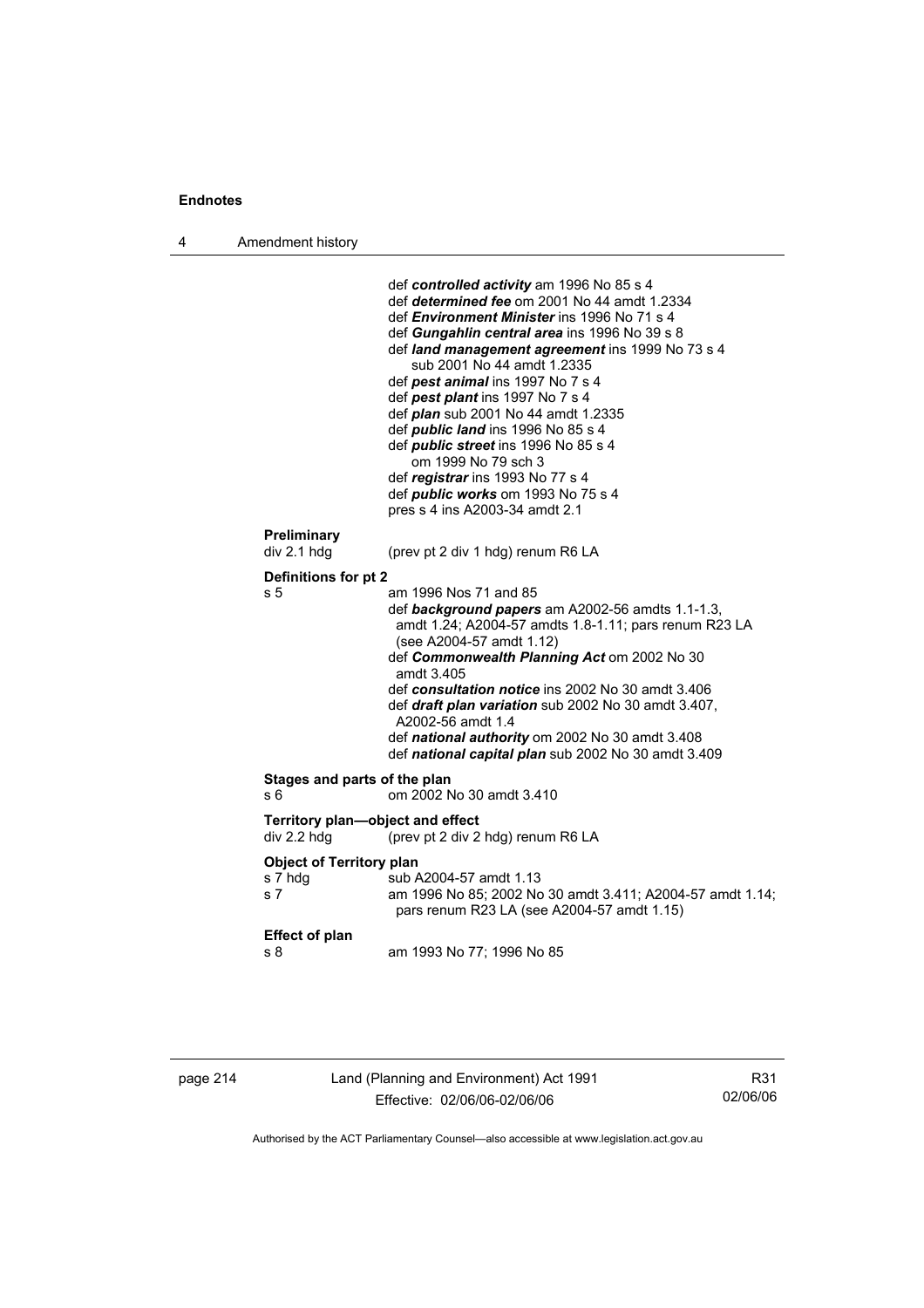#### **Effect of draft plan variation**

s 9 am 1996 No 85; 2000 No 37 s 4; 2001 No 44 amdt 1.2336; R6 LA (see 2001 No 44 amdt 1.2337); 2002 No 30 amdt 3.412, amdt 3.413; ss renum R9 LA (see 2002 No 30 amdt 3.414); A2002-56 amdt 1.5, amdt 1.6; pars renum R15 LA; A2004-57 amdt 1.16; ss renum R23 LA (see A2004-57 amdt 1.17) **Effect of interim heritage places register**  s 10 am A2002-56 amdt 1.23, amdt 1.24 om A2004-57 amdt 1.18 **Draft heritage places register and variations—lack of effect**  s 11 om A2004-57 amdt 1.18 **Territory plan—continuation and variation**  div 2.3 hdg (prev pt 2 div 3 hdg) renum R6 LA **Territory plan**  sdiv 2.3.1 hdg (prev pt 2 div 3 sdiv A hdg) renum R6 LA **Preparation of variations of Territory plan**  sdiv 2.3.2 hdg (prev pt 2 div 3 sdiv B hdg) renum R6 LA **Preparation of plan variations**  s 15 am 1996 No 85 sub A2002-56 amdt 1.7 **Consultation with conservator**  s 16 sub 1996 No 85 am A2002-56 amdt 1.24 **Consultation with heritage council**  s 17 am 2001 No 44 amdt 1.2338, amdt 1.2339; 2002 No 30 amdt 3.415, amdt 3.508; A2002-56 amdt 1.24 sub A2004-57 amdt 1.19 **Environmental reports and inquiries**  s 18 am 2002 No 30 amdt 3.416; A2002-56 amdt 1.24 **Public consultation—notification**  s 19 am 1993 No 75; 1996 No 85; 2000 No 37 s 5 sub 2001 No 44 amdt 1.2340 am 2002 No 30 amdt 3.417; A2002-56 amdt 1.8, amdt 1.23, amdt 1.24 **Public consultation—notice of interim effect etc**  s 19A ins 2001 No 44 amdt 1.2340 am 2002 No 30 amdt 3.418; A2004-57 amdt 1.20

R31 02/06/06 Land (Planning and Environment) Act 1991 Effective: 02/06/06-02/06/06

page 215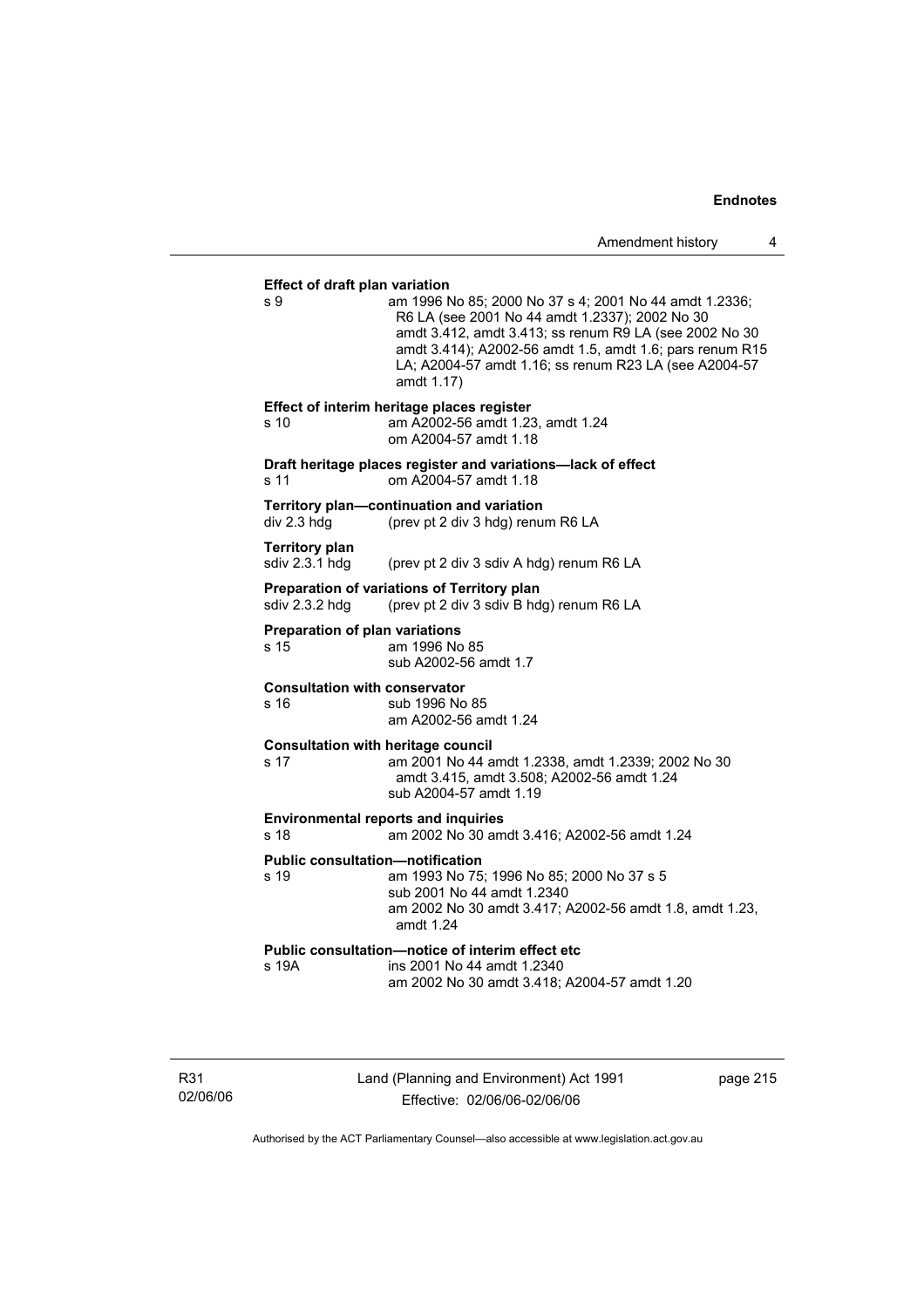| 4 | Amendment history                            |                                                                                                                                                                                                                                                     |
|---|----------------------------------------------|-----------------------------------------------------------------------------------------------------------------------------------------------------------------------------------------------------------------------------------------------------|
|   | s 19B                                        | Public consultation-availability of draft plan variation etc<br>ins 2001 No 44 amdt 1.2340<br>am 2002 No 30 amdt 3.419; A2002-56 amdt 1.9, amdt 1.10,<br>amdt 1.24; ss renum R12 LA (see A2002-56 amdt 1.11)                                        |
|   | s 19C                                        | Draft plan variations that do not affect rights<br>ins 2001 No 44 amdt 1.2340<br>sub A2002-56 amdt 1.12                                                                                                                                             |
|   | s 20                                         | Consultation with national capital authority<br>am 2002 No 30 amdt 3.420<br>sub A2002-56 amdt 1.12                                                                                                                                                  |
|   | <b>Public inspection of comments</b><br>s 21 | am 1996 No 85; 2002 No 30 amdt 3.421<br>sub A2002-56 amdt 1.13                                                                                                                                                                                      |
|   | s 22                                         | Revision, deferral or withdrawal of draft plan variations<br>am 1996 No 85; 2001 No 44 amdts 1.2341-1.2345; R6 LA<br>(see 2001 No 44 amdt 1.2346); 2002 No 30 amdt 3.422;<br>A2002-56 amdt 1.23, amdt 1.24                                          |
|   | sdiv 2.3.3 hdg                               | <b>Executive approval and consideration by Legislative Assembly</b><br>(prev pt 2 div 3 sdiv C hdg) renum R6 LA                                                                                                                                     |
|   | s 24                                         | Submission of draft plan variation to Executive<br>am 1996 No 85; 2001 No 44 amdt 1.2347; 2002 No 30<br>amdt 3.422, amdt 3.423; A2002-56 amdt 1.23, amdt 1.24;<br>A2003-30 amdt 1.1; ss renum R12 LA (see A2003-30<br>amdt 1.2); A2004-57 amdt 1.21 |
|   | s 25                                         | <b>Consideration by Legislative Assembly committee</b><br>am A2002-56 amdt 1.23                                                                                                                                                                     |
|   | Minister's powers<br>$s$ 26 hdg<br>s 26      | sub A2002-56 amdt 1.14<br>am 1996 No 85; 2001 No 44 amdts 1.2348-1.2350; 2002<br>No 30 amdt 3.424; A2002-56 amdts 1.15-1.17, amdt 1.23,<br>amdt 1.24                                                                                                |
|   | s 27                                         | Return of draft plan variation to authority<br>sub 2002 No 30 amdt 3.425<br>am A2002-56 amdt 1.18, amdt 1.19, amdt 1.23                                                                                                                             |
|   | s 28                                         | Notice of revival of deferred draft plan variation<br>am 2001 No 44 amdt 1.2351, amdt 1.2352; A2002-56<br>amdt 1.20, amdt 1.23, amdt 1.24                                                                                                           |

# page 216 Land (Planning and Environment) Act 1991 Effective: 02/06/06-02/06/06

R31 02/06/06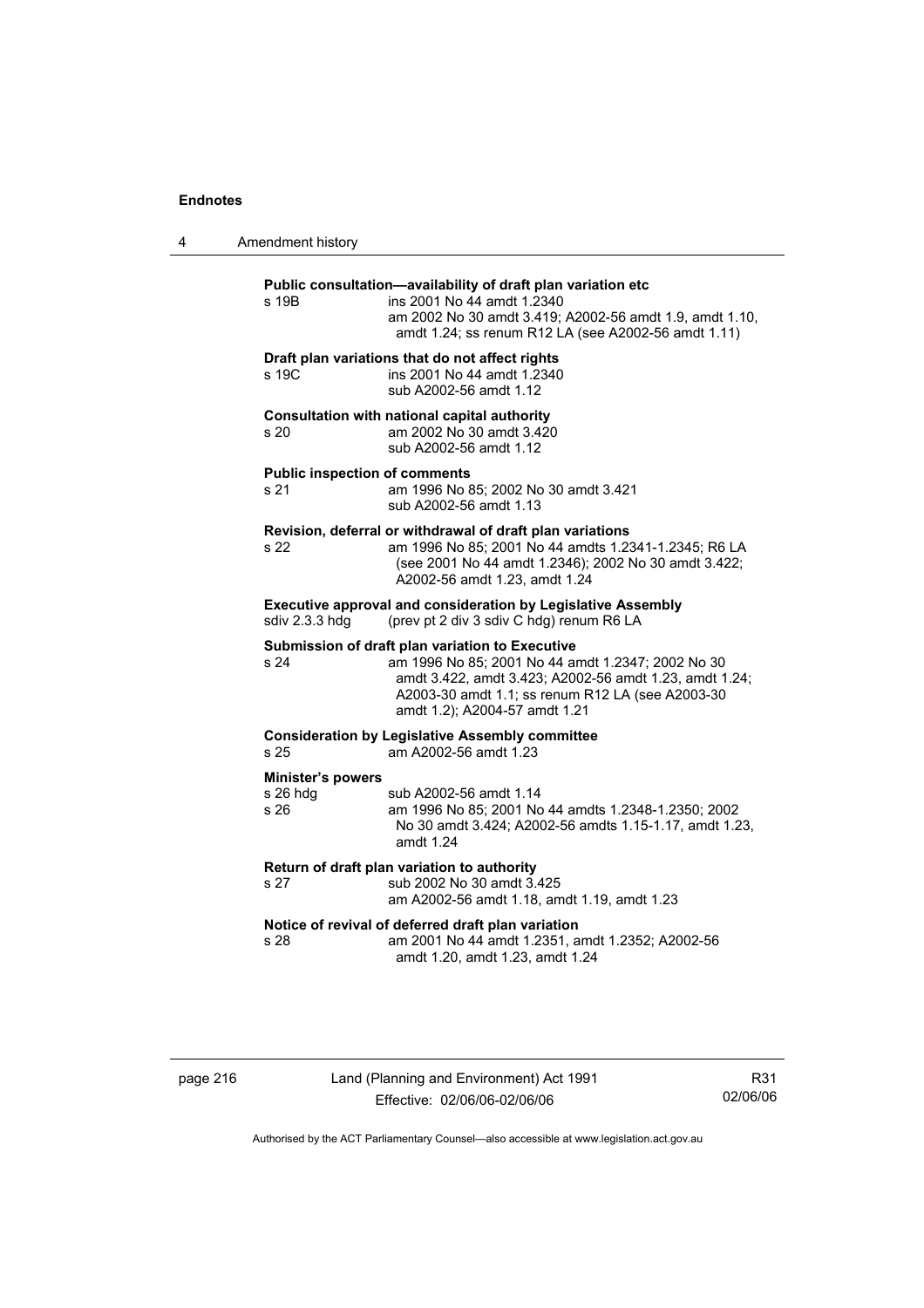| Amendment history |  |
|-------------------|--|
|-------------------|--|

| s <sub>29</sub>                                                                       | <b>Consideration of plan variation by Legislative Assembly</b><br>am 1996 No 85; 2001 No 44 amdts 1.2353-1.2356,<br>amdt 1.2358; R6 LA (see 2001 No 44 amdt 1.2357); 2002<br>No 30 amdts 3.426-3.430; ss renum R9 LA (see 2002 No 30<br>amdt 3.431); A2002-56 amdt 1.20, amdt 1.21, amdt 1.23 |  |  |
|---------------------------------------------------------------------------------------|-----------------------------------------------------------------------------------------------------------------------------------------------------------------------------------------------------------------------------------------------------------------------------------------------|--|--|
| s 30                                                                                  | <b>Rejection of plan variation by Legislative Assembly</b><br>om 2001 No 44 amdt 1.2359<br>ins 2001 No 44 amdt 1.2358<br>am A2002-56 amdt 1.21, amdt 1.24                                                                                                                                     |  |  |
| s 30A                                                                                 | Partial rejection of plan variation by Legislative Assembly<br>ins 2001 No 44 amdt 1.2358<br>am 2002 No 30 amdt 3.432                                                                                                                                                                         |  |  |
| s 30B                                                                                 | Partial rejection of plan variation-newspaper publication etc<br>ins 2001 No 44 amdt 1.2358<br>am A2002-56 amdt 1.21                                                                                                                                                                          |  |  |
| <b>Plan variations-defined land</b><br>sdiv 2.3.4 hdg                                 | (prev pt 2 div 3 sdiv D hdg) renum R6 LA                                                                                                                                                                                                                                                      |  |  |
| s 32                                                                                  | Plan variations in relation to defined land<br>am 1996 No 85; 2001 No 44 amdts 1.2360-1.2366; R6 LA<br>(see 2001 No 44 amdt 1.2367); am A2002-56 amdt 1.24                                                                                                                                    |  |  |
| div 2.4 hdg                                                                           | <b>Australian Capital Territory Planning Authority</b><br>(prev pt 2 div 4 hdg) renum R6 LA<br>om A2002-56 amdt 1.22                                                                                                                                                                          |  |  |
| Establishment, constitution, functions and powers<br>div 4 subdiv A hdg om 1996 No 85 |                                                                                                                                                                                                                                                                                               |  |  |
| <b>Establishment of authority</b><br>s 33                                             | am 1996 No 85<br>sub 2002 No 30 amdt 3.433<br>om A2002-56 amdt 1.22                                                                                                                                                                                                                           |  |  |
| <b>Constitution</b><br>s 34                                                           | om 1996 No 85                                                                                                                                                                                                                                                                                 |  |  |
| <b>Functions</b><br>s 36                                                              | am 2002 No 30 amdt 3.434, amdt 3.435<br>om A2002-56 amdt 1.22                                                                                                                                                                                                                                 |  |  |
| <b>Executive policy directions</b><br>s 37                                            | am 1995 No 25; 1996 No 85; 2001 No 44 amdt 1.2368; R6 LA<br>(see 2001 No 44 amdt 1.2369); 2002 No 30 amdt 3.436<br>om A2002-56 amdt 1.22                                                                                                                                                      |  |  |
|                                                                                       |                                                                                                                                                                                                                                                                                               |  |  |

R31 02/06/06 Land (Planning and Environment) Act 1991 Effective: 02/06/06-02/06/06

page 217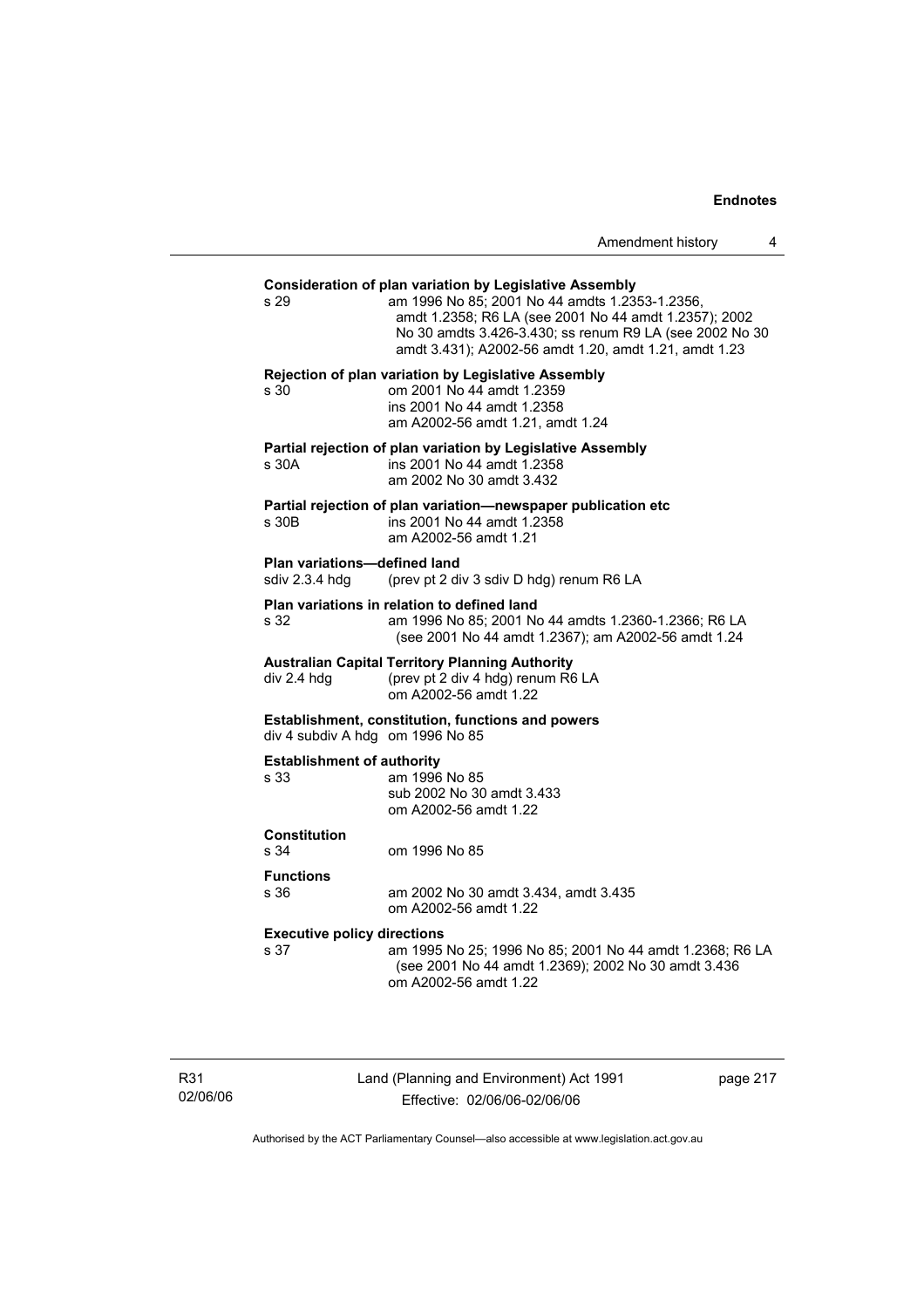4 Amendment history

**Power to enter into contracts**<br>s 38 am 1994 No am 1994 No 38 sub 2002 No 30 amdt 3.437 om A2002-56 amdt 1.22 **Annual report**  s 39 om 1995 No 25 **Delegation**  sub 2002 No 30 amdt 3.437 om A2002-56 amdt 1.22 **Staff**  s 41 am 2002 No 30 amdt 3.438 om A2002-56 amdt 1.22 **Effect of irregularity of appointment of chief planner**  s 42 om 1996 No 85 **Chief planner**  div 4 subdiv B hdg om 1996 No 85 **Chief planner**  s 43 om 1996 No 85 **Acting chief planner**  om 1996 No 85 **Remuneration and allowances**  s 45 am 1994 No 38 om 1995 No 56 **Leave of absence**  om 1996 No 85 **Disclosure of interests**  s 47 om 1996 No 85 **Other employment, remuneration, business etc**  s 48 om 1996 No 85 **Resignation**  s 49 om 1996 No 85 **Termination of appointment**  s 50 om 1996 No 85 **Miscellaneous**  (prev pt 2 div 5 hdg) renum R6 LA **Heritage**<br>pt 3 hdg om A2004-57 amdt 1.22

page 218 Land (Planning and Environment) Act 1991 Effective: 02/06/06-02/06/06

R31 02/06/06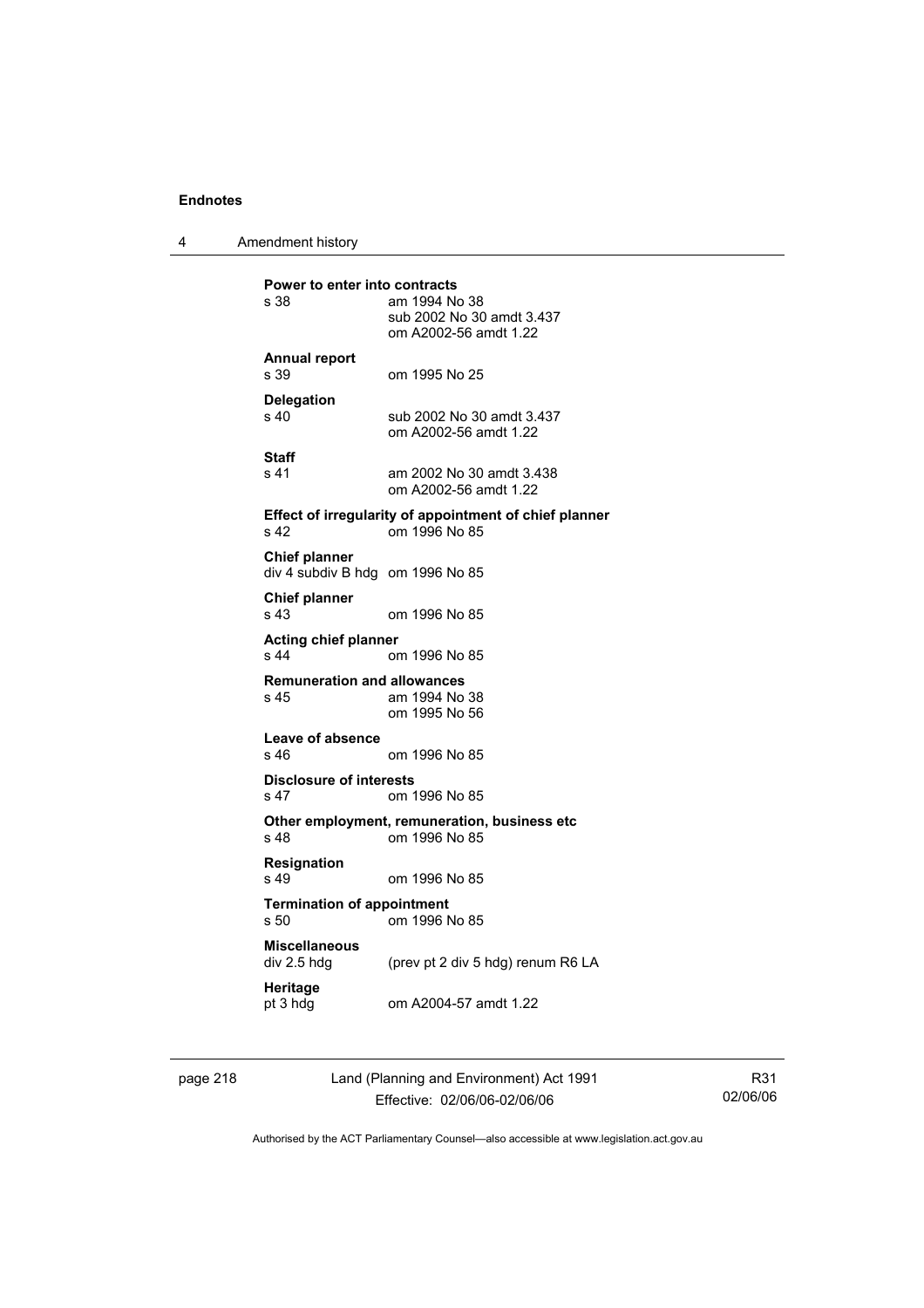| div 3.1 hdg                        | (prev pt 3 div 1 hdg) renum R6 LA                                                                                                                         |
|------------------------------------|-----------------------------------------------------------------------------------------------------------------------------------------------------------|
|                                    | om A2004-57 amdt 1.22                                                                                                                                     |
| Definitions for pt 3               |                                                                                                                                                           |
| s 52 hdg                           | sub 2002 No 30 amdt 3.439                                                                                                                                 |
| s <sub>52</sub>                    | am 2002 No 30 amdt 3.440, amdt 3.442                                                                                                                      |
|                                    | om A2004-57 amdt 1.22                                                                                                                                     |
|                                    | def interim heritage places register ins 2001 No 44<br>amdt 1.2370                                                                                        |
|                                    | am 2002 No 30 amdt 3.441                                                                                                                                  |
|                                    | om A2004-57 amdt 1.22                                                                                                                                     |
|                                    | def interim variation ins 2001 No 44 amdt 1.2371                                                                                                          |
|                                    | om A2004-57 amdt 1.22                                                                                                                                     |
|                                    | Compliance with requirements for consultation or notification                                                                                             |
| s 53                               | om 2001 No 44 amdt 1.2372                                                                                                                                 |
|                                    | ins 2002 No 30 amdt 3.443<br>om A2004-57 amdt 1.22                                                                                                        |
|                                    |                                                                                                                                                           |
| Heritages places register          |                                                                                                                                                           |
| div 3.2 hdg                        | (prev pt 3 div 2 hdg) renum R6 LA<br>om A2004-57 amdt 1.22                                                                                                |
|                                    | Content of heritage places register                                                                                                                       |
| s <sub>54</sub>                    | am 2002 No 30 amdt 3.444, amdt 3.445                                                                                                                      |
|                                    | om A2004-57 amdt 1.22                                                                                                                                     |
|                                    | Interim heritage places registers                                                                                                                         |
|                                    |                                                                                                                                                           |
| div 3.3 hdg                        | (prev pt 3 div 3 hdg) renum R6 LA                                                                                                                         |
|                                    | om A2004-57 amdt 1.22                                                                                                                                     |
| <b>Effect</b>                      |                                                                                                                                                           |
| sdiv 3.3.1 hdg                     | (prev pt 3 div 3 sdiv A hdg) renum R6 LA<br>om A2004-57 amdt 1.22                                                                                         |
| <b>Effect of interim registers</b> |                                                                                                                                                           |
| s 55                               | om A2004-57 amdt 1.22                                                                                                                                     |
|                                    | Preparation, notification and submission of registers                                                                                                     |
| sdiv 3.3.2 hdg                     | (prev pt 3 div 3 sdiv B hdg) renum R6 LA                                                                                                                  |
|                                    | om A2004-57 amdt 1.22                                                                                                                                     |
| s 59                               | am 2001 No 44 amdt 1.2373; 2002 No 30 amdt 3.446<br>Application for inclusion of places in interim register<br>am 1993 No 77; 1996 No 71; ss renum R15 LA |

R31 02/06/06 Land (Planning and Environment) Act 1991 Effective: 02/06/06-02/06/06

page 219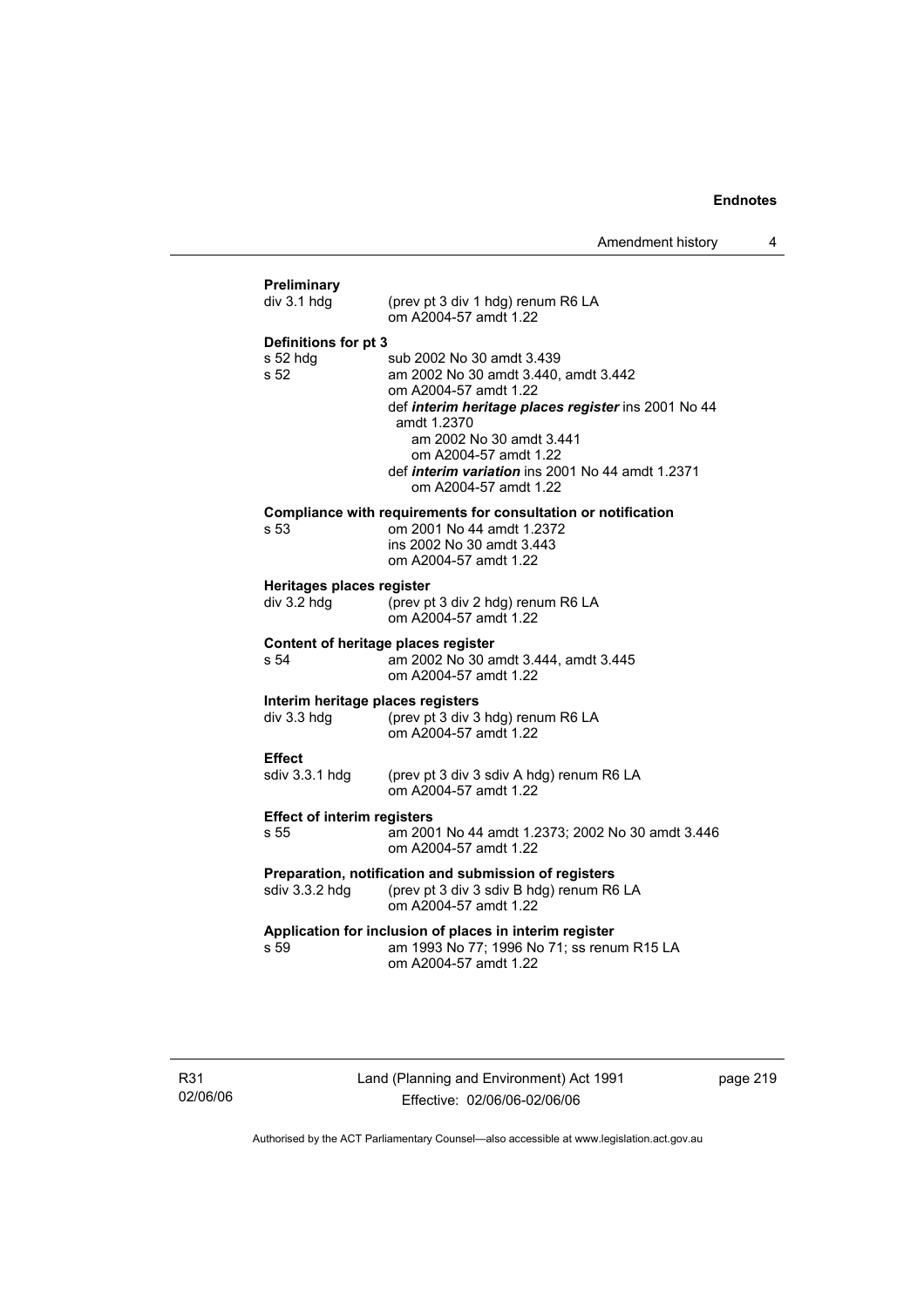4 Amendment history

| <b>Public notification</b><br>s 60.       | am 1993 No 77; 1996 No 71; 2001 No 44 amdt 1.2374,<br>amdt 1.2375; R6 LA (see 2001 No 44 amdt 1.2376); 2002<br>No 30 amdt 3.447, amdt 3.448<br>om A2004-57 amdt 1.22                             |
|-------------------------------------------|--------------------------------------------------------------------------------------------------------------------------------------------------------------------------------------------------|
| s 61                                      | Notification of lessees and occupiers<br>am 2001 No 44 amdt 1.2377; 2002 No 30 amdt 3.508<br>om A2004-57 amdt 1.22                                                                               |
| Revision of interim register<br>s 62      | am 1993 No 77; 1996 No 71; 2001 No 44 amdts 1.2378-<br>1.2381; R6 LA (see 2001 No 44 amdt 1.2382); 2002 No 30<br>amdt 3.449, amdt 3.508<br>om A2004-57 amdt 1.22                                 |
| s 63 hdg<br>s 63                          | Submission of interim register to planning and land authority<br>am A2002-56 amdt 1.25<br>am 1993 No 77; 1996 No 71; 2001 No 44 amdt 1.2383;<br>A2002-56 amdt 1.25-1.29<br>om A2004-57 amdt 1.22 |
| <b>Acquisition</b><br>s 64                | am A2002-56 amdt 1.30, amdt 1.31<br>om A2004-57 amdt 1.22                                                                                                                                        |
| div 3.4 hdg                               | Acquisition of heritage places and objects<br>(prev pt 3 div 4 hdg) renum R6 LA<br>om A2004-57 amdt 1.22                                                                                         |
| Notice of acquistion<br>s 65              | am 1993 No 77<br>om 1996 No 71                                                                                                                                                                   |
| <b>Aboriginal heritage</b><br>div 3.5 hdg | (prev pt 3 div 5 hdg) renum R6 LA<br>om A2004-57 amdt 1.22                                                                                                                                       |
| Preliminary<br>sdiv 3.5.1 hdg             | (prev pt 3 div 5 sdiv A hdg) renum R6 LA<br>om A2004-57 amdt 1.22                                                                                                                                |
| Definitions for div 3.5<br>s 66           | sub 2002 No 30 amdt 3.450<br>om A2004-57 amdt 1.22                                                                                                                                               |
| sdiv 3.5.2 hdg                            | Reporting discoveries of unregistered Aboriginal places<br>(prev pt 3 div 5 sdiv B hdg) renum R6 LA<br>om A2004-57 amdt 1.22                                                                     |
|                                           |                                                                                                                                                                                                  |

page 220 Land (Planning and Environment) Act 1991 Effective: 02/06/06-02/06/06

R31 02/06/06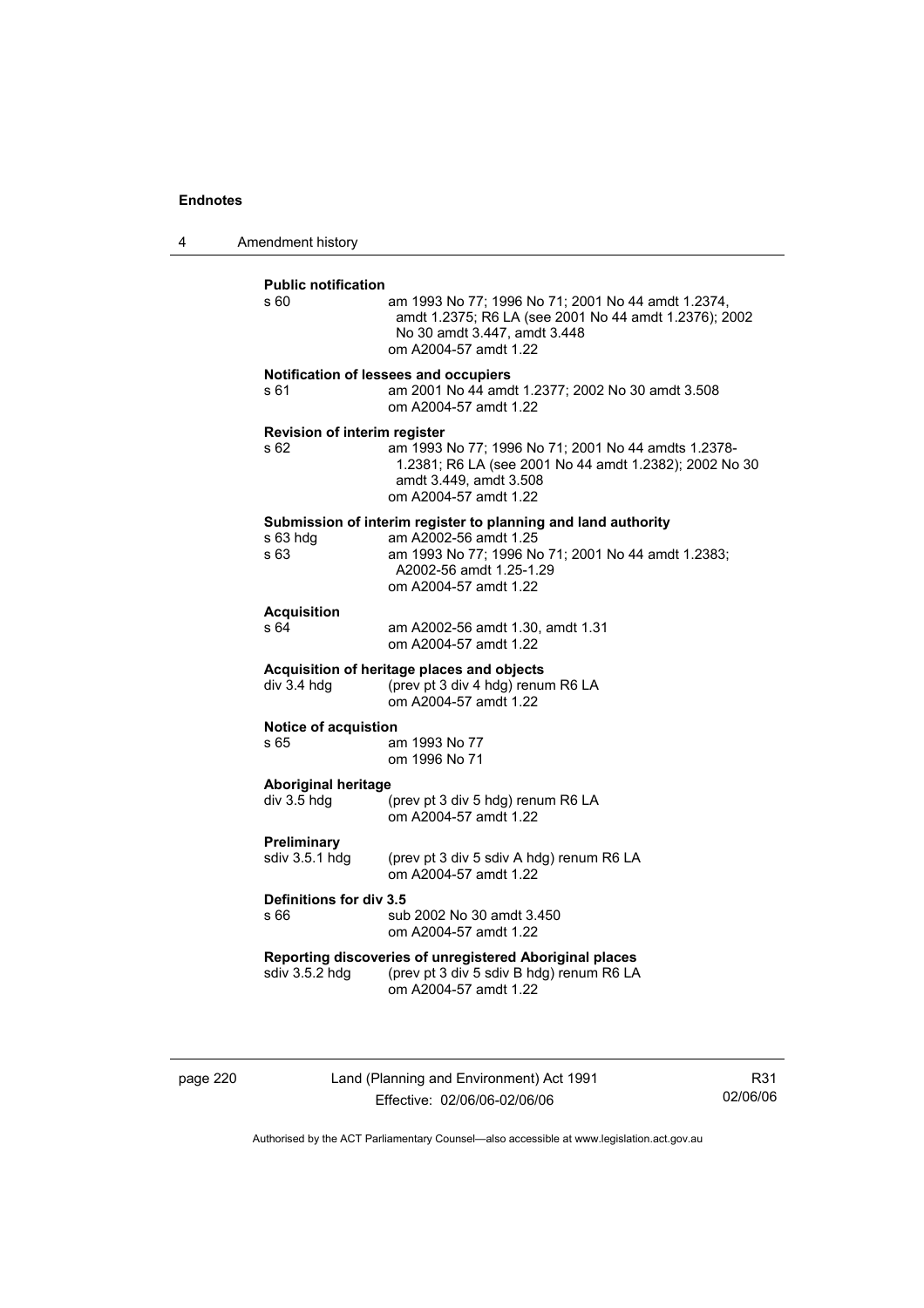|                 | <b>Reports</b>                                                                                                                                                                       |                                                                                                                                                                                                |          |  |
|-----------------|--------------------------------------------------------------------------------------------------------------------------------------------------------------------------------------|------------------------------------------------------------------------------------------------------------------------------------------------------------------------------------------------|----------|--|
|                 | s 67                                                                                                                                                                                 | am 1994 No 81<br>om A2004-57 amdt 1.22                                                                                                                                                         |          |  |
|                 | s 68                                                                                                                                                                                 | Aboriginal heritage discoveries-consideration of reports<br>am 2002 No 30 amdt 3.508<br>om A2004-57 amdt 1.22                                                                                  |          |  |
|                 | s 69                                                                                                                                                                                 | Aboriginal heritage discoveries—Ministerial directions and declarations<br>am 1993 No 77; 1996 No 71; 2001 No 44 amdts<br>1.2384-1.2386; 2002 No 30 amdts 3.451-3.454<br>om A2004-57 amdt 1.22 |          |  |
|                 | subdiv 3.5.3 hdg                                                                                                                                                                     | Protection of unregistered Aboriginal heritage<br>(prev pt 3 div 5 subdiv C hdg) renum R6 LA<br>om A2004-57 amdt 1.22                                                                          |          |  |
|                 | s 70                                                                                                                                                                                 | Damaging unregistered Aboriginal places<br>am 1994 No 81<br>om A2004-57 amdt 1.22                                                                                                              |          |  |
|                 | s 71                                                                                                                                                                                 | Orders for protection of unregistered Aboriginal places-application of pt 6<br>am 1993 No 77; A2002-56 amdt 1.31; A2003-34 amdt 1.3<br>om A2004-57 amdt 1.22                                   |          |  |
|                 | Orders-reports by heritage council<br>om A2004-57 amdt 1.22<br>s 72                                                                                                                  |                                                                                                                                                                                                |          |  |
|                 | <b>Orders-Ministerial directions and declarations</b><br>s 73<br>am 1993 No 77; 1996 No 71; 2001 No 44 amdts<br>1.2387-1.2389; 2002 No 30 amdt 3.455, 3.456<br>om A2004-57 amdt 1.22 |                                                                                                                                                                                                |          |  |
|                 | <b>Compensation claims</b><br>sdiv 3.5.4 hdg                                                                                                                                         | (prev pt 3 div 5 sdiv D hdg) renum R6 LA<br>om A2004-57 amdt 1.22                                                                                                                              |          |  |
|                 | Definitions for sdiv 3.5.4<br>s 74                                                                                                                                                   | om A2004-57 amdt 1.22                                                                                                                                                                          |          |  |
|                 | Application of sdiv 3.5.4<br>s 75                                                                                                                                                    | am 2002 No 30 amdt 3.457<br>om A2004-57 amdt 1.22                                                                                                                                              |          |  |
|                 | <b>Right to compensation</b><br>s 76                                                                                                                                                 | om A2004-57 amdt 1.22                                                                                                                                                                          |          |  |
|                 | Loss for which compensation is recoverable<br>am 2002 No 30 amdt 3.458<br>s 77<br>om A2004-57 amdt 1.22                                                                              |                                                                                                                                                                                                |          |  |
|                 | <b>Amount of compensation</b><br>s 78                                                                                                                                                | om A2004-57 amdt 1.22                                                                                                                                                                          |          |  |
| R31<br>02/06/06 |                                                                                                                                                                                      | Land (Planning and Environment) Act 1991<br>Effective: 02/06/06-02/06/06                                                                                                                       | page 221 |  |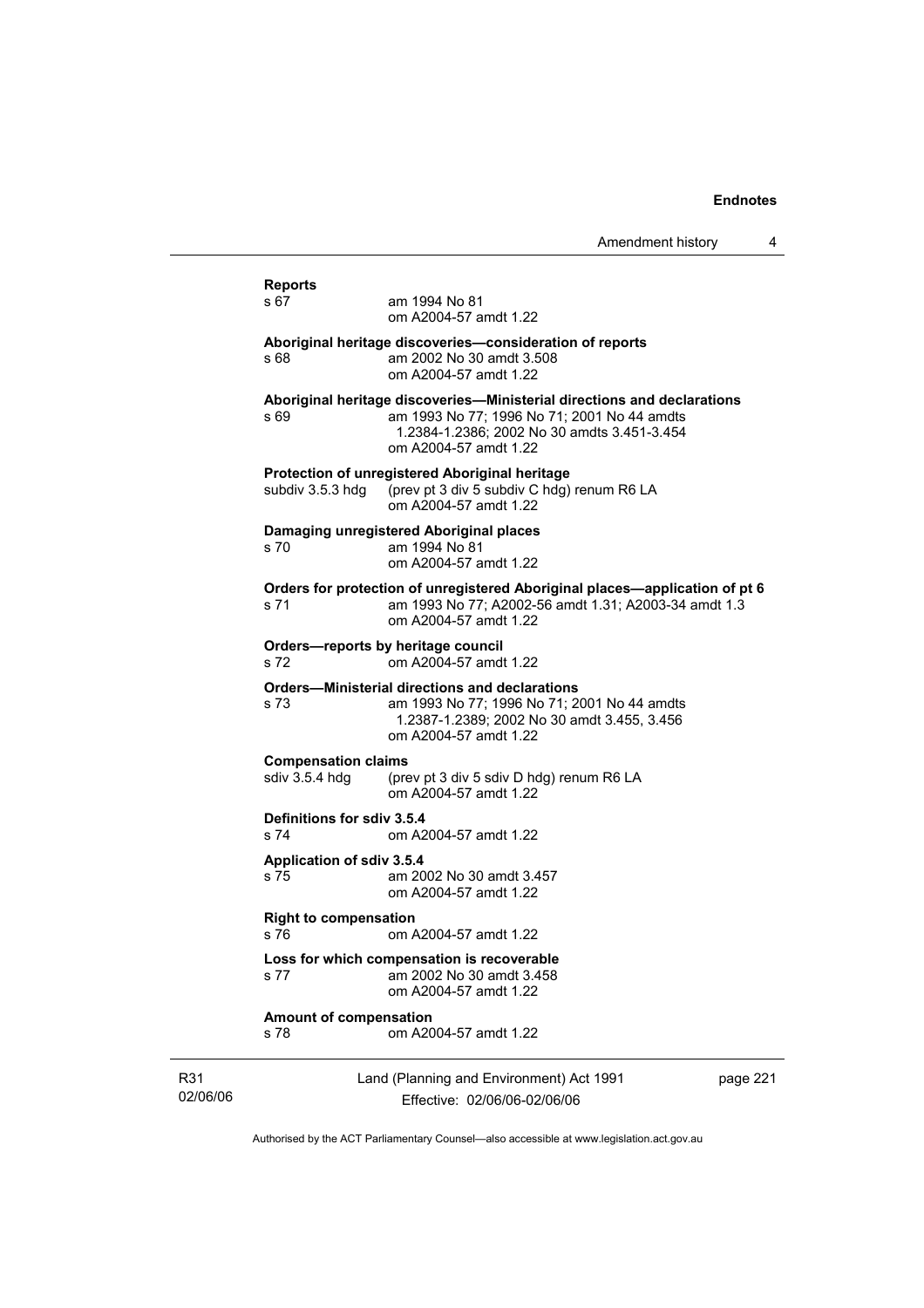4 Amendment history

| <b>Consultation with applicants</b><br>s 79                  | am 1996 No 71<br>om A2004-57 amdt 1.22                                                                            |  |  |  |  |
|--------------------------------------------------------------|-------------------------------------------------------------------------------------------------------------------|--|--|--|--|
| s 80                                                         | Notice of decisions about compensation<br>am 1993 No 77<br>sub 1996 No 71<br>om A2004-57 amdt 1.22                |  |  |  |  |
| sdiv 3.5.5 hdg                                               | <b>Consultation in relation to registers</b><br>(prev pt 3 div 5 sdiv E hdg) renum R6 LA<br>om A2004-57 amdt 1.22 |  |  |  |  |
| s 81                                                         | <b>Consultation with Aboriginal organisations</b><br>am 2002 No 30 amdt 3.459<br>om A2004-57 amdt 1.22            |  |  |  |  |
| <b>Restricted information</b>                                | sdiv 3.5.6 hdg (prev pt 3 div 5 sdiv F hdg) renum R6 LA<br>om A2004-57 amdt 1.22                                  |  |  |  |  |
| <b>Restricted information</b><br>s 82                        | am 1993 No 77; 1996 No 71; 2001 No 56 amdt 3.432; 2002<br>No 30 amdt 3.508<br>om A2004-57 amdt 1.22               |  |  |  |  |
| s 83                                                         | Publication of restricted information by public officials<br>om A2004-57 amdt 1.22                                |  |  |  |  |
| s 84                                                         | Publication of restricted information generally<br>am 1993 No 77; 1994 No 81; 1996 No 71<br>om A2004-57 amdt 1.22 |  |  |  |  |
| <b>Access to restricted information</b><br>s 85              | am 1996 No 71<br>om A2004-57 amdt 1.22                                                                            |  |  |  |  |
| <b>Administrative review</b><br>pt 3 div 6 hdg om 1996 No 71 |                                                                                                                   |  |  |  |  |
| <b>Review of decisions</b><br>s 86                           | am 1993 No 77<br>om 1996 No 71                                                                                    |  |  |  |  |
| div 3.6 hdg                                                  | Public access to heritage information<br>(prev pt 3 div 7 hdg) renum R6 LA<br>om A2004-57 amdt 1.22               |  |  |  |  |
| sdiv 3.6.1 hdg                                               | Information about administrative action<br>(prev pt 3 div 7 sdiv A hdg) renum R6 LA<br>om A2004-57 amdt 1.22      |  |  |  |  |
|                                                              |                                                                                                                   |  |  |  |  |

page 222 Land (Planning and Environment) Act 1991 Effective: 02/06/06-02/06/06

R31 02/06/06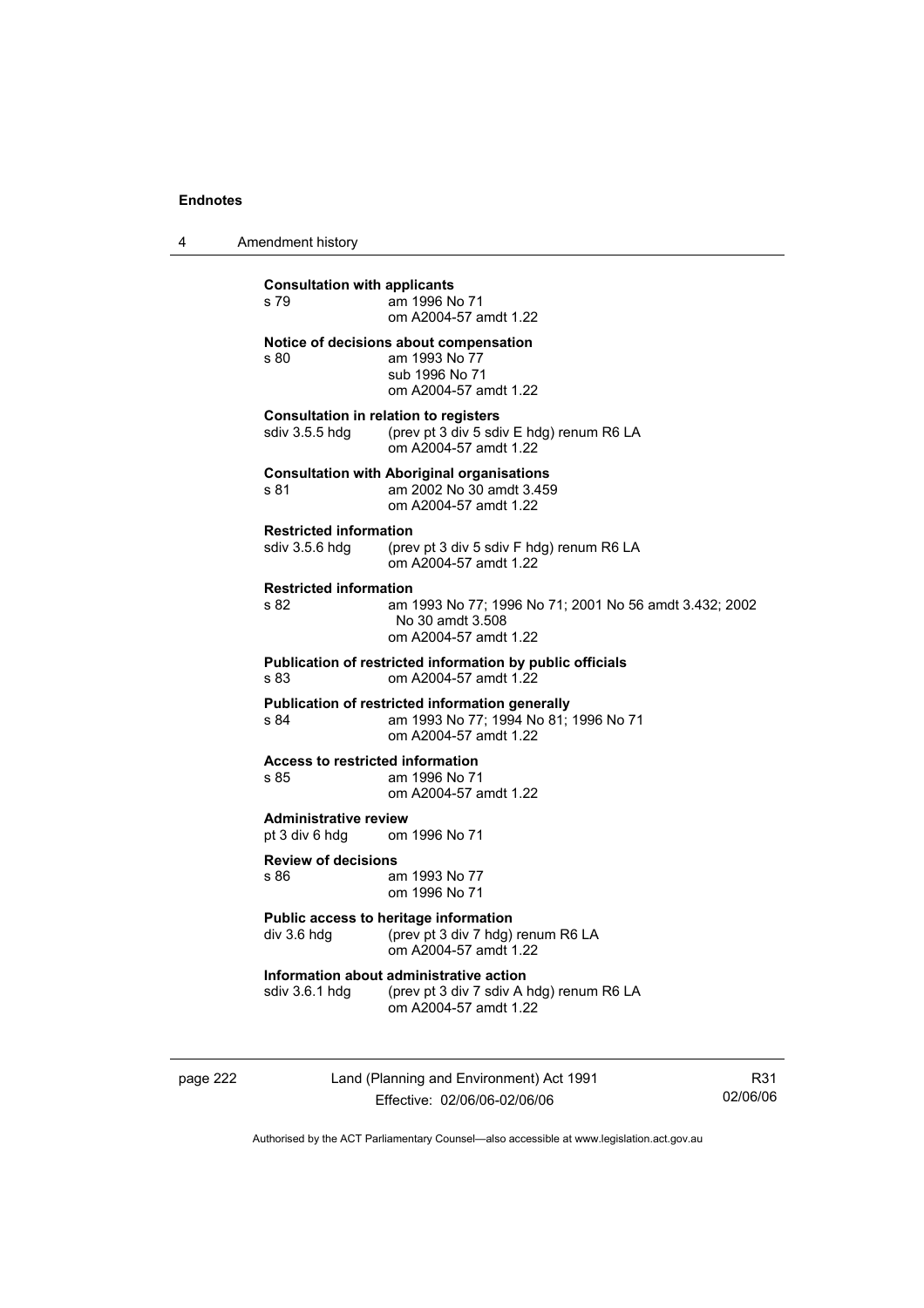| Amendment history |  |
|-------------------|--|
|-------------------|--|

| <b>Application of sdiv 3.6.1</b><br>s 87              | om A2004-57 amdt 1.22                                                                                                                           |
|-------------------------------------------------------|-------------------------------------------------------------------------------------------------------------------------------------------------|
| Searching administrative records                      |                                                                                                                                                 |
| s 88                                                  | am 2001 No 44 amdt 1.2390, amdt 1.2391<br>om A2004-57 amdt 1.22                                                                                 |
| <b>Access to heritage registers</b><br>sdiv 3.6.2 hdg | (prev pt 3 div 7 sdiv B hdg) renum R6 LA<br>om A2004-57 amdt 1.22                                                                               |
| <b>Searching heritage registers</b><br>s 89           | am 2001 No 44 amdt 1.2392, amdt 1.2393<br>sub 2002 No 30 amdt 3.460<br>om A2004-57 amdt 1.22                                                    |
| div 3.7 hdg                                           | <b>Australian Capital Territory Heritage Council</b><br>(prev pt 3 div 8 hdg) renum R6 LA<br>sub 2002 No 30 amdt 3.461<br>om A2004-57 amdt 1.22 |
| Preliminary<br>sdiv 3.7.1 hdg                         | (prev pt 3 div 8 sdiv A hdg) renum R6 LA<br>om 2002 No 30 amdt 3.461                                                                            |
| Definitions for div 3.7<br>s 90                       | sub 2002 No 30 amdt 3.461<br>om A2004-57 amdt 1.22                                                                                              |
| sdiv 3.7.2 hdg                                        | <b>Establishment, functions and powers</b><br>(prev pt 3 div 8 sdiv B hdg) renum R6 LA<br>om 2002 No 30 amdt 3.461                              |
| <b>Establishment of heritage council</b><br>s 91      | sub 2002 No 30 amdt 3.461<br>om A2004-57 amdt 1.22                                                                                              |
| <b>Constitution</b><br>s 92                           | sub 2002 No 30 amdt 3.461<br>am A2002-56 amdt 1.32<br>om A2004-57 amdt 1.22                                                                     |
| <b>Functions of heritage council</b><br>s 93          | am 1995 No 25; 2001 No 44 amdt 1.2394<br>sub 2002 No 30 amdt 3.461<br>om A2004-57 amdt 1.22                                                     |
| <b>Ministerial directions</b><br>s 94                 | sub 2002 No 30 amdt 3.461<br>om A2004-57 amdt 1.22                                                                                              |

R31 02/06/06 Land (Planning and Environment) Act 1991 Effective: 02/06/06-02/06/06

page 223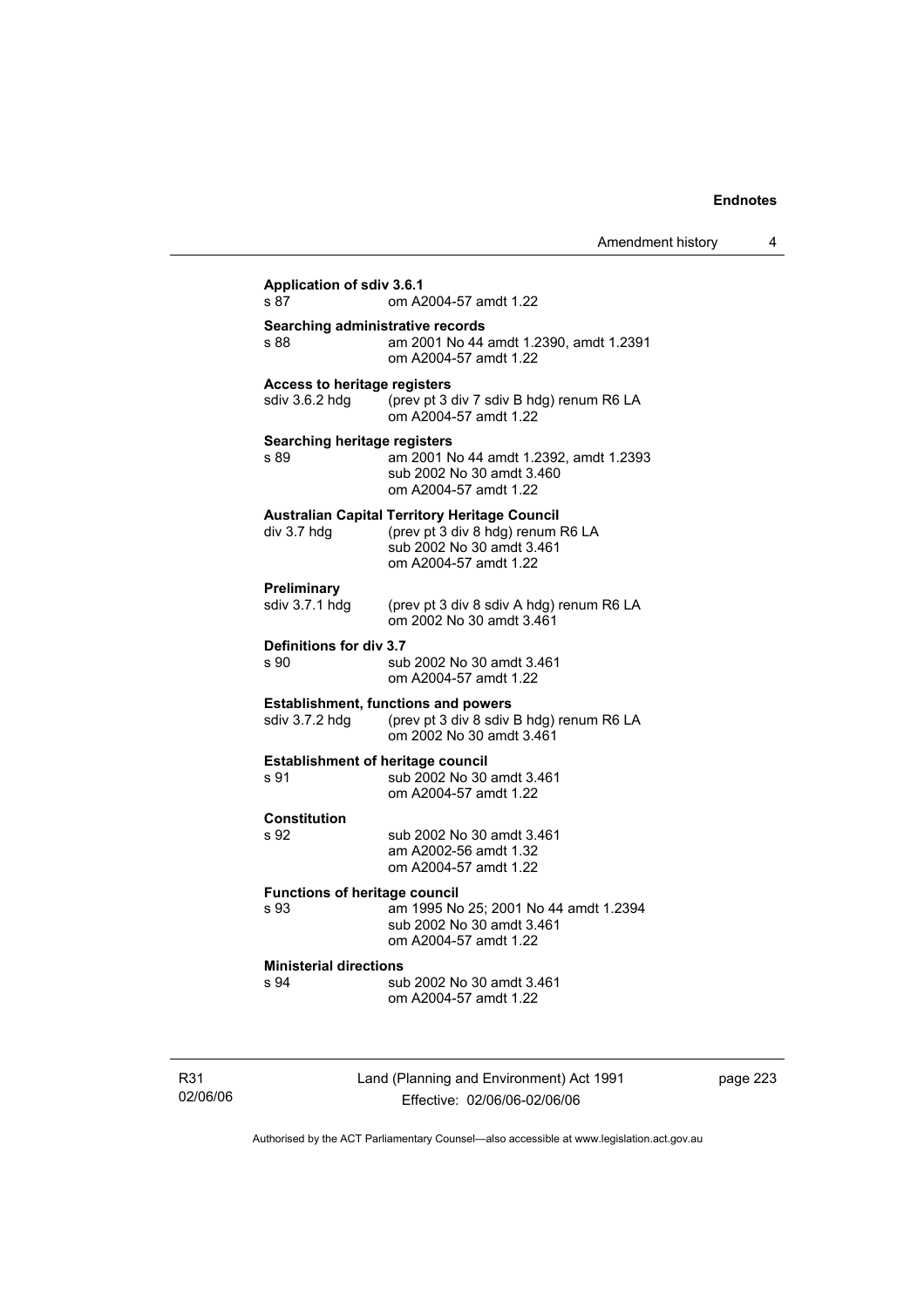4 Amendment history

| s 95                                               | om 1995 No 25<br>ins 2002 No 30 amdt 3.461<br>om A2004-57 amdt 1.22                                          |
|----------------------------------------------------|--------------------------------------------------------------------------------------------------------------|
| s 96                                               | <b>Appointment of expert members</b><br>sub 2002 No 30 amdt 3.461<br>om A2004-57 amdt 1.22                   |
| <b>Constitution and meetings</b><br>sdiv 3.7.3 hdq | (prev pt 3 div 8 sdiv C hdg) renum R6 LA<br>om 2002 No 30 amdt 3.461                                         |
| s 97                                               | Term of appointment of expert members<br>am 1996 No 85<br>sub 2002 No 30 amdt 3.461<br>om A2004-57 amdt 1.22 |
| s 98                                               | Conditions of appointment of expert members generally<br>sub 2002 No 30 amdt 3.461<br>om A2004-57 amdt 1.22  |
| s 99                                               | Chairperson, deputy chairperson and secretary<br>sub 2002 No 30 amdt 3.461<br>om A2004-57 amdt 1.22          |
| Leave of absence<br>s 100                          | sub 2002 No 30 amdt 3.461<br>om A2004-57 amdt 1.22                                                           |
| <b>Disclosure of interests</b><br>$s$ 101          | sub 2002 No 30 amdt 3.461<br>om A2004-57 amdt 1.22                                                           |
| <b>Ending of appointments</b><br>s 102             | om 1997 No 41<br>ins 2002 No 30 amdt 3.461<br>om A2004-57 amdt 1.22                                          |
| <b>Calling meetings</b><br>s 103                   | am 1997 No 41<br>sub 2002 No 30 amdt 3.461<br>om A2004-57 amdt 1.22                                          |
| Procedure at meetings<br>s 104                     | sub 2002 No 30 amdt 3.461<br>om A2004-57 amdt 1.22                                                           |
| <b>Delegation to secretary</b><br>s 105            | sub 2002 No 30 amdt 3.461<br>om A2004-57 amdt 1.22                                                           |

page 224 Land (Planning and Environment) Act 1991 Effective: 02/06/06-02/06/06

R31 02/06/06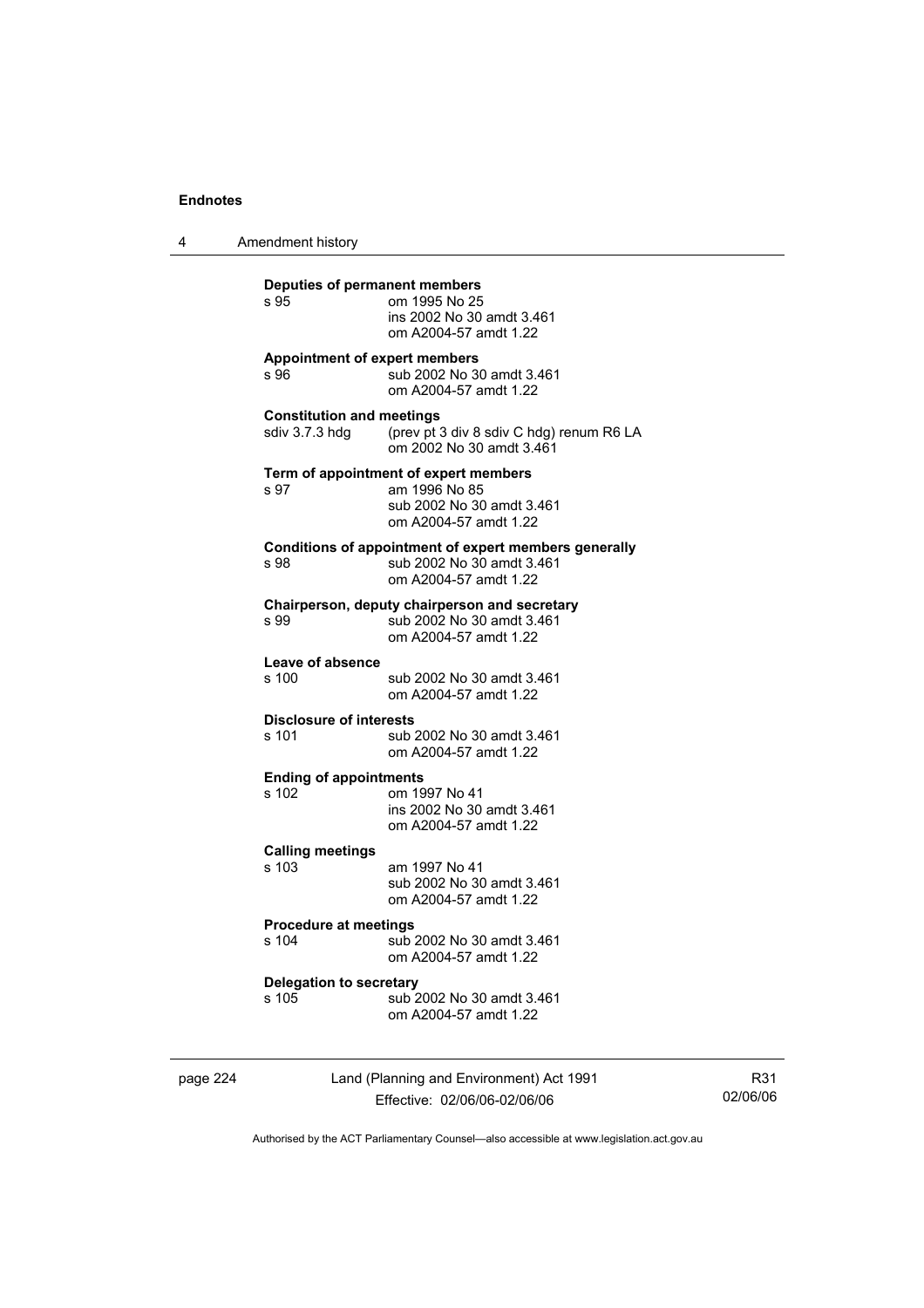Amendment history 4

**Termination of appointment**  s 106 om 2002 No 30 amdt 3.461 **Acting members**  s 107 om 2002 No 30 amdt 3.461 **Convening meetings**  s 108 om 2002 No 30 amdt 3.461 **Procedure at meetings**  s 109 om 2002 No 30 amdt 3.461 **Quorum**  om 2002 No 30 amdt 3.461 **Preliminary**  div 4.1 hdg (prev pt 4 div 1 hdg) renum R6 LA<br>div 4.1 note ins A2002-56 amdt 1.33  $ins$  A2002-56 amdt 1.33 **Definitions for pt 4**  s 111 am 1996 No 71 **Preliminary assessments**<br>div 4.2 hdg (prev pt (prev pt 4 div 2 hdg) renum R6 LA **Directions**  s 113 am 1996 No 85 **Submission to Minister**  s 116 am 1996 No 85; 2001 No 44 amdt 1.2395, amdt 1.2396 **Public inspection**  s 117 am 1993 No 77; 1996 No 71 sub 1996 No 85 am 2000 No 37 s 6; 2001 No 44 amdts 1.2397-1.2400; R6 LA (see 2001 No 44 amdt 1.2401); A2002-56 amdt 1.34 **Assessments**  div 4.3 hdg (prev pt 4 div 3 hdg) renum R6 LA **Form and content**  sdiv 4.3.1 hdg (prev pt 4 div 3 sdiv A hdg) renum R6 LA **Direction of assessments**  sdiv 4.3.2 hdg (prev pt 4 div 3 sdiv B hdg) renum R6 LA **Decisions to direct assessments**  s 121 am 2000 No 37 s 7; ss renum R15 LA **Directions**  s 123 am 1996 No 85; 2001 No 44 amdt 1.2402, amdt 1.2403; R6 LA (see 2001 No 44 amdt 1.2404)

R31 02/06/06 Land (Planning and Environment) Act 1991 Effective: 02/06/06-02/06/06

page 225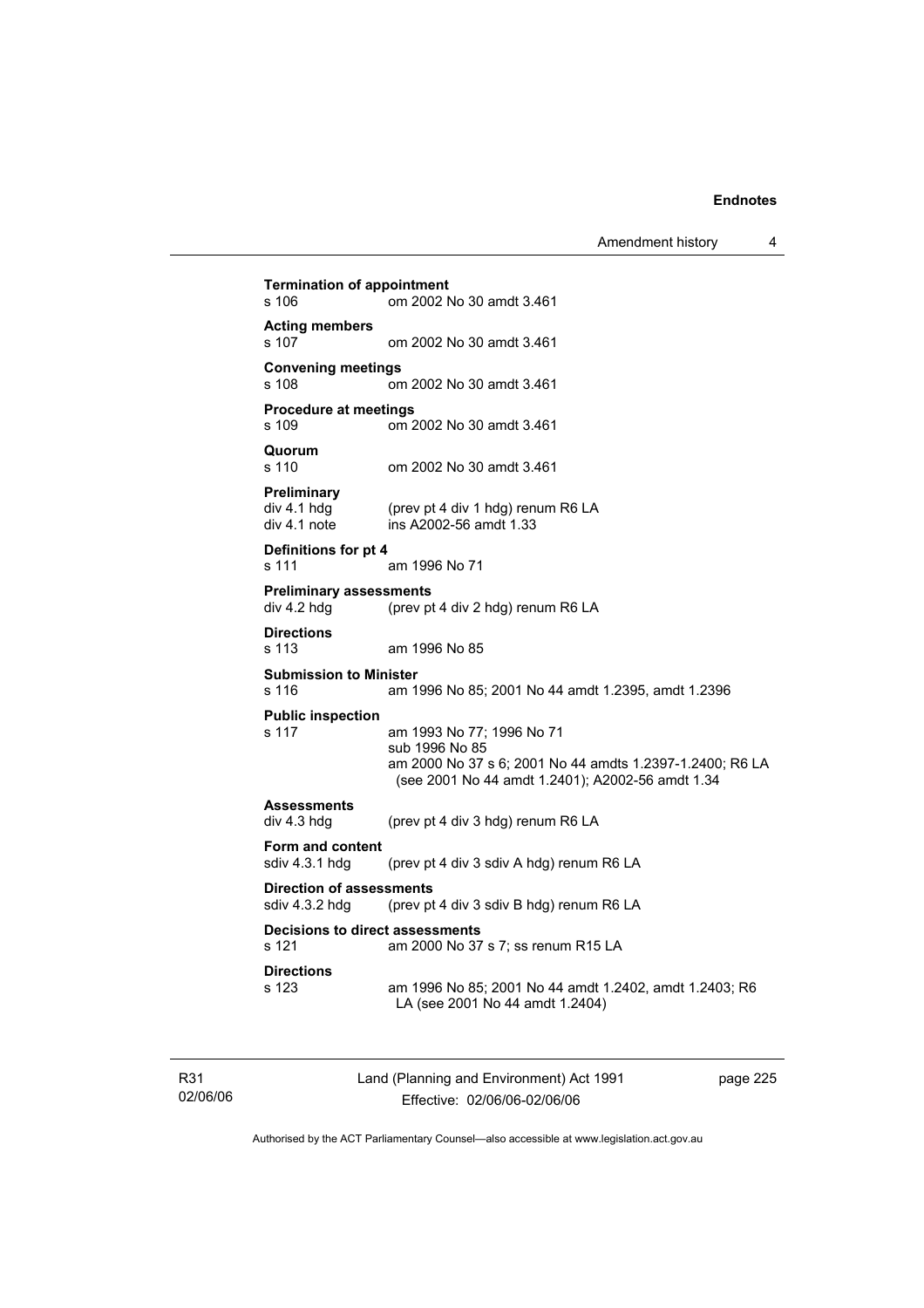| 4 | Amendment history                                                                                                       |                                                                                                                                                                                                                                          |
|---|-------------------------------------------------------------------------------------------------------------------------|------------------------------------------------------------------------------------------------------------------------------------------------------------------------------------------------------------------------------------------|
|   | sdiv 4.3.3 hdg                                                                                                          | Preparation, evaluation and consideration by Legislative Assembly<br>(prev pt 4 div 3 sdiv C hdg) renum R6 LA                                                                                                                            |
|   | s 125                                                                                                                   | Environmental impact statements-consultation and public inspection<br>am 1993 No 77; 1996 No 71; 2000 No 37 s 8; 2001 No 44<br>amdt .2405, amdt 1.2406; 2001 No 56 amdt 3.433; R6 LA<br>(see 2001 No 44 amdt 1.2407); A2002-56 amdt 1.35 |
|   | <b>Consultation</b><br>s 128                                                                                            | am 2001 No 44 amdts 1.2408-1.2410                                                                                                                                                                                                        |
|   | s 132                                                                                                                   | <b>Presentation to Legislative Assembly and public inspection</b><br>am 2001 No 44 amdt 1.2411; 2002 No 30 amdt 3.462                                                                                                                    |
|   | <b>Exclusion of material</b><br>s 133                                                                                   | am 2002 No 30 amdt 3.463                                                                                                                                                                                                                 |
|   | <b>Exemptions</b><br>s 134                                                                                              | am 2001 No 44 amdts 1.2412-1.2414                                                                                                                                                                                                        |
|   | <b>Inquiries</b><br>div 4.4 hdg                                                                                         | (prev pt 4 div 4 hdg) renum R6 LA                                                                                                                                                                                                        |
|   | <b>Establishment of panels and terms of reference</b><br>sdiv 4.4.1 hdg<br>(prev pt 4 div 4 sdiv A hdg) renum R6 LA     |                                                                                                                                                                                                                                          |
|   | <b>Remuneration</b><br>s 137                                                                                            | om 1997 No 41                                                                                                                                                                                                                            |
|   | <b>Terms of reference</b><br>s 138                                                                                      | am 2001 No 44 amdt 1.2415, amdt 1.2416                                                                                                                                                                                                   |
|   | <b>Notification</b><br>s 139                                                                                            | am 2001 No 44 amdt 1.2417, amdt 1.2418                                                                                                                                                                                                   |
|   | Inquiry reports<br>sdiv 4.4.2 hdg                                                                                       | (prev pt 4 div 4 sdiv B hdg) renum R6 LA                                                                                                                                                                                                 |
|   | Presentation to Legislative Assembly and public inspection<br>s 141<br>am 2001 No 44 amdt 1.2419; 2002 No 30 amdt 3.464 |                                                                                                                                                                                                                                          |
|   | <b>Exclusion of material</b><br>s 142                                                                                   | am 2002 No 30 amdt 3.465, amdt 3.466                                                                                                                                                                                                     |
|   | <b>Procedures and powers</b><br>sdiv 4.4.3 hdg                                                                          | (prev pt 4 div 4 sdiv C hdg) renum R6 LA                                                                                                                                                                                                 |
|   | Definitions for sdiv 4.4.3<br>s 143                                                                                     | sub 2002 No 30 amdt 3.467<br>def authorised person sub 2002 No 30 amdt 3.467<br>def occupier ins 2002 No 30 amdt 3.467<br>def <i>place</i> sub 2002 No 30 amdt 3.467                                                                     |

page 226 Land (Planning and Environment) Act 1991 Effective: 02/06/06-02/06/06

R31 02/06/06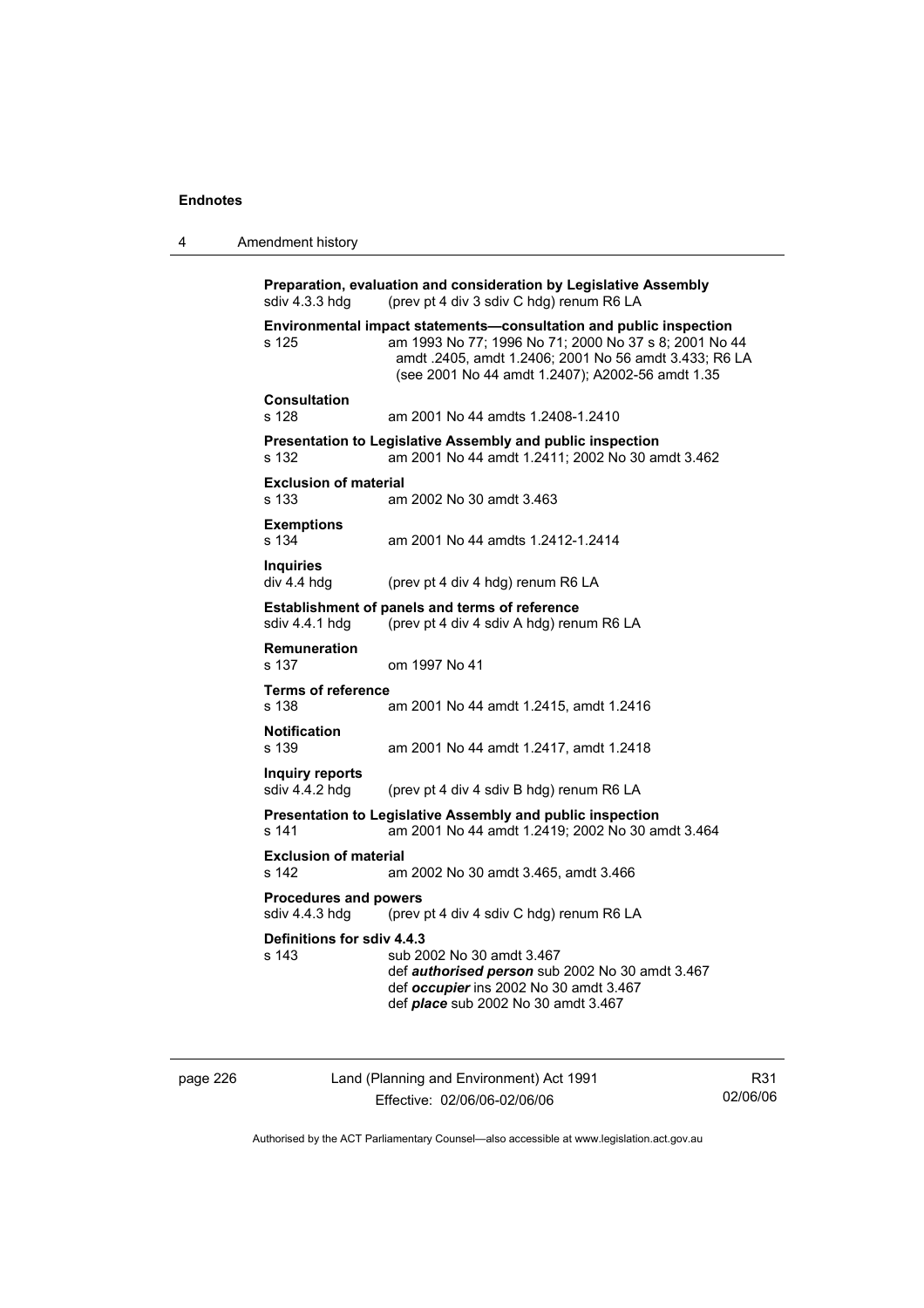Amendment history 4 **Notice of inquiry hearings**  s 144 am 2001 No 44 amdts 1.2420-1.2422 **General procedure**  am 2002 No 30 amdt 3.468; A2005-53 amdt 1.88 **Special hearings—consultation with interested persons**  s 147 am 2002 No 30 amdt 3.508 **Assessments for purpose of inquiries**  s 148 am 2002 No 30 amdt 3.469 **Powers in relation to witnesses etc**<br>s 149 am 1994 No 81 am 1994 No 81 sub A2005-53 amdt 1.89 **Victimisation of witnesses**  s 150 am 1994 No 81 om A2005-53 amdt 1.90 **Powers of search and inspection**  s 154 am 1994 No 81 **Application of Criminal Code, ch 7**  s 155 am 1994 No 81 om A2004-15 amdt 2.105 ins A2005-53 amdt 1.91 **Contempt of panel**  s 156 am 1994 No 81; 2002 No 30 amdt 3.470 sub A2005-53 amdt 1.91 **Protection of panel members and witnesses**  s 157 am 2002 No 30 amdt 3.471 **Administrative review**  pt 4 div 5 hdg om 1996 No 71 **Review of decisions**  s 158 am 1993 No 77 om 1996 No 71 **Preliminary**  (prev pt 5 div 1 hdg) renum R6 LA **Definitions for pt 5**  s 159 hdg sub 2002 No 30 amdt 3.472<br>s 159 s 159 s am 1993 No 90: 1995 No 54 am 1993 No 90; 1995 No 54; 1996 No 85; 1999 No 79 sch 3; 2001 No 17 amdt 2.9; 2002 No 30 amdt 3.473, amdt 3.477 def *lease* sub 2002 No 30 amdt 3.474 def *market value* ins 2002 No 30 amdt 3.475 def *provision* ins 2002 No 30 amdt 3.475 def *repealed* Act om 2002 No 30 amdt 3.476

R31 02/06/06 Land (Planning and Environment) Act 1991 Effective: 02/06/06-02/06/06

page 227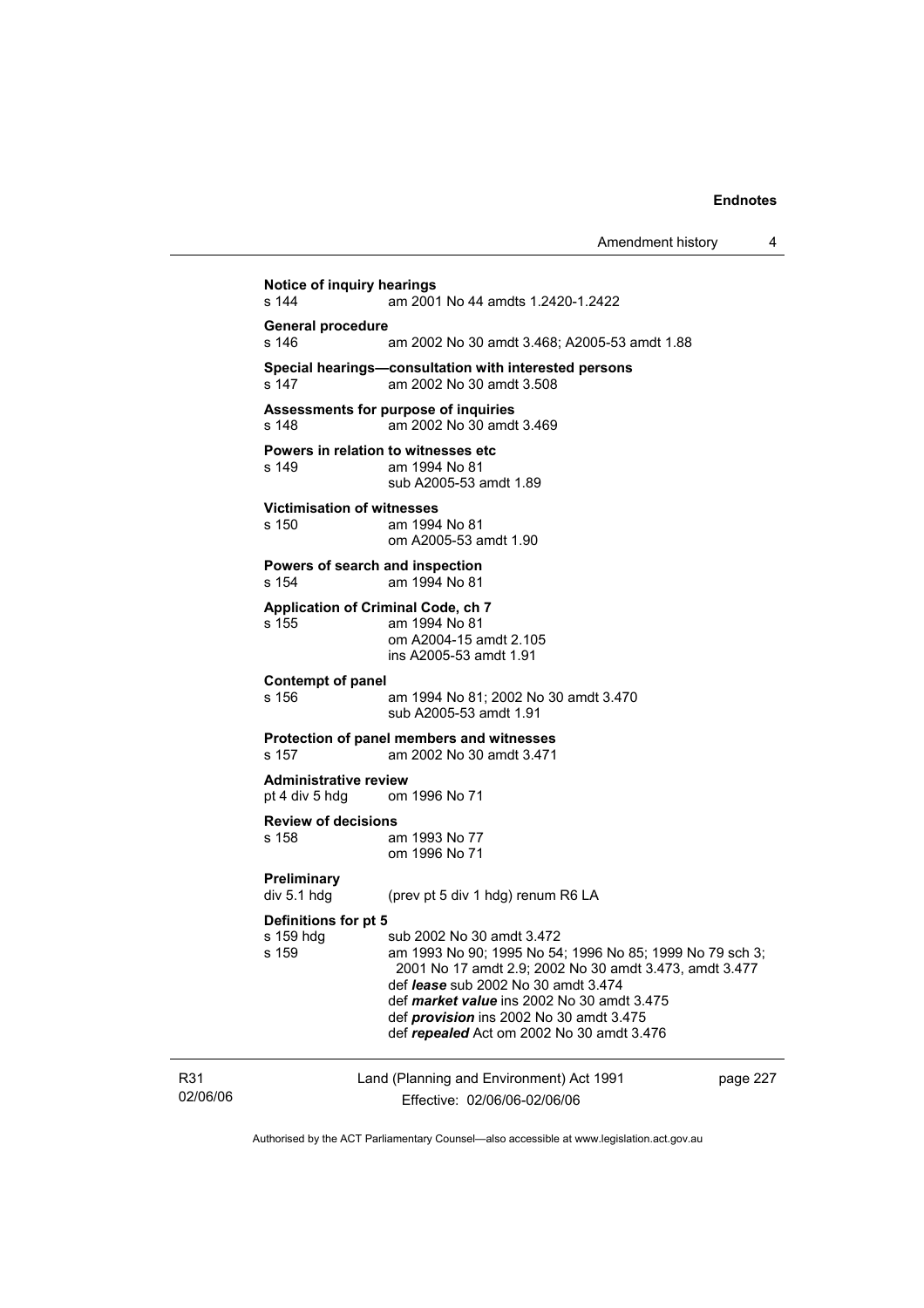| 4 | Amendment history |
|---|-------------------|
|---|-------------------|

|          | s 159A                                                                                                   | Meaning of concessional lease for Act<br>ins A2005-49 s 4                                                                                                                   |                 |  |
|----------|----------------------------------------------------------------------------------------------------------|-----------------------------------------------------------------------------------------------------------------------------------------------------------------------------|-----------------|--|
|          | <b>Application of pt 5</b><br>s 160                                                                      | am A2002-56 amdt 1.36                                                                                                                                                       |                 |  |
|          | <b>Leases</b><br>div 5.2 hdg                                                                             | (prev pt 5 div 2 hdg) renum R6 LA                                                                                                                                           |                 |  |
|          | <b>Effect qualified</b><br>s 160A                                                                        | ins 1999 No 73 s 5                                                                                                                                                          |                 |  |
|          | s 160B                                                                                                   | Planning and land authority may grant leases<br>ins A2002-56 amdt 1.37                                                                                                      |                 |  |
|          | <b>Granting of leases</b><br>s 161                                                                       | am 1993 No 11; 1996 No 85; 2001 No 44 amdts<br>1.2423-1.2425; R6 LA (see 2001 No 44 amdt 1.2426);<br>A2002-56 amdt 1.38, amdt 1.78                                          |                 |  |
|          | Fees for granting leases<br>s 162                                                                        | om 2001 No 44 amdt 1.2427                                                                                                                                                   |                 |  |
|          | s 163                                                                                                    | Leases to community organisations<br>am 1993 No 11; 2001 No 44 amdt 1.2428, amdt 1.2429; 2002<br>No 30 amdt 3.478; A2002-56 amdt 1.39, amdt 1.78; ss renum<br><b>R15 LA</b> |                 |  |
|          | <b>Special leases</b><br>s 164                                                                           | am 1993 No 11; 2001 No 44 amdt 1.2428, amdt 1.2429;<br>A2002-56 amdt 1.40, amdt 1.78; ss renum R15 LA                                                                       |                 |  |
|          | s 165                                                                                                    | Authority to consider proposed leases<br>am 1993 No 11; 1996 No 39<br>om 1996 No 85                                                                                         |                 |  |
|          | Inquiries and assessments in relation to granting of leases<br>s 166<br>am A2002-56 amdt 1.41, amdt 1.42 |                                                                                                                                                                             |                 |  |
|          | s 166A                                                                                                   | Grants of leases after inquiries or assessments<br>ins A2002-56 amdt 1.42                                                                                                   |                 |  |
|          | s 167                                                                                                    | <b>Eligibility for certain classes of leases</b><br>am 1996 No 85; 2001 No 44 amdt 1.2428, amdt 1.2429;<br>A2002-56 amdt 1.78                                               |                 |  |
|          | Authority need not grant lease<br>s 168<br>sub A2002-56 amdt 1.43                                        |                                                                                                                                                                             |                 |  |
|          | <b>Payment for leases</b><br>s 169                                                                       | am 2000 No 37 s 9; A2002-56 amdt 1.78                                                                                                                                       |                 |  |
|          | s 170                                                                                                    | Failure to accept and execute lease<br>am 2002 No 30 amdt 3.479; A2002-56 amdt 1.78                                                                                         |                 |  |
| page 228 |                                                                                                          | Land (Planning and Environment) Act 1991<br>Effective: 02/06/06-02/06/06                                                                                                    | R31<br>02/06/06 |  |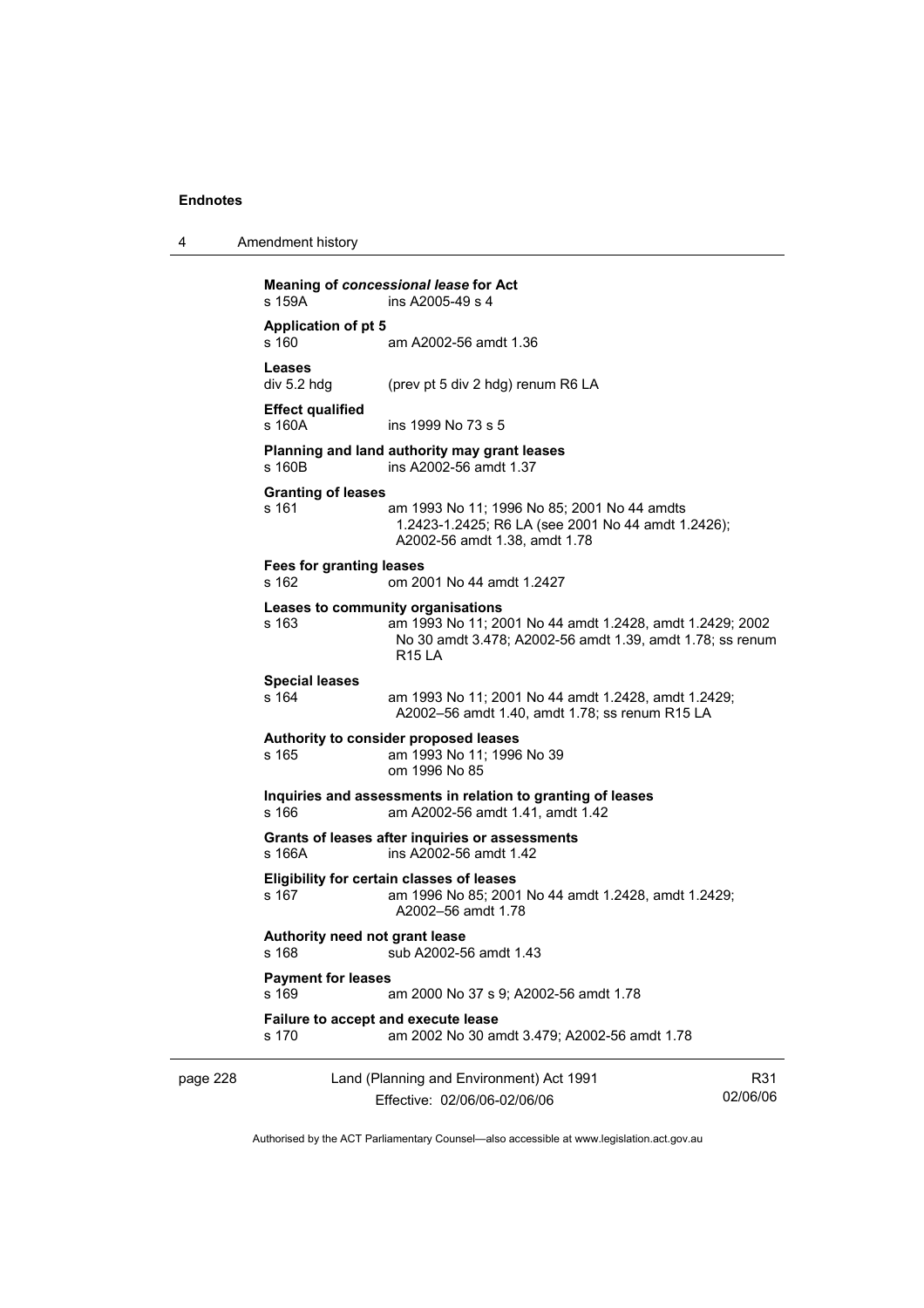# **Grant of further residential leases**  s 171 am 1996 No 85; 2001 No 44 amdt 1.2429, amdt 1.2430 sub A2002-56 amdt 1.44 **Grant of further rural leases**  s 171A ins 1996 No 85 am 1999 No 73 s 6; 2001 No 32 s 4, s 5; 2001 No 44 amdt 1.2429, amdt 1.2430; R6 LA (see 2001 No 32 s 6); A2002-56 amdt 1.45, amdt 1.46, amdt 1.78; pars, ss renum R15 LA **Grant of further leases for purposes other than residential or rural**  s 172 am 1996 No 85; 2001 No 44 amdt 1.2429; amdt 1.2430 sub A2002–56 amdt 1.47 **Grant of further lease—unit titles**  s 172A ins 1996 No 85 sub 2001 No 17 amdt 2.10 am A2002-56 amdt 1.48, amdt 1.78; A2005-20 amdt 3.181 **Grant of further lease–community title**  s 172B ins 2001 No 58 s 102 am A2002–56 amdt 1.49, amdt 1.78 **No right to use, flow and control of water**  s 172C (prev s 172B) ins 1998 No 63 renum 2001 No 58 s 101 **Lessee's rights in relation to improvements**  s 173 am 1996 No 85; A2002–56 amdts 1.50-1.54, amdt 1.78, amdt 1.79; ss renum R12 LA (see A2002-56 amdt 1.55) **Deciding value of improvements**  s 174 am 1996 No 85; A2002–56 amdt 1.79 **Use of land for leased purpose**  s 175 am 1996 No 85 **Variation of rent**  s 176 am A2002-56 amdt 1.79 **Review of variations of rent**  s 177 am A2002-56 amdt 1.56, amdt 1.79 **Refund on lease surrender or termination**  s 178 am 2001 No 44 amdt 1.2428, amdt 1.2429; A2002-56 amdt 1.79

R31 02/06/06 page 229

Authorised by the ACT Parliamentary Counsel—also accessible at www.legislation.act.gov.au

sub A2004-64 s 4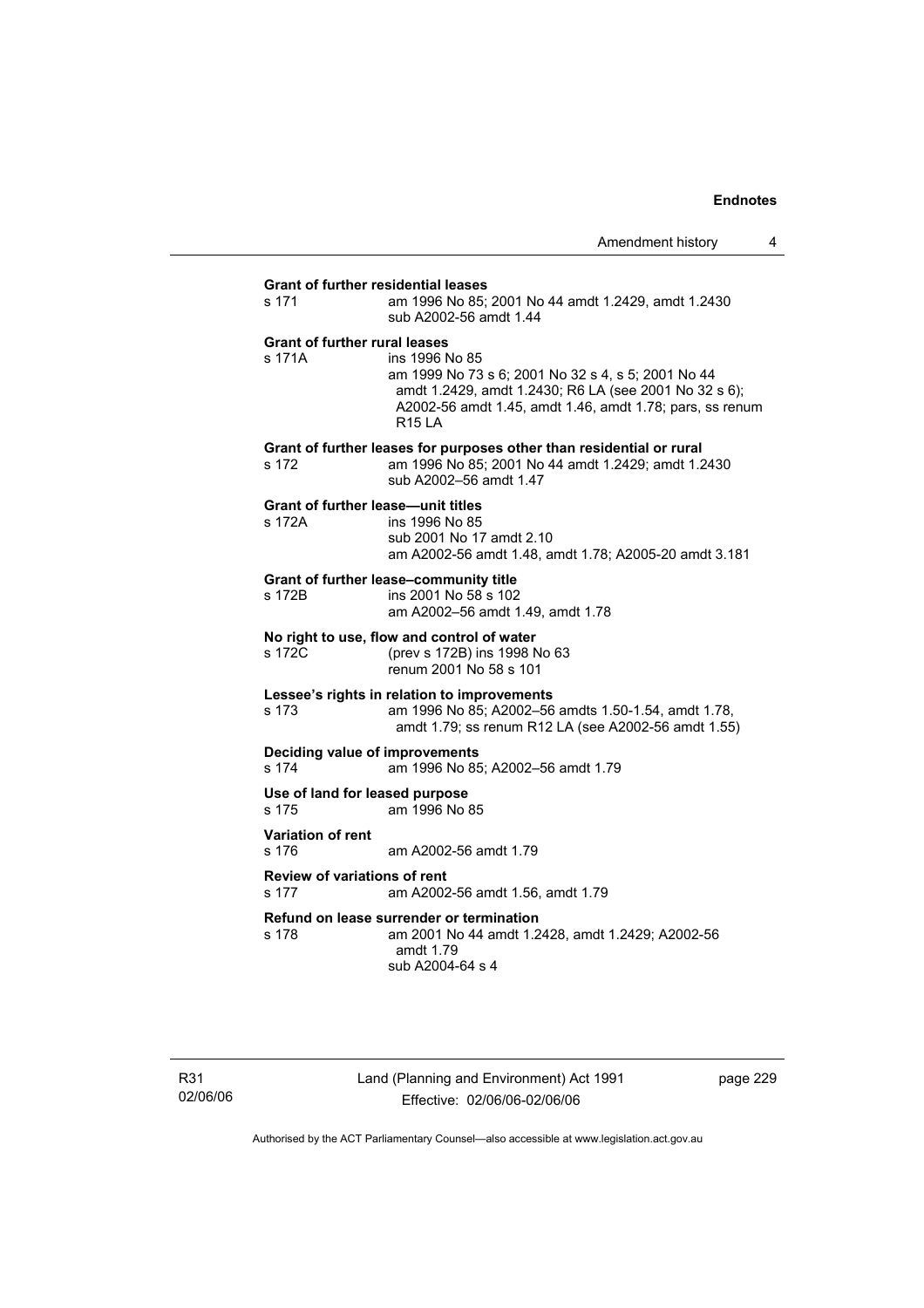4 Amendment history

| s 179                                     | am 1996 No 85; 2001 No 17 amdt 2.11; 2001 No 44<br>amdt 1.2431, amdt 1.2432; R6 LA (see 2001 No 44<br>amdt 1.2433); A2002-56 amdt 1.57, amdt 1.79; A2005-37<br>amdt $1.1$                                                                                           |
|-------------------------------------------|---------------------------------------------------------------------------------------------------------------------------------------------------------------------------------------------------------------------------------------------------------------------|
| s 180                                     | Transfer of land subject to building and development provision<br>am 1996 No 85; 2001 No 44 amdt 1.2434, amdt 1.2435;<br>A2002-56 amdt 1.58, amdt 1.59, amdt 1.79; A2004-2<br>amdt 1.31; A2004-64 ss 5-7; ss renum R22 LA (see<br>A2004-64 s 8); A2006-22 amdt 1.69 |
| s 181                                     | Mortgage of leasehold subject to building and development provision<br>am 1996 No 85                                                                                                                                                                                |
| s 183                                     | Power of lessee to sublet part of building or land in certain cases<br>am 1995 No 20                                                                                                                                                                                |
| <b>Variation of leases</b><br>div 5.3 hdg | (prev pt 5 div 3 hdg) renum R6 LA                                                                                                                                                                                                                                   |
| <b>Effect qualified</b><br>s 183A         | ins 1999 No 73 s 7                                                                                                                                                                                                                                                  |
| s 184                                     | Application to surrender and regrant of leases<br>am 1996 No 62<br>sub 1996 No 85                                                                                                                                                                                   |
| s 184A                                    | Variation of nominal rent lease-change of use charge<br>ins 1996 No 85<br>am 2001 No 1 s 4; A2002-56 amdt 1.60, amdt 1.79; ss renum<br><b>R15 LA</b>                                                                                                                |
| s 184B                                    | New change of use charge formula<br>ins 1996 No 85<br>am 1998 No 65; 1999 No 40 s 4; 2000 No 14 s 4; 2000 No 49<br>s <sub>4</sub><br>om 2001 No 1 s 5                                                                                                               |
| s 184C                                    | Change of use charge for variations of nominal rent leases<br>ins 1996 No 85<br>am 2000 No 49 s 5; 2001 No 1 s 6<br>sub 2001 No 80 s 3<br>am A2002-56 amdt 1.79                                                                                                     |
| Variation of rental leases<br>s 184D      | ins 1996 No 85<br>am A2002-56 amdt 1.61, amdt 1.78                                                                                                                                                                                                                  |
| s 185                                     | Advice of rent payable on variation of lease<br>am A2002-56 amdt 1.62, amdt 1.78                                                                                                                                                                                    |

page 230 Land (Planning and Environment) Act 1991 Effective: 02/06/06-02/06/06

R31 02/06/06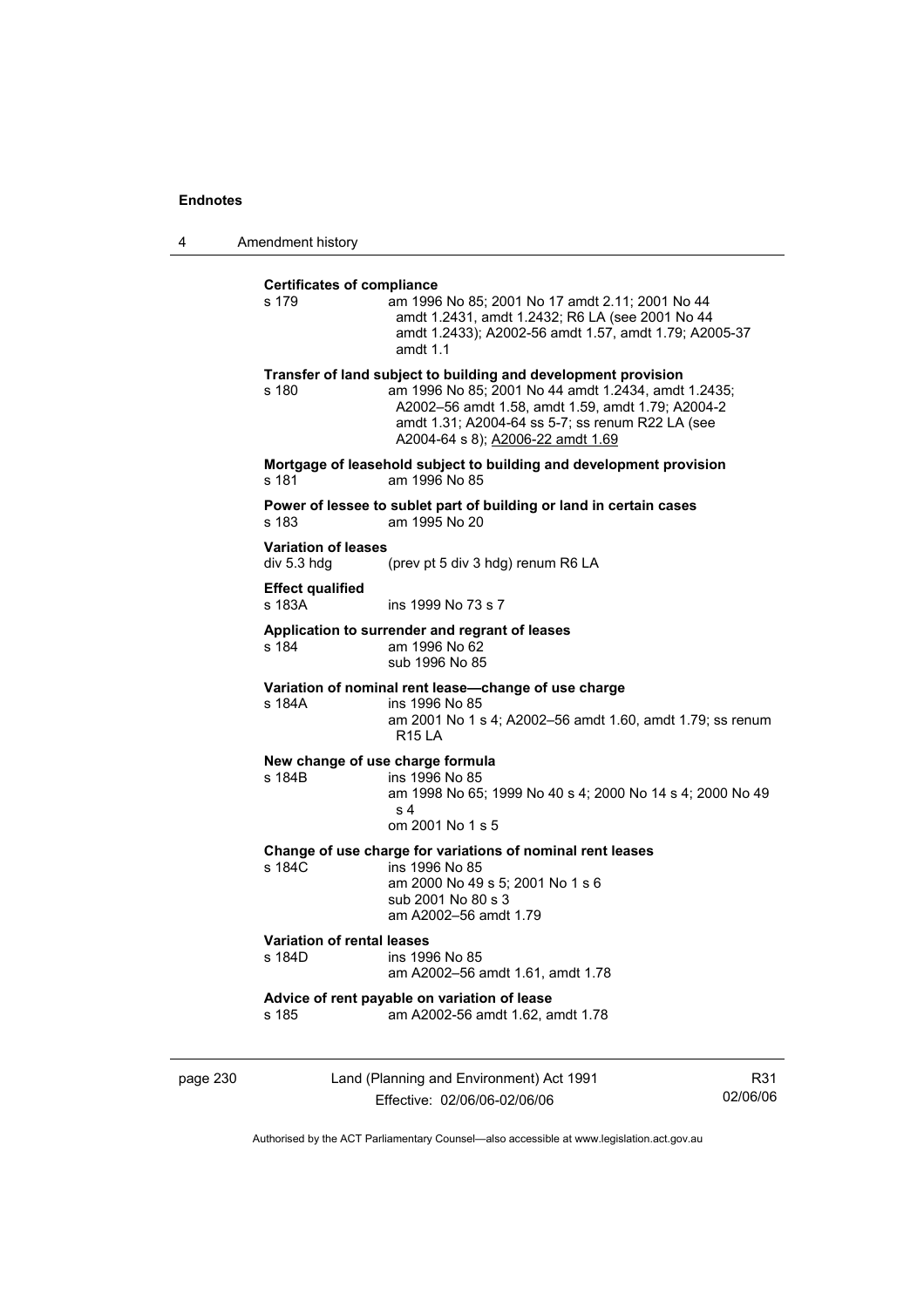| s 186                                              | am 1996 No 85; 2001 No 44 amdt 1.2436, amdt 1.2437;<br>A2002-56 amdt 1.79; ss renum R15 LA                                                                                                                                                                                                                                                                                                                                                 |
|----------------------------------------------------|--------------------------------------------------------------------------------------------------------------------------------------------------------------------------------------------------------------------------------------------------------------------------------------------------------------------------------------------------------------------------------------------------------------------------------------------|
| No variations to extend term<br>s 186A             | ins 1996 No 85<br>am A2002-56 amdt 1.78                                                                                                                                                                                                                                                                                                                                                                                                    |
| <b>Restrictions on rural leases</b><br>div 5.4 hdg | (prev pt 5 div 3AA hdg) ins 1999 No 73 s 8<br>renum R6 LA                                                                                                                                                                                                                                                                                                                                                                                  |
| <b>Definitions for div 5.4</b><br>s 186B           | ins 1999 No 73 s 8<br>def <i>dealing</i> ins 1999 No 73 s 8<br>def discharge amount ins 1999 No 73 s 8<br>def earlier index number ins 1999 No 73 s 8<br>def <i>holding period</i> ins 1999 No 73 s 8<br>def <i>index number</i> ins 1999 No 73 s 8<br>def <i>later index number</i> ins 1999 No 73 s 8<br>def <i>long lease</i> ins 1999 No 73 s 8<br>def short lease ins 1999 No 73 s 8<br>def special Pialligo lease ins 1999 No 73 s 8 |
| <b>Land management agreements</b><br>s 186C        | ins 1999 No 73 s 8<br>am 2001 No 44 amdt 1.2438, amdt 1.2439; A2002-56<br>amdt 1.63, amdt 1.64, amdt 1.78; A2004-42 amdt 1.6                                                                                                                                                                                                                                                                                                               |
| Dealings with rural leases<br>s 186D               | ins 1999 No 73 s 8<br>am 2001 No 32 s 7; R6 LA (see 2001 No 32 s 8); A2002-56<br>amdt 1.65, amdt 1.78; A2003-14 amdt 1.67, amdt 1.68                                                                                                                                                                                                                                                                                                       |
| Discharge amount<br>s 186E                         | ins 1999 No 73 s 8<br>am A2003-34 amdt 2.2                                                                                                                                                                                                                                                                                                                                                                                                 |
| s 186F                                             | Discharge amount-special Pialligo leases<br>ins 1999 No 73 s 8<br>am 2001 No 56 amdt 3.434                                                                                                                                                                                                                                                                                                                                                 |
| Index numbers<br>s 186G                            | ins 1999 No 73 s 8                                                                                                                                                                                                                                                                                                                                                                                                                         |
| No subdivision or consolidation<br>s 186H          | ins 1999 No 73 s 8<br>am A2002-56 amdt 1.78                                                                                                                                                                                                                                                                                                                                                                                                |

R31 02/06/06 Land (Planning and Environment) Act 1991 Effective: 02/06/06-02/06/06

page 231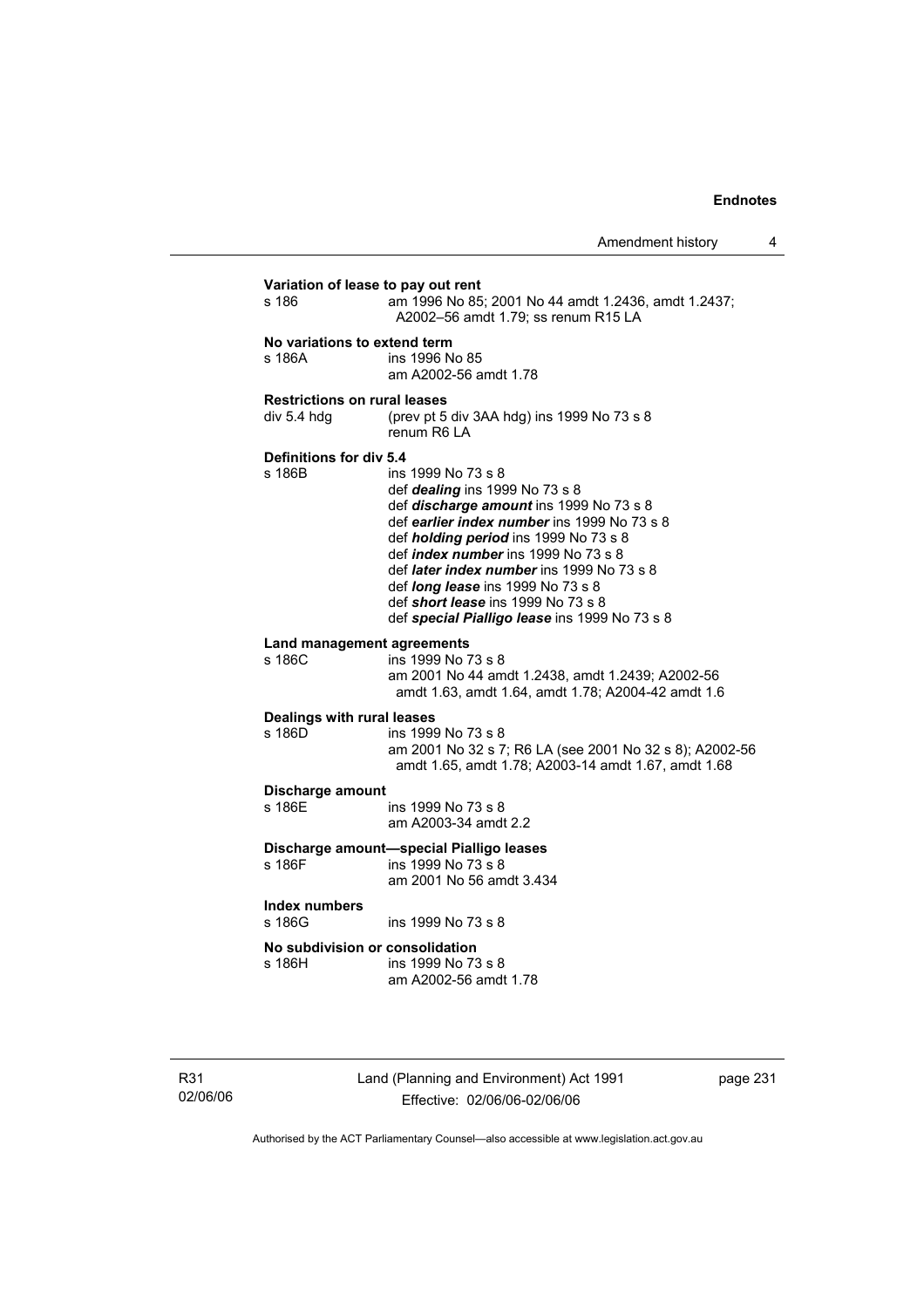4 Amendment history

| page 232 |                                                     | Land (Planning and Environment) Act 1991                                                                                                                      | R31 |
|----------|-----------------------------------------------------|---------------------------------------------------------------------------------------------------------------------------------------------------------------|-----|
|          | <b>Public land</b><br>sdiv 5.7.2 hdg                | (prev pt 5 div 5 sdiv B hdg) renum R6 LA                                                                                                                      |     |
|          | Definitions for div 5.7<br>s 191 hdg                | sub 2002 No 30 amdt 3.480                                                                                                                                     |     |
|          | Preliminary<br>sdiv 5.7.1 hdg                       | (prev pt 5 div 5 sdiv A hdg) renum R6 LA                                                                                                                      |     |
|          | <b>Public land</b><br>div 5.7 hdg                   | (prev pt 5 div 5 hdg) renum R6 LA                                                                                                                             |     |
|          | <b>Evidence of ending of lease</b><br>s 190         | sub A2002-56 amdt 1.68                                                                                                                                        |     |
|          | How land may be recovered<br>s 189                  | sub A2002-56 amdt 1.68                                                                                                                                        |     |
|          | <b>Termination of leases</b><br>s 188               | am 1996 No 85; A2002-56 amdt 1.67, amdt 1.78, amdt 1.79;<br>ss renum R15 LA                                                                                   |     |
|          | Recovery of land<br>div 5.6 hdg                     | (prev pt 5 div 4 hdg) renum R6 LA                                                                                                                             |     |
|          | s 187C                                              | Change of use charge for consolidations and subdivisions<br>ins 1996 No 85<br>am 2000 No 49 s 7; 2001 No 1 s 9<br>sub 2001 No 80 s 4<br>am A2002-56 amdt 1.79 |     |
|          | New change of use charge formula<br>s 187B          | ins 1996 No 85<br>am 1998 No 65; 1999 No 40 s 5; 2000 No 14 s 5; 2000 No 49<br>s 6<br>om 2001 No 1 s 8                                                        |     |
|          | s 187A                                              | Consolidation and subdivision-change of use charge<br>ins 1996 No 85<br>am 2001 No 1 s 7; A2002-56 amdt 1.66, amdt 1.79; ss renum<br>R15 LA                   |     |
|          | s 187                                               | Application-nominal rent leases of territory land<br>om 1993 No 75<br>ins 1996 No 85                                                                          |     |
|          | <b>Effect qualified</b><br>s 187AA                  | ins as s 187A 1999 No 73 s 9<br>renum 2000 No 80 amdt 3.8                                                                                                     |     |
|          | <b>Consolidation and subdivision</b><br>div 5.5 hdg | (prev pt 5 div 3A hdg) ins 1996 No 85<br>renum R6 LA                                                                                                          |     |

Effective: 02/06/06-02/06/06

02/06/06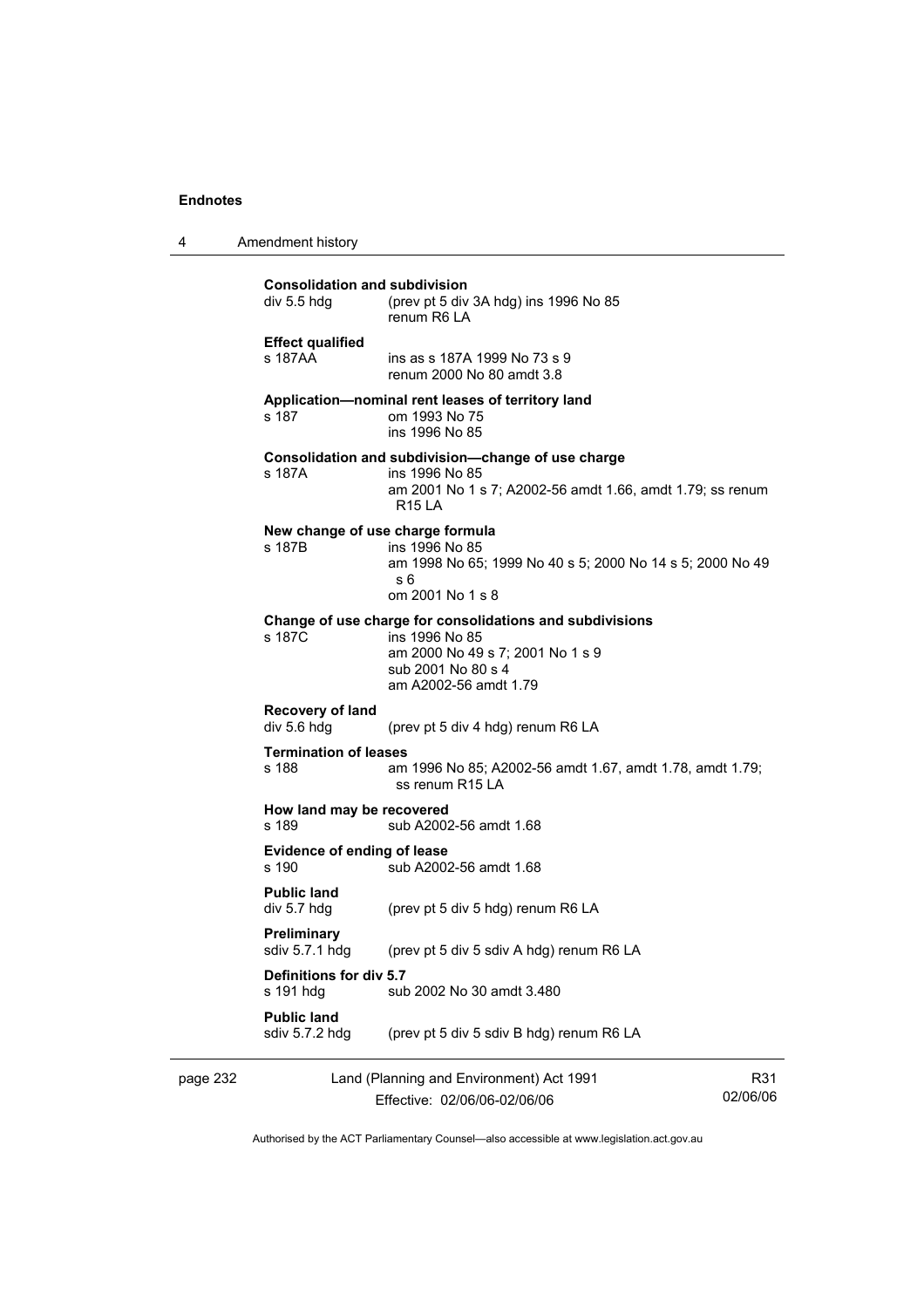| s 192 hdg<br>s 192                                 | Recommendations to planning and land authority<br>am A2002-56 amdt 1.69<br>am 1996 No 85; A2002-56 amdt 1.70 |          |
|----------------------------------------------------|--------------------------------------------------------------------------------------------------------------|----------|
| <b>Management of public land</b><br>sdiv 5.7.3 hdg | (prev pt 5 div 5 sdiv C hdg) renum R6 LA                                                                     |          |
| <b>Reserved areas</b><br>s 193                     | am 1996 No 85; A2004-57 amdt 1.23                                                                            |          |
| <b>Management objectives</b><br>s 195              | am 2001 No 44 amdt 1.2440; 2002 No 30 amdt 3.481                                                             |          |
| <b>Plans of management</b><br>sdiv 5.7.4 hdg       | (prev pt 5 div 5 sdiv D hdg) renum R6 LA                                                                     |          |
| <b>Public consultation</b><br>s 200                | am 2001 No 44 amdt 1.2441, amdt 1.2442                                                                       |          |
| <b>Minister's powers</b><br>s 204                  | am 2001 No 44 amdts 1.2443-1.2446                                                                            |          |
| Referral back to conservator<br>s 205              | am 2001 No 44 amdt 1.2447, amdt 1.2448                                                                       |          |
| s 206                                              | Notice of revival of deferred draft plan of management<br>sub 2001 No 44 amdt 1.2449                         |          |
| s 207                                              | Notification, presentation, disallowance and date of effect<br>am 2001 No 44 amdt 1.2450, amdt 1.2451        |          |
| <b>Leases and licences</b><br>sdiv 5.7.5 hdg       | (prev pt 5 div 5 sdiv E hdg) renum R6 LA                                                                     |          |
| Leases-generally<br>s 208                          | am A2002-56 amdt 1.78                                                                                        |          |
| <b>Grant of leases</b><br>s 209                    | am 1993 No 11, A2002-56 amdt 1.71                                                                            |          |
| <b>Licences</b><br>s 210                           | am 1992 No 32; 1996 No 71; 2001 No 44<br>amdts 1.2452-1.2454; A2002-56 amdt 1.78; A2003-34 s 4,<br>s 5       |          |
| s 211                                              | Miner's rights in relation to public land<br>am 2002 No 30 amdt 3.482                                        |          |
| <b>Administrative review</b><br>pt 5 div 6 hdg     | om 1996 No 71                                                                                                |          |
| <b>Notice of decisions</b><br>s 212                | am 1993 No 77<br>om 1996 No 71                                                                               |          |
|                                                    | Land (Planning and Environment) Act 1991                                                                     | page 233 |

R31 02/06/06

Effective: 02/06/06-02/06/06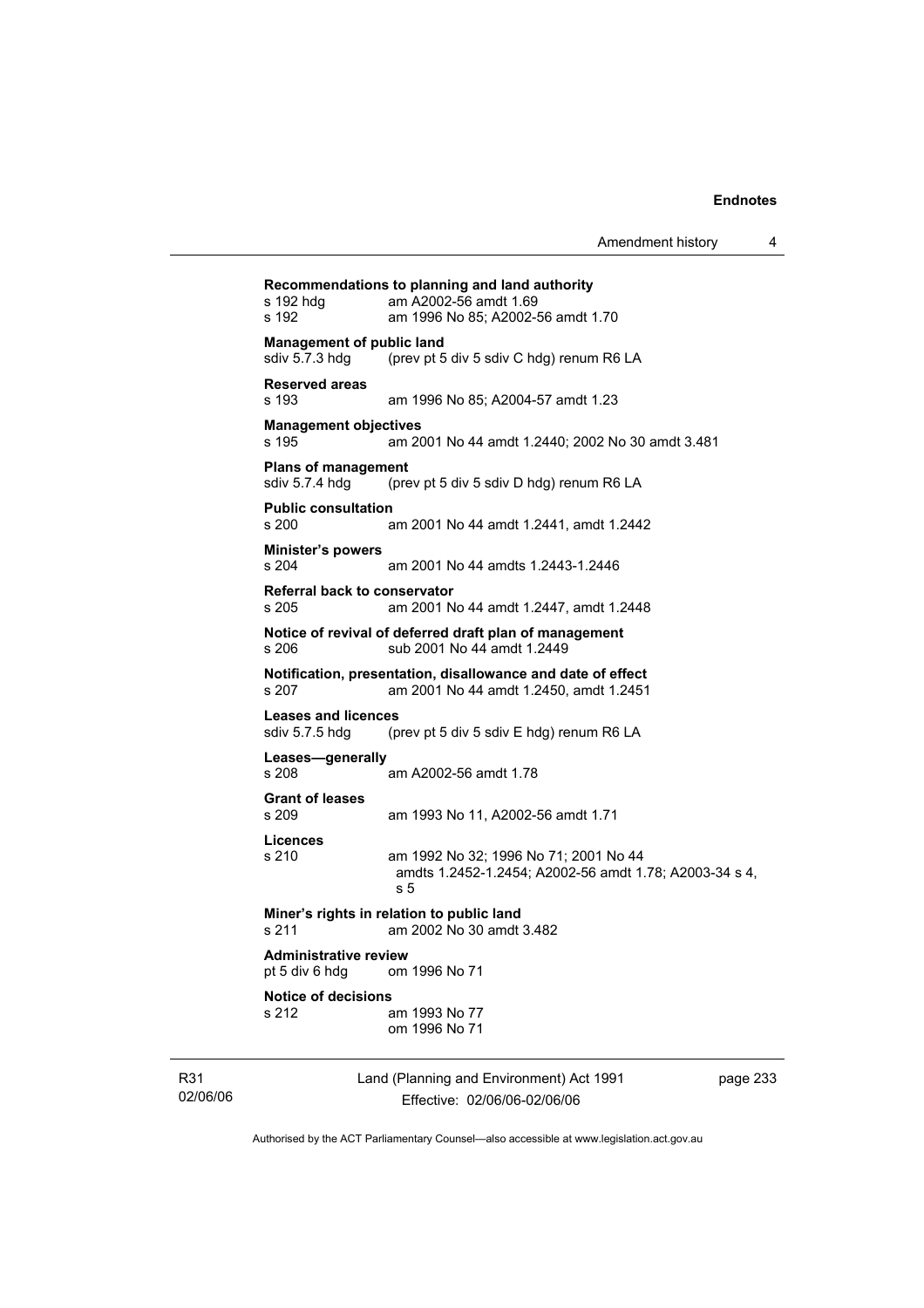4 Amendment history

**Review by appeals board**  s 213 **Sub** 1993 No 77 om 1996 No 71 **Notice of decisions under s 174, s 177, s 178 or s 184**  s 213A **ins 1993** No 77 am 1994 No 60 om 1996 No 71 **Review by administrative appeals tribunal**  s 213B **ins 1993** No 77 om 1996 No 71 **Lessee may surrender lease or part of lease**  s 214 am A2002-56 amdt 1.72, amdt 1.78 **Miscellaneous**  div 5.8 hdg (prev pt 5 div 7 hdg) renum R6 LA **Reduction of rent and relief from provisions of lease**  s 215 sub 2002 No 30 amdt 3.483 am A2002-56 amdt 1.78 **Access to leased land from roads and road related areas**  s 216 am 1996 No 85 sub 1999 No 79 sch 3 am A2002-56 amdt 1.73, amdt 1.74, amdt 1.78; ss renum R12 LA (see A2002-56 amdt 1.75) **Notification of certain leases**  s 216A ins 1993 No 11 am 1996 No 85 sub 2002 No 30 amdt 3.484 am 2002 No 39 amdt 1.4 sub A2002-56 amdt 1.76 **Licences in relation to land that is not public land**  am 2001 No 44 amdts 1.2455-1.2457 am A2002-56 amdt 1.78; A2003-34 s 6, s 7 **Rights to extract minerals**  s 219 am A2002-56 amdt 1.78 **False or misleading statements in relation to leases**  am 1994 No 81 sub A2002-56 amdt 1.77 om A2004-15 amdt 2.105 **Preliminary**  div 6.1 hdg (prev pt 6 div 1 hdg) renum R6 LA

page 234 Land (Planning and Environment) Act 1991 Effective: 02/06/06-02/06/06

R31 02/06/06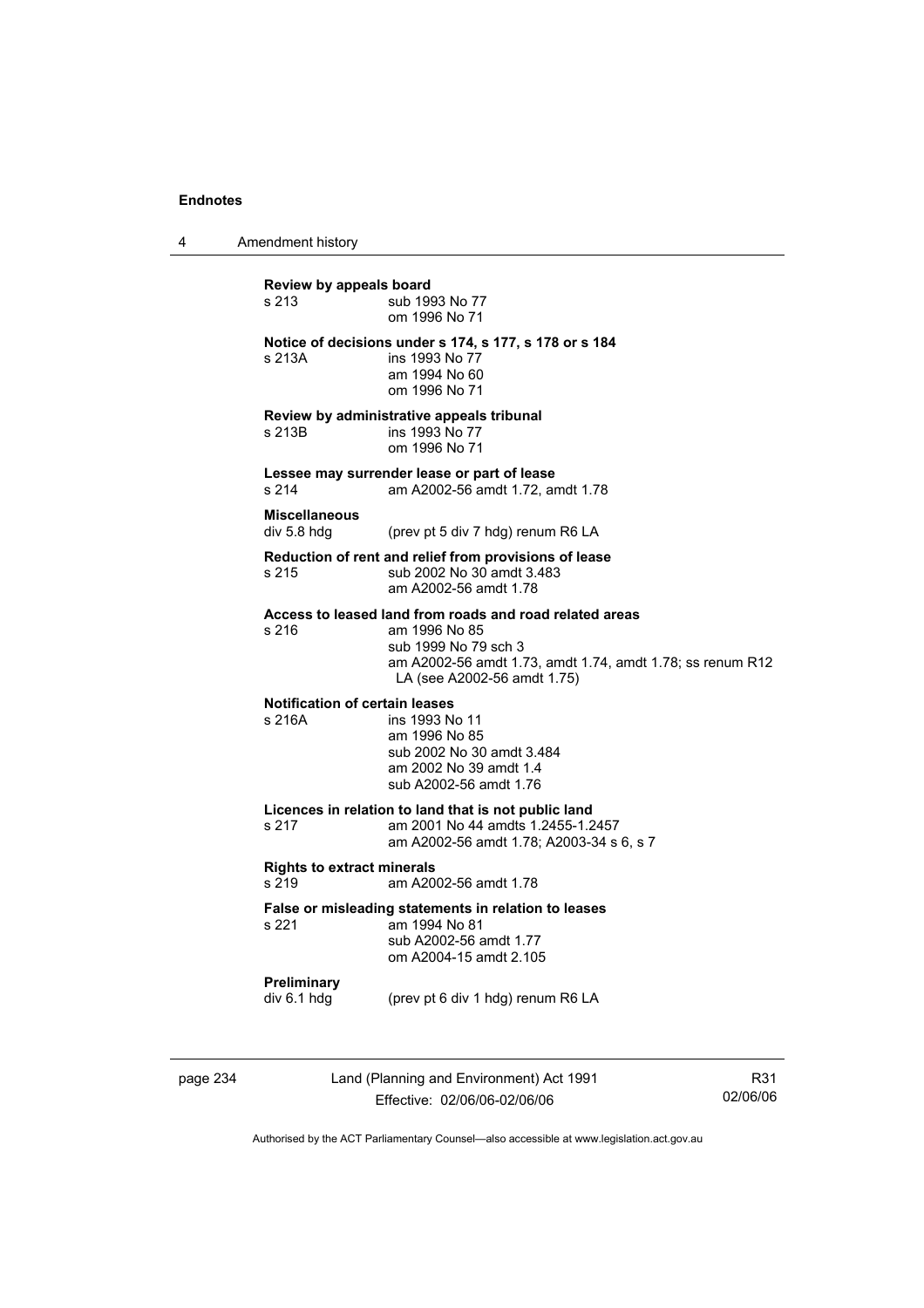# **Definitions for pt 6**  s 222 hdg sub 2002 No 30 amdt 3.485 s 222 am 1996 No 85; 1997 No 116; 2000 No 37 s 10; 2002 No 30 amdt 3.486, amdt 3.491 def *approval* sub A2002-56 amdt 1.80 def *building work* sub 2002 No 30 amdt 3.487; A2004-13 amdt 2.73 def *consolidation* sub 2002 No 30 amdt 3.487 def *damage* ins A2005-51 amdt 1.4 def *declared site* ins A2005-51 amdt 1.4 def *development* am A2003-34 amdt 1.4; pars renum R15 LA; A2004-57 amdt 1.24 def *Executive* ins 2002 No 30 amdt 3.488 def *inspector* ins A2003-34 amdt 2.3 def *lease* sub 2002 No 30 amdt 3.489 def *lessee* sub 2002 No 30 amdt 3.489 def *order* sub A2003-34 amdt 1.5 def *original decision* ins A2002-56 amdt 1.81 def *prohibited groundwork* ins A2005-51 amdt 1.4 def *prohibition notice* ins A2003-34 amdt 1.6 def *protected tree* ins A2005-51 amdt 1.4 def *protection zone* ins A2005-51 amdt 1.4 def *registered tree* ins A2005-51 amdt 1.4 def *regulated tree* ins A2005-51 amdt 1.4 def *relevant authority* sub A2002-56 amdt 1.82 def *subdivision* sub 2002 No 30 amdt 3.489 def *tree management plan* ins A2005-51 amdt 1.4 def *variation* ins 2002 No 30 amdt 3.490 **Meaning of** *variation* **for pt 6<br>s 223 <b>com** 1996 N om 1996 No 85 ins 2002 No 30 amdt 3.492 **Approvals**  div 6.2 hdg (prev pt 6 div 2 hdg) renum R6 LA **Preliminary**  pt 6 div 2 sdiv A hdg om 1996 No 85 **Interpretation**  s 224 om 1996 No 85 **General**  sdiv 6.2.1 hdg (prev pt 6 div 2 sdiv B hdg) renum R6 LA **Offence—development**  s 225 am 1996 No 85

R31 02/06/06 Land (Planning and Environment) Act 1991 Effective: 02/06/06-02/06/06

page 235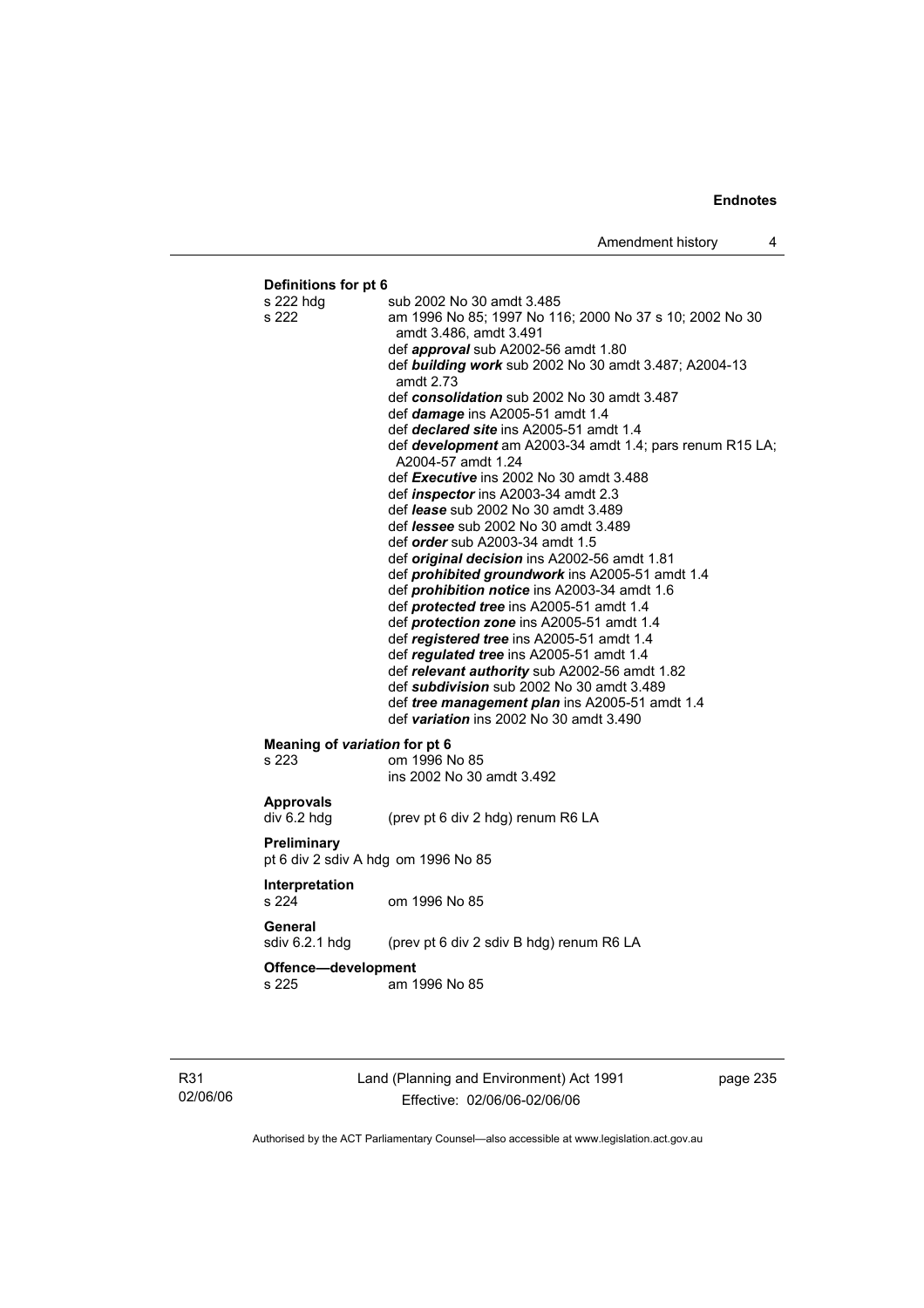| 4 | Amendment history |
|---|-------------------|
|---|-------------------|

# **Application to undertake development**

| s 226 | am 1996 No 85: 1999 No 73 s 10: 2001 No 44               |
|-------|----------------------------------------------------------|
|       | amdts 1.2458-1.2460: 2001 No 73 s 4, s 5: 2001 No 80     |
|       | ss 5-7; R6 LA (see 2001 No 44 amdt 1.2461 and 2001 No 73 |
|       | s 6); A2002-56 amdts 1.83-1.85, amdt 1.133, amdt. 1.134  |
|       |                                                          |

#### **Register of applications, approvals, orders and lease and development conditions**

| sub 2000 No 37 s 11                                      |
|----------------------------------------------------------|
| am 2000 No 37 s 11; 2001 No 44 amdt 1.2462, amdt 1.2463; |
| R6 LA (see 2001 No 44 amdt 1.2464); A2002-56 amdt 1.86,  |
| amdt 1.87, amdt 1.134; A2004-57 amdt 1.25; pars renum    |
| R23 LA (see A2004-57 amdt 1.26); A2005-51 amdt 1.5; pars |
| renum R30 LA (see A2005-51 amdt 1.6)                     |
|                                                          |

# **Restrictions on inspection of applications**

am 1996 No 85; A2002-56 amdt 1.88, amdt 1.134

#### **Notice of application**

| s 229 | am 1993 No 90; 1995 No 54; 1996 No 71; 1996 No 85; 1997 |
|-------|---------------------------------------------------------|
|       | No 93: 2000 No 37 s 12: 2001 No 20 s 54: 2002 No 30     |
|       | amdt 3.508: A2002-56 amdt 1.89. amdt 1.134: A2003-30    |
|       | amdt 1.3; ss renum R15 LA: A2004-57 amdt 1.27; A2005-51 |
|       | amdt $1.7$                                              |

# **Direction that applications to be submitted to Minister**

| s 229A hdg | sub 2001 No 44 amdt 1.2465                               |
|------------|----------------------------------------------------------|
| s 229A     | ins 1996 No 85                                           |
|            | am 1999 No 87 s 3; 2001 No 44 amdts 1.2466-1.2472; R6 LA |
|            | (see 2001 No 44 amdt 1.2473); 2002 No 30 amdt 3.493,     |
|            | amdt 3.494                                               |
|            | sub A2002-56 amdt 1.90                                   |
|            | am A2004-57 amdt 1.28, amdt 1.29; ss renum R23 LA (see   |
|            | A2004-57 amdt 1.30); A2005-51 amdt 1.8, amdt 1.9;        |
|            | ss renum R30 LA (see A2005-51 amdt 1.10)                 |

### **Minister may decide some applications**

| s 229B | ins A2002-56 amdt 1.90                                    |
|--------|-----------------------------------------------------------|
|        | am A2004-27 s 16; A2004-57 amdt 1.31; A2005-51 amdt 1.11; |
|        | pars renum R30 LA (see A2005-51 amdt 1.12)                |
|        |                                                           |

# **Approvals**

am 1993 No 77; 1996 No 71 sub 1996 No 85 am 2000 No 37 s 13

| page 236 |  |
|----------|--|
|----------|--|

page 236 Land (Planning and Environment) Act 1991 Effective: 02/06/06-02/06/06

R31 02/06/06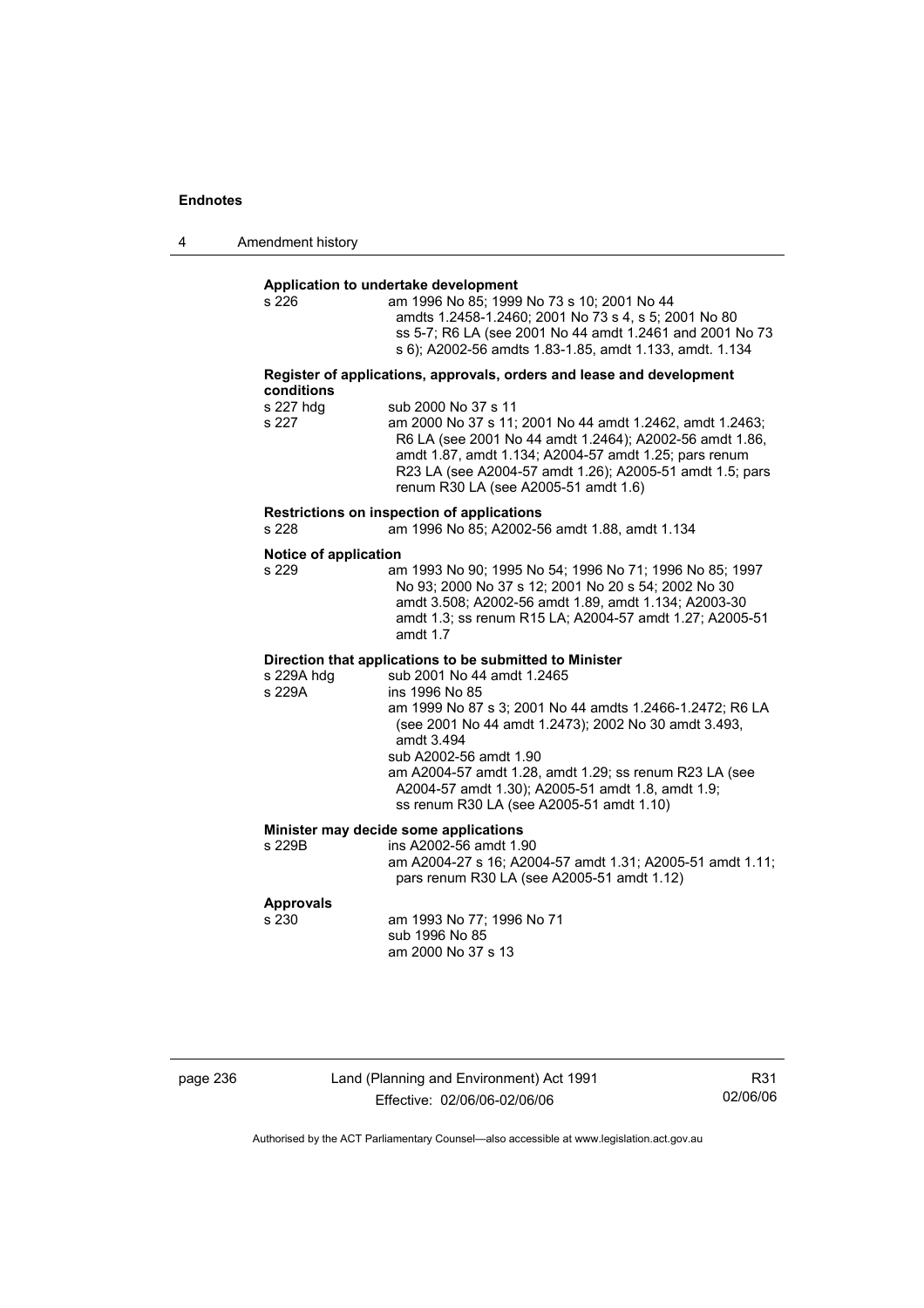**Matters to be considered by relevant authority**  s 231 am 1996 No 85; 2002 No 30 amdt 3.495; A2002-56 amdt 1.91, amdt 1.134, amdt 1.135; A2004-27 s 17 sub A2004-57 amdt 1.32 am A2005-51 amdt 1.13, amdt 1.14; ss renum R30 LA (see A2005-51 amdt 1.15) **Duty of applicants**  s 232 am 2001 No 44 amdt 1.2474, amdt 1.2475; 2002 No 30 amdt 3.508; A2002-56 amdt 1.92-1.94, amdt 1.134; ss renum R12 La (see A2002-56 amdt 1.95) **More information**  s 233 am 1996 No 85; A2002-56 amdt 1.135 **Effect of failure to give further information**  s 234 am 1996 No 85; A2002-56 amdt 1.135 **Duties of concurring authorities**  s 235 am 1996 No 39 om 1996 No 85 **Objections**<br>sdiv 6.2.2 hdg (prev pt 6 div 2 sdiv C hdg) renum R6 LA **Objections—general**  s 237 am 1996 No 85; 1997 No 116; 2000 No 37 s 14; A2002-56 amdt 1.96, amdt 1.134; ss renum R12 LA (see A2002-56 amdt 1.97) **Inspection of objections**  s 238 am 1993 No 77; 1996 No 71; A2002-56 amdt 1.134 **Identity of objectors**<br> **IS** 239 am A2002-56 amdt 1.98, amdt 1.134 **Circumstances in which Executive approves applications, other than lease variations, subdivisions, consolidations**  s 240 om 1996 No 85 **Circumstances in which Executive approves applications for lease variations, subdivisions, consolidations**  s 241 om 1996 No 85 **Approvals**  sdiv 6.2.3 hdg (prev pt 6 div 2 sdiv D hdg) renum R6 LA **Approvals—notices to applicants and registrar-general**  s 242 am 1992 No 32; 1993 No 64 sub 1996 No 85; A2002-56 amdt 1.99

R31 02/06/06 Land (Planning and Environment) Act 1991 Effective: 02/06/06-02/06/06

page 237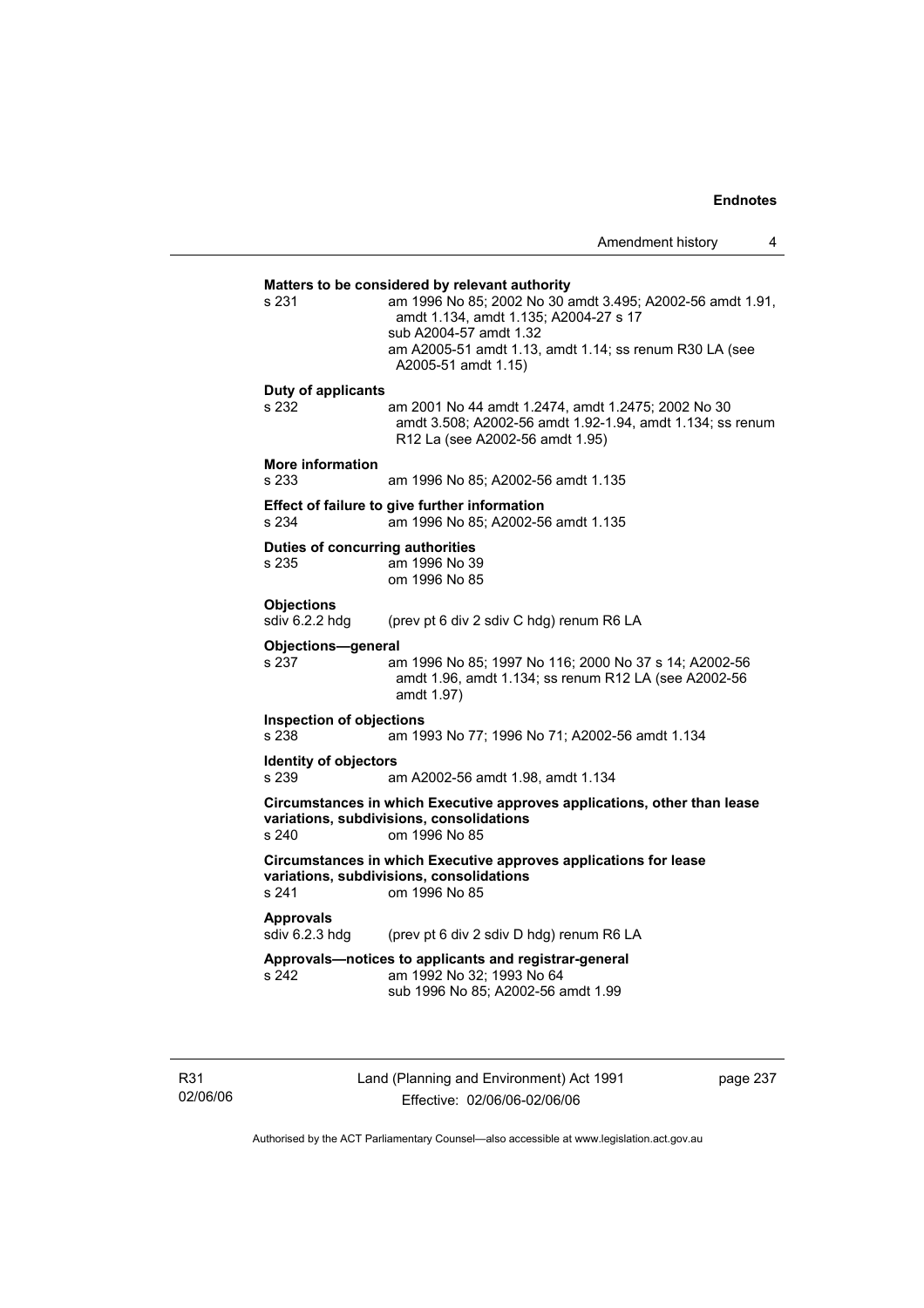4 Amendment history

|          | s 243                                                                    | Notification of approval or refusal of application<br>am 1993 No 77; 1996 Nos 71 and 85; 2000 No 37 s 15;<br>A2002-56 amdt 1.100, amdt 1.101, amdt 1.135; ss renum<br>R12 LA (see A2002-56 amdt 1.102) |                 |  |
|----------|--------------------------------------------------------------------------|--------------------------------------------------------------------------------------------------------------------------------------------------------------------------------------------------------|-----------------|--|
|          | Notification if more than 1 objector<br>s 244                            | am 1996 No 85; A2002-56 amdt 1.103, amdt 1.134                                                                                                                                                         |                 |  |
|          | s 244A                                                                   | Notice of decision to heritage council<br>ins A2004-57 amdt 1.33                                                                                                                                       |                 |  |
|          | Notice of decision to conservator<br>s 244B                              | ins A2005-51 amdt 1.16                                                                                                                                                                                 |                 |  |
|          | <b>Conditional approvals</b><br>s 245                                    | am 1996 No 85; 2001 No 80 s 8, s 9; A2002-56<br>amdt 1.104-1.106, amdt 1.134; pars renum R15 LA;<br>A2004-57 amdt 1.34                                                                                 |                 |  |
|          | sdiv 6.2.4 hdg                                                           | Reconsideration of applications for approval<br>ins A2002-56 amdt 1.107                                                                                                                                |                 |  |
|          | Definitions for sdiv 6.2.4<br>s 245A                                     | ins A2002-56 amdt 1.107<br>def new application ins A2002-56 amdt 1.107<br>def original application ins A2002-56 amdt 1.107<br>def <i>original decision</i> ins A2002-56 amdt 1.107                     |                 |  |
|          | <b>Applications for reconsideration</b><br>s 246                         | om 1996 No 85<br>ins A2002-56 amdt 1.107<br>am A2003-30 amdt 1.4                                                                                                                                       |                 |  |
|          | <b>Reconsideration of decisions</b><br>s 246A<br>ins A2002-56 amdt 1.107 |                                                                                                                                                                                                        |                 |  |
|          | s 246B                                                                   | No action by planning and land authority within time<br>ins A2002-56 amdt 1.107                                                                                                                        |                 |  |
|          | s 246C                                                                   | Notice of decision on reconsideration<br>ins A2002-56 amdt 1.107                                                                                                                                       |                 |  |
|          | Approvals-miscellaneous<br>sdiv 6.2.5 hdg<br>ins A2002-56 amdt 1.107     |                                                                                                                                                                                                        |                 |  |
|          | <b>Minor amendments</b><br>s 247                                         | am 1996 No 85; 2002 No 30 amdt 3.508; 2002 No 37 ss 4-6;<br>ss (4), (5) om R10 LA; pars renum R10 LA; A2002-56<br>amdt 1.108, amdt 1.135                                                               |                 |  |
|          | <b>Corrections</b><br>s 248                                              | am 1996 No 85; A2002-56 amdt 1.109                                                                                                                                                                     |                 |  |
| page 238 |                                                                          | Land (Planning and Environment) Act 1991<br>Effective: 02/06/06-02/06/06                                                                                                                               | R31<br>02/06/06 |  |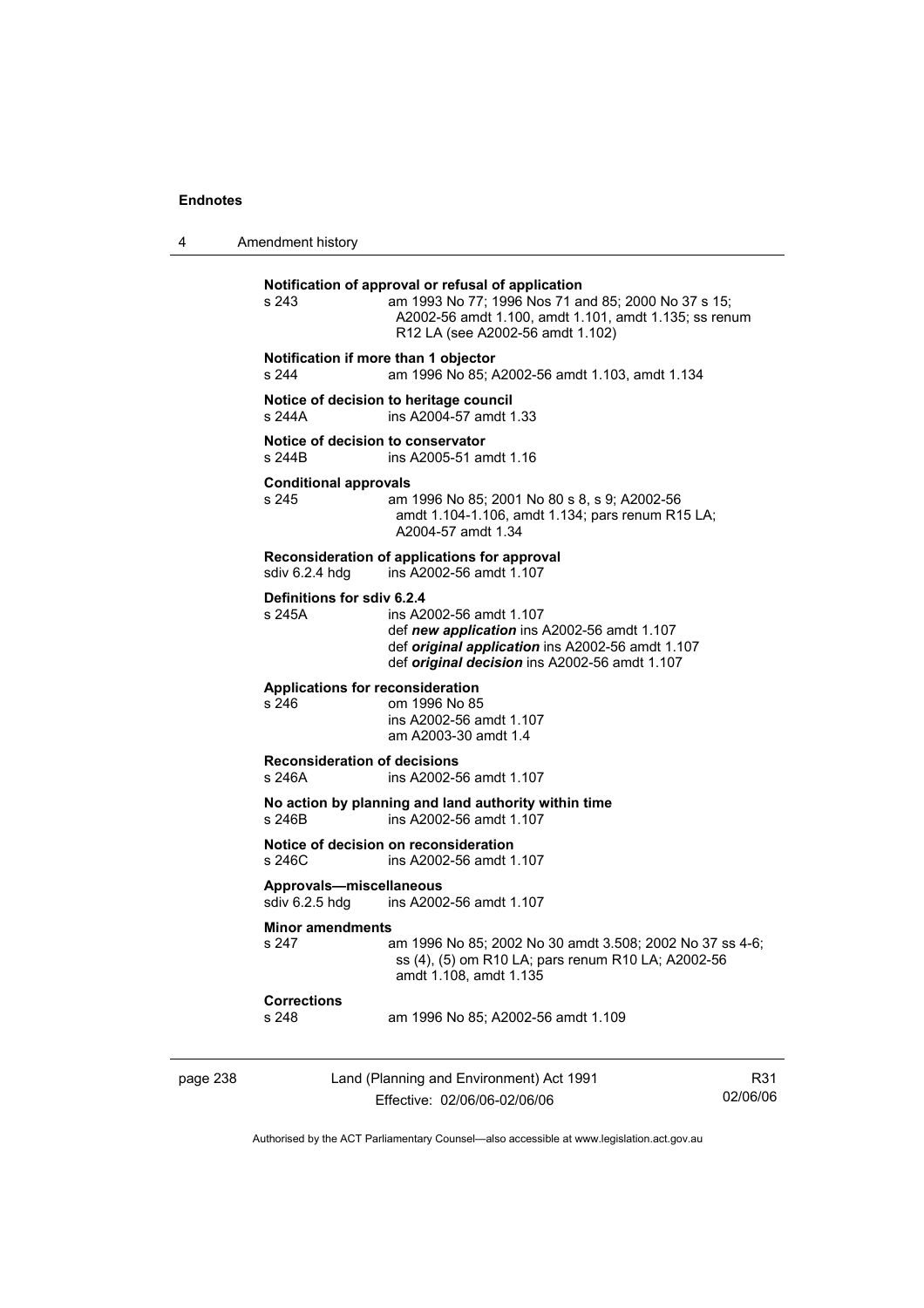Amendment history 4

**When approvals take effect**  s 249 sub 1993 No 77 am 1996 No 71; 1996 No 85; 2002 No 30 amdt 3.496 sub A2002-56 amdt 1.110 am A2005-62 amdt 1.4 **Execution of approvals for variations of leases**  s 250 sub 1996 No 85 am A2002-56 amdt 1.133 **End of approvals**  s 251 am 1996 No 85; A2002-56 amdt 1.111 **Extension of time**  am 1996 No 85; A2002-56 amdt 1.134 **Revocation of approval**  s 253 am A2002-56 amdt 1.112; A2004-57 amdt 1.35 **Powers of Supreme Court**<br>sdiv 6.2.6 hdg ins A200 ins A2003-34 amdt 1.7 **Injunctions to require compliance with approvals**  s 253A ins A2003-34 amdt 1.7 **Orders**<br>div 6.3 hdg (prev pt 6 div 3 hdg) renum R6 LA sub A2003-34 s 8 **Making of orders**  ins A2003-34 s 8 **Applications to planning and land authority for orders**  om 1996 No 85 ins 1997 No 7 am 2001 No 44 amdt 1.2476-1.2478; A2002-56 amdt 1.113 sub A2003-34 s 8 am A2004-57 amdt 1.36; pars renum R23 LA (see A2004-57 amdt 1.37); A2005-21 amdt 1.1; pars renum R27 LA (see A2005-21 amdt 1.2); A2005-51 amdt 1.17 **Decision on application to planning and land authority for order**  s 254A ins A2003-34 s 8 am A2005-21 amdt 1.3 **Proposed orders on planning and land authority's own initiative**  s 255 sub A2003-34 s 8 am A2004-57 amdt 1.38; pars renum R23 LA (see A2004-57 amdt 1.39) ; A2005-21 amdt 1.4; pars renum R27 LA (see A2005-21 amdt 1.5); A2005-51 amdt 1.18

R31 02/06/06 Land (Planning and Environment) Act 1991 Effective: 02/06/06-02/06/06

page 239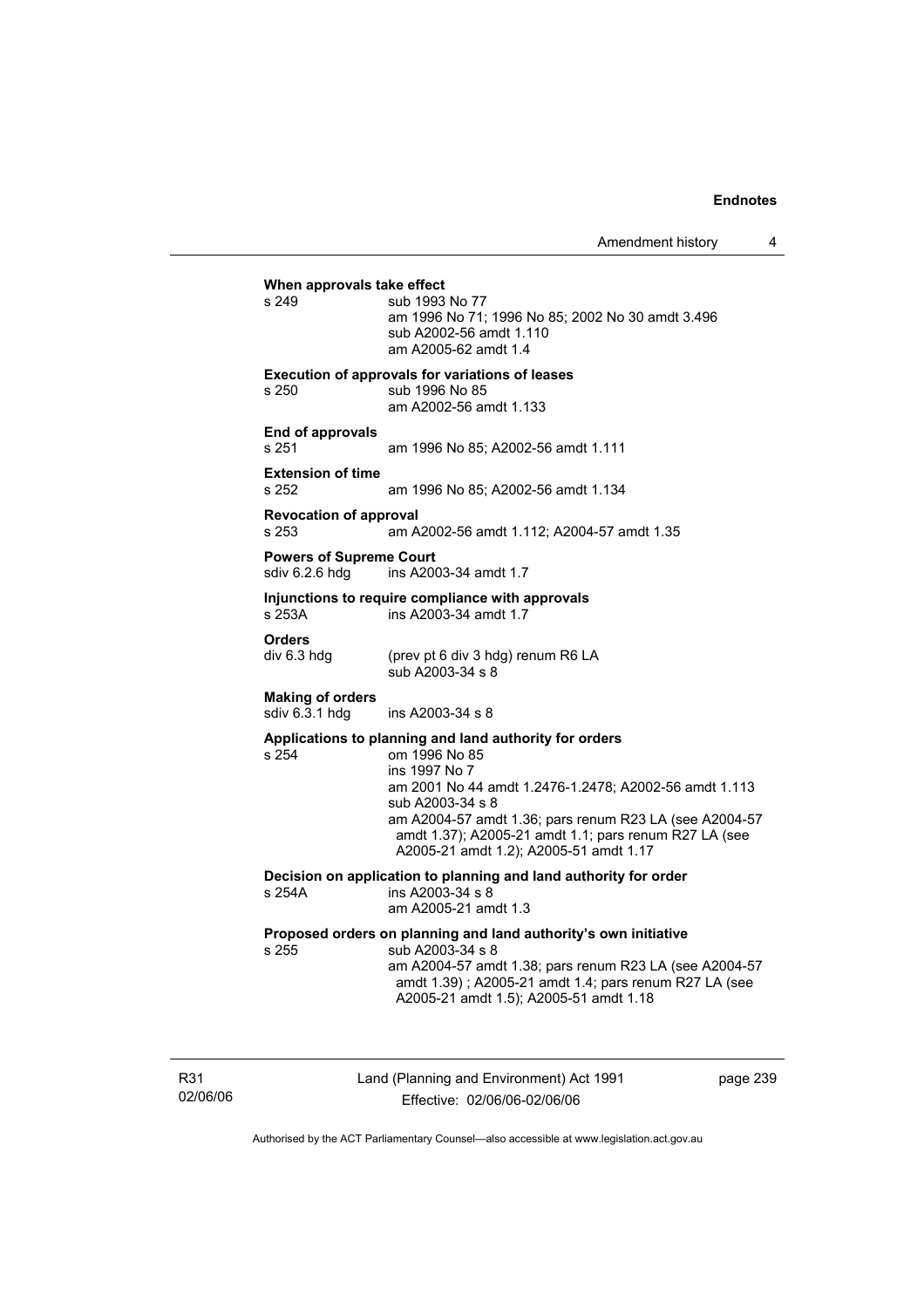4 Amendment history page 240 Land (Planning and Environment) Act 1991 Effective: 02/06/06-02/06/06 Authorised by the ACT Parliamentary Counsel—also accessible at www.legislation.act.gov.au **Decision on proposed order on planning and land authority's own initiative**  s 256 am 1993 No 77; 1996 No 71; 1996 No 83; 1996 No 85; 1997 No 7; 1999 No 73 s 11; 1999 No 79 sch 3; 2001 No 44 amdt 1.2479; 2002 No 30 amdt 3.508; A2002-56 amdts 1.114-1.117, amdt 1.134 sub A2003-34 s 8 **Effect of certain orders**  s 256A ins 1997 No 7 om A2003-34 s 8 **Content of orders**  s 257 am 1993 Nos 64 and 77; 1996 No 71; 2002 No 30 amdt 3.508; A2002-56 amdt 1.118, amdt 1.119, amdt 1.134 sub A2003-34 s 8 am A2005-51 amdt 1.19 **Notice of making orders**  ins A2003-34 s 8 am A2005-21 amdt 1.6; pars renum R27 LA (see A2005-21 amdt 1.7); A2005-51 amdt 1.20 **Who is bound by an order?**  s 257B ins A2003-34 s 8 **Contravening orders**  s 258 am 1993 No 77; 1996 No 71; A2002-56 amdt 1.120 sub A2003-34 s 8 **Ending of orders**  s 258A ins A2003-34 s 8 **Notice ending orders**  s 258B ins A2003-34 s 8 **Effect of orders about pest animals or plants**  s 258C ins A2003-34 s 8 om A2005-21 amdt 1.8 **Rectification work**  sdiv 6.3.2 hdg ins A2003-34 s 8 **Definitions for sdiv 6.3.2**  am 1993 No 77; 1996 No 71; A2002-56 amdt 1.121, amdt 1.134 sub A2003-34 s 8 **Direction to carry out rectification work**<br>s 259A ins A2003-34 s 8 ins A2003-34 s 8 **Contravening direction to carry out rectification work**  s 259B ins A2003-34 s 8

R31 02/06/06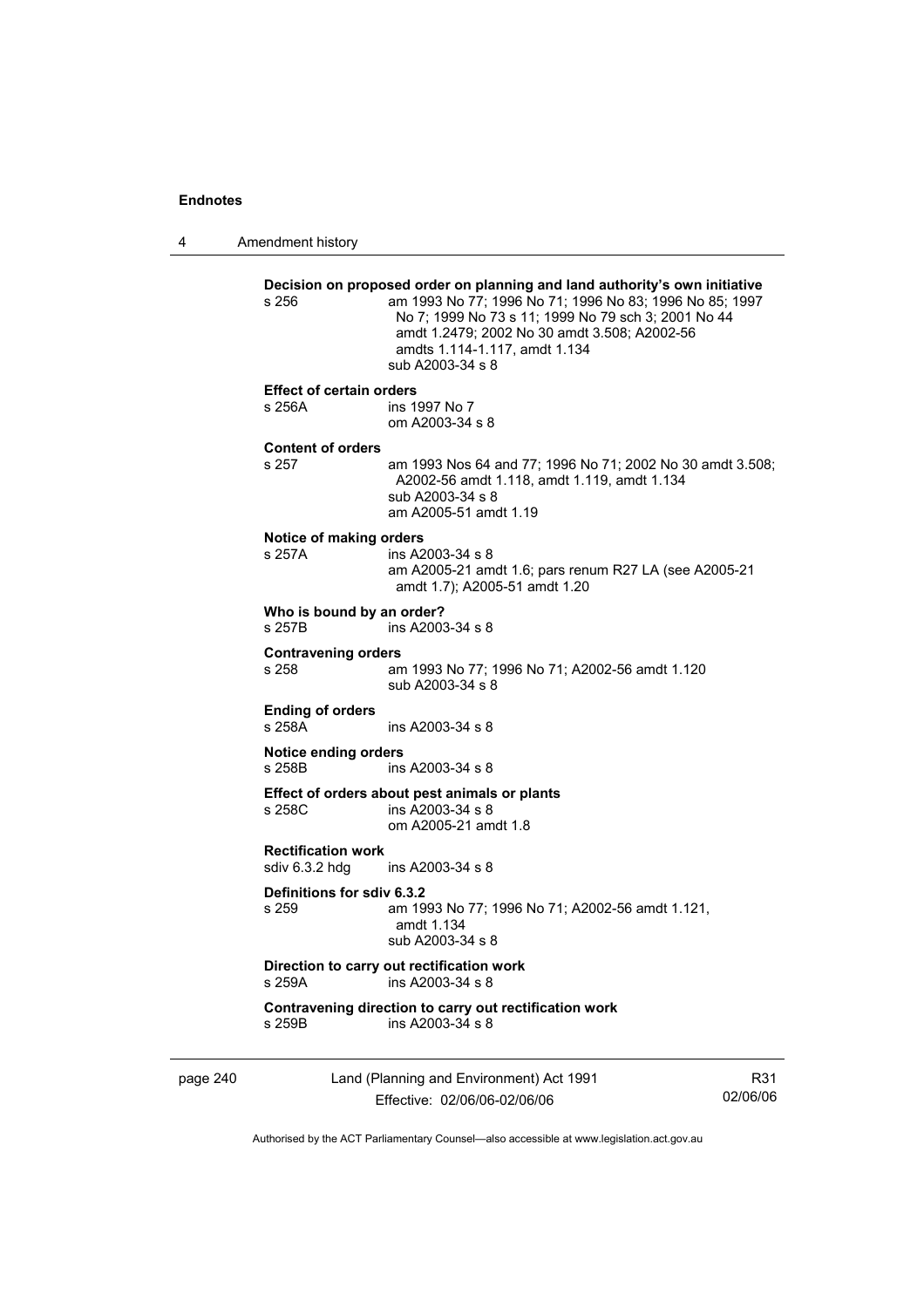Amendment history 4

**Authorisation to carry out rectification work**   $ins A2003-34 s 8$ **Obstructing etc authorised people**<br>s 259D ins A2003-34 s 8  $ins A2003-34 s 8$ **Liability for cost of rectification work**  s 259E ins A2003-34 s 8 **Determination of criteria for deferral of rectification work cost**  s 259F ins A2003-34 s 8 **Application for deferral of rectification work cost**  ins A2003-34 s 8 **Deferral of rectification work cost**  s 259H ins A2003-34 s 8 **Security for deferred rectification work cost**  s 259I ins A2003-34 s 8 **Payment of deferred rectification work cost**  s 259J ins A2003-34 s 8 **Prohibition notices and injunctions**  sdiv 6.3.3 hdg ins A2003-34 s 8 **Prohibition notices—making**  s 260 am 1993 Nos 64 and 77; 1996 No 71; A2002-56 amdt 1.122 sub A2003-34 s 8 **Contravening prohibition notices**  s 260A ins A2003-34 s 8 **Prohibition notices—ending**   $ins A2003 - 34 s 8$ **Injunctions to restrain contravention of orders or prohibition notices**  s 260C ins A2003-34 s 8 **Other matters**  sdiv 6.3.4 hdg ins A2003-34 s 8 om A2005-21 amdt 1.9 **Declaration of pest animal or pest plant**  s 261 sub A2003-34 s 8 om A2005-21 amdt 1.9 **Inspection and seizure powers**  div 6.4 hdg (prev pt 6 div 4 hdg) renum R6 LA sub A2003-34 amdt 2.4

# **Preliminary**<br>sdiv 6.4.1 hdg

(prev pt 6 div 4 sdiv A hdg) renum R6 LA

R31 02/06/06 Land (Planning and Environment) Act 1991 Effective: 02/06/06-02/06/06

page 241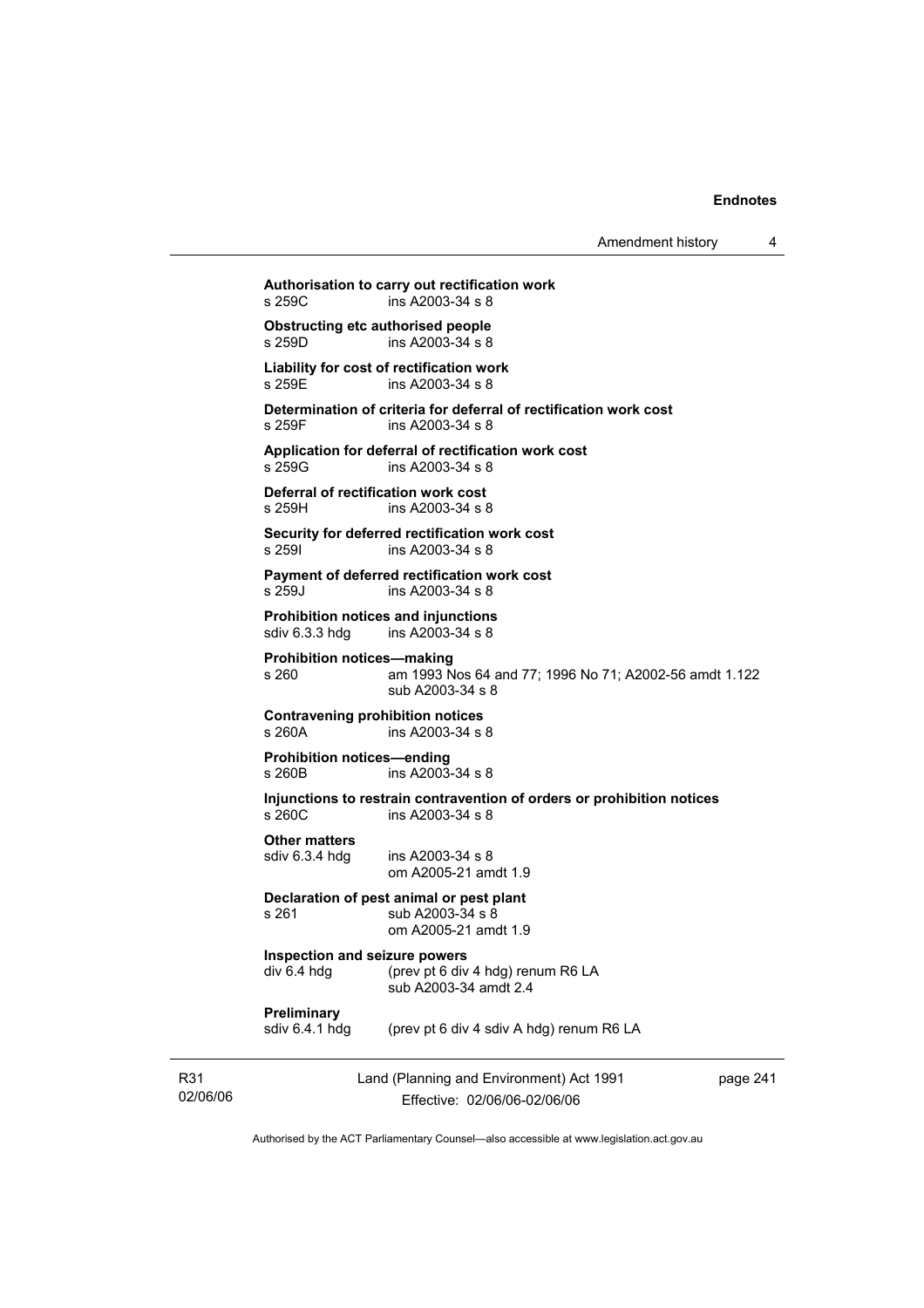4 Amendment history **Definitions for div 6.4**  sub 2002 No 30 amdt 3.497 def *connected* ins 2002 No 30 amdt 3.497 def *occupier* ins 2002 No 30 amdt 3.497 def *offence* ins 2002 No 30 amdt 3.497 **Appointment of inspectors**  s 263 am A2002-56 amdt 1.134 sub A2003-34 amdt 2.5 **Identity cards**  s 264 am A2002-56 amdt 1.134 sub A2003-34 amdt 1.8 am A2005-20 amdt 3.182; ss renum R24 LA (see A2005-20 amdt 3.183) **Power not to be exercised before identity card shown**<br>s 265 am 1994 No 81: A2002-56 amdt 1.134 am 1994 No 81; A2002-56 amdt 1.134 sub A2003-34 amdt 1.8 **Inspection**  sdiv 6.4.2 hdg (prev pt 6 div 4 sdiv B hdg) renum R6 LA **Display of identity cards**  om A2003-34 amdt 1.9 **Powers of inspection**  s 269 am 1994 No 81 **Work carried out at direction of inspector**  s 270 om A2003-34 amdt 1.9 **Disposal of seized things**  s 272 am A2002-56 amdt 1.123, amdt 1.134 sub A2006-23 amdt 1.210 **Obstruction of inspectors**  s 274 am 1994 No 81 om A2004-15 amdt 2.105 **Commissioner for land and planning**<br>div 6.5 hdg (prev pt 6 div 4A hd (prev pt 6 div 4A hdg) ins 1996 No  $85$  renum R6 LA om A2002-56 amdt 1.124 **Commissioner for land and planning**  s 274A ins 1996 No 85 am 2002 No 11 amdt 2.66 sub 2002 No 30 amdt 3.498 om A2002-56 amdt 1.124

page 242 Land (Planning and Environment) Act 1991 Effective: 02/06/06-02/06/06

R31 02/06/06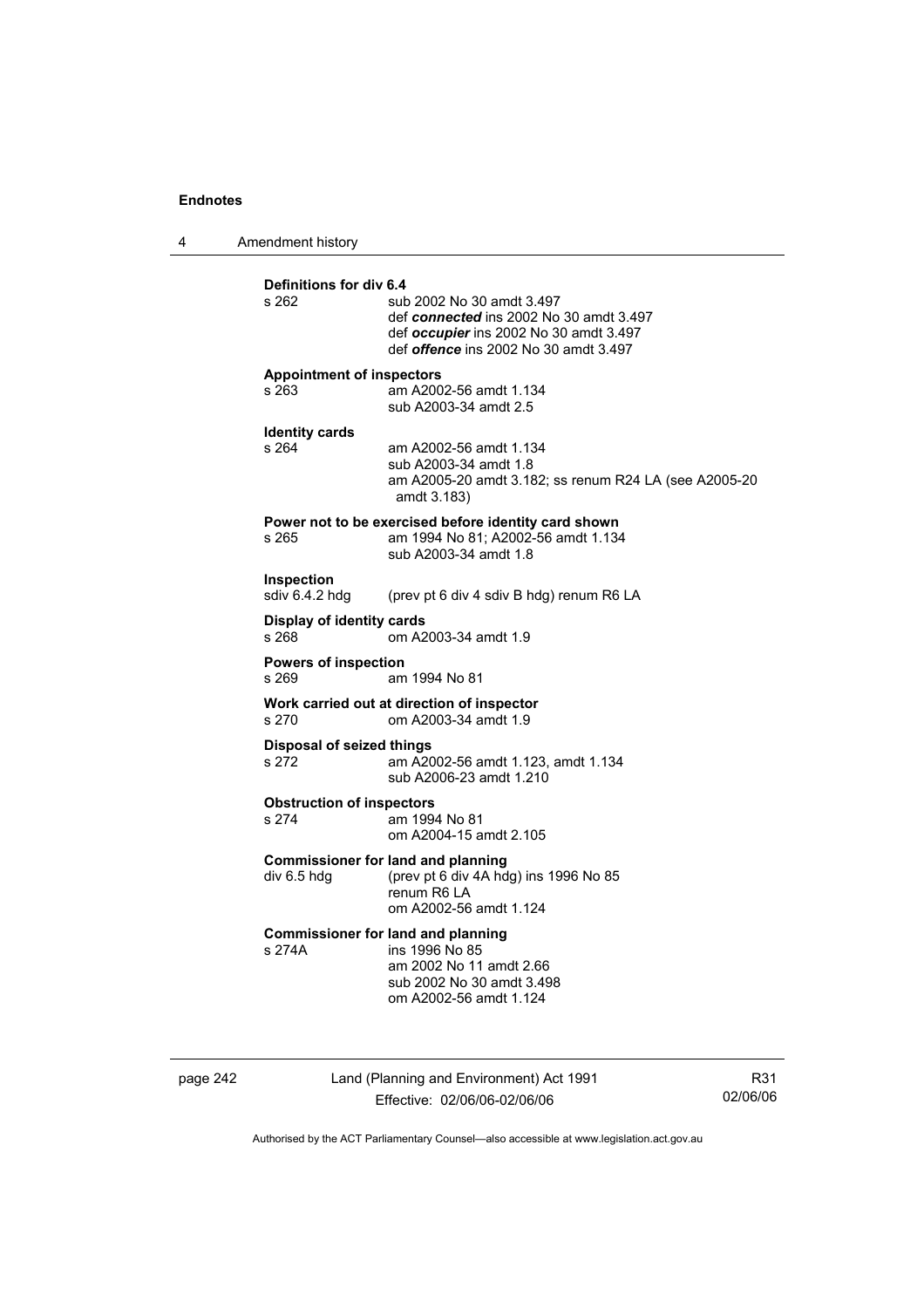Amendment history 4

| <b>Term of office</b><br>s 274B<br>ins 1996 No 85<br>sub 2002 No 30 amdt 3.498<br>om A2002-56 amdt 1.124<br>Leave of absence<br>s 274C<br>ins 1996 No 85<br>sub 2002 No 30 amdt 3.498<br>om A2002-56 amdt 1.124<br>Leave of absence<br>s 274D<br>ins 1996 No 85<br>om 2002 No 30 amdt 3.498<br><b>Acting appointments</b><br>s 274F<br>ins 1996 No 85<br>om 2002 No 30 amdt 3.498 |  |
|-----------------------------------------------------------------------------------------------------------------------------------------------------------------------------------------------------------------------------------------------------------------------------------------------------------------------------------------------------------------------------------|--|
|                                                                                                                                                                                                                                                                                                                                                                                   |  |
|                                                                                                                                                                                                                                                                                                                                                                                   |  |
|                                                                                                                                                                                                                                                                                                                                                                                   |  |
|                                                                                                                                                                                                                                                                                                                                                                                   |  |
| <b>Resignation</b><br>s 274F<br>ins 1996 No 85<br>om 2002 No 30 amdt 3.498                                                                                                                                                                                                                                                                                                        |  |
| Suspension and removal of commissioner<br>s 274G<br>ins 1996 No 85<br>am 2002 No 30 amdts 3.499-3.501<br>om A2002-56 amdt 1.124                                                                                                                                                                                                                                                   |  |
| <b>Retirement</b><br>s 274H<br>ins 1996 No 85<br>om A2002-56 amdt 1.124                                                                                                                                                                                                                                                                                                           |  |
| <b>Delegation</b><br>s 2741<br>ins 1996 No 85<br>sub 2002 No 30 amdt 3.502<br>om A2002-56 amdt 1.124                                                                                                                                                                                                                                                                              |  |
| <b>Protection from suit</b><br>s 274J<br>ins 1996 No 85<br>am 2002 No 30 amdt 3.503<br>om A2002-56 amdt 1.124                                                                                                                                                                                                                                                                     |  |
| <b>Miscellaneous</b><br>div 6.6 hdg<br>(prev pt 6 div 5 hdg) renum R6 LA                                                                                                                                                                                                                                                                                                          |  |
| <b>Review of decisions</b><br>sdiv 6.6.1 hdg<br>(prev pt 6 div 5 sdiv A hdg) renum R6 LA                                                                                                                                                                                                                                                                                          |  |

page 243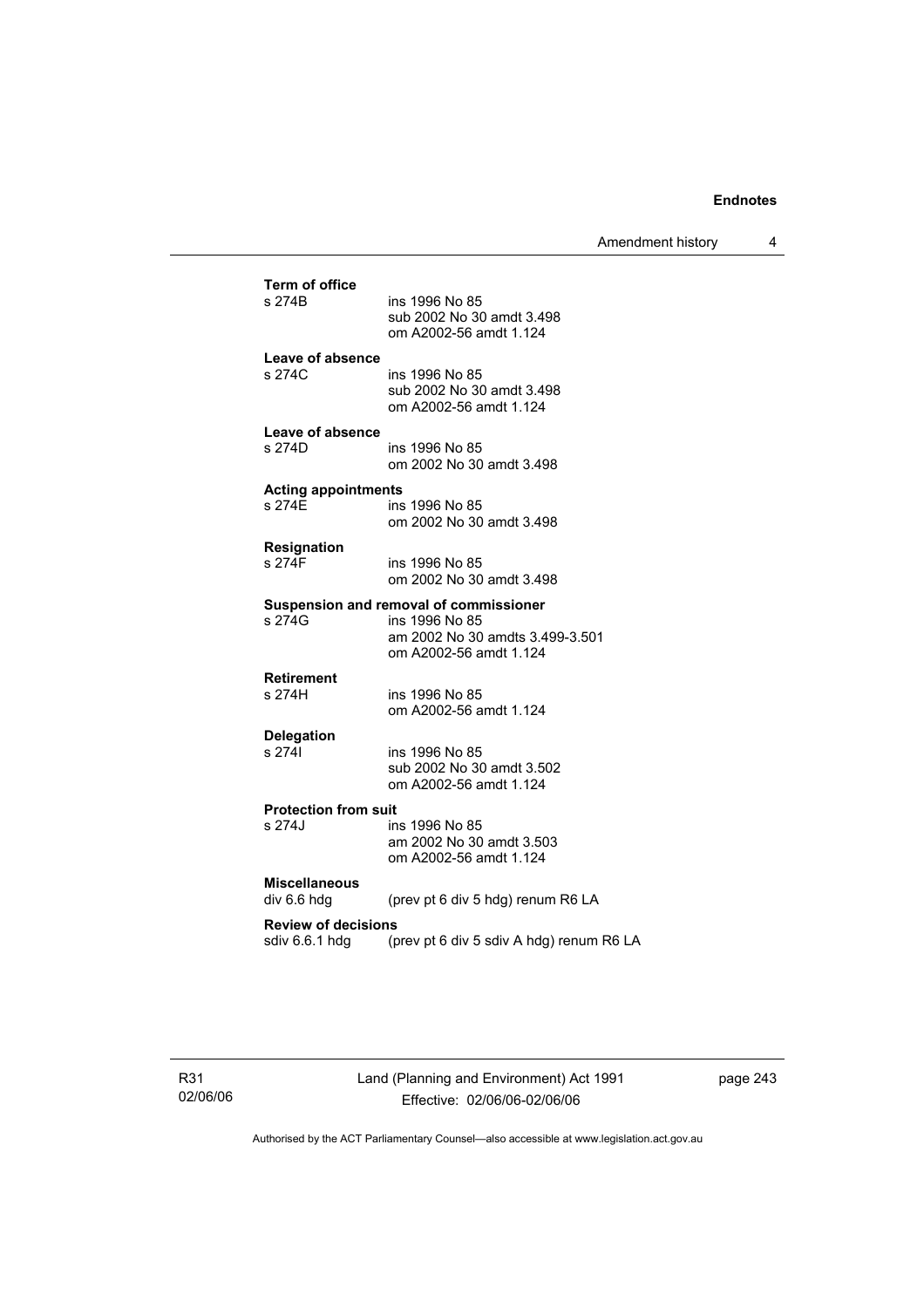4 Amendment history

## **AAT review—general**

| s 275                                     | am 1993 No 77<br>sub 1996 No 71<br>am 1996 No 85<br>sub A2002-56 amdt 1.125<br>am A2004-57 amdt 1.40; ss renum R23 LA (see A2004-57<br>amdt 1.41)                                                                                                  |
|-------------------------------------------|----------------------------------------------------------------------------------------------------------------------------------------------------------------------------------------------------------------------------------------------------|
| s 275A                                    | Approvals subject to entity's satisfaction<br>ins A2002-56 amdt 1.125                                                                                                                                                                              |
| s 276 hdg<br>s 276                        | Review of decisions-objectors and third parties to approvals<br>sub A2003-34 amdt 2.6<br>am 1993 No 77; 1996 No 71; 1996 No 85; 1997 No 116; 2000<br>No 15 s 4; 2000 No 37 s 16; A2002-56 amdt 1.126; ss renum<br>R12 LA (see A2002-56 amdt 1.127) |
| s 277                                     | Review of decisions-orders and prohibition notices<br>am 1993 No 77<br>sub 1996 No 7; A2003-34 amdt 1.10                                                                                                                                           |
| <b>Notification of objectors</b><br>s 278 | am 1993 No 77; 1996 No 71; 1996 No 85; 2002 No 30<br>amdt 3.508; A2002-56 amdt 1.128, amdt 1.129; ss renum<br>R12 LA (see A2002-56 amdt 1.130)                                                                                                     |
| s 279 hdg<br>s 279                        | Application for review by objectors-notification to applicants<br>sub A2003-34 amdt 2.7<br>am 1993 No 77; 1996 No 71; 1996 No 85                                                                                                                   |
| s 279A                                    | Challenge to validity of certain decisions<br>ins 1999 No 87 s 4<br>am A2002-56 amdt 1.131                                                                                                                                                         |
| s 280                                     | Applicants and objectors may be made parties to proceedings<br>sub 1993 No 77<br>om 1996 No 71                                                                                                                                                     |
| s 281                                     | Failure to comply with certain notification requirements<br>om 1996 No 71                                                                                                                                                                          |
| General<br>sdiv $6.6.2$ hdg               | (prev pt 6 div 5 sdiv B hdg) renum R6 LA                                                                                                                                                                                                           |
| <b>Regulations</b><br>s 282               | am 1992 No 32; 1996 No 85; 2000 No 37 s 17; 2001 No 44<br>amdts 1.2480-1.2482; A2002-56 amdt 1.132; pars renum<br><b>R15 LA</b>                                                                                                                    |

page 244 Land (Planning and Environment) Act 1991 Effective: 02/06/06-02/06/06

R31 02/06/06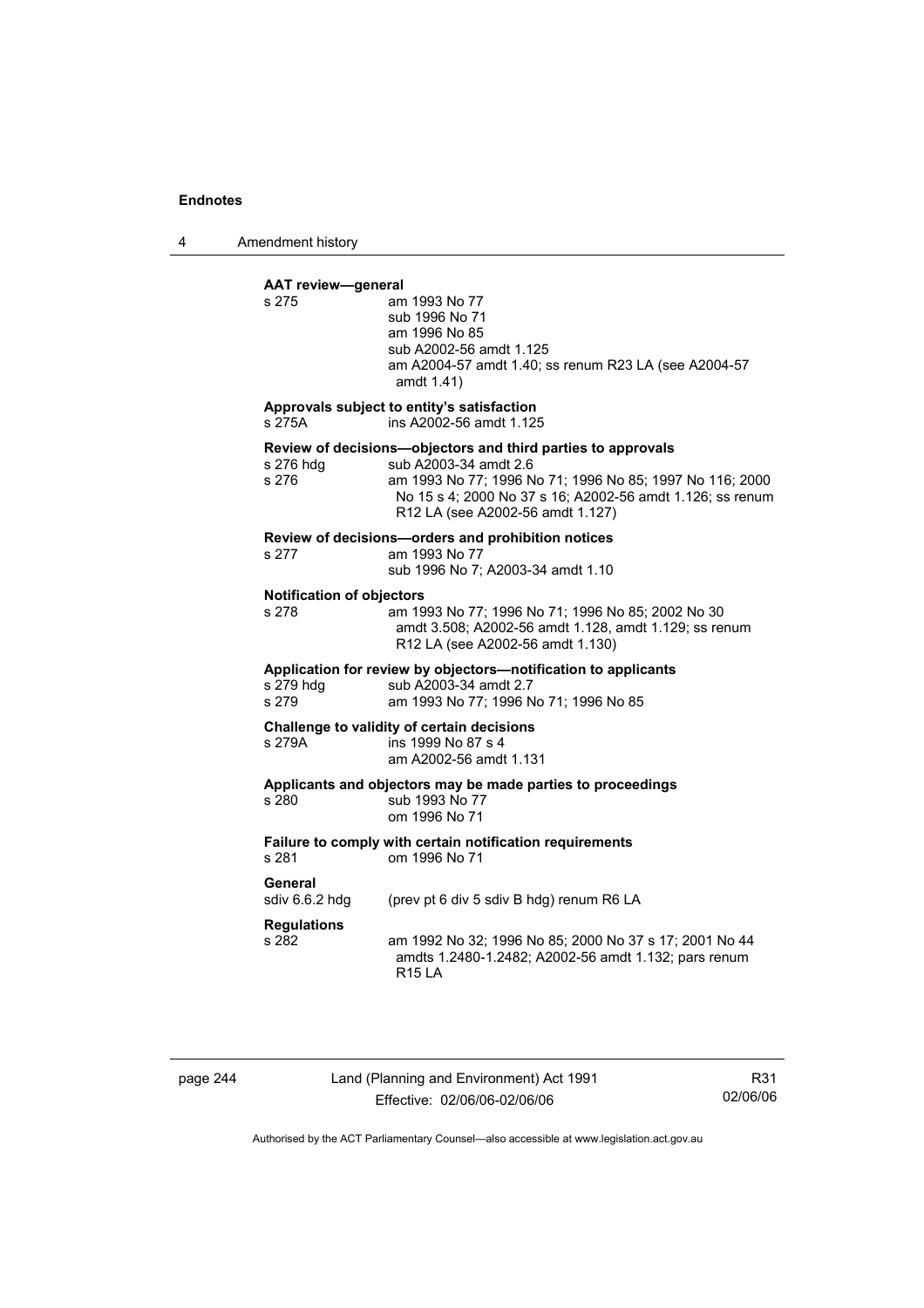5; 2001 No 56

### **Administrative appeals**  (prev pt 6A hdg) ins 1993 No 77

|                                | sub 1996 No 71                               |
|--------------------------------|----------------------------------------------|
|                                | renum R6 LA                                  |
| Preliminary                    |                                              |
| pt 6A div 1 hdg                | ins 1993 No 77                               |
|                                | om 1996 No 71                                |
| <b>AAT review of decisions</b> |                                              |
| s 282A                         | ins 1993 No 77                               |
|                                | sub 1996 No 71                               |
|                                | am 1996 No 85; 1999 No 73 s 12; 2000 No 15 s |
|                                | amdt 3.435                                   |
|                                | sub A2002-56 amdt 1.136                      |

am A2004-42 amdt 1.7; A2004-57 amdt 1.42

# **Establishment of land planning and appeals board** pt 6A div 2 hdg ins 1993 No 77

pt 6A div 2 hdg

om 1996 No 71

**Establishment of board**  ins 1993 No 77 om 1996 No 71

# **Appointment of members**

ins 1993 No 77 om 1996 No 71

# **Remuneration and allowances**

ins 1993 No 77 om 1996 No 71

### **Acting appointments**

s 282E ins 1993 No 77 om 1996 No 71

# **Deputy chairperson to act for chairperson**

ins 1993 No 77 om 1996 No 71

## **Delegation**

ins 1993 No 77 om 1996 No 71

### **Leave of absence**

s 282H ins 1993 No 77 om 1996 No 71

# **Other terms and conditions**

ins 1993 No 77 om 1996 No 71

R31 02/06/06 Land (Planning and Environment) Act 1991 Effective: 02/06/06-02/06/06

page 245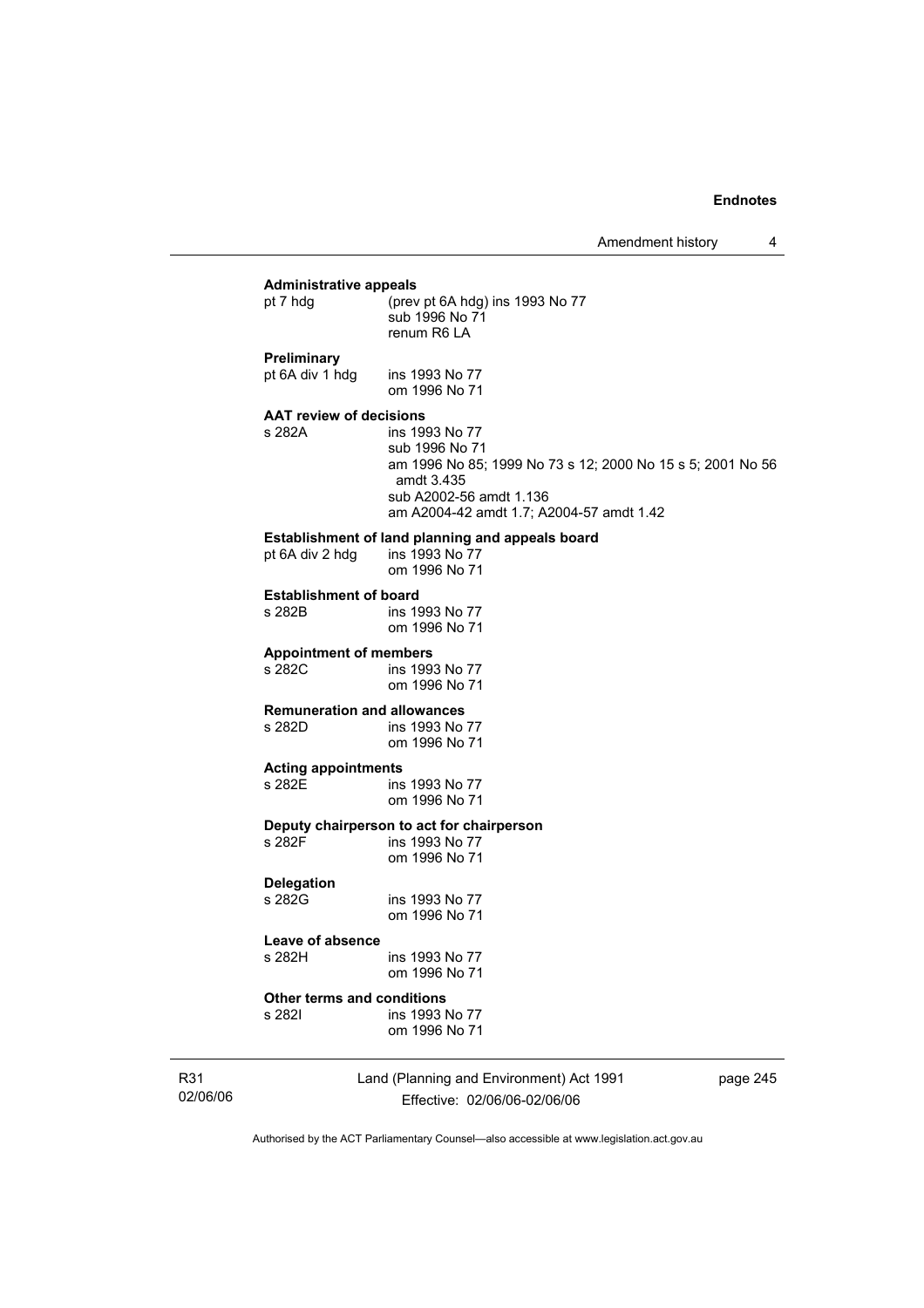4 Amendment history

| <b>Resignation</b>                                                     | ins 1993 No 77                                                                     |
|------------------------------------------------------------------------|------------------------------------------------------------------------------------|
| s 282J                                                                 | om 1996 No 71                                                                      |
| <b>Removal from office</b>                                             | ins 1993 No 77                                                                     |
| s 282K                                                                 | om 1996 No 71                                                                      |
| <b>Organisation of appeals board</b><br>pt 6A div 3 hdg ins 1993 No 77 | om 1996 No 71                                                                      |
| <b>Disclosure of interests</b>                                         | ins 1993 No 77                                                                     |
| s 282L                                                                 | om 1996 No 71                                                                      |
| <b>Arrangement of business</b>                                         | ins 1993 No 77                                                                     |
| s 282M                                                                 | om 1996 No 71                                                                      |
| <b>Constitution of appeals board</b>                                   | ins 1993 No 77                                                                     |
| s 282N                                                                 | om 1996 No 71                                                                      |
| <b>Member presiding</b>                                                | ins 1993 No 77                                                                     |
| s 282P                                                                 | om 1996 No 71                                                                      |
| s 2820                                                                 | Member of appeals board ceasing to be available<br>ins 1993 No 77<br>om 1996 No 71 |
| <b>Places of sitting</b>                                               | ins 1993 No 77                                                                     |
| s 282R                                                                 | om 1996 No 71                                                                      |
| pt 6A div 4 hdg ins 1993 No 77                                         | Review by the appeals board of decisions<br>om 1996 No 71                          |
| <b>Reviewable decisions</b>                                            | ins 1993 No 77                                                                     |
| s 282S                                                                 | om 1996 No 71                                                                      |
| s 282T                                                                 | Persons who may apply to appeals board<br>ins 1993 No 77<br>om 1996 No 71          |
| Manner of applying for review                                          | ins 1993 No 77                                                                     |
| s 282U                                                                 | om 1996 No 71                                                                      |

page 246 Land (Planning and Environment) Act 1991 Effective: 02/06/06-02/06/06

R31 02/06/06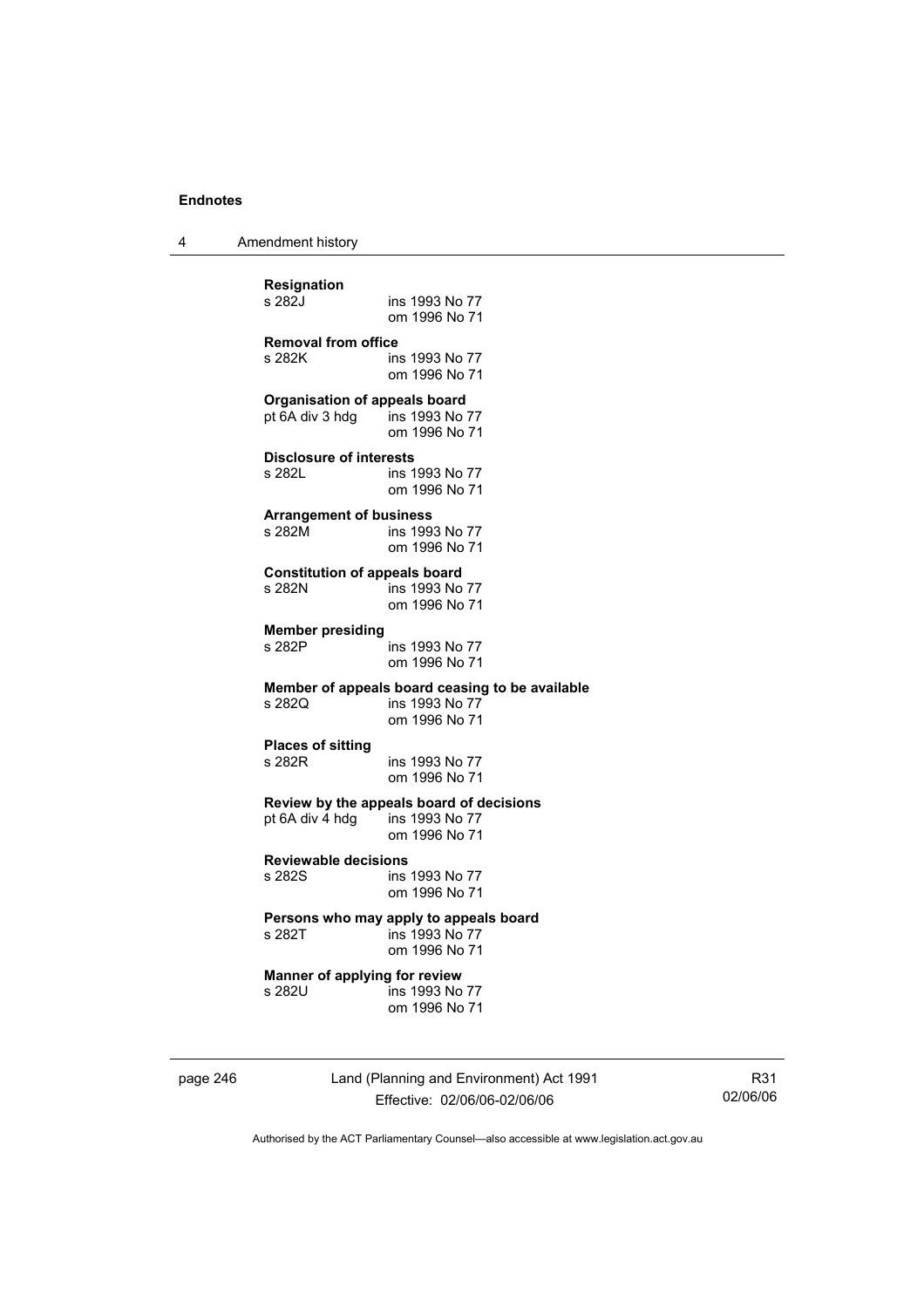Amendment history 4

**Parties to proceedings before appeals board**  ins 1993 No 77 om 1996 No 71 **Representation before appeals board**  s 282W ins 1993 No 77 om 1996 No 71 **Procedure of appeals board**  s 282X ins 1993 No 77 om 1996 No 71 **Conferences**  s 282Y ins 1993 No 77 om 1996 No 71 **Hearings to be in public**  s 282Z ins 1993 No 77 om 1996 No 71 **Lodging of material documents with appeals board**  ins 1993 No 77 om 1996 No 71 **Power of appeals board to obtain additional statements**  s 282ZB **ins 1993** No 77 om 1996 No 71 **Opportunity to make submissions**  ins 1993 No 77 om 1996 No 71 **Powers of appeals board**  ins 1993 No 77 om 1996 No 71 **Operation and implementation of a decision that is subject to review**  s 282ZE ins 1993 No 77 om 1996 No 71 **Power of appeals board to dismiss application or strike out party**  ins 1993 No 77 om 1996 No 71 **Review by appeals board**  ins 1993 No 77 om 1996 No 71 **Return of documents etc at completion of proceeding**  s 282ZH ins 1993 No 77 om 1996 No 71

R31 02/06/06 Land (Planning and Environment) Act 1991 Effective: 02/06/06-02/06/06

page 247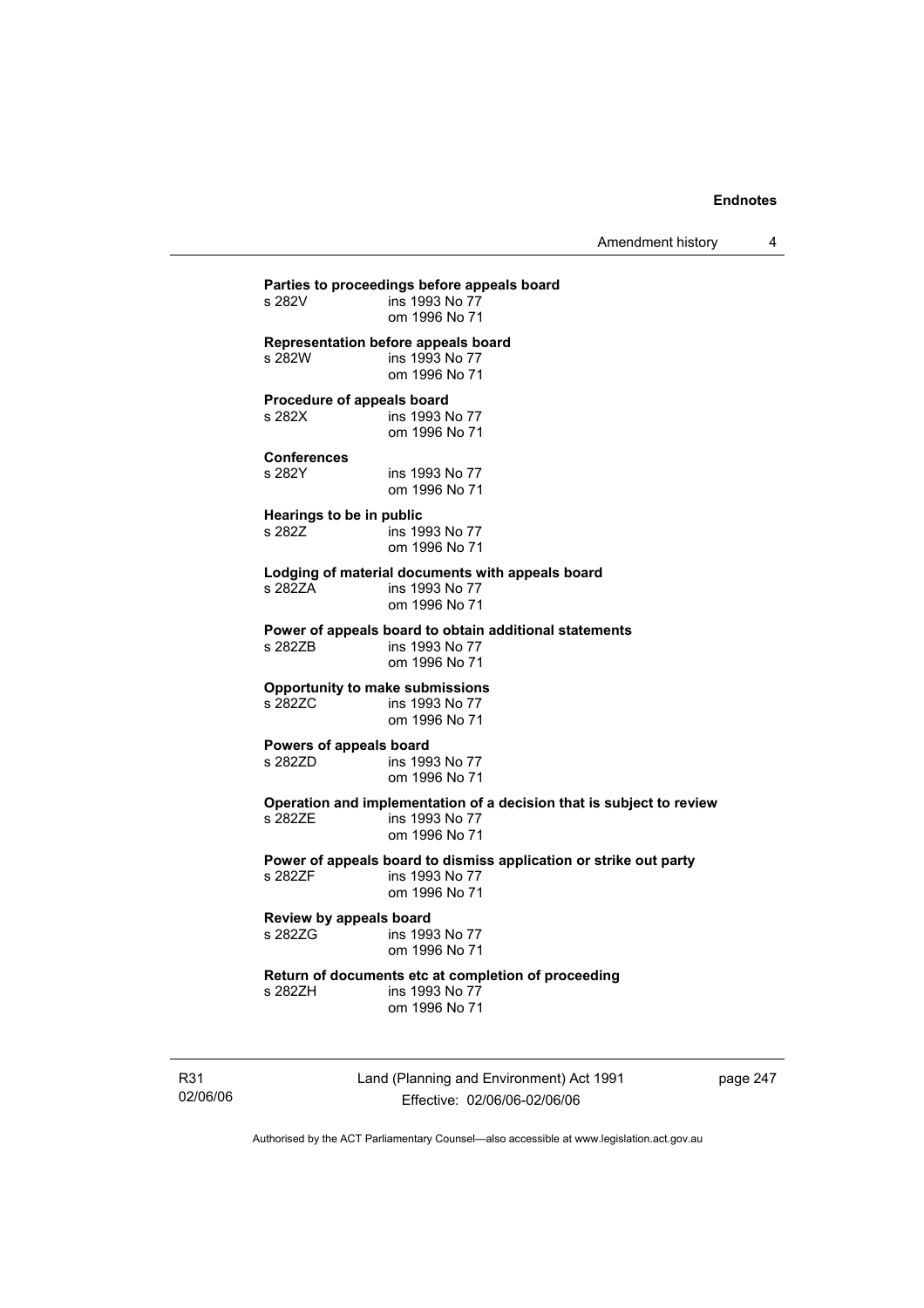4 Amendment history

**Appeals to Supreme Court from decisions of the appeals board**  ins 1993 No 77 om 1996 No 71 **Operation and implementation of a decision that is subject to appeal**  s 282ZJ ins 1993 No 77 om 1996 No 71 **Reference of questions of law to Supreme Court**  s 282ZK ins 1993 No 77 om 1996 No 71 **Sending of documents to, and disclosure of documents by, the Supreme Court**  ins 1993 No 77 om 1996 No 71 **Miscellaneous**  pt 6A div 5 hdg ins 1993 No 77 om 1996 No 71 **Protection of members, representatives and witnesses**  s 282ZM ins 1993 No 77 om 1996 No 71 **Failure of witness to attend**  s 282ZN ins 1993 No 77 om 1996 No 71 **Refusal to answer questions**  s 282ZP ins 1993 No 77 om 1996 No 71 **False or misleading evidence**  ins 1993 No 77 om 1996 No 71 **Contempt of appeals board**  s 282ZR ins 1993 No 77 om 1996 No 71 **Registry**  ins 1993 No 77 om 1996 No 71 **Registrar**  s 282ZT ins 1993 No 77 om 1996 No 71

page 248 Land (Planning and Environment) Act 1991 Effective: 02/06/06-02/06/06

R31 02/06/06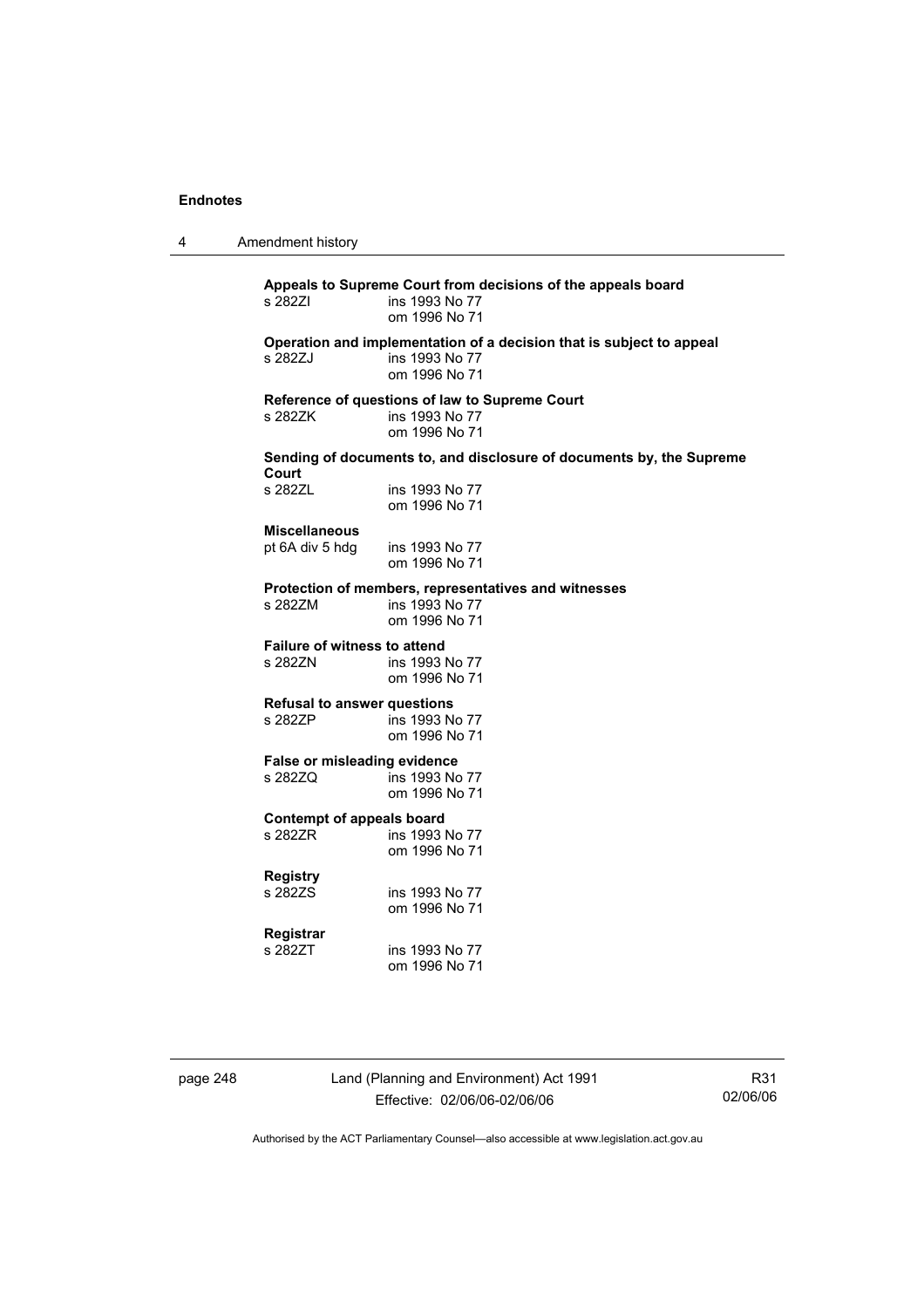| Giving of notices<br>s 282ZU                  | ins 1993 No 77<br>am 1994 No 38<br>om 1996 No 71                                                                                                                 |  |
|-----------------------------------------------|------------------------------------------------------------------------------------------------------------------------------------------------------------------|--|
| <b>Lodging of documents</b>                   |                                                                                                                                                                  |  |
| s 282ZV                                       | ins 1993 No 77<br>om 1996 No 71                                                                                                                                  |  |
| <b>Miscellaneous</b>                          |                                                                                                                                                                  |  |
| pt 8 hdg                                      | (prev pt 7 hdg) renum R6 LA                                                                                                                                      |  |
| <b>Delegation by Executive</b><br>s 283       | am 1996 No 39; 2002 No 30 amdt 3.504; A2002-56<br>amdt 1.137; A2003-30 amdt 1.5, amdt 1.6<br>sub A2005-20 amdt 3.184<br>$(2)-(4)$ exp 2 June 2006 (s 283 $(4)$ ) |  |
| s 284                                         | Power of administrative appeals tribunal and Supreme Court<br>sub 1993 No 77; 1996 No 71                                                                         |  |
| <b>Corporations-penalites</b><br>s 285        | am 1994 No 26<br>om R5 LRA                                                                                                                                       |  |
| s 286                                         | Acts and omissions of representatives<br>sub A2004-15 amdt 1.31                                                                                                  |  |
| <b>Determination of fees</b><br>s 287         | sub 2001 No 44 amdt 1.2483                                                                                                                                       |  |
| <b>Approved forms</b><br>s 287A               | ins 2001 No 44 amdt 1.2483<br>am 2002 No 30 amdt 3.505                                                                                                           |  |
|                                               | sub A2002-56 amdt 1.138                                                                                                                                          |  |
| <b>Regulation-making power</b>                |                                                                                                                                                                  |  |
| s 288                                         | am 1994 No 81<br>sub 2001 No 44 amdt 1.2483                                                                                                                      |  |
| <b>Transitional</b>                           |                                                                                                                                                                  |  |
| pt 9 hdg                                      | (prev pt 8 hdg) ins 2000 No 80 amdt 3.9<br>renum R6 LA                                                                                                           |  |
| <b>Status of leases and licences</b><br>s 289 | ins 2000 No 80 amdt 3.9<br>am 2002 No 30 amdt 3.506                                                                                                              |  |
| s 290                                         | Continued application of certain repealed Acts and provisions<br>ins 2000 No 80 amdt 3.9                                                                         |  |
|                                               |                                                                                                                                                                  |  |

R31 02/06/06 Land (Planning and Environment) Act 1991 Effective: 02/06/06-02/06/06

page 249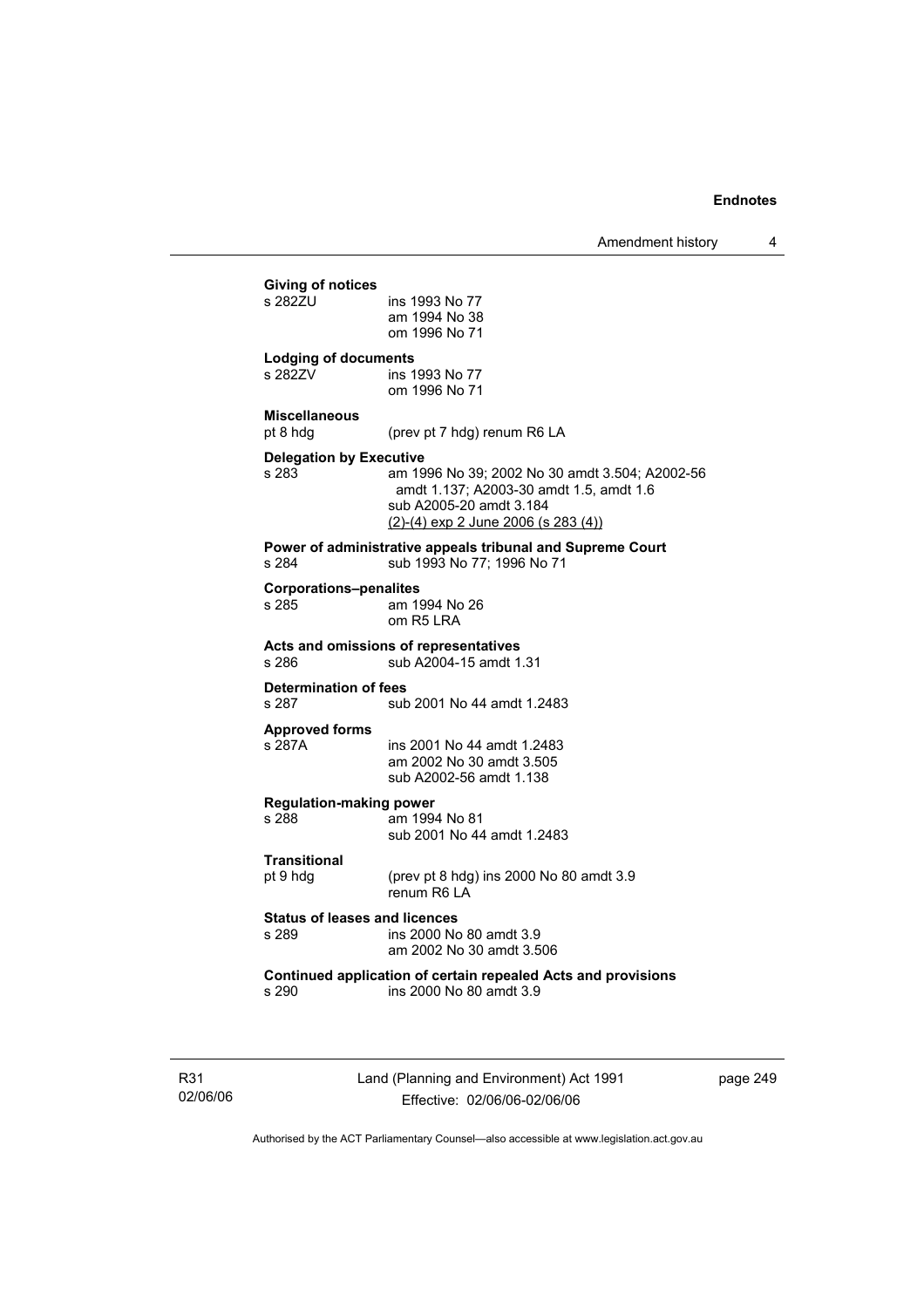4 Amendment history page 250 Land (Planning and Environment) Act 1991 R31 **Conversion of Commonwealth leases**  s 291 ins 2001 No 56 amdt 3.436 am A2003-34 s 9 (4), (5) exp 1 December 2003 (s 291 (5)) **Consent under City Area Leases Ordinance 1936, s 28**  s 292 ins A2002-56 amdt 1.139 exp 1 July 2004 (s 292 (3)) **Proceedings and evidence**  s 293 ins A2003-30 amdt 1.7 exp 1 July 2004 (s 293 (9)) **Territory plan variation—omission of heritage places register**  s 294 ins A2004-57 amdt 1.43 **Management objectives for public land**  sch 1 am A2003-11 amdt 1.1 **Criteria for assessment of heritage significance of places**  sch 2 ss renum R23 LA om A2004-57 amdt 1.44 **Decisions reviewable by AAT**  sch 4 am 1993 No 75; 1996 No 39 om 1996 No 85 ins A2002-56 amdt 1.140 am A2004-57 amdt 1.45; items renum R23 LA (see A2004-57 amdt 1.46) **Activities subject to orders**  sch 5 hdg am A2003-34 amdt 1.11 sch 5 am 1993 No 75; 1995 No 21; 1996 No 85; 1997 No 7; 1998 No 54; 1999 No 73 s 13; 1999 No 79 sch 3; 2000 No 37 s 18; R6 LA; A2003-34 amdt 2.8; A2004-57 amdt 1.47; A2005-21 amdt 1.10; items renum R27 LA (see A2005-21 amdt 1.11) **Dictionary**  ins 2002 No 30 amdt 3.507 am A2002-56 amdt 1.141; A2003-14 amdt 1.69 def *Aboriginal object* om A2004-56 amdt 1.48 def *Aboriginal project* ins 2002 No 30 amdt 3.507 def *Aboriginal place* ins 2002 No 30 amdt 3.507 om A2004-56 amdt 1.48 def *Aboriginal tradition* ins 2002 No 30 amdt 3.507 om A2004-56 amdt 1.48 def *application* ins 2002 No 30 amdt 3.507 def *approval* ins 2002 No 30 amdt 3.507 def *assessment* ins 2002 No 30 amdt 3.507 def *authorised person* ins 2002 No 30 amdt 3.507 sub A2003-34 amdt 1.12

Effective: 02/06/06-02/06/06

02/06/06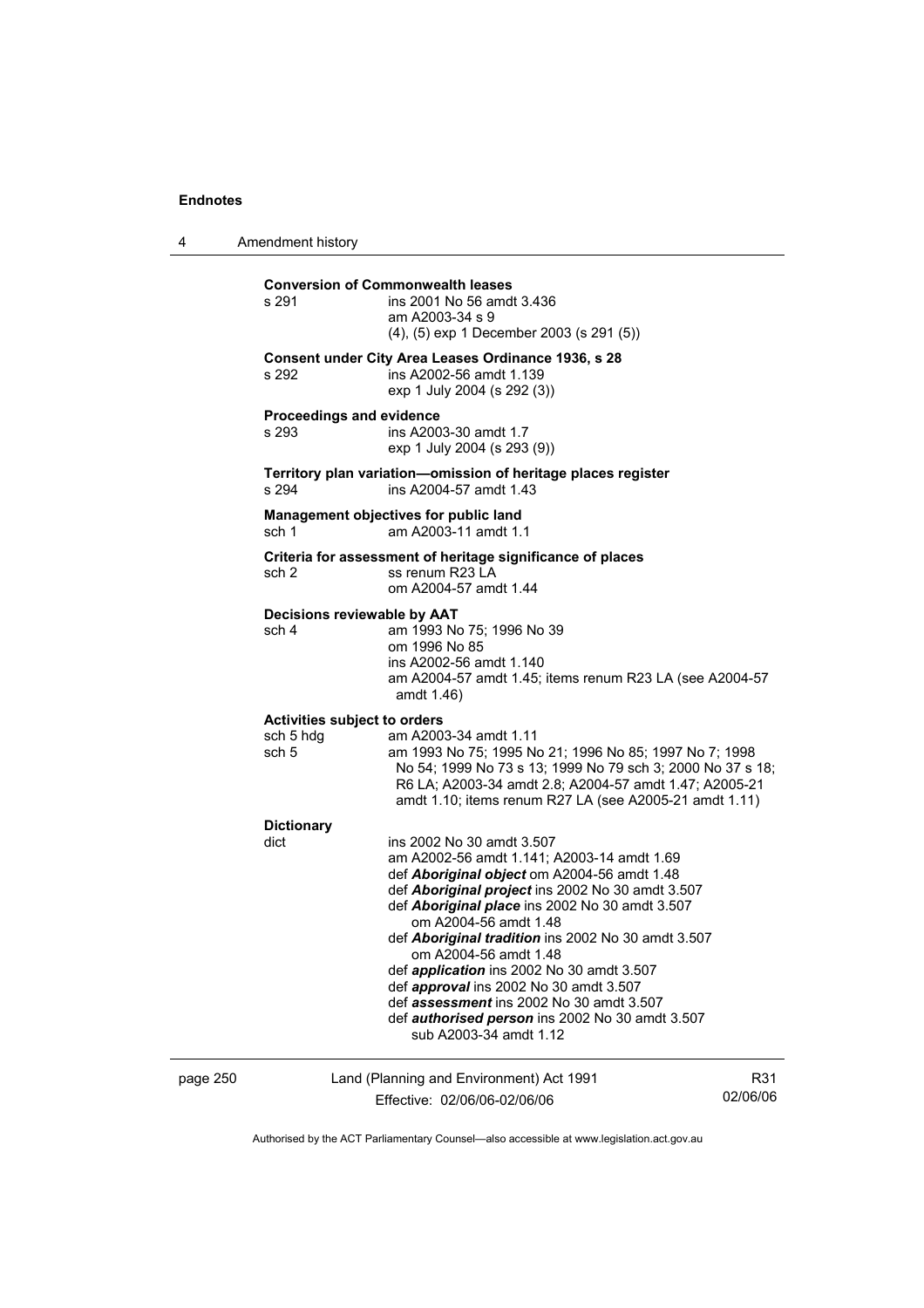def *authority* ins 2002 No 30 amdt 3.507 om A2002-56 amdt 1.142 def *background papers* ins 2002 No 30 amdt 3.507 def *building* ins 2002 No 30 amdt 3.507 def *building and development provision* ins 2002 No 30 amdt 3.507 def *building work* ins 2002 No 30 amdt 3.507 def *cemetery* ins A2003-11 amdt 1.2 def *chairperson* ins 2002 No 30 amdt 3.507 om A2004-56 amdt 1.48 def *commissioner* ins 2002 No 30 amdt 3.507 om A2002-56 amdt 1.143 def *compensation* ins 2002 No 30 amdt 3.507 om A2004-56 amdt 1.48 def *concessional lease* ins A2005-49 s 5 def *connected* ins 2002 No 30 amdt 3.507 def *conservation* ins 2002 No 30 amdt 3.507 om A2004-56 amdt 1.48 def *conservator* ins 2002 No 30 amdt 3.507 def *consolidation* ins 2002 No 30 amdt 3.507 def *consultation notice* ins 2002 No 30 amdt 3.507 def *controlled activity* ins 2002 No 30 amdt 3.507 def *damage* ins A2005-51 amdt 1.21 def *dealing* ins 2002 No 30 amdt 3.507 def *declared site* ins A2005-51 amdt 1.21 def *defined decision* ins 2002 No 30 amdt 3.507 def *deputy chairperson* ins 2002 No 30 amdt 3.507 om A2004-56 amdt 1.48 def *development* ins 2002 No 30 amdt 3.507 def *discharge amount* ins 2002 No 30 amdt 3.507 def *draft plan variation* ins 2002 No 30 amdt 3.507 def *earlier index number* ins 2002 No 30 amdt 3.507 def *environmental impact* ins 2002 No 30 amdt 3.507 def *environmental impact statement* ins 2002 No 30 amdt 3.507 def *environmental report* ins 2002 No 30 amdt 3.507 def *Environment Minister* ins 2002 No 30 amdt 3.507 def *Executive* ins 2002 No 30 amdt 3.507 def *expert member* ins 2002 No 30 amdt 3.507 om A2004-56 amdt 1.48 def *formal error* ins 2002 No 30 amdt 3.507 def *Gungahlin central area* ins 2002 No 30 amdt 3.507 om A2003-30 amdt 1.8 def *heritage direction* ins A2004-57 amdt 1.49 def *heritage council* ins 2002 No 30 amdt 3.507 om A2004-56 amdt 1.49

R31 02/06/06 Land (Planning and Environment) Act 1991 Effective: 02/06/06-02/06/06

page 251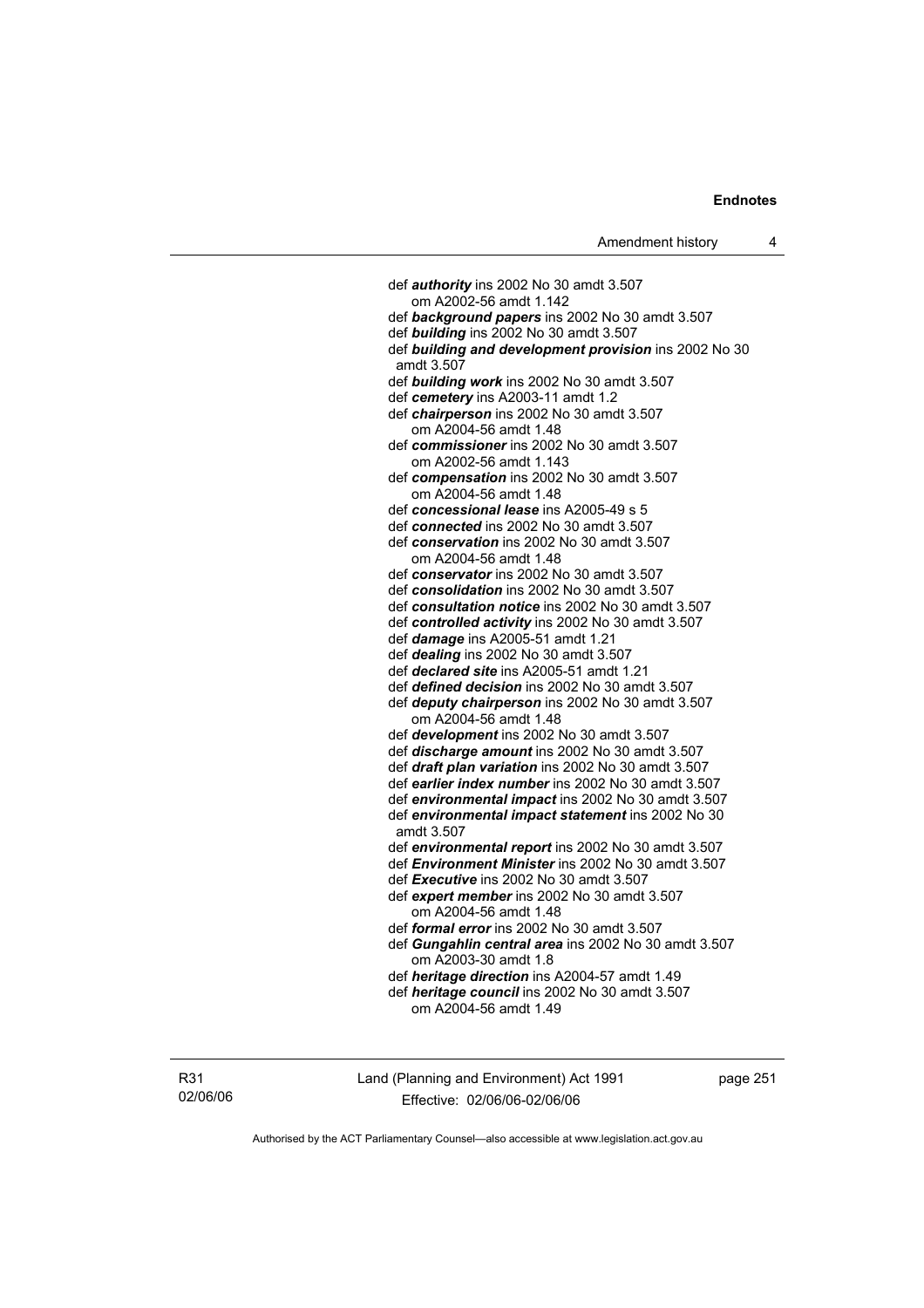4 Amendment history

 def *heritage object* ins 2002 No 30 amdt 3.507 om A2004-56 amdt 1.49 def *heritage objects register* ins 2002 No 30 amdt 3.507 om A2004-56 amdt 1.49 def *heritage place* ins 2002 No 30 amdt 3.507 om A2004-56 amdt 1.49 def *heritage places register* ins 2002 No 30 amdt 3.507 om A2004-56 amdt 1.49 def *heritage significance* ins 2002 No 30 amdt 3.507 sub A2004-56 amdt 1.49 def *holding period* ins 2002 No 30 amdt 3.507 def *index number* ins 2002 No 30 amdt 3.507 def *inquiry* ins 2002 No 30 amdt 3.507 def *inspector* ins A2003-34 amdt 2.9 def *interim heritage places register* ins 2002 No 30 amdt 3.507 om A2004-56 amdt 1.50 def *interim variation* ins 2002 No 30 amdt 3.507 om A2004-56 amdt 1.50 def *land* ins 2002 No 30 amdt 3.507 def *land management agreement* ins 2002 No 30 amdt 3.507 def *later index number* ins 2002 No 30 amdt 3.507 def *lease* ins 2002 No 30 amdt 3.507 def *lessee* ins 2002 No 30 amdt 3.507 def *long lease* ins 2002 No 30 amdt 3.507 def *market value* ins 2002 No 30 amdt 3.507 def *member* ins 2002 No 30 amdt 3.507 om A2004-56 amdt 1.50 def *national capital plan* ins 2002 No 30 amdt 3.507 def *natural environment* ins 2002 No 30 amdt 3.507 def *new application* ins A2002-56 amdt 1.144 def *newspaper* ins 2002 No 30 amdt 3.507 def *nominal rent lease* ins 2002 No 30 amdt 3.507 def *objection* ins 2002 No 30 amdt 3.507 def *occupier* ins 2002 No 30 amdt 3.507 def *offence* ins 2002 No 30 amdt 3.507 def *order* ins 2002 No 30 amdt 3.507 def *original application* ins A2002-56 amdt 1.144 def *original decision* ins A2002-56 amdt 1.144 def *panel* ins 2002 No 30 amdt 3.507 def *permanent member* ins 2002 No 30 amdt 3.507 om A2004-56 amdt 1.50 def *pest animal* ins 2002 No 30 amdt 3.507 sub A2003-34 amdt 1.13 om A2005-21 amdt 1.12

page 252 Land (Planning and Environment) Act 1991 Effective: 02/06/06-02/06/06

R31 02/06/06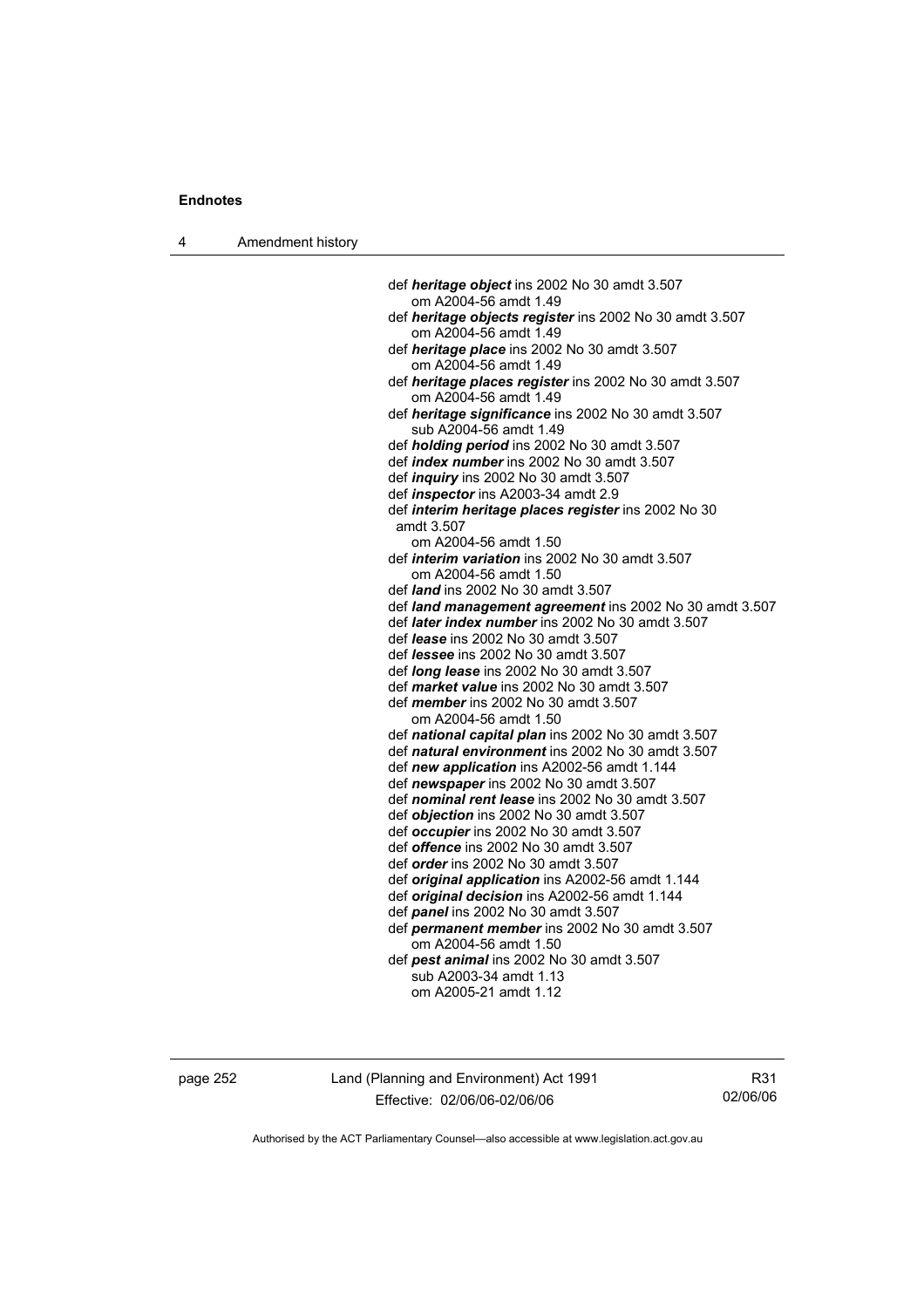def *pest plant* ins 2002 No 30 amdt 3.507 sub A2003-34 amdt 1.14 om A2005-21 amdt 1.12 def *place* ins 2002 No 30 amdt 3.507 def *plan* ins 2002 No 30 amdt 3.507 def *plan of management* ins 2002 No 30 amdt 3.507 def *preliminary assessment* ins 2002 No 30 amdt 3.507 def *prescribed period* ins 2002 No 30 amdt 3.507 def *prohibited groundwork* ins A2005-51 amdt 1.21 def *prohibition notice* ins A2003-34 amdt 1.15 def *proponent* ins 2002 No 30 amdt 3.507 def *protected tree* ins A2005-51 amdt 1.21 def *protection zone* ins A2005-51 amdt 1.21 def *provision* ins 2002 No 30 amdt 3.507 def *public car park* ins 2002 No 30 amdt 3.507 def *public environment report* ins 2002 No 30 amdt 3.507 def *public land* ins 2002 No 30 amdt 3.507 def *rectification work* ins A2003-34 amdt 1.15 def *registered* ins 2002 No 30 amdt 3.507 om A2004-56 amdt 1.50 def *registered lease* ins 2002 No 30 amdt 3.507 def *registered proprietor* ins 2002 No 30 amdt 3.507 def *registered tree* ins A2005-51 amdt 1.21 def *registration* ins 2002 No 30 amdt 3.507 om A2004-56 amdt 1.50 def *regulated tree* ins A2005-51 amdt 1.21 def *relevant Aboriginal organisation* ins 2002 No 30 amdt 3.507 om A2004-56 amdt 1.50 def *relevant authority* ins 2002 No 30 amdt 3.507 def *relevant Minister* ins 2002 No 30 amdt 3.507 def *rental lease* ins 2002 No 30 amdt 3.507 def *residential lease* ins 2002 No 30 amdt 3.507 def *restricted information* ins 2002 No 30 amdt 3.507 om A2004-56 amdt 1.50 def *rural lease* ins 2002 No 30 amdt 3.507 def *secretary* ins 2002 No 30 amdt 3.507 om A2004-56 amdt 1.50 def *short lease* ins 2002 No 30 amdt 3.507 def *special Pialligo lease* ins 2002 No 30 amdt 3.507 def *structure* ins 2002 No 30 amdt 3.507 def *subdivision* ins 2002 No 30 amdt 3.507 def *sublease* ins 2002 No 30 amdt 3.507 def *sublessee* ins 2002 No 30 amdt 3.507 def *territory authority* ins 2002 No 30 amdt 3.507 def *damage* ins A2005-51 amdt 1.4

R31 02/06/06 Land (Planning and Environment) Act 1991 Effective: 02/06/06-02/06/06

page 253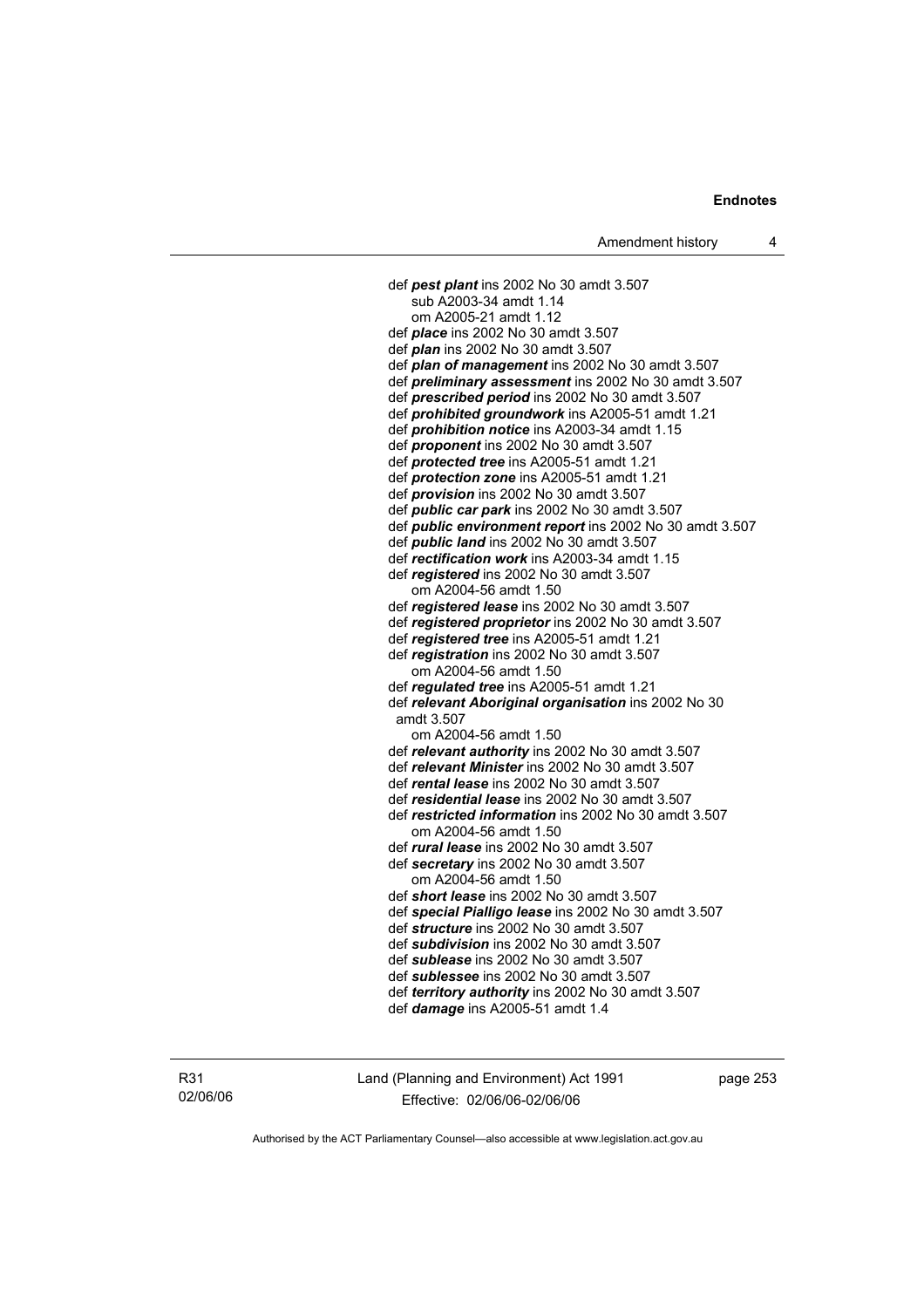def *unregistered* ins 2002 No 30 amdt 3.507 om A2004-56 amdt 1.50 def *variation***, for part 3 (Heritage)** ins 2002 No 30 amdt 3.507 om A2004-56 amdt 1.50 def *variation***, of a lease** ins 2002 No 30 amdt 3.507 def *variation***, of a plan** ins 2002 No 30 amdt 3.507 def *variation***, of a plan of management** ins 2002 No 30 amdt 3.507

## **5 Earlier republications**

Some earlier republications were not numbered. The number in column 1 refers to the publication order.

Since 12 September 2001 every authorised republication has been published in electronic pdf format on the ACT legislation register. A selection of authorised republications have also been published in printed format. These republications are marked with an asterisk (\*) in column 1. Electronic and printed versions of an authorised republication are identical.

| <b>Republication No Amendments to</b> |                  | <b>Republication date</b> |
|---------------------------------------|------------------|---------------------------|
| 1                                     | Act 1993 No 90   | 31 January 1994           |
| $\overline{2}$                        | Act 1994 No 97   | 28 February 1995          |
| 3                                     | Act 1997 No 7    | 24 June 1997              |
| 4                                     | Act 1998 No 65   | 28 February 1999          |
| 5                                     | Act 2000 No 15   | 30 May 2000               |
| 6*                                    | Act 2001 No 80   | 5 October 2001            |
| 7                                     | Act 2001 No 80   | 11 March 2002             |
| 8                                     | Act 2002 No 11   | 28 May 2002               |
| 9                                     | Act 2002 No 30   | 17 September 2002         |
| 10                                    | Act 2002 No 39   | 11 October 2002           |
| 10(RI)                                | Act 2002 No 39 + | 11 October 2002           |
| 11                                    | A2003-14         | 28 March 2003             |
| $12 \overline{ }$                     | A2003-30         | 1 July 2003               |
| 13                                    | A2003-34         | 1 September 2003          |
| $14*$                                 | A2003-34         | 27 September 2003         |
|                                       |                  |                           |

page 254 Land (Planning and Environment) Act 1991 Effective: 02/06/06-02/06/06

R31 02/06/06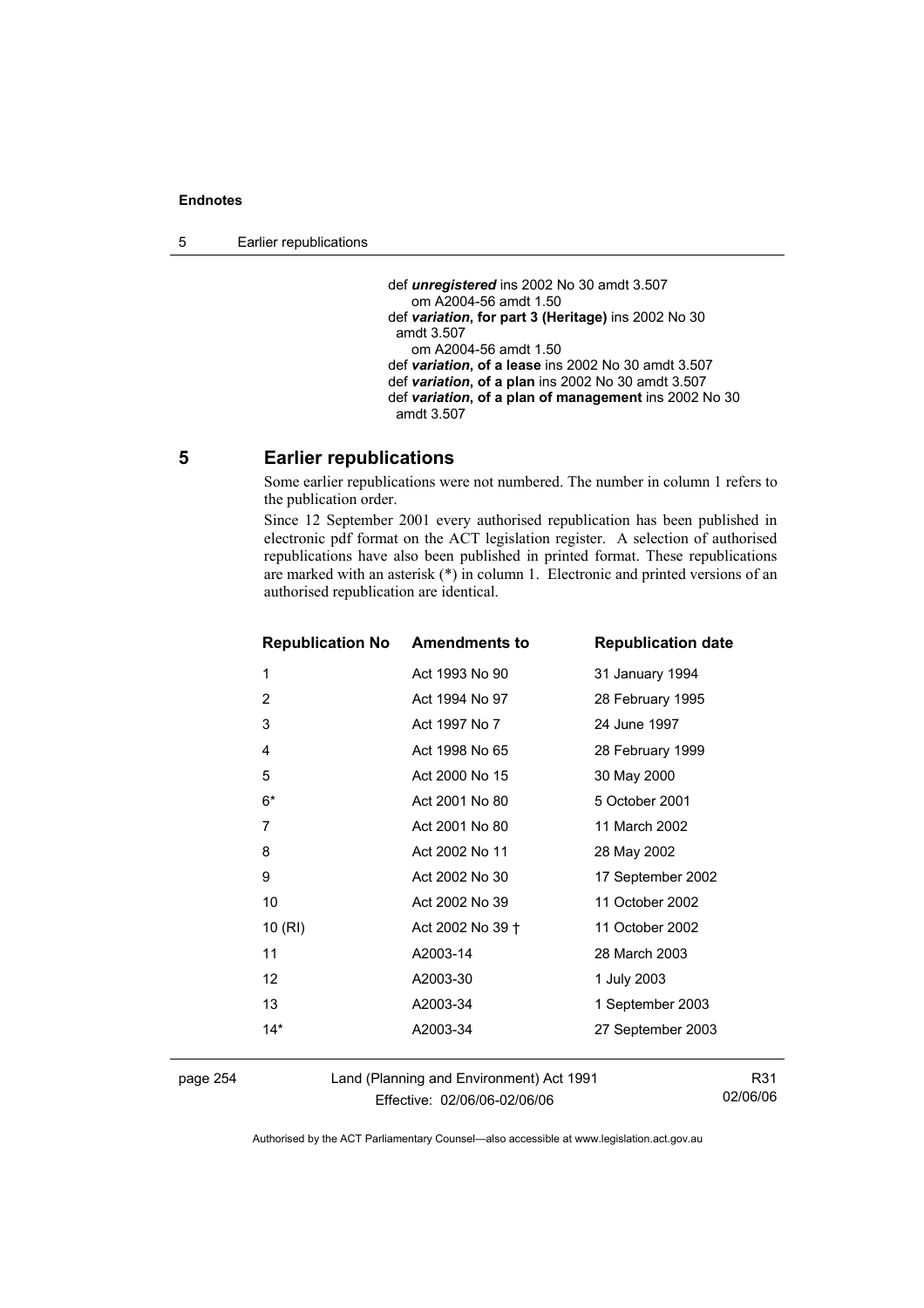Earlier republications 5

| <b>Republication No</b> | <b>Amendments to</b> | <b>Republication date</b> |
|-------------------------|----------------------|---------------------------|
| 15                      | A2003-34             | 2 December 2003           |
| 16                      | A2004-2              | 22 March 2004             |
| 17                      | A2004-15             | 9 April 2004              |
| 18                      | A2004-27             | 27 May 2004               |
| 19                      | A2004-27             | 2 July 2004               |
| 20                      | A2004-42             | 25 August 2004            |
| 21                      | A2004-42             | 1 September 2004          |
| 22 (RI)                 | A2004-64             | 18 January 2005           |
| 23 (RI)                 | A2004-64             | 1 April 2005              |
| $24*$                   | A2005-21             | 2 June 2005               |
| 25                      | A2005-49             | 7 September 2005          |
| 26                      | A2005-49             | 14 September 2005         |
| 27 (RI)                 | A2005-53             | 25 January 2006           |
| 28 (RI)                 | A2005-53             | 25 January 2006           |
| 29 (RI)                 | A2005-62             | 25 January 2006           |
| 30                      | A2005-62             | 29 March 2006             |

† includes retrospective amendments by Act 2002 No 49

R31 02/06/06